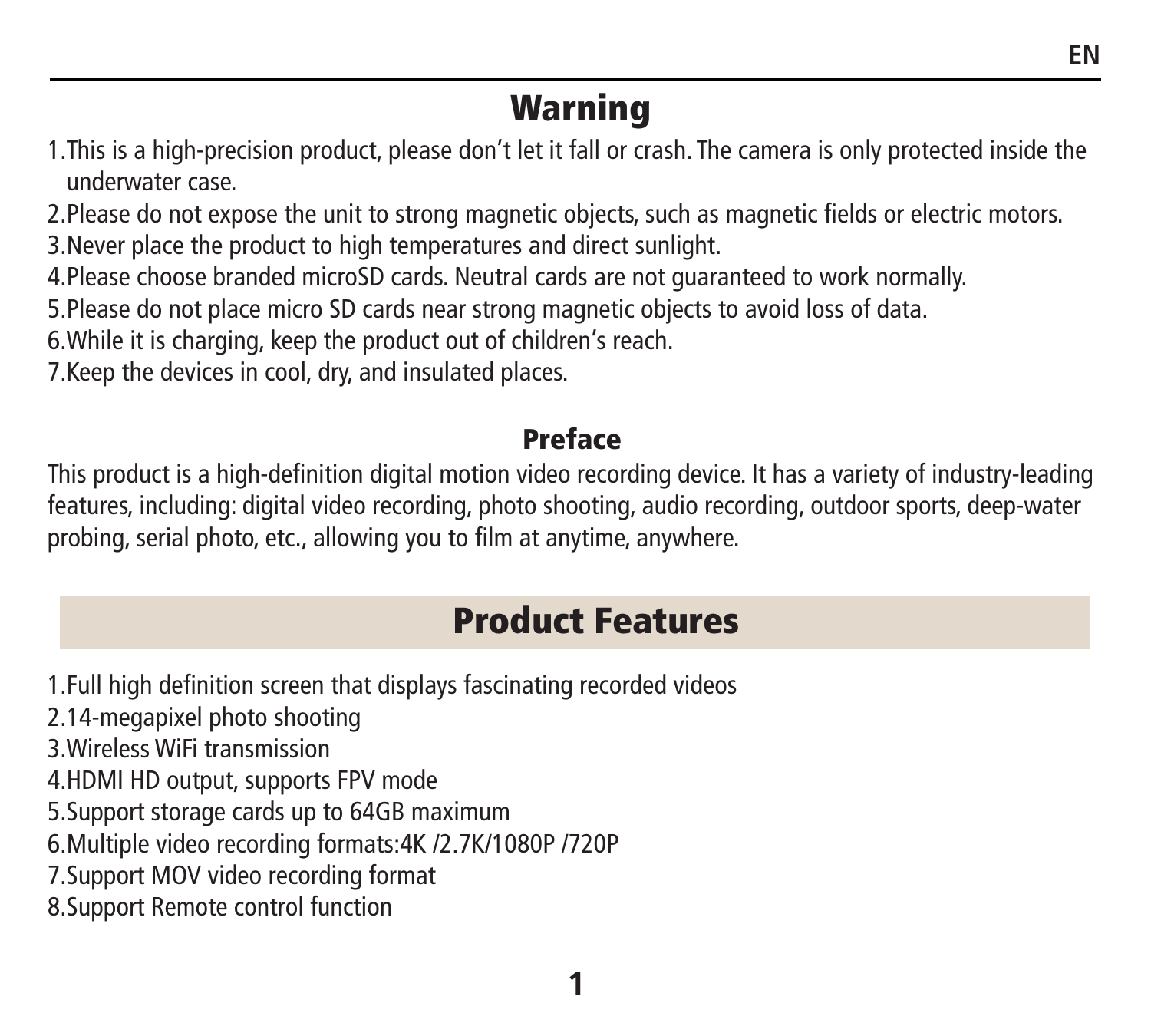# **Product Discription**

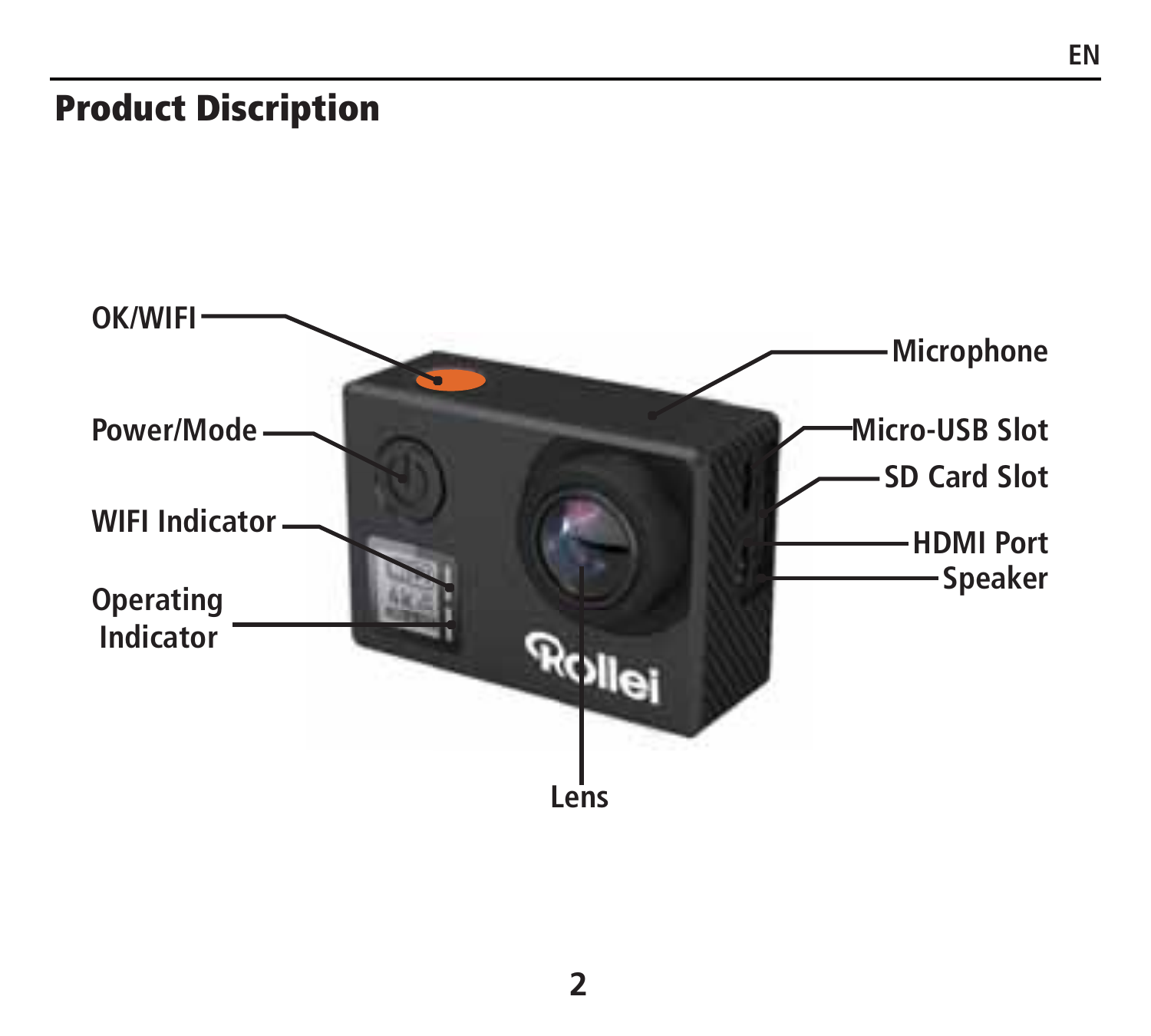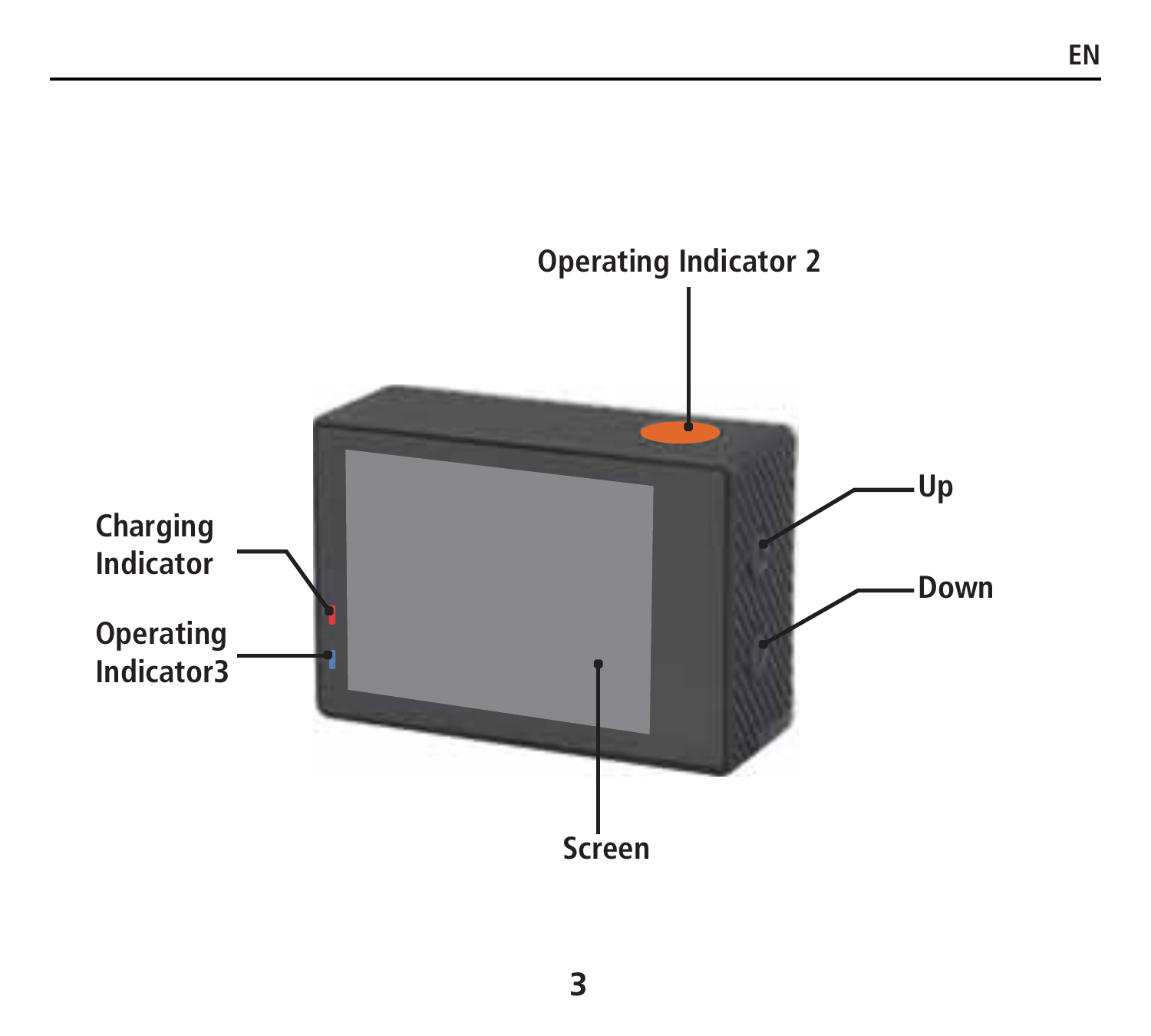# **Waterproof Case Description**

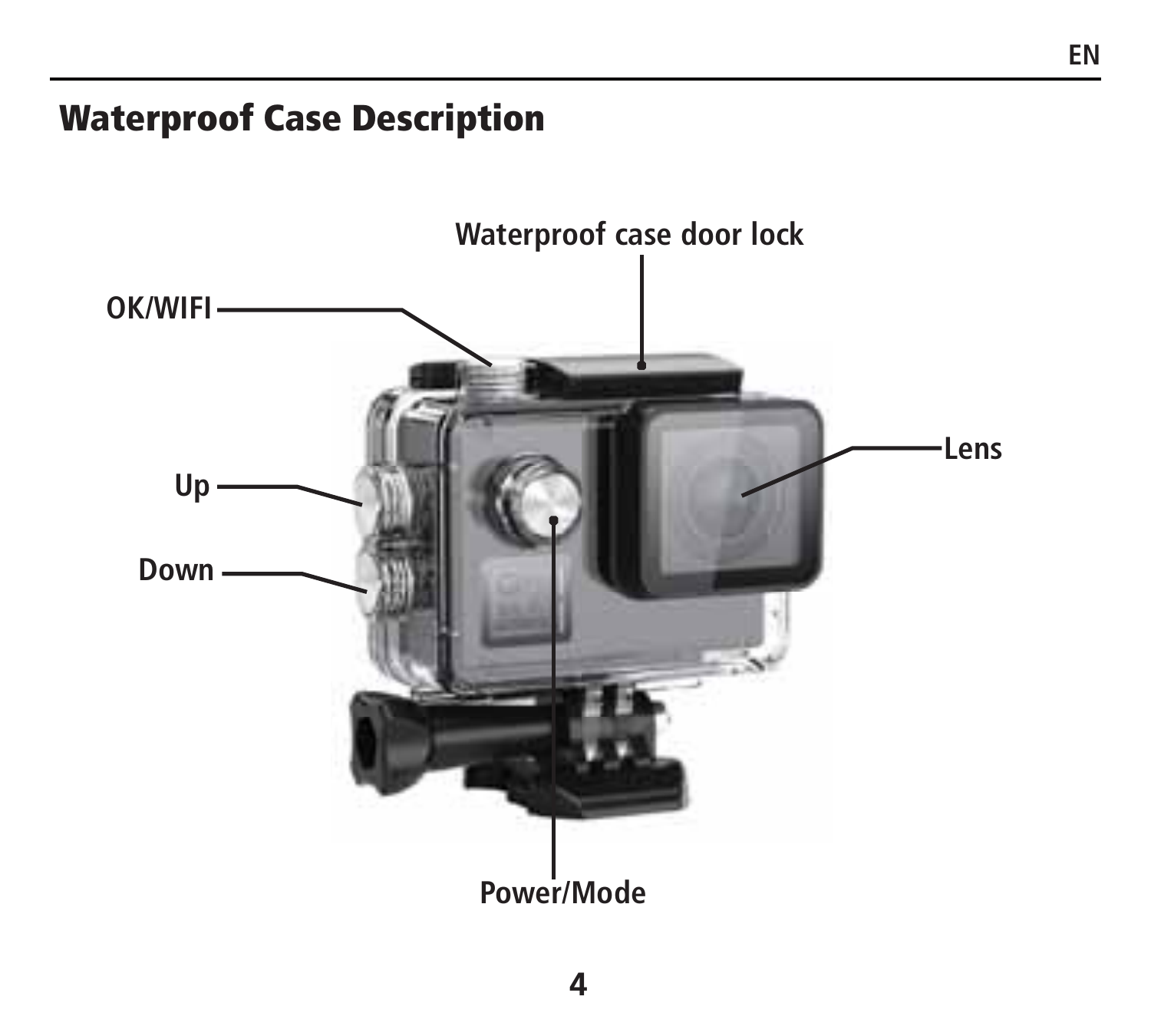## **Operation**

1.Inserting micro SD Card

Note: Please choose branded microSD card and format the memory card using a computer or the camera before the first use.

2.Installing and removing the battery

- A. The battery compartment can be secured against accidently opening. Therefore, you find a lock button on the battery compartment. To open the battery compartment unlock it and slide it in the direction shown on the cover.
- B. Install the battery into the camera as indicated by +/- symbols and direction of arrows marked on battery.
- C. Battery power, refer to the symbols: Full power mode"  $\Box$  " low power mode"  $\Box$ ".
- D. Remove the battery: Open the battery cover and take the battery out.

Note: Please push the lock catch every time to the position of "LOCK" before using the device.

3.Battery Charging

- A. The battery can be charged by connecting it to a computer or a power adapter.
- B. Camera can record videos while charging (switch into vehicle-mounted mode in the Menu).
- C. The camera can also be charged if the camera is turned off.

4.Power mode

Press and hold the power button for 3-5 seconds to turn it on/off.

5.Mode Switching

Switching between video recording/photo shooting/playback/menu by pressing power button shortly and repeatedly.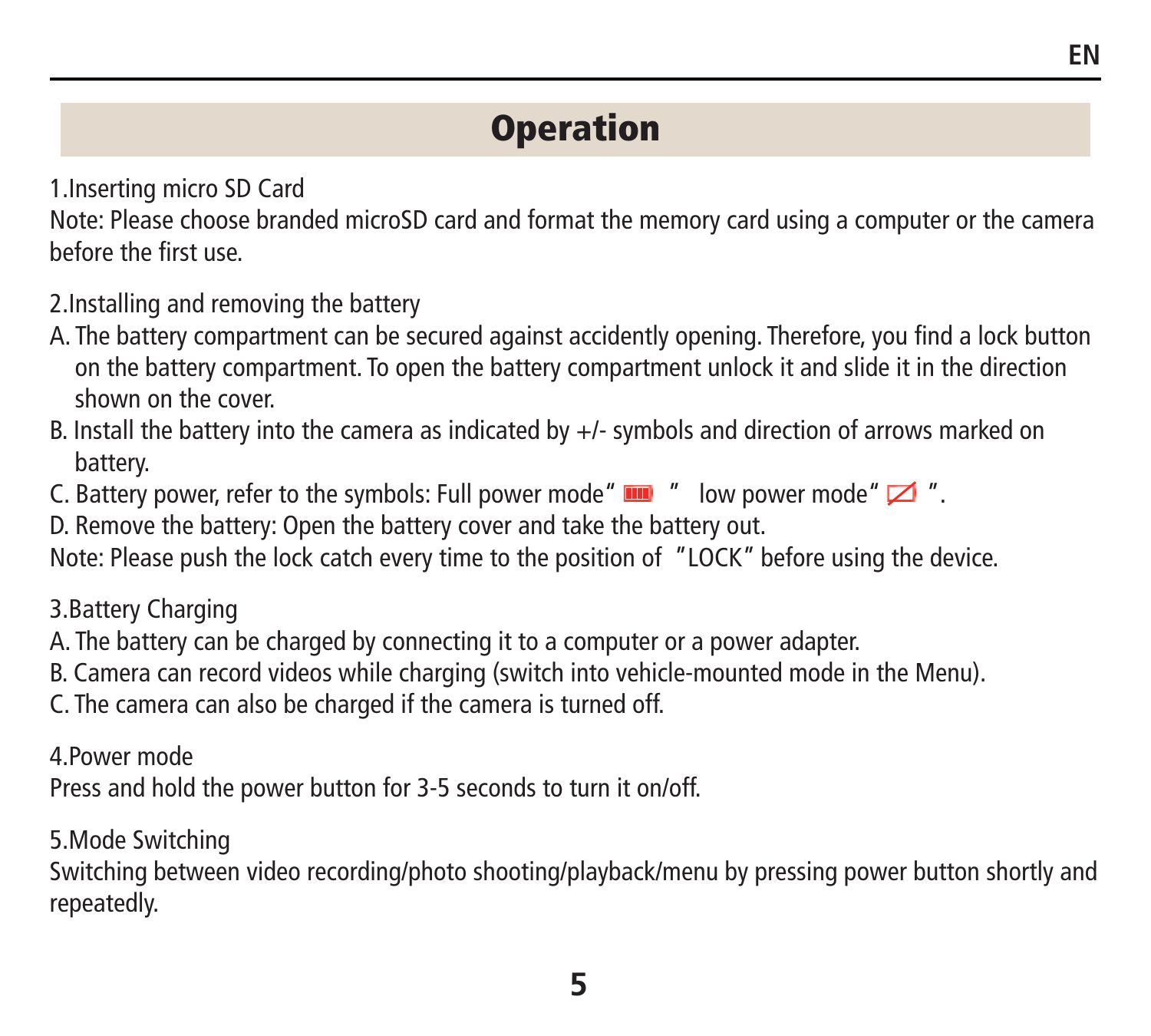6.WiFi Control

Before using the WiFi Control function, please install the app "Rollei 530-630" to your smartphone or tablet PC. After turning the camera on, press the WiFi button for 2 seconds and turn on/off the WiFi function. If WiFi is turned on the WiFi symbol will be shown on the display. If WiFi is turned on, the camera will reset. WiFi icon becomes green after resetting and waiting for 5 seconds (this expresses that WiFi can be connected normally now).

Open the WiFi connection at your mobile phone to search for the camera device: AC530 from the available wireless networks. (Password is1234567890).

3.Start the "Rollei 530-630" software.

7. Remote Control

 Start the camera and go to the "Setting Menu". Select "Remote control Pair" and press "OK". The camera will display "Remote control Pair Start". At the same time, press any key on the remote control and blue light will start flashing. On the camera screen appears " Pair" and after approximately 20 seconds " remote control Pair Success!", will be displayed on the screen. That means, the connection is successfully done and the camera turns back to normal mode.

8. How to record videos and configure recording setting

8-1. Video Recording

Switch to recording mode and there will be an icon in the upper left corner of the screen.

Press OK to start recording and the icon will start to flash. Press "OK" again to stop recording and the icon will disappear.

8-2. Photo Shooting & Setting

Switch the camera on and press "Mode" to select "Photo shooting Mode". The icon in the upper left corner of the screen shows, that the camera is in the photo shooting mode. Press "OK" to take photos.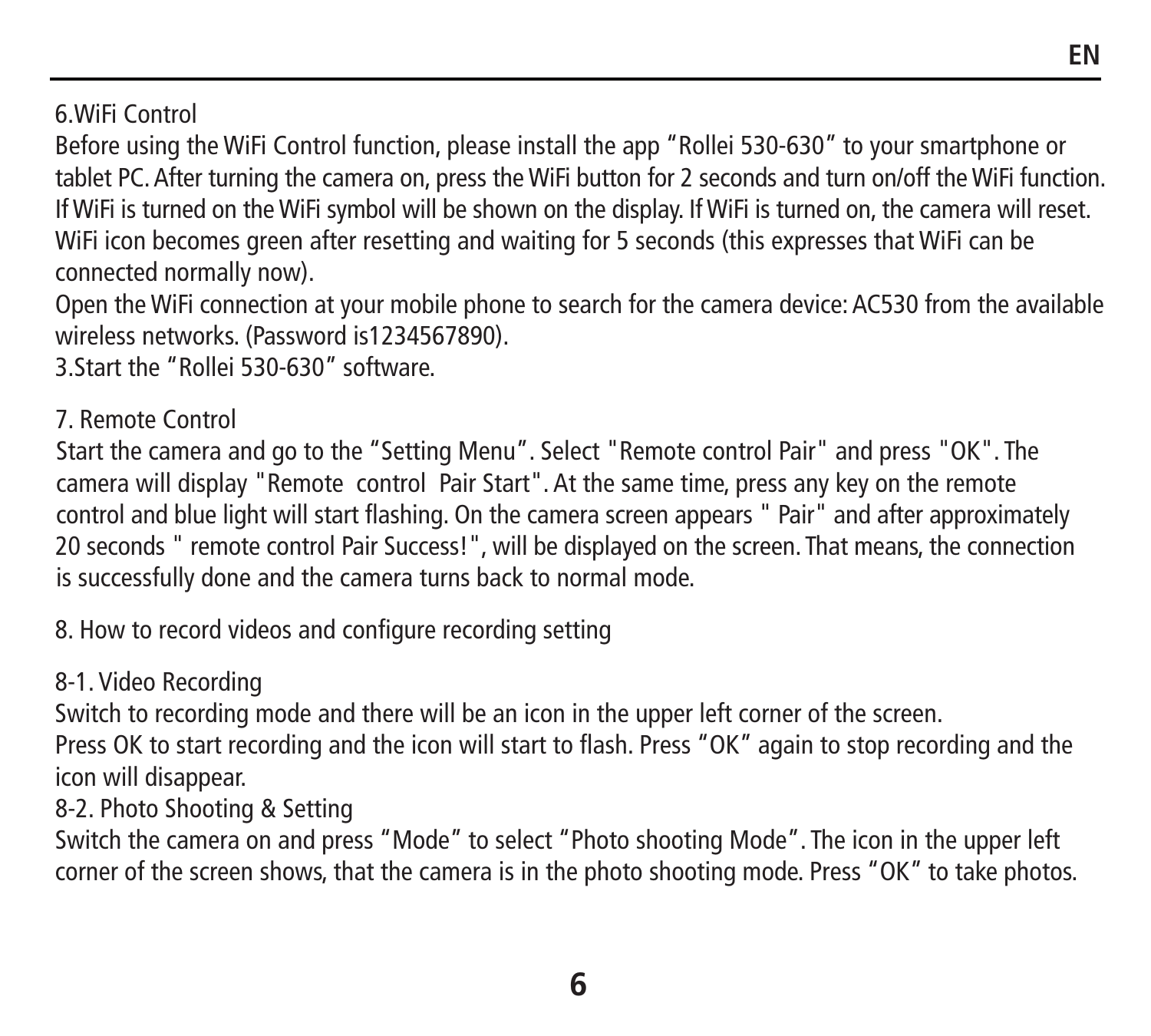8-3. Burst Mode & Setting

Switch the camera on and press "Mode" to select "Burst shooting Mode". The icon in the upper left corner of the screen shows, that the camera is in the Burst photo shooting mode. Press "OK" to take photos.

8-4. File Storage & Playing

Switch the camera to the  $\tilde{H}$  Playback Mode" (" $\tilde{H}$ " is shown on the top left corner of video preview mode, and" "is shown on the top left corner of photo preview mode.), select files by using the UP and DOWN arrows, then replay and stop videos or review photos by pressing the shooting button. You can also replay by mobile phones via WiFi.

#### **Note: In case, the camera freezes during use, remove and reinsert the battery.**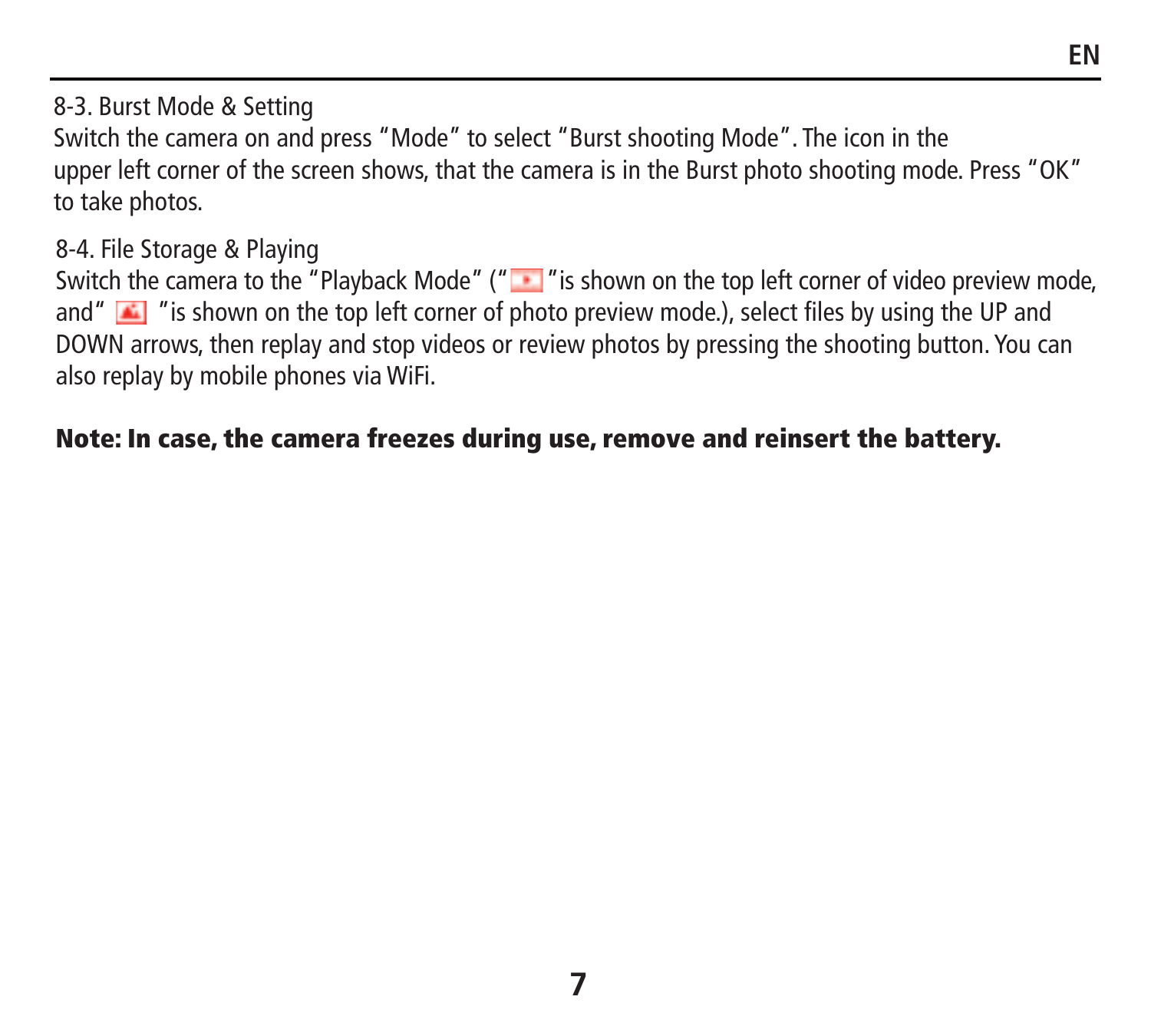| <b>Specifications</b> |                         |                                                                    |
|-----------------------|-------------------------|--------------------------------------------------------------------|
| Image<br>Sensor       | Type                    | 1/2.3" CMOS 14MP                                                   |
|                       | <b>Effective Pixels</b> | Approx. 14Mega Pixels (4320 * 3240)                                |
|                       | <b>Output Pixels</b>    | Approx. 14.24 Mega Pixels                                          |
|                       | Focal Length            | Lens $f = 3.06$ mm                                                 |
| Lens                  | F No.                   | $F = 2.8$                                                          |
|                       | F.0.V(D)                | $166^{\circ}$ (H=120° V=89°)                                       |
| <b>LCD Display</b>    |                         | 2" 960*240 dots matrix TFT LCD                                     |
| Viewfinder            | Optical<br>Viewfinder   | No                                                                 |
| Focusing              | Type                    | Fixed                                                              |
|                       | Control                 | Programmed AE                                                      |
| Esposizione           | Compensation            | $\pm$ 2EV (0.33 EV) -2,0 / -1,0 / + 0,0 / + 1,0 / 2,0              |
|                       | <b>ISO Equivalent</b>   | Auto. 100, 200, 400, 800, 1600                                     |
| LED                   | Modes                   | No                                                                 |
| <b>White Balance</b>  |                         | Auto /Daylight / Shade/Tungsten Light / Fluorescent/<br>Underwater |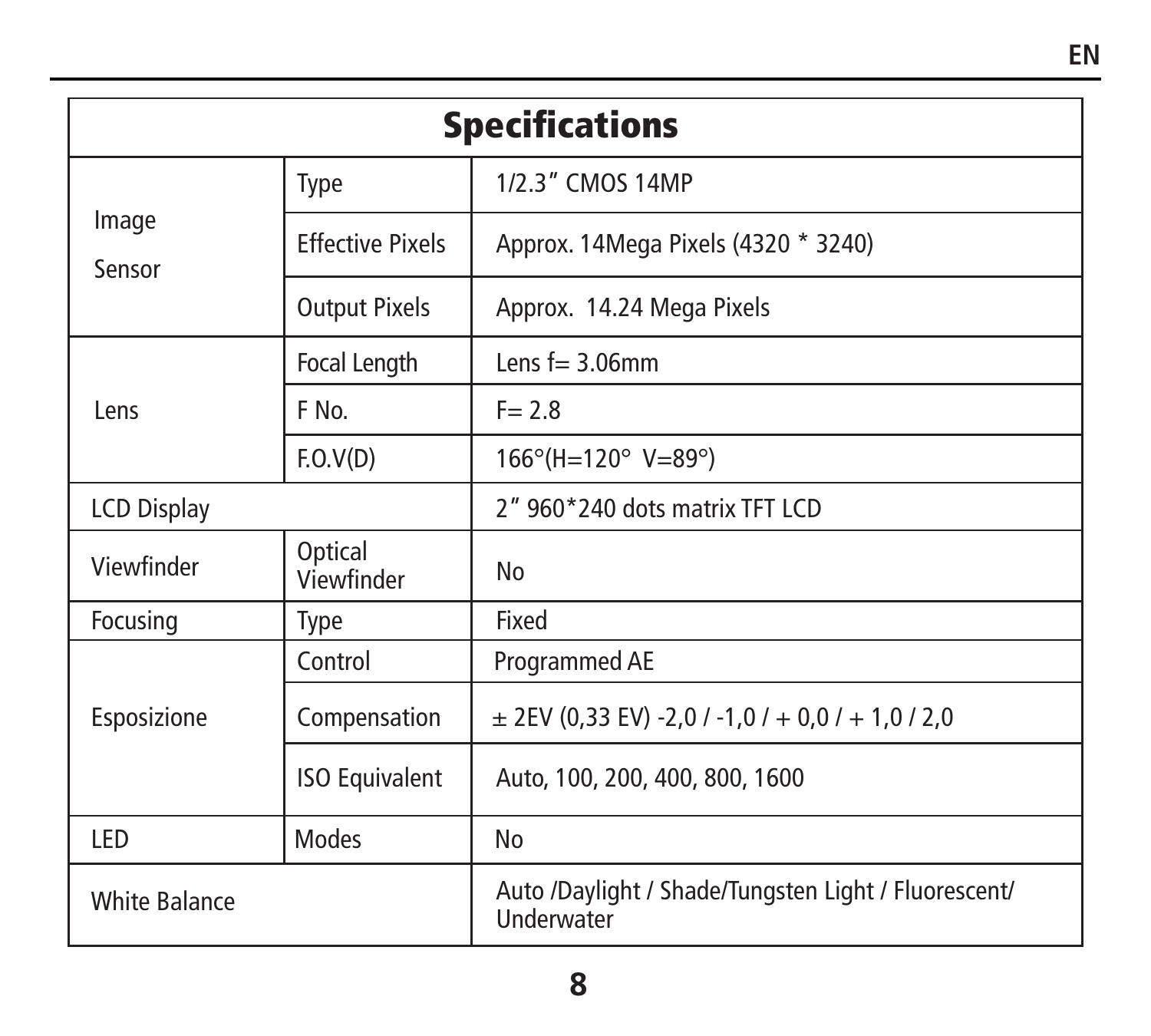| Video resolution       | 4K / 30P           | 4K 3840x2160 P30<br>2.7K 2704x1520 P30<br>1080P: 1920x1080 P60/P30<br>720P: 1280x720 P120/P60/P30 |
|------------------------|--------------------|---------------------------------------------------------------------------------------------------|
| Audio                  |                    | Mic and Speaker (Mono) equipped                                                                   |
| Image Stabilization    |                    | On/Off                                                                                            |
| Remote control         |                    | Remote control distance is about 8 meters                                                         |
| Remote control pairing |                    | Select Remote Pair                                                                                |
|                        | media              | Internal memory: no internal memory<br>External memory: supporting micro SDHC cards up<br>to 64GB |
|                        | Video encoder      | H.264                                                                                             |
|                        | Image Size<br>14MP | 14M<br>4320x3240<br>10M<br>4320x2430<br>3840x2160<br>8M<br>5M<br>2592x1944<br>2M<br>1920x1080     |
| Video Output           |                    | HDMI: Support 1920x1080 P60, output With CEC<br>Composite: NTSC/PAL                               |
| Time Lapse Function    |                    | OFF / 3 Seconds / 5 Seconds / 10 Seconds / 30 Seconds /<br>60 Seconds                             |

-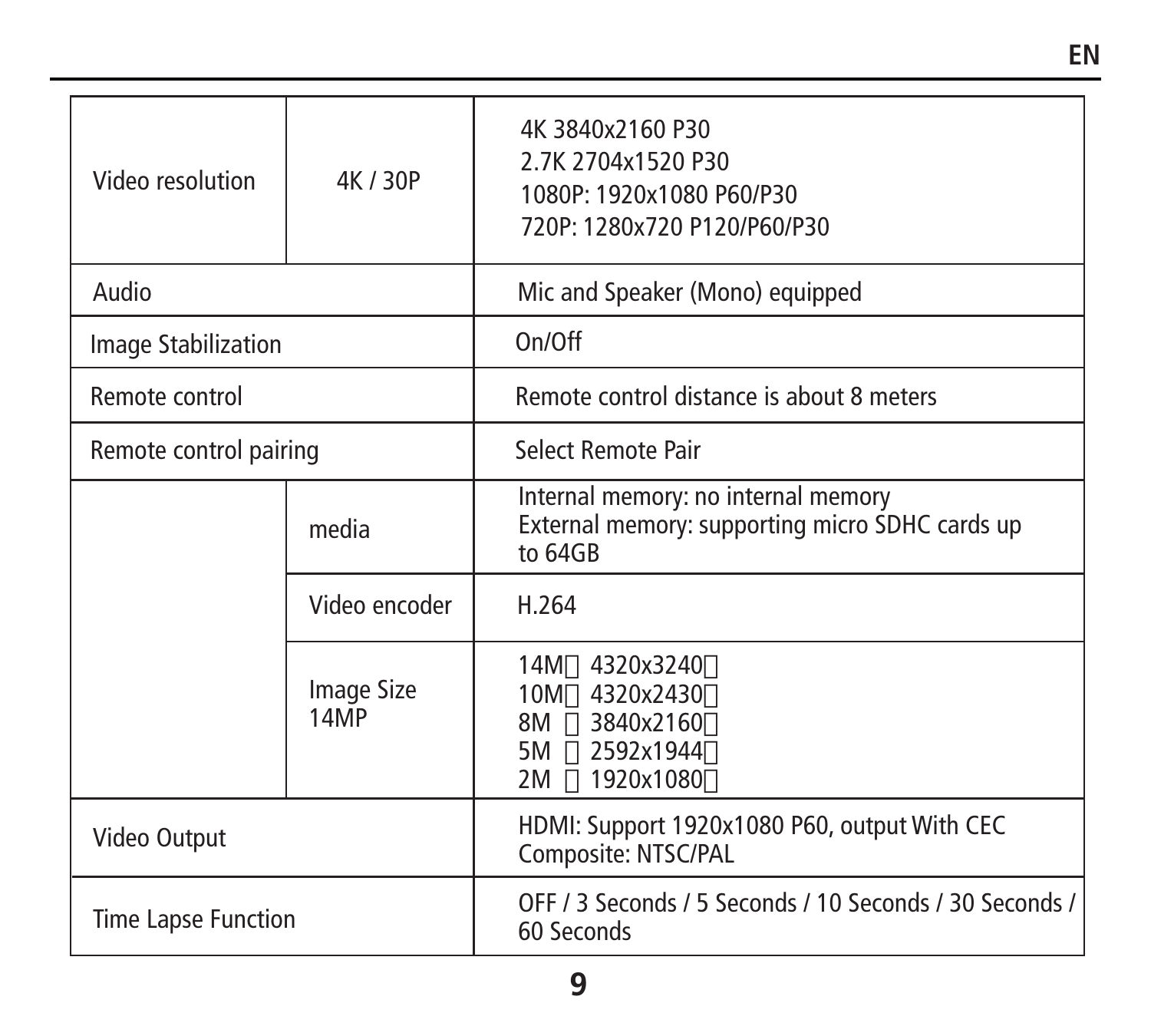| <b>Photo Functions</b> |                         | Self Timer OFF / 3 Seconds / 5 Seconds / 10 Seconds /<br>30 Seconds / 60 Seconds<br>Time Lapse Photo Interval OFF / 3 Seconds / 5<br>Seconds / 10 Seconds / 30 Seconds<br>Time Lapse photo shooting time: 5Min/10Min/15Min/<br>20Min |
|------------------------|-------------------------|--------------------------------------------------------------------------------------------------------------------------------------------------------------------------------------------------------------------------------------|
|                        | Default Mode            | Video                                                                                                                                                                                                                                |
|                        | EIS                     | On / OFF                                                                                                                                                                                                                             |
|                        | <b>Motion Detection</b> | Off / Low / Medium / High                                                                                                                                                                                                            |
|                        | Loop Record             | OFF / 2 Min. / 3 Min. / 5 Min.                                                                                                                                                                                                       |
|                        | TV Mode                 | NTSC / PAL                                                                                                                                                                                                                           |
|                        | Light Freq.             | 50HZ / 60HZ                                                                                                                                                                                                                          |
|                        | Screen Off              | OFF / 30 Seconds / 1 Min. / 2Min                                                                                                                                                                                                     |
|                        | WiFi LED                | ON / OFF                                                                                                                                                                                                                             |
|                        | Sharpness               | Strong / Normal / Soft                                                                                                                                                                                                               |
|                        | Scene Mode              | Normal / Flashi/Night/Sports/Landscape/Portrait/Sunset                                                                                                                                                                               |
| ISO                    |                         | Auto / 100 / 200 / 400 / 800 / 1600                                                                                                                                                                                                  |
| EV: 0.0                |                         | $-2.0$ / $-1.0$ / $+0.0$ / $+1.0$ / $+2.0$<br>FV                                                                                                                                                                                     |
|                        | <b>Time Setup</b>       | set-up time                                                                                                                                                                                                                          |

 $\overline{\phantom{0}}$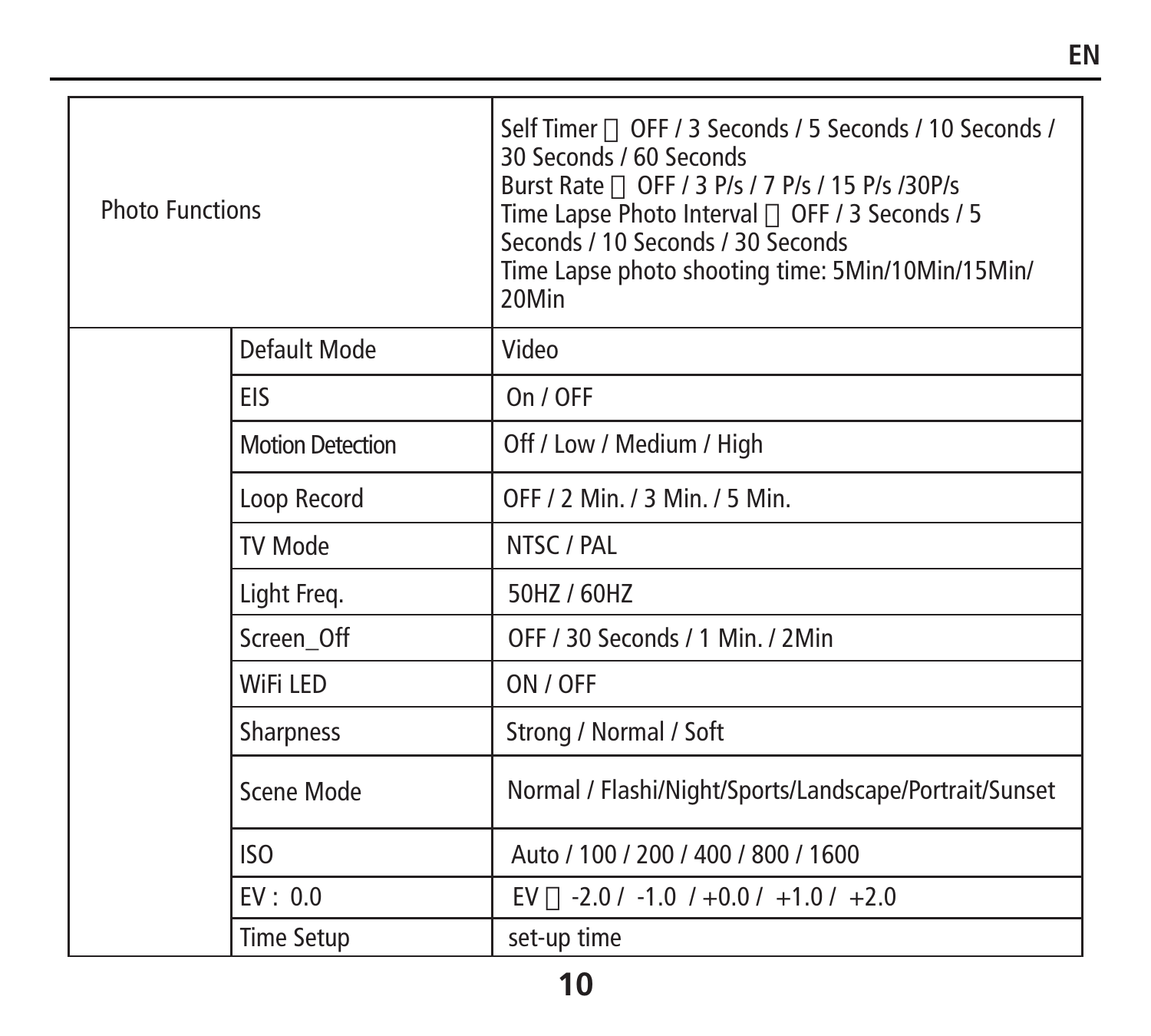| Wi-Fi<br>WiFi SSID         | ON / OFF                                                                                                                                                                                                                                                                   |  |
|----------------------------|----------------------------------------------------------------------------------------------------------------------------------------------------------------------------------------------------------------------------------------------------------------------------|--|
|                            |                                                                                                                                                                                                                                                                            |  |
|                            | AC530                                                                                                                                                                                                                                                                      |  |
| WiFi<br>Password           | 1234567890                                                                                                                                                                                                                                                                 |  |
| Format                     | YES/NO                                                                                                                                                                                                                                                                     |  |
| Default<br>Setting         | YES/NO                                                                                                                                                                                                                                                                     |  |
| Version                    | AC530 V1.0                                                                                                                                                                                                                                                                 |  |
|                            | USB 2.0 : Recharging/File Transfer                                                                                                                                                                                                                                         |  |
|                            | Li-ion rechargeable Battery 1050mAH                                                                                                                                                                                                                                        |  |
| Dimensions (W*H*D)         | L: 61mm, W:42mm, H:23 mm(with lens part will be<br>33mm)                                                                                                                                                                                                                   |  |
|                            | about 78.5q (with battery)                                                                                                                                                                                                                                                 |  |
|                            | Mass Storage Driver<br>Windows XP (Service pack 2) or later<br>Mac OS X 10.5.11 or later                                                                                                                                                                                   |  |
| <b>System Requirements</b> |                                                                                                                                                                                                                                                                            |  |
|                            | *PC with processor better than Pentium 4 3.2GHz<br>*Windows XP (Service pack 2) or later<br>*Minimum 1 GB System RAM<br>*Minimum 1 GB System RAM<br>*Minimum 256 MB RAM Video Card<br>*USB port, CD-ROM drive<br>*1024*768 pixels, 32-bit color display compatible monitor |  |
|                            |                                                                                                                                                                                                                                                                            |  |

 $\overline{\phantom{0}}$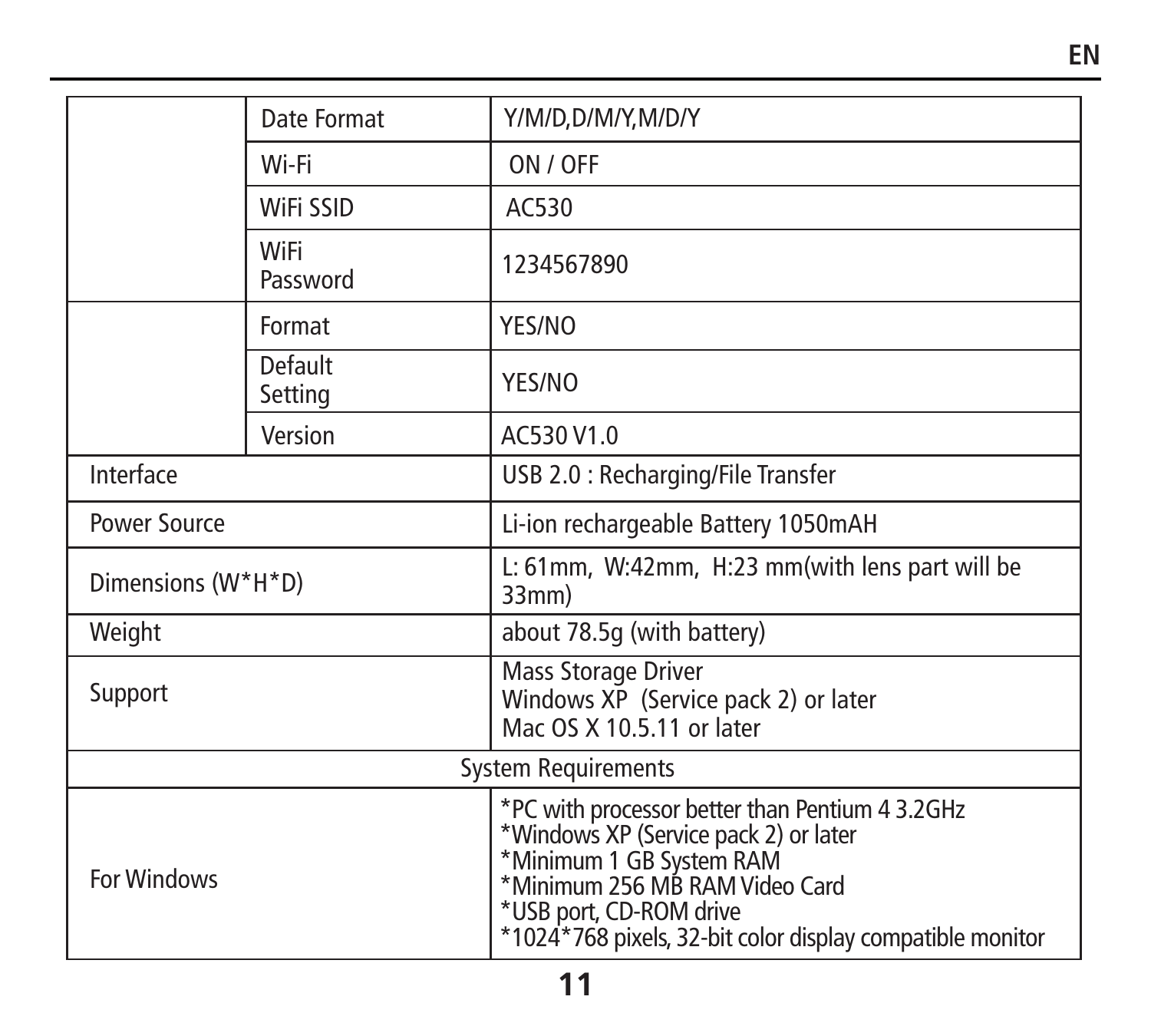### **Disposal**



**Dispose of packaging:** For disposal, separate packaging into different types. Cardboard and board must be disposed of as paper and foil must be recycled.

**EN**



### **Disposal of Waste Electrical and Electronic Equipment and/or Battery by users in private households in the European Union.**



This symbol on the product or on the packaging indicates that this cannot be disposed of as a household waste. You must dispose of your waste equipment and/or battery by handling it over to the applicable take-back scheme for the recycling of electrical and electronic equipment and/ or battery. For more information about recycling of this equipment and/or battery, please contact your city office, the shop where you purchased the equipment or your household waste disposal service. The recycling of materials will help to conserve natural resources and ensure that it is recycled in a manner that protects human health and environment.

# **Battery warning**

- •Never dismantle, crush, or pierce the battery, or allow the battery to short-circuit. Do not expose battery being placed in high temperature environment, if battery leaks or bulges, stop continue to use.
- Always charge using the charger. Risk of explosion if battery is replaced by an incorrect type.
- •Keep the battery out of reach of children.
- •Batteries may explode if exposed to naked fire. Never dispose of batteries in a fire.
- •Disposed of used batteries observing local regulations.
- •Before disposing the device, please remove the battery.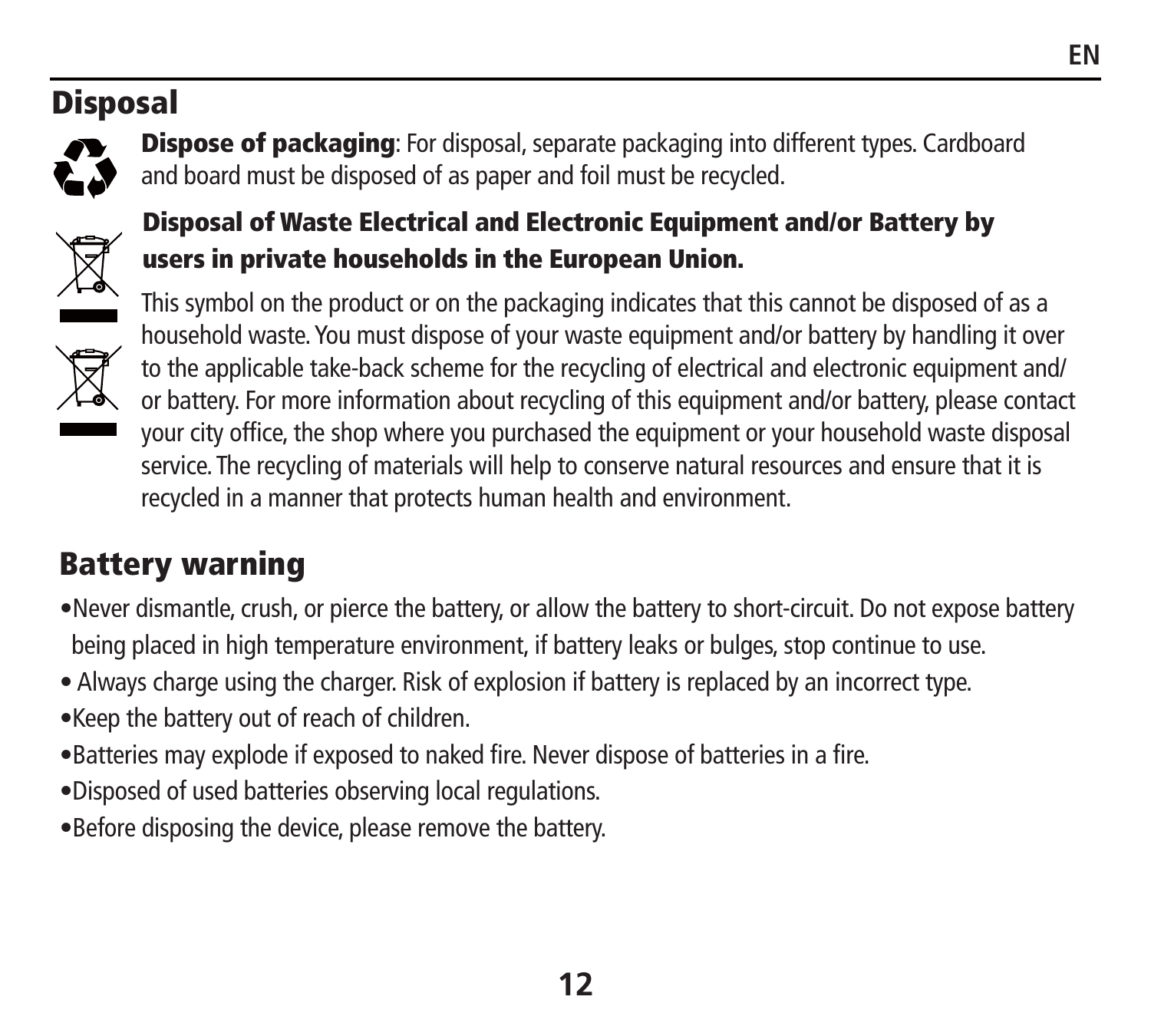### **Conformity**

The Manufacturer hereby declares that the CE marking was applied to the Rollei Actioncam 530 in accordance with the basic requirements and other relevant provisions of the following CE Directives:

- •2011/65/EC RoHs Directive
- •2014/30/EU EMC Directive
- •2014/35/EU LVD Directive •2012/19/EC WEEE Directive
- •2014/53/EU RED-Directive



The EC Declaration of Conformity can be requested from the address specified on the Warranty card.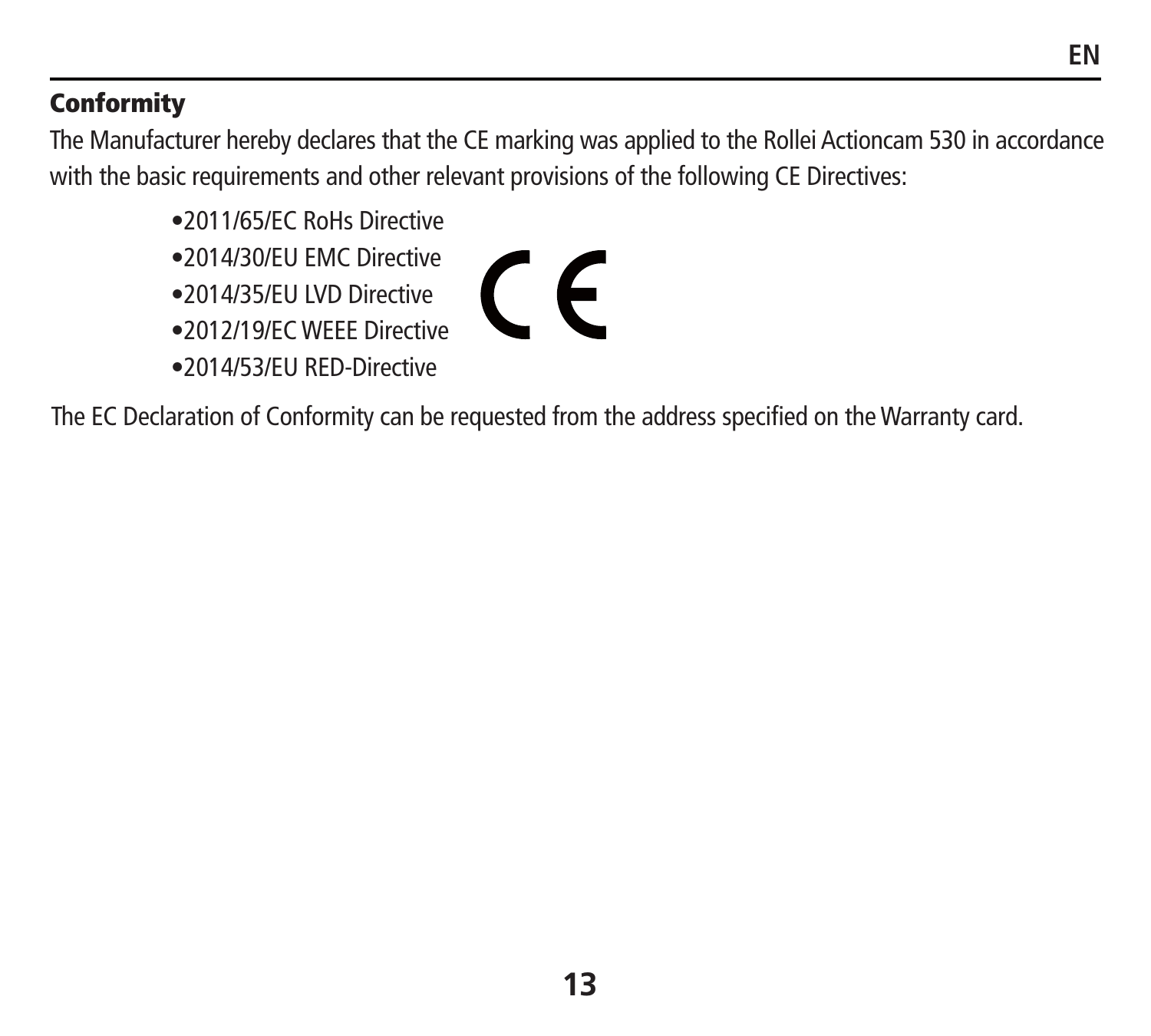### **Warnung**

1.Dies ist ein hochpräzises Produkt, daher lassen Sie es bitte nicht fallen. Die Kamera ist nur im Unterwassergehäuse geschützt.

2.Bitte stellen Sie das Gerät nicht starken magnetischen Objekten wie Magnetfeldern oder Elektromotoren aus. 3.Setzen Sie das Produkt niemals hohen Temperaturen oder direkter Sonneneinstrahlung aus.

4.Bitte wählen Sie micro SD-Karten von Markenherstellern. Bei der Verwendung herkömmlicher Karten kann der Normalbetrieb nicht garantiert werden.

5. Legen Sie die micro SD-Karten nicht in die Nähe von starken magnetischen Objekten um Datenverlust zu vermeiden. 6.Während es aufgeladen wird, halten Sie das Produkt aus der Reichweite von Kindern.

7.Bewahren Sie das Gerät an kühlen und trockenen Orten auf.

### **Vorwort**

Dieses Produkt ist ein hochwertiger Actioncam Camcorder. Es verfügt über eine Vielzahl von Funktionen wie zum Beispiel: Videoaufnahmen, Fotofunktion, Tonaufnahmen, Outdoor Sport- und Tauchaufnahmen, Serienaufnahmen. So können Sie nahezu überall filmen.

## **Produktmerkmale**

1.Full HD Bildschirm, der faszinierende aufgezeichnete Videos zeigt

- 2.14-Megapixel-Fotoshooting
- 3.Drahtlose WiFi-Übertragung
- 4.HDMI HD Ausgang, unterstützt FPV Modus
- 5.Unterstützt Speicherkarten bis zu 64 GB
- 6.Mehrere Videoaufzeichnungsformate: 4K /2.7K/1080P / 720P
- 7.Unterstütztes Videoformat MOV
- 8. Fernsehfunktion unterstützt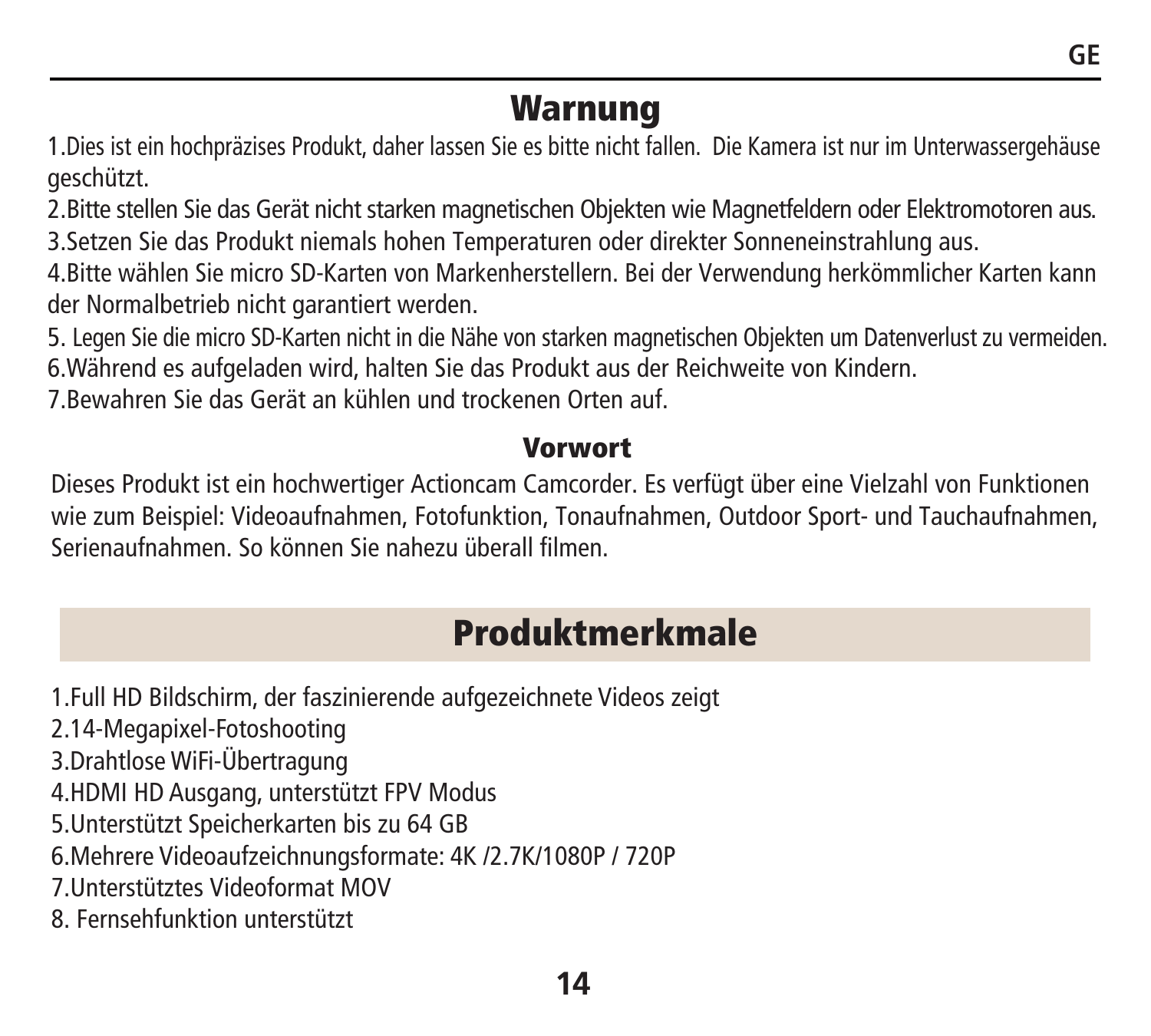## **Produktbeschreibung**

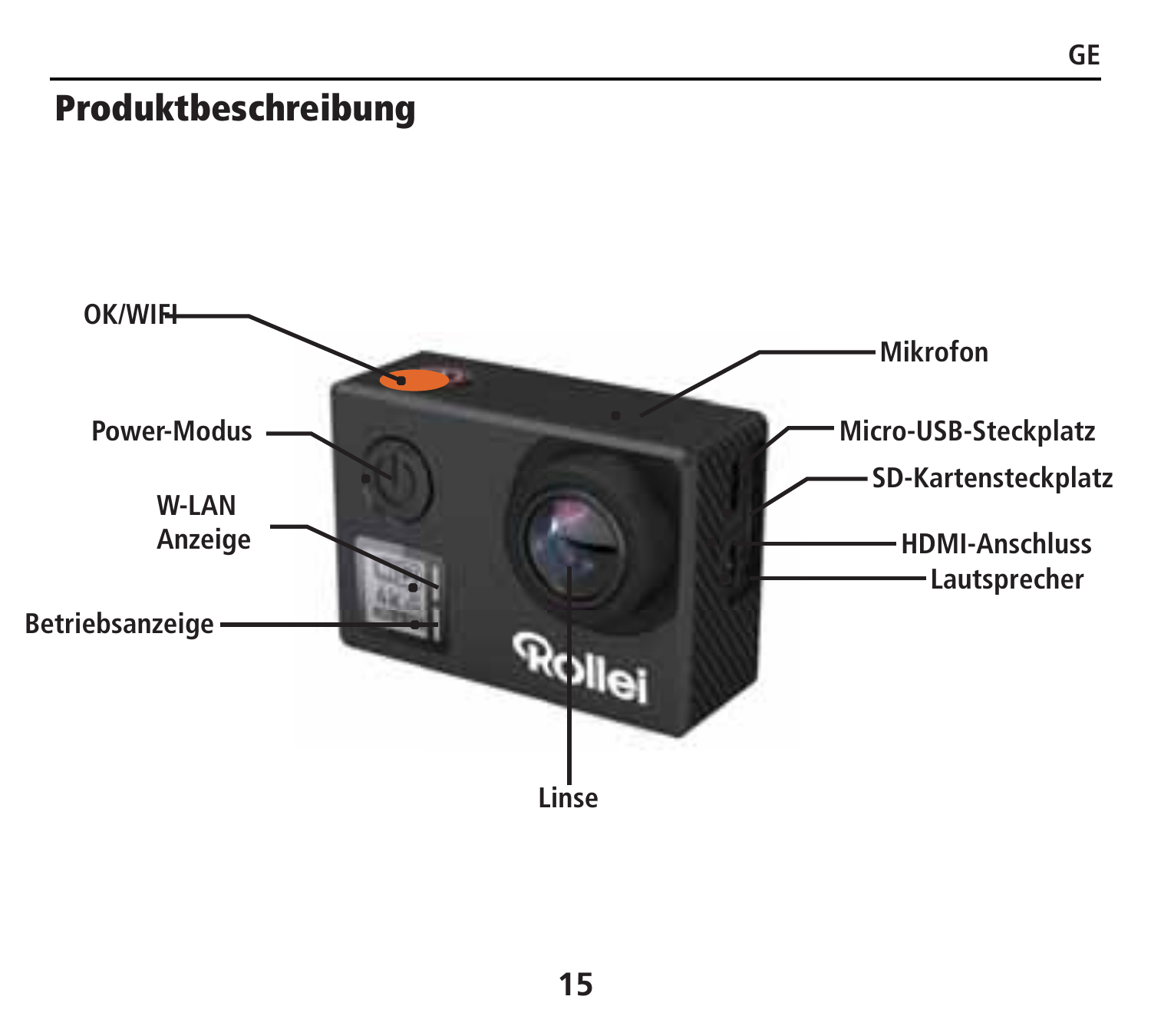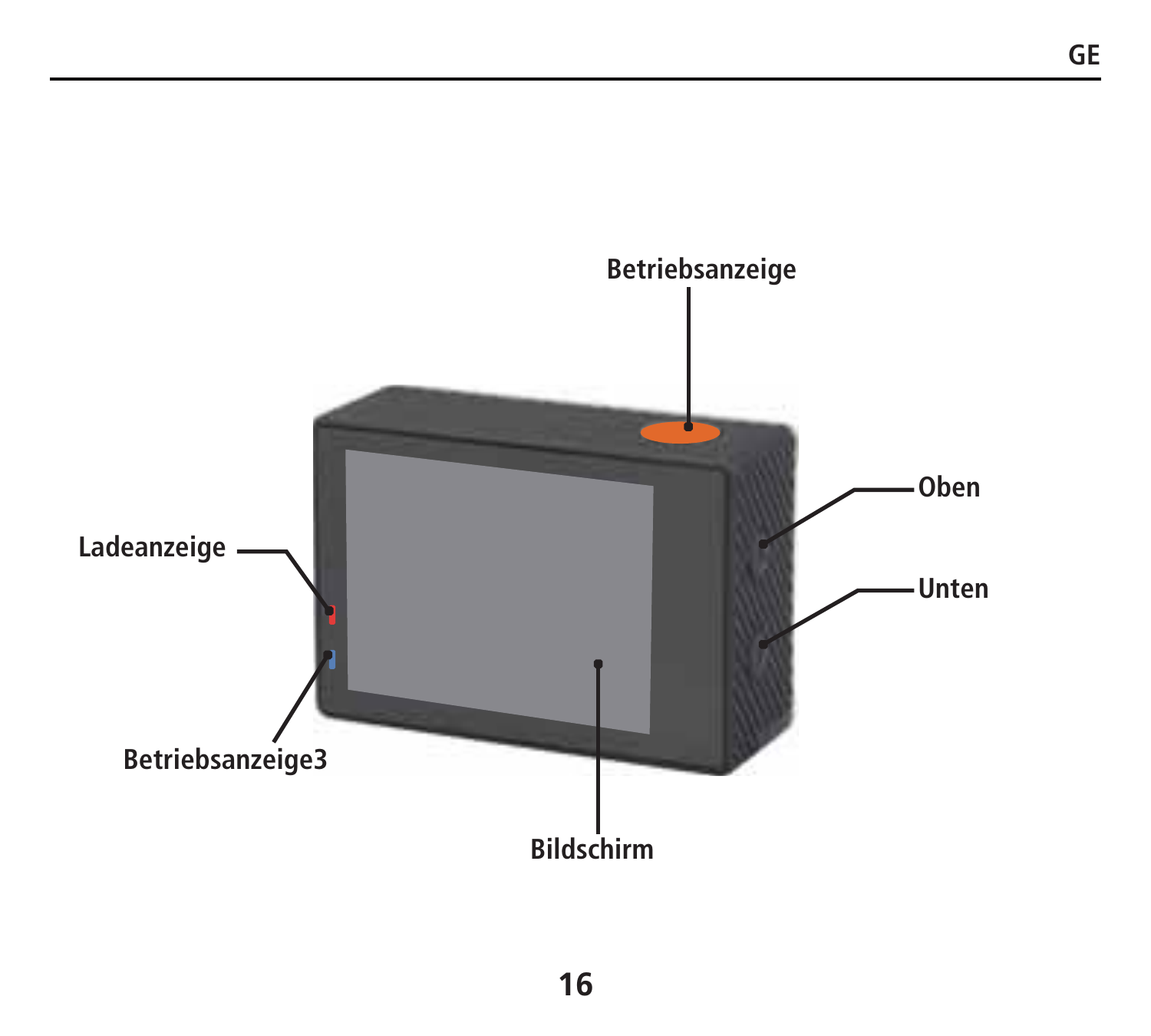# **Wasserdichte Gehäusebeschreibung**

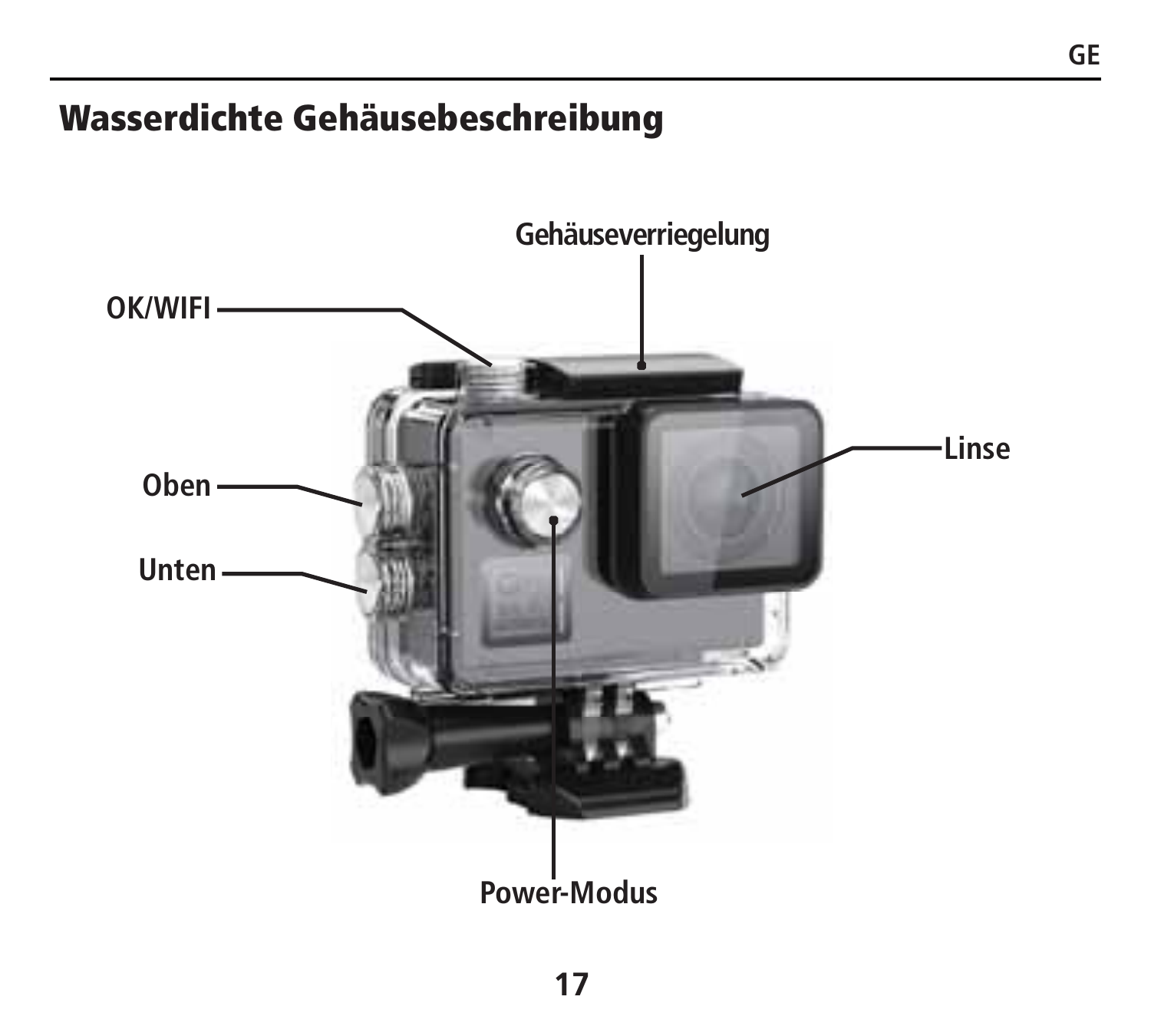# **Betrieb**

1. Mikro-SD-Karte einstecken

Hinweis: Bitte wählen Sie eine microSD-Karte und formatieren Sie die Speicherkarte mit einem Computer oder der Kamera vor dem ersten Gebrauch.

2. Batterie einsetzen und entfernen

A. Das Batteriefach kann gegen unbeabsichtigtes Öffnen gesichert werden. Sie finden also eine Sperrtaste am Batteriefach. Um das Batteriefach zu öffnen, entriegeln Sie es und schieben Sie es in die auf der Abdeckung angezeigte Richtung.

B. Setzen Sie den Akku so in die Kamera ein, wie es durch die Symbole +/- sowie den Pfeil auf dem Akku angegeben ist.

C. Batterieleistung, siehe Symbole: Vollstrommodus " "Low-Power-Modus " "

D. Batterie entfernen: Batteriefachdeckel öffnen und Akku herausnehmen.

Hinweis: Bitte schieben Sie die Sperre jedes Mal auf die Position "LOCK", bevor Sie das Gerät benutzen.

3. Akku-Aufladung

A. Die Batterie kann aufgeladen werden, indem sie an einen Computer oder ein Netzteil angeschlossen wird.

B. Die Kamera kann während des Ladevorgangs Videos aufnehmen (Wechseln Sie dafür in den Fahrzeugmodus).

C. Die Kamera kann auch geladen werden, wenn die Kamera ausgeschaltet ist.

4. Power-Modus

Halten Sie die Ein- / Aus-Taste für 3-5 Sekunden gedrückt, um sie ein- oder auszuschalten.

#### 5.Mode-Umschaltung

Drücken Sie die Power Taste mehrfach hintereinander um zwischen den einzelnen Modi zu wechseln: Videoaufnahme, Fotoaufnahme, Wiedergabe.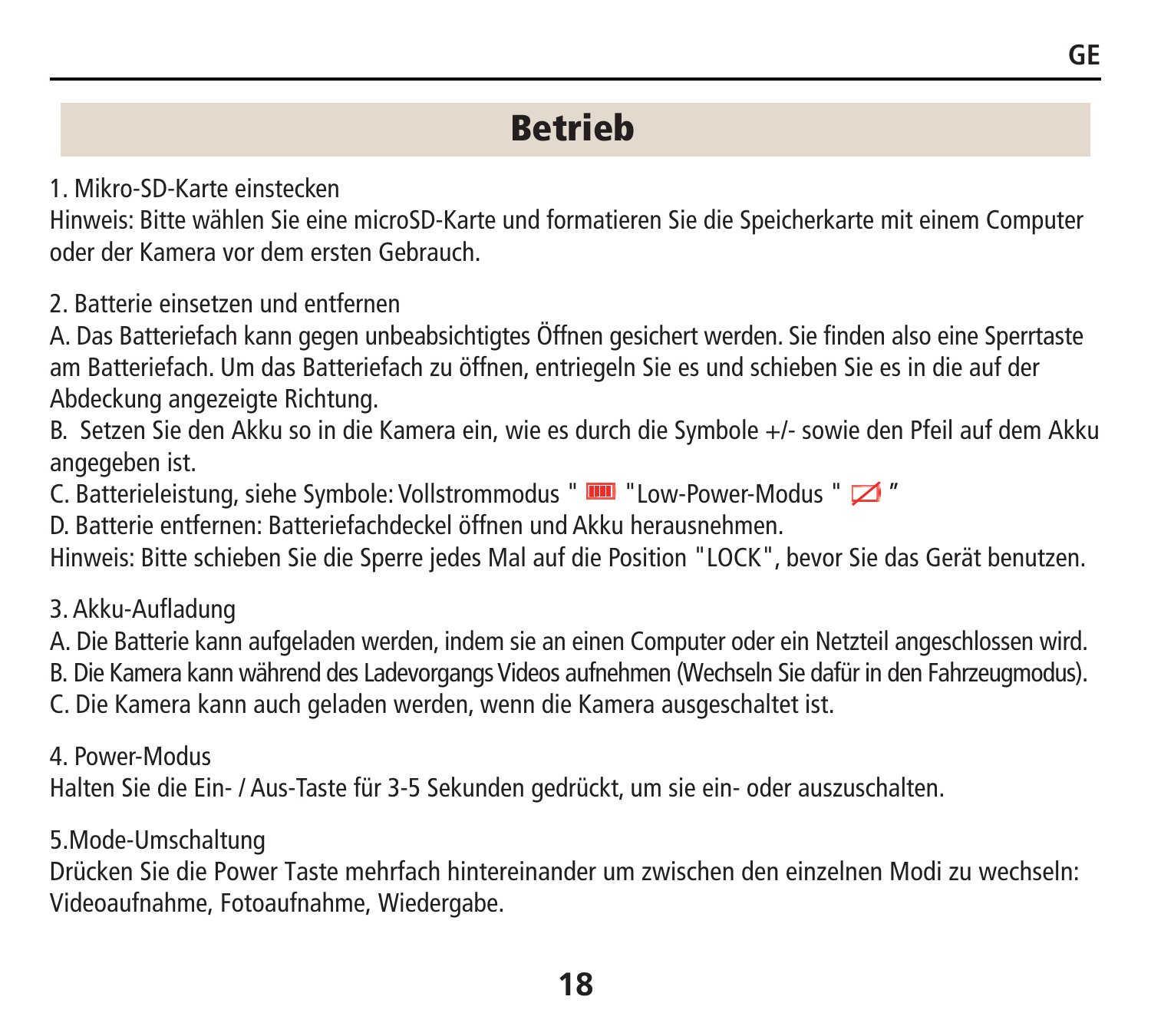6.WiFi Steuerung

Bevor Sie die WiFi Funktion nutzen, installieren Sie bitte die App "Rollei 530-630" auf Ihr Smartphone oder Tablet PC. Nachdem Sie die Kamera eingeschaltet haben, drücken Sie die WiFi-Taste für zwei Sekunden und schalten Sie die WiFi-Funktion ein / aus. Wenn WiFi eingeschaltet ist, wird das WiFi-Symbol auf dem Display angezeigt. Wenn WiFi eingeschaltet ist, wird die Kamera zurückgesetzt. WiFi-Symbol wird grün nach dem Zurücksetzen und Warten auf 5 Sekunden (dies drückt aus, dass WiFi kann jetzt normal angeschlossen werden).

Öffnen Sie die WiFi-Verbindung auf Ihrem Mobiltelefon, um nach der Kamera zu suchen: AC530 aus den verfügbaren drahtlosen Netzwerken. (Passwort is1234567890).

Starten Sie die Software "Rollei 530-630".

#### 7. Fernbedienung

Starten Sie die Kamera und gehen Sie zum "Einstellungsmenü". Wählen Sie "Fernbedienung Pair" und drücken Sie "OK". Die Kamera zeigt "Fernbedienung Pair Start" an. Gleichzeitig drücken Sie eine beliebige Taste auf der Fernbedienung und das blaue Licht beginnt zu blinken. Auf dem Kameradisplay erscheint "Pair" und nach ca. 20 Sekunden wird "remote control Pair Success!" auf dem Bildschirm angezeigt. Das heißt, die Verbindung wird erfolgreich durchgeführt und die Kamera kehrt in den normalen Modus zurück.

8. Aufnehmen von Videos und konfigurieren der Aufnahmeeinstellung

#### 8-1 Videoaufnahme

Wechseln Sie in den Videomodus und es wird ein Symbol in der oberen linken Ecke des Bildschirms. Drücken Sie OK, um die Aufnahme zu starten, und das Symbol beginnt zu blinken. Drücken Sie erneut "OK", um die Aufnahme zu beenden und das Symbol verschwindet.

### 8-2 Fotomodus

Schalten Sie die Kamera ein und drücken Sie "die Modustaste", um "den Fotomodus" auszuwählen. Das Symbol in der oberen linken Ecke des Bildschirms zeigt an, dass sich die Kamera im Fotomodus befindet. Drücken Sie "OK", um Fotos zu machen.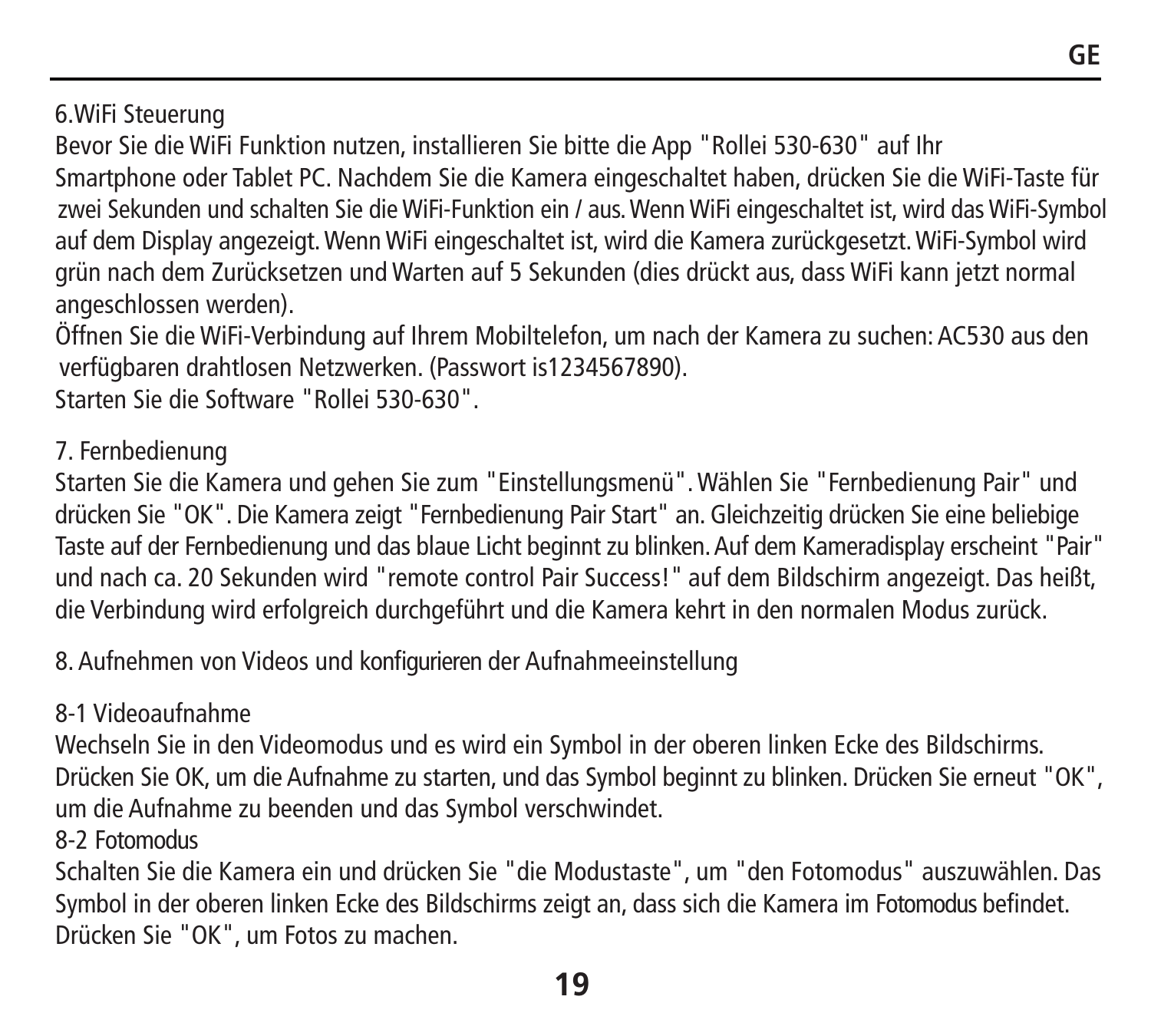8-3 Burst-Modus

Schalten Sie die Kamera ein und drücken Sie "die Modustaste", um "den Serienbildmodus" auszuwählen. Das Symbol in der oberen linken Ecke des Bildschirms zeigt, dass sich die Kamera im Burst-Fotoaufnahmemodus befindet. Drücken Sie "OK", um Fotos zu machen.

8-4 Dateispeicher & Wiedergabe

Schalten Sie die Kamera in den "Wiedergabemodus" ("
Wird in der oberen linken Ecke des Video-Vorschau-Modus angezeigt, und" "Wird in der oberen linken Ecke des Foto-Vorschau-Modus angezeigt.), Wählen Sie Dateien mit den UP- und DOWN-Pfeilen aus, und spielen diese ab indem Sie die Aufnahmetaste drücken. Sie können auch per Handy über WiFi wiedergeben.

**Hinweis: Falls die Kamera während des Gebrauchs einfriert, entfernen Sie den Akku und legen Sie ihn anschließend wieder ein.**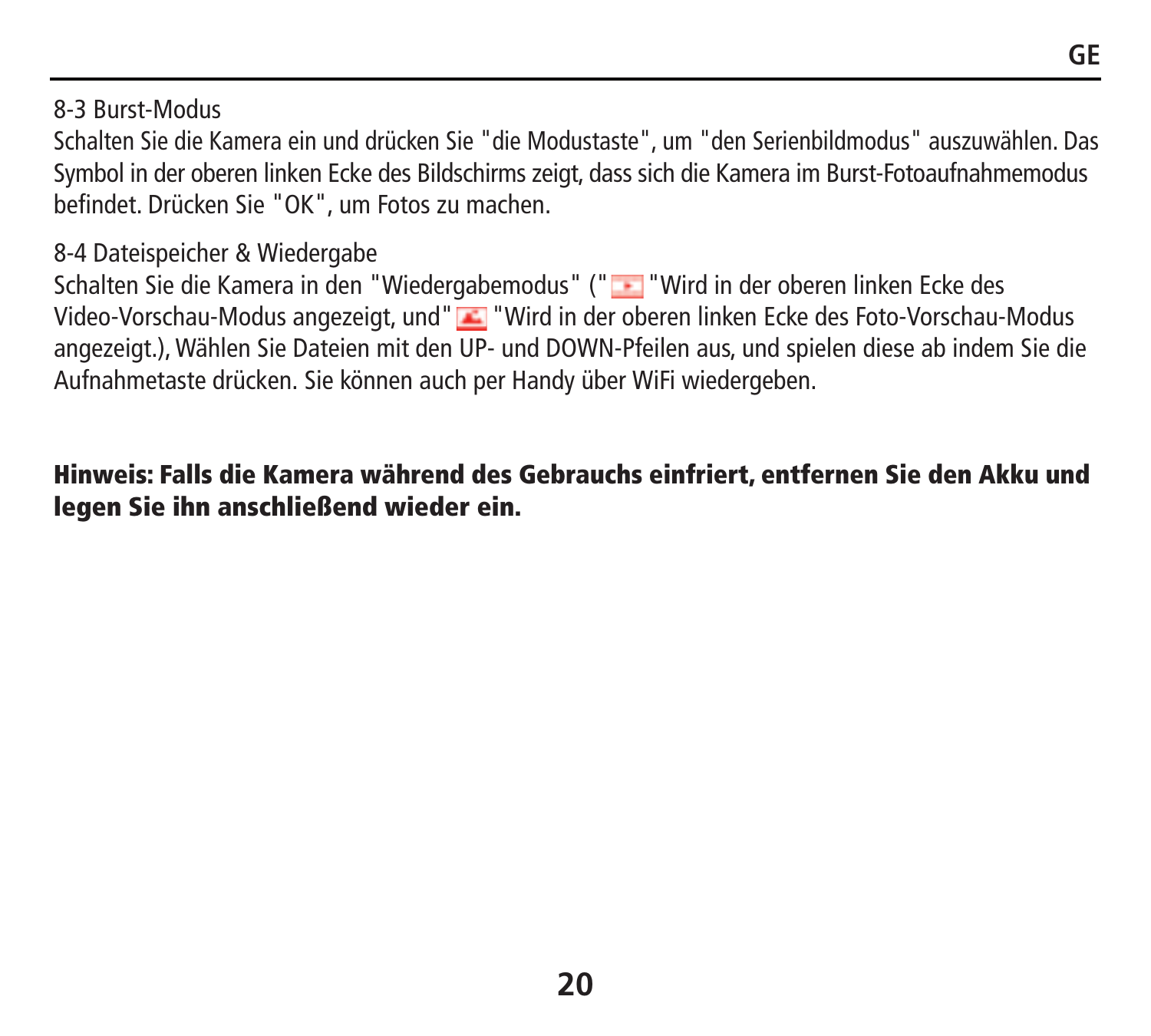| Technische Daten      |                     |                                                                             |
|-----------------------|---------------------|-----------------------------------------------------------------------------|
| <b>Rild</b><br>Sensor | Art                 | 1/2 3" CMOS 14MP                                                            |
|                       | Effektive Pixel     | Ca. 14Mega-Pixel (4320 * 3240)                                              |
|                       | Ausgangs pixel      | Ca. 14,24 Megapixel                                                         |
|                       | <b>Brennweite</b>   | Linse $f = 3.06$ mm                                                         |
| Linse                 | F Nr.               | $F = 2.8$                                                                   |
|                       | F.0.V(D)            | 166°(H=120°V=89°)                                                           |
| <b>LCD Bildschirm</b> |                     | 2 "960 * 240 Punkte Matrix TFT LCD                                          |
| Viewfinder            | Optischer<br>Sucher | Nein                                                                        |
| Fokussierung          | Art                 | Fest                                                                        |
|                       | Steuern             | Programmierte AE                                                            |
| Belichtung            | Kompensation        | ±2EV (0.33 EV steps) -2.0/-1.0/+0.0/+1.0/2.0                                |
|                       | ISO-Äquivalent      | Auto, 100, 200, 400, 800, 1600                                              |
| LED                   | Modi                | Nein                                                                        |
| Weißabgleich          |                     | Auto / Tageslicht / Schatten / Wolfram Licht / Leuchtstoff /<br>Unterwasser |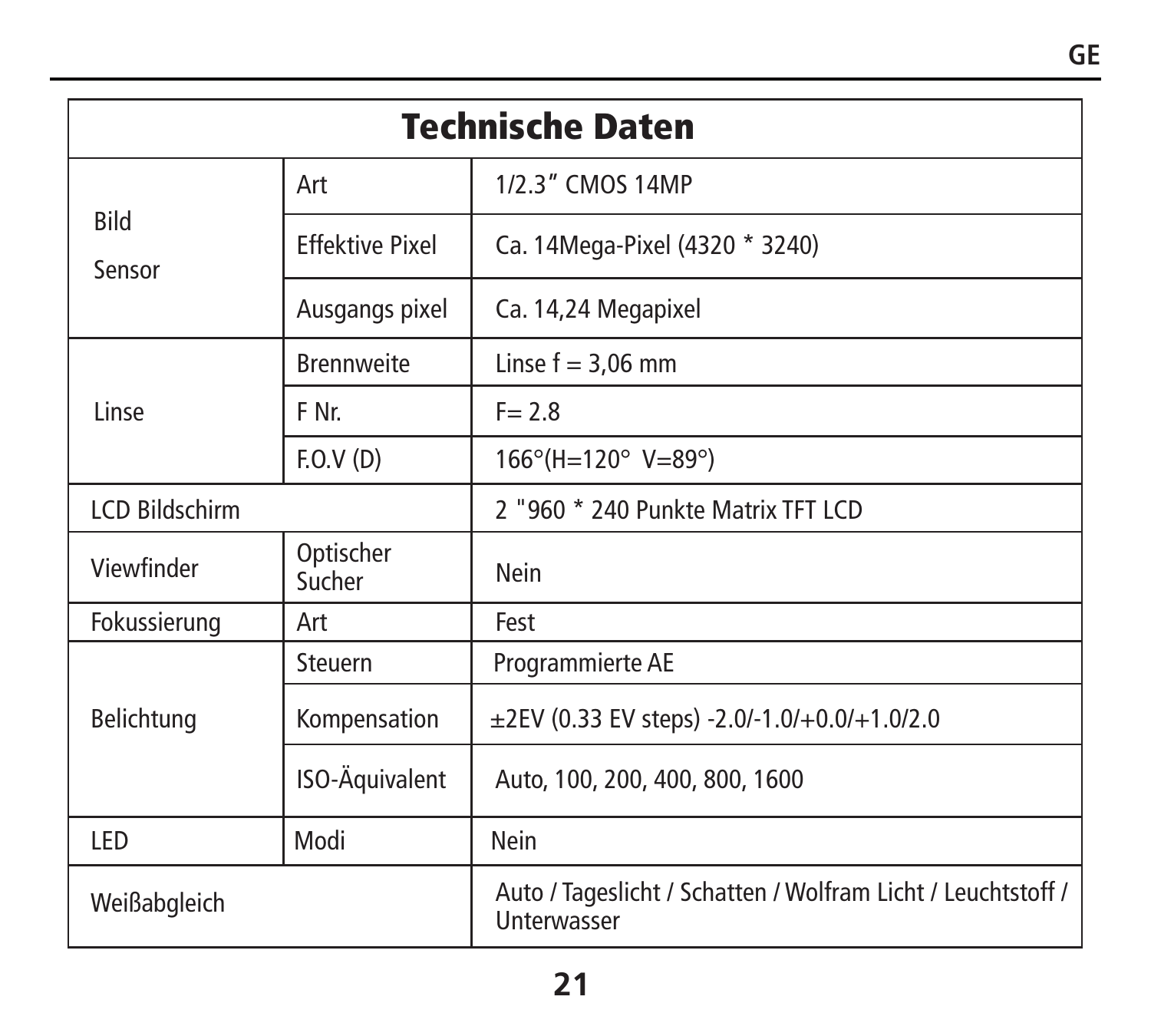| Video Auflösung       | 4K / 30P          | 4K 3840x2160 P30<br>2.7K 2704x1520 P30<br>1080P: 1920x1080 P60/P30<br>720P: 1280x720 P120/P60/P30                    |
|-----------------------|-------------------|----------------------------------------------------------------------------------------------------------------------|
| Audio                 |                   | Mic und Lautsprecher (Mono) ausgestattet                                                                             |
| Bildstabilisierung    |                   | An/aus                                                                                                               |
| Fernbedienung         |                   | Fernsteuerungsabstand ist ungefähr 8 Meter                                                                           |
| Fernsteuerungspaarung |                   | Wählen Sie Remote Pair                                                                                               |
|                       | Medien            | Interner Speicher: kein interner Speicher<br>Externes Gedächtnis: Unterstützung von Micro SDHC<br>Karten his zu 64GB |
|                       | Video-Encoder     | H.264                                                                                                                |
|                       | Bildgröße<br>14MP | 14M<br>4320x3240<br>10M<br>4320x2430<br>3840x2160<br>8M<br>5M<br>2592x1944<br>2M<br>1920x1080                        |
| Video-Ausgang         |                   | HDMI: Unterstützung 1920x1080 P60, Ausgang mit CEC<br>Composite: NTSC / PAL                                          |
| Zeitrafferfunktion    |                   | OFF / 3 Sekunden / 5 Sekunden / 10 Sekunden / 30<br>Sekunden / 60 Sekunden                                           |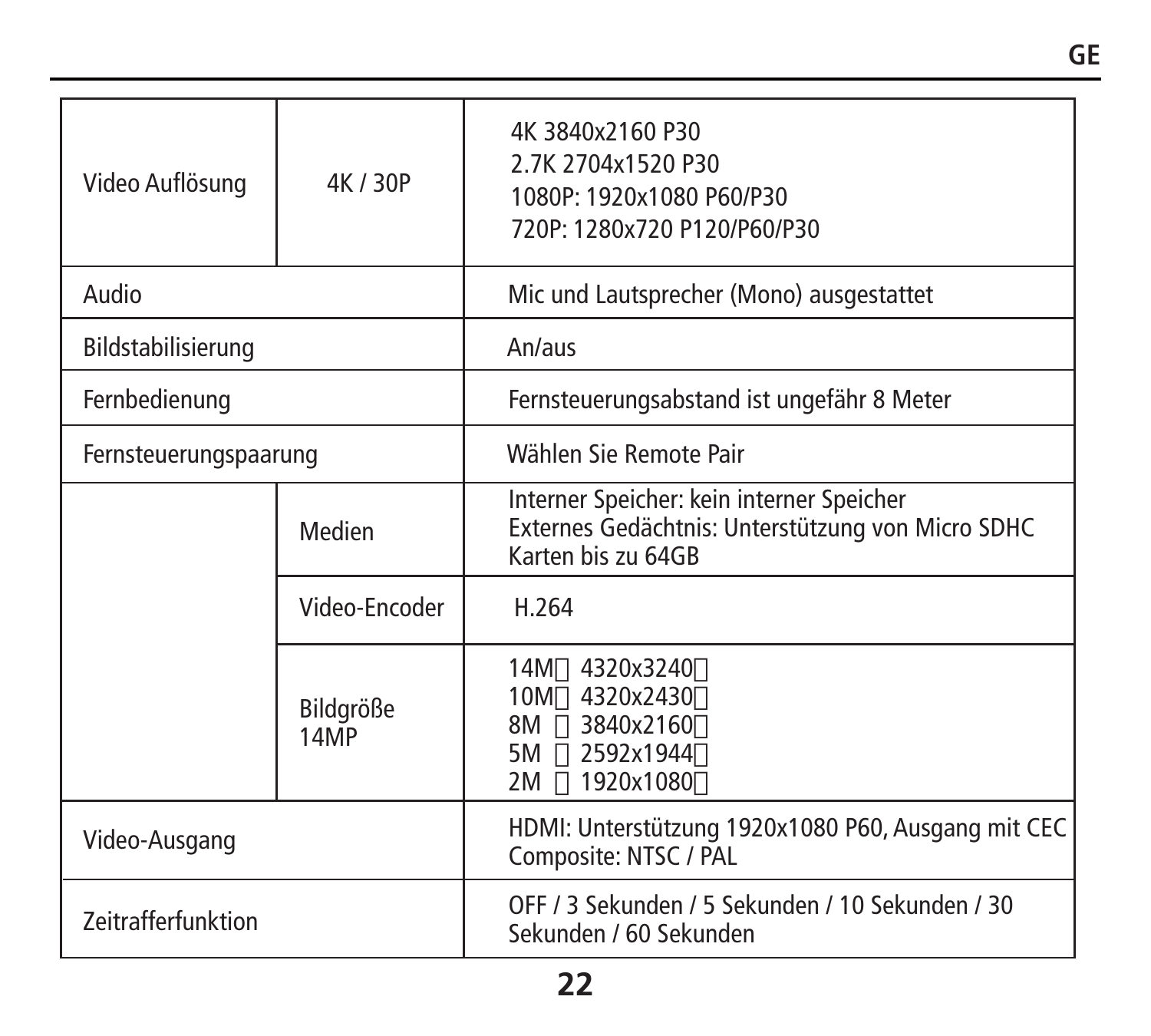| Foto-Funktionen    |                       | Selbstauslöser: AUS / 3 Sekunden / 5 Sekunden / 10<br>Sekunden / 30 Sekunden / 60 Sekunden<br>Burst Rate: OFF / 3 P / s / 7 P / s / 15 P / s / 30P / s<br>Zeitraffer Fotointervall: OFF / 3 Sekunden / 5 Sekunden /<br>10 Sekunden / 30 Sekunden<br>Zeitraffer Foto-Shooting-Zeit: 5Min / 10Min / 15Min /<br>20Min |
|--------------------|-----------------------|--------------------------------------------------------------------------------------------------------------------------------------------------------------------------------------------------------------------------------------------------------------------------------------------------------------------|
|                    | Standardmodus         | Video                                                                                                                                                                                                                                                                                                              |
|                    | EIS                   | An /aus                                                                                                                                                                                                                                                                                                            |
|                    | Bewegungserkennung    | Aus / Niedrig / Mittel / Hoch                                                                                                                                                                                                                                                                                      |
|                    | Schleifenaufzeichnung | AUS / 2 Min. / 3 min. / 5 Minuten.                                                                                                                                                                                                                                                                                 |
|                    | <b>TV-Modus</b>       | NTSC / PAL                                                                                                                                                                                                                                                                                                         |
|                    | Licht Freq.           | 50HZ / 60HZ                                                                                                                                                                                                                                                                                                        |
|                    | Ahhlenden             | OFF / 30 Sekunden / 1 Min. / 2 Minuten.                                                                                                                                                                                                                                                                            |
|                    | WiFi LED              | AN /AUS                                                                                                                                                                                                                                                                                                            |
|                    | Schärfe               | Stark / Normal / Weich                                                                                                                                                                                                                                                                                             |
| Szenenmodus<br>ISO |                       | Normal / Flashi / Nacht / Sport / Landschaft / Porträt /<br>Sonnenuntergang                                                                                                                                                                                                                                        |
|                    |                       | Auto / 100 / 200 / 400 / 800 / 1600                                                                                                                                                                                                                                                                                |
|                    | $FV \cdot 00$         | $-2.0$ / $-1.0$ / $+0.0$ / $+1.0$ / $+2.0$<br>FV -                                                                                                                                                                                                                                                                 |
| Zeiteinstellung    |                       | Aufbauzeit                                                                                                                                                                                                                                                                                                         |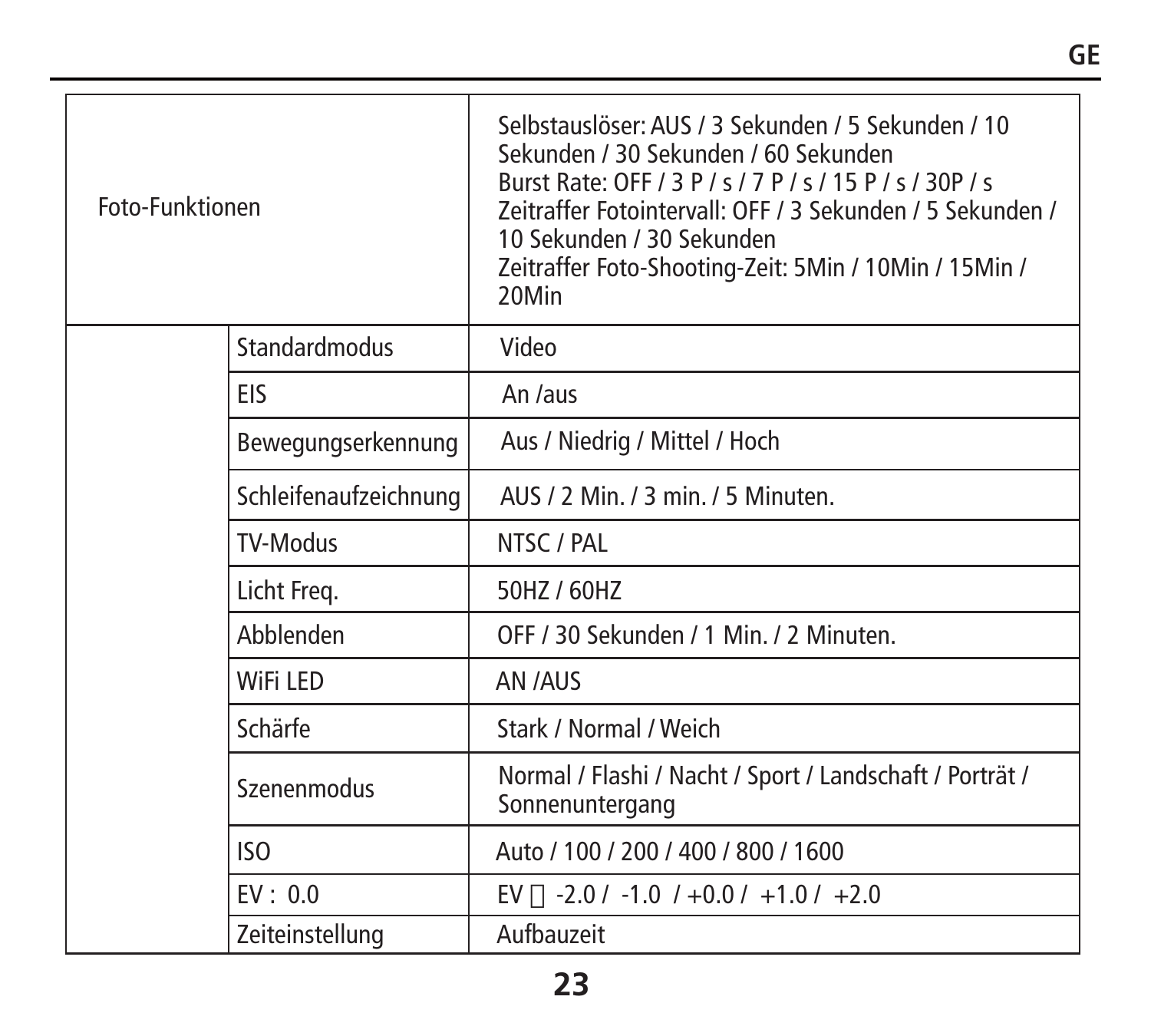|                         | Datumsformat        | Y/M/D.D/M/Y.M/D/Y                                                                                                                                                                                                                                           |
|-------------------------|---------------------|-------------------------------------------------------------------------------------------------------------------------------------------------------------------------------------------------------------------------------------------------------------|
|                         | W-lan               | AN /AUS                                                                                                                                                                                                                                                     |
|                         | WiFi SSID           | AC530                                                                                                                                                                                                                                                       |
|                         | WI AN<br>Passwort   | 1234567890                                                                                                                                                                                                                                                  |
|                         | Format              | JA/ NEIN                                                                                                                                                                                                                                                    |
|                         | Standardeinstellung | JA/ NEIN                                                                                                                                                                                                                                                    |
|                         | Version             | AC530 V1 0                                                                                                                                                                                                                                                  |
| Schnittstelle           |                     | USB 2.0: Aufladen / Dateiübertragung                                                                                                                                                                                                                        |
| Energiequelle           |                     | Li-ion wiederaufladbare Batterie 1050mAH                                                                                                                                                                                                                    |
| Abmessungen (W * H * D) |                     | L: 61mm, B: 42mm, H: 23 mm (mit Linsenteil 33mm)                                                                                                                                                                                                            |
| Gewicht                 |                     | Ca. 78,5 g (mit Batterie)                                                                                                                                                                                                                                   |
| Unterstützung           |                     | Massenspeicherfahrer<br>Windows XP (Service Pack 2) oder höher<br>Mac OS X 10 5 11 oder höher                                                                                                                                                               |
|                         |                     | System Anforderungen                                                                                                                                                                                                                                        |
| Für Windows             |                     | PC mit Prozessor besser als Pentium 4.3.2GHz<br>* Windows XP (Service Pack 2) oder höher<br>* Minimum 1 GB System RAM<br>* Minimum 256 MB RAM Grafikkarte<br>* USB-Anschluss, CD-ROM-Laufwerk<br>* 1024 * 768 Pixel, 32-Bit-Farbdisplay kompatibler Monitor |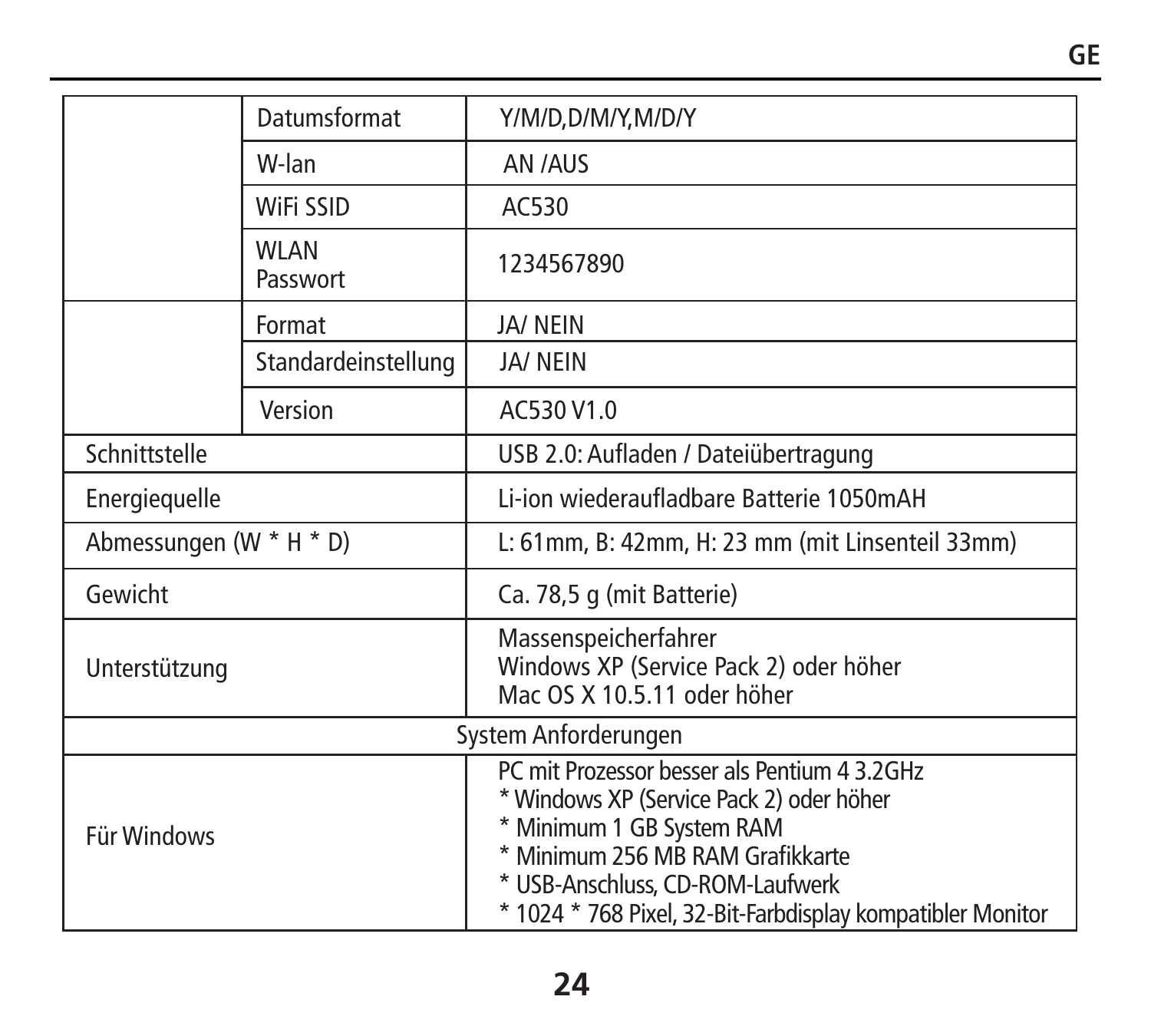### **Entsorgung**



**Verpackungen entsorgen**: Zur Entsorgung trennen Sie die einzelnen Verpackungsarten voneinander. Kartons müssen wie Papier entsorgt werden und Folien müssen recycelt werden.

### **Entsorgung von Elektro- und Elektronik-Altgeräten und / oder Batterien durch Benutzer in Privathaushalten in der Europäischen Union.**



 $\cancel{R}$ 

Dieses Symbol auf dem Produkt oder auf der Verpackung weist darauf hin, dass diese nicht als Hausmüll entsorgt werden kann. Sie müssen Ihre Abfall- und / oder Batterie entsorgen, indem Sie sie auf das jeweilige Rücknahmesystem für das Recycling von Elektro- und Elektronikgeräten und / oder Batterien übertragen. Für weitere Informationen über das Recycling dieses Gerätes und / oder der Batterie wenden Sie sich bitte an Ihr Stadtbüro, den Laden, in dem Sie die Ausrüstung erworben haben oder an Ihren Hausmüllbeseitigungsdienst. Das Recycling von Materialien wird dazu beitragen, die natürlichen Ressourcen zu schonen und sicherzustellen, dass es in einer Weise recycelt wird, die menschliche Gesundheit und die Umwelt schützt.

## **Batteriewarnung**

- **·**Den Akku niemals zerlegen, zerdrücken oder durchstechen oder den Akku kurzschließen lassen. Setzen Sie den Akku nichthohen Temperaturen aus, wenn der Akku leckt oder wölbt, stoppen Sie weiter.
- **·**Immer mit dem Ladegerät aufladen. Explosionsgefahr, wenn die Batterie durch einen falschen Typ ersetzt wird.
- **·**Halten Sie den Akku außerhalb der Reichweite von Kindern.
- **·**Batterien können explodieren, wenn sie einem offenen Feuer ausgesetzt sind. Niemals Batterien in Brand bringen.
- **·**Entsorgen Sie verbrauchte Batterien unter Beachtung der örtlichen Vorschriften.
- **·**Vor dem Entsorgen des Gerätes entnehmen Sie bitte den Akku.

### **25**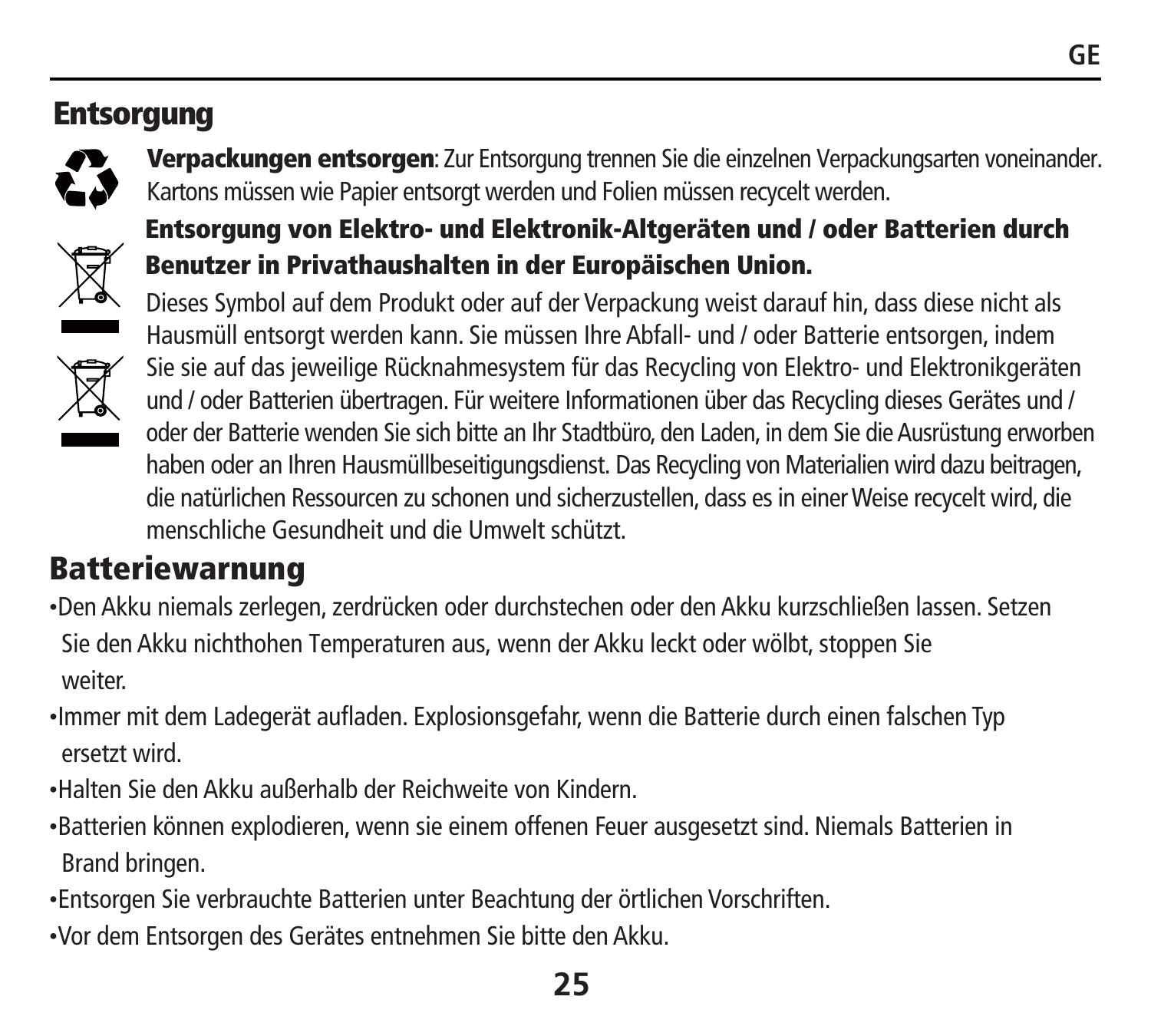### **Konformität**

Der Hersteller erklärt hiermit, dass die CE-Kennzeichnung auf die Rollei Actioncam 30 gemäß den grundlegenden Anforderungen und anderen relevanten Bestimmungen der folgenden CE-Richtlinien angewendet wurde:

- •2011/65 / EG RoHS-Richtlinie
- •EMR-Richtlinie 2014/30 / EU
- •2014/35 / EU-LVD-Richtlinie
- $C \in$ •2012/19 / EG WEEE-Richtlinie
- •2014/53 / EU-ROT-Richtlinie

Die EG-Konformitätserklärung kann bei der auf der Garantiekarte angegebenen Adresse angefordert werden.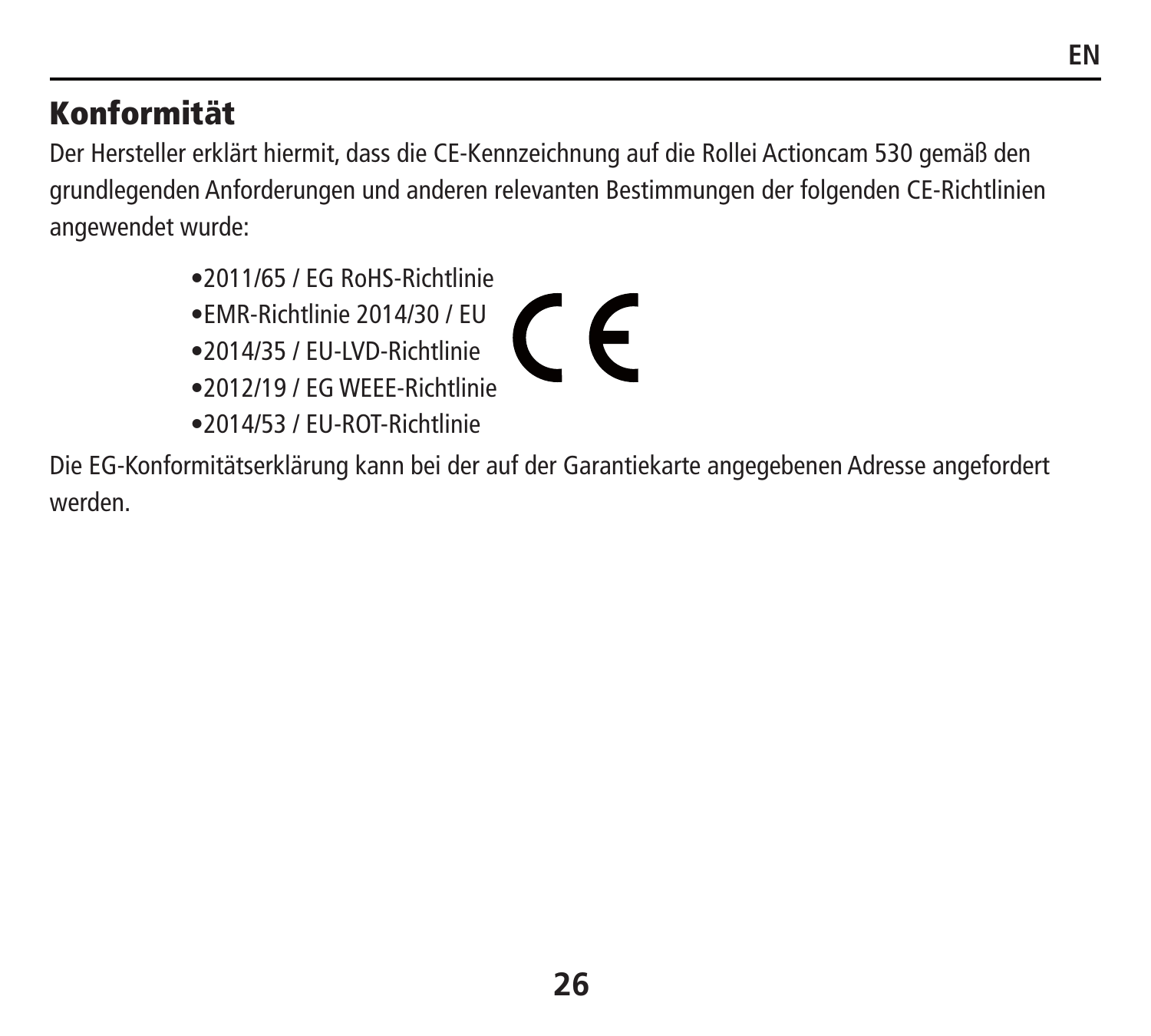## **Avvertimento**

- 1.This è un prodotto ad alta precisione, per favore non lasciar cadere o crollare. La fotocamera è protetta solo all'interno della custodia subacquea.
- 2.Please non esporre l'unità a forti oggetti magnetici, come campi magnetici o motori elettrici.
- 3. Non posizionare il prodotto a temperature elevate e alla luce diretta del sole.
- 4.Please scegliere le schede del microSD di marca. Le carte neutre non sono garantite per funzionare normalmente.
- 5.Please non collocare le schede di micro SD vicino a forti oggetti magnetici per evitare la perdita dei dati.
- 6. Mentre si sta caricando, tenere il prodotto fuori dalla portata dei bambini.
- 7. Togliere i dispositivi in luoghi freschi, asciutti e isolati.

### **Prefazione**

Questo prodotto è un dispositivo di registrazione video in movimento ad alta definizione digitale. Dispone di una serie di funzionalità leader nel settore, tra cui: registrazione video digitale, ripresa fotografica, registrazione audio, sport all'aria aperta, sondaggio in acque profonde, foto seriale, ecc., Che consente di filmare in qualsiasi momento e in qualsiasi luogo.

# **caratteristiche del prodotto**

- 1.Schermo intero ad alta definizione che mostra video affascinanti registrati
- 2.Tiro fotografico da 14 megapixel
- 3. Trasmissione senza fili WiFi
- 4.HDMI HD, supporta la modalità FPV
- 5. Supporta schede di memoria fino a 64GB massimo
- 6.Formati di registrazione video multipli: 4K /2.7K/1080P / 720P
- 7. Supporta il formato di registrazione video MOV
- 8. Supporto Funzione di controllo remoto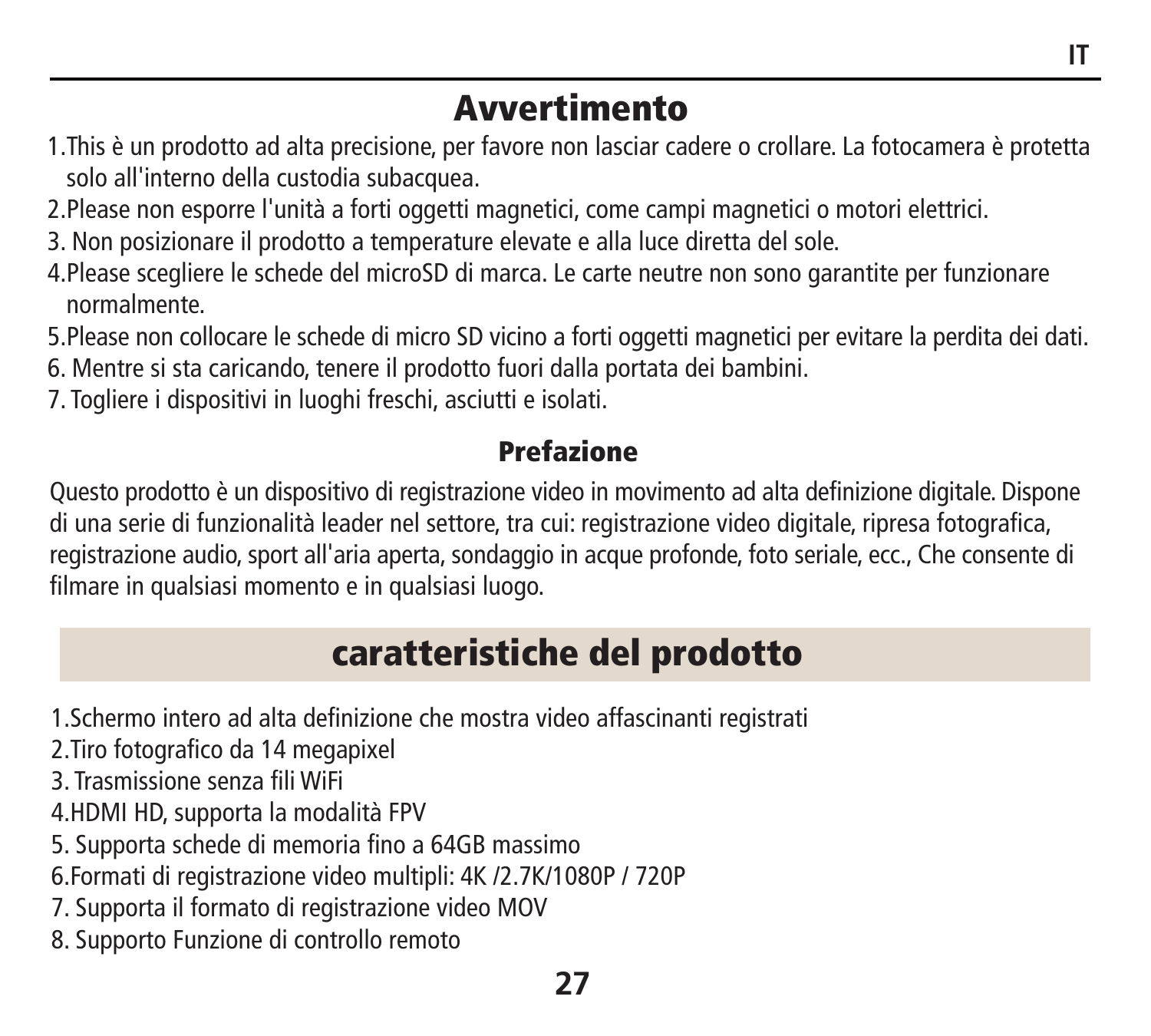# **Discrizione del prodotto**

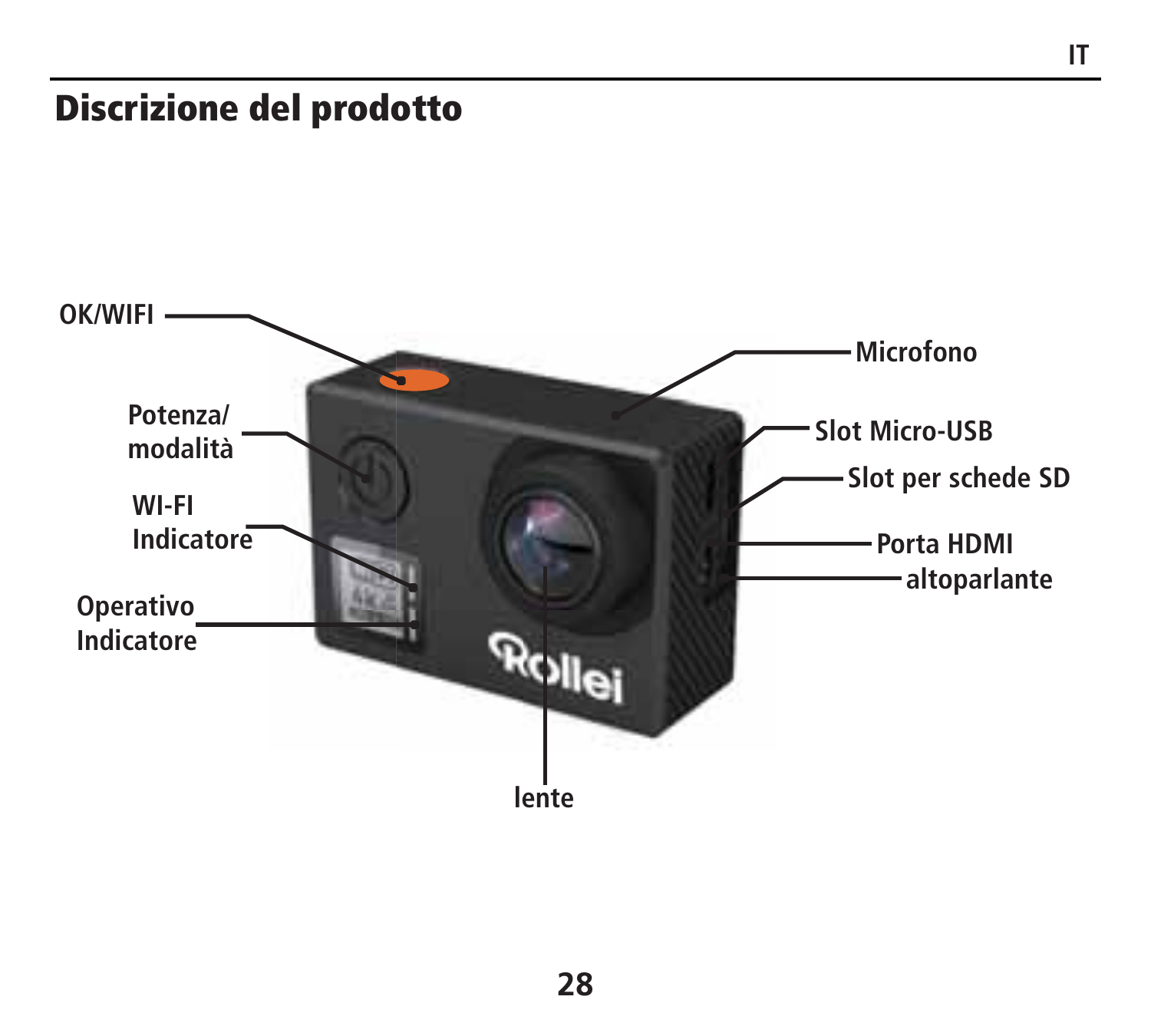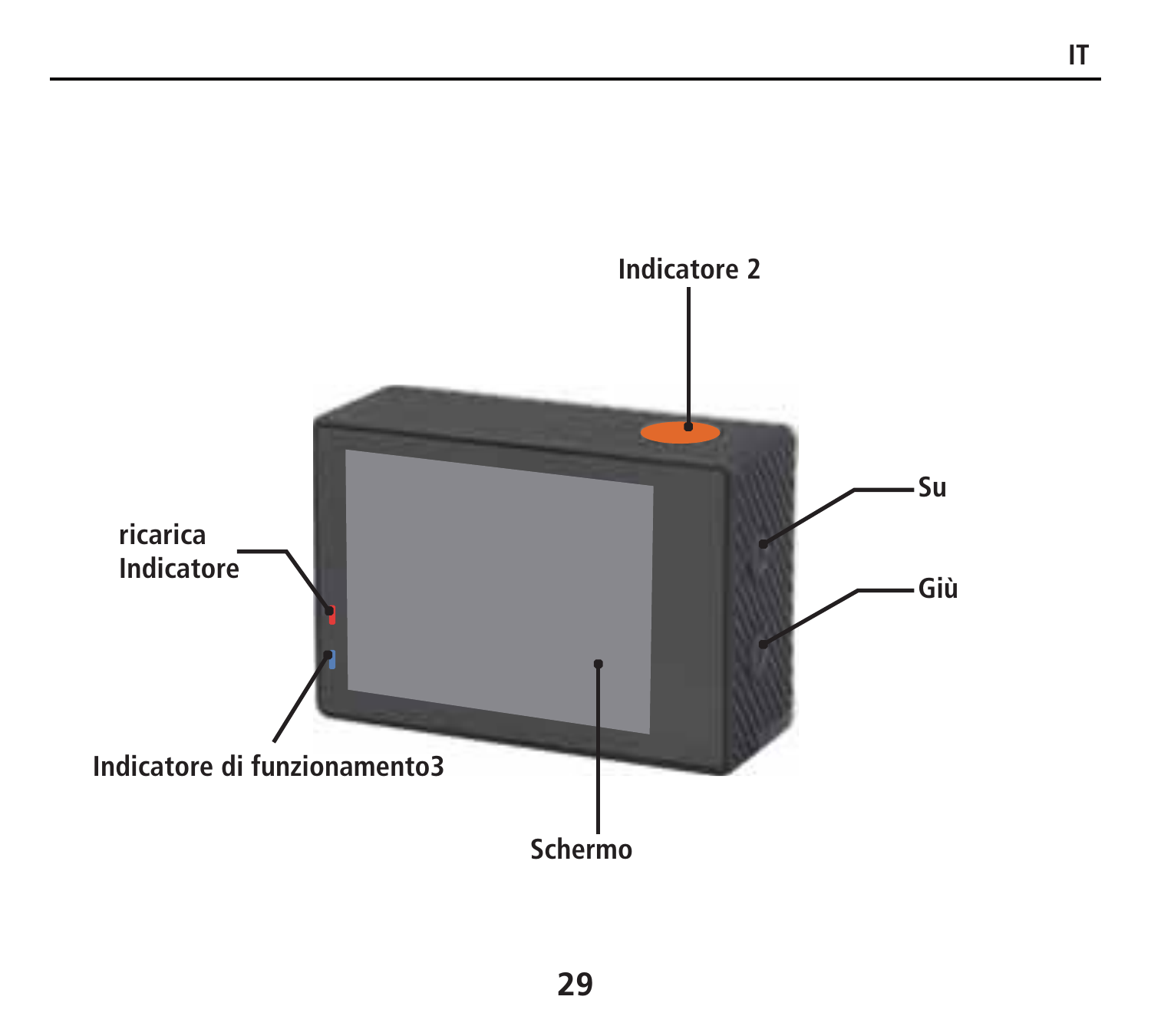# **Descrizione del caso impermeabile**

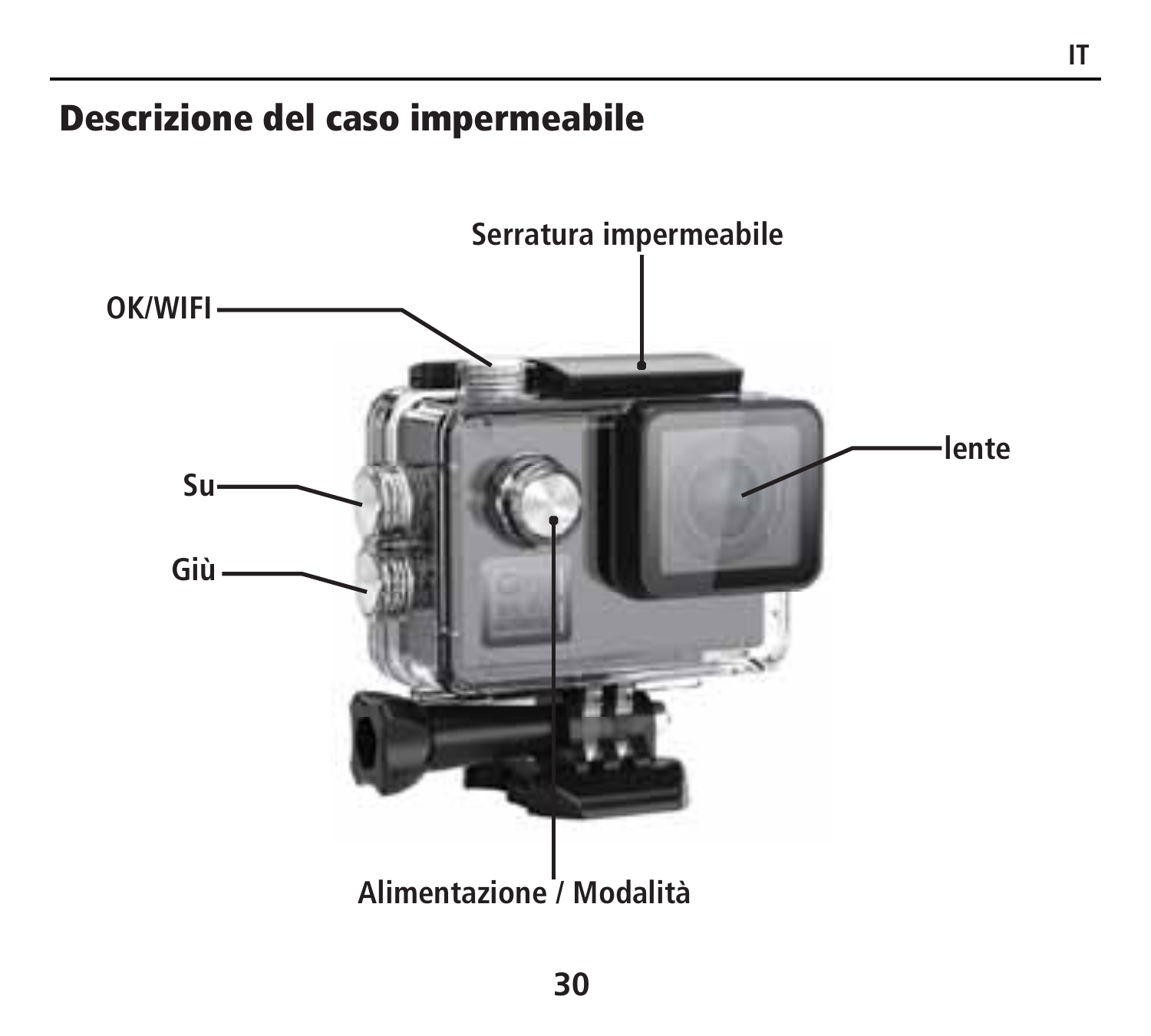### **operazione**

1. Inserimento della scheda micro SD

Nota: Scegliere la scheda microSD marca e formattare la scheda di memoria utilizzando un computer o la fotocamera prima del primo utilizzo.

2. Installazione e rimozione della batteria

A. Il vano batteria può essere fissato contro l'apertura accidentale. Pertanto, si trova un pulsante di blocco sul vano batterie. Per aprire lo scomparto della batteria, sbloccarlo e farlo scivolare nella direzione indicata sul coperchio.

B. Installare la batteria nella fotocamera come indicato da +/- simboli e direzione delle frecce contrassegnate sulla batteria.

C. Potenza della batteria, fare riferimento ai simboli: Modalità di alimentazione completa " " Basso potere  $"Z"$ 

D. Rimuovere la batteria: aprire il coperchio della batteria e togliere la batteria.

Nota: premere ogni volta la serratura della serratura alla posizione di "LOCK" prima di utilizzare il dispositivo.

3. Carica della batteria

A. La batteria può essere caricata collegandola a un computer o ad un adattatore di alimentazione.

B. La fotocamera può registrare video durante la carica (passare in modalità montata sul veicolo nel menu).

C. La fotocamera può essere caricata anche se la fotocamera è spenta.

4. Modalità di alimentazione

Tenere premuto il pulsante di alimentazione per 3-5 secondi per attivarlo / disattivarlo.

5.Modalità di commutazione

Passare tra la registrazione video / la ripresa / la riproduzione di foto / menu premendo brevemente e ripetutamente il pulsante di alimentazione.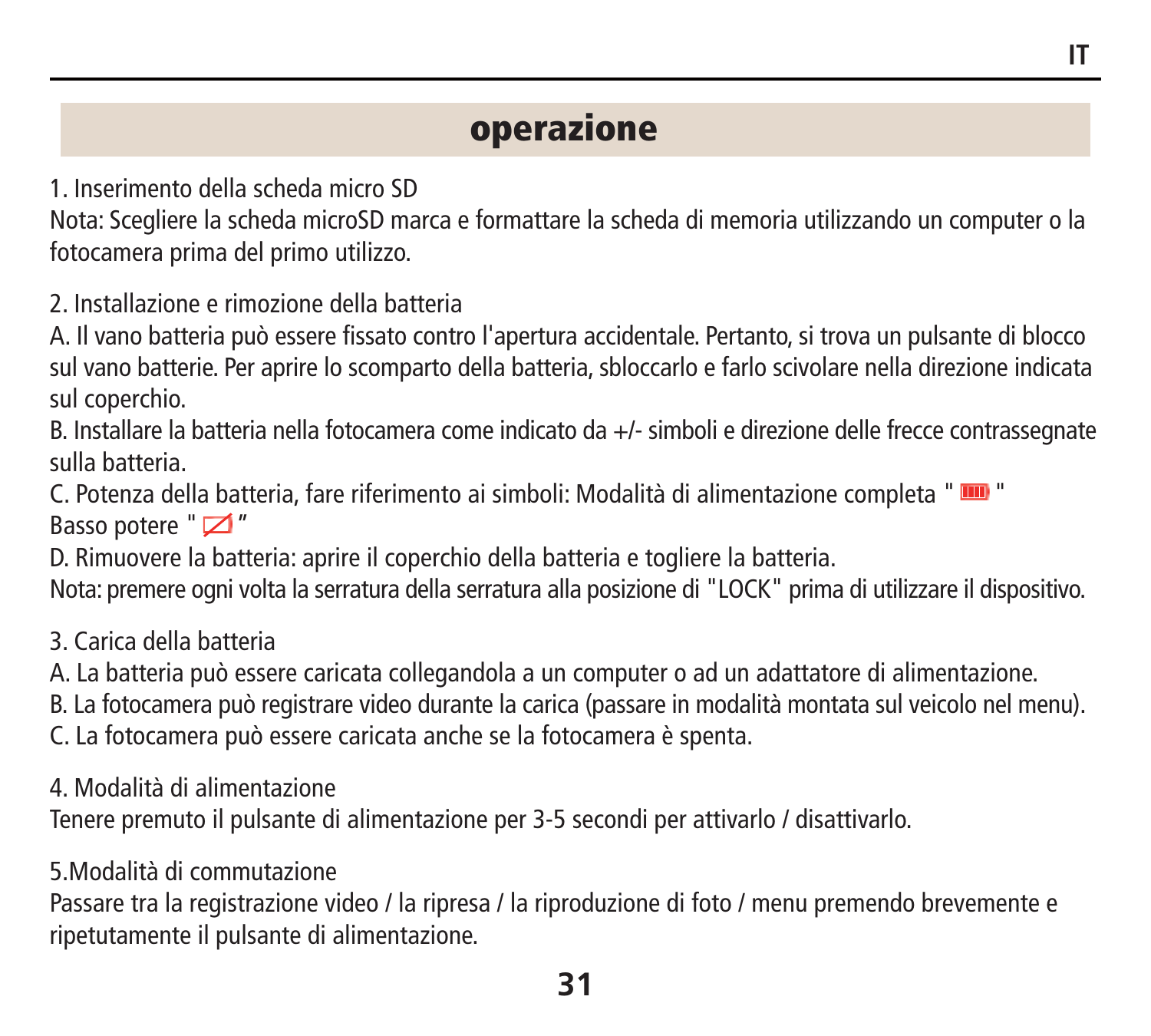6.WiFi Controllo

Prima di utilizzare la funzione WiFi Control, installa l'applicazione "Rollei 530-630" sul tuo smartphone o tablet PC. Dopo aver acceso la fotocamera, premere il pulsante WiFi per 2 secondi e attivare / disattivare la funzione WiFi. Se è attivata la connessione WiFi, sul display verrà visualizzato il simbolo WiFi. Se la funzione Wi-Fi è attiva, la fotocamera si ripristina. L'icona Wi-Fi diventa verde dopo aver ripristinato e atteso per 5 secondi (ciò significa che il WiFi può ora essere collegato normalmente).Aprire la connessione WiFi al tuo cellulare per cercare il dispositivo della fotocamera: AC530 dalle reti wireless disponibili. (Password is1234567890).

3.Start il software "Rollei 530-630".

#### 7. Telecomando

Avviare la fotocamera e andare al menu "Impostazione". Selezionare "Pair telecomando" e premere "OK". La videocamera visualizza "Comando remoto Pair Start". Allo stesso tempo, premere qualsiasi tasto sul telecomando e la luce blu inizia a lampeggiare. Sulla schermata della fotocamera appare "Pair" e dopo circa 20 secondi "telecomando Pair Success!", Verrà visualizzato sullo schermo. Ciò significa che la connessione è stata eseguita correttamente e la fotocamera torna al modo normale.

8. Come registrare i video e configurare l'impostazione di registrazione

#### 8-1. Registrazione video

Passare alla modalità di registrazione e nell'angolo superiore sinistro dello schermo apparirà un'icona. Premere OK per avviare la registrazione e l'icona inizia a lampeggiare. Premere nuovamente "OK" per interrompere la registrazione e l'icona scomparirà.

8-2. Ripresa foto e impostazione

Accendere la fotocamera e premere "Modalità" per selezionare "Modalità di ripresa foto". L'icona nell'angolo superiore sinistro dello schermo mostra che la fotocamera è in modalità di scatto foto. Premere "OK" per scattare foto.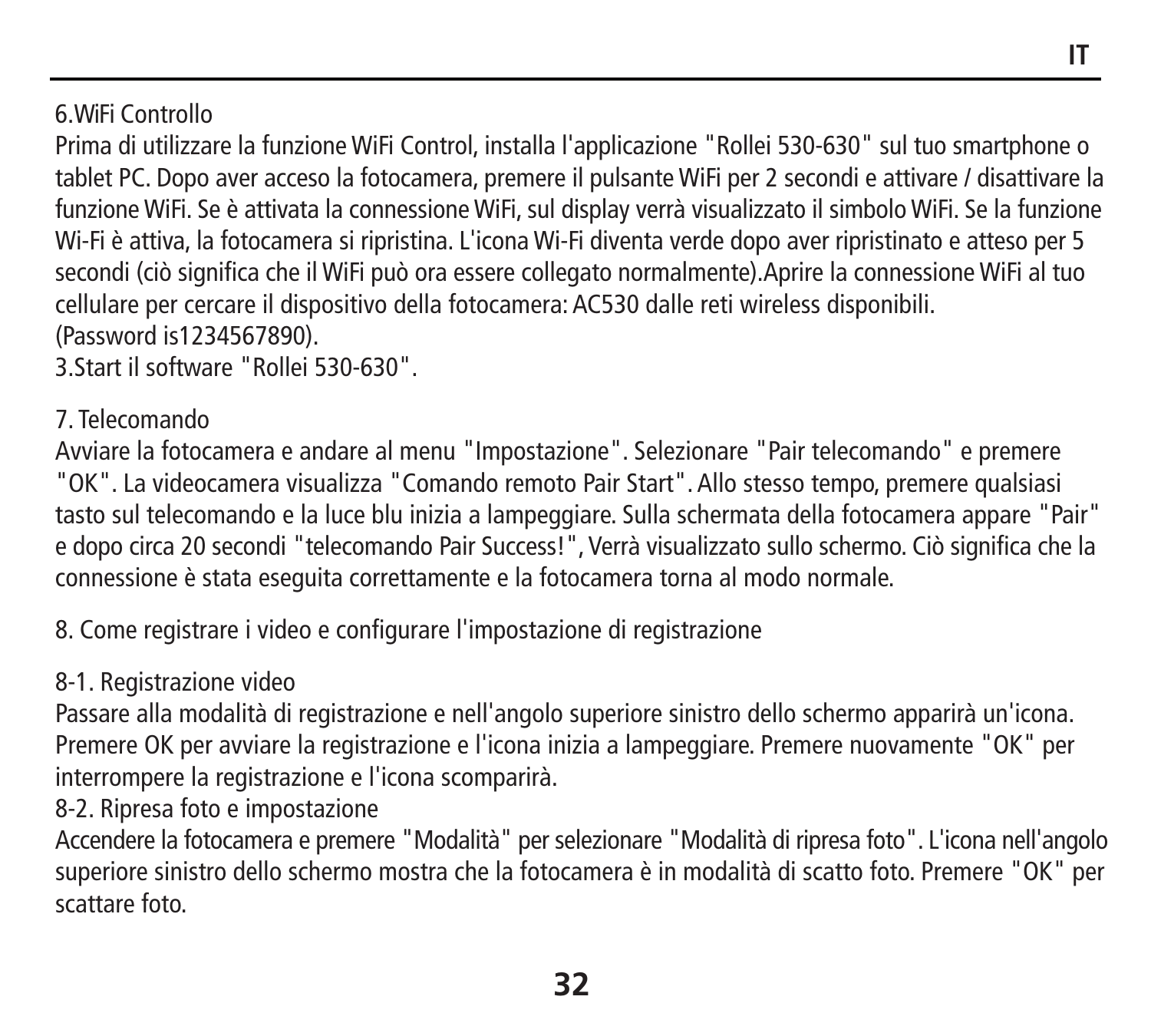8-3. Modalità Burst e impostazione

Accendere la fotocamera e premere "Mode" per selezionare "Burst shooting Mode". L'icona nella finestra L'angolo superiore sinistro dello schermo mostra che la fotocamera è nella modalità di scatto Burst. Premere"OK" per scattare foto.

8-4. Archiviazione e riproduzione di file

Accendere la fotocamera nella "modalità di riproduzione" ("ximità in mostrato nell'angolo superiore sinistro della modalità di anteprima video e" "Viene mostrato nell'angolo superiore sinistro della modalità di anteprima foto.), Seleziona i file utilizzando le frecce UP e DOWN, quindi riproduce e interrompe i video o esamina le foto premendo il pulsante di scatto. È inoltre possibile riprodurre tramite telefoni cellulari via WiFi<sup>"</sup>

#### **Nota: nel caso in cui la fotocamera si blocca durante l'uso, rimuovere e reinserire la batteria.**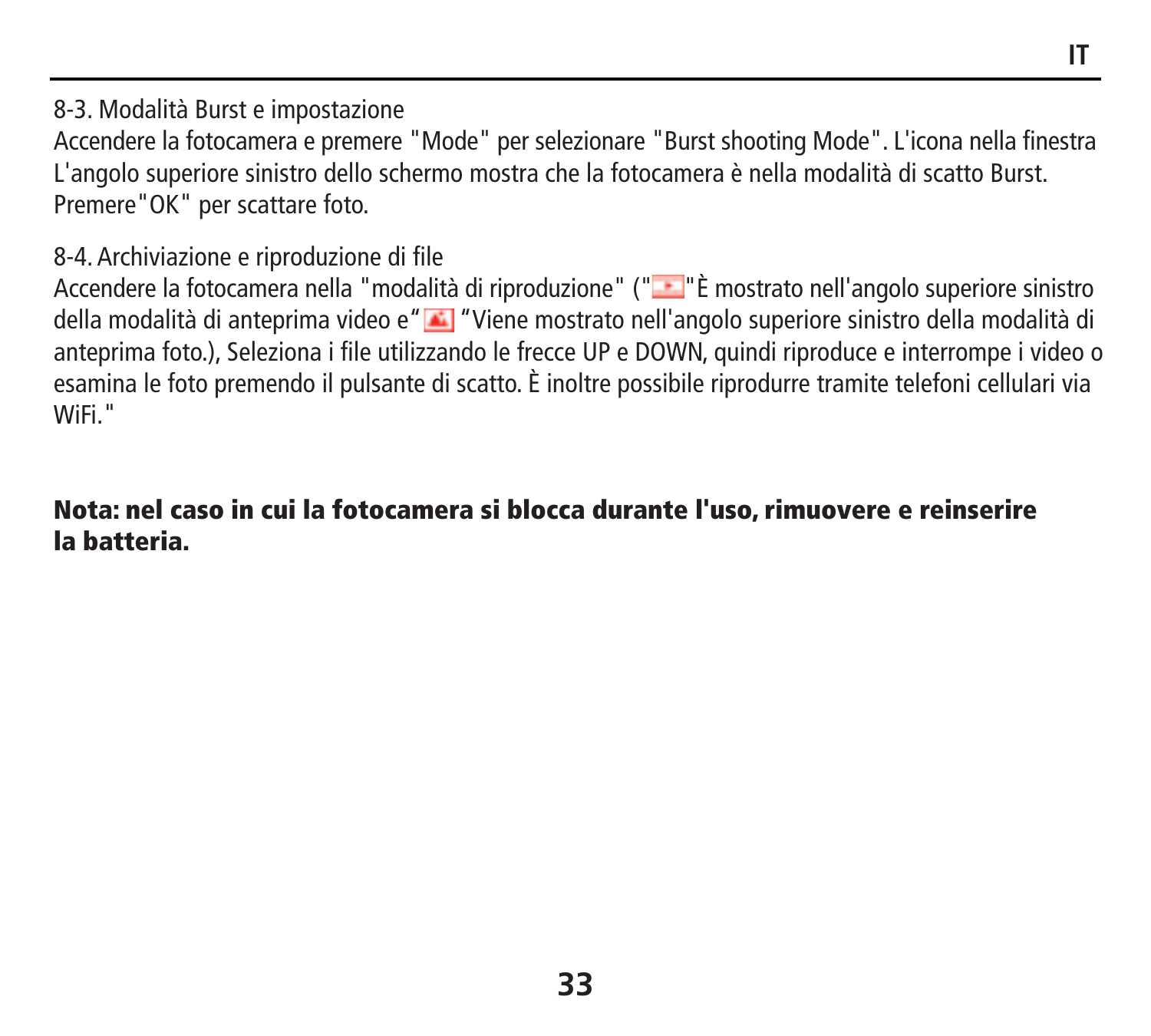| specificazioni           |                  |                                                                   |
|--------------------------|------------------|-------------------------------------------------------------------|
| Immagine<br>Sensore      | Tipo             | 1/2.3" CMOS 14MP                                                  |
|                          | Pixel efficaci   | Circa. Pixel 14Mega (4320 * 3240)                                 |
|                          | Pixel di uscita  | Circa. 14,24 Pixel Mega                                           |
|                          | Lunghezza focale | Lente $f = 3.06$ mm                                               |
| lente                    | F No.            | $F = 2.8$                                                         |
|                          | F.0.V(D)         | $166^{\circ}$ (H=120° V=89°)                                      |
| Display LCD              |                  | 2 "960 * 240 punti matrici TFT LCD                                |
| Viewfinder               | Mirino<br>ottico | No                                                                |
| Messa a funco            | Tipo             | Fisso                                                             |
|                          | Controllo        | AE programmato                                                    |
| Esposizione              | compensazione    | $\pm$ 2EV (0,33 EV) -2,0 / -1,0 / + 0,0 / + 1,0 / 2,0             |
|                          | ISO equivalente  | Auto, 100, 200, 400, 800, 1600                                    |
| <b>GUIDATO</b>           | Modalità         | No                                                                |
| Bilanciamento del bianco |                  | Auto / Daylight / Shade / Tungsteno / Fluorescente /<br>Subacqueo |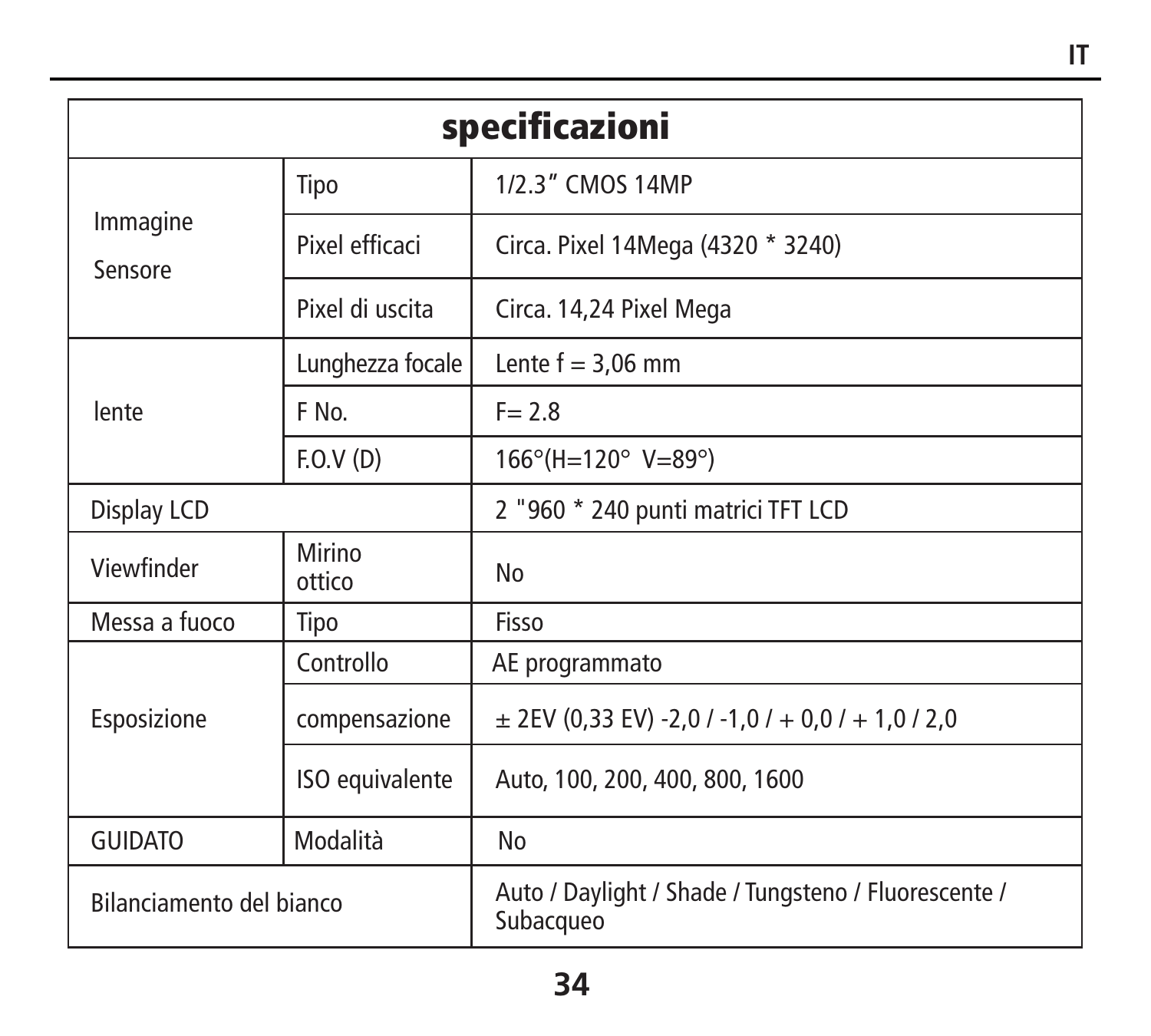| Risoluzione video             | 4K / 30P                       | 4K 3840x2160 P30<br>2.7K 2704x1520 P30<br>1080P: 1920x1080 P60/P30<br>720P: 1280x720 P120/P60/P30       |
|-------------------------------|--------------------------------|---------------------------------------------------------------------------------------------------------|
| Audio                         |                                | Mic e Speaker (Mono) dotati                                                                             |
| Stabilizzazione dell'immagine |                                | Acceso/spento                                                                                           |
| Telecomando                   |                                | La distanza del telecomando è di circa 8 metri                                                          |
| Accoppiamento del telecomando |                                | Seleziona la coppia remota                                                                              |
|                               | media                          | IMemoria interna: nessuna memoria interna<br>Memoria esterna: supporta schede micro SDHC fino<br>a 64GB |
|                               | Encoder video                  | H.264                                                                                                   |
|                               | Dimensioni<br>immagine<br>14MP | 14M<br>4320x3240<br>10M 4320x2430<br>3840x2160<br>8M<br>2592x1944<br>5M -<br>1920x1080<br>2M            |
| Uscita video                  |                                | HDMI: supporto 1920x1080 P60, uscita con CEC<br>Composito: NTSC / PAL                                   |
| <b>Funzione Time Lapse</b>    |                                | OFF / 3 secondi / 5 secondi / 10 secondi / 30 secondi /<br>60 secondi                                   |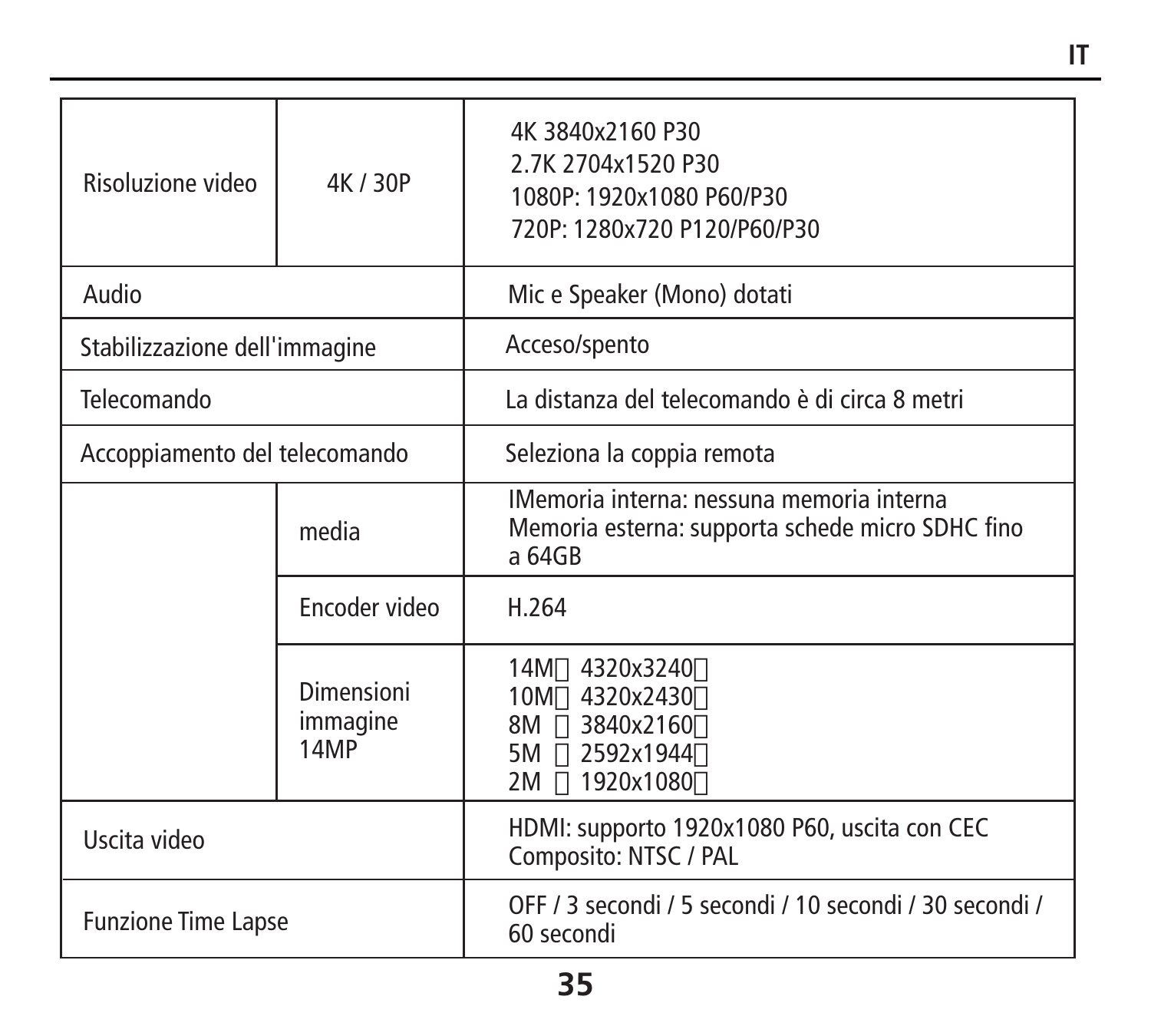| Funzioni foto         |                           | Autoscatto: OFF / 3 secondi / 5 secondi / 10 secondi / 30<br>secondi / 60 secondi<br>Frequenza di scatto: OFF / 3 P / s / 7 P / s / 15 P / s /<br>30P / sintervallo di tempo intervallo di tempo: OFF / 3<br>secondi / 5 secondi / 10 secondi / 30 secondiTempo di<br>scatto della foto Time lapse: 5Min / 10Min / 15Min /<br>20Min |
|-----------------------|---------------------------|-------------------------------------------------------------------------------------------------------------------------------------------------------------------------------------------------------------------------------------------------------------------------------------------------------------------------------------|
|                       | Modalità di default       | Video                                                                                                                                                                                                                                                                                                                               |
|                       | <b>FIS</b>                | Acceso/spento                                                                                                                                                                                                                                                                                                                       |
|                       | rilevamento del movimento | Off / Low / Medium / High                                                                                                                                                                                                                                                                                                           |
|                       | Record Loop               | OFF / 2 Min. / 3 Min. / 5 minuti.                                                                                                                                                                                                                                                                                                   |
|                       | Modalità TV <sup>.</sup>  | NTSC / PAI                                                                                                                                                                                                                                                                                                                          |
|                       | Freg chiaro.              | 50HZ / 60HZ                                                                                                                                                                                                                                                                                                                         |
|                       | Schermo spento            | OFF / 30 Sekunden / 1 Min. / 2 Minuten.                                                                                                                                                                                                                                                                                             |
|                       | <b>IFD WiFi</b>           | ACCESO/SPENTO                                                                                                                                                                                                                                                                                                                       |
|                       | nitidezza                 | Forte / Normale / Morbido                                                                                                                                                                                                                                                                                                           |
|                       | Modalità scena            | Normale / Flashi / Notte / Sport / Paesaggio / Ritratto /<br>Tramonto                                                                                                                                                                                                                                                               |
| <b>ISO</b><br>EV: 0.0 |                           | Auto / 100 / 200 / 400 / 800 / 1600                                                                                                                                                                                                                                                                                                 |
|                       |                           | $-2.0$ / $-1.0$ / $+0.0$ / $+1.0$ / $+2.0$<br>FV                                                                                                                                                                                                                                                                                    |
|                       | Impostazione del tempo    | tempo di preparazione                                                                                                                                                                                                                                                                                                               |

 $\overline{\phantom{a}}$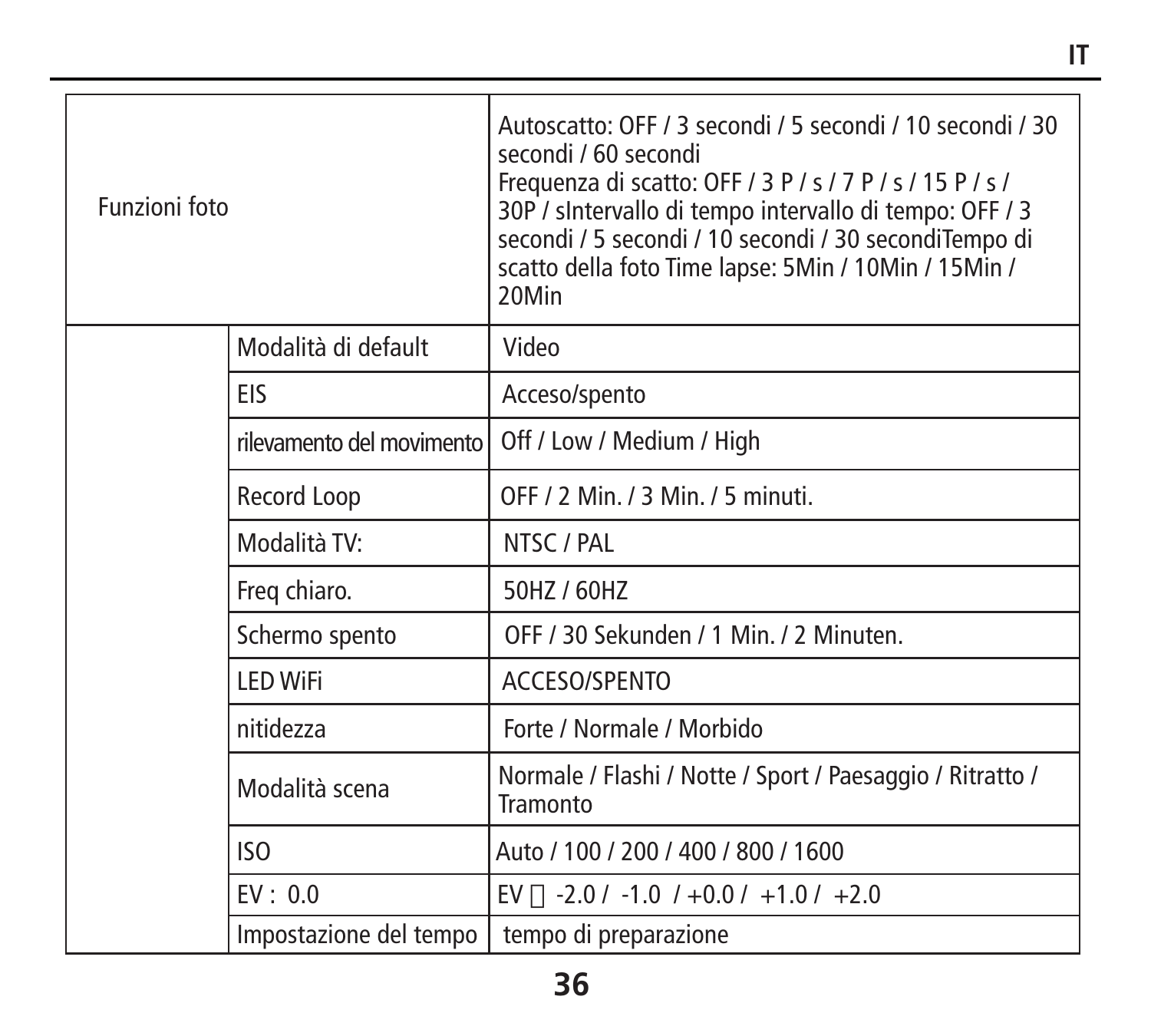|                        | Formato data                | Y/M/D,D/M/Y,M/D/Y                                                                                                                                                                                                                                              |
|------------------------|-----------------------------|----------------------------------------------------------------------------------------------------------------------------------------------------------------------------------------------------------------------------------------------------------------|
|                        | Wi-Fi                       | ACCESO/SPENTO                                                                                                                                                                                                                                                  |
|                        | WiFi SSID                   | AC530                                                                                                                                                                                                                                                          |
|                        | WI AN<br>Passwort           | 1234567890                                                                                                                                                                                                                                                     |
|                        | Formato                     | SI/NO                                                                                                                                                                                                                                                          |
|                        | Impostazione<br>predefinita | SI/NO                                                                                                                                                                                                                                                          |
|                        | Versione                    | AC530 V1.0                                                                                                                                                                                                                                                     |
| Interfaccia            |                             | USB 2.0: ricarica / trasferimento file                                                                                                                                                                                                                         |
| Fonte di potere        |                             | Batteria Li-ion ricaricabile 1050mAH                                                                                                                                                                                                                           |
| Dimensioni (W * H * D) |                             | L: 61mm, W: 42mm, H: 23mm (con la parte dell'obiettivo<br>sarà 33mm)                                                                                                                                                                                           |
| Peso                   |                             | Circa 78,5 g (con batteria)                                                                                                                                                                                                                                    |
| Supporto               |                             | Driver di archiviazione di massa<br>Windows XP (Service Pack 2) o successivo<br>Mac OS X 10.5.11 o successivo                                                                                                                                                  |
| Requisiti di sistema   |                             |                                                                                                                                                                                                                                                                |
| Per Windows            |                             | PC con processore migliore di Pentium 4 3.2GHz<br>* Windows XP (Service Pack 2) o successivo<br>* RAM minima di 1 GB di sistema<br>* Minimo 256 MB di RAM Video Card<br>* Porta USB, unità CD-ROM<br>* 1024 * 768 pixel, monitor a colori a 32 bit compatibile |

J.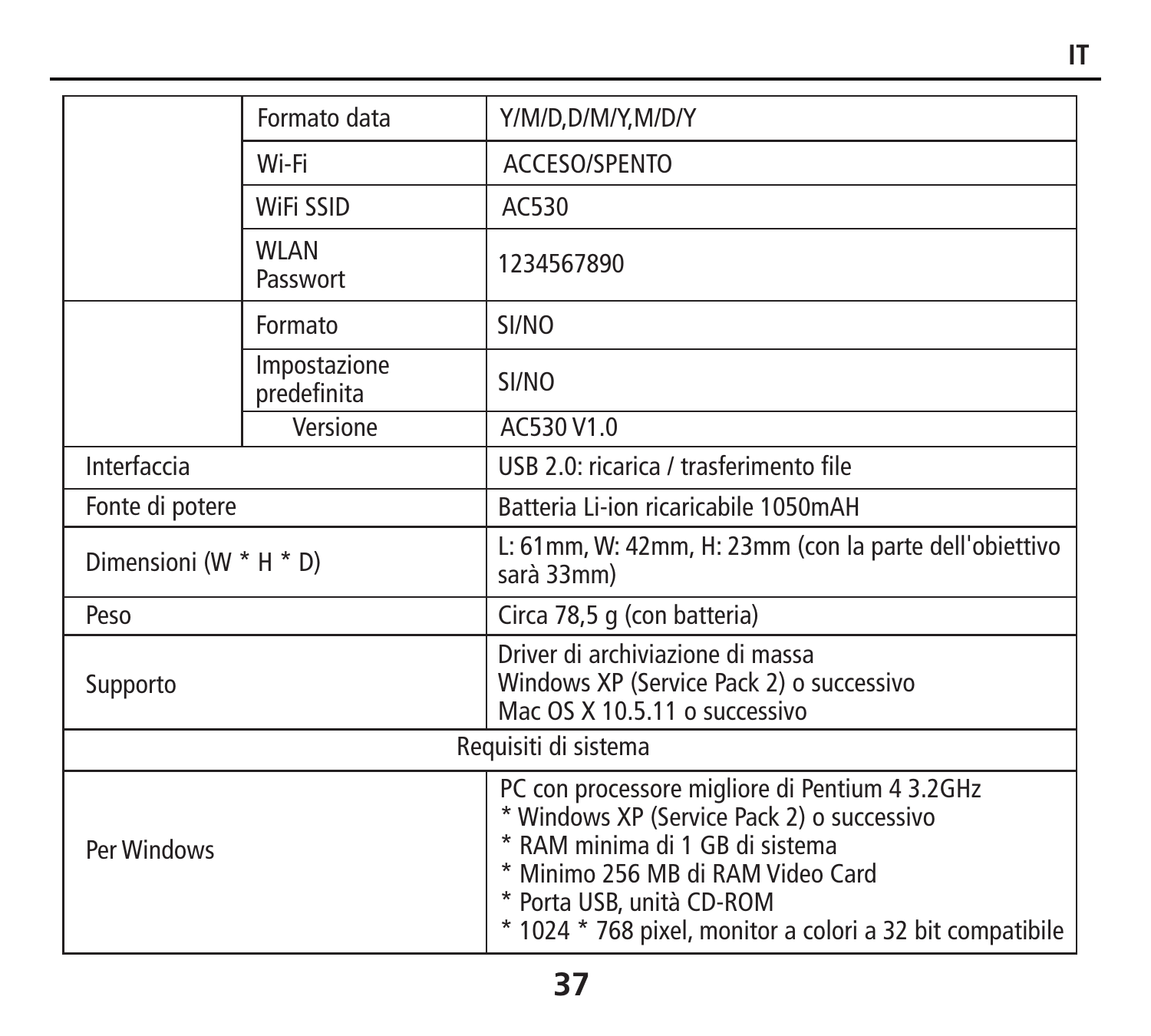#### **Disposizione**



**Smaltire l'imballaggio:** Per lo smaltimento, imballare separatamente in diversi tipi. Il cartone e la scheda devono essere smaltiti come carta e la pellicola deve essere riciclata.

**IT**

#### **Smaltimento dei rifiuti di apparecchiature elettriche ed elettroniche e / o batterie da parte di utenti in famiglie private nell'Unione europea.**



domestico. È necessario smaltire la vostra attrezzatura e / o la batteria rifiutandola per il riciclaggio di Questo simbolo sul prodotto o sull'imballaggio indica che questo non può essere smaltito come rifiuto apparecchiature elettriche ed elettroniche e / o batterie. Per ulteriori informazioni sul riciclaggio di questa apparecchiatura e / o della batteria, si prega di contattare il tuo ufficio cittadino, il negozio dove hai acquistato l'attrezzatura o il tuo servizio di smaltimento dei rifiuti domestici. Il riciclaggio dei materiali contribuirà a preservare le risorse naturali e ad assicurarne la riciclabilità in modo da proteggere la salute umana e l'ambiente.

# **Avviso di batteria**

- •Non smontare mai, schiacciare o piegare la batteria o lasciare che la batteria sia cortocircuitata. Non esporre che la batteria sia posta in ambienti ad alta temperatura, se le perdite o le sporgenze della batteria non smettono di continuare ad essere utilizzate.
- •Caricare sempre il caricabatterie. Rischio di esplosione se la batteria viene sostituita da un tipo errato.
- •Tenere la batteria fuori dalla portata dei bambini.
- •Le batterie possono esplodere se esposte a fuoco nudo. Non smaltire mai le batterie in un incendio.
- •Smaltimento delle batterie usate rispettando le normative locali.
- •Prima di smaltire il dispositivo, rimuovere la batteria.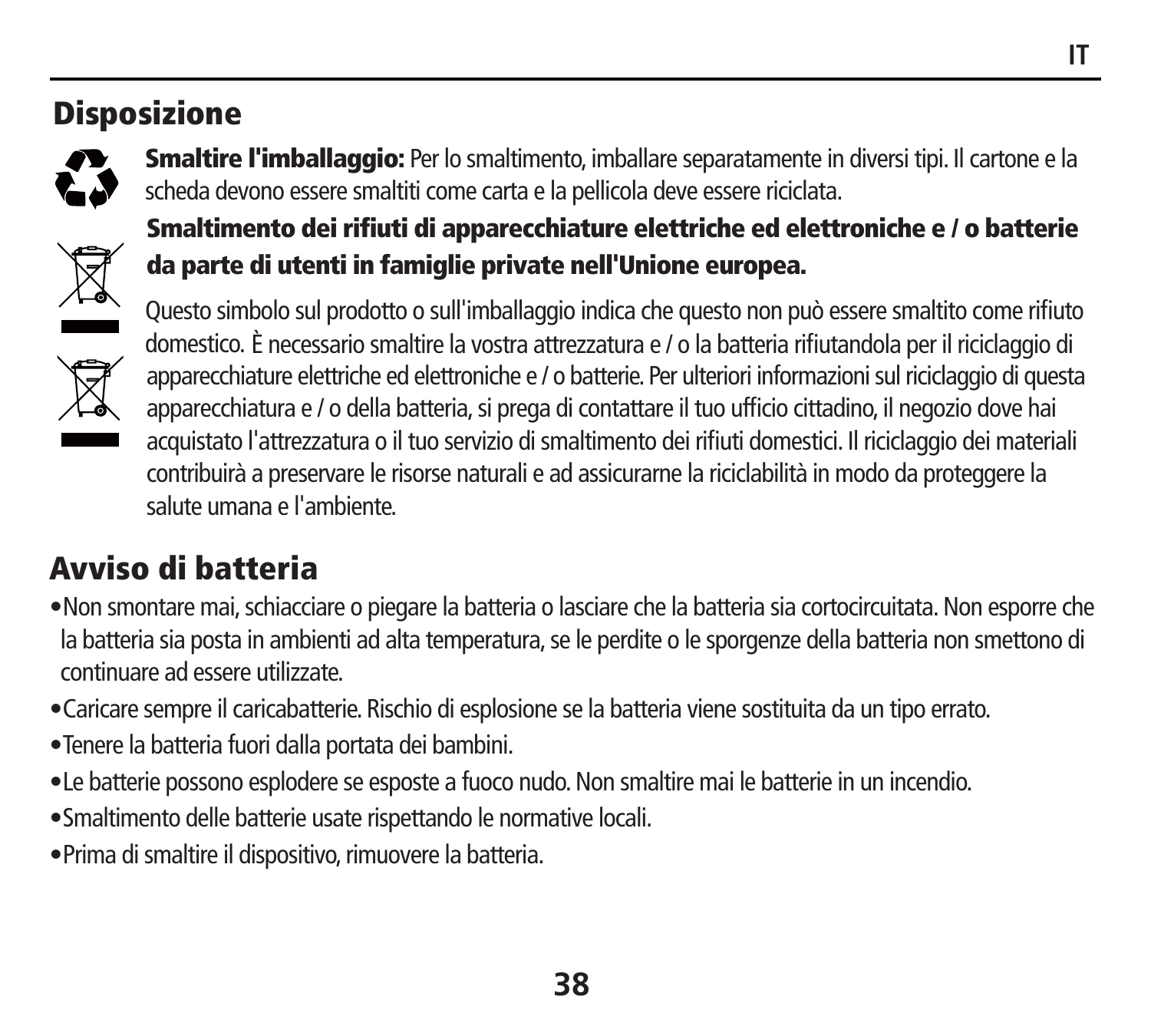#### **Conformità**

Il Produttore dichiara che la marcatura CE è stata applicata alla Rollei Actioncam 30 in conformità ai requisiti di base e alle altre pertinenti disposizioni delle seguenti direttive CE:

- •Direttiva 2011/65 / CE RoHs
- •Direttiva EMC 2014/30 / EU
- •Direttiva LVD 2014/35 / EU
- •Direttiva WEEE 2012/19 / CE
- •Direttiva RED 2014/53 / EU

# $\epsilon$

La Dichiarazione di conformità CE può essere richiesta dall'indirizzo indicato sulla carta di garanzia.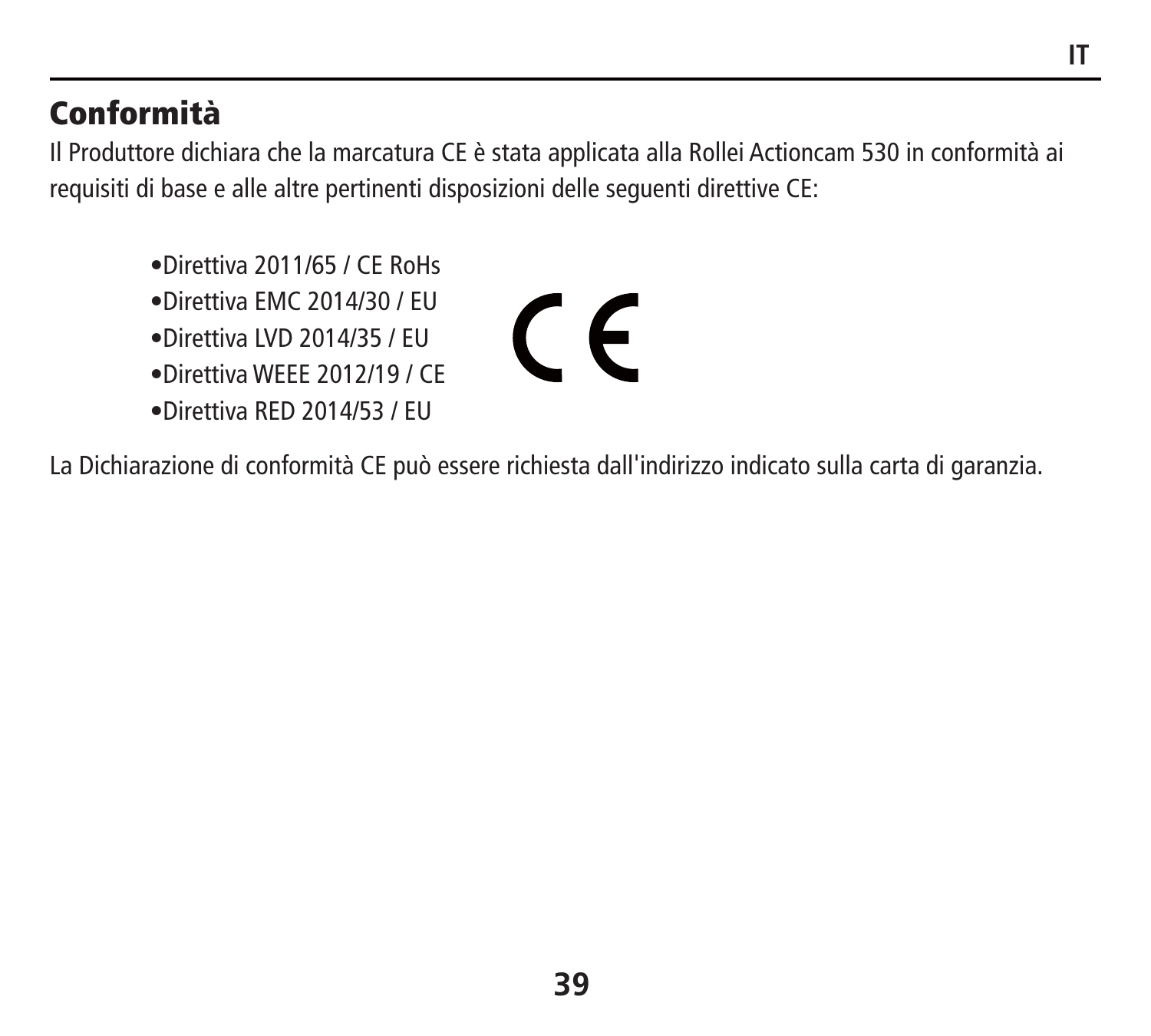### **Advertencia**

1.This es un producto de alta precisión, por favor no lo deje caer o chocar. La cámara sólo está protegida dentro de la caja submarina.

2.Please no exponen la unidad a los objetos magnéticos fuertes, tales como campos magnéticos o motores eléctricos. 3.Nunca coloque el producto a altas temperaturas ya la luz directa del sol.

4.Please eligen las tarjetas microSD de la marca de fábrica. No se garantiza que las tarjetas neutras funcionen normalmente.

5.Please no colocan las tarjetas micro del SD cerca de objetos magnéticos fuertes para evitar pérdida de datos. 6.While está cargando, guarda el producto fuera del alcance de los niños.

7. Mantenga los dispositivos en lugares frescos, secos y aislados.

#### **Prefacio**

Este producto es un dispositivo digital de grabación de vídeo de alta definición. Tiene una variedad de características líderes de la industria, incluyendo: grabación de vídeo digital, toma de fotos, grabación de audio, deportes al aire libre, sondeo en aguas profundas, fotografía en serie, etc., lo que le permite filmar en cualquier momento y en cualquier lugar.

# **Características del producto**

1.Pantalla completa de alta definición que muestra fascinantes videos grabados

2.Toma de fotografías de 14 megapíxeles

3.Transmisión inalámbrica WiFi

4.Salida HDMI HD, compatible con el modo FPV

5.Apoye las tarjetas del almacenaje hasta 64GB máximo

6.Varios formatos de grabación de vídeo: 4K /2.7K/1080P / 720P

7.Soporta MOV formato de grabación de vídeo

8.Apoyo Función de control remoto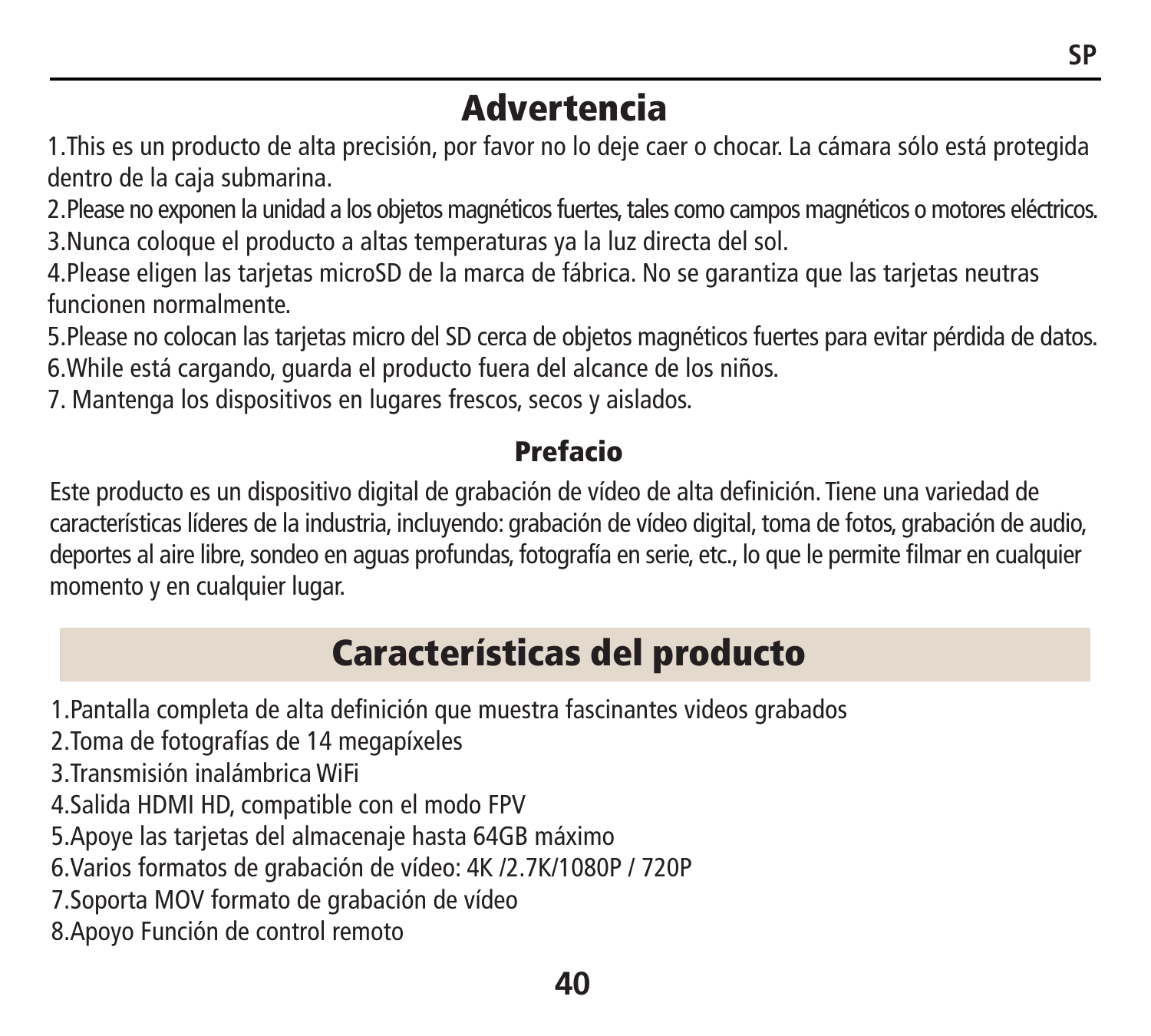# **Descripción del producto**

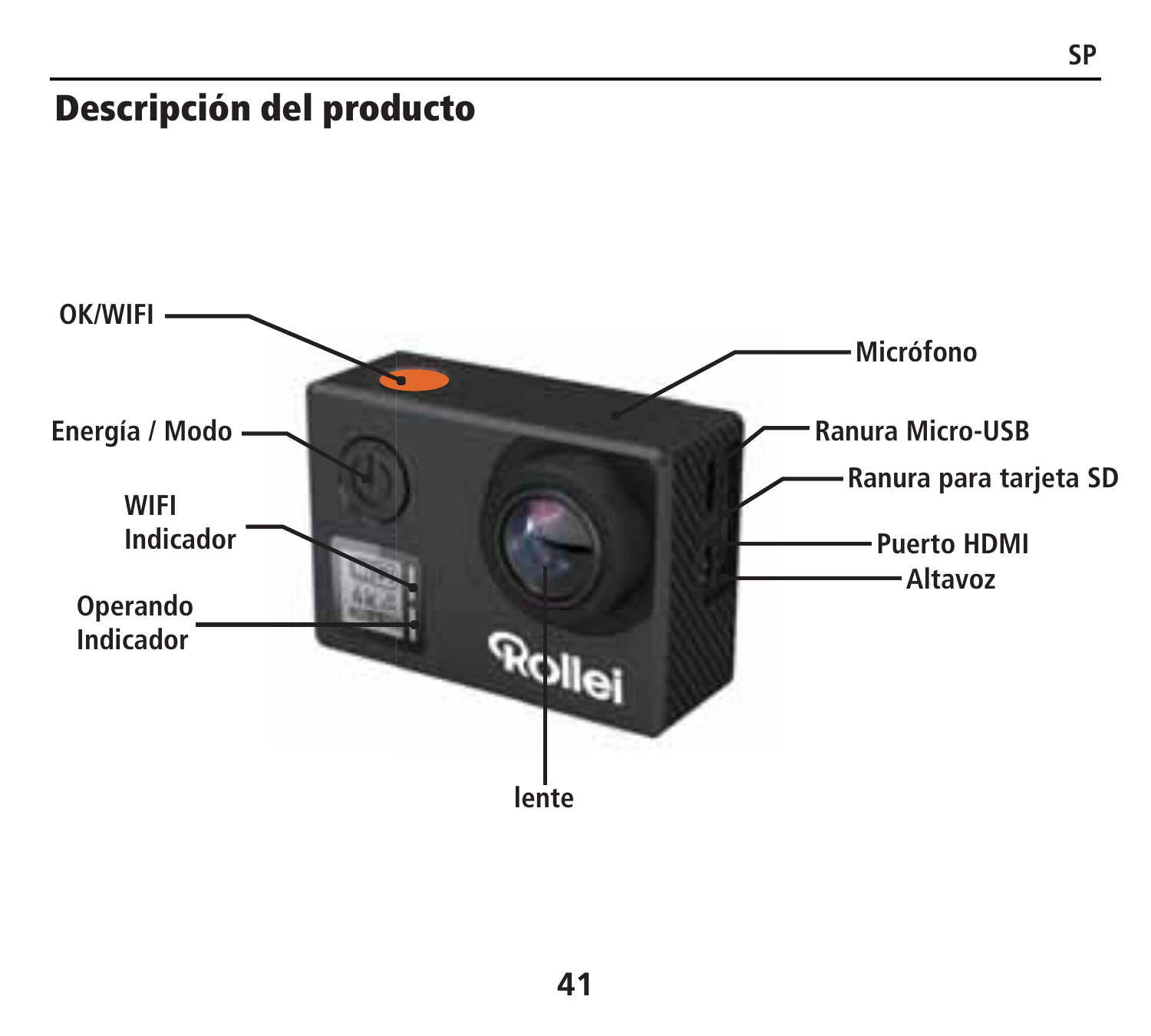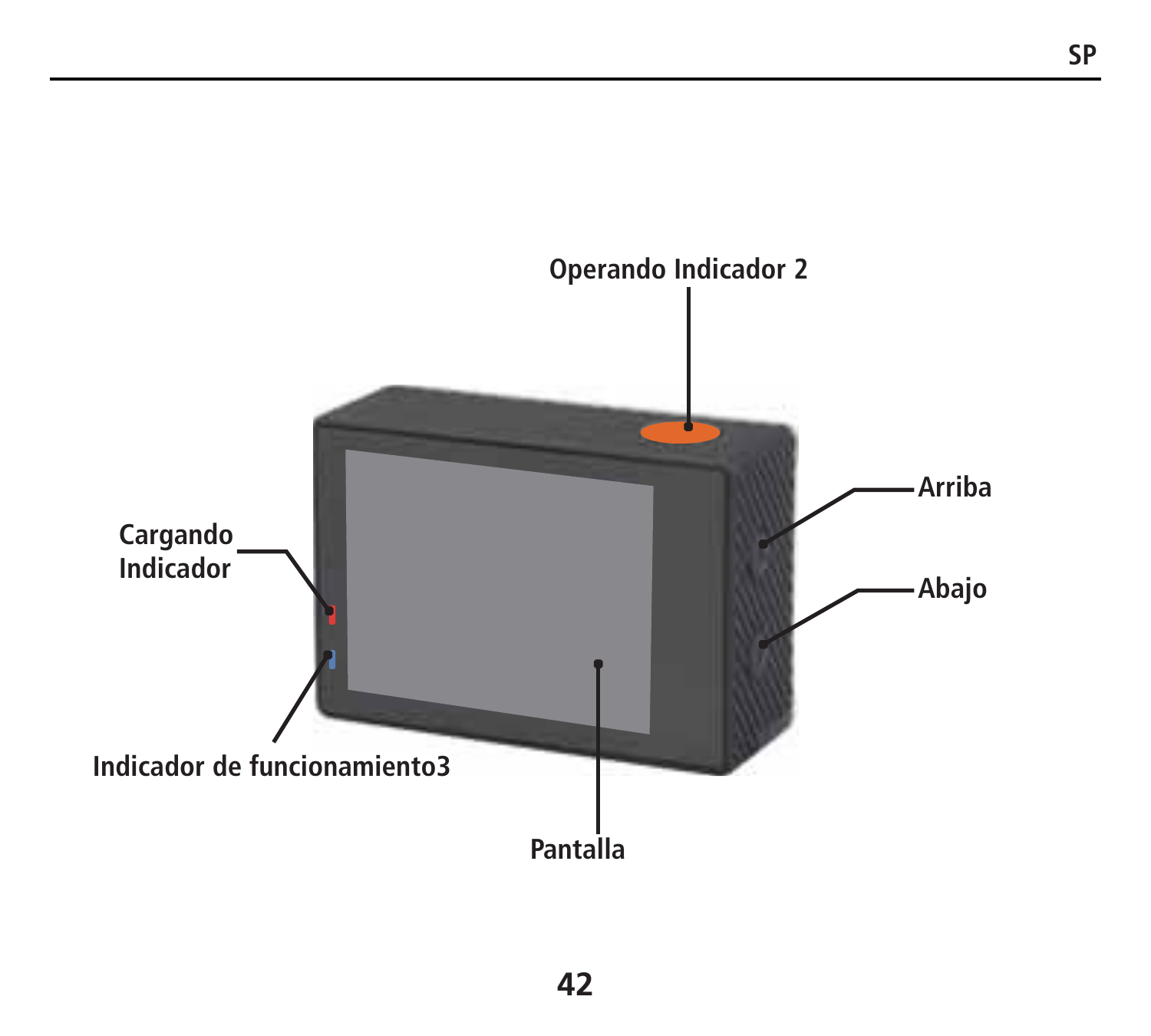# **Descripción del caso impermeable**

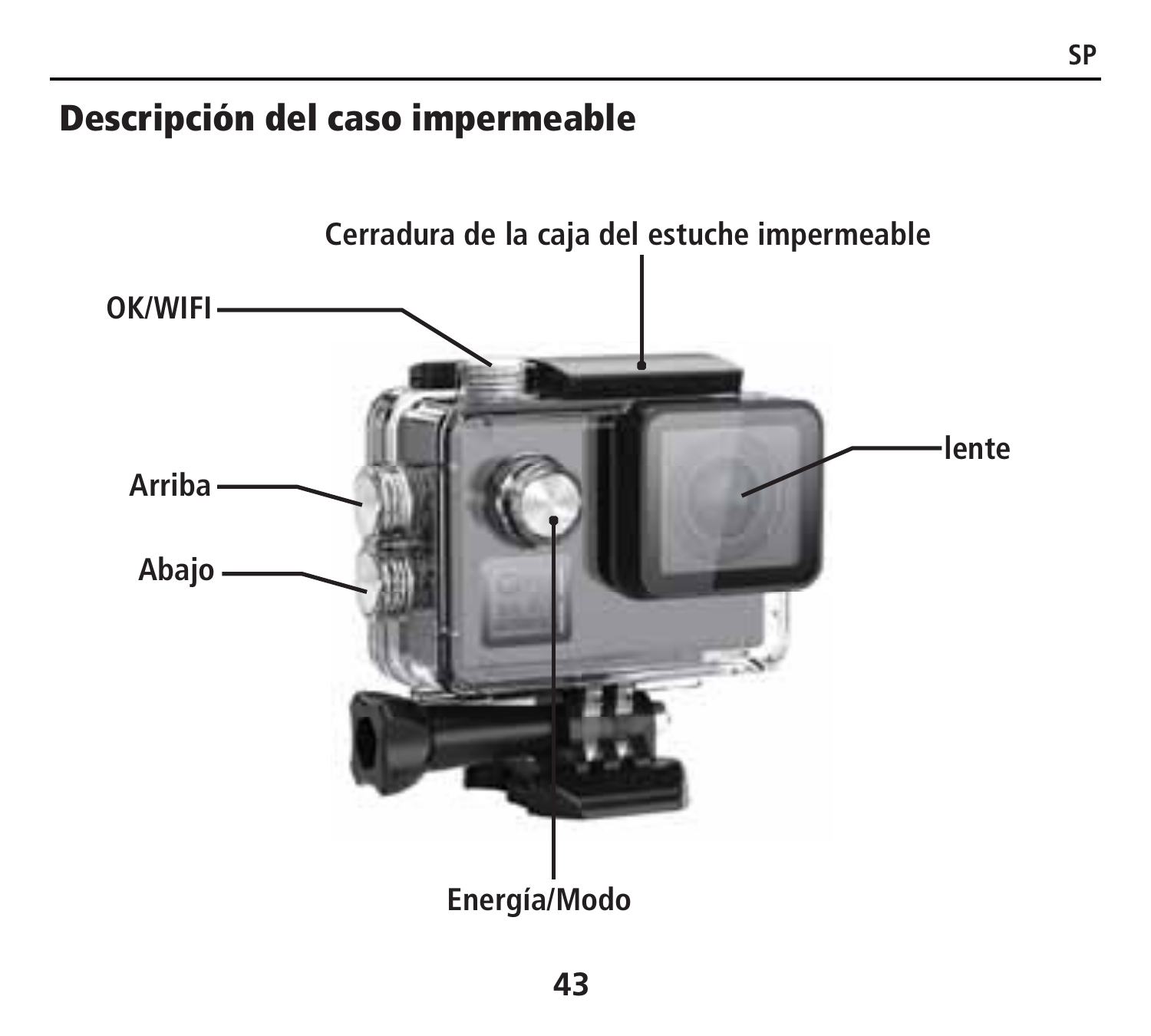# **Operación**

1. Inserción de la tarjeta micro SD

Nota: Elija por favor la tarjeta microSD de marca y formatee la tarjeta de memoria usando una computadora o la cámara antes del primer uso.

2. Instalación y extracción de la batería

A. El compartimento de las pilas puede protegerse contra una apertura accidental. Por lo tanto, encontrará un botón de bloqueo en el compartimiento de la batería. Para abrir el compartimento de las pilas, desbloquearlo y deslizarlo en la dirección que se muestra en la cubierta.

B. Instale la batería en la cámara indicada por los símbolos +/- y la dirección de las flechas marcadas en la batería.

C. Batería, consulte los símbolos: Modo de alimentación completa "  $\Box$ " Modo de baja potencia " $\Box$ " D. Extraiga la batería: Abra la cubierta de la batería y saque la batería.

Nota: Por favor, presione el bloqueo de bloqueo cada vez a la posición de "LOCK" antes de usar el dispositivo.

- 3. Carga de la batería
- R. La batería se puede cargar conectándola a un ordenador oa un adaptador de corriente.
- B. La cámara puede grabar vídeos durante la carga (cambie al modo de vehículo en el menú).
- C. La cámara también se puede cargar si la cámara está apagada.
- 4. Modo de encendido

Mantenga presionado el botón de encendido durante 3-5 segundos para encenderlo / apagarlo.

#### 5.Modo de conmutación

Cambiar entre la grabación de vídeo / fotografía / reproducción / menú pulsando brevemente el botón de encendido y repetidamente.

**SP**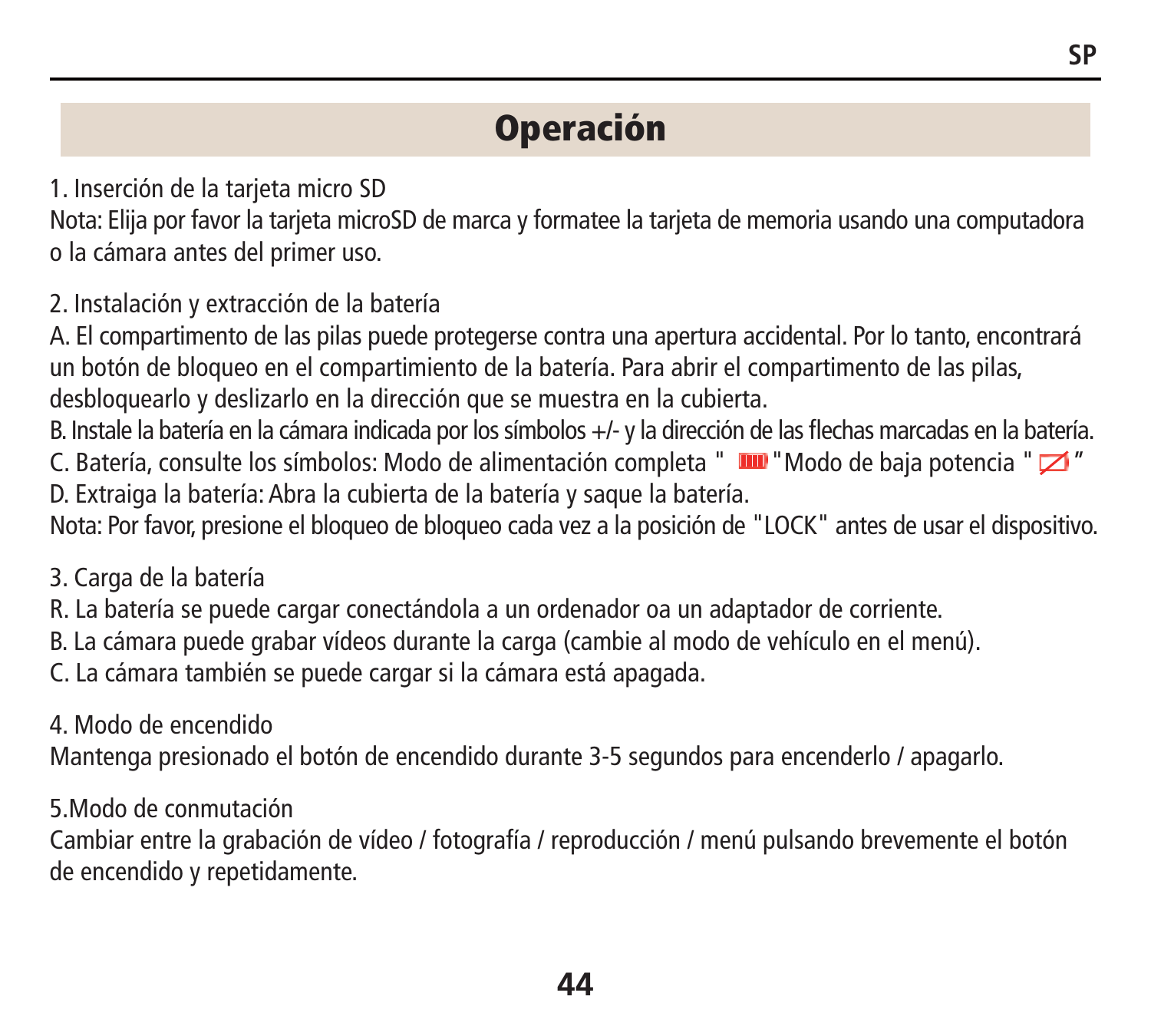6. Control de Wii

Antes de utilizar la función de control WiFi, instale la aplicación "Rollei 530-630" en su smartphone o tablet PC. Después de encender la cámara, presione el botón WiFi durante 2 segundos y active / desactive la función WiFi. Si WiFi está activado, el símbolo WiFi aparecerá en la pantalla. Si el WiFi está activado, la cámara se reiniciará. El icono de WiFi se vuelve verde después de reiniciar y esperar 5 segundos (esto expresa que WiFi puede conectarse normalmente ahora).

**SP**

Abra la conexión WiFi en su teléfono móvil para buscar el dispositivo de la cámara: AC530 de las redes inalámbricas disponibles. (La contraseña es1234567890).

3. Inicie el software "Rollei 530-630".

7. Control remoto

Inicie la cámara y vaya al "Menú de configuración". Seleccione "Par de control remoto" y pulse "OK". La cámara mostrará "Inicio par de control remoto". Al mismo tiempo, pulse cualquier tecla del mando a distancia y la luz azul comenzará a parpadear. En la pantalla de la cámara aparece "Pair" y después de aproximadamente 20 segundos "Remote Control Pair Success!", Se mostrará en la pantalla. Esto significa que la conexión se ha realizado correctamente y la cámara vuelve al modo normal.

8. Cómo grabar videos y configurar el ajuste de grabación

8-1. Grabación de vídeo

Cambie al modo de grabación y habrá un icono en la esquina superior izquierda de la pantalla.

Pulse OK para iniciar la grabación y el icono empezará a parpadear. Pulse de nuevo "OK" para detener la grabación y el icono desaparecerá.

8-2. Toma de fotografías y ajuste

Encienda la cámara y presione "Mode" para seleccionar "Photo shooting Mode". El icono en la esquina superior izquierda de la pantalla muestra que la cámara está en el modo de fotografía.

Presione "OK" para tomar fotos.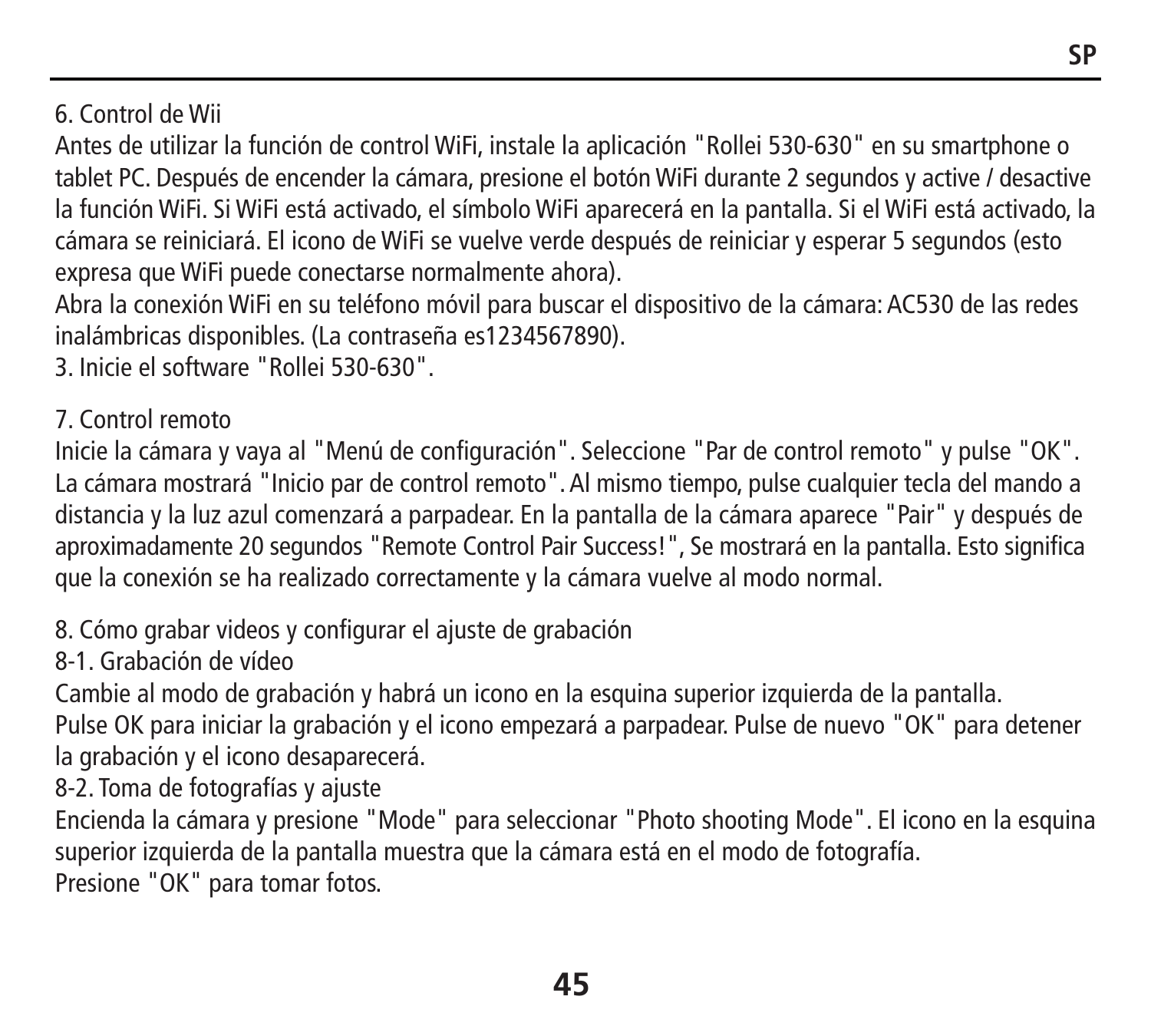8-3. Modo y ajuste de ráfaga Encienda la cámara y pulse "Mode" para seleccionar "Burst shooting Mode". El icono de la

En la esquina superior izquierda de la pantalla se muestra que la cámara está en el modo de disparo de fotografías en ráfaga. Presione "OK" para tomar fotos.

8-4. Almacenamiento de archivos y reproducción

Cambie la cámara al "Modo de reproducción" (" "Se muestra en la esquina superior izquierda del modo de vista previa de vídeo, " **[\_\_\_** "Se muestra en la esquina superior izquierda del modo de vista previa de fotos), seleccione los archivos con las flechas ARRIBA y ABAJO, luego reproduzca y detenga videos o revise fotos presionando el botón de disparo. También puede reproducir por teléfonos móviles a través de WiFi.

#### **Nota: En caso de que la cámara se congele durante el uso, retire y vuelva a insertar la batería.**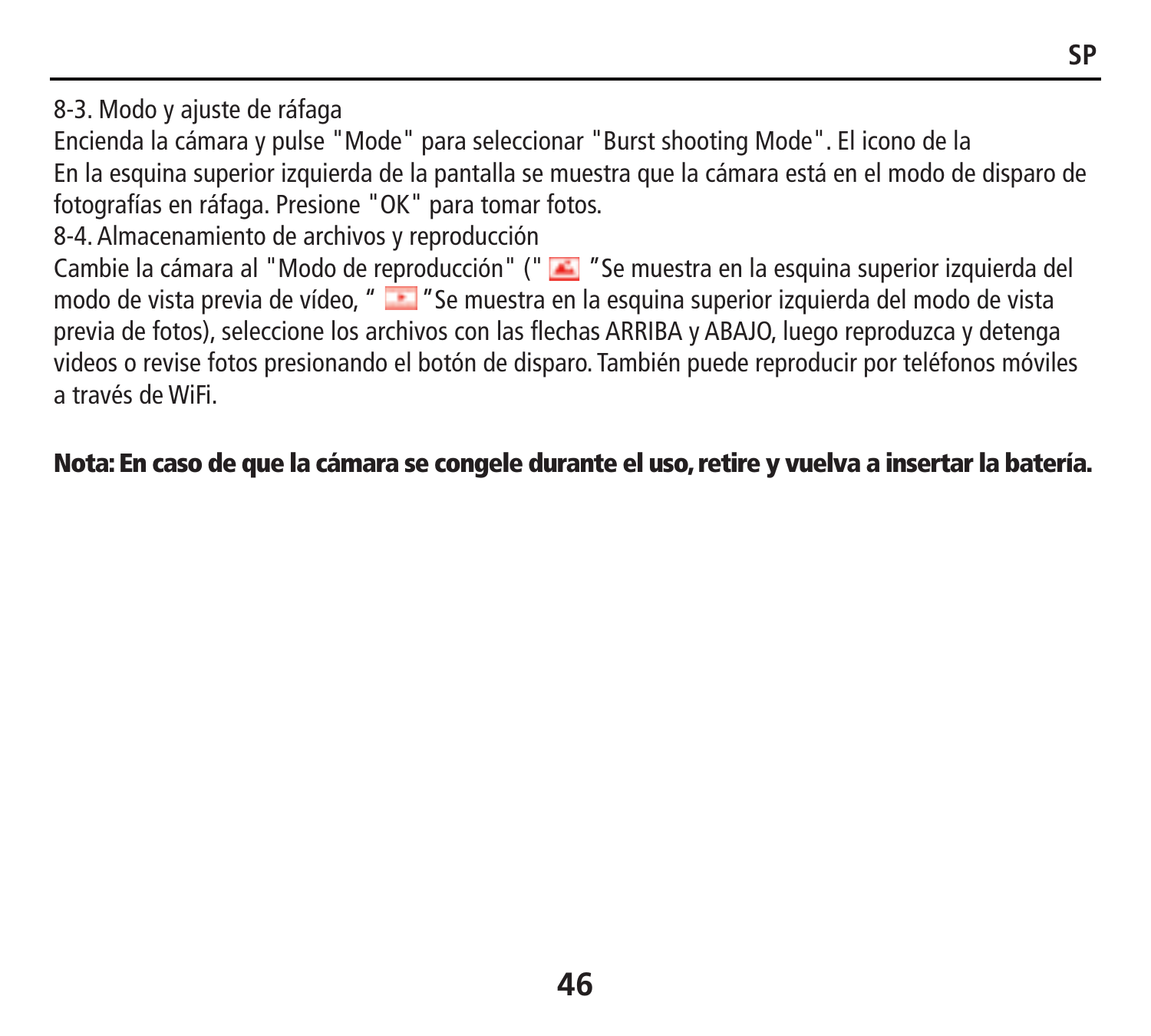| <b>Presupuesto</b> |                   |                                                                                 |
|--------------------|-------------------|---------------------------------------------------------------------------------|
| Imagen<br>Sensor   | Tipo              | 1/2.3" CMOS 14MP                                                                |
|                    | Píxeles efectivos | Aprox. 14Mega píxeles (4320 * 3240)                                             |
|                    | Píxeles de salida | Aprox. 14.24 Mega píxeles                                                       |
|                    | Longitud focal    | Lente $f = 3.06$ mm                                                             |
| lente              | F No.             | $F = 2.8$                                                                       |
|                    | F.0.V(D)          | $166^{\circ}$ (H=120° V=89°)                                                    |
| Pantalla LCD       |                   | 2 "960 * 240 puntos matriz TFT LCD                                              |
| Visor              | Visor<br>óptico   | No                                                                              |
| Enfoque            | Tipo              | Fijo                                                                            |
|                    | Controlar         | AE programada                                                                   |
| Esposizione        | Compensación      | $\pm$ 2EV (pasos de 0,33 EV) -2,0 / -1,0 / + 0,0 / + 1,0 / 2,0                  |
|                    | Equivalente ISO   | Auto, 100, 200, 400, 800, 1600                                                  |
| LED                | Modos             | No                                                                              |
| Balance de blancos |                   | Auto / luz del día / sombra / luz del tungsteno /<br>fluorescente / subacuático |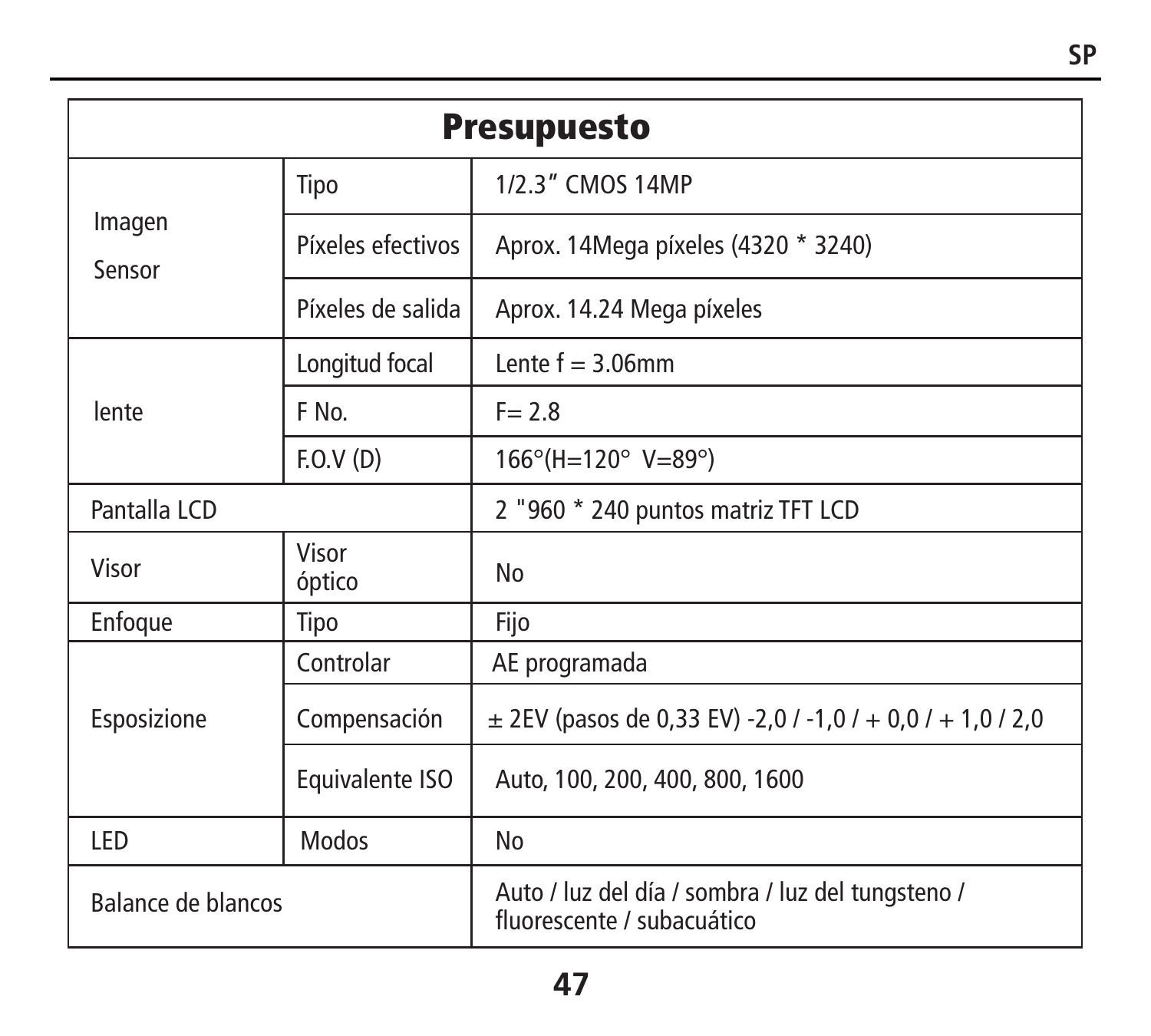| Resolución de video              | 4K / 30P                    | 4K 3840x2160 P30<br>2.7K 2704x1520 P30<br>1080P: 1920x1080 P60/P30<br>720P: 1280x720 P120/P60/P30    |
|----------------------------------|-----------------------------|------------------------------------------------------------------------------------------------------|
| Audio                            |                             | Micrófono y Altavoz (Mono) equipados                                                                 |
| Estabilización de imagen         |                             | Encendido/apagado                                                                                    |
| Control remoto                   |                             | La distancia de control remoto es de unos 8 metros                                                   |
| Emparejamiento de control remoto |                             | Seleccionar par remoto                                                                               |
|                                  | Medios de<br>comunicación   | Memoria interna: sin memoria interna<br>Memoria externa: admite tarjetas micro SDHC de<br>hasta 64GB |
|                                  | Encoder video               | H.264                                                                                                |
|                                  | Tamaño de la<br>imagen 14MP | 4320x3240<br>14M<br>10M 4320x2430<br>8M<br>3840x2160<br>2592x1944<br>5M<br>1920x1080<br>2M           |
| Salida de vídeo                  |                             | HDMI: Soporte 1920x1080 P60, salida con CEC<br>Compuesto: NTSC / PAL                                 |
| Función de lapso de tiempo       |                             | OFF / 3 Segundos / 5 Segundos / 10 Segundos / 30<br>Segundos / 60 Segundos                           |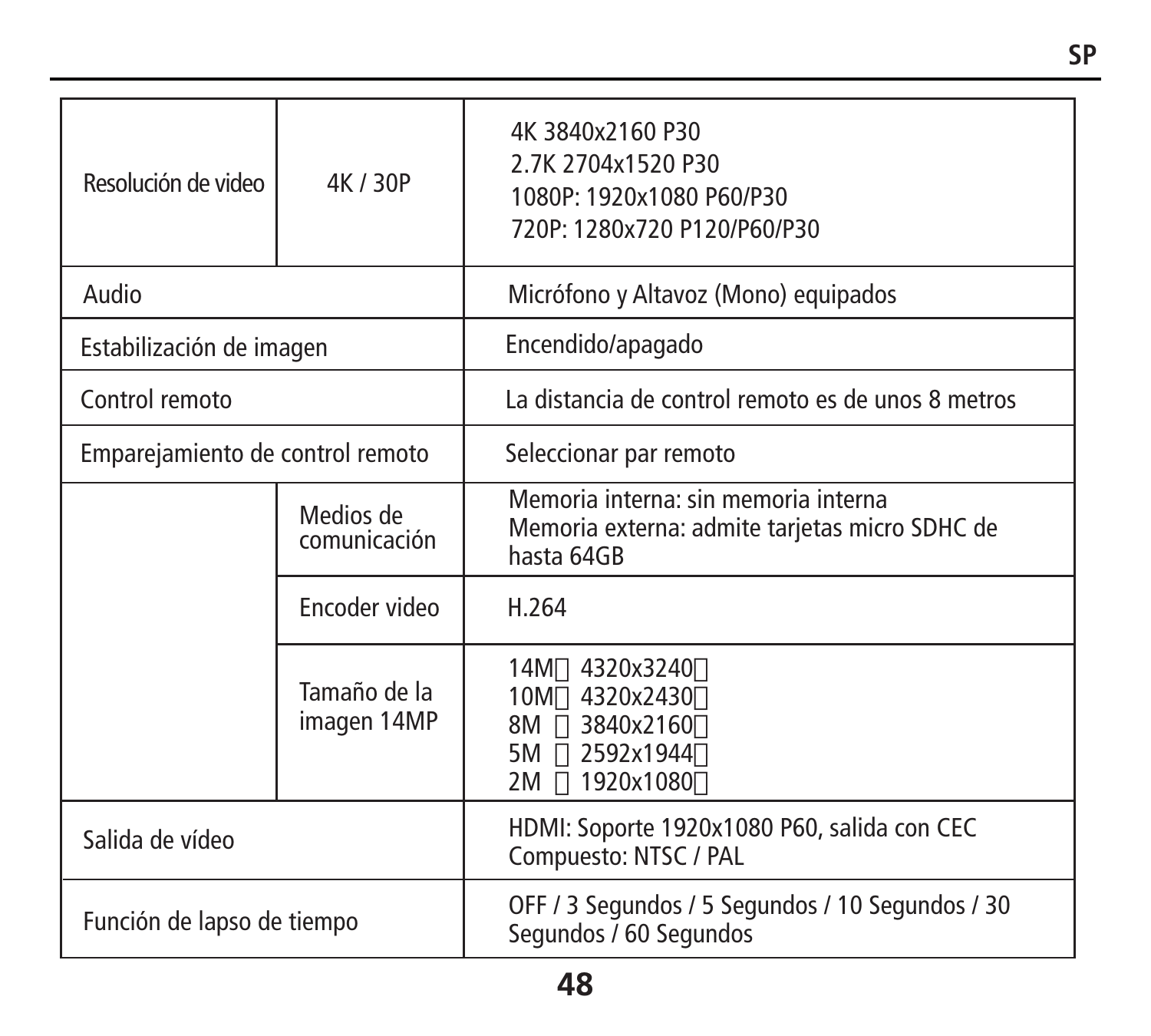| <b>Funciones de fotos</b> |                         | Temporizador: OFF / 3 Segundos / 5 Segundos / 10<br>Segundos / 30 Segundos / 60 Segundos<br>Tasa de Burst: OFF / 3 P / s / 7 P / s / 15 P / s / 30P / s<br>Lapso de tiempo Intervalo de foto: OFF / 3 Seconds / 5<br>Seconds / 10 Seconds / 30 Seconds<br>Lapso de tiempo de disparo de fotos: 5Min / 10Min /<br>15Min / 20Min |
|---------------------------|-------------------------|--------------------------------------------------------------------------------------------------------------------------------------------------------------------------------------------------------------------------------------------------------------------------------------------------------------------------------|
|                           | Modo por defecto        | Video                                                                                                                                                                                                                                                                                                                          |
|                           | <b>FIS</b>              | Encendido/apagado                                                                                                                                                                                                                                                                                                              |
|                           | Detección de movimiento | Off / Bajo / Medio / Alto                                                                                                                                                                                                                                                                                                      |
|                           | Registro en bucle       | OFF / 2 Min. / 3 min. / 5 minutos.                                                                                                                                                                                                                                                                                             |
|                           | Modo de TV <sup>.</sup> | NTSC / PAI                                                                                                                                                                                                                                                                                                                     |
|                           | Luz Freq.               | 50HZ / 60HZ                                                                                                                                                                                                                                                                                                                    |
|                           | Pantalla apagada        | OFF / 30 segundos / 1 min. / 2 minutos.                                                                                                                                                                                                                                                                                        |
|                           | WiFi I FD               | ENCENDIDO/APAGADO                                                                                                                                                                                                                                                                                                              |
|                           | Nitidez <sup>-</sup>    | Fuerte / Normal / Suave                                                                                                                                                                                                                                                                                                        |
|                           | Modo escena             | Normal / Flashi / Noche / Deportes / Paisaje / Retrato /<br>Puesta de sol                                                                                                                                                                                                                                                      |
|                           | <b>ISO</b>              | Auto / 100 / 200 / 400 / 800 / 1600                                                                                                                                                                                                                                                                                            |
|                           | EV: 0.0                 | $-2.0/ -1.0/ +0.0/ +1.0/ +2.0$<br><b>FV</b>                                                                                                                                                                                                                                                                                    |
|                           | Configuración de hora   | Tiempo de preparación                                                                                                                                                                                                                                                                                                          |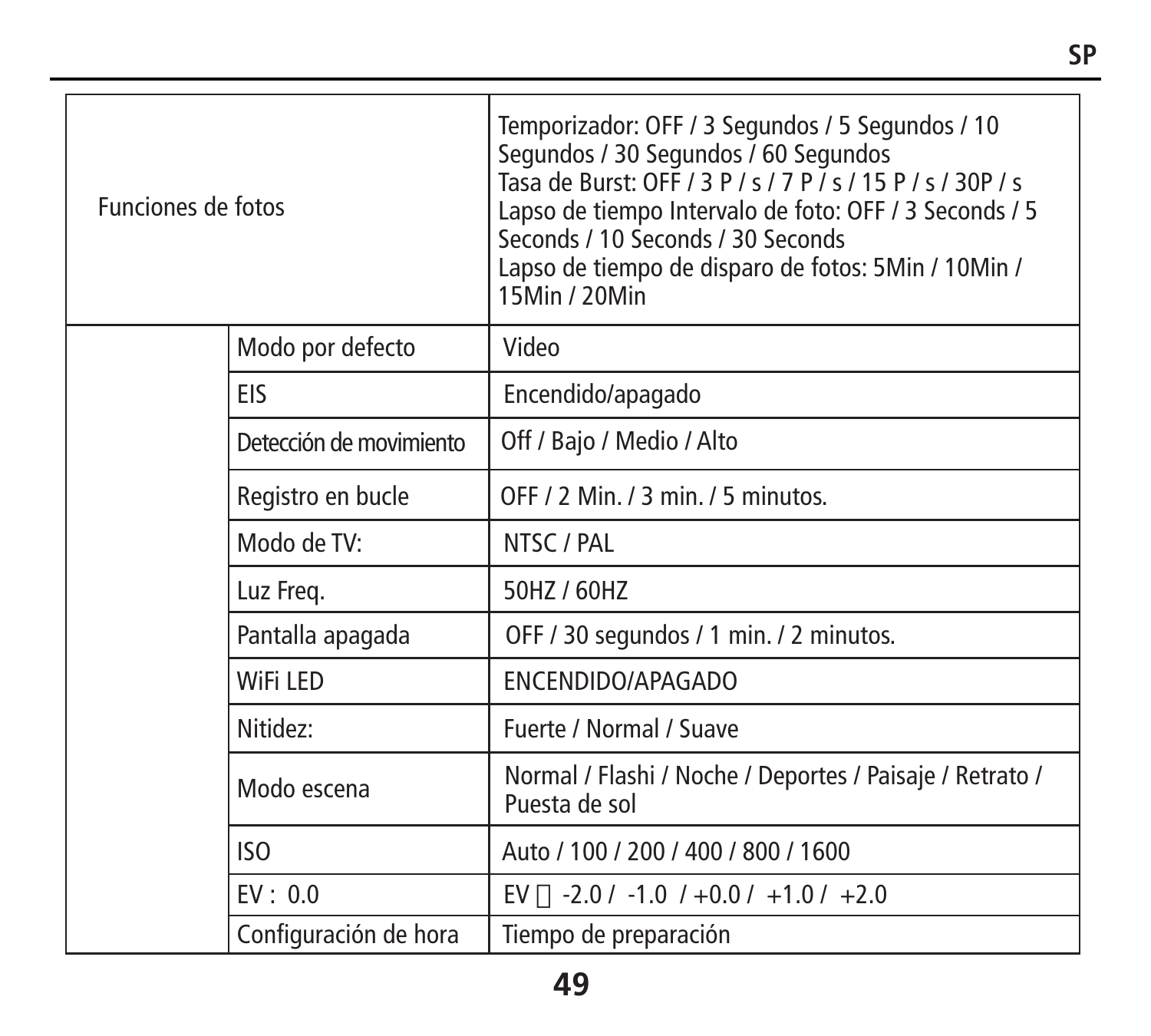|                         | Formato de fecha                | Y/M/D.D/M/Y.M/D/Y                                                                                                                                                                                                                                                                      |
|-------------------------|---------------------------------|----------------------------------------------------------------------------------------------------------------------------------------------------------------------------------------------------------------------------------------------------------------------------------------|
|                         | WiFi                            | ENCENDIDO / APAGADO                                                                                                                                                                                                                                                                    |
|                         | <b>SSID WiFi:</b>               | AC530                                                                                                                                                                                                                                                                                  |
|                         | Contraseña<br>de wifi           | 1234567890                                                                                                                                                                                                                                                                             |
|                         | Formato                         | SI/NO                                                                                                                                                                                                                                                                                  |
|                         | Configuración<br>predeterminada | SI/NO                                                                                                                                                                                                                                                                                  |
|                         | Versión                         | AC530 V1.0                                                                                                                                                                                                                                                                             |
| <b>IInterfaz</b>        |                                 | USB 2.0: recarga / transferencia de archivos                                                                                                                                                                                                                                           |
| Fuente de alimentación  |                                 | Batería recargable de ion de litio 1050mAH                                                                                                                                                                                                                                             |
| Dimensiones (W * H * D) |                                 | L: 61mm, W: 42mm, H: 23 milímetros (con la parte de la<br>lente será 33m m)                                                                                                                                                                                                            |
| Peso                    |                                 | Sobre 78.5q (con la batería)                                                                                                                                                                                                                                                           |
| Apoyo                   |                                 | Controlador de almacenamiento masivo<br>Windows XP (Service Pack 2) o posterior<br>Mac OS X 10.5.11 o posterior                                                                                                                                                                        |
| Requisitos del sistema  |                                 |                                                                                                                                                                                                                                                                                        |
| Para ventanas           |                                 | *PC con procesador mejor que Pentium 4 3.2GHz<br>*Windows XP (Service Pack 2) o posterior<br>*Mínimo 1 GB de RAM del sistema<br>*Mínimo 256 MB de RAM Tarjeta de Video<br>*Puerto USB, unidad de CD-RÓM<br>*1024 * 768 píxeles, monitor compatible con pantalla en<br>color de 32 bits |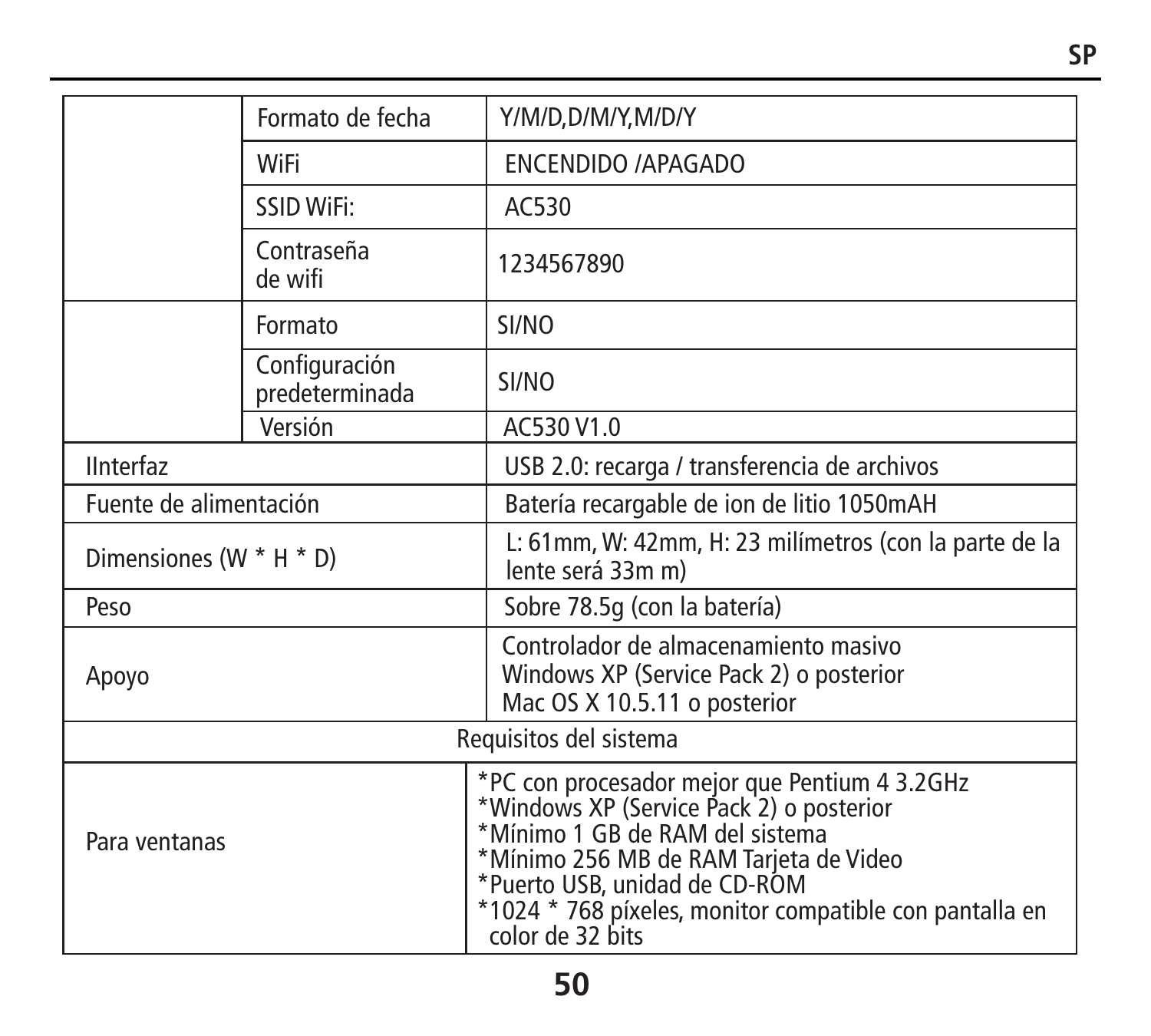#### **Disposición**



**Deshágase del embalaje:** Para su eliminación, envase separado en diferentes tipos. El cartón y la cartulina deben eliminarse como papel y papel debe ser reciclado. **Eliminación de Residuos de Equipo Eléctrico y Electrónico y / o Batería por los** 



Este símbolo en el producto o en el embalaje indica que no se puede eliminar como desecho doméstico. Debe deshacerse de su equipo de desecho y / o de la batería por el manejo a través del plan de devolución  $\overline{\mathbb{R}}$ correspondiente para el reciclaje de equipos eléctricos y electrónicos y / o batería. Para obtener más información sobre el reciclaje de este equipo y / o batería, póngase en contacto con la oficina de su ciudad, la tienda donde compró el equipo o su servicio de eliminación de residuos domésticos. El reciclaje de materiales ayudará a conservar los recursos naturales y asegurar que se recicla de una manera que protege la salud humana y el medio ambiente.

# **Advertencia de la batería**

- •Nunca desmonte, aplaste ni perfore la batería ni permita que la batería se cortocircuite. No exponga la batería que se coloca en ambiente de alta temperatura, si la batería se escapa o se abulta, deje de seguir utilizando.
- •Cargue siempre con el cargador. Riesgo de explosión si la batería se sustituye por un tipo incorrecto.
- •Mantenga la batería fuera del alcance de los niños.
- •Las baterías pueden explotar si se exponen al fuego desnudo. Nunca deseche las baterías en el fuego.
- •Desechar las baterías usadas respetando las normas locales.

**usuarios en hogares privados en la Unión Europea.**

•Antes de desechar el dispositivo, retire la batería.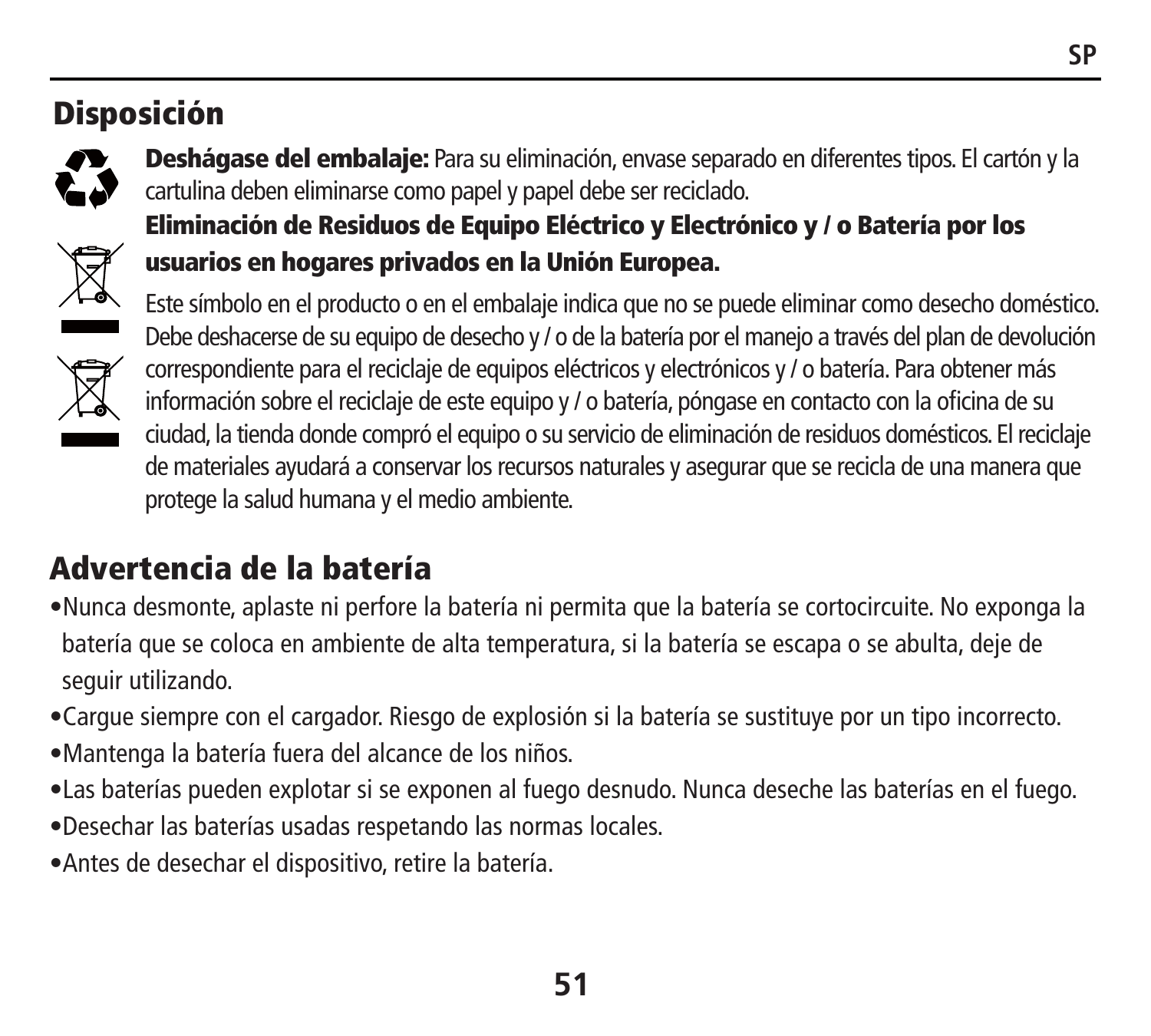#### **Conformidad**

El fabricante declara que el marcado CE se aplicó a la Rollei Actioncam 30 de conformidad con los requisitos básicos y otras disposiciones pertinentes de las siguientes Directivas CE:

- •Directiva de RoHs 2011/65 / EC
- •Directiva EMC 2014/30 / EU
- •Directiva 2014/35 / UE LVD
- •2012/19 / CE Directiva WEEE
- •2014/53 / Directiva RED de la UE

# $\epsilon$

La declaración de conformidad CE puede solicitarse a la dirección especificada en la tarjeta de garantía.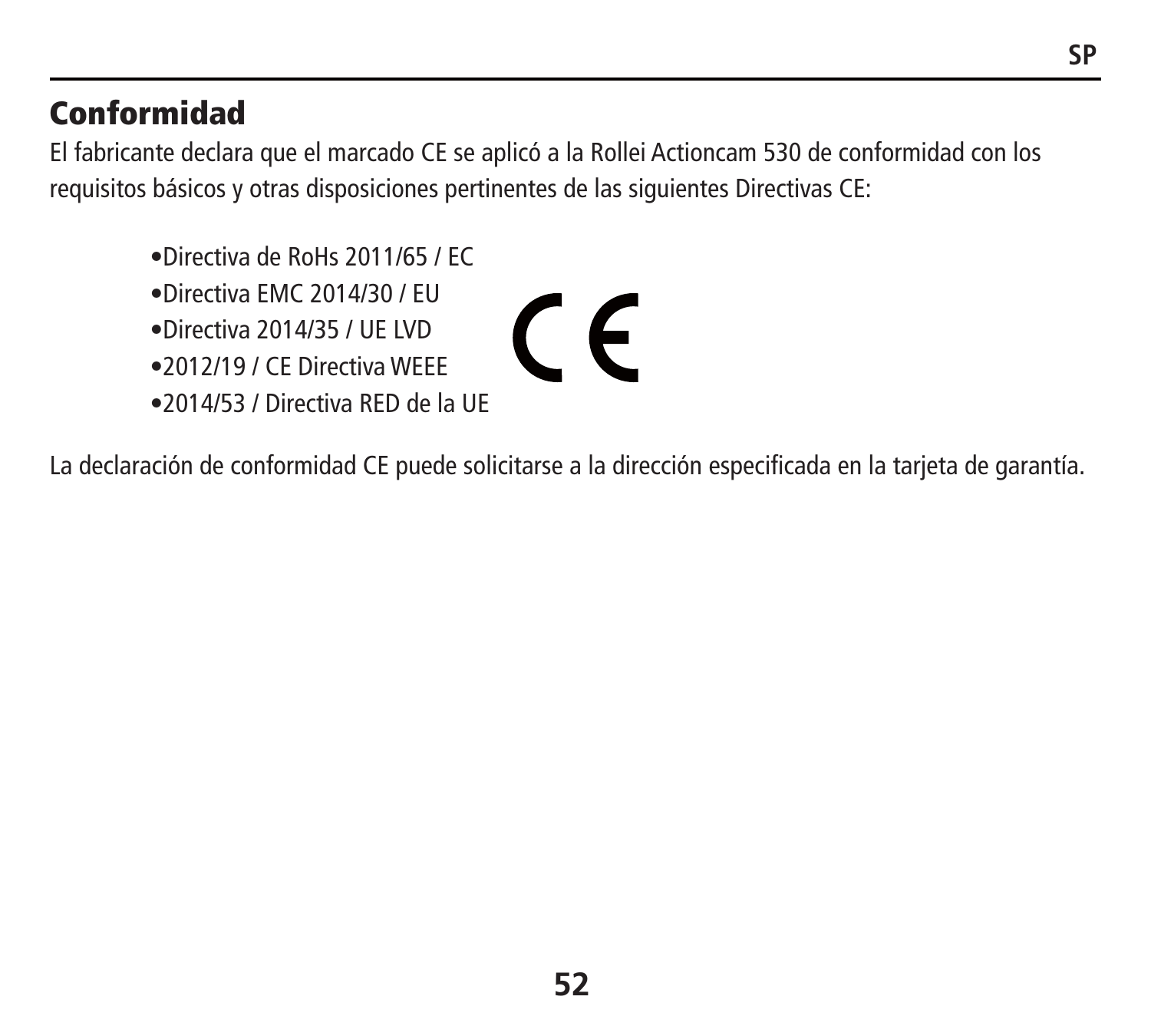# **Atenção**

1. Este é um produto de alta precisão, por favor, não deixe cair ou falhar. A câmera é protegida apenas dentro da caixa subaquática.

2.Por favor, não exponha a unidade a objetos magnéticos fortes, como campos magnéticos ou motores elétricos.

3.Nunca coloque o produto em altas temperaturas e luz solar direta.

4. Escolha os cartões de microSD da marca. Os cartões neutros não são garantidos para funcionar normalmente.

5.Por favor, não coloque micro cartões SD perto de objetos magnéticos fortes para evitar perda de dados. 6. Enquanto está carregando, mantenha o produto fora do alcance das crianças.

7. Mantenha os dispositivos em locais frescos, secos e isolados.

#### **Prefácio**

Este produto é um dispositivo de gravação de vídeo em movimento digital de alta definição. Possui uma variedade de características líderes do setor, incluindo: gravação de vídeo digital, filmagem, gravação de áudio, esportes ao ar livre, sondagem em águas profundas, foto em série, etc., permitindo que você filme em qualquer momento e em qualquer lugar.

# **características do produto**

1.Tela de alta definição completa que exibe vídeos gravados fascinantes

2.Fotografia de 14 megapixels

3. Transmissão Wireless WiFi

4.Saída HDMI HD, suporta o modo FPV

5. Suporta cartões de armazenamento de até 64GB no máximo

6.Múltiplos formatos de gravação de vídeo: 4K /2.7K/1080P / 720P

7. Suporta formato de gravação de vídeo MOV

8.Suporte a função de controle remoto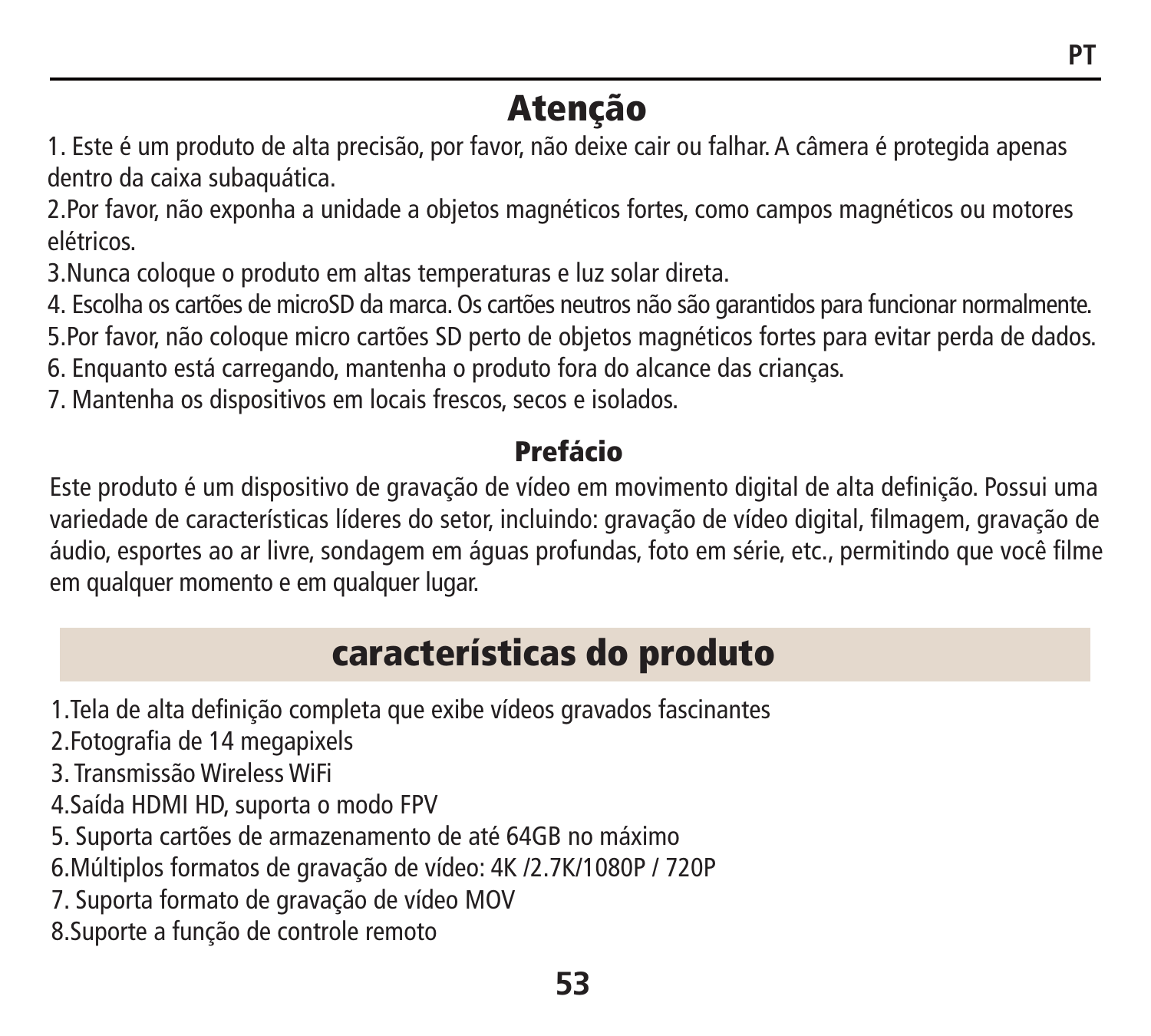# **Discrição do produto**

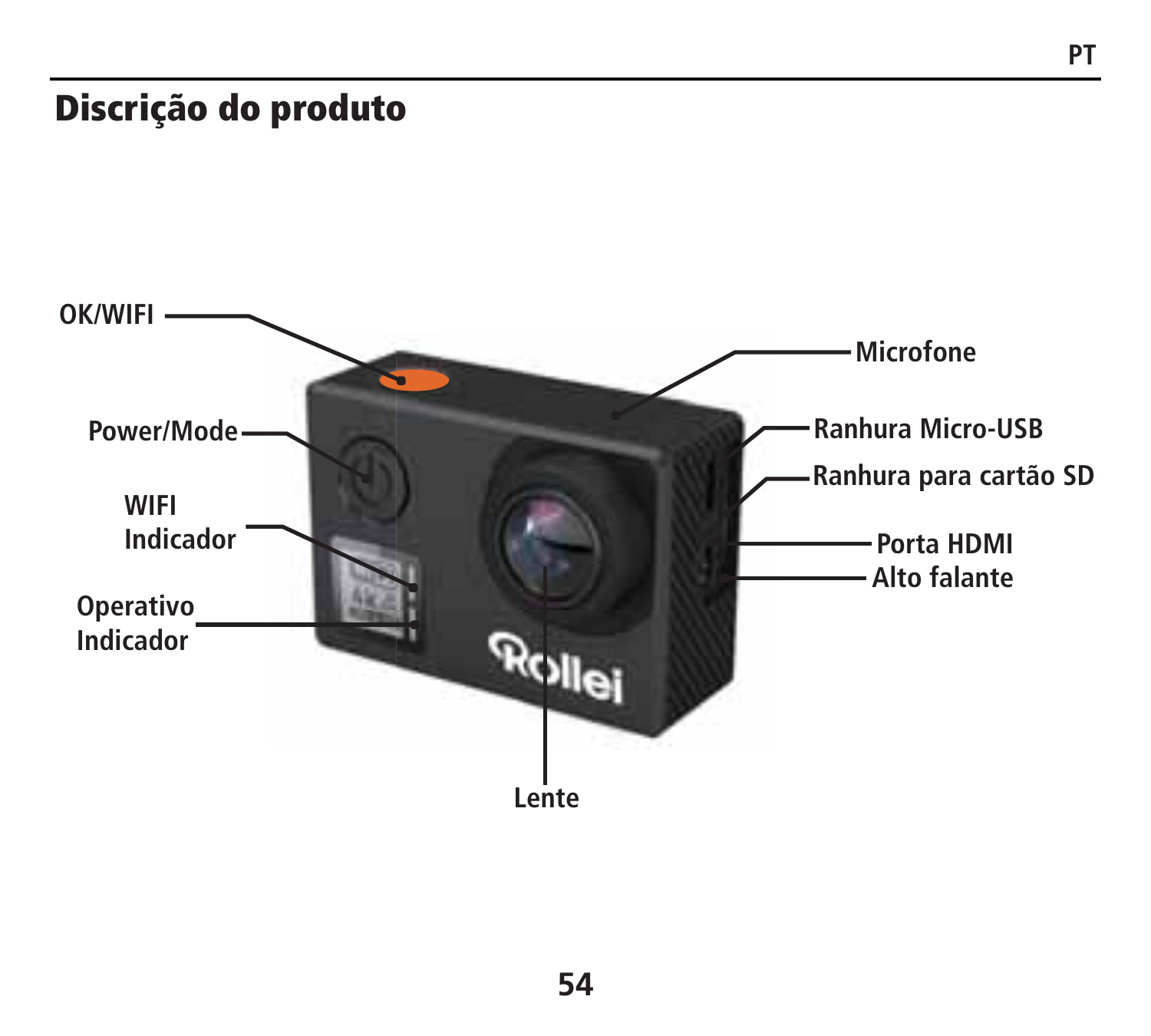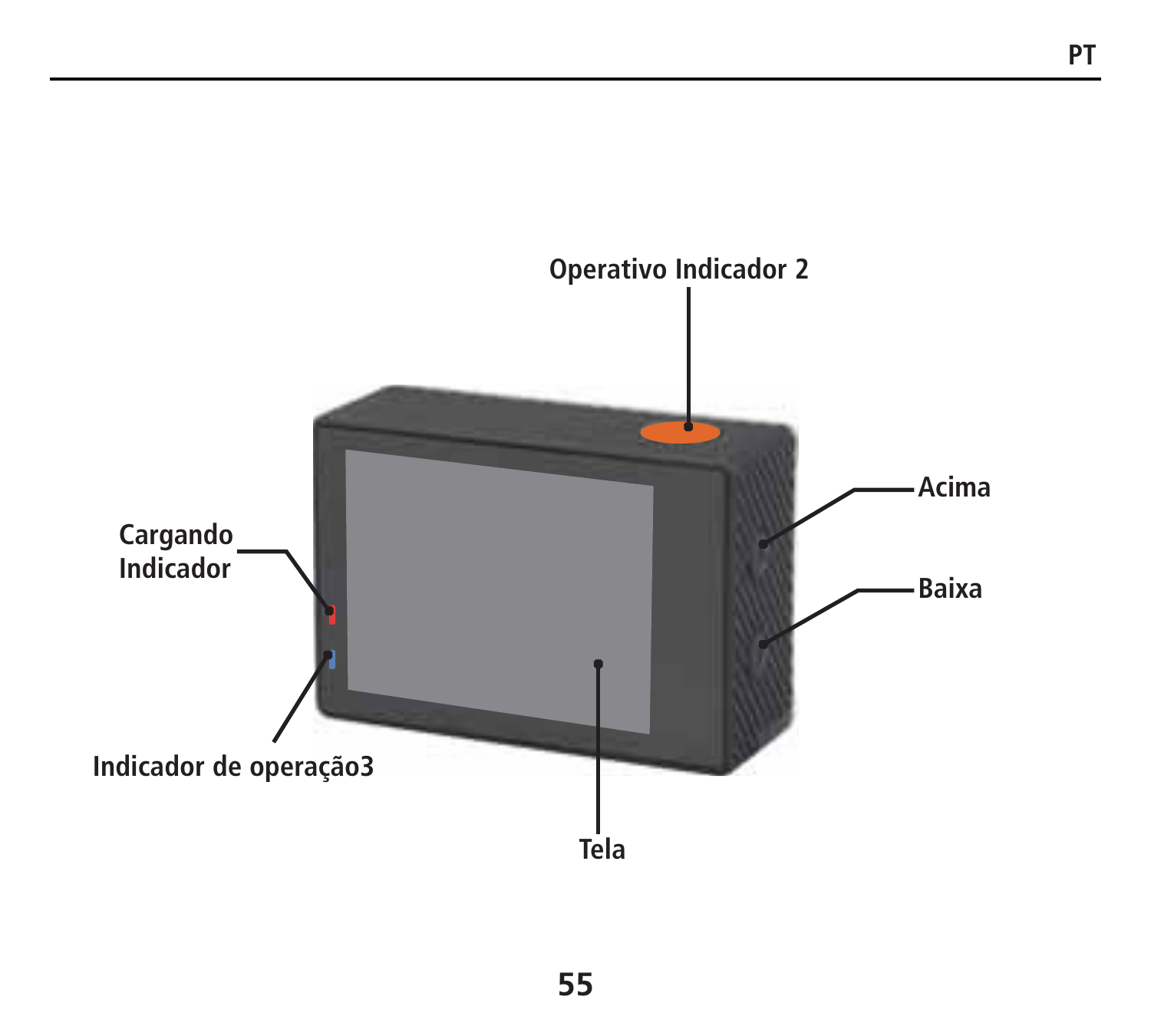# **Descrição do caso impermeável**

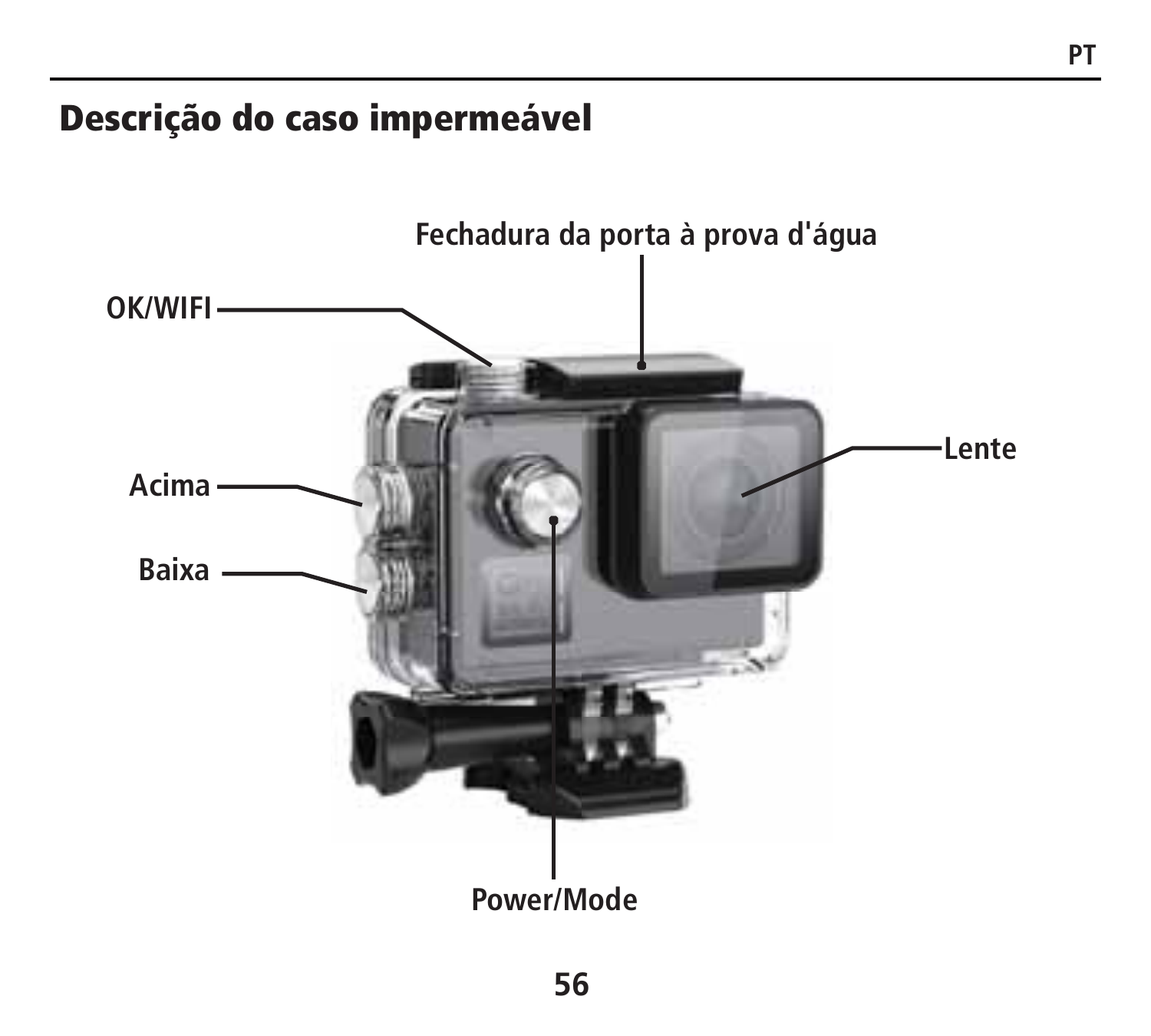**PT**

# **Operação**

1. Inserindo o cartão micro SD

Nota: Escolha o cartão microSD da marca e formateie o cartão de memória usando um computador ou a câmera antes da primeira utilização.

2. Instalando e removendo a bateria

A. O compartimento da bateria pode ser protegido contra a abertura acidental. Portanto, você encontra um botão de bloqueio no compartimento da bateria. Para abrir o compartimento da bateria, desbloqueie-o e deslize-o na direção mostrada na tampa.

B. Instale a bateria na câmera conforme indicado por +/- símbolos e direção das setas marcadas na bateria. C. Energia da bateria, consulte os símbolos: Modo de alimentação total " **I Modo de baixa potência**  $\overline{7}$   $\overline{7}$ 

D. Retire a bateria: Abra a tampa da bateria e retire a bateria.

Nota: Por favor, pressione a trava de bloqueio sempre que a posição de "LOCK" antes de usar o dispositivo.

3. Carregamento da bateria

A. A bateria pode ser carregada conectando-a a um computador ou a um adaptador de energia.

B. A câmera pode gravar vídeos durante o carregamento (mude para o modo montado no veículo no menu).

C. A câmera também pode ser carregada se a câmera estiver desligada.

4. Modo de energia

Pressione e mantenha pressionado o botão liga / desliga por 3-5 segundos para ligar / desligar.

5.Mode Switching

Alternar entre gravação de vídeo / foto / reprodução / menu pressionando o botão liga / desliga em breve e repetidamente.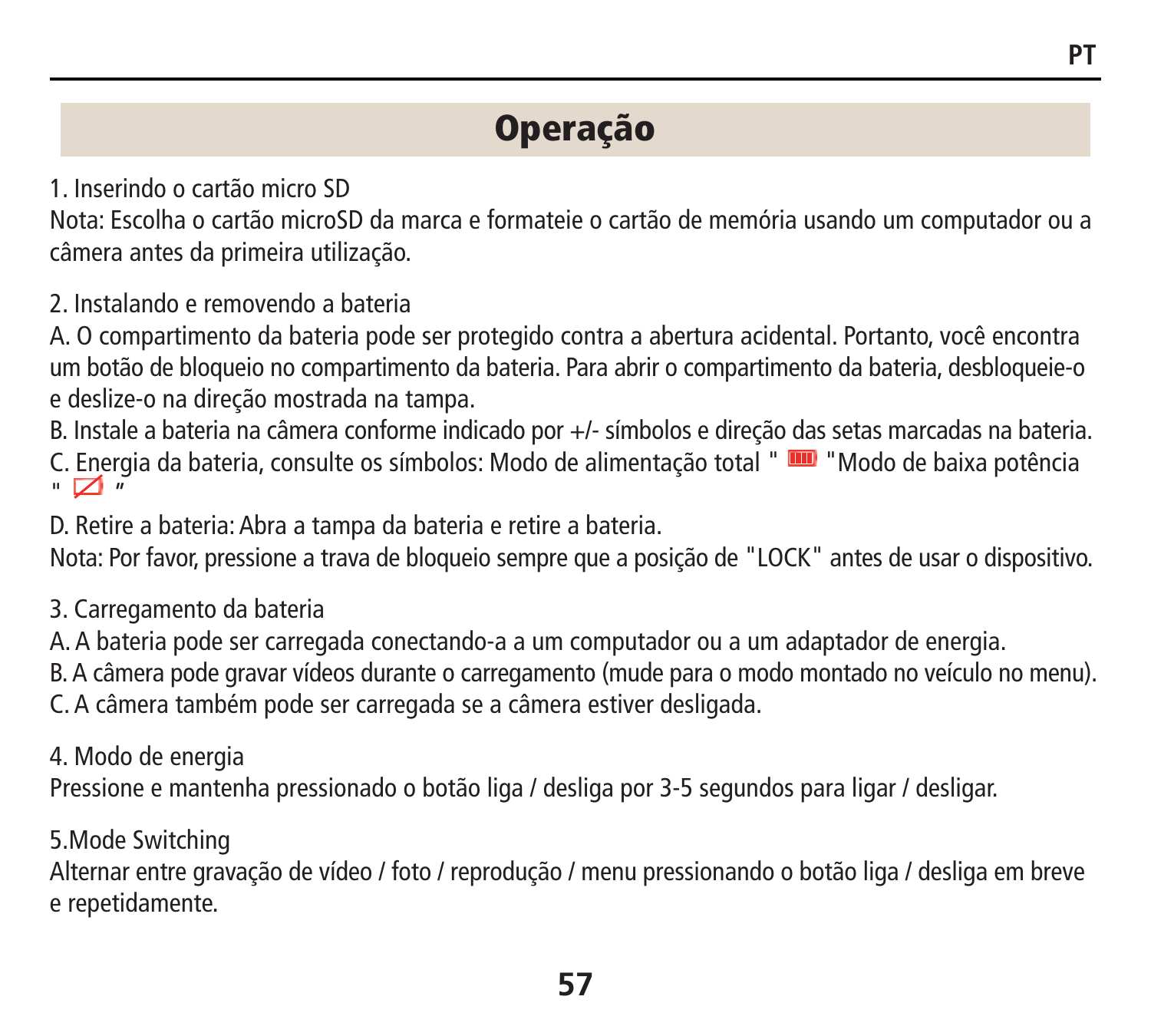#### 6.WiFi Control

Antes de usar a função WiFi Control, instale o aplicativo "Rollei 530-630" para o seu smartphone ou tablet PC. Depois de ligar a câmera, pressione o botão WiFi por 2 segundos e ligue / desligue a função Wi-Fi. Se o Wi-Fi estiver ligado, o símbolo WiFi será exibido no visor. Se o WiFi estiver ligado, a câmera será reiniciada. O ícone WiFi fica verde depois de reiniciar e aguardando 5 segundos (isso expressa que o WiFi pode ser conectado normalmente agora).Abra a conexão Wi-Fi em seu telefone celular para procurar o dispositivo da câmera: AC530 a partir das redes sem fio disponíveis. (Senha is1234567890). 3. Inicie o software "Rollei 530-630".

#### 7. Controle Remoto

Inicie a câmera e vá para o "Menu de Configuração". Selecione "Par de controle remoto" e pressione "OK". A câmera exibirá "Controle remoto Par Start". Ao mesmo tempo, pressione qualquer tecla no controle remoto e a luz azul começará a piscar. Na tela da câmera aparece "Pair" e depois de aproximadamente 20 segundos "controle remoto Par Success!", Será exibido na tela. Isso significa que a conexão é feita com sucesso e a câmera volta ao modo normal.

8. Como gravar vídeos e configurar a configuração de gravação

#### 8-1. Gravação de vídeo

Mude para o modo de gravação e haverá um ícone no canto superior esquerdo da tela.

Pressione OK para iniciar a gravação e o ícone começará a piscar. Pressione "OK" novamente para parar a gravação e o ícone desaparecerá.

8-2. Disparo e definição de fotos

Ligue a câmera e pressione "Modo" para selecionar "Modo de disparo de foto". O ícone no canto superior esquerdo da tela mostra que a câmera está no modo de filmagem. Pressione "OK" para tirar fotos.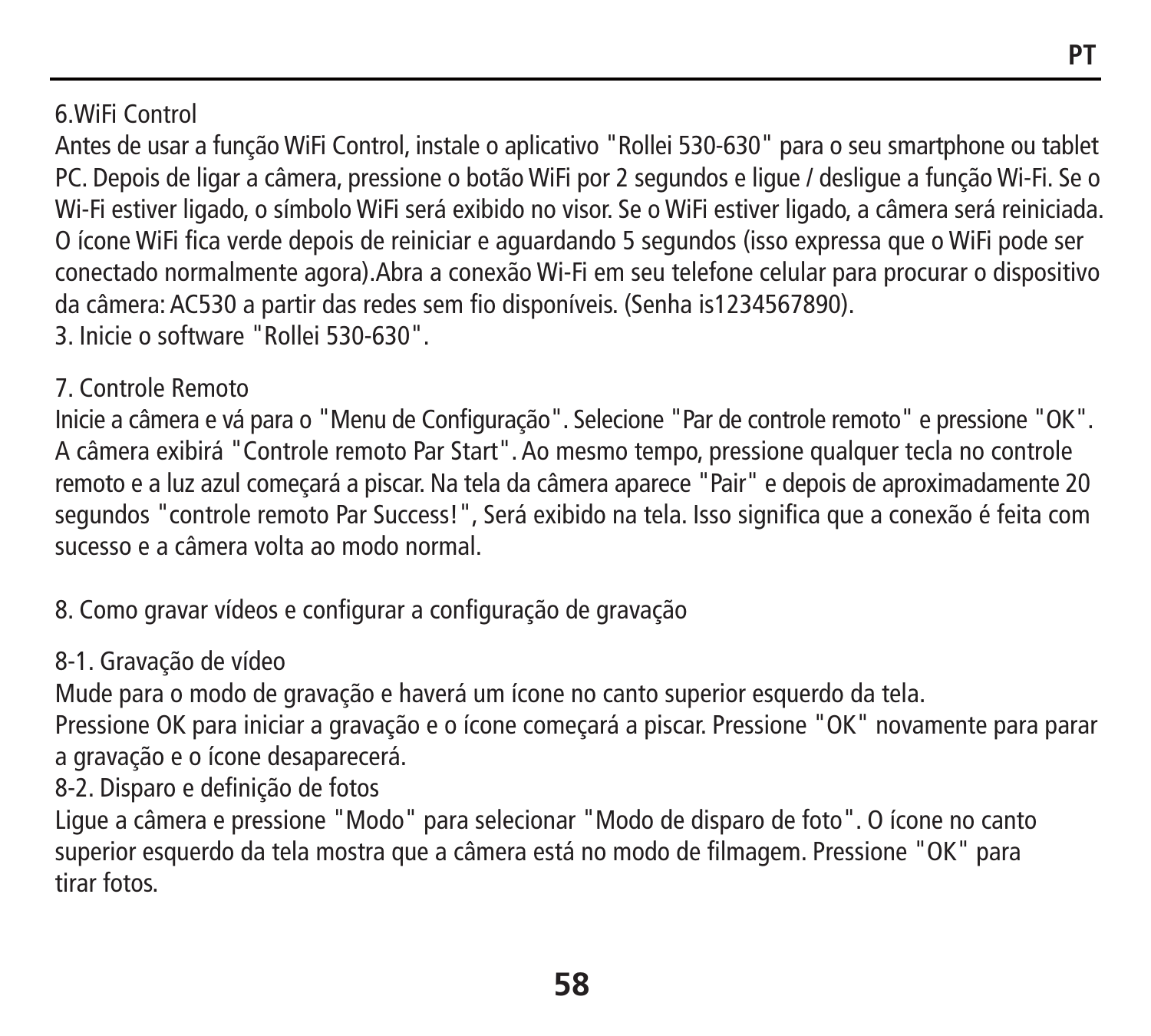8-3. Modo Burst e Configuração

Ligue a câmera e pressione "Modo" para selecionar "Modo de disparo em explosão". O ícone no O canto superior esquerdo da tela mostra que a câmera está no modo de disparo de foto Burst. Pressione "OK" para tirar fotos.

8-4. Armazenamento e reprodução de arquivos

Mude a câmera para o "Modo de Reprodução" ("  $\blacktriangle$ "É mostrado no canto superior esquerdo do modo de visualização de vídeo e" " É mostrado no canto superior esquerdo do modo de visualização da foto.), Selecione arquivos usando as setas PARA CIMA e PARA BAIXO, depois repita e pare vídeos ou revise fotos pressionando o botão de disparo. Você também pode reproduzir por meio de celular via WiFi.

#### **Nota: caso a câmera fique congelada durante o uso, remova e reinsira a bateria.**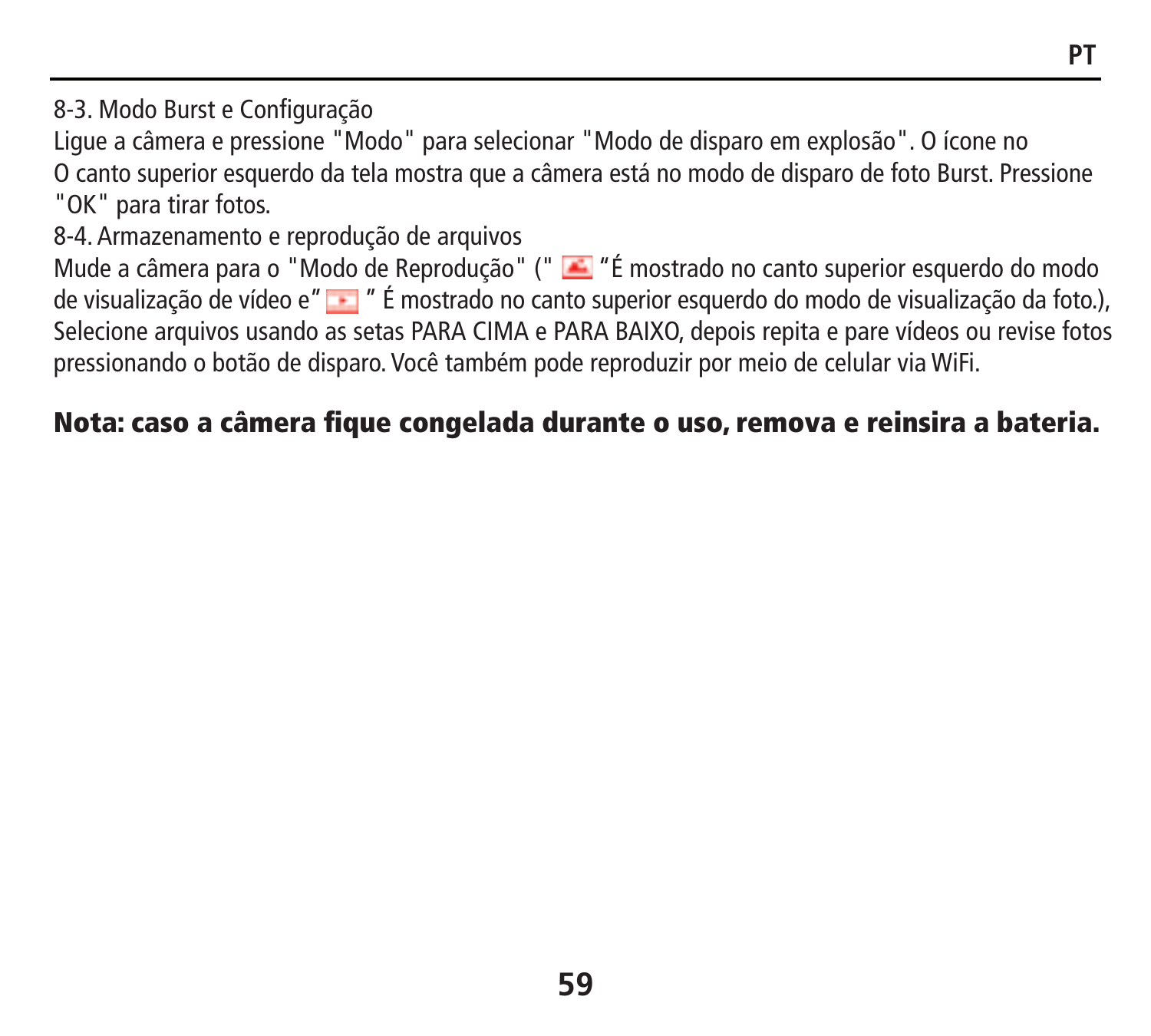| <b>Especificações</b> |                   |                                                                                |
|-----------------------|-------------------|--------------------------------------------------------------------------------|
| Imagem<br>Sensor      | Tipo              | 1/2.3" CMOS 14MP                                                               |
|                       | Pixels efetivos   | Aprox. 14Mega Pixels (4320 * 3240)                                             |
|                       | Pixels de saída   | Aprox. 14,24 Mega Pixels                                                       |
|                       | Comprimento focal | Lente $f = 3,06$ mm                                                            |
| lente                 | F No.             | $F = 2.8$                                                                      |
|                       | F.0.V(D)          | $166^{\circ}$ (H=120° V=89°)                                                   |
| Tela de LCD           |                   | 2 "960 * 240 pontos matriciais TFT LCD                                         |
| Viewfinder            | Visor Óptico      | Não                                                                            |
| Concentrando          | Tipo              | Fixo                                                                           |
|                       | Ao controle       | AE programado                                                                  |
| Exposição             | Compensação       | $\pm$ 2EV (0,33 EV passos) -2,0 / -1,0 / + 0,0 / + 1,0 / 2,0                   |
|                       | Equivalente ISO   | Auto, 100, 200, 400, 800, 1600                                                 |
| CONDUZIU              | Modos             | Não                                                                            |
| Balanço de brancos    |                   | Auto / luz do dia / sombra / luz de tungstênio /<br>Fluorescente / subaquática |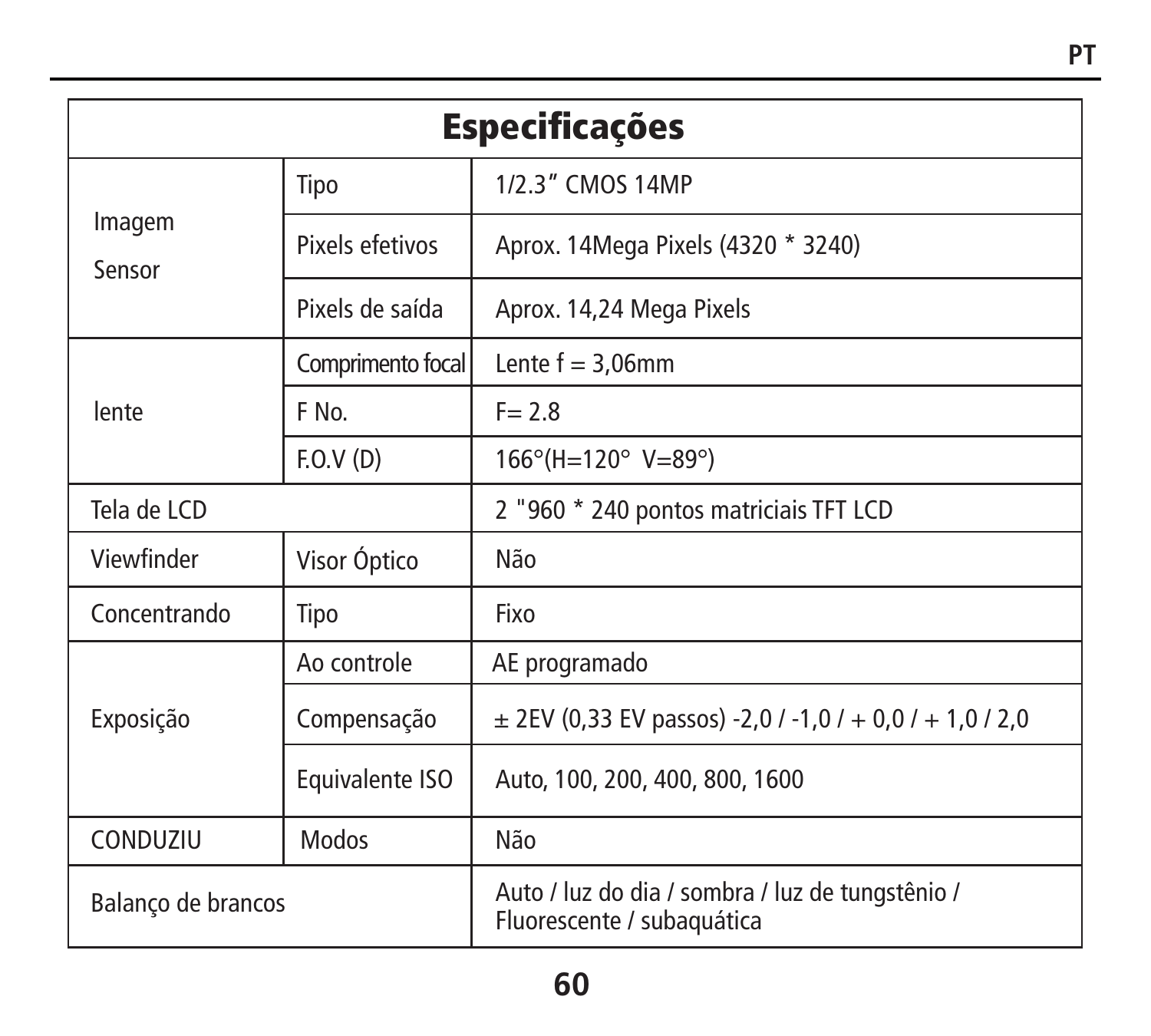| Resolução de<br>oebìv      | 4K / 30P                  | 4K 3840x2160 P30<br>2 7K 2704x1520 P30<br>1080P: 1920x1080 P60/P30<br>720P: 1280x720 P120/P60/P30    |
|----------------------------|---------------------------|------------------------------------------------------------------------------------------------------|
| Áudio                      |                           | Microfone e alto-falante (Mono) equipados                                                            |
| Estabilização de imagem    |                           | Ligado desligado                                                                                     |
| Controle remoto            |                           | A distância do controle remoto é de cerca de 8 metros                                                |
| Comando de controle remoto |                           | Selecione par remoto                                                                                 |
|                            | meios de<br>comunicação   | Memória interna: sem memória interna<br>Memória externa: suporte a cartões micro SDHC de<br>até 64GB |
|                            | Codificador de<br>vídeo   | H.264                                                                                                |
|                            | Tamanho da<br>imagem 14MP | 14M<br>4320x3240<br>10M<br>4320x2430<br>3840x2160<br>8M<br>2592x1944<br>5M<br>2M<br>1920x1080        |
| Saida de video             |                           | HDMI: suporte 1920x1080 P60, saída com CEC<br>Composto: NTSC / PAL                                   |
| Função Time Lapse          |                           | OFF / 3 Segundos / 5 Segundos / 10 Segundos / 30<br>Segundos / 60 Segundos                           |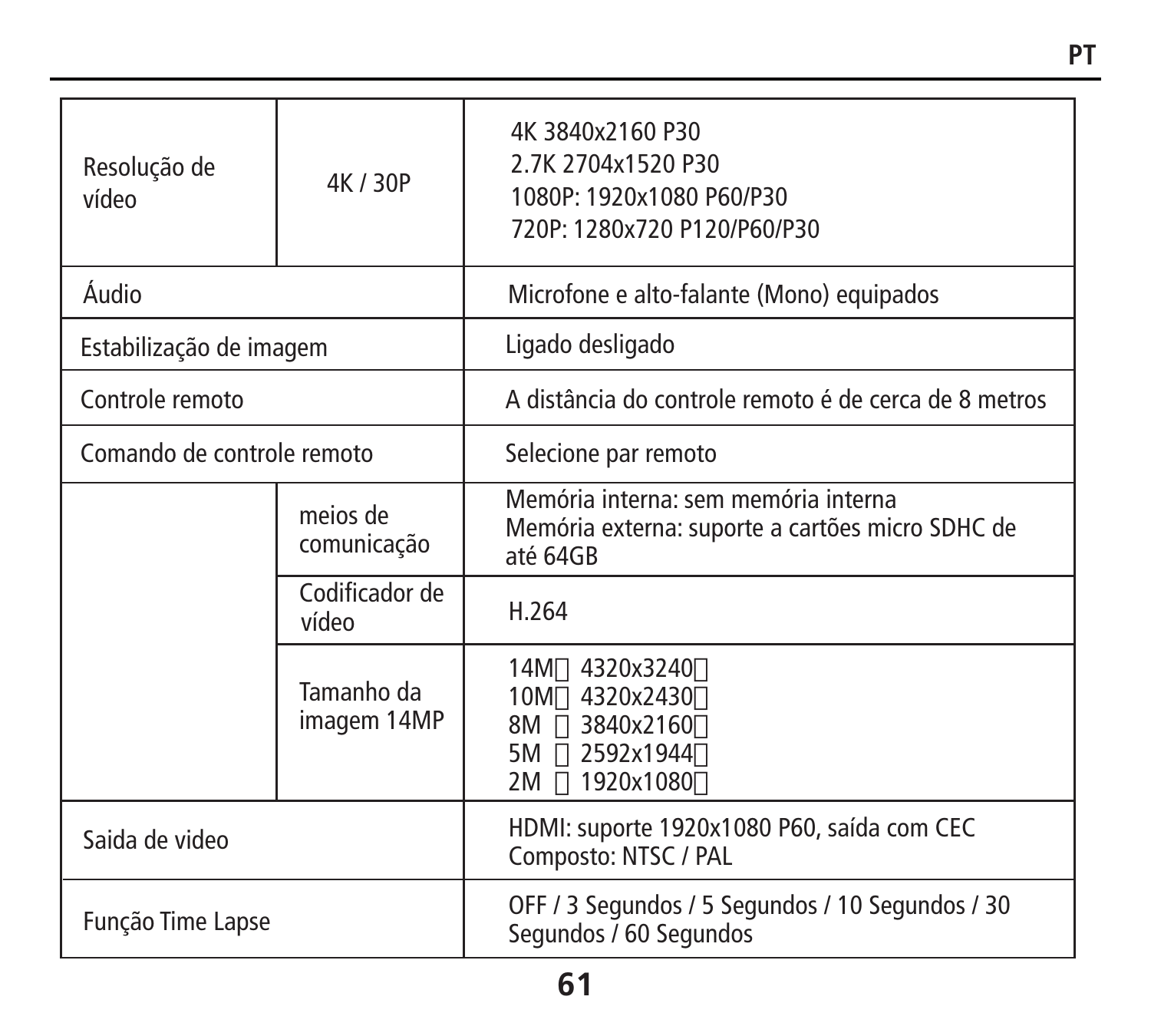| Funções da foto |                       | Temporizador: OFF / 3 Segundos / 5 Segundos / 10<br>Segundos / 30 Segundos / 60 Segundos<br>Taxa de explosão: OFF / 3 P / s / 7 P / s / 15 P / s / 30P / s<br>Intervalo de intervalo de lapso de tempo: OFF / 3<br>segundos / 5 segundos / 10 segundos / 30 segundos<br>Time Lapse tempo de filmagem: 5Min / 10Min / 15Min /<br>20Min |
|-----------------|-----------------------|---------------------------------------------------------------------------------------------------------------------------------------------------------------------------------------------------------------------------------------------------------------------------------------------------------------------------------------|
|                 | Modo padrão           | Video                                                                                                                                                                                                                                                                                                                                 |
|                 | <b>FIS</b>            | Ligado/desligado                                                                                                                                                                                                                                                                                                                      |
|                 | Detector de movimento | Off / Low / Medium / High                                                                                                                                                                                                                                                                                                             |
|                 | Registro de Loop      | OFF / 2 Min. / 3 Min. / 5 min.                                                                                                                                                                                                                                                                                                        |
|                 | Modo TV               | NTSC / PAI                                                                                                                                                                                                                                                                                                                            |
|                 | Light Freg.           | 50HZ / 60HZ                                                                                                                                                                                                                                                                                                                           |
|                 | Tela apagada:         | OFF / 30 Segundos / 1 Min. / 2 minutos.                                                                                                                                                                                                                                                                                               |
|                 | <b>IFD WiFi</b>       | LIGADO/DESLIGADO                                                                                                                                                                                                                                                                                                                      |
|                 | Sharpness             | Forte / Normal / Suave                                                                                                                                                                                                                                                                                                                |
|                 | Modo de cena          | Normal / Flashi / Noite / Esportes / Paisagem / Retrato /<br>Pôr do sol                                                                                                                                                                                                                                                               |
|                 | ISO                   | Auto / 100 / 200 / 400 / 800 / 1600                                                                                                                                                                                                                                                                                                   |
|                 | EV: 0.0               | $-2.0$ / $-1.0$ / $+0.0$ / $+1.0$ / $+2.0$<br>EV                                                                                                                                                                                                                                                                                      |
|                 | Configuração do tempo | tempo de preparação                                                                                                                                                                                                                                                                                                                   |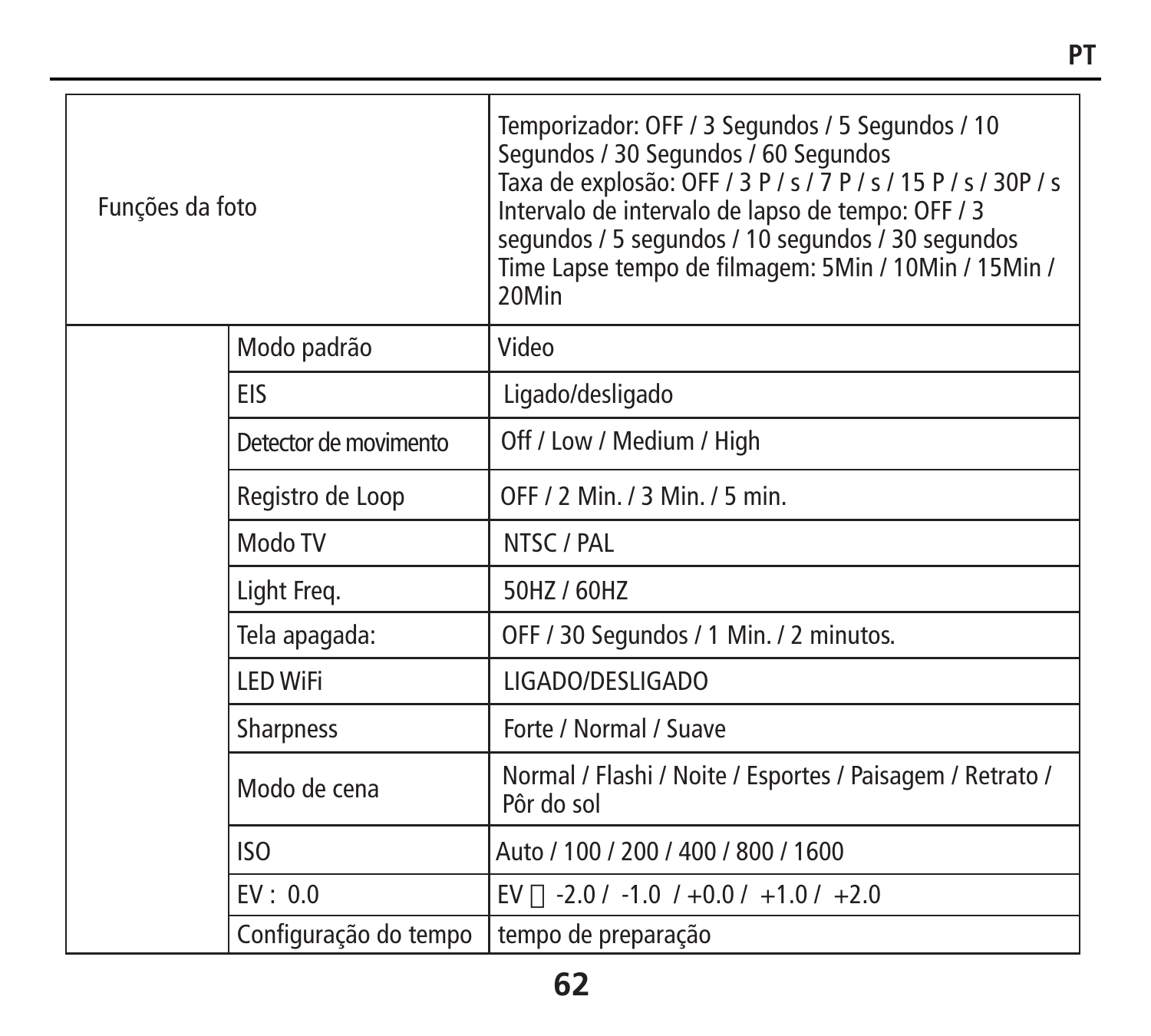|                       | Formato de data        | Y/M/D.D/M/Y.M/D/Y                                                                                                                                                                                                                                                                              |
|-----------------------|------------------------|------------------------------------------------------------------------------------------------------------------------------------------------------------------------------------------------------------------------------------------------------------------------------------------------|
|                       | Wi-Fi                  | LIGADO/DESLIGADO                                                                                                                                                                                                                                                                               |
|                       | <b>SSID WiFi</b>       | AC530                                                                                                                                                                                                                                                                                          |
|                       | Senha do wifi          | 1234567890                                                                                                                                                                                                                                                                                     |
|                       | Formato                | SIM/NÃO                                                                                                                                                                                                                                                                                        |
|                       | Configuração<br>padrão | SIM/NÃO                                                                                                                                                                                                                                                                                        |
|                       | Versão                 | AC530 V1.0                                                                                                                                                                                                                                                                                     |
| Interface             |                        | USB 2.0: Recarregar / Transferir arguivos                                                                                                                                                                                                                                                      |
| Fonte de energia      |                        | Bateria recarregável de iões de lítio 1050mAH                                                                                                                                                                                                                                                  |
| Dimensões (W * H * D) |                        | L: 61mm, W: 42mm, H: 23 mm (com a parte da lente<br>será 33mm)                                                                                                                                                                                                                                 |
| Peso                  |                        | Cerca de 78,5 g (com bateria)                                                                                                                                                                                                                                                                  |
| Apoio, suporte        |                        | Driver de armazenamento em massa<br>Windows XP (Service Pack 2) ou posterior<br>Mac OS X 10.5.11 ou posterior                                                                                                                                                                                  |
| Requisitos de sistema |                        |                                                                                                                                                                                                                                                                                                |
| Para Windows          |                        | PC com processador melhor do que o Pentium 4 3.2GHz<br>* Windows XP (Service Pack 2) ou posterior<br>* Mínimo 1 GB de RAM do sistema<br>* Cartão de vídeo mínimo de 256 MB de RAM<br>* Porta USB, unidade de CD-ROM<br>* 1024 * 768 pixels, monitor compatível com tela<br>colorida de 32 bits |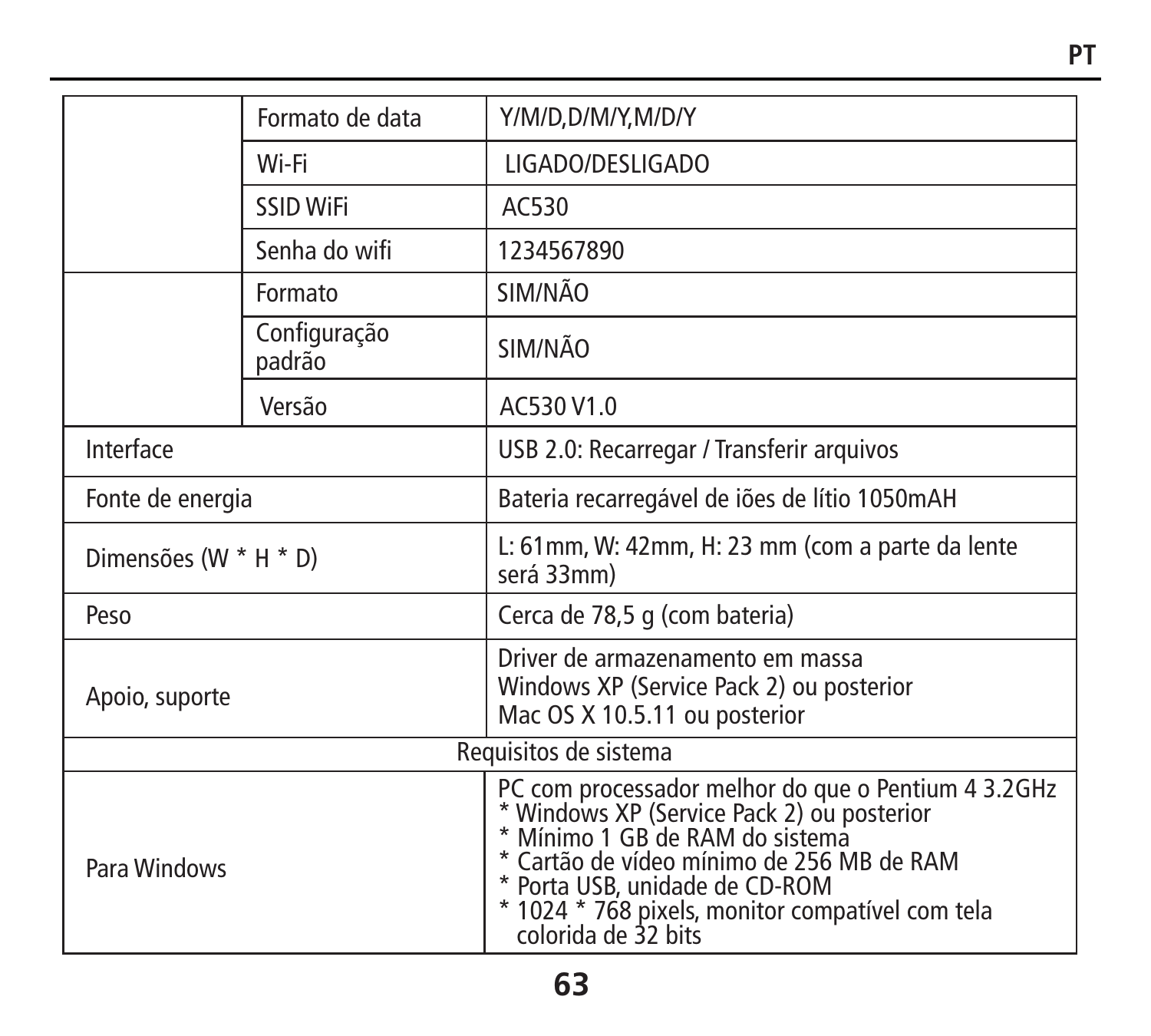### **Disposição**



**Eliminar embalagens:** para eliminação, embalar separadamente em diferentes tipos. O papelão e a placa devem ser descartados, pois o papel ea folha devem ser reciclados.



#### **Eliminação de resíduos de equipamentos elétricos e eletrônicos e / ou bateria por usuários em domicílios particulares na União Européia.**



Este símbolo no produto ou na embalagem indica que isso não pode ser descartado como lixo doméstico. Você deve descartar o seu equipamento de resíduos e / ou bateria, movimentando-o para o esquema de devolução aplicável para a reciclagem de equipamentos elétricos e eletrônicos e / ou bateria. Para obter mais informações sobre a reciclagem deste equipamento e / ou bateria, entre em contato com o escritório da cidade, a loja onde comprou o equipamento ou o serviço de eliminação de lixo doméstico. A reciclagem de materiais ajudará a conservar os recursos naturais e assegurará a sua reciclagem de forma a proteger a saúde humana e o meio ambiente.

# **Aviso de bateria**

•Nunca desmonte, esmague ou perfure a bateria, ou deixe a bateria em curto-circuito. Não exponha a bateria a ser colocada em ambiente de alta temperatura, se a bateria escorrer ou abaulhar, deixe de continuar a usar.

- •Carregue sempre com o carregador. Risco de explosão se a bateria for substituída por um tipo incorreto.
- •Mantenha a bateria fora do alcance das crianças.
- •As baterias podem explodir se expostas ao fogo nu. Nunca coloque pilhas no fogo.
- •Eliminação de baterias usadas, observando as regulamentações locais.
- •Antes de descartar o dispositivo, remova a bateria.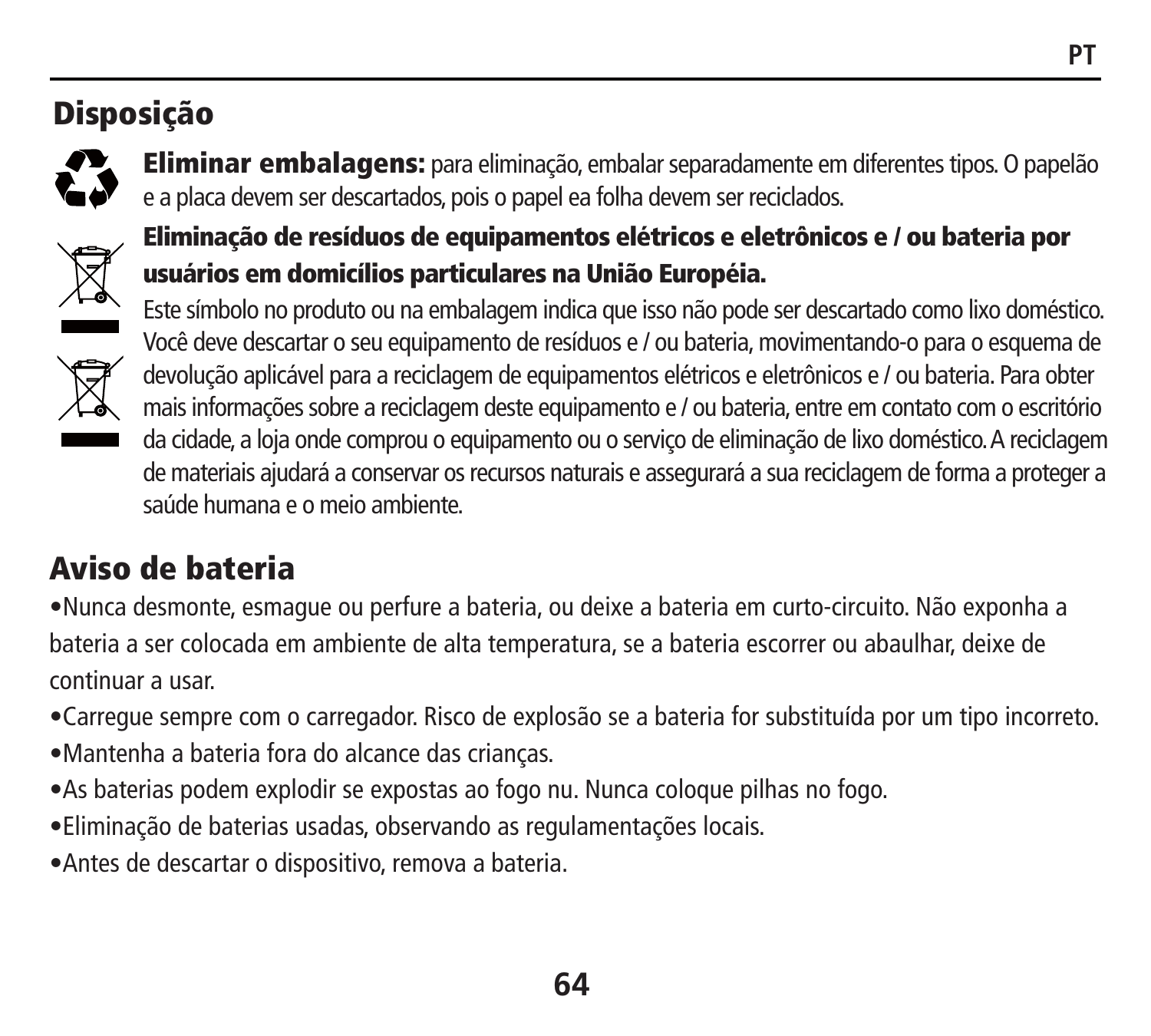#### **Conformidade**

O Fabricante declara que a marcação CE foi aplicada à Rollei Actioncam 530 de acordo com os requisitos básicos e outras disposições relevantes das seguintes Diretivas CE:

- •Directiva 2011/65 / CE RoHs
- •Directiva EMC 2014/30 / EU
- •Directiva 2014/35 / EU LVD
- •Directiva 2012/19 / CE WEEE
- •Directiva RED 2014/53 / EU

# $\epsilon$

A declaração de conformidade CE pode ser solicitada no endereço especificado no cartão de garantia.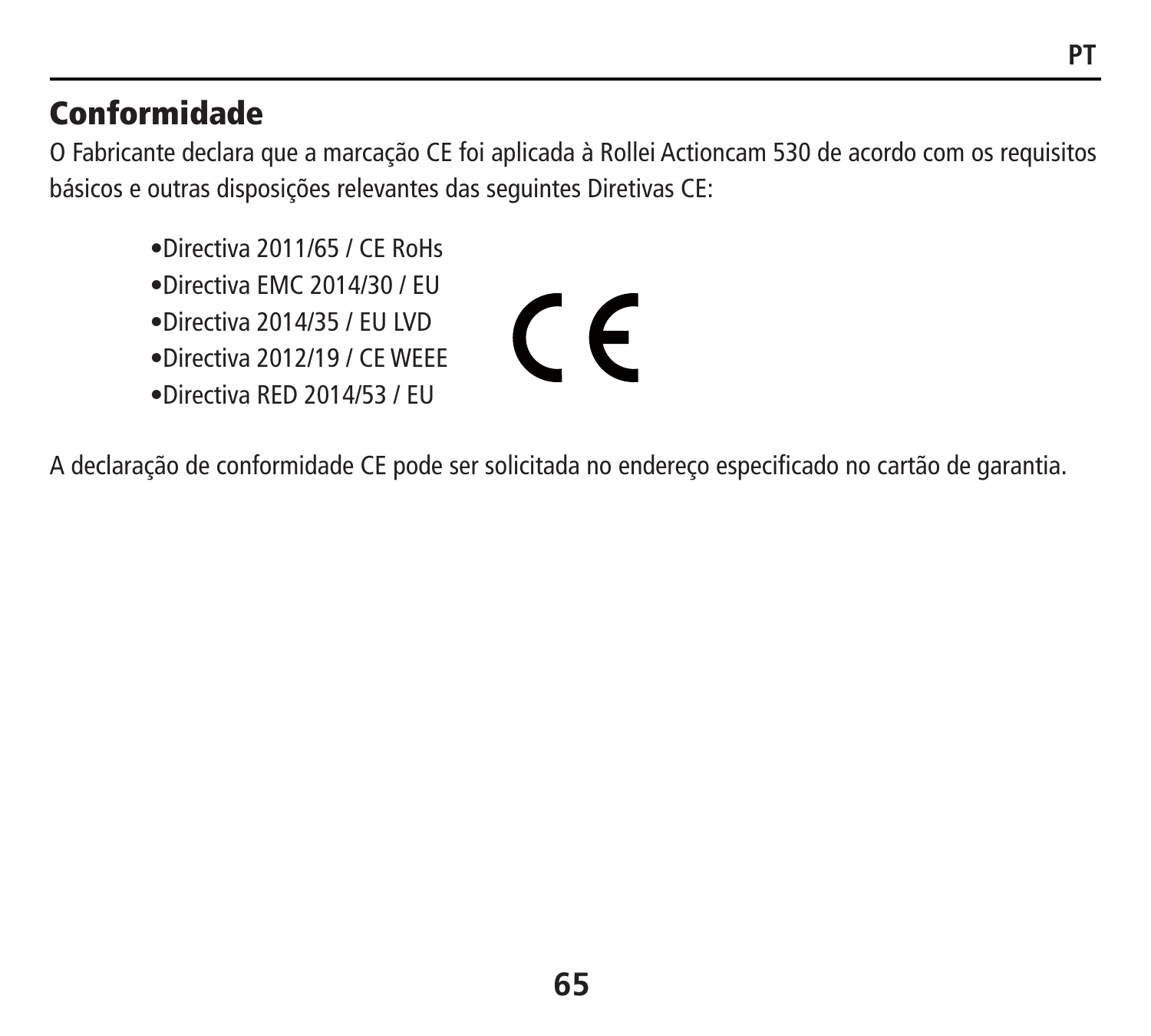### **Waarschuwing**

1.Dit is een product met een hoge precisie, laat het niet vallen of crashen. De camera is alleen beschermd in de onderwaterkoffer.

2.Verstel het apparaat niet bloot aan sterke magnetische objecten, zoals magnetische velden of elektrische motoren.

3. Plaats het product nooit op hoge temperaturen en direct zonlicht.

4.Please kies gemerkte microSD kaarten. Neutrale kaarten zijn niet gegarandeerd normaal te werken.

5. Plaats geen micro SD-kaarten in de buurt van sterke magnetische objecten om verlies van gegevens te vermijden. 6.Wanneer het opladen, houd het product buiten het bereik van kinderen.

7.Houd de apparaten op koele, droge en geïsoleerde plaatsen.

#### **Voorwoord**

Dit product is een high definition digitale bewegende video opnameapparaat. Het beschikt over een verscheidenheid aan industriële leidende functies, waaronder: digitale video opname, fotoshoot, audio opname, buitensport, diepwateronderzoek, seriële foto, enz., Zodat u kunt film op elk moment, overal.

# **Producteigenschappen**

1.Volledig high definition scherm dat fascinerende opgenomen video's weergeeft

- 2.14-megapixel fotoshoot
- 3. Draadloze WiFi-overdracht
- 4.HDMI HD-uitgang, ondersteunt de FPV-modus
- 5. Ondersteun geheugenkaarten tot maximaal 64 GB
- 6.Meerdere video opname formaten: 4K /2.7K/1080P / 720P
- 7. Ondersteun MOV video opname formaat
- 8.Ondersteuning van de afstandsbediening functie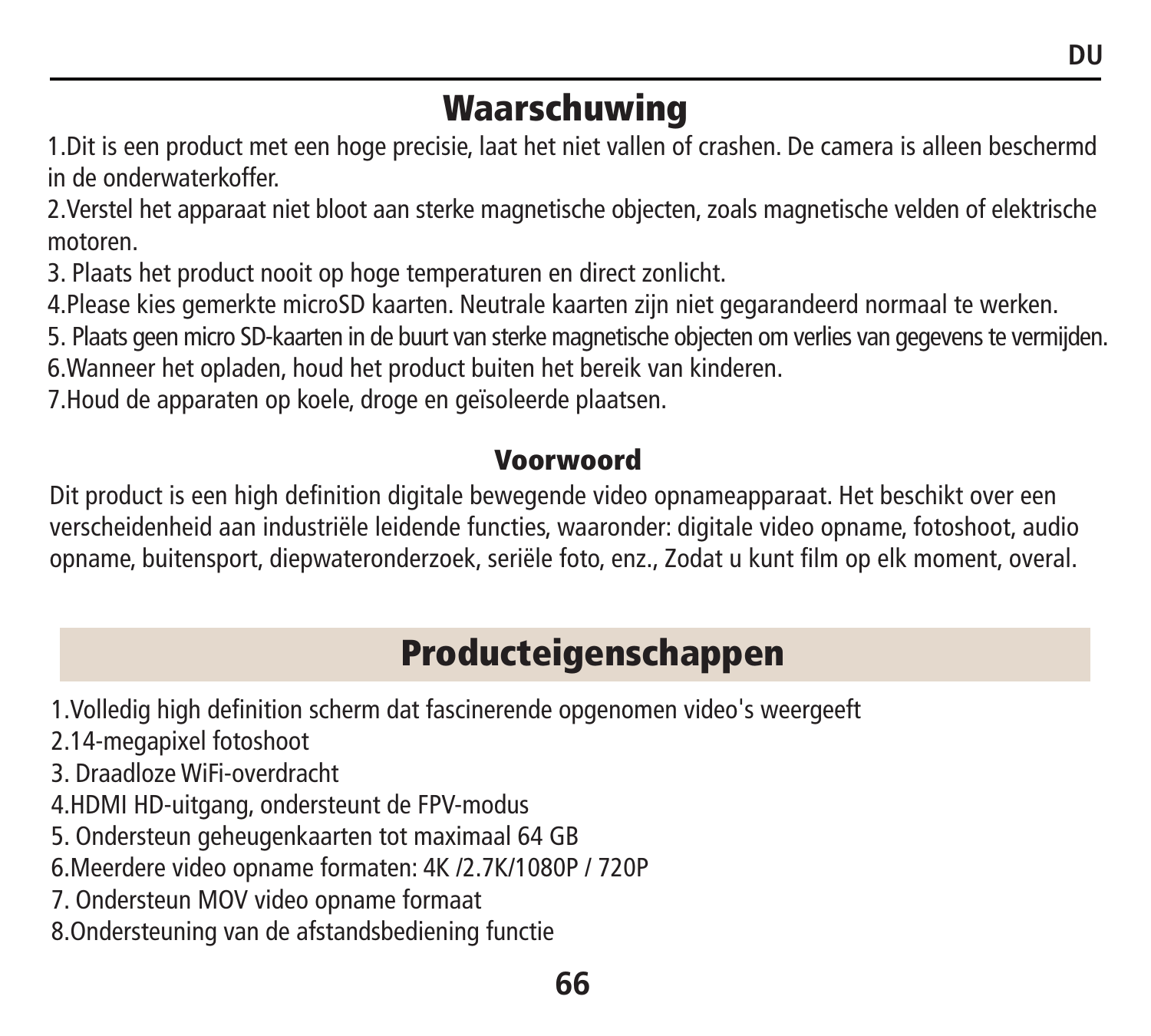## **Productafschrift**

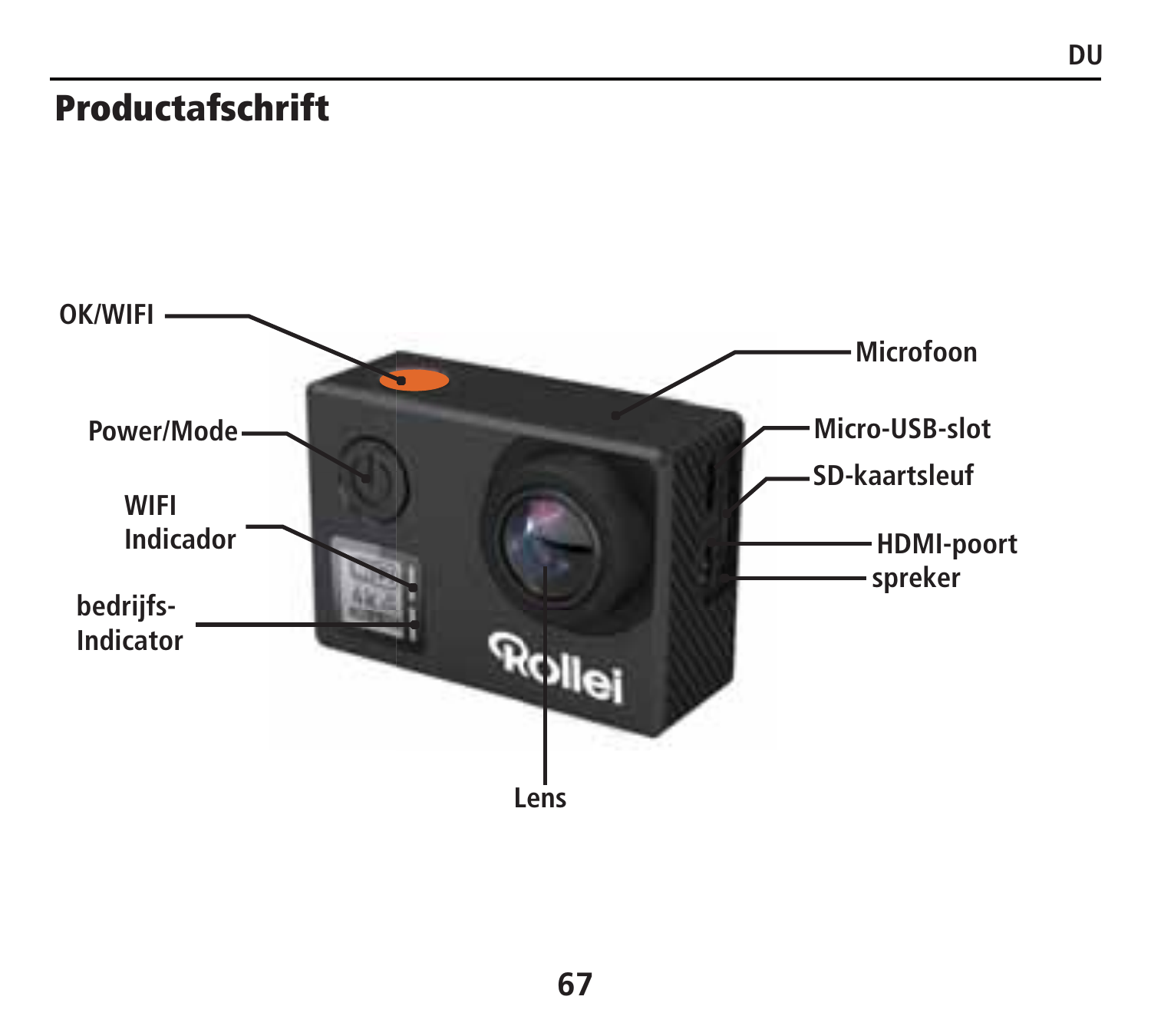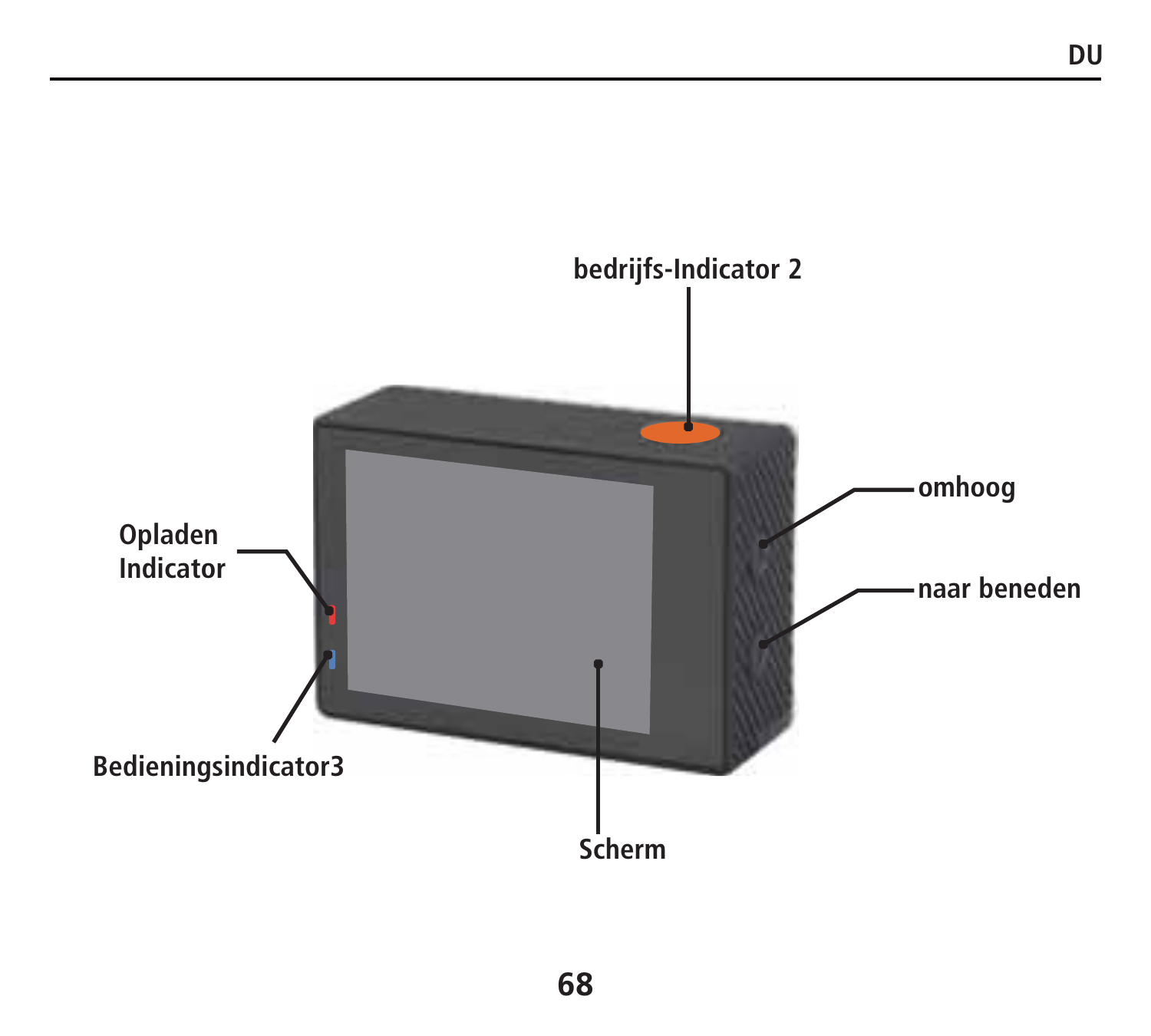# **Waterdichte Case Beschrijving**

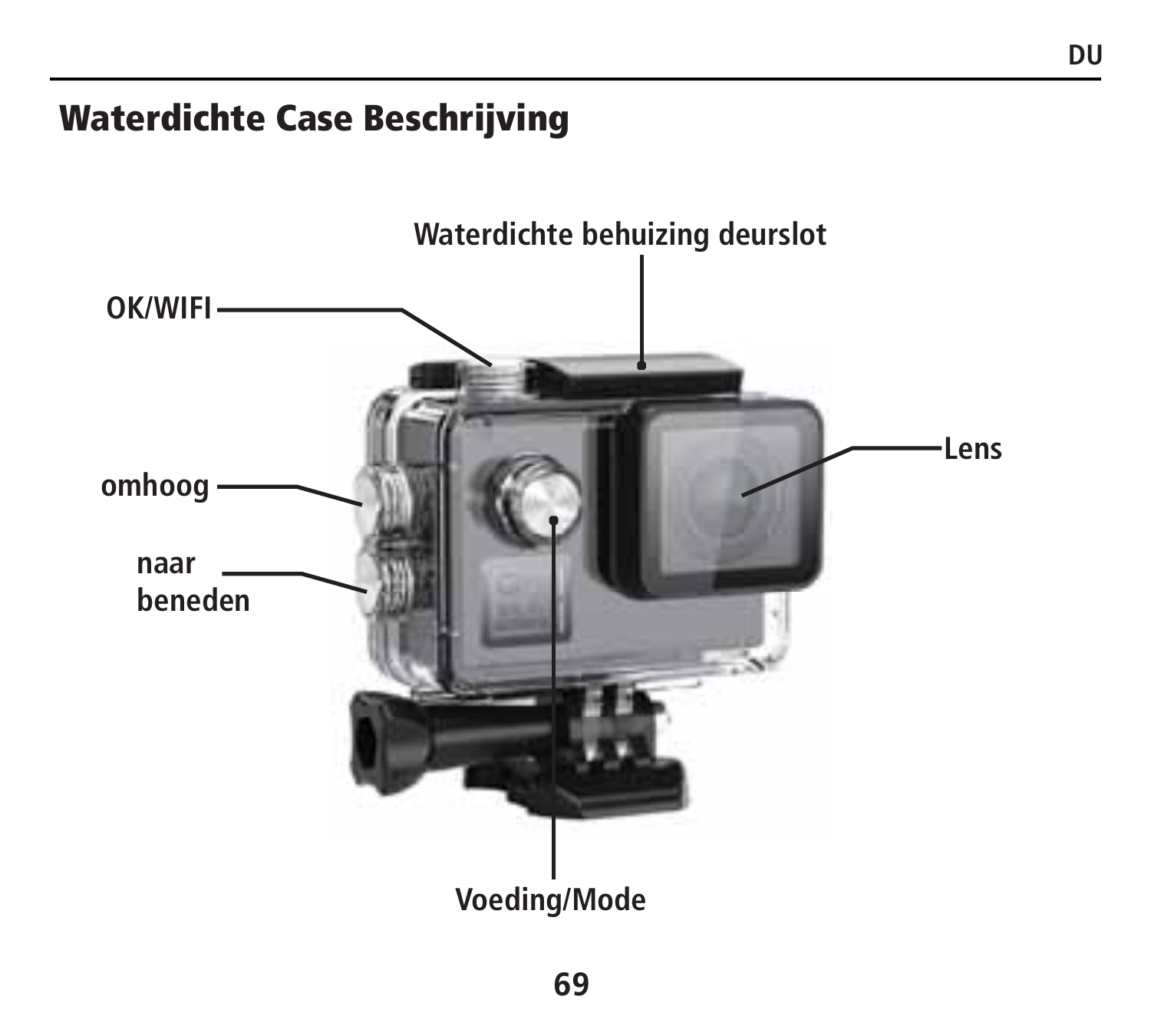# **Operatie**

**DU**

1. Micro SD-kaart plaatsen

Opmerking: kies alsjeblieft een microSD-kaart met een merknaam en formatteer de geheugenkaart met behulp van een computer of de camera voor het eerste gebruik.

2. De batterij installeren en verwijderen

A. Het batterijvak kan worden beveiligd tegen per ongeluk openen. Daarom vindt u een vergrendelknop op het batterijcompartiment. Om het batterijvak te openen, ontgrendel het en schuif het in de richting die op het deksel wordt weergegeven.

B. Installeer de batterij in de camera zoals aangegeven met +/- symbolen en de richting van de pijltjes die op de batterij zijn aangegeven.

C. Batterijvermogen, zie de symbolen: Volle voedingsmodus "  $\Box$  " Low power mode "  $\Box$ "

D. Verwijder de batterij: open de batterijklep en haal de batterij uit.

Opmerking: druk de vergrendeling altijd op de stand van "LOCK", voordat u het apparaat gebruikt.

3. Batterij opladen

A. De accu kan worden opgeladen door het aan te sluiten op een computer of een voedingsadapter.

B. Camera kan video's opnemen tijdens het opladen (schakel in de auto in de menu-modus).

C. De camera kan ook worden opgeladen als de camera uit staat.

4. Power mode

Houd de aan / uit-knop gedurende 3-5 seconden ingedrukt om het aan / uit te zetten.

5.Mode Switching

Schakelen tussen video opname / fotoshoot / weergave / menu door kort en vaak op de aan / uit-knop te drukken.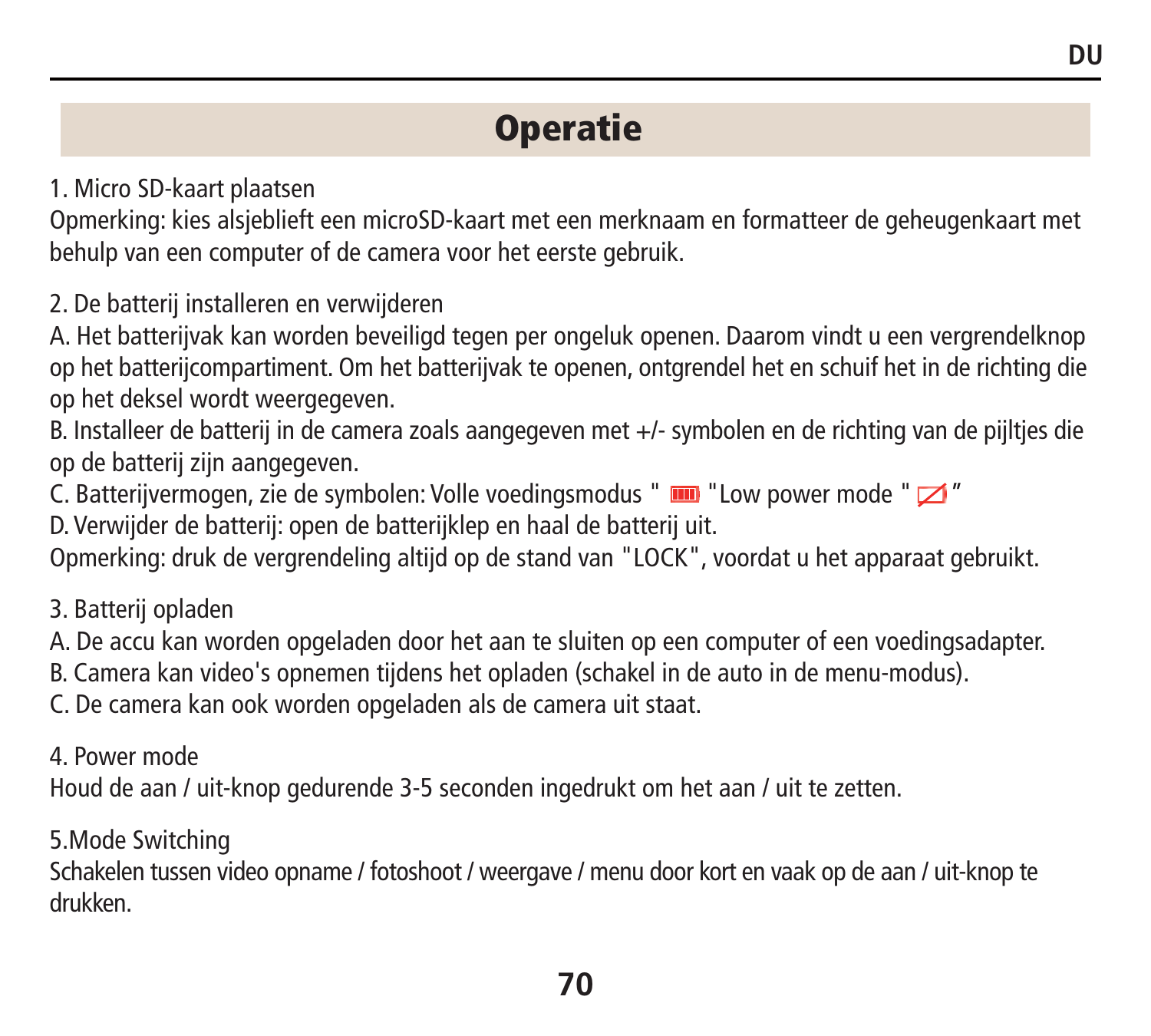#### 6.WiFi Control

Voordat u de functie WiFi Control gebruikt, installeer u de app "Rollei 530-630" op uw smartphone of tablet pc. Nadat u de camera hebt ingeschakeld, drukt u twee seconden op de wifi-knop en zet u de wifi-functie aan / uit. Als WiFi is ingeschakeld, wordt het WiFi-symbool op het display weergegeven. Als WiFi is ingeschakeld, wordt de camera reset. Het wifi-pictogram wordt groen na het opnieuw instellen en wachten op 5 seconden (dit verklaart dat WiFi nu normaal kan worden aangesloten).Open de WiFi-verbinding op uw mobiele telefoon om het cameraapparaat: AC530 van de beschikbare draadloze netwerken te zoeken. (Wachtwoord is1234567890).

3. Start de "Rollei 530-630" software.

#### 7. Afstandsbediening

Start de camera en ga naar het "Instelmenu". Selecteer "Afstandsbedieningspaar" en druk op "OK". De camera toont "Startspanning van de afstandsbediening". Druk tegelijkertijd op elke toets op de afstandsbediening en knippert het blauwe licht. Op het camerabeeld verschijnt "Pair" en na ongeveer 20 seconden "Permanent succes van de afstandsbediening!" Wordt op het scherm weergegeven. Dat betekent dat de verbinding succesvol is en de camera terugkeert naar de normale modus.

8. Hoe kunt u video's opnemen en de opname instelling configureren

#### 8-1. Video Recording

Switch to recording mode and there will be an icon in the upper left corner of the screen.

Press OK to start recording and the icon will start to flash. Press "OK" again to stop recording and the icon will disappear.

8-2. Photo Shooting & Setting

Switch the camera on and press "Mode" to select "Photo shooting Mode". The icon in the upper left corner of the screen shows, that the camera is in the photo shooting mode. Press "OK" to take photos.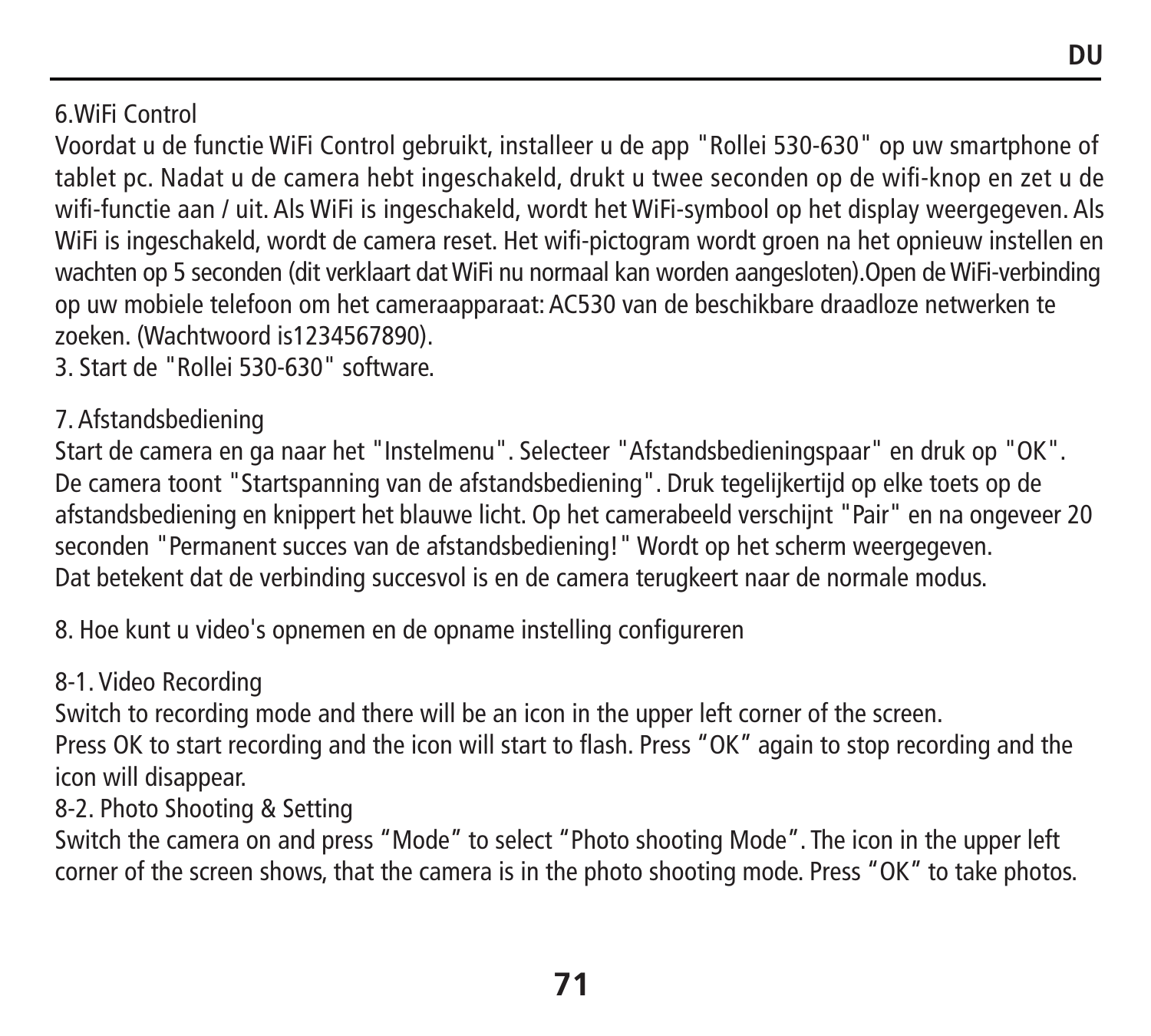8-3. Burst Mode & Setting

Switch the camera on and press "Mode" to select "Burst shooting Mode". The icon in the upper left corner of the screen shows, that the camera is in the Burst photo shooting mode. Press "OK" to take photos.

8-4. File Storage & Playing

Switch the camera to the "Playback Mode" (" "is shown on the top left corner of video preview mode, and"  $\blacksquare$  "Wordt weergegeven in de linkerbovenhoek van de foto preview modus.) Selecteer bestanden met behulp van de pijl-omhoog en omlaag, speel dan en stop video's of bekijk foto's door op de opnameknop te drukken. U kunt ook via mobiele telefoons via WiFi afspelen.

**Opmerking: als de camera tijdens het gebruik bevriest, moet u de batterij verwijderen en opnieuw plaatsen.**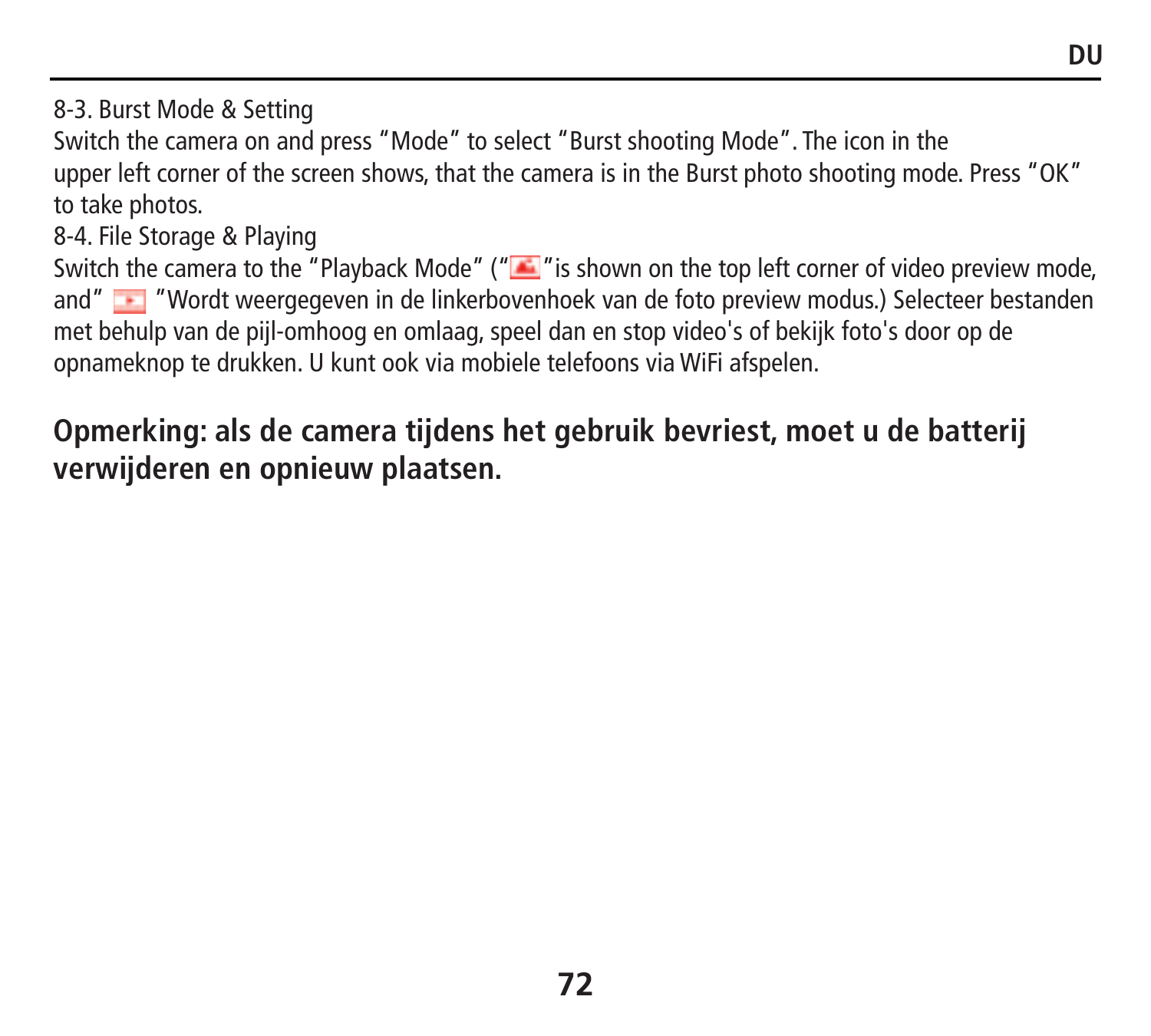| <b>Bestek</b>          |                       |                                                                           |
|------------------------|-----------------------|---------------------------------------------------------------------------|
|                        | Type                  | 1/2 3" CMOS 14MP                                                          |
| <b>Beeld</b><br>Sensor | Effectieve pixels     | Ong. 14 megapixels (4320 * 3240)                                          |
|                        | <b>Uitgangspixels</b> | Ong. 14,24 megapixels                                                     |
|                        | Brandpuntsafstand     | Lens $f = 3.06$ mm                                                        |
| Lens                   | F nr                  | $F = 2.8$                                                                 |
|                        | F.O.V(D)              | $166^{\circ}$ (H=120° V=89°)                                              |
| LCD scherm             |                       | 2" 960*240 dots matrix TFT LCD                                            |
| Zoeker                 | Optische<br>zneker    | Nee                                                                       |
| Scherpstellen          | <b>Type</b>           | vast                                                                      |
|                        | Controle              | Geprogrammeerde AE                                                        |
| Blootstelling          | Een vergoeding        | $\pm$ 2EV (0,33 EV stappen) -2,0 / -1,0 / + 0,0 / + 1,0 / 2,0             |
|                        | <b>ISO Equivalent</b> | Auto, 100, 200, 400, 800, 1600                                            |
| LED                    | Modes                 | No                                                                        |
| Witbalans              |                       | Auto / Daglicht / Schaduw / Tungstenlicht / Fluorescerend<br>/ Onderwater |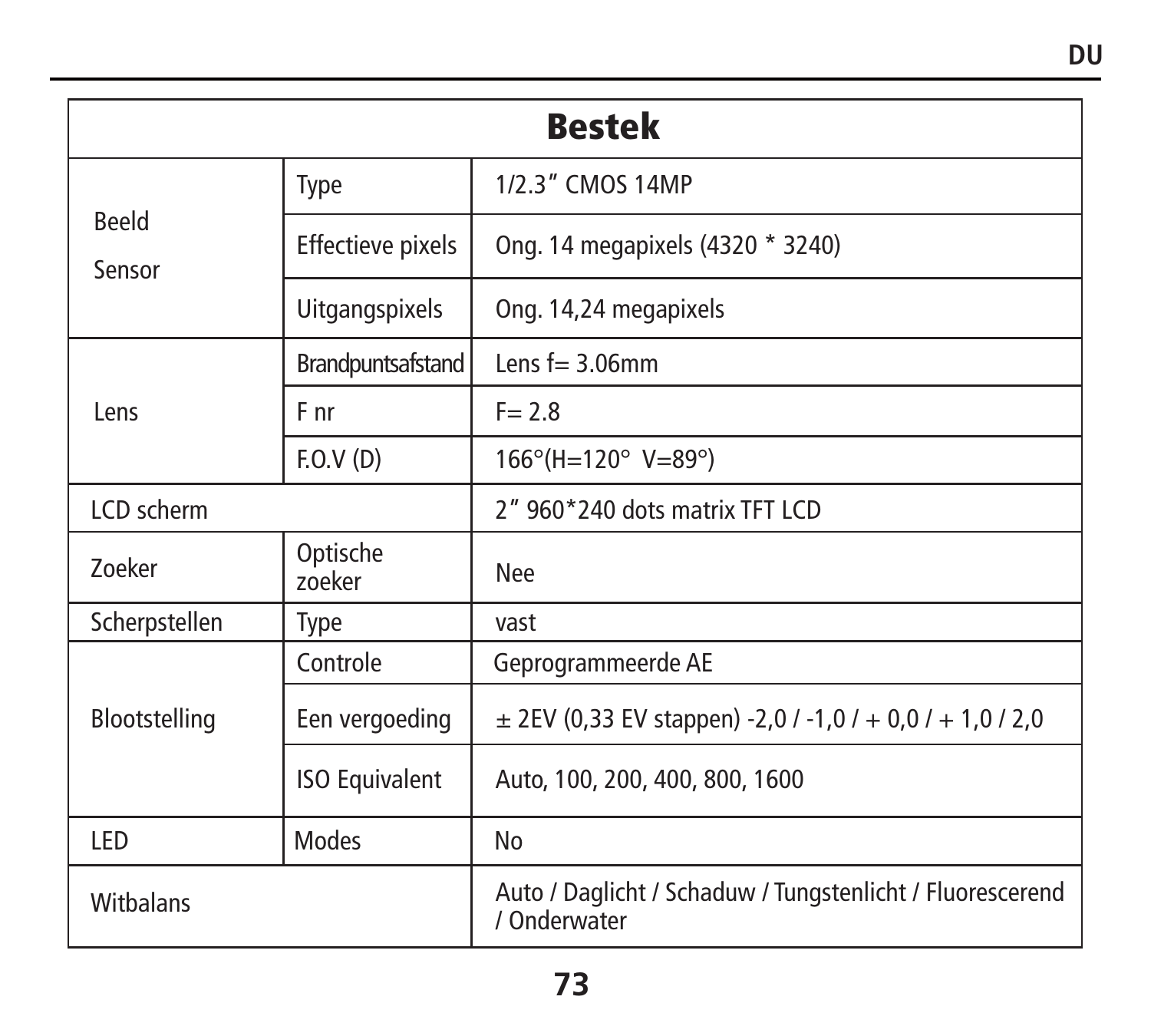| Video resolution            | 4K / 30P                    | 4K 3840x2160 P30<br>2.7K 2704x1520 P30<br>1080P: 1920x1080 P60/P30<br>720P: 1280x720 P120/P60/P30         |
|-----------------------------|-----------------------------|-----------------------------------------------------------------------------------------------------------|
| Audio                       |                             | Mic en luidspreker (Mono) uitgerust                                                                       |
| <b>Beeldstabilisatie</b>    |                             | Aan/uit                                                                                                   |
| Afstandsbediening           |                             | Afstandsbediening afstand is ongeveer 8 meter                                                             |
| Afstandsbediening koppeling |                             | Selecteer Remote Pair                                                                                     |
|                             | media                       | Intern geheugen: geen intern geheugen<br>Extern geheugen: ondersteunende micro SDHC-kaarten<br>tot $646R$ |
|                             | Video encoder               | H 264                                                                                                     |
|                             | <b>Beeldformaat</b><br>14MP | 14M<br>4320x3240<br>4320x2430<br>10M<br>3840x2160<br>8M<br>2592x1944<br>5M<br>1920x1080<br>2M             |
| Video uitgang               |                             | HDMI: Ondersteuning 1920x1080 P60, Uitgang Met<br>CEC Composiet: NTSC / PAL                               |
| Time Lapse Function         |                             | OFF / 3 seconden / 5 seconden / 10 seconden / 30<br>seconden / 60 seconden                                |

**DU**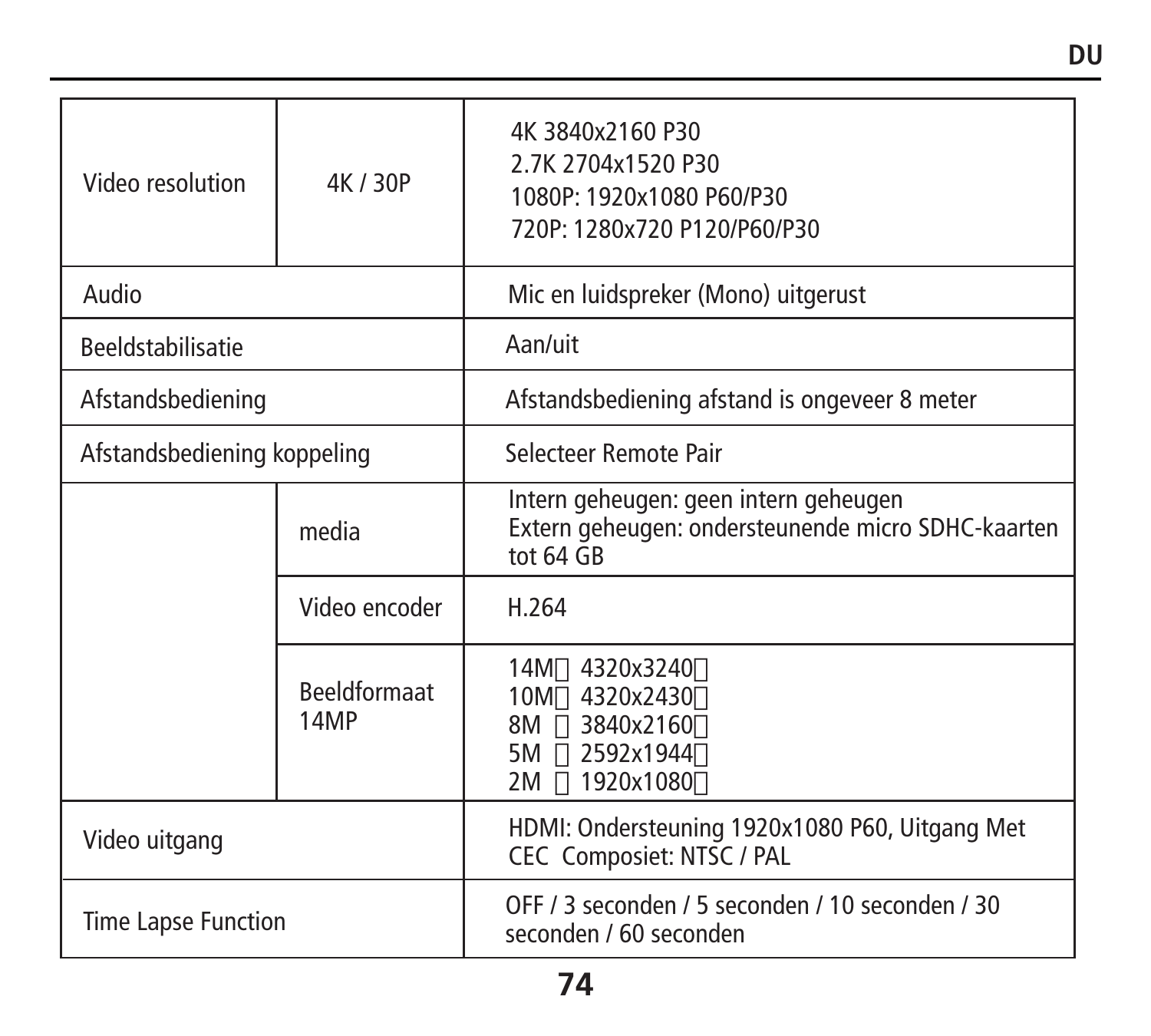| <b>Foto Functies</b> |                   | Zelfontspanner: OFF / 3 seconden / 5 seconden / 10<br>seconden / 30 seconden / 60 seconden<br>Burst Rate: OFF / 3 P / s / 7 P / s / 15 P / s / 30P / s<br>Tijdsverloop Fotointerval: OFF / 3 seconden / 5 seconden /<br>10 seconden / 30 seconden<br>Tijdstip foto opname tijd: 5Min / 10Min / 15Min / 20Min |
|----------------------|-------------------|--------------------------------------------------------------------------------------------------------------------------------------------------------------------------------------------------------------------------------------------------------------------------------------------------------------|
|                      | Standaard modus   | Video                                                                                                                                                                                                                                                                                                        |
|                      | <b>FIS</b>        | Aan/uit                                                                                                                                                                                                                                                                                                      |
|                      | Bewegingsdetectie | Uit / Laag / Medium / Hoog                                                                                                                                                                                                                                                                                   |
|                      | Loop Record       | OFF / 2 Min. / 3 Min. / 5 Min.                                                                                                                                                                                                                                                                               |
|                      | TV-modus          | NTSC / PAL                                                                                                                                                                                                                                                                                                   |
|                      | Lichte Freq.      | 50HZ / 60HZ                                                                                                                                                                                                                                                                                                  |
|                      | Scherm uit        | OFF / 30 seconden / 1 min. / 2 minuten.                                                                                                                                                                                                                                                                      |
|                      | WiFi I FD         | AAN/UIT                                                                                                                                                                                                                                                                                                      |
|                      | Scherpte          | Sterk / Normaal / Zacht                                                                                                                                                                                                                                                                                      |
|                      | Scène-modus       | Normaal / Flashi / Nacht / Sport / Landschap / Portret /<br>Zonsondergang                                                                                                                                                                                                                                    |
|                      | ISO               | Auto / 100 / 200 / 400 / 800 / 1600                                                                                                                                                                                                                                                                          |
|                      | EV: 0.0           | $-2.0$ / $-1.0$ / $+0.0$ / $+1.0$ / $+2.0$<br>FV                                                                                                                                                                                                                                                             |
|                      | Tijd instellen    | installatie tijd                                                                                                                                                                                                                                                                                             |

**DU**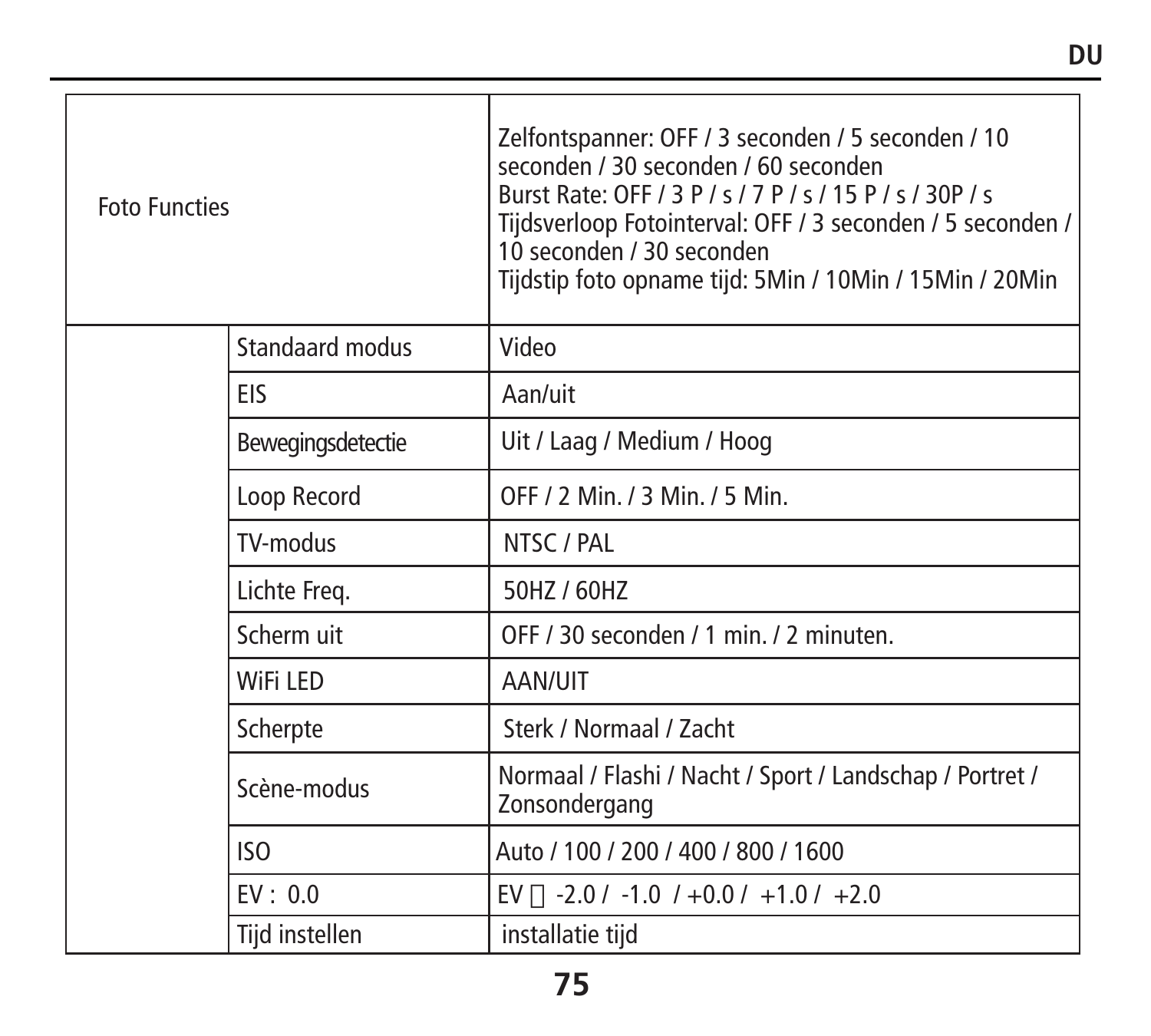|                        | Datumnotatie            | Y/M/D.D/M/Y.M/D/Y                                                                                                                                                                                                                                     |
|------------------------|-------------------------|-------------------------------------------------------------------------------------------------------------------------------------------------------------------------------------------------------------------------------------------------------|
|                        | WiFi                    | AAN/UIT                                                                                                                                                                                                                                               |
|                        | WiFi SSID               | AC530                                                                                                                                                                                                                                                 |
|                        | WiFi Wachtwoord         | 1234567890                                                                                                                                                                                                                                            |
|                        | Formaat                 | <b>JA/NEE</b>                                                                                                                                                                                                                                         |
|                        | Standaardinst<br>elling | <b>JA/NEE</b>                                                                                                                                                                                                                                         |
|                        | Versie                  | AC530 V1 0                                                                                                                                                                                                                                            |
| Interface              |                         | USB 2.0: Oplaad / Bestandsoverdracht                                                                                                                                                                                                                  |
| Krachtbron             |                         | Li-ion oplaadbare batterij 1050mAH                                                                                                                                                                                                                    |
| Afmetingen (W * H * D) |                         | L: 61mm, W: 42mm, H: 23mm (met een lensdeel is<br>33mm)                                                                                                                                                                                               |
| Gewicht                |                         | Ongeveer 78,5 g (met batterij)                                                                                                                                                                                                                        |
| Ondersteuning          |                         | Mass Storage Driver<br>Windows XP (Service pack 2) or later<br>Mac OS X 10 5 11 or later                                                                                                                                                              |
| Systeem vereisten      |                         |                                                                                                                                                                                                                                                       |
| Voor Windows           |                         | *PC met processor beter dan Pentium 4 3.2GHz<br>*Windows XP (Servicepack 2) of hoger<br>*Minimum 1 GB Systeem RAM<br>*Minimum 256 MB RAM-videokaart<br>*USB-poort, cd-rom-station<br>*1024 * 768 pixels, 32-bits kleurenscherm compatibele<br>monitor |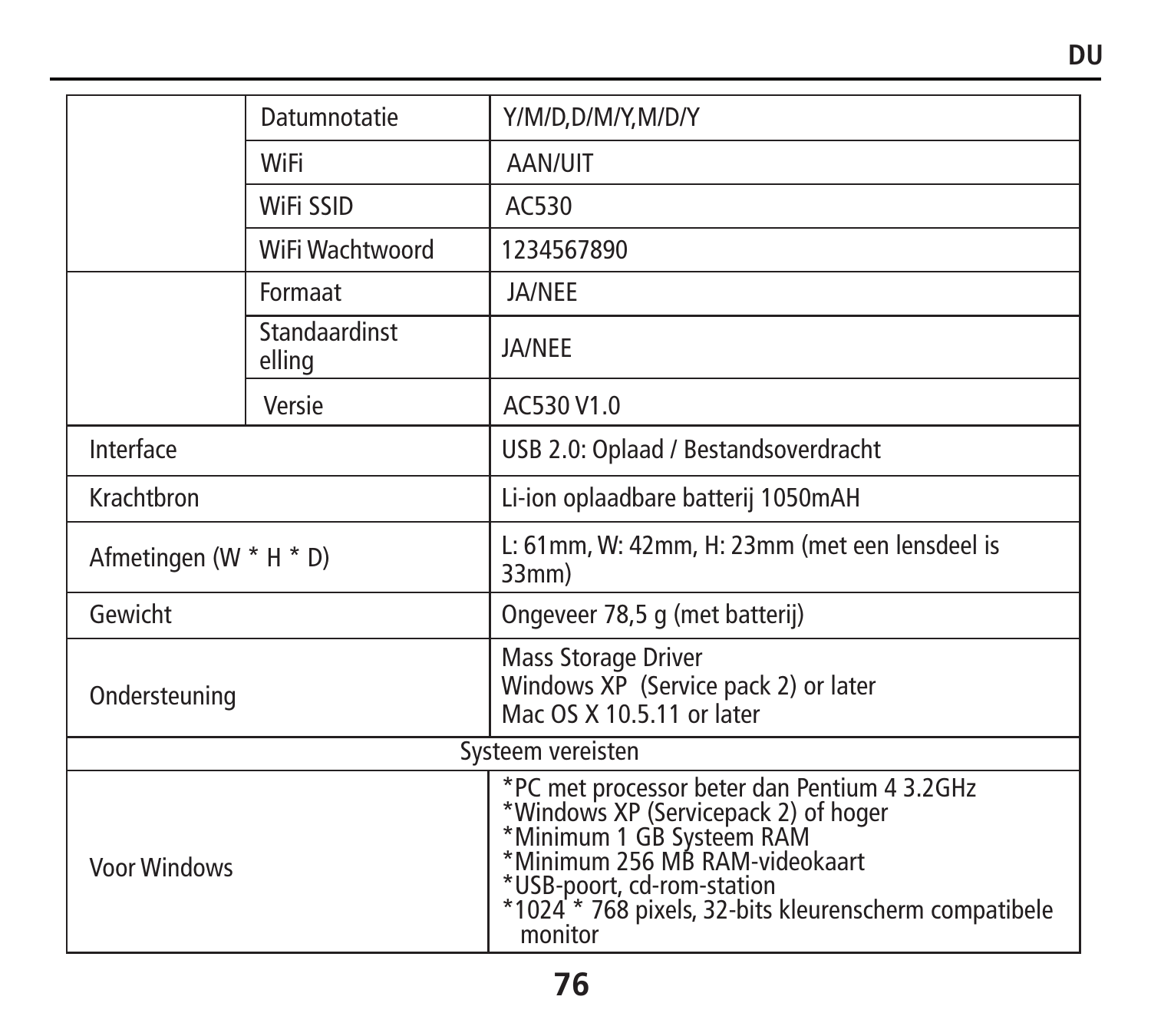## **beschikking**



**Verpakking verpakken:** Voor verwijdering, aparte verpakking in verschillende soorten. Karton en karton moeten verwijderd worden als papier en folie moet worden gerecycleerd.



#### **Afval van elektrische en elektronische apparatuur en / of batterijen door gebruikers in particuliere huishoudens in de Europese Unie.**



Dit symbool op het product of op de verpakking geeft aan dat dit niet als huishoudelijk afval kan worden verwijderd. U moet uw afvaluitrusting en / of batterij weggooien door deze over te dragen aan het toepasselijke terugzettingsschema voor de recycling van elektrische en elektronische apparatuur en / of batterijen. Voor meer informatie over het recyclen van deze apparatuur en / of batterij kunt u contact opnemen met uw stadskantoor, de winkel waar u de apparatuur of uw huishoudelijke afvalafval hebt gekocht. De recycling van materialen zal bijdragen tot het behoud van natuurlijke hulpbronnen en ervoor te zorgen dat het gerecycleerd wordt op een manier die de menselijke gezondheid en het milieu beschermt.

# **Batterij waarschuwing**

•De batterij nooit ontmantelen, verpletteren of doordringen of de batterij kortsluiten. Laat de batterij niet blootgesteld worden in een omgeving met hoge temperaturen, als de batterij lekt of buigt, stop dan met gebruik. •Laad altijd op met de oplader. Gevaar voor explosie als de batterij vervangen wordt door een onjuist type.

- •Houd de batterij buiten bereik van kinderen.
- •Batterijen kunnen ontploffen indien ze blootgesteld worden aan blote brand. Verwijder nooit batterijen in een brand.
- •Weggooien van gebruikte batterijen die de plaatselijke voorschriften onderhouden.
- •Verwijder de batterij voordat u het apparaat verwijdert.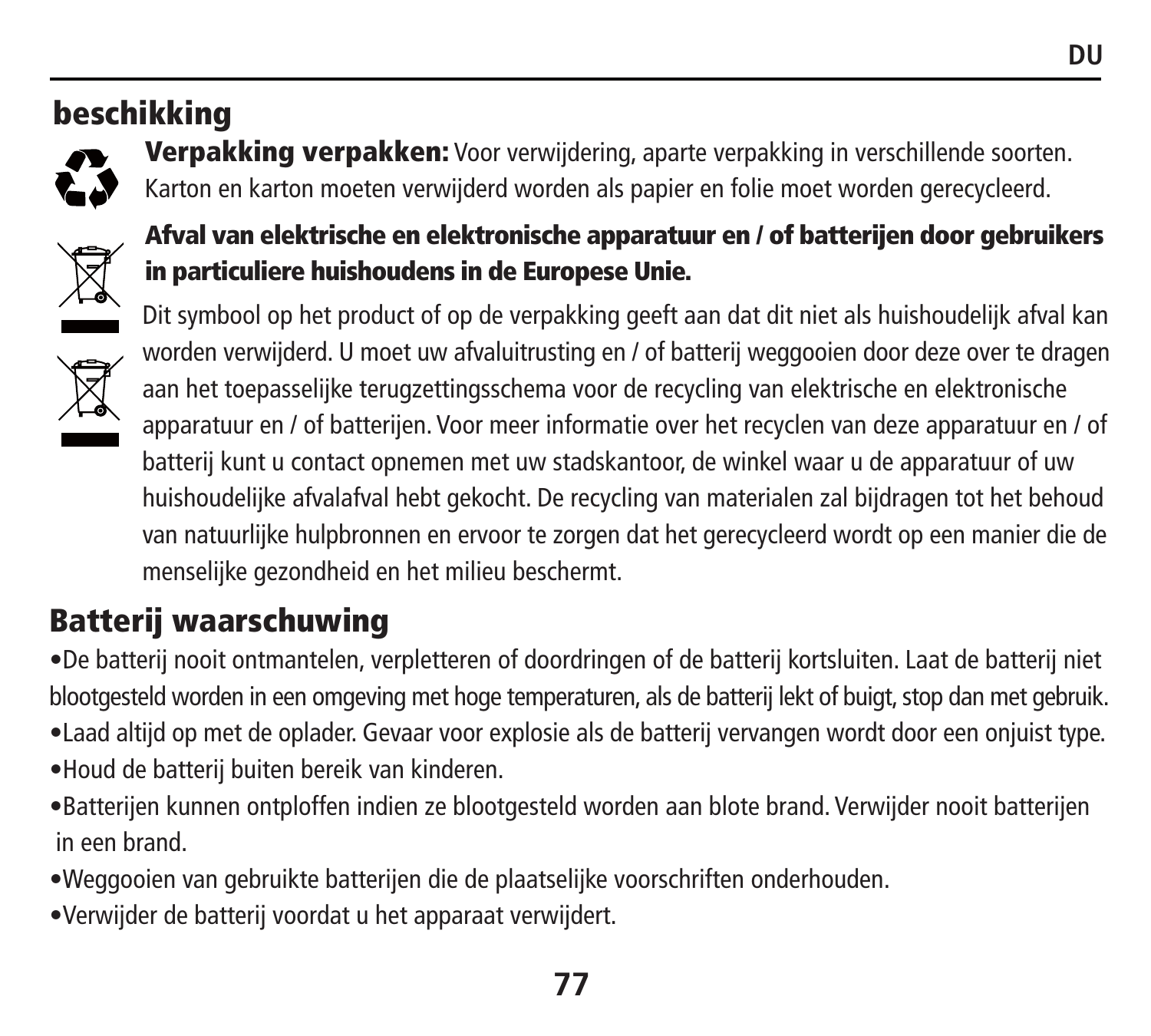#### **Overeenstemming**

De fabrikant verklaart hierbij dat de CE-markering op de Rollei Actioncam 30 is toegepast in overeenstemming met de basisvereisten en andere relevante bepalingen van de volgende CE-richtlijnen:

- •2011/65 / EG RoHs richtlijn
- •EMC-richtlijn 2014/30 / EU
- •2014/35 / EU LVD richtlijn
- •Richtlijn 2012/19 / EG WEEE
- •Rode-richtlijn 2014/53 / EU

# $\epsilon$

De EG-verklaring van conformiteit kan aangevraagd worden op het adres dat op de garantiekaart is vermeld.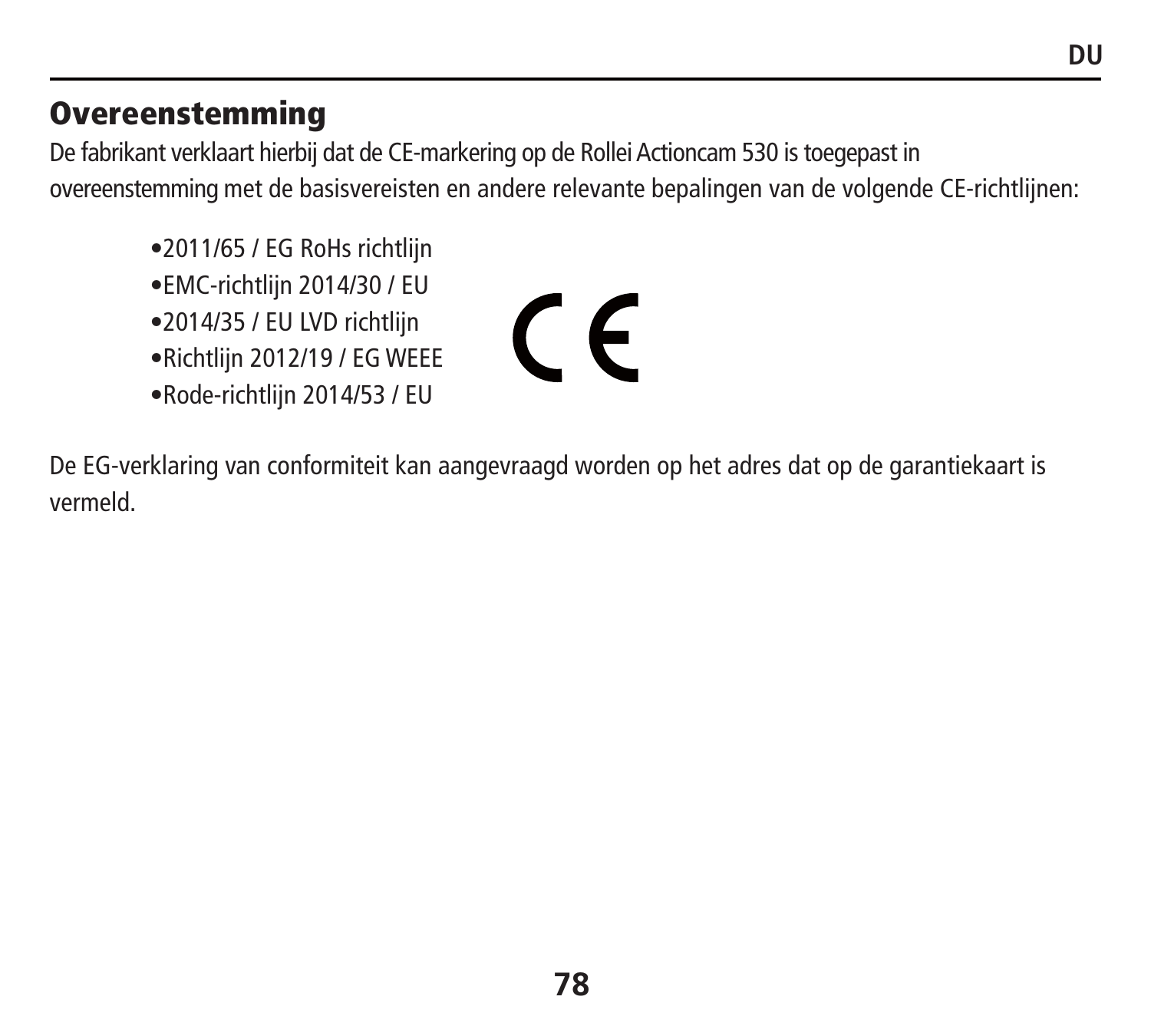## **Attention**

1. Ceci est un produit de haute précision, ne le laissez pas tomber ou tomber. La caméra n'est protégée que dans la caisse sous-marine.

2. N'exposez pas l'appareil à des objets magnétiques forts, tels que des champs magnétiques ou des moteurs électriques.

3. Ne placez jamais le produit à des températures élevées et à la lumière directe du soleil.

4. Choisissez par exemple les cartes microSD de marque. Les cartes neutres ne sont pas garanties pour fonctionner normalement.

5.Please ne placez pas de cartes micro SD près d'objets magnétiques forts pour éviter la perte de données.

6. Pendant son chargement, gardez le produit hors de portée des enfants.

7. Conservez les appareils dans des endroits frais, secs et isolés.

#### **Préface**

Ce produit est un appareil d'enregistrement vidéo numérique haute définition. Il dispose d'une variété de fonctionnalités de pointe, notamment: enregistrement vidéo numérique, prise de photo, enregistrement audio, sports de plein air, sondage en profondeur, photo en série, etc., vous permettant de filmer à tout moment, n'importe où.

## **caractéristiques du produit**

1.Écran plein écran haute définition qui affiche des vidéos enregistrées fascinantes

2.Photo de 14 mégapixels

3. Transmission WiFi sans fil

4.Sortie HDMI HD, prend en charge le mode FPV

5. Prend en charge les cartes mémoire jusqu'à 64 Go maximum

6.Plusieurs formats d'enregistrement vidéo: 4K / 2.7K/1080P / 720P

7. Support du format d'enregistrement vidéo MOV

8.Fonction de contrôle à distance de support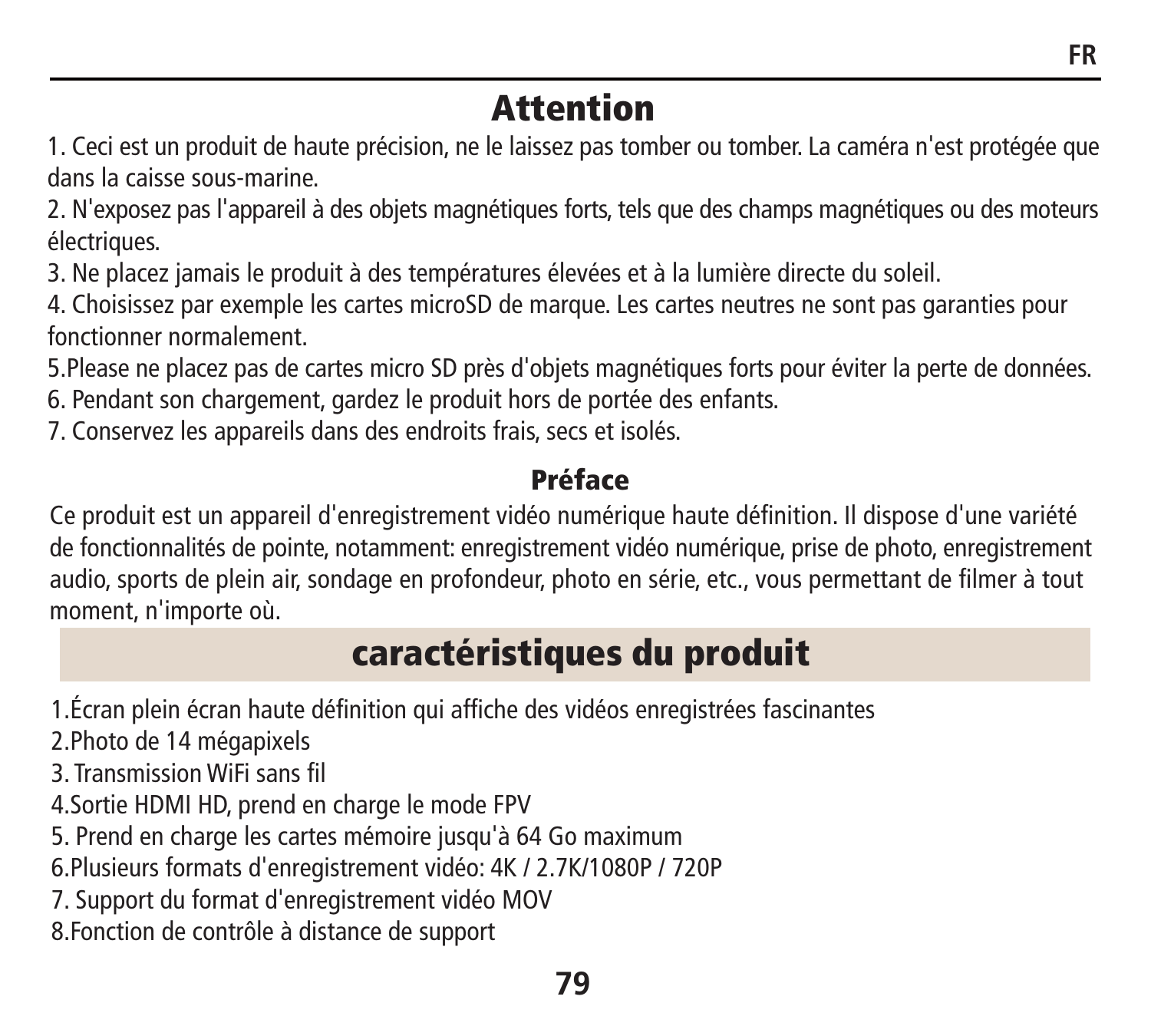## **Description du produit**

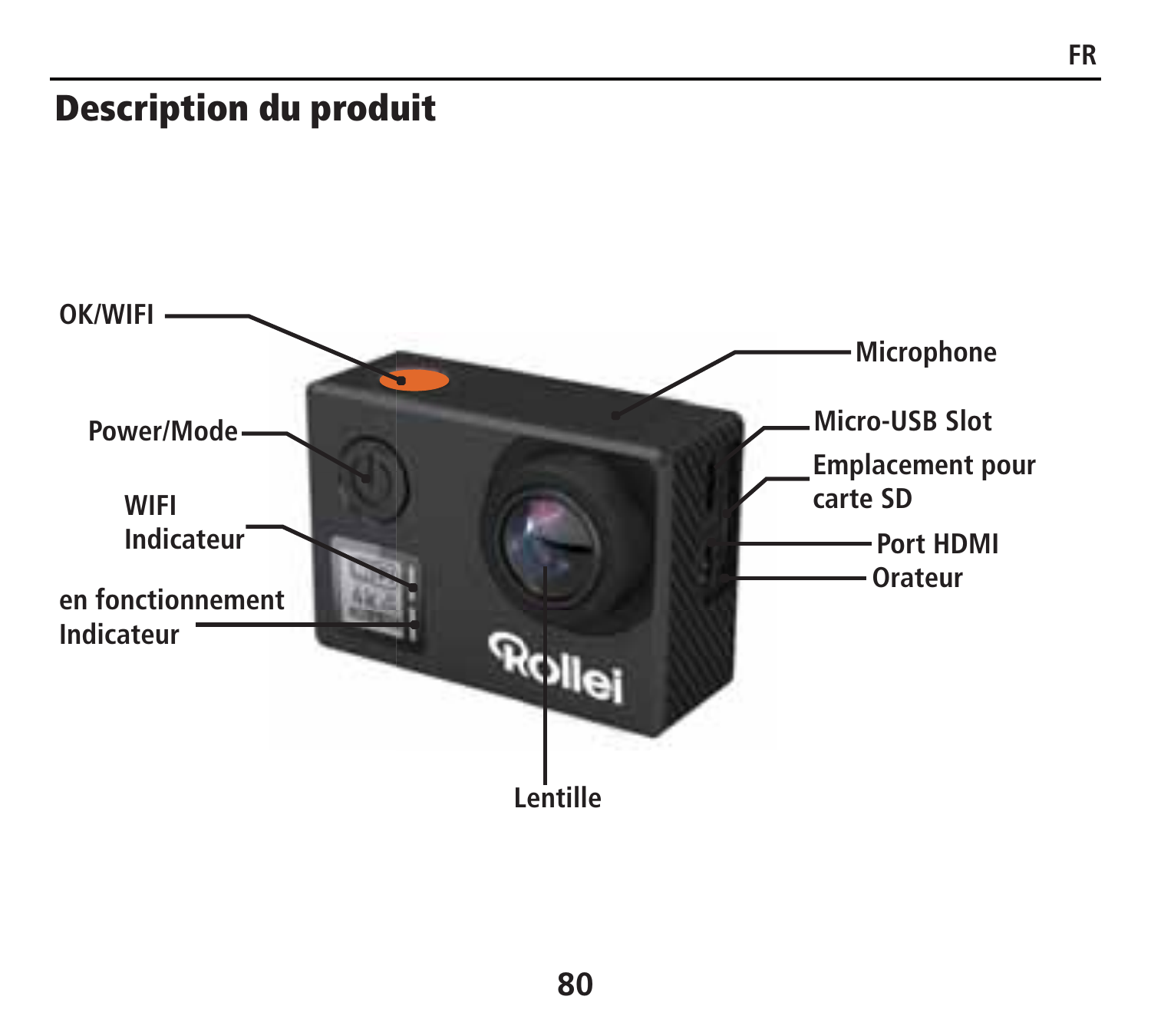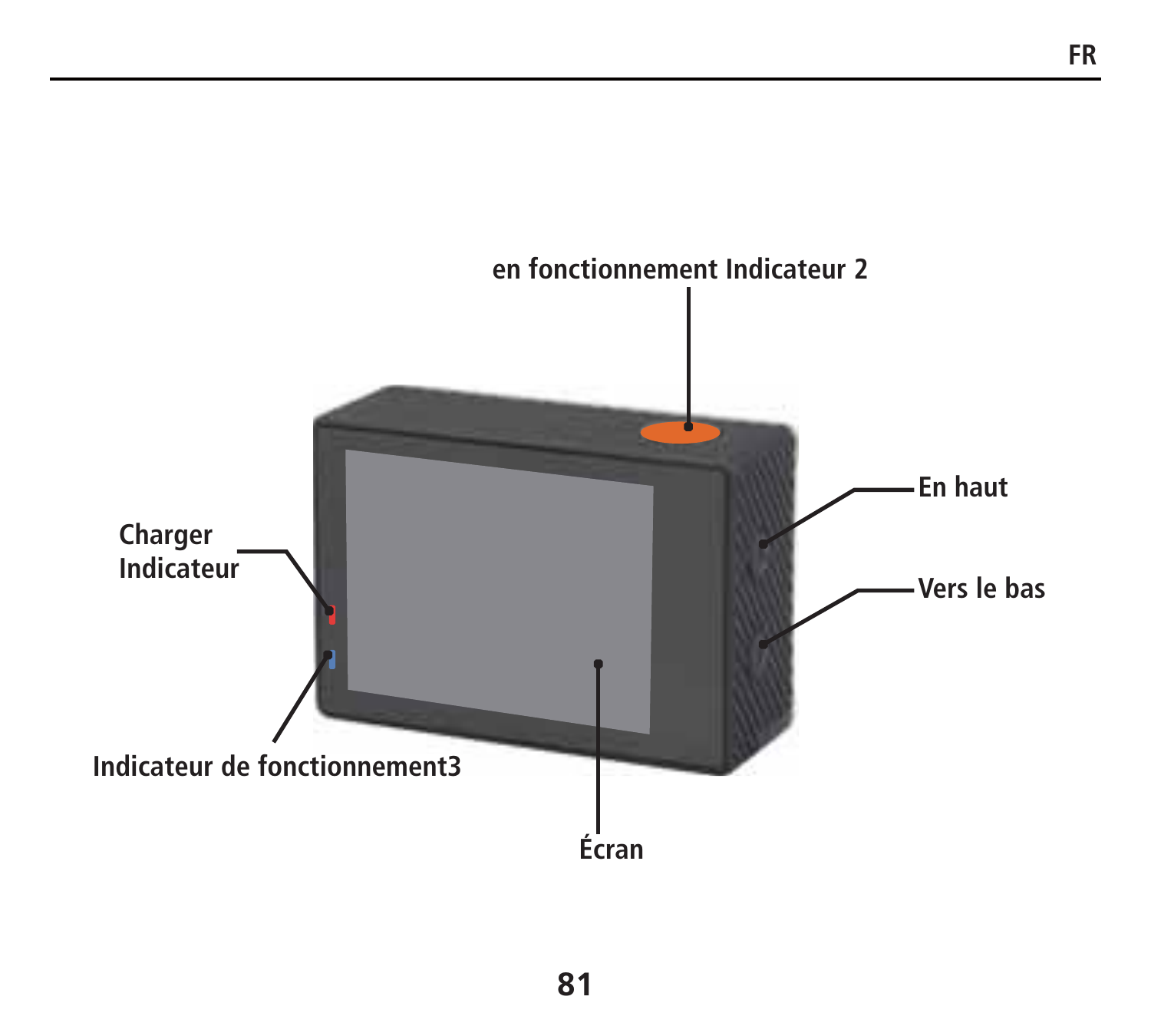# **Description de l'étui étanche**

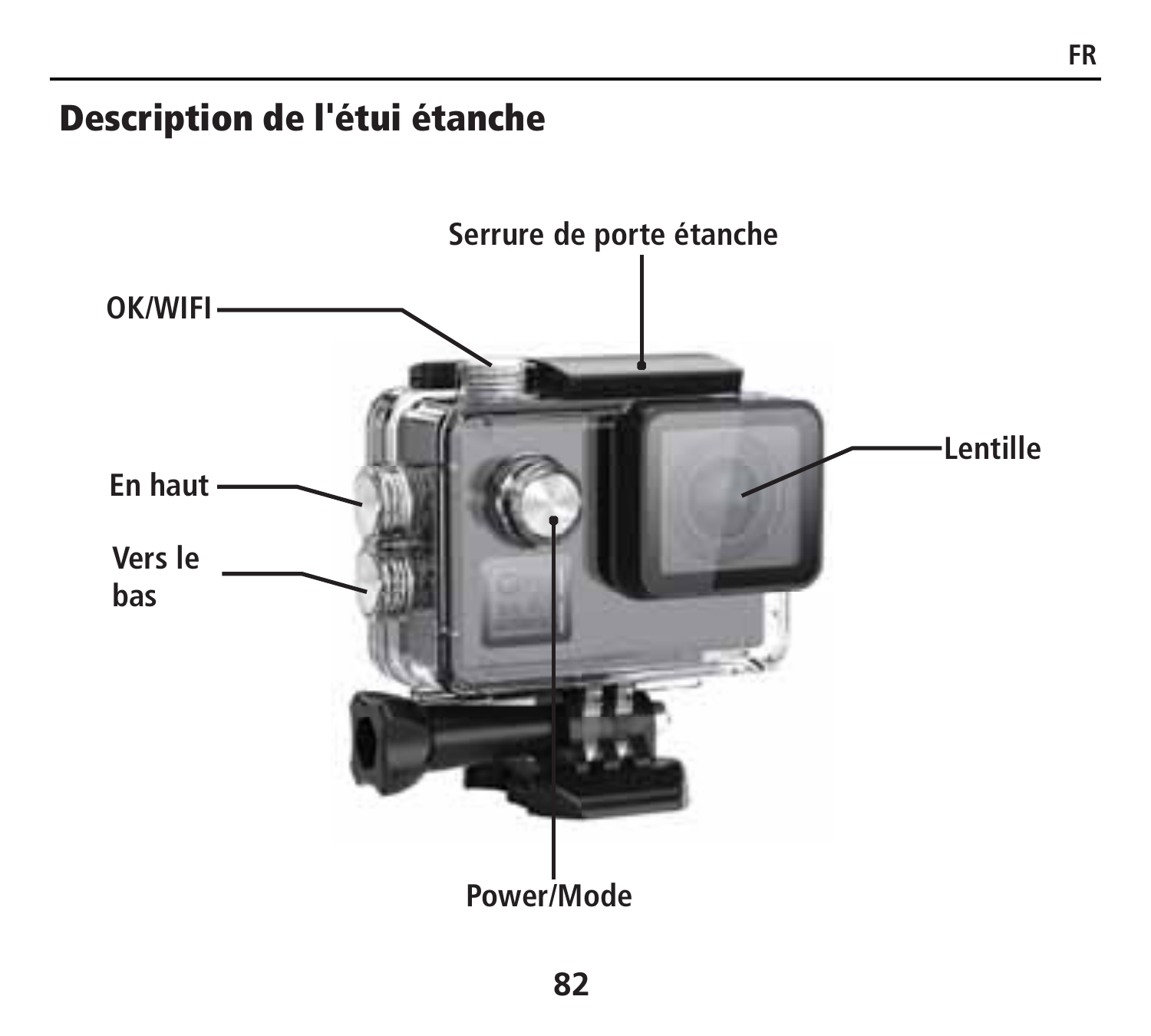# **Opération**

1. Insertion de la carte micro SD

Remarque: choisissez la carte microSD de marque et formatez la carte mémoire à l'aide d'un ordinateur ou d'une caméra avant la première utilisation.

2. Installation et retrait de la batterie

A. Le compartiment de la batterie peut être protégé contre l'ouverture accidentelle. Par conséquent, vous trouvez un bouton de verrouillage sur le compartiment de la batterie. Pour ouvrir le compartiment à piles, débloquez-le et glissez-le dans le sens indiqué sur le couvercle.

B. Installez la batterie dans l'appareil photo comme indiqué par les symboles +/- et le sens des flèches marquées sur la batterie.

C. Alimentation de la batterie, se référer aux symboles: Mode de fonctionnement complet " " Mode faible consommation  $"$   $\neg$   $"$ 

D. Retirez la batterie: ouvrez le couvercle de la batterie et retirez la batterie.

Remarque: S'il vous plaît, appuyez simultanément sur le verrouillage jusqu'à la position de "VERROUILLAGE" avant d'utiliser l'appareil.

3. Chargement de la batterie

A. La batterie peut être chargée en la connectant à un ordinateur ou à un adaptateur secteur.

B. L'appareil photo peut enregistrer des vidéos pendant la charge (passer en mode monté sur le véhicule dans le menu).

C. L'appareil photo peut également être chargé si l'appareil photo est éteint.

4. Mode alimentation

Appuyez et maintenez le bouton d'alimentation enfoncé pendant 3 à 5 secondes pour l'activer / désactiver.

5.Mode Switching

Commutation entre enregistrement vidéo / prise de photos / lecture / menu en appuyant sur le bouton d'alimentation à court et à maintes reprises.

**83**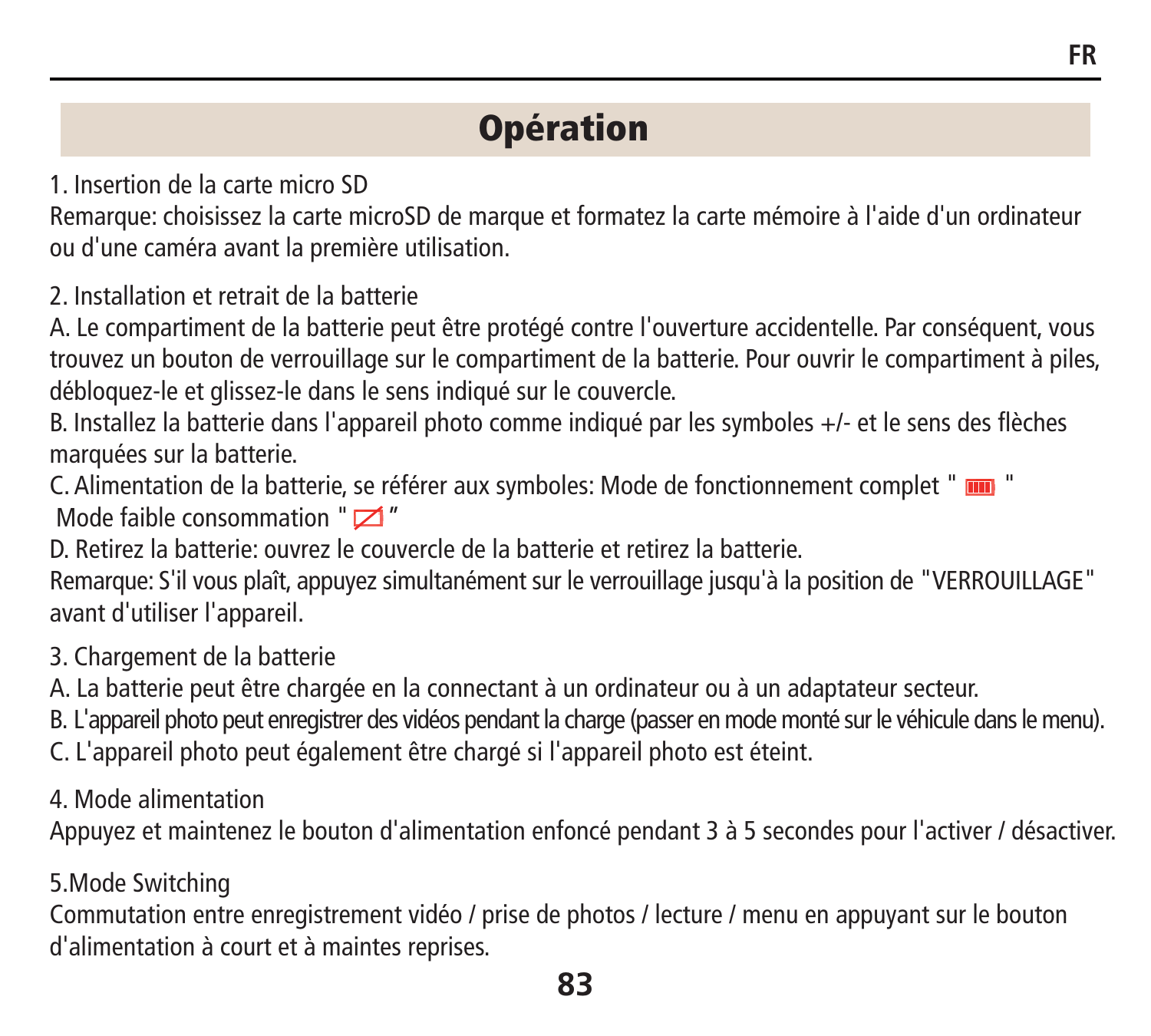6.WiFi Control

Avant d'utiliser la fonction WiFi Control, installez l'application "Rollei 530-630" sur votre smartphone ou tablette PC. Après avoir allumé l'appareil photo, appuyez sur le bouton WiFi pendant 2 secondes et allumez / éteignez la fonction Wi-Fi. Si WiFi est activé, le symbole WiFi s'affiche à l'écran. Si le WiFi est activé, la caméra réinitialise. L'icône WiFi devient verte après la réinitialisation et l'attente de 5 secondes (cela indique que le WiFi peut être connecté normalement maintenant).

Ouvrez la connexion Wi-Fi sur votre téléphone mobile pour rechercher l'appareil photo: AC530 à partir des réseaux sans fil disponibles. (Mot de passe is1234567890).

3. Démarrez le logiciel "Rollei 530-630".

7. Télécommande

Démarrez la caméra et accédez au "Menu de réglage". Sélectionnez "Paire de la télécommande" et appuyez sur "OK". L'appareil photo affichera "Démarrage par paire de la télécommande". En même temps, appuyez sur n'importe quelle touche de la télécommande et la lumière bleue commence à clignoter. Sur l'écran de la caméra apparaît "Pair" et après environ 20 secondes "la télécommande Pair Success!", S'affiche à l'écran. Cela signifie que la connexion est réussie et que l'appareil photo retourne au mode normal.

8. Comment enregistrer des vidéos et configurer le réglage d'enregistrement

8-1. Enregistrement video

Passez en mode d'enregistrement et il y aura une icône dans le coin supérieur gauche de l'écran.

Appuyez sur OK pour commencer l'enregistrement et l'icône commence à clignoter. Appuyez de nouveau sur "OK" pour arrêter l'enregistrement et l'icône disparaît.

8-2. Photo Shooting & Setting

Allumez l'appareil photo et appuyez sur "Mode" pour sélectionner "Mode de prise de vue". L'icône dans le coin supérieur gauche de l'écran montre que l'appareil photo est en mode de prise de vue. Appuyez sur "OK" pour prendre des photos.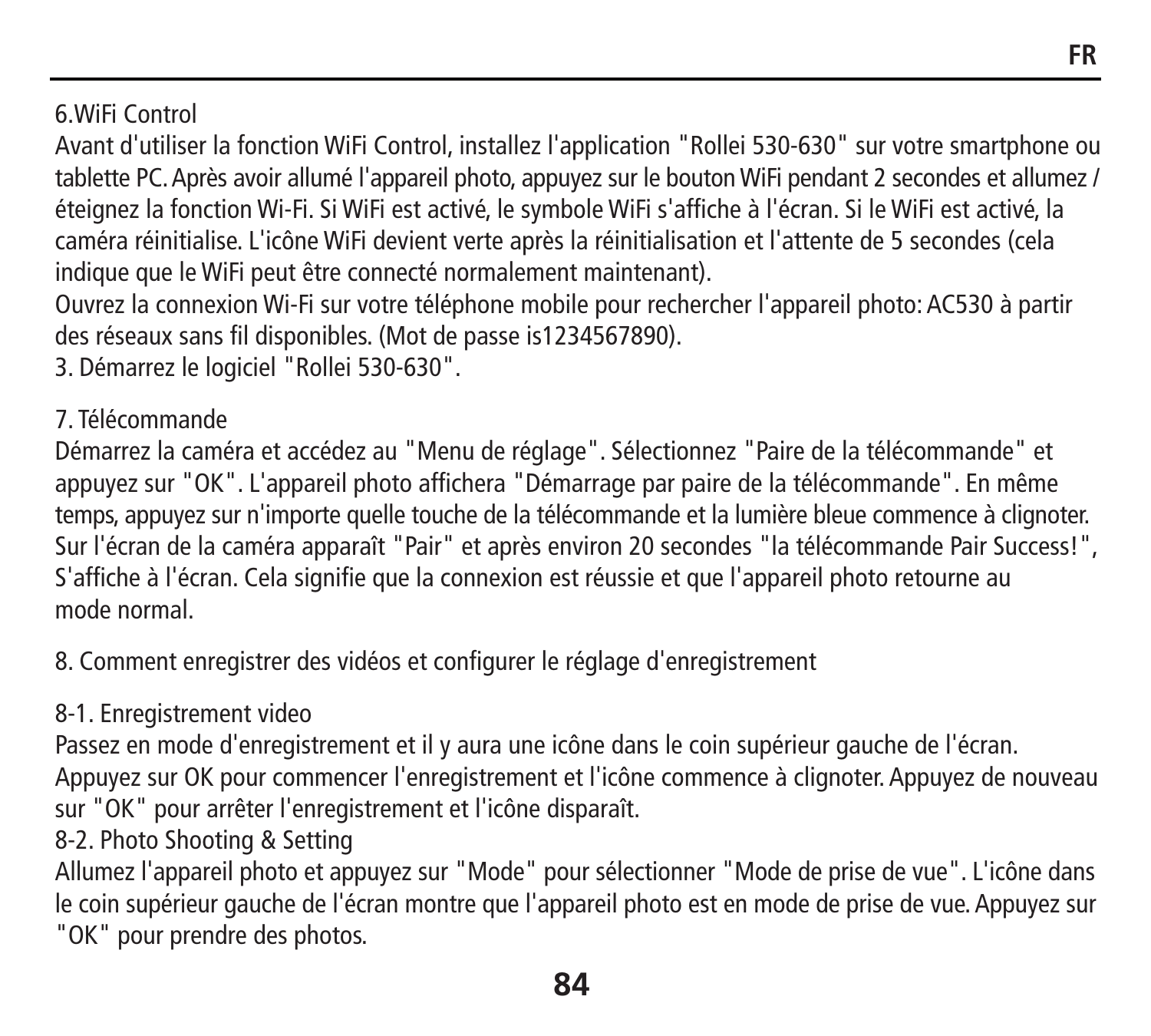8-3. Mode éclatement et réglage

Allumez l'appareil photo et appuyez sur "Mode" pour sélectionner "Mode de déclenchement en rafale". L'icône dans le Le coin supérieur gauche de l'écran montre que l'appareil photo est en mode de prise de vue Burst. Appuyez sur "OK" pour prendre des photos.8-4. Stockage et lecture de fichiersMettez l'appareil photo en mode "Lecture" (" Est affiché dans le coin supérieur gauche du mode de prévisualisation vidéo, S'"  $\blacksquare$  "affiche dans le coin supérieur gauche du mode de prévisualisation de la photo.), Sélectionnez les fichiers en utilisant les flèches HAUT et BAS, puis rejouez et arrête les vidéos ou passez en revue les photos en appuyant sur le bouton de prise de vue. Vous pouvez également reproduire par téléphones mobiles via WiFi.

**Remarque: dans le cas où la caméra gèle pendant l'utilisation, retirez et réinsérez la batterie.**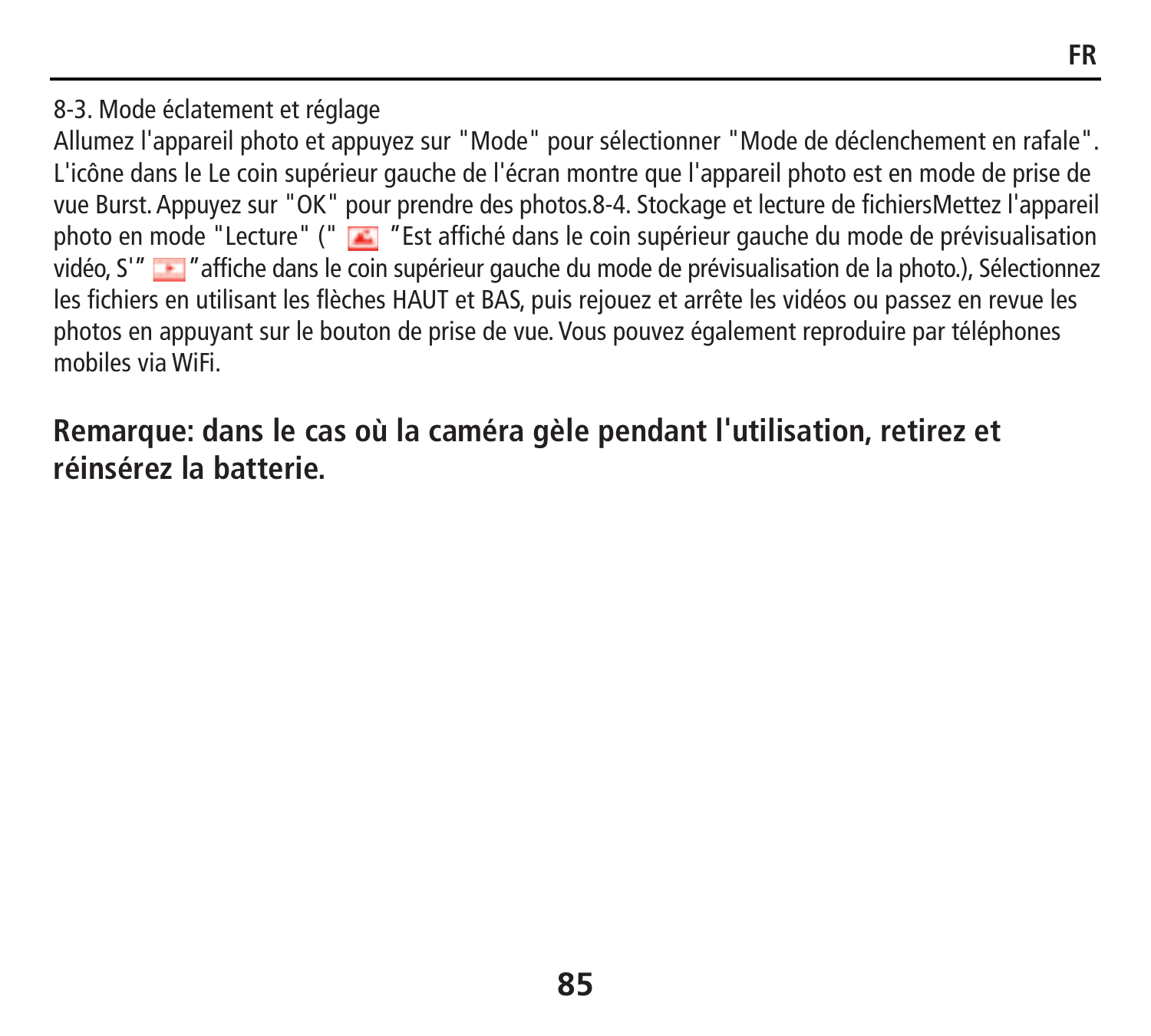| <b>Caractéristiques</b>   |                   |                                                                          |
|---------------------------|-------------------|--------------------------------------------------------------------------|
|                           | <b>Type</b>       | 1/2.3" CMOS 14MP                                                         |
| Image<br>Sensor           | Pixels efficaces  | Environ. 14Mega Pixels (4320 * 3240)                                     |
|                           | Pixels de sortie  | Environ. 14,24 méga pixels                                               |
|                           | Distance focale   | Objectif $f = 3,06$ mm                                                   |
| Lentille                  | F No.             | $F = 2.8$                                                                |
|                           | F.0.V(D)          | $166^{\circ}$ (H=120° V=89°)                                             |
| Affichage LCD             |                   | 2 "960 * 240 points matriciel TFT LCD                                    |
| Viewfinder                | Viseur<br>optique | Non                                                                      |
| Mise au point             | <b>Type</b>       | Fixé                                                                     |
|                           | Contrôle          | AE programmé                                                             |
| Exposition                | Compensation      | ± 2EV (0,33 EV étapes) -2,0 / -1,0 / + 0,0 / + 1,0 / 2,0                 |
|                           | Équivalent ISO    | Auto. 100. 200. 400. 800. 1600                                           |
| LED                       | Modes             | Non                                                                      |
| <b>Balance des blancs</b> |                   | Auto / Lumière du jour / Ombre / Tungstène / Fluorescent /<br>Sous-marin |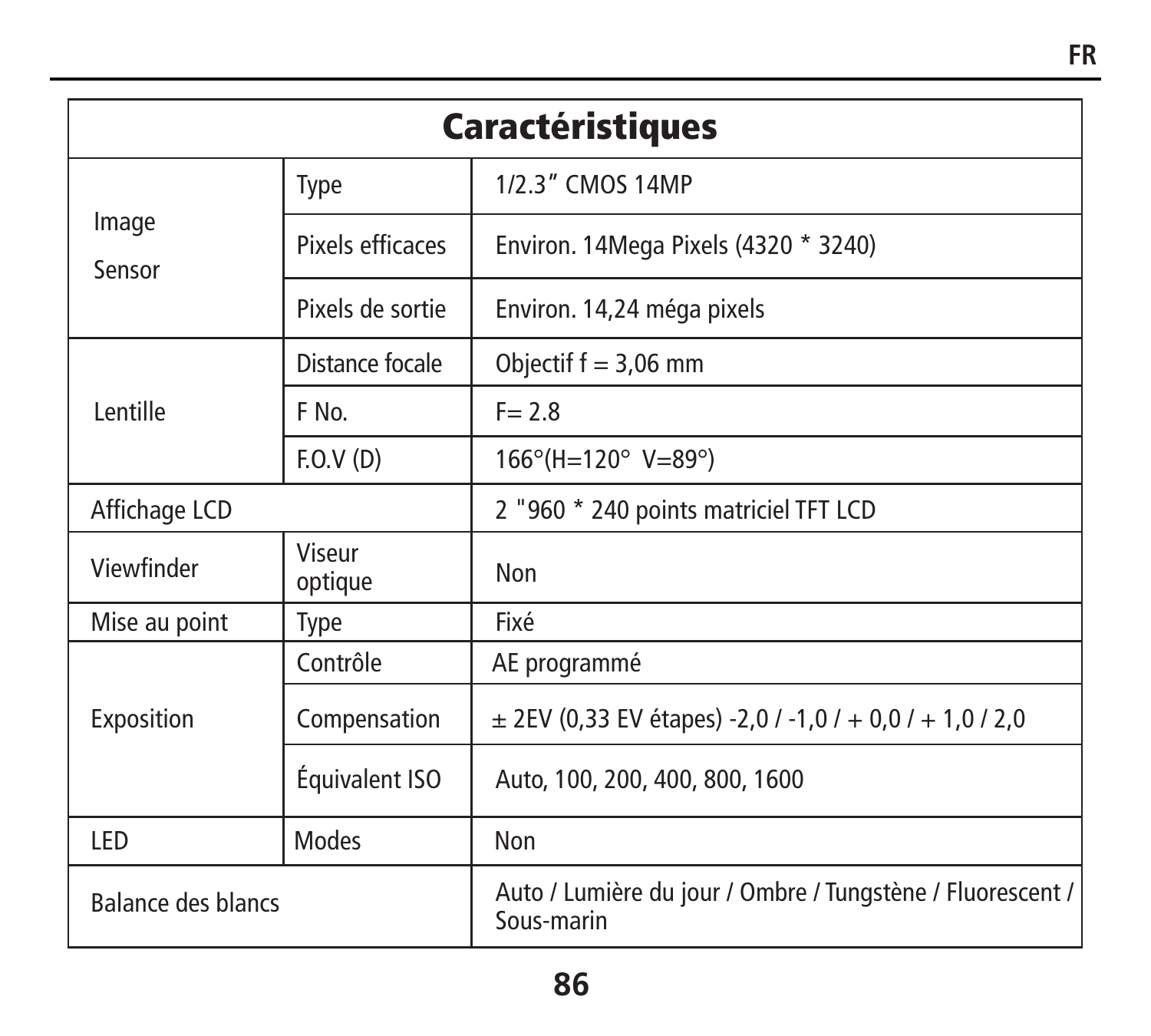| Résolution vidéo       | 4K / 30P                  | 4K 3840x2160 P30<br>2 7K 2704x1520 P30<br>1080P: 1920x1080 P60/P30<br>720P: 1280x720 P120/P60/P30                 |
|------------------------|---------------------------|-------------------------------------------------------------------------------------------------------------------|
| l'audio                |                           | Mic et Speaker (Mono) équipés                                                                                     |
| Stabilisation d'image  |                           | Allumé/éteint                                                                                                     |
| Télécommande           |                           | La distance de télécommande est d'environ 8 mètres                                                                |
| Appariement à distance |                           | Sélectionnez une paire à distance                                                                                 |
|                        | Médias                    | Mémoire interne: pas de mémoire interne<br>Mémoire externe: prise en charge de cartes micro<br>SDHC jusqu'à 64 Go |
|                        | Codeur vidéo              | H.264                                                                                                             |
|                        | Taille de l'image<br>14MP | 14M<br>4320x3240<br>10M<br>4320x2430<br>8M<br>3840x2160<br>2592x1944<br>5M<br>2M<br>1920x1080                     |
| Sortie vidéo           |                           | HDMI: Prise en charge 1920x1080 P60, sortie avec CEC<br>Composé: NTSC / PAL                                       |
| Fonction Time Lapse    |                           | OFF / 3 secondes / 5 secondes / 10 secondes / 30<br>secondes / 60 secondes                                        |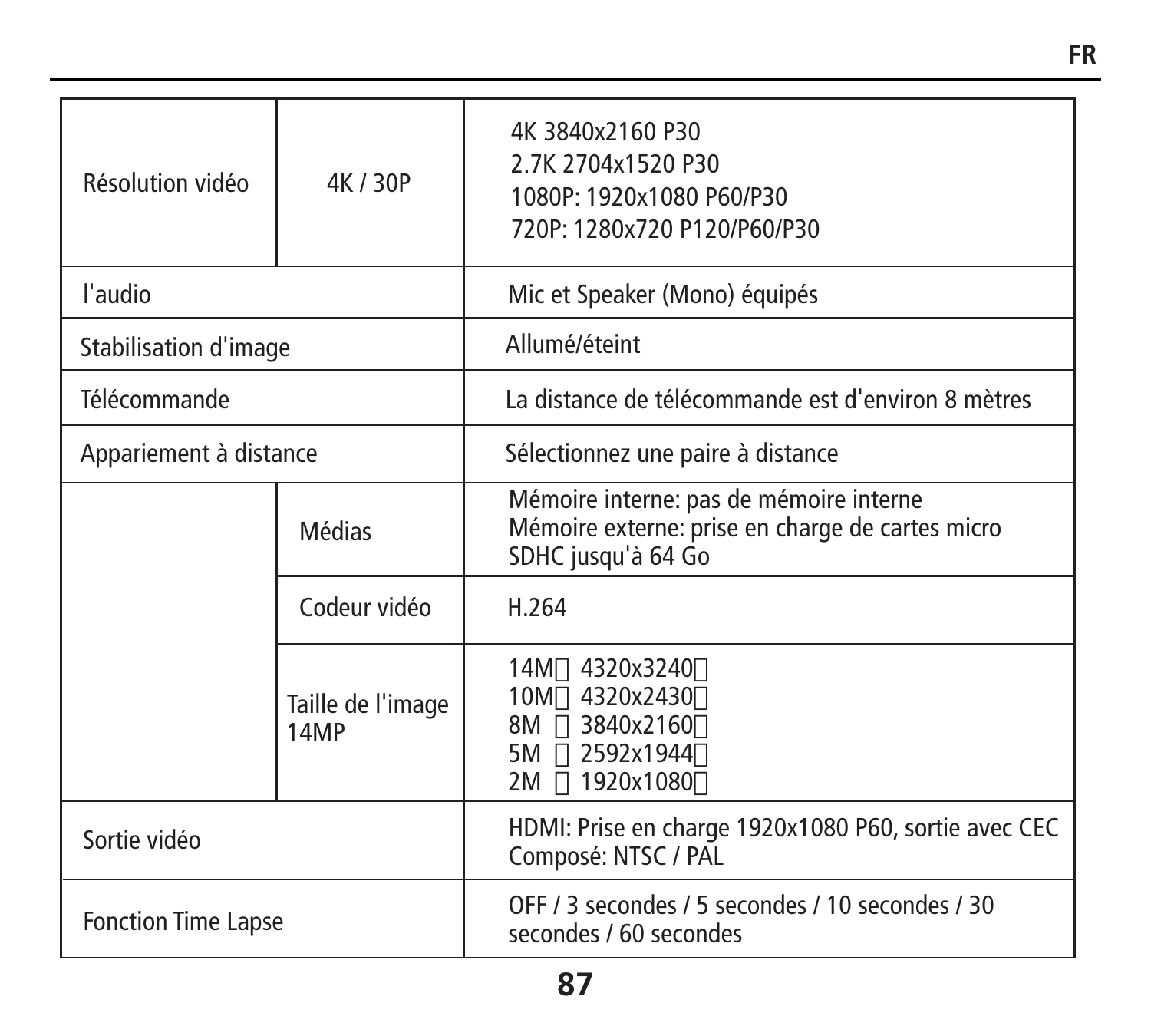| Fonctions photo |                          | Retardateur: OFF / 3 secondes / 5 secondes / 10 secondes<br>/30 secondes / 60 secondes<br>Taux d'éclatement: OFF / 3 P / s / 7 P / s / 15 P / s / 30P / s<br>Time Interruption d'intervalle de photo: OFF / 3 secondes<br>/ 5 secondes / 10 secondes / 30 secondes<br>Time Lapse temps de prise de vue photo: 5Min / 10Min /<br>15Min / 20Min |
|-----------------|--------------------------|-----------------------------------------------------------------------------------------------------------------------------------------------------------------------------------------------------------------------------------------------------------------------------------------------------------------------------------------------|
|                 | Mode par défaut          | Vidéo                                                                                                                                                                                                                                                                                                                                         |
|                 | <b>FIS</b>               | Allumé/éteint                                                                                                                                                                                                                                                                                                                                 |
|                 | Détection de mouvement   | Off / Low / Medium / High                                                                                                                                                                                                                                                                                                                     |
|                 | Record de boucle         | OFF / 2 Min. / 3 Min. / 5 Min.                                                                                                                                                                                                                                                                                                                |
|                 | Mode TV                  | NTSC / PAL                                                                                                                                                                                                                                                                                                                                    |
|                 | Light Freq.              | 50HZ / 60HZ                                                                                                                                                                                                                                                                                                                                   |
|                 | Screen Off               | OFF / 30 secondes / 1 min. / 2Min.                                                                                                                                                                                                                                                                                                            |
|                 | <b>LED WiFi</b>          | ALLUMÉ/ÉTEINT                                                                                                                                                                                                                                                                                                                                 |
|                 | Acuité                   | Forte / Normal / Douce                                                                                                                                                                                                                                                                                                                        |
|                 | Mode scène               | Normal / Flashi / Nuit / Sports / Paysage / Portrait /<br>Coucher de soleil                                                                                                                                                                                                                                                                   |
|                 | ISO                      | Auto / 100 / 200 / 400 / 800 / 1600                                                                                                                                                                                                                                                                                                           |
|                 | EV: 0.0                  | $-2.0$ / $-1.0$ / $+0.0$ / $+1.0$ / $+2.0$<br>FV                                                                                                                                                                                                                                                                                              |
|                 | Configuration de l'heure | temps d'installation                                                                                                                                                                                                                                                                                                                          |

 $\overline{\phantom{a}}$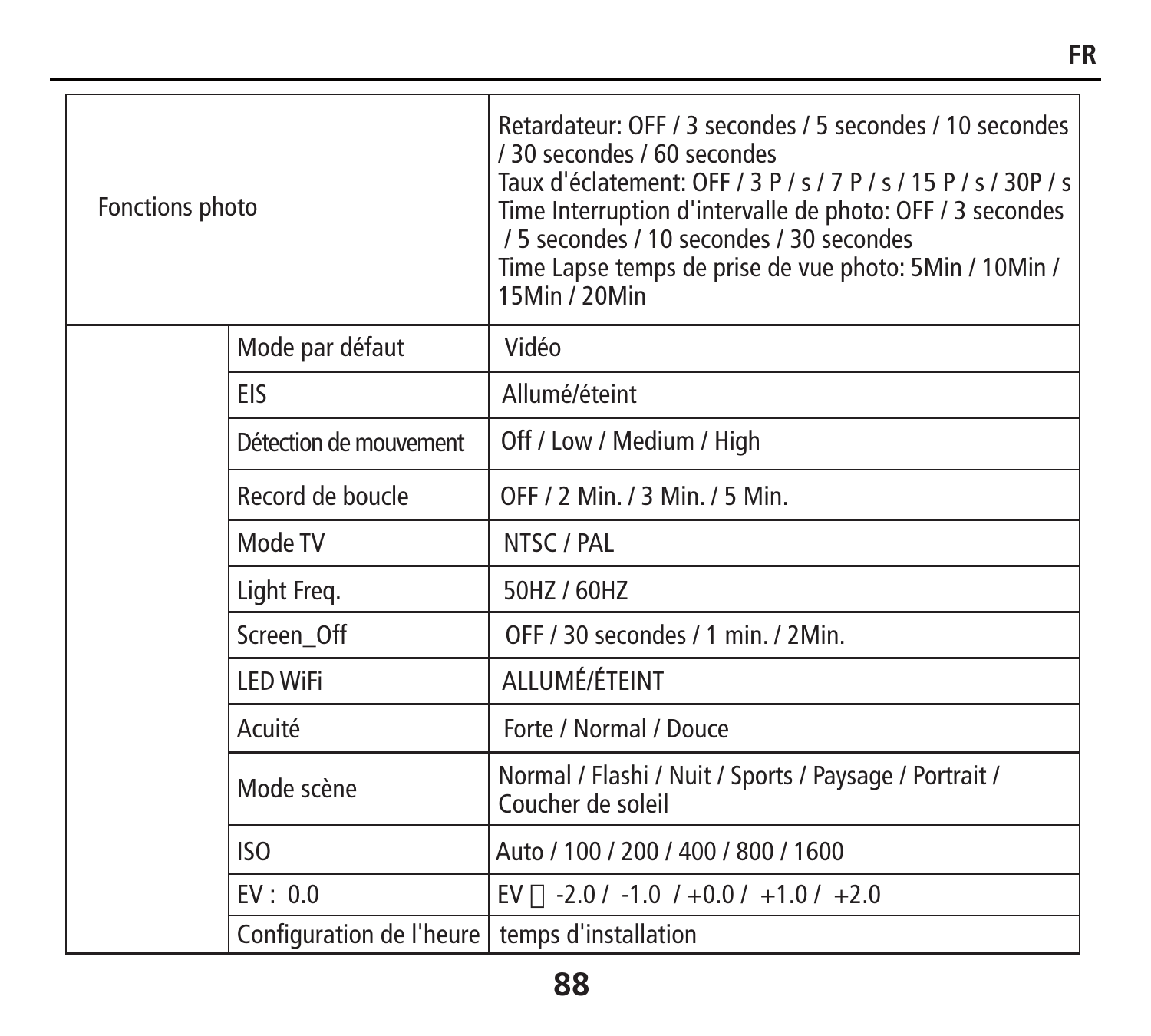|                            | Format de date           | Y/M/D.D/M/Y.M/D/Y                                                                                                                                                                                                                                                       |
|----------------------------|--------------------------|-------------------------------------------------------------------------------------------------------------------------------------------------------------------------------------------------------------------------------------------------------------------------|
|                            | WiFi                     | ALLUMÉ/ÉTEINT                                                                                                                                                                                                                                                           |
|                            | WiFi SSID                | AC530                                                                                                                                                                                                                                                                   |
|                            | Mot de passe<br>WiFi     | 1234567890                                                                                                                                                                                                                                                              |
|                            | Format                   | <b>OUI/NON</b>                                                                                                                                                                                                                                                          |
|                            | Paramètres par<br>défaut | <b>OUI/NON</b>                                                                                                                                                                                                                                                          |
|                            | Versione                 | AC530 V1.0                                                                                                                                                                                                                                                              |
| Interface                  |                          | USB 2.0: recharge / transfert de fichiers                                                                                                                                                                                                                               |
| Source d'énergie           |                          | Batterie rechargeable Li-ion 1050mAH                                                                                                                                                                                                                                    |
| Dimensions (W $*$ H $*$ D) |                          | L: 61mm, W: 42mm, H: 23 mm (avec la partie de l'objectif<br>sera 33mm)                                                                                                                                                                                                  |
| Poids                      |                          | Environ 78,5 g (avec batterie)                                                                                                                                                                                                                                          |
| Soutien                    |                          | Pilote de stockage de masse<br>Windows XP (Service Pack 2) ou plus récent<br>Mac OS X 10.5.11 ou plus récent                                                                                                                                                            |
|                            |                          | Configuration requise                                                                                                                                                                                                                                                   |
| Pour Windows               |                          | PC avec processeur supérieur à Pentium 4 3.2GHz<br>* Windows XP (Service Pack 2) ou plus récent<br>* Minimum de RAM de 1 Go<br>* Carte vidéo 256 Mo RAM minimum<br>* Port USB. lecteur de CD-ROM<br>* 1024 * 768 pixels, moniteur compatible couleur<br>couleur 32 bits |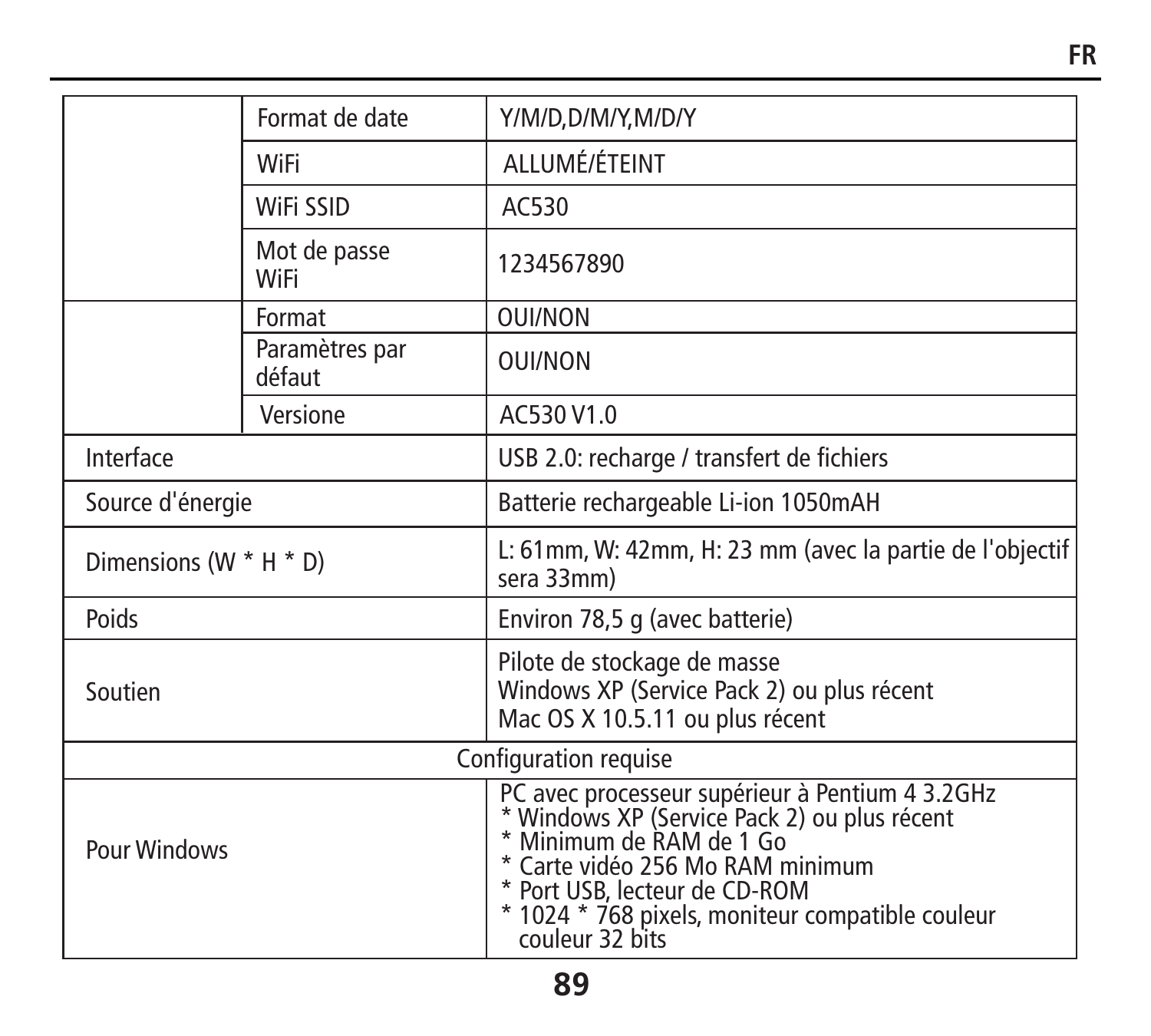## **Disposition**



**Éliminer l'emballage:** pour l'élimination, conditionner les emballages séparément en différents types. Le carton et la planche doivent être éliminés car le papier et les feuilles doivent être recyclés.



#### **Élimination des déchets d'équipements électriques et électroniques et / ou de batteries par les utilisateurs des ménages privés de l'Union européenne.**



Ce symbole sur le produit ou sur l'emballage indique que cela ne peut être éliminé en tant que ménage. Vous devez disposer de votre équipement de déchet et / ou de la batterie en le traitant au système de reprise applicable pour le recyclage des équipements électriques et électroniques et / ou de la batterie. Pour plus d'informations sur le recyclage de cet équipement et / ou de la batterie, contactez votre bureau de la ville, le magasin où vous avez acheté l'équipement ou votre service d'élimination des déchets ménagers. Le recyclage des matériaux aidera à conserver les ressources naturelles et à s'assurer qu'il est recyclé de manière à protéger la santé humaine et l'environnement.

## **Avertissement de batterie**

- •Ne jamais démonter, écraser ou percer la batterie, ou permettre à la batterie de court-circuiter. N'exposez pas que la batterie est placée dans un environnement à haute température, si la batterie se fuit ou renforce, arrêtez de continuer à utiliser.
- •Charge toujours avec le chargeur. Risque d'explosion si la batterie est remplacée par un type incorrect.
- •Gardez la batterie hors de portée des enfants.
- •Les batteries peuvent exploser si elles sont exposées au feu nu. Ne jamais jeter les piles dans un feu.
- •Disposé des piles usées en respectant les réglementations locales.
- •Avant d'éliminer l'appareil, retirez la batterie.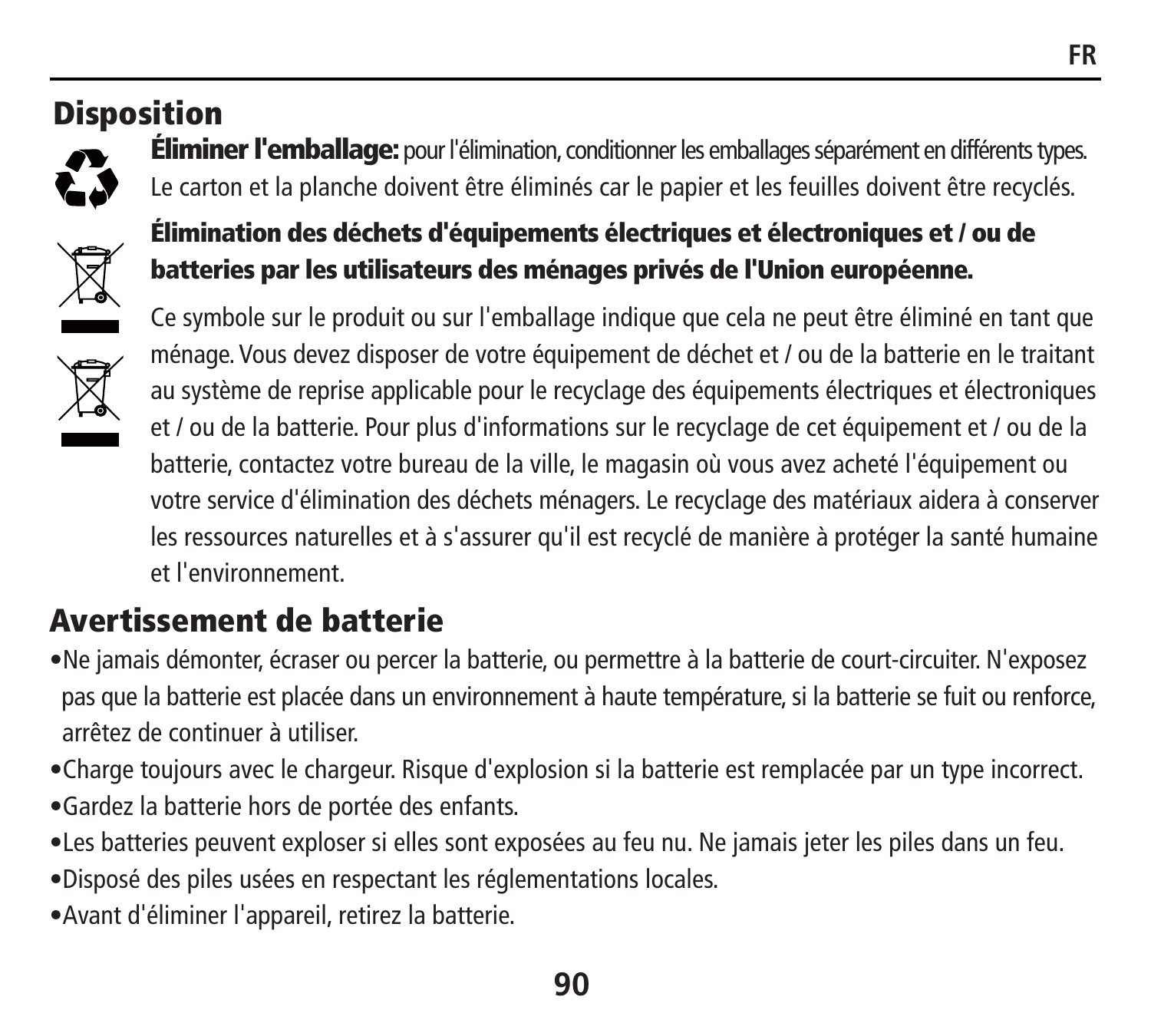#### **Conformité**

Le fabricant déclare par la présente que le marquage CE a été appliqué à la Rollei Actioncam 530 conformément aux exigences de base et aux autres dispositions pertinentes des directives CE suivantes:

- •Directive 2011/65 / CE RoHs
- •Directive EMC 2014/30 / UE
- •Directive 2014/35 / EU LVD
- •Directive 2012/19 / EC WEEE
- •Directive routière 2014/53 / UE

# $\epsilon$

La déclaration de conformité CE peut être demandée à l'adresse indiquée sur la carte de garantie.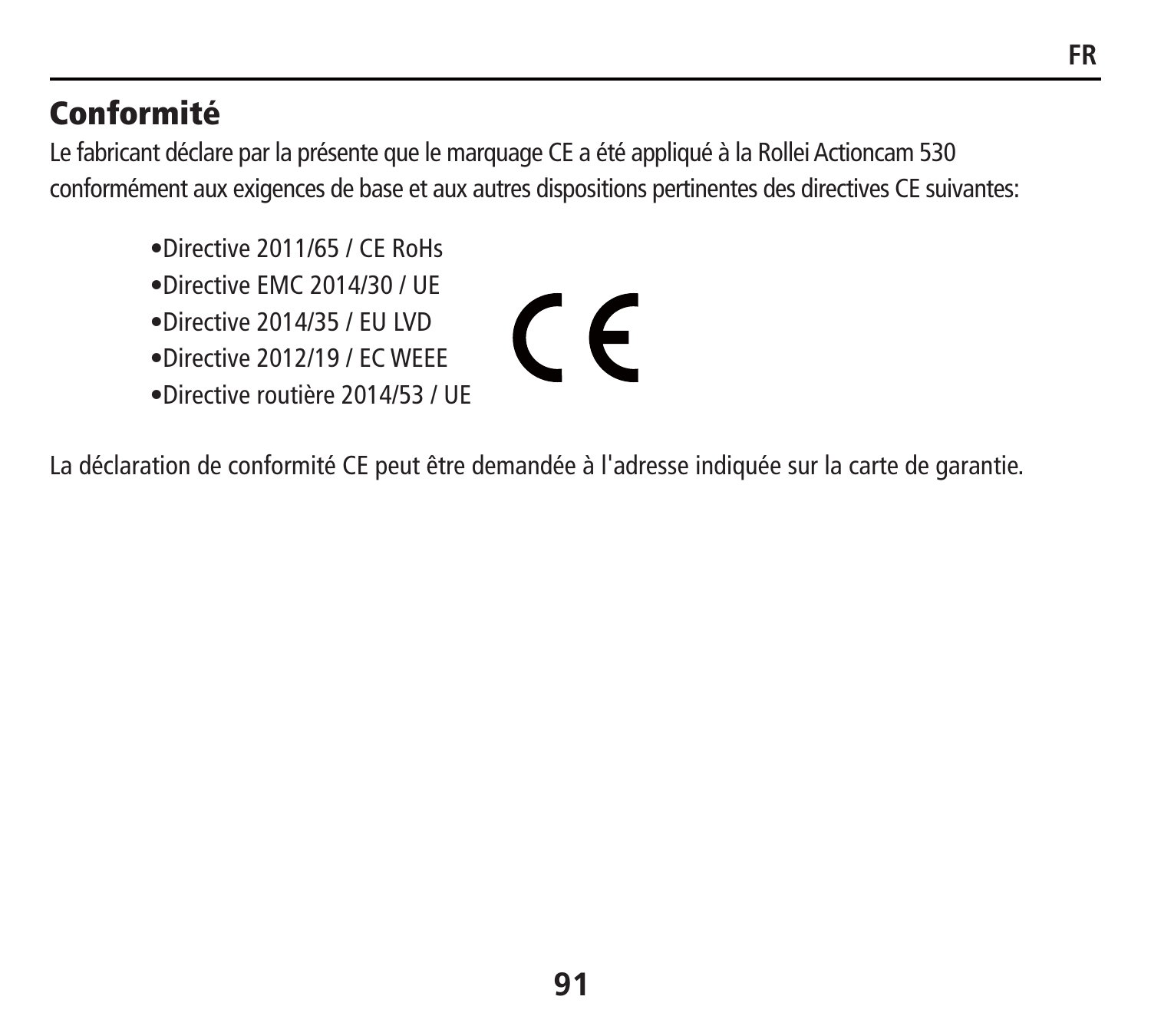# Upozornění

1.Je to vysoce přesný výrobek, nenechte ho spadnout nebo se zhroutí. Kamera je chráněna pouze uvnitř podvodní skříně.

2. Nevystavujte přístroj silným magnetickým předmětům, jako jsou magnetické pole nebo elektromotory. 3. Výrobek nikdy nepokládejte na vysoké teploty a přímé sluneční záření

4.Měli byste zvolit značkové karty microSD. Neutrální karty nemají zaručenou normální práci

5. Neumisťujte karty micro SD blízko silných magnetických předmětů, aby nedošlo ke ztrátě dat.

6. Během nabíjení uchovávejte výrobek mimo dosah dětí.

7.Zachytte zařízení na chladných, suchých a izolovaných místech.

#### **Předmluva**

Tento produkt je digitální zařízení pro nahrávání videozáznamů s vysokým rozlišením a disponuje celou řadou špičkových funkcí, jako jsou: digitální nahrávání videa, fotografování fotografií, nahrávání zvuku, outdoorové sporty, hlubokotonážní snímání, sériová fotografie atd. Film můžete kdykoli a kdekoli.

## **Vlastnosti produktu**

1.Plná obrazovka s vysokým rozlišením, která zobrazuje zarovnané videosekvence

- 2.Fotografování 14 megapixelů
- 3. Bezdrátový přenos WiFi
- 4.Výstup HDMI HD podporuje režim FPV
- 5. Podporujte paměťové karty až do maximální kapacity 64 GB

6.Formáty pro tvorbu více videí: 4K / 2.7K / 1080P / 720P

- 7. Podporujte formát nahrávání videa MOV
- 8.Podpora funkce dálkového ovládání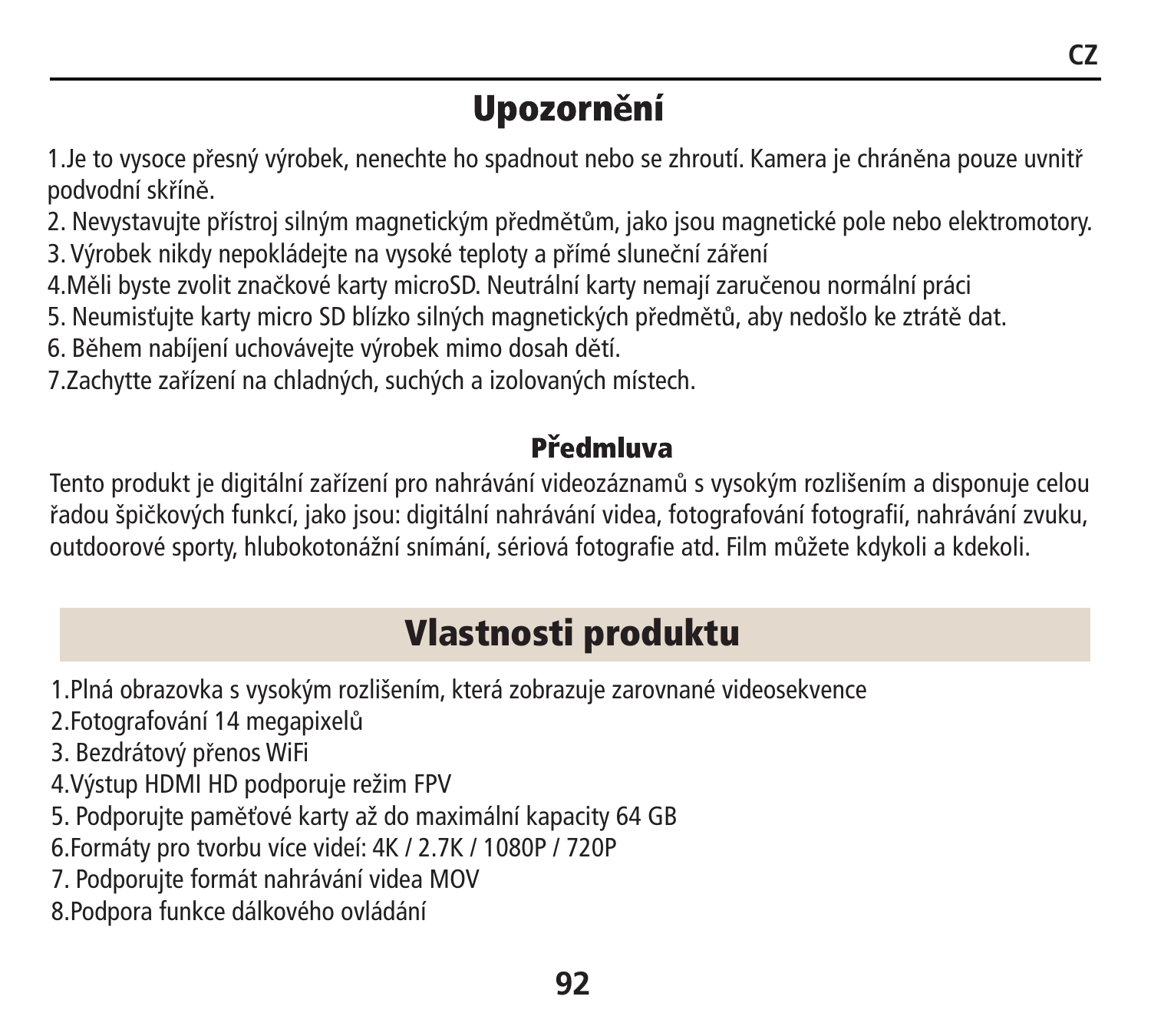# **Popis produktu**

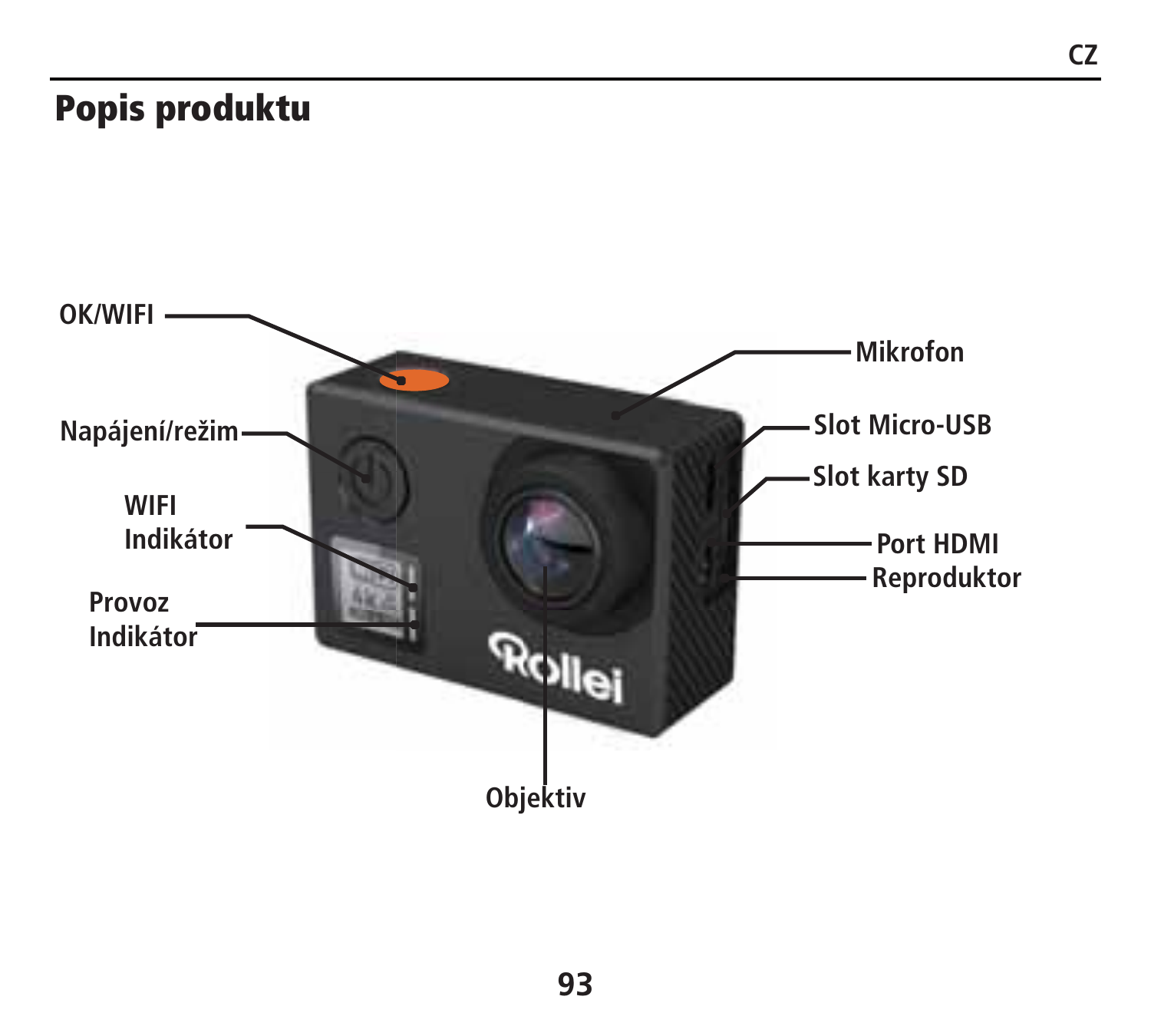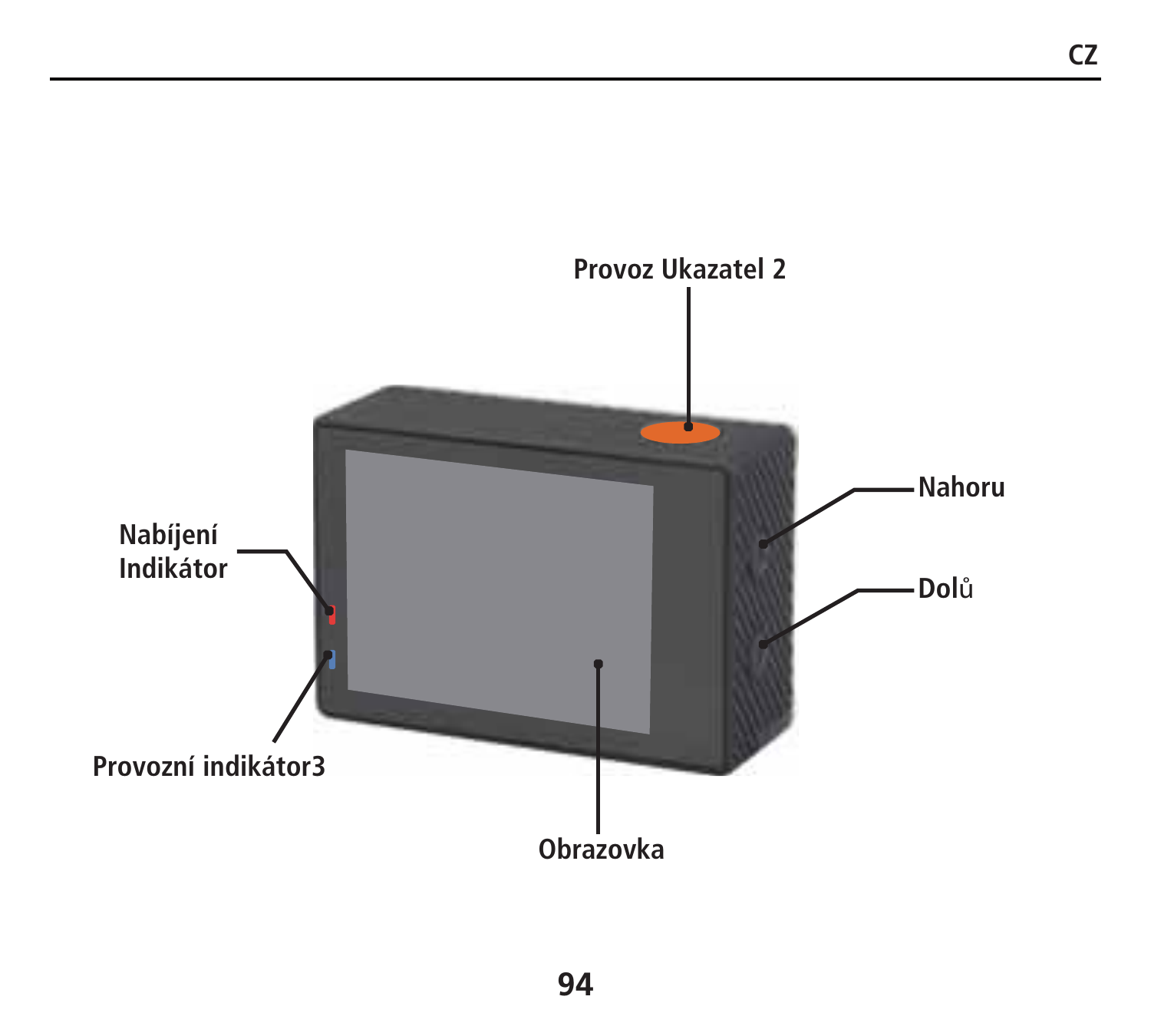# Popis vodotěsného pouzdra

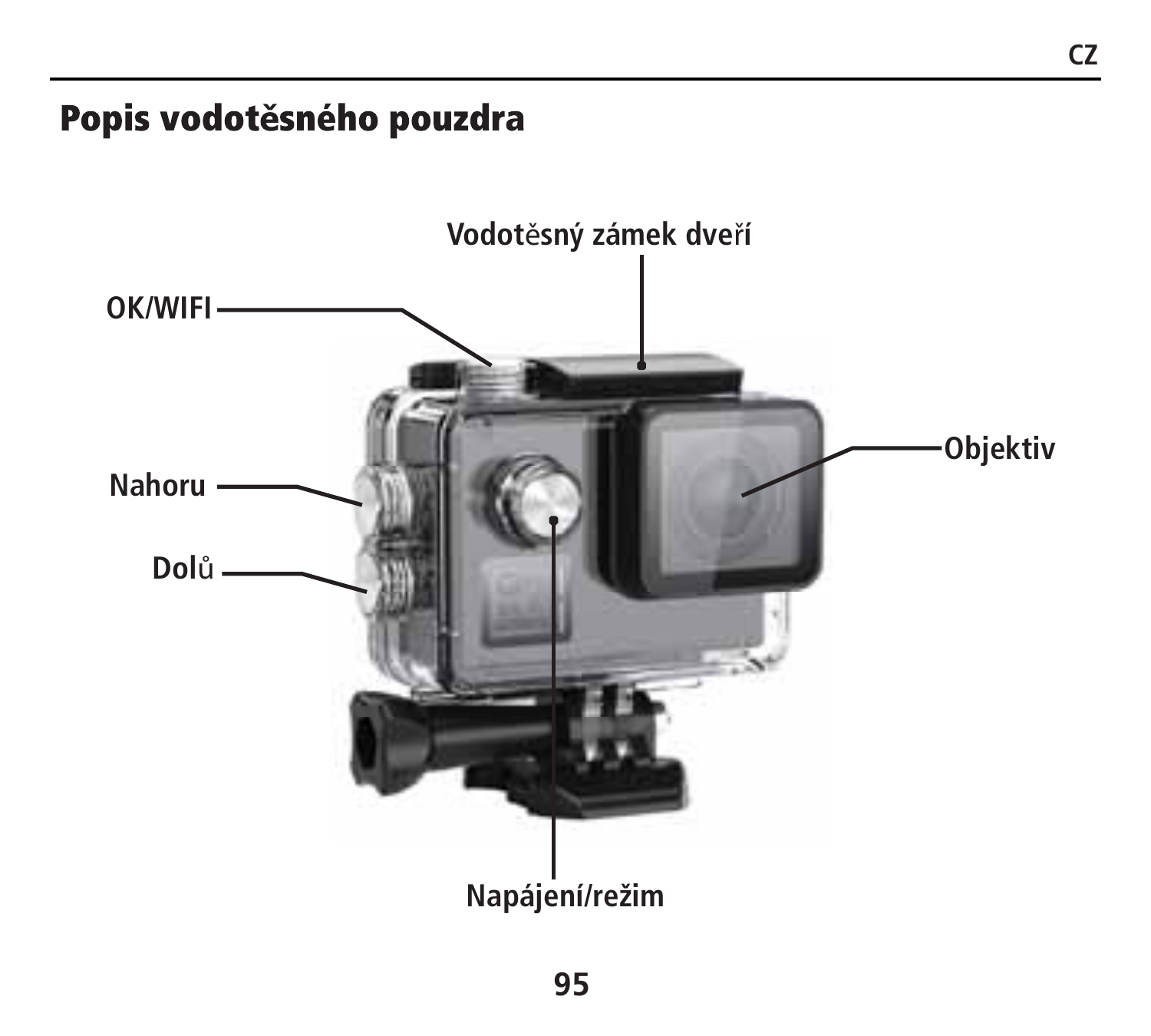#### **Provoz**

**CZ**

1. Vložení karty microSD

Poznámka: Zvolte značkovou kartu microSD a paměťovou kartu zformátujte pomocí počítače nebo fotoaparátu před prvním použitím.

2. Instalace a vyjmutí baterie

A. přihrádka na baterie může být zajištěna proti neúmyslnému otevření, a proto najdete v přihrádce baterie zámek. Chcete-li otevřít přihrádku na baterie, odemkněte ji a posuňte ji ve směru znázorněném na krytu.

B. Vložte baterii do fotoaparátu podle symbolů +/- a směru šipky vyznačeného na baterii.

C. Napájení baterie, viz symboly: Režim plného výkonu " · Režim nízké spotřeby "  $\boxtimes$  "

D. Vyjměte baterii: Otevřete kryt baterie a vyjměte baterii.

Poznámka: Před použitím zařízení zajistěte zámek zámku vždy do polohy "LOCK".

3. Nabíjení baterie

A. baterie lze nabíjet připojením k počítači nebo napájecímu adaptéru.

B. Fotoaparát může během nabíjení nahrávat videa (v nabídce přepnout do režimu montáže vozidla).

C. Fotoaparát lze také nabíjet, pokud je fotoaparát vypnutý.

4. Režim napájení

Stiskněte a podržte tlačítko napájení po dobu 3-5 sekund, abyste zapnuli / vypnuli.

5. Přepnutí režimu

Přepínání mezi nahráváním videa / fotografováním / přehráváním / menu stisknutím tlačítka napájení krátce a opakovaně.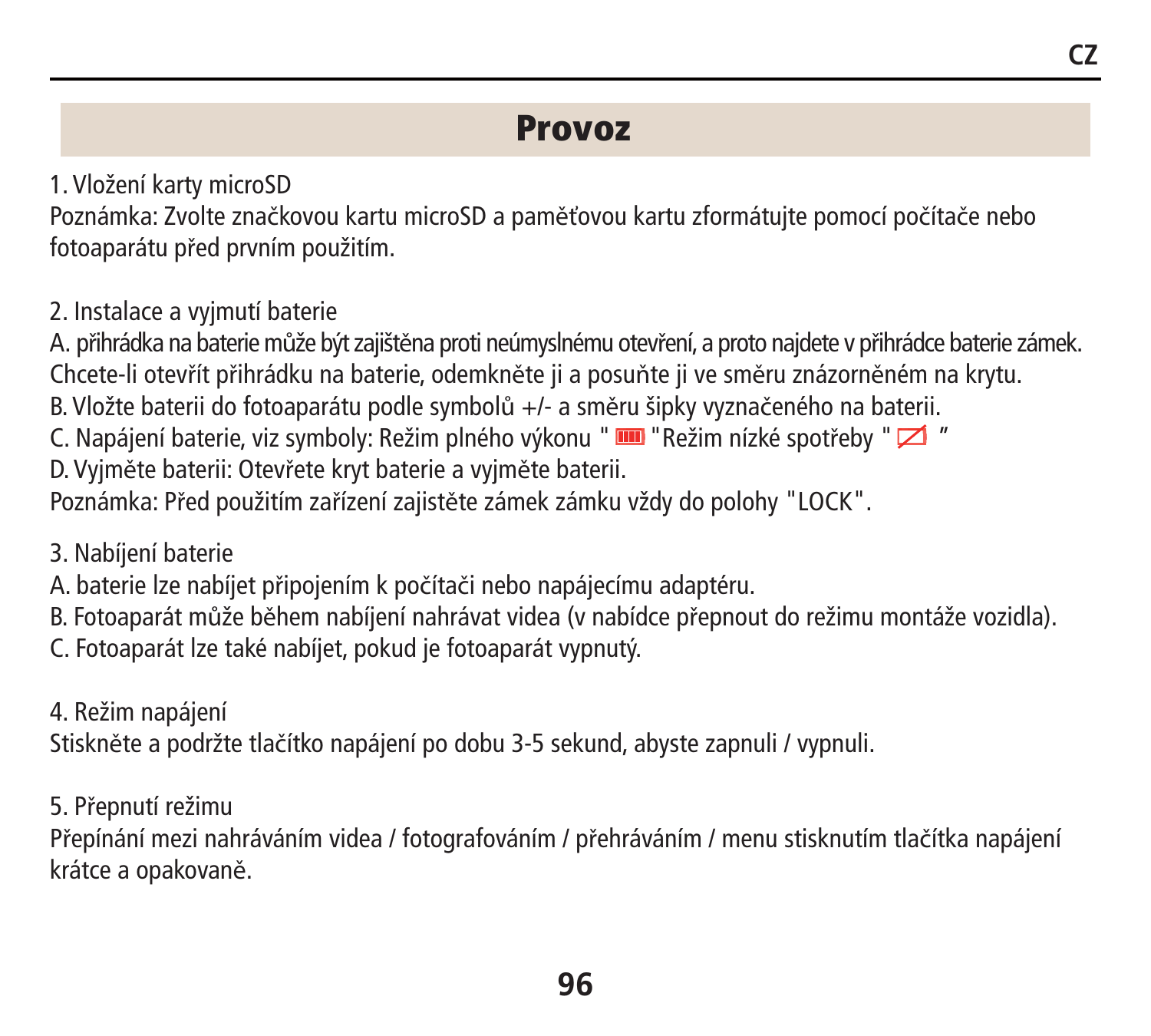6. Ovládání WiFi

Než zapnete funkci WiFi, nainstalujte aplikaci "Rollei 530-630" do vašeho smartphonu nebo tablet PC. Po zapnutí fotoaparátu stiskněte tlačítko WiFi na 2 sekundy a zapněte / vypněte funkci WiFi. Na displeji se zobrazí symbol WiFi Pokud je WiFi zapnut, fotoaparát se resetuje. Ikona WiFi se po vynulování změní na zelenou a čeká na 5 sekund (to znamená, že WiFi může být nyní připojen normálně). Otevřete připojení WiFi na vašem mobilním telefonu a vyhledejte kamerové zařízení: AC530 z dostupných bezdrátových sítí (Heslo je1234567890).

3. Spusťte software "Rollei 530-630".

#### 7. Dálkové ovládání

Spusťte fotoaparát a přejděte do nabídky "Nastavení" .Zvolte "Párování dálkového ovladače" a "OK." Fotoaparát zobrazí "Dálkový ovladač Pair Start" současně stisknutím libovolného tlačítka na dálkovém ovladači a modrým světlem Na obrazovce fotoaparátu se objeví "Pár" a po cca 20 sekundách se na obrazovce zobrazí zpráva "Pair Success!" .To znamená, že spojení bylo úspěšně provedeno a kamera byla vrácena do normálního režimu.

8. Jak nahrávat videa a nakonfigurovat nastavení nahrávání

#### 8-1 Záznam videa

Přepněte do režimu záznamu a v levém horním rohu obrazovky se zobrazí ikona.

Stisknutím tlačítka OK spusťte nahrávání a ikona začne blikat. Opětovným stisknutím tlačítka "OK" záznam ukončíte a ikona zmizí.

8-2 Fotografování a nastavení fotografií

Zapněte fotoaparát a stisknutím tlačítka "Režim" vyberte "Režim fotografování" .V levém horním rohu obrazovky se zobrazí, že se fotoaparát nachází v režimu fotografování.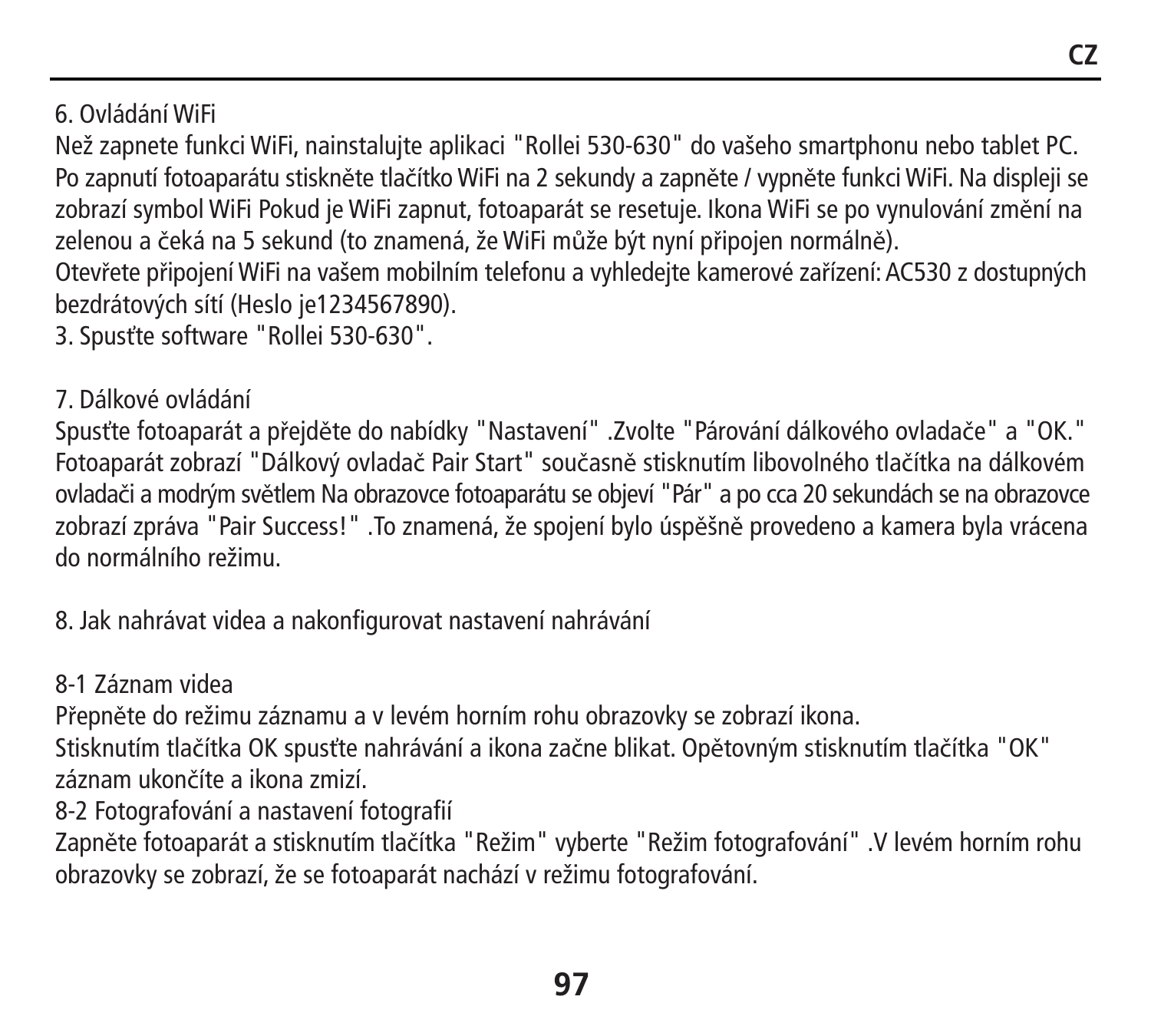**CZ**

8-3 Režim a nastavení Burst

Zapněte fotoaparát a stiskněte tlačítko "Mode" pro výběr režimu "Burst shooting" V levém horním rohu obrazovky se zobrazí, že fotoaparát je v režimu fotografování Burst. Stisknutím tlačítka "OK" fotografujete.8-4 Uložení a přehrávání souborů Přepněte fotoaparát do režimu " " Přehrávání" • "Je zobrazen v levém horním rohu režimu náhledu videa a Se zobrazí v levém horním rohu režimu náhledu fotografií.), Vyberte soubory pomocí šipek UP a DOWN, poté přehrávejte a zastavte videa nebo prohlížení fotografií stisknutím tlačítka fotografování. Můžete také přehrávat mobilní telefony prostřednictvím WiFi.

Poznámka: V případě, že fotoaparát během používání zamrzne, vyjměte a vložte baterii znovu.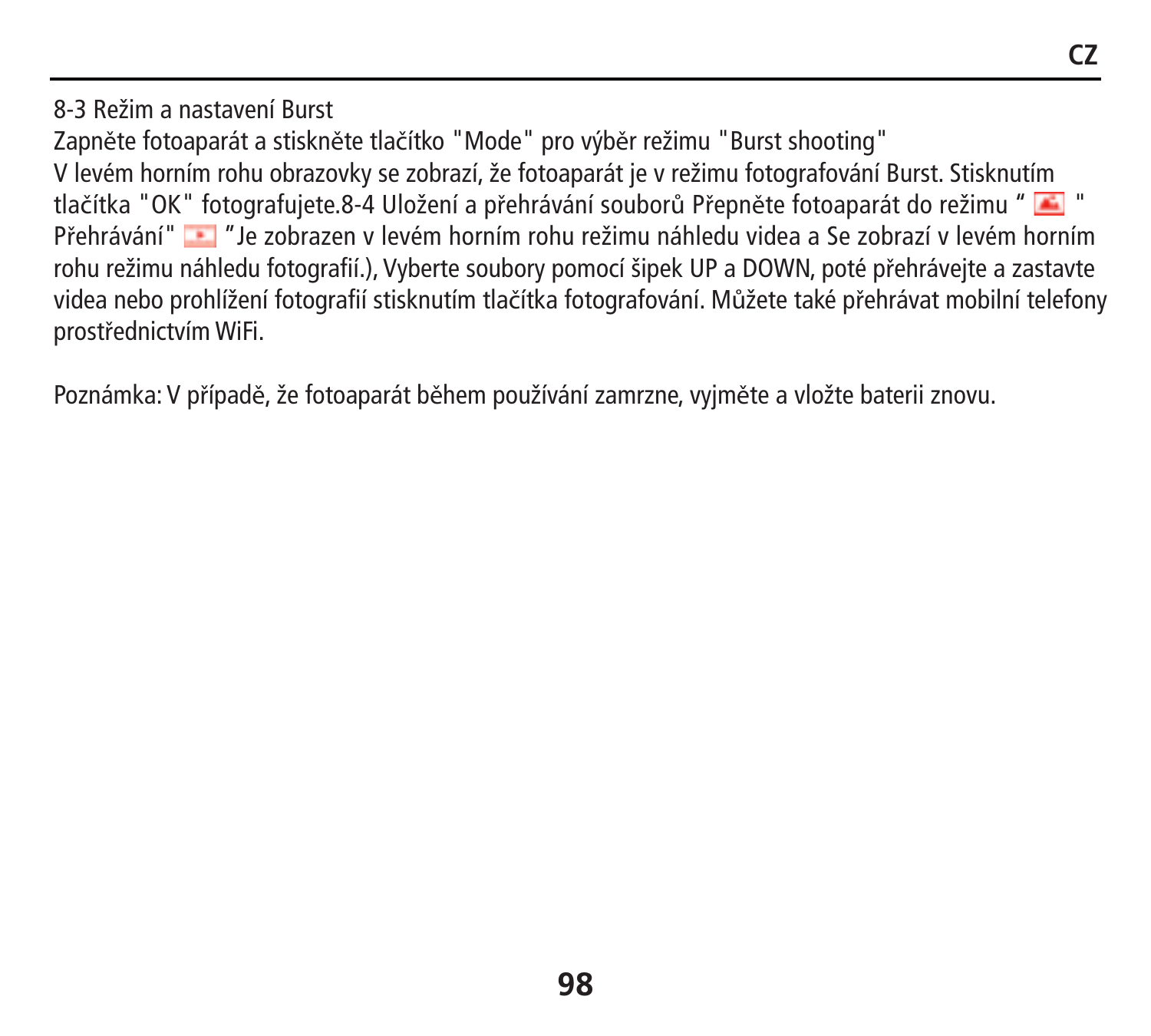| <b>Specifikace</b> |                         |                                                                                      |
|--------------------|-------------------------|--------------------------------------------------------------------------------------|
|                    | Typ                     | 1/2 3" CMOS 14MP                                                                     |
| Ohraz<br>Sensor    | Efektivní pixely        | Cca. 14 megapixelů (4320 * 3240)                                                     |
|                    | Výstupní pixely         | Cca. 14,24 megapixelů                                                                |
|                    | Ohnisková<br>vzdálenost | Objektiv $f = 3.06$ mm                                                               |
| lente              | Fř                      | $F = 2.8$                                                                            |
|                    | F.0.V(D)                | 166°(H=120°V=89°)                                                                    |
| LCD displej        |                         | 2 "960 * 240 bodů maticový TFT LCD                                                   |
| Hledáček           | Optický<br>hledáček     | Ne                                                                                   |
| Se zaměřením       | Typ                     | Pevný                                                                                |
|                    | Řízení                  | Naprogramovaná AE                                                                    |
| Expozice           | Kompenzace              | $\pm$ 2 EV (kroky 0,33 EV) -2,0 / -1,0 / + 0,0 / + 1,0 / 2,0                         |
|                    | ISO ekvivalent          | Auto, 100, 200, 400, 800, 1600                                                       |
| VEDENÝ             | Režimy                  | Ne                                                                                   |
| Vyvážení bílé      |                         | Automatické / Denní světlo / Stín / Tungstenové světlo /<br>Fluorescenční / Podvodní |

**99**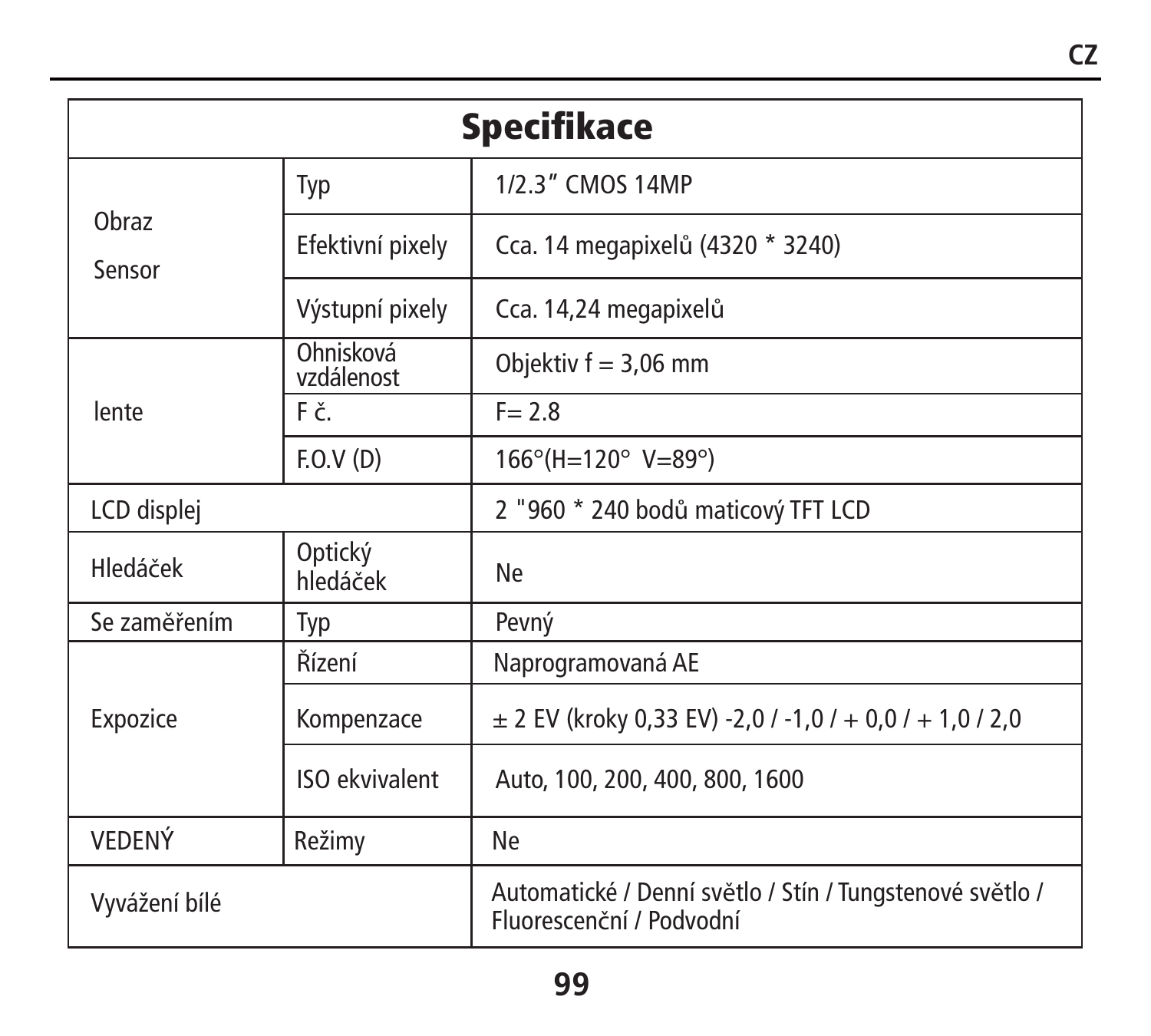| Rozlišení videa           | 4K / 30P                 | 4K 3840x2160 P30<br>2 7K 2704x1520 P30<br>1080P: 1920x1080 P60/P30<br>720P: 1280x720 P120/P60/P30        |
|---------------------------|--------------------------|----------------------------------------------------------------------------------------------------------|
| Zvuk                      |                          | Mikrofon a reproduktor (Mono) vybaveny                                                                   |
| Stabilizace obrazu        |                          | Zapnuto/vypnuto                                                                                          |
| Dálkové ovládání          |                          | Vzdálenost dálkového ovládání je asi 8 metrů                                                             |
| Dálkové ovládání párování |                          | Vyberte možnost Vzdálený pár                                                                             |
|                           | Média                    | Vnitřní paměť: žádná vnitřní paměť<br>Externí paměť: podporuje karty micro SDHC až do<br>velikosti 64 GB |
|                           | Video enkodér            | H 264                                                                                                    |
|                           | Velikost obrázku<br>14MP | 14M<br>4320x3240<br>10M<br>4320x2430<br>3840x2160<br>8M<br>2592x1944<br>5M<br>1920x1080<br>2M            |
| Video výstup              |                          | HDMI: Podpora 1920x1080 P60, výstup s CEC<br>Kompozitní: NTSC / PAL                                      |
| Časová prodleva           |                          | OFF / 3 sekundy / 5 sekund / 10 sekund / 30 sekund /<br>60 sekund                                        |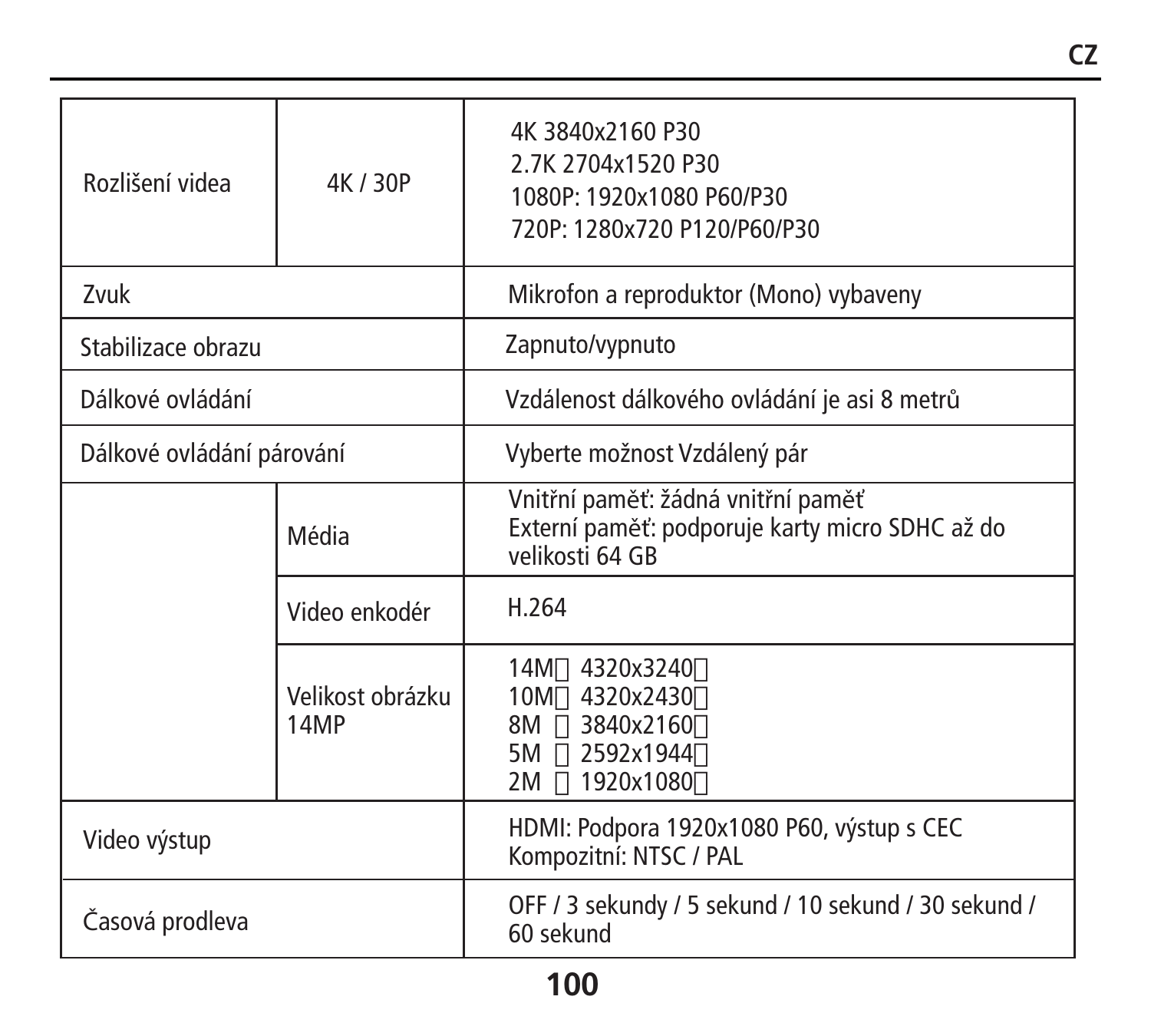| Fotografické funkce     |                 | Samospoušť: OFF / 3 sekundy / 5 sekund / 10 sekund / 30<br>sekund / 60 sekund<br>Burstová frekvence: OFF / 3 P / s / 7 P / s / 15 P / s / 30P / s<br>Časový interval snímků: OFF / 3 sekundy / 5 sekund / 10<br>sekund / 30 sekund<br>Doba záznamu snímku za čas: 5min / 10min / 15min /<br>20 <sub>min</sub> |
|-------------------------|-----------------|---------------------------------------------------------------------------------------------------------------------------------------------------------------------------------------------------------------------------------------------------------------------------------------------------------------|
|                         | Výchozí režim   | Video                                                                                                                                                                                                                                                                                                         |
|                         | <b>FIS</b>      | Zapnuto/vypnuto                                                                                                                                                                                                                                                                                               |
|                         | Detekce pohybu  | Vypnuto / Nízké / Střední / Vysoké                                                                                                                                                                                                                                                                            |
|                         | Smyčkový záznam | OFF / 2 Min. / 3 Min. / 5 Min.                                                                                                                                                                                                                                                                                |
| Režim TV<br>Light Freq. |                 | NTSC / PAI                                                                                                                                                                                                                                                                                                    |
|                         |                 | 50HZ / 60HZ                                                                                                                                                                                                                                                                                                   |
|                         | Screen_Off      | OFF / 30 Seconds / 1 Min. / 2Min.                                                                                                                                                                                                                                                                             |
|                         | WiFi I FD       | ZAPNUTO/VYPNUTO                                                                                                                                                                                                                                                                                               |
|                         | Ostrost         | Silná / Normální / Měkká                                                                                                                                                                                                                                                                                      |
|                         | Režim scény     | Normální / Blesk / Noční / Sportovní / Krajina / Portrét /<br>Západ slunce                                                                                                                                                                                                                                    |
| ISO                     |                 | Auto / 100 / 200 / 400 / 800 / 1600                                                                                                                                                                                                                                                                           |
|                         | EV: 0.0         | $-2.0/ -1.0/ +0.0/ +1.0/ +2.0$<br>FV -                                                                                                                                                                                                                                                                        |
|                         | Nastavení času  | čas na přípravu                                                                                                                                                                                                                                                                                               |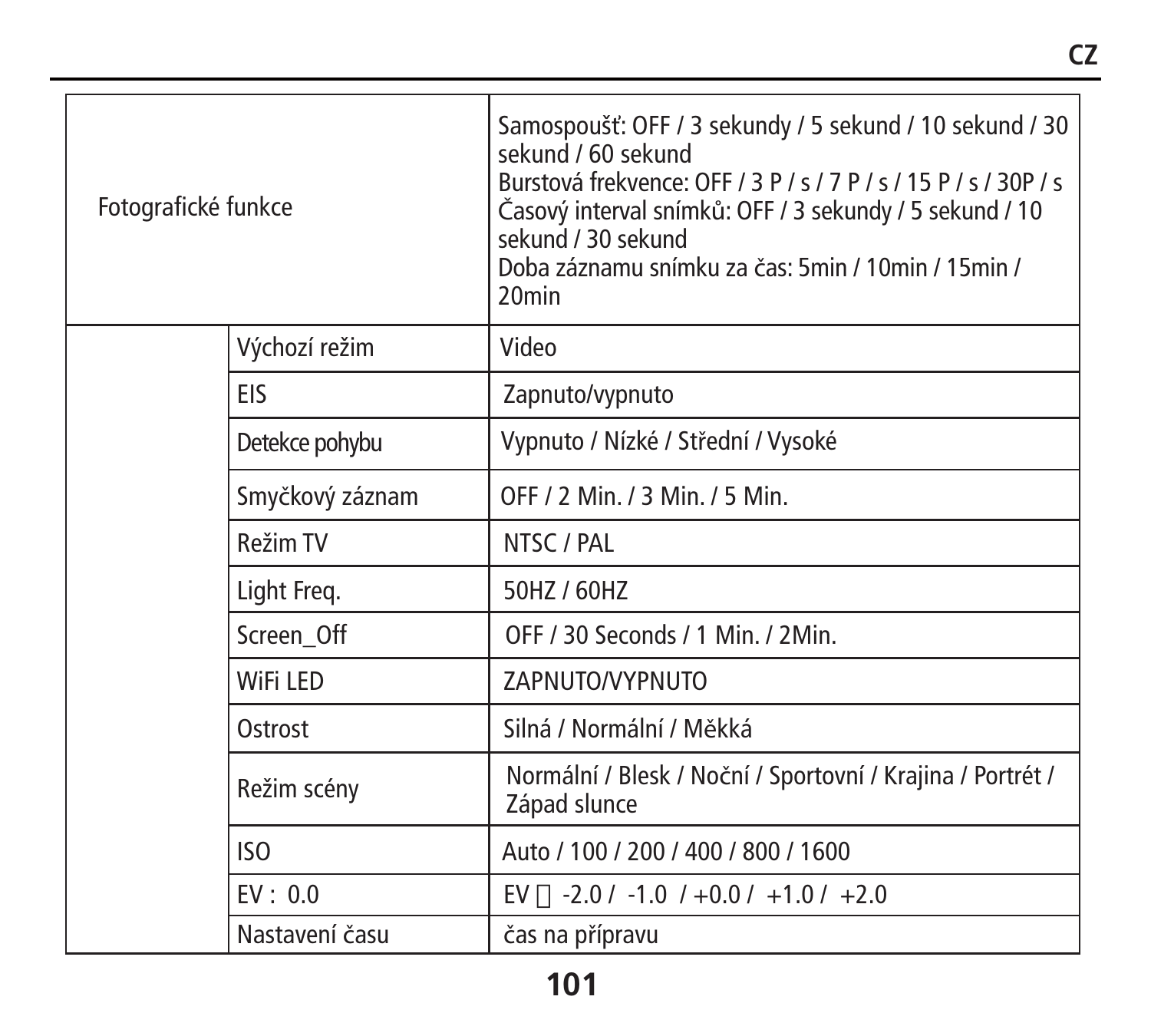|                     | Datový formát        | Y/M/D.D/M/Y.M/D/Y                                                                                                                                                                                                                                                                  |
|---------------------|----------------------|------------------------------------------------------------------------------------------------------------------------------------------------------------------------------------------------------------------------------------------------------------------------------------|
|                     | WiFi                 | ZAPNUTO VYPNUTO                                                                                                                                                                                                                                                                    |
|                     | WiFi SSID            | AC530                                                                                                                                                                                                                                                                              |
|                     | WiFi<br>heslo        | 1234567890                                                                                                                                                                                                                                                                         |
|                     | Formát               | ANO/NE                                                                                                                                                                                                                                                                             |
|                     | Výchozí<br>nastavení | ANO/NE                                                                                                                                                                                                                                                                             |
|                     | Verze                | AC530 V1.0                                                                                                                                                                                                                                                                         |
| Rozhraní            |                      | USB 2.0: dobíjení / přenos souborů                                                                                                                                                                                                                                                 |
| Zdroj energie       |                      | Li-ion dobíjecí baterie 1050mAH                                                                                                                                                                                                                                                    |
| Rozměry (W * H * D) |                      | L: 61mm, W: 42mm, H: 23 mm (s částí objektivu bude<br>33mm)                                                                                                                                                                                                                        |
| Hmotnost            |                      | Asi 78,5 g (s baterií)                                                                                                                                                                                                                                                             |
| Podpěra, podpora    |                      | Řadič velkokapacitní paměti<br>Windows XP (Service Pack 2) nebo novější<br>Mac OS X 10.5.11 nebo novější                                                                                                                                                                           |
|                     |                      | Požadavky na systém                                                                                                                                                                                                                                                                |
| Pro Windows         |                      | *PC s procesorem lepší než Pentium 4 3.2GHz<br>*Windows XP (Service Pack 2) nebo novější<br>*Minimální 1 GB systémové paměti RAM<br>*Minimální 256 MB grafické karty RAM<br>*USB port, jednotka CD-ROM<br>*1024 * 768 pixelů, 32bitový barevný displej kompatibilní s<br>monitorem |

 $\overline{\phantom{a}}$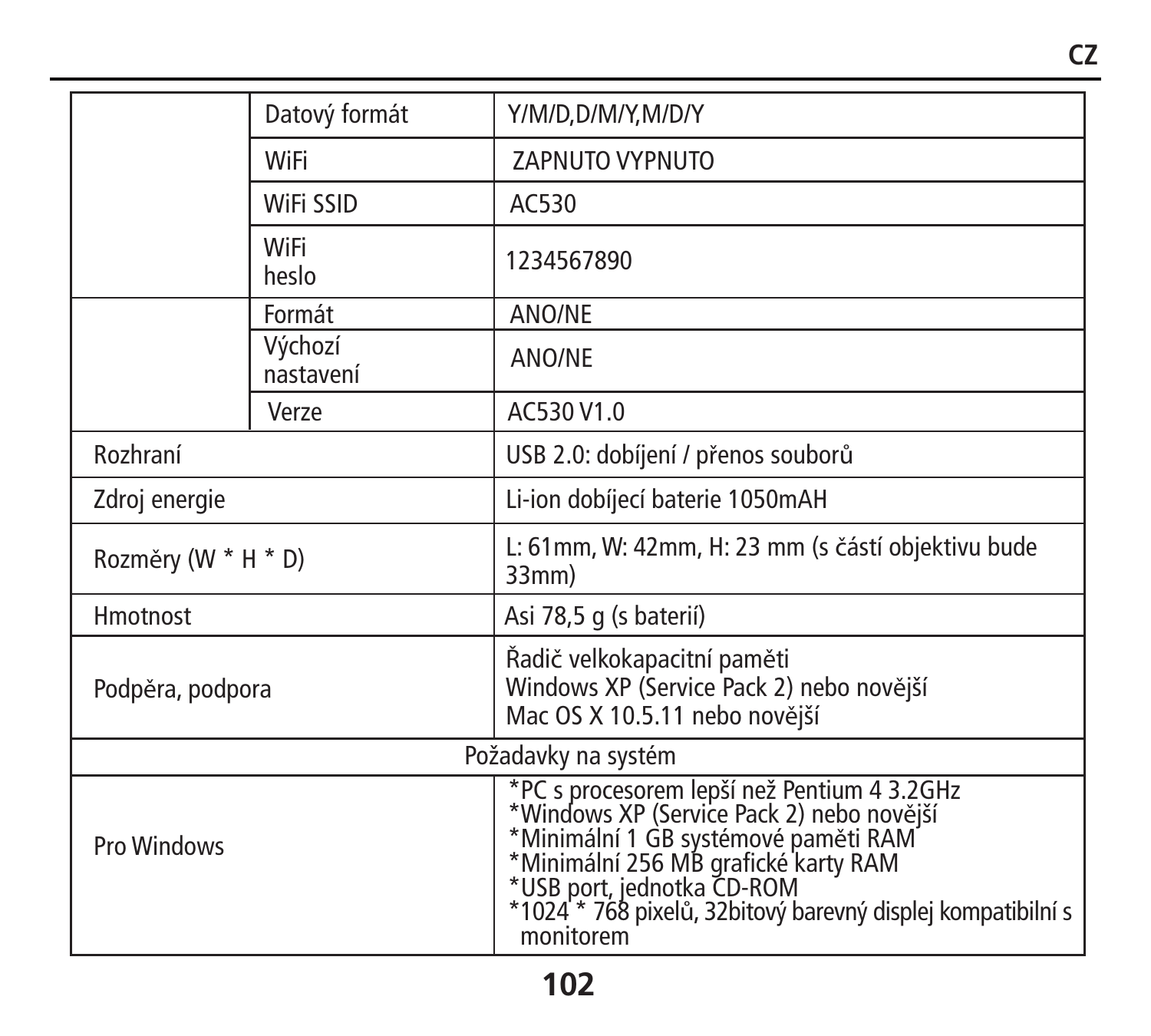### **Likvidace**



**Zlikvidujte obal:** Pro likvidaci odd leného balení do různých typů. Karton a lepenka musí být zlikvidovány, protože papír a fólie musí být recyklovány.



#### **Likvidace odpadních elektrických a elektronických za**ř**ízení a / nebo baterií uživateli v domácnostech v Evropské unii.**



Tento symbol na výrobku nebo na obalu znamená, že to nemůže být likvidováno jako domácí odpad. Musíte likvidovat odpadní zařízení a / nebo akumulátor tak, že jej budete manipulovat s příslušným systémem zpětného odběru pro recyklaci elektrických a elektronických zařízení a / nebo baterií. Další informace o recyklaci tohoto zařízení a / nebo akumulátoru získáte od vašeho městského úřadu, obchodu, kde jste zařízení zakoupili nebo od společnosti pro likvidaci domového odpadu. Recyklace materiálů pomůže zachovat přírodní zdroje a zajistit, aby byly recyklovány způsobem, který chrání lidské zdraví a životní prostředí.

## **Varování baterie**

- Nikdy rozebírejte, nerozbíjejte ani nepropichujte baterii ani nechejte zkratovat. Nevystavujte baterii v prostředí s vysokou teplotou, pokud dochází k úniku nebo výboji baterie, zastavte i nadále používání.
- Vždy nabíjejte nabíječku. Nebezpečí výbuchu, pokud je baterie nahrazena nesprávným typem.
- Baterii uchovávejte mimo dosah dětí.
- Baterie mohou explodovat, pokud jsou vystaveny otevřenému ohni. Nikdy nepokládejte baterie do ohně.
- Zlikvidujte použité baterie podle místních předpisů.
- Před likvidací zařízení vyjměte baterii.

**CZ**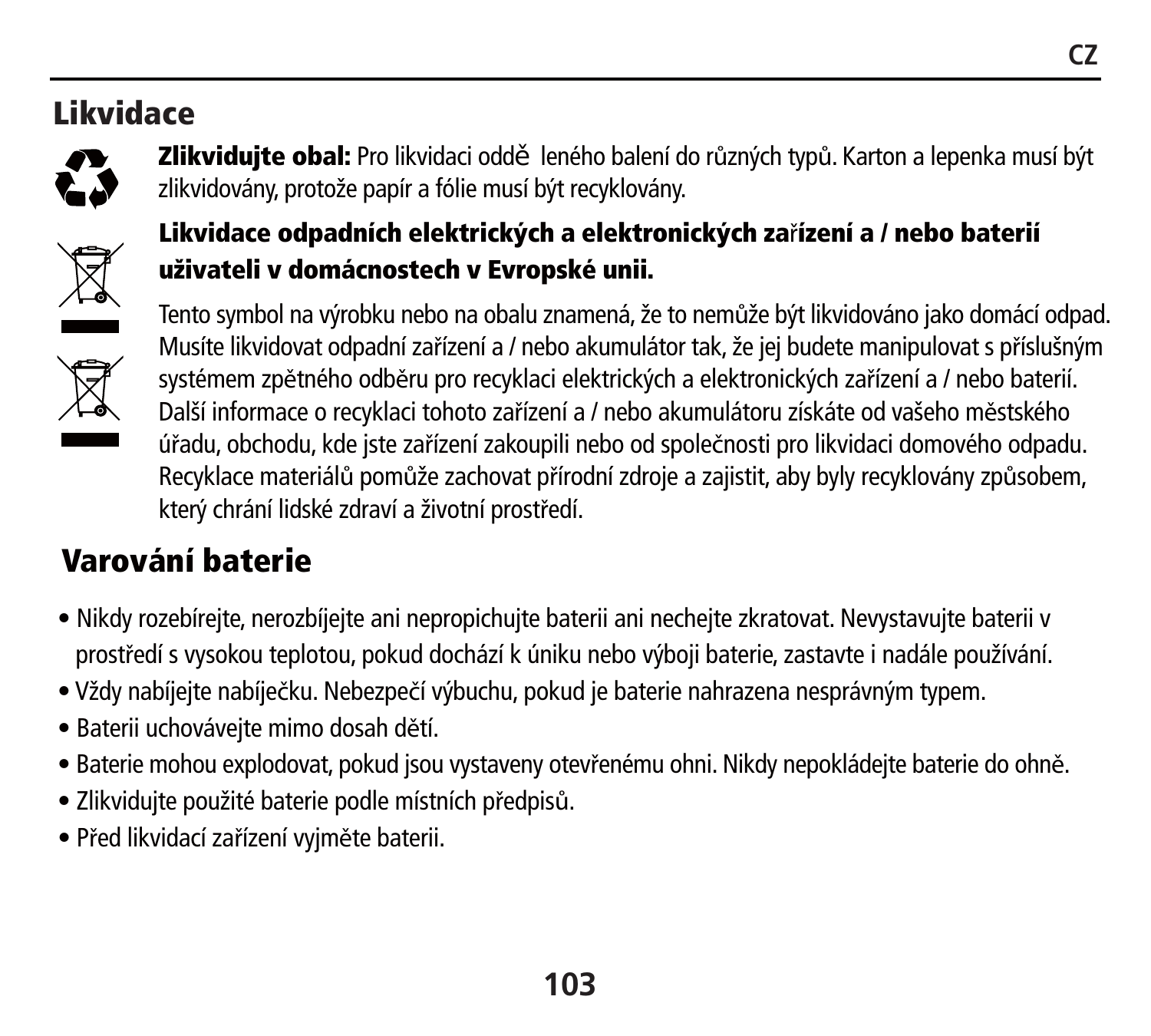#### **Shoda**

Výrobce tímto prohlašuje, že označení CE bylo použito na Rollei Actioncam 50 v souladu se základními požadavky a dalšími příslušnými ustanoveními následujících směrnic CE:

 $\in \epsilon$ 

- Směrnice 2011/65 / ES
- Směrnice o elektromagnetické kompatibilitě 2014/30 / EU
- Směrnice LVD 2014/35 / EU
- Směrnice WEEE 2012/19 / EC
- 2014/53 / EU RED-směrnice

ES prohlášení o shodě lze vyžádat na adrese uvedené na záruční kartě.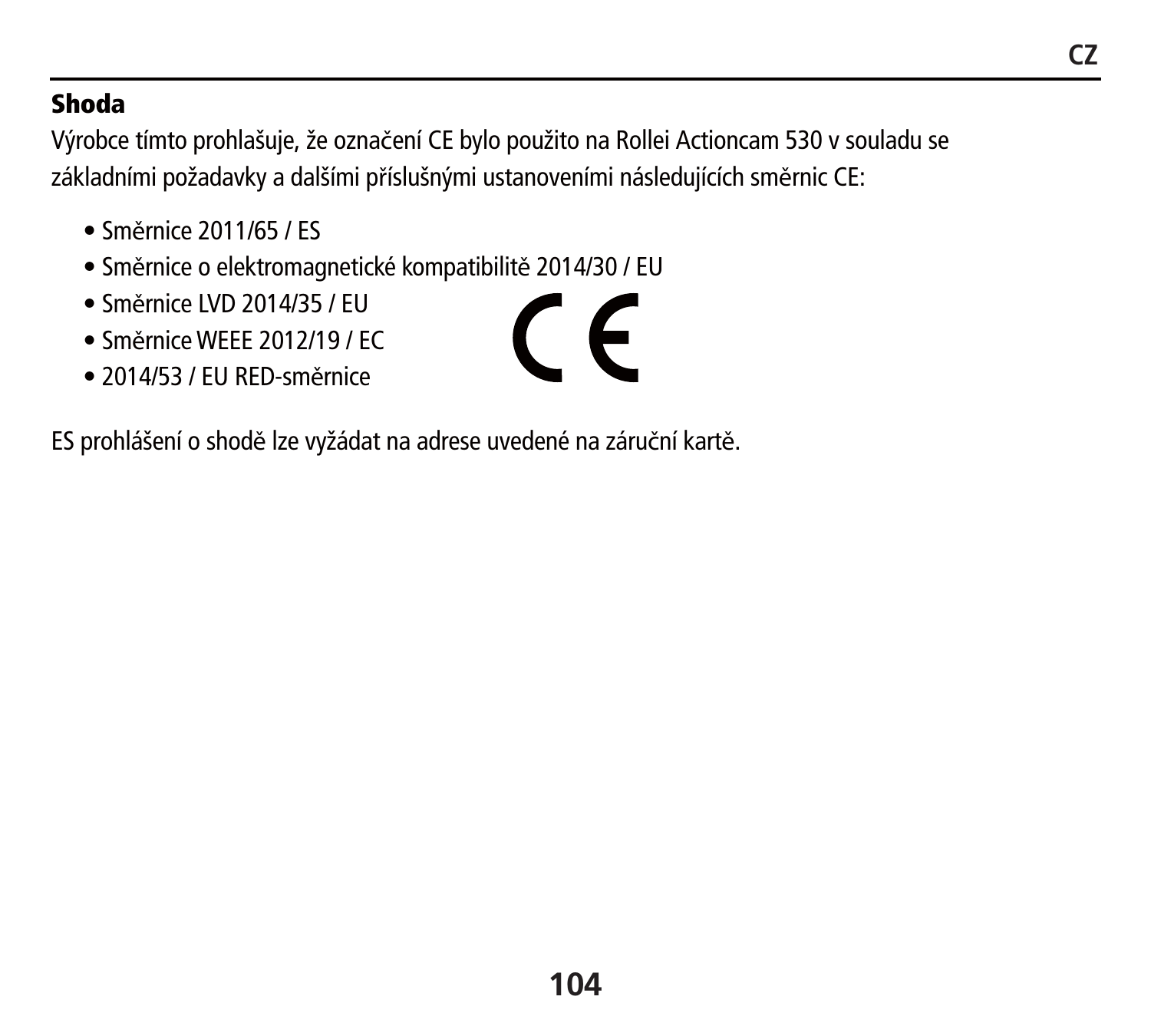## Προειδοποίηση

1.Αυτό είναι ένα προϊόν υψηλής ακρίβειας, παρακαλώ μην την αφήσετε να πέσει ή να συντριβεί. Η κάμερα προστατεύεται μόνο μέσα στην υποβρύχια θήκη.

2. Μην εκθέτετε τη μονάδα σε ισχυρά μαγνητικά αντικείμενα, όπως μαγνητικά πεδία ή ηλεκτρικούς κινητήρες. 3.Επαναλάβετε ποτέ το προϊόν σε υψηλές θερμοκρασίες και άμεσο ηλιακό φως.

4. Παρακαλώ επιλέξτε επώνυμες κάρτες microSD. Οι κάρτες ουδετερότητας δεν είναι εγγυημένες ότι λειτουργούν κανονικά.

5. Μην τοποθετείτε κάρτες micro SD κοντά σε ισχυρά μαγνητικά αντικείμενα για να αποφύγετε την απώλεια δεδομένων.

6.Ενώ φορτίζει, κρατήστε το προϊόν μακριά από παιδιά.

7. Κρατήστε τις συσκευές σε δροσερά, στεγνά και μονωμένα μέρη.

#### Πρόλονος

Αυτό το προϊόν είναι μια συσκευή ψηφιακής εγγραφής βίντεο υψηλής ευκρίνειας. Έχει μια ποικιλία από κορυφαίες λειτουργίες, όπως: ψηφιακή καταγραφή βίντεο, λήψη φωτογραφιών, ηχογράφηση, υπαίθρια αθλήματα, εμβολιασμός βαθέων υδάτων, σειριακή φωτογραφία κλπ., Επιτρέποντάς σας να κινηματογραφείτε οποιαδήποτε στιγμή και οπουδήποτε.

## Χαρακτηριστικά Προϊόντος

1.Πλήρης οθόνη υψηλής ευκρίνειας που εμφανίζει συναρπαστικά εγγεγραμμένα βίντεο

- 2.Φωτογραφική λήψη 14 megapixel
- 3. Ασύρματη μετάδοση WiFi
- 4.Έξοδος HDMI HD, υποστηρίζει τη λειτουργία FPV
- 5. Υποστηρίξτε κάρτες αποθήκευσης έως και 64GB
- 6.Πολλαπλές μορφές εγγραφής βίντεο: 4K /2.7K/1080P / 720P
- 7. Υποστηρίξτε τη μορφή εγγραφής βίντεο MOV
- 8.Υποστήριξη λειτουργίας τηλεχειριστηρίου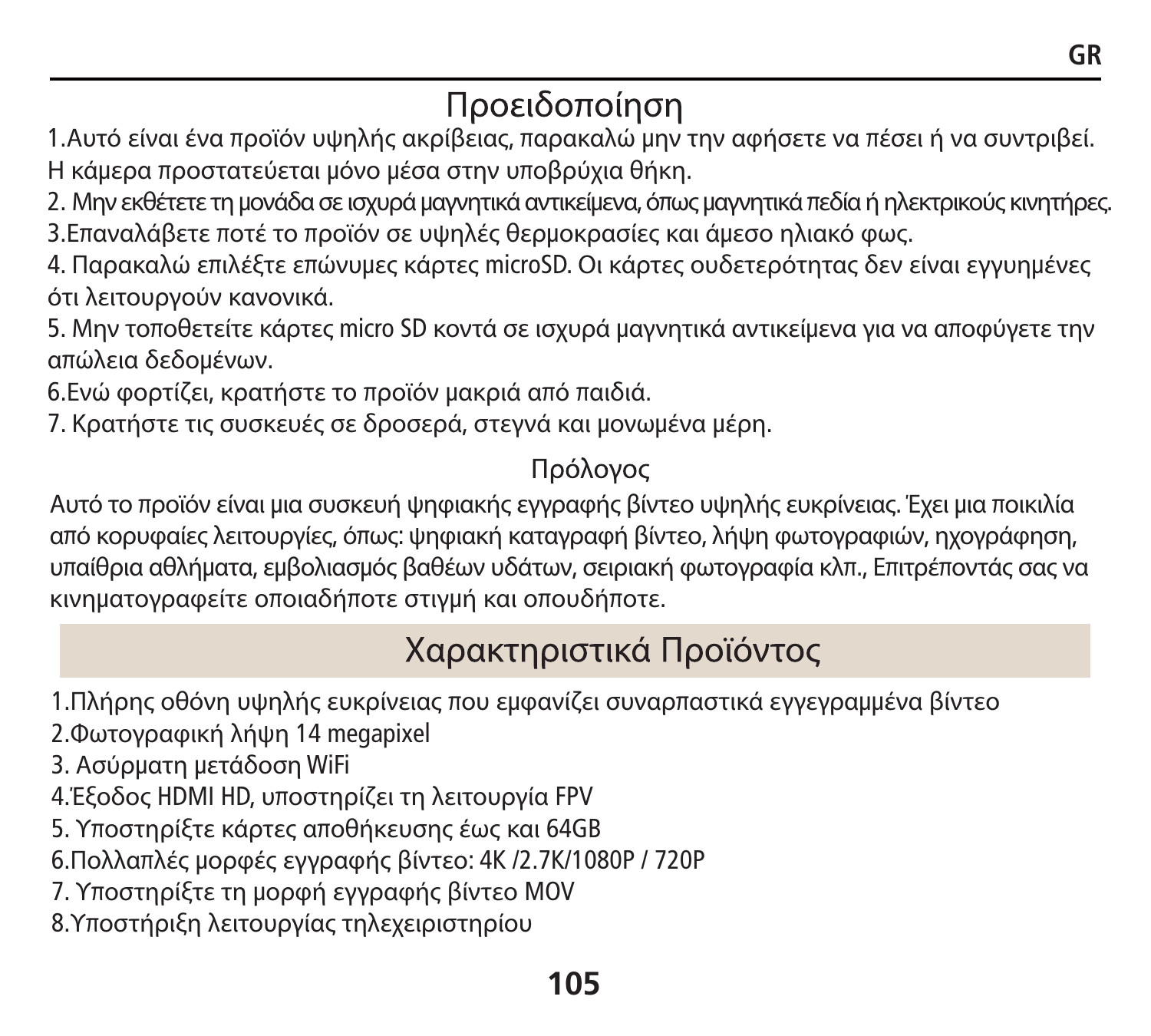## Διαγραφή προϊόντος

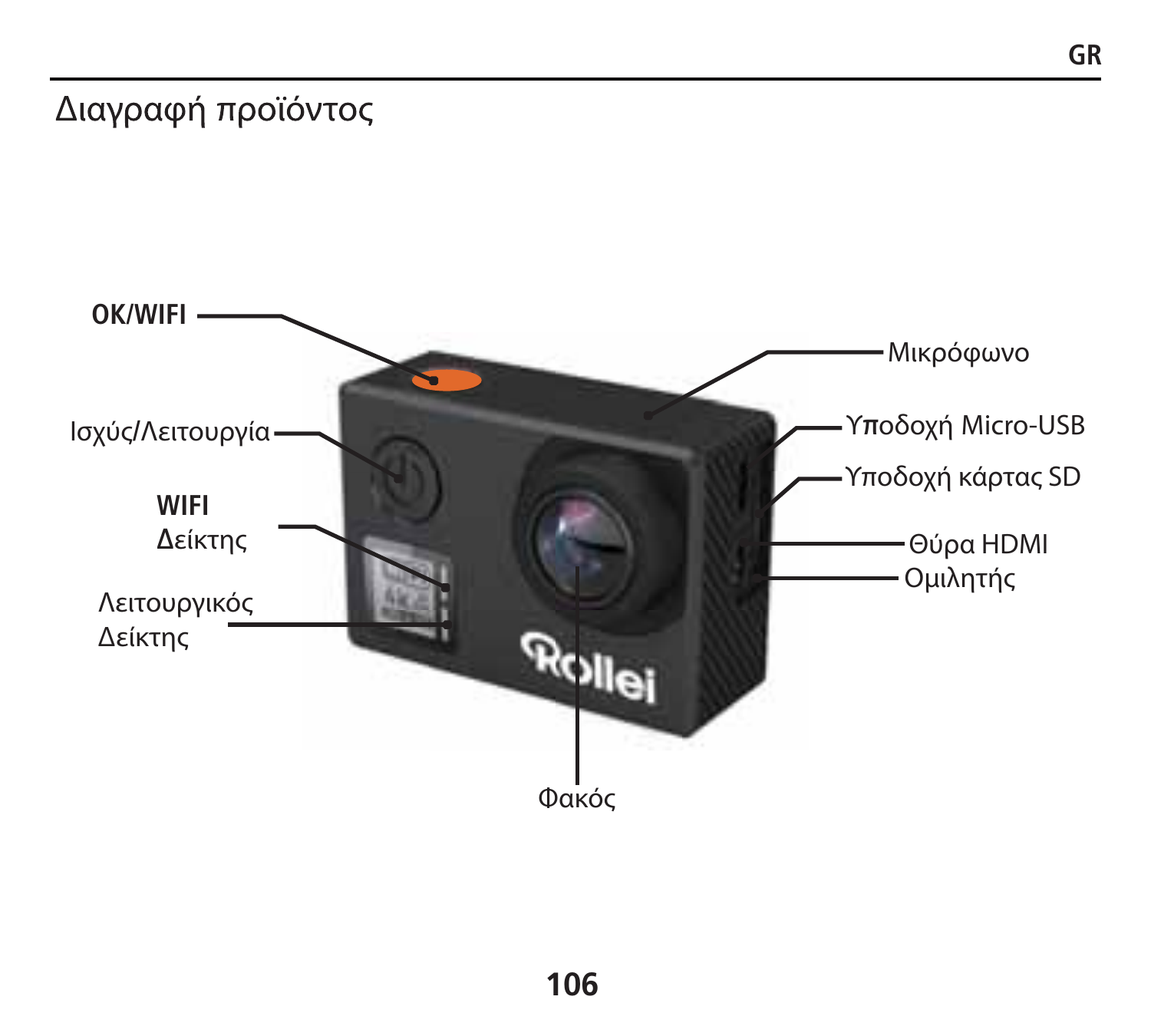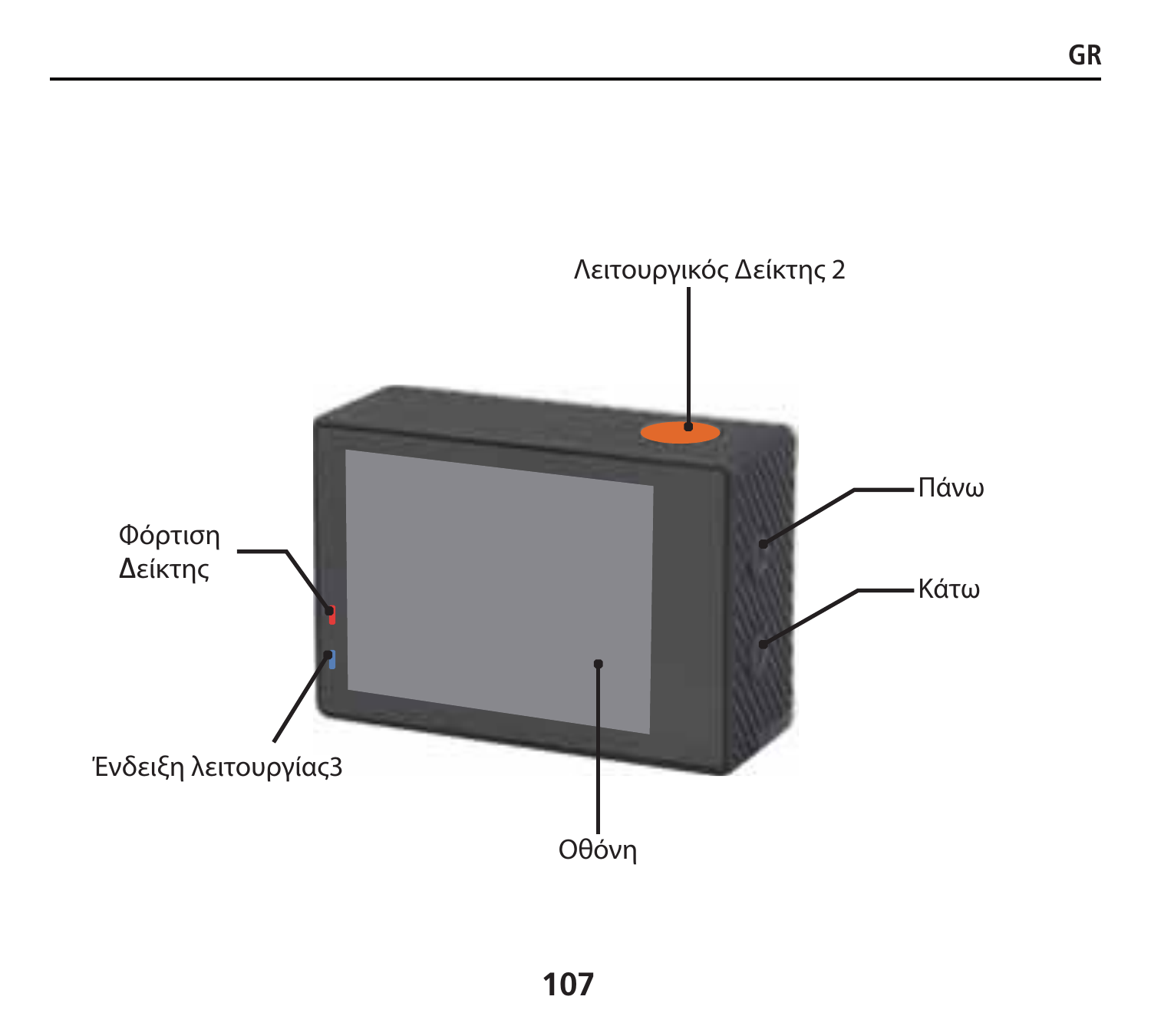Περιγραφή αδιάβροχου περιβλήματος

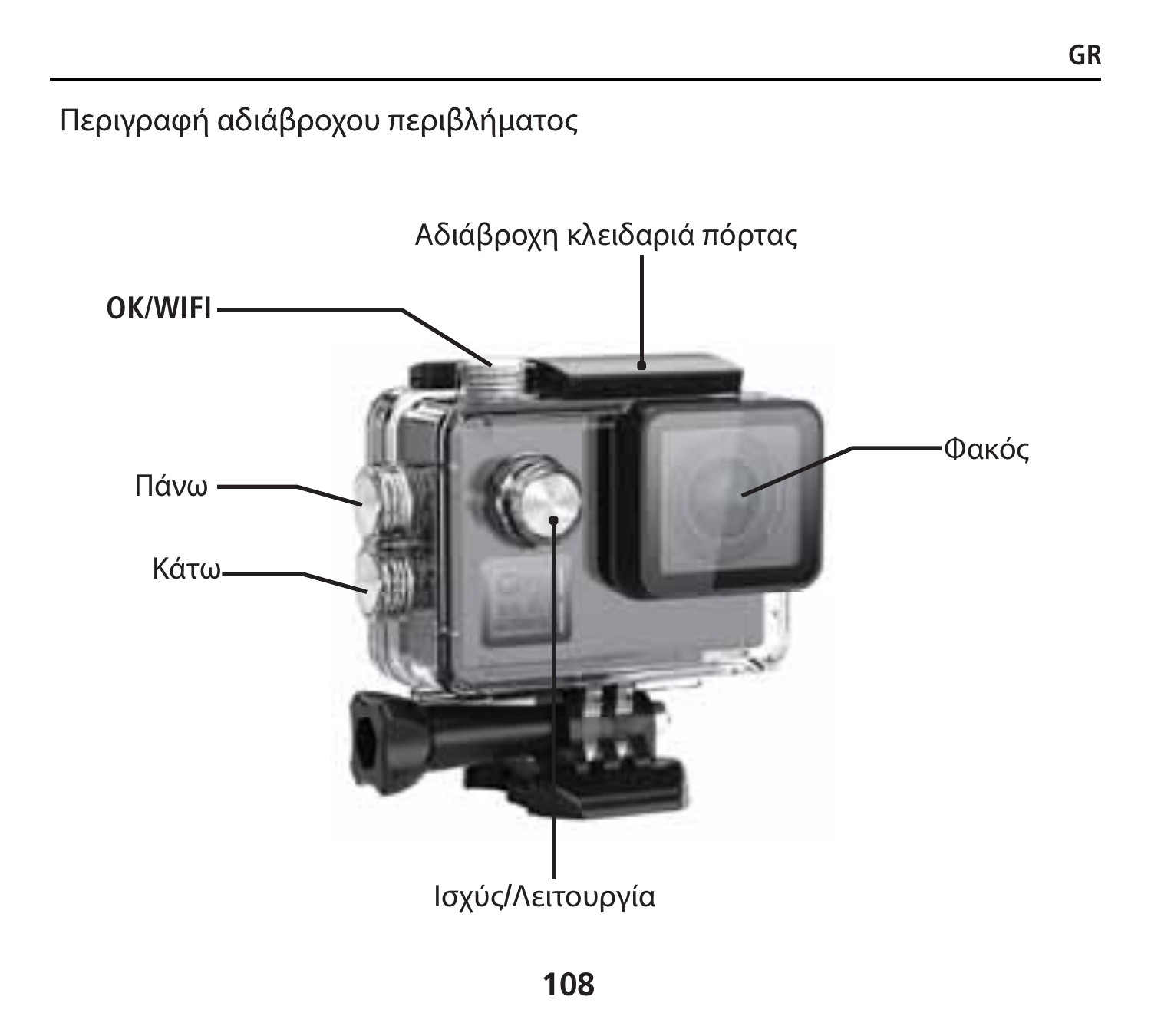## Λειτουργία

1. Εισαγωγή κάρτας micro SD

Σημείωση: Επιλέξτε την επώνυμη κάρτα microSD και διαμορφώστε την κάρτα μνήμης χρησιμοποιώντας έναν υπολογιστή ή την κάμερα πριν από την πρώτη χρήση.

2. Εγκατάσταση και αφαίρεση της μπαταρίας

A. Οχώρος της μπαταρίας μπορεί να ασφαλιστεί έναντι τυχαίου ανοίγματος. Επομένως, βρίσκετε ένα κουμπί κλειδώματοςστηθήκη μπαταριών. Γιαναανοίξετε τηθήκη μπαταριών, ξεκλειδώστε την καισύρετέ την προς την κατεύθυνση που φαίνεται στο κάλυμμα.

Β. Τοποθετήστε την μπαταρία στην κάμερα όπως υποδεικνύεται από τα σύμβολα +/- και την κατεύθυνση των βέλων που σημειώνονται στην μπαταρία.

Γ. Ισχύς μπαταρίας, ανατρέξτε στα σύμβολα: Λειτουργία πλήρους ισχύος " "Λειτουργία χαμηλής κατανάλωσης "<sub>Γ</sub>"

D. Αφαιρέστε την μπαταρία: Ανοίξτε το κάλυμμα της μπαταρίας και αφαιρέστε την μπαταρία. Σημείωση: Προτού χρησιμοποιήσετε τη συσκευή, πιέστε το κάλυμμα ασφάλισης κάθεφορά στη θέση "LOCK".

3. Φόρτιση μπαταρίας

A. Η μπαταρία μπορεί να φορτιστεί συνδέοντάς την με υπολογιστή ή με τροφοδοτικό.

Β. Η κάμερα μπορεί να εγγράψει βίντεο κατά τη φόρτιση (μεταβείτε σε λειτουργία οχήματος στο μενού).

C. Η κάμερα μπορεί επίσης να φορτιστεί αν η κάμερα είναι απενεργοποιημένη.

4. Λειτουργία τροφοδοσίας

Πατήστε παρατεταμένα το κουμπί τροφοδοσίας για 3-5 δευτερόλεπτα για να το ενεργοποιήσετε / απενεργοποιήσετε.

5.Μεταφορά

Εναλλαγή μεταξύ εγγραφής βίντεο / λήψης φωτογραφιών / αναπαραγωγής / μενού πατώντας το κουμπί τροφοδοσίας σύντομα και επανειλημμένα.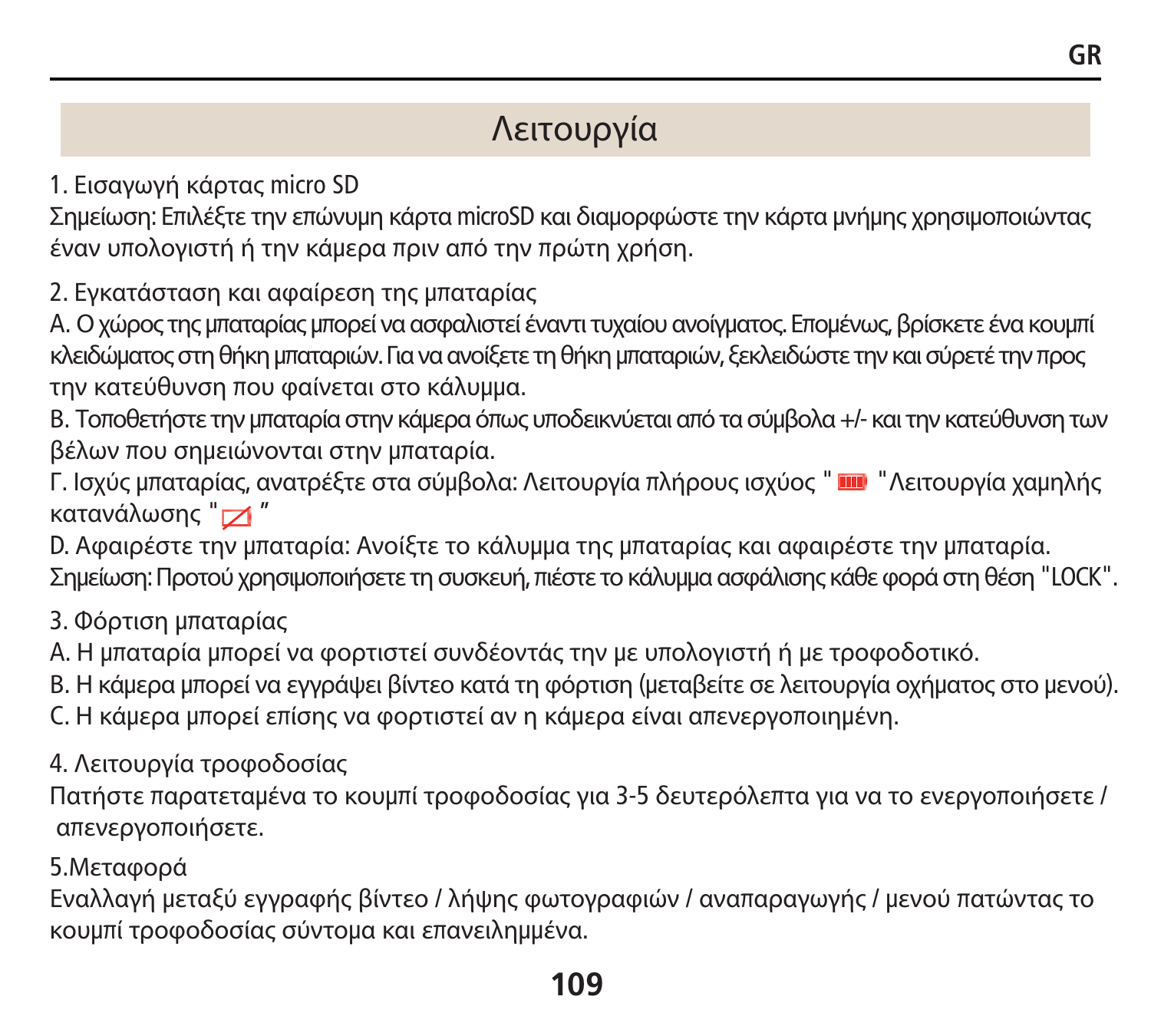6.WiFi Control

Πριν χρησιμοποιήσετε τη λειτουργία ελέγχου WiFi, εγκαταστήστε την εφαρμογή "Rollei 530-630" στο smartphone ή στο tablet σας. Μετά την ενεργοποίηση της κάμερας, πατήστε το κουμπί WiFi για 2 δευτερόλεπτα και ενεργοποιήστε / απενεργοποιήστε τη λειτουργία WiFi. Αν το WiFi είναι ενεργοποιημένο, το σύμβολο WiFi θα εμφανιστεί στην οθόνη. Αν το WiFi είναι ενεργοποιημένο, η κάμερα θα επαναρυθμιστεί. Το εικονίδιο WiFi γίνεται πράσινο μετά την επαναφορά και την αναμονή για 5 δευτερόλεπτα (αυτό σημαίνει ότι το WiFi μπορεί να συνδεθεί κανονικά τώρα).

Ανοίξτε τη σύνδεση WiFi στο κινητό σας τηλέφωνο για να αναζητήσετε τη συσκευή φωτογραφικής μηχανής: AC530 από τα διαθέσιμα ασύρματα δίκτυα. (Ο κωδικός είναι1234567890).

3. Ξεκινήστε το λογισμικό "Rollei 530-630".

7. Τηλεχειριστήριο

Εκκινήστε την κάμερα και μεταβείτε στο "Μενού ρυθμίσεων". Επιλέξτε "Ζεύγος τηλεχειρισμού " και πατήστε "OK". Η κάμερα θα εμφανίσει την ένδειξη "Έναρξη ζεύγους τηλεχειριστηρίου". Ταυτόχρονα, πιέστε οποιοδήποτε πλήκτρο στο τηλεχειριστήριο και το μπλε φως θα αρχίσει να αναβοσβήνει. Στην οθόνη της κάμερας εμφανίζεται η ένδειξη "Ζεύγος" και μετά από περίπου 20 δευτερόλεπτα θα εμφανιστεί στην οθόνη η ένδειξη "Pair Success!". Αυτό σημαίνει ότι η σύνδεση πραγματοποιείται με επιτυχία και η κάμερα επιστρέφει στην κανονική λειτουργία.

8. Τρόπος εγγραφής βίντεο και ρύθμισης ρυθμίσεων εγγραφής

8-1. Εγγραφή βίντεο

Αλλάξτε τη λειτουργία εγγραφής και θα εμφανιστεί ένα εικονίδιο στην επάνω αριστερή γωνία της οθόνης.Πατήστε OK για να ξεκινήσετε την εγγραφή και το εικονίδιο θα αρχίσει να αναβοσβήνει. Πατήστε ξανά "OK" για να σταματήσετε την εγγραφή και το εικονίδιο θα εξαφανιστεί.

8-2. Λήψη φωτογραφιών & ρύθμιση

Ενεργοποιήστε την κάμερα και πατήστε "Λειτουργία" για να επιλέξετε "Λήψη φωτογραφίας". Το εικονίδιο στην επάνω αριστερή γωνία της οθόνης δείχνει ότι η κάμερα βρίσκεται στη λειτουργία λήψης φωτογραφιών. Πατήστε "OK" για να τραβήξετε φωτογραφίες.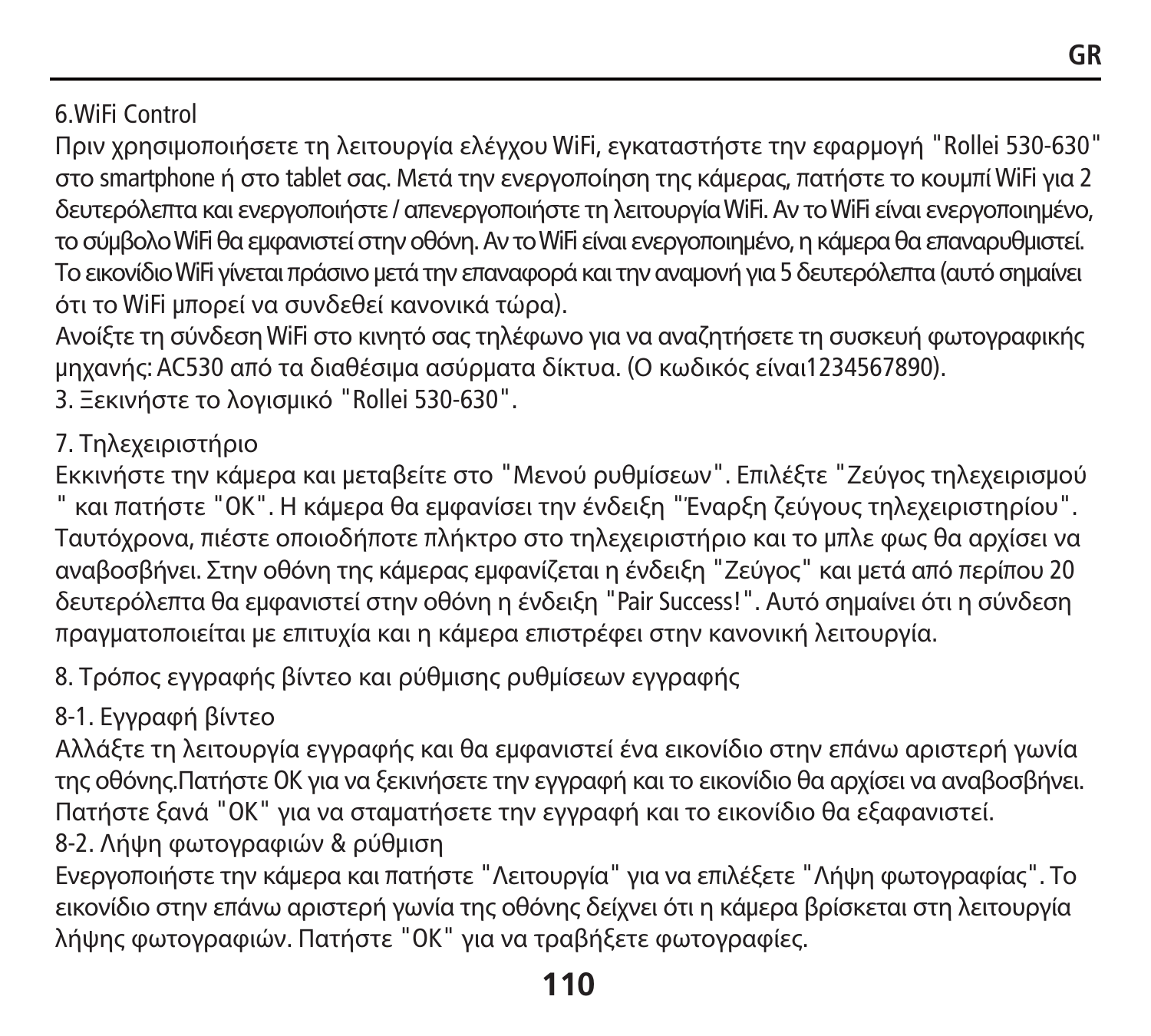8-3. Λειτουργία και ρύθμιση Burst

Ενεργοποιήστε την κάμερα και πατήστε "Λειτουργία" για να επιλέξετε "Λειτουργία λήψης ριπής". Το εικονίδιο στο Η επάνω αριστερή γωνία της οθόνης δείχνει ότι η φωτογραφική μηχανή βρίσκεται στη λειτουργία λήψης φωτογραφιών Burst. Πατήστε "OK" για να τραβήξετε φωτογραφίες.8-4. Αποθήκευση αρχείων & αναπαραγωγή αρχείων Θέστε τη φωτογραφική μηχανή σε λειτουργία "Playback Mode" (" " "Λειτουργία αναπαραγωγής" " "Έμφανίζεται στην επάνω αριστερή γωνία της λειτουργίας προεπισκόπησης βίντεο και Εμφανίζεται στην επάνω αριστερή γωνία της λειτουργίας προεπισκόπησης φωτογραφιών.), Επιλέξτε αρχεία χρησιμοποιώντας τα βέλη UP και DOWN, στη συνέχεια, επαναλάβετε και σταματήστε τα βίντεο ή ελέγξτε τις φωτογραφίες πιέζοντας το κουμπί λήψης. Μπορείτε επίσης να αναπαράγετε μέσω κινητού τηλεφώνου μέσω WiFi.

Σημείωση: Σε περίπτωση που η κάμερα παγώνει κατά τη χρήση, αφαιρέστε και επανατοποθετήστε την μπαταρία.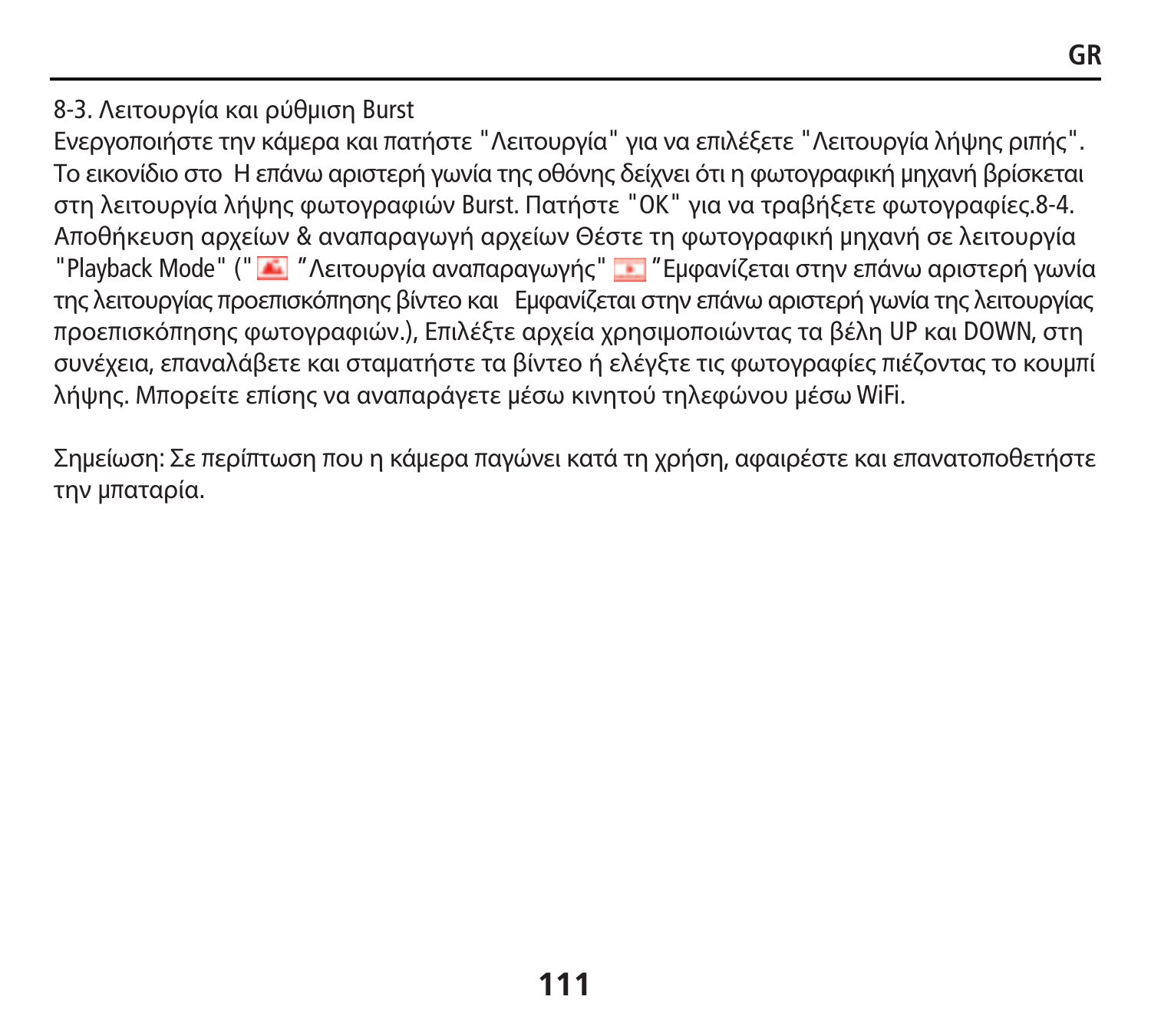| ΠΡΟΔΙΑΓΡΑΦΕΣ        |                                  |                                                                      |
|---------------------|----------------------------------|----------------------------------------------------------------------|
|                     | Τύπος                            | 1/2.3" CMOS 14MP                                                     |
| Εικόνα<br>Αισθητήρα | Αποτελεσματικά<br>εικονοστοιχεία | Περίπου. 14Mega Pixel (4320 * 3240)                                  |
|                     | Pixel Output                     | Περίπου. 14,24 Mega Pixels                                           |
|                     | Εστιακό μήκος                    | $Φακός f = 3.06$ mm                                                  |
| Φακός               | F No.                            | $F = 2.8$                                                            |
|                     | F.O.V(D)                         | $166^{\circ}$ (H=120° V=89°)                                         |
| Oθόνη LCD           |                                  | 2 "960 * 240 dots TFT LCD μήτρας                                     |
| Σκόπευτρο           | Οπτικό<br>σκόπευτρο              | Oxi                                                                  |
| Εστίαση             | Τύπος                            | Σταθερός                                                             |
|                     | Ελεγχος                          | Προγραμματισμένη ΑΕ                                                  |
| Esposizione         | Αποζημίωση                       | ±2EV (0.33 EV steps) -2.0/-1.0/+0.0/+1.0/2.0                         |
|                     | Ισοδύναμο ISO                    | Auto, 100, 200, 400, 800, 1600                                       |
| LED                 | Τρόποι                           | Oxi                                                                  |
| Ισορροπία λευκού    |                                  | Αυτόματο / Φως ημέρας / σκιάς / Βολφράμιο /<br>Φθορισμού / Υποβρύχιο |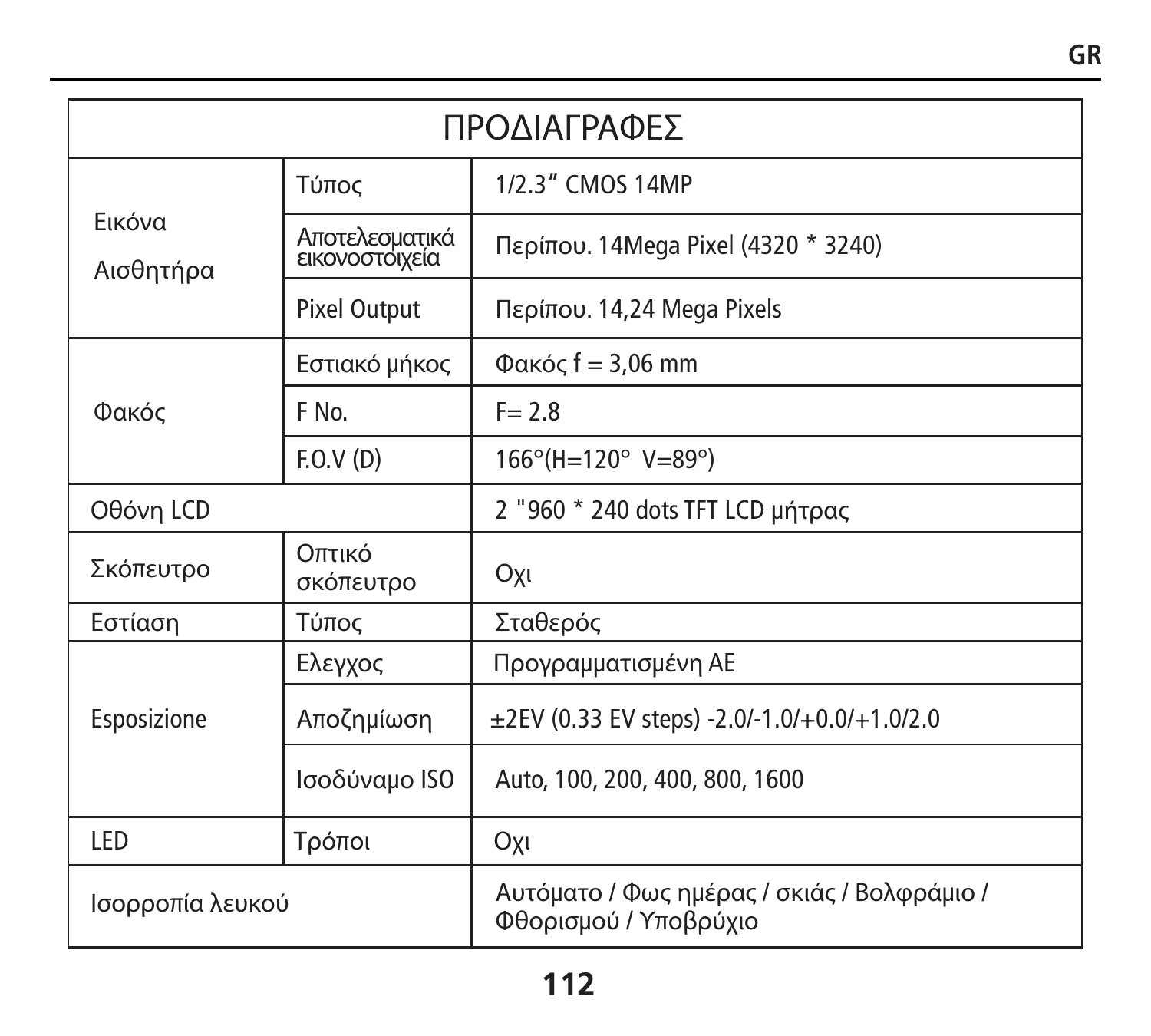| Ανάλυση βίντεο           | 4K / 30P                   | 4K 3840x2160 P30<br>2 7K 2704x1520 P30<br>1080P: 1920x1080 P60/P30<br>720P: 1280x720 P120/P60/P30    |
|--------------------------|----------------------------|------------------------------------------------------------------------------------------------------|
| Ήχος                     |                            | Mic και ηχείο (Mono)                                                                                 |
| Σταθεροποίηση εικόνας    |                            | Ενεργοποίηση / Απενεργοποίηση                                                                        |
| Τηλεχειριστήριο          |                            | Η απόσταση απομακρυσμένου ελέγχου είναι<br>περίπου 8 μέτρα                                           |
| Συνδυασμός τηλεχειρισμού |                            | Επιλέξτε Απομακρυσμένο ζεύγος                                                                        |
|                          | Μεσο ΜΑΖΙΚΗΣ<br>ΕΝΗΜΕΡΩΣΗΣ | Εσωτερική μνήμη: καμία εσωτερική μνήμη<br>Εξωτερική μνήμη: υποστηρίζει κάρτες micro SDHC<br>έως 64GB |
|                          | Κωδικοποιητής<br>βίντεο    | H 264                                                                                                |
|                          | Μέγεθος<br>εικόνας 14ΜΡ    | 4320x3240<br>14M<br>10M 4320x2430<br>8M<br>3840x2160<br>5M<br>2592x1944<br>1920x1080<br>2M           |
| Έξοδος βίντεο            |                            | HDMI: Υποστήριξη 1920x1080 Ρ60, έξοδος Με CEC<br>Σύνθετο: NTSC / PAL                                 |
| Λειτουργία Λήξης Χρόνου  |                            | OFF / 3 δευτερόλεπτα / 5 δευτερόλεπτα / 10<br>δευτερόλεπτα / 30 δευτερόλεπτα / 60 δευτερόλεπτα       |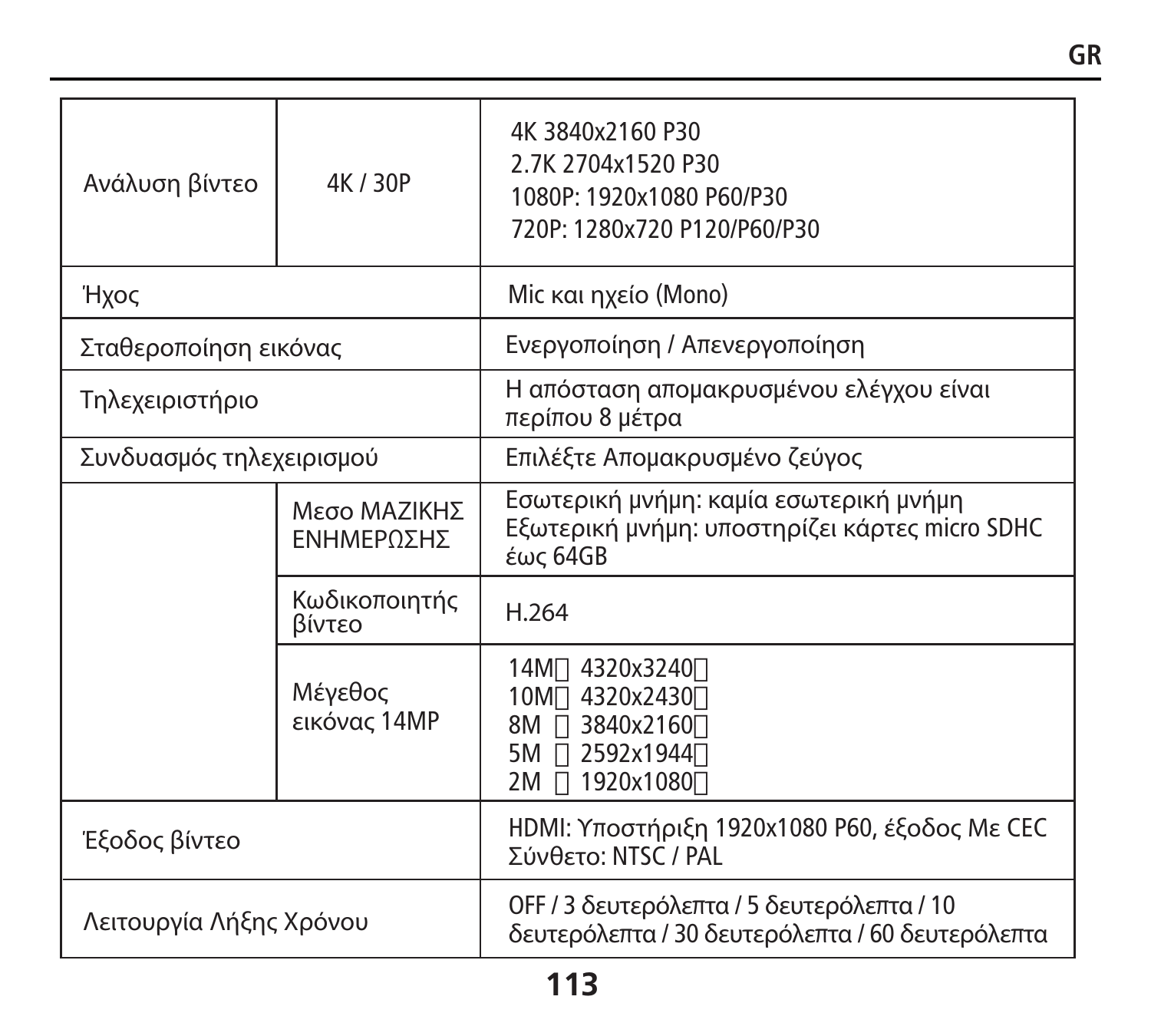| Λειτουργίες φωτογραφιών  | Χρονοδιακόπτης: ΟΕΕ / 3 δευτερόλεπτα / 5 δευτερόλεπτα /<br>10 δευτερόλεπτα / 30 δευτερόλεπτα / 60 δευτερόλεπτα<br>Ρυθμός εκτόξευσης: OFF / 3 Ρ / s / 7 Ρ / s / 15 Ρ / s / 30Ρ / s<br>Χρονικό διάστημα λήξης φωτογραφίας: OFF / 3 δευτερόλεπτα /<br>5 δευτερόλεπτα / 10 δευτερόλεπτα / 30 δευτερόλεπτα<br>Χρόνος λήψης λήψης φωτογραφίας: 5Min / 10Min /<br>15Min / 20Min |
|--------------------------|--------------------------------------------------------------------------------------------------------------------------------------------------------------------------------------------------------------------------------------------------------------------------------------------------------------------------------------------------------------------------|
| Προεπιλεγμένη λειτουργία | βίντεο                                                                                                                                                                                                                                                                                                                                                                   |
| <b>FIS</b>               | Ενεργοποίηση / Απενεργοποίηση                                                                                                                                                                                                                                                                                                                                            |
| Ανίχνευση κίνησης        | Off / Χαμηλή / Μεσαία / Υψηλή                                                                                                                                                                                                                                                                                                                                            |
| Εγγραφή βρόχου           | OFF / 2 Ελάχ. / 3 Ελάχ. / 5 λεπτά.                                                                                                                                                                                                                                                                                                                                       |
| Λειτουργία τηλεόρασης    | NTSC / PAL                                                                                                                                                                                                                                                                                                                                                               |
| Φως Freq.                | 50HZ / 60HZ                                                                                                                                                                                                                                                                                                                                                              |
| Screen Off               | ΟΕΕ / 30 δευτερόλεπτα / 1 λεπτό. / 2Min.                                                                                                                                                                                                                                                                                                                                 |
| WiFi I FD                | Ενεργοποίηση / απενεργοποίηση                                                                                                                                                                                                                                                                                                                                            |
| Οξύτητα                  | Ισχυρή / Κανονική / Μαλακή                                                                                                                                                                                                                                                                                                                                               |
| Λειτουργία σκηνής        | Κανονική / Φλας / Νύχτα / Αθλητισμός / Τοπίο /<br>Πορτρέτο / Ηλιοβασίλεμα                                                                                                                                                                                                                                                                                                |
| ISO                      | Auto / 100 / 200 / 400 / 800 / 1600                                                                                                                                                                                                                                                                                                                                      |
| EV: 0.0                  | $-2.0/ -1.0/ +0.0/ +1.0/ +2.0$<br>FV                                                                                                                                                                                                                                                                                                                                     |
| Ρύθμιση ώρας             | χρόνος εγκατάστασης                                                                                                                                                                                                                                                                                                                                                      |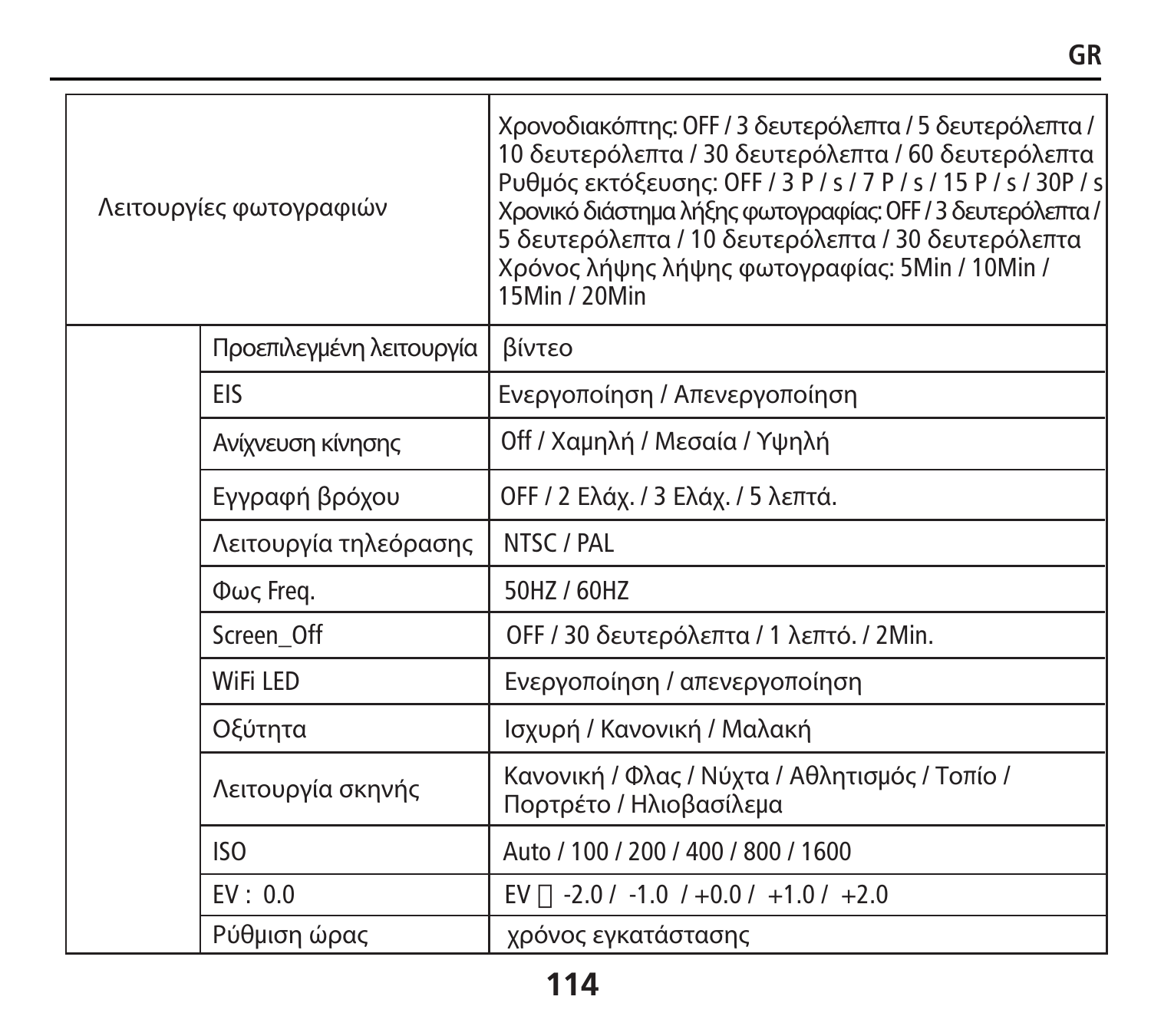|                        | Μορφή ημερομηνίας         | Y/M/D.D/M/Y.M/D/Y                                                                                                                                                                                                                                                                                                |
|------------------------|---------------------------|------------------------------------------------------------------------------------------------------------------------------------------------------------------------------------------------------------------------------------------------------------------------------------------------------------------|
|                        | WiFi                      | Ενεργοποίηση / απενεργοποίηση                                                                                                                                                                                                                                                                                    |
|                        | WiFi SSID                 | AC530                                                                                                                                                                                                                                                                                                            |
|                        | Κωδικός πρόσβασης<br>WiFi | 1234567890                                                                                                                                                                                                                                                                                                       |
|                        | Μορφή                     | <b>NAI OXI</b>                                                                                                                                                                                                                                                                                                   |
|                        | Προεπιλεγμένη<br>ρύθμιση  | <b>NAI OXI</b>                                                                                                                                                                                                                                                                                                   |
|                        | Εκδοχή                    | AC530 V1.0                                                                                                                                                                                                                                                                                                       |
| Διασύνδεση             |                           | USB 2.0: επαναφόρτιση / μεταφορά αρχείων                                                                                                                                                                                                                                                                         |
| Πηγή ενέργειας         |                           | Επαναφορτιζόμενη μπαταρία ιόντων λιθίου 1050mAH                                                                                                                                                                                                                                                                  |
| Διαστάσεις (W * H * D) |                           | L: 61 mm, W: 42 mm, H: 23 mm (με το τμήμα φακού θα<br>είναι 33 mm)                                                                                                                                                                                                                                               |
| Βάρος                  |                           | Περίπου 78,5g (με μπαταρία)                                                                                                                                                                                                                                                                                      |
| Υποστήριξη             |                           | Έλεγχος μαζικής αποθήκευσης<br>Windows XP (Service Pack 2) ή νεότερη έκδοση<br>Mac OS X 10.5.11 ή νεότερη έκδοση                                                                                                                                                                                                 |
| Απαιτήσεις συστήματος  |                           |                                                                                                                                                                                                                                                                                                                  |
| Για τα Windows         |                           | *PC με επεξεργαστή καλύτερη από Pentium 4 3.2GHz<br>*Windows XP (Service Pack 2) ή νεότερη έκδοση<br>*Ελάχιστη μνήμη RAM συστήματος 1 GB<br>*Κάρτα γραφικών ελάχιστης 256 MB RAM<br>*Θύρα USB, μονάδα CD-ROM<br>*Ούρα USB, μονάδα CD-ROM<br>*1024 * 768 εικονοστοιχεία, οθόνη συμβατή με<br>έγχρωμη οθόνη 32 bit |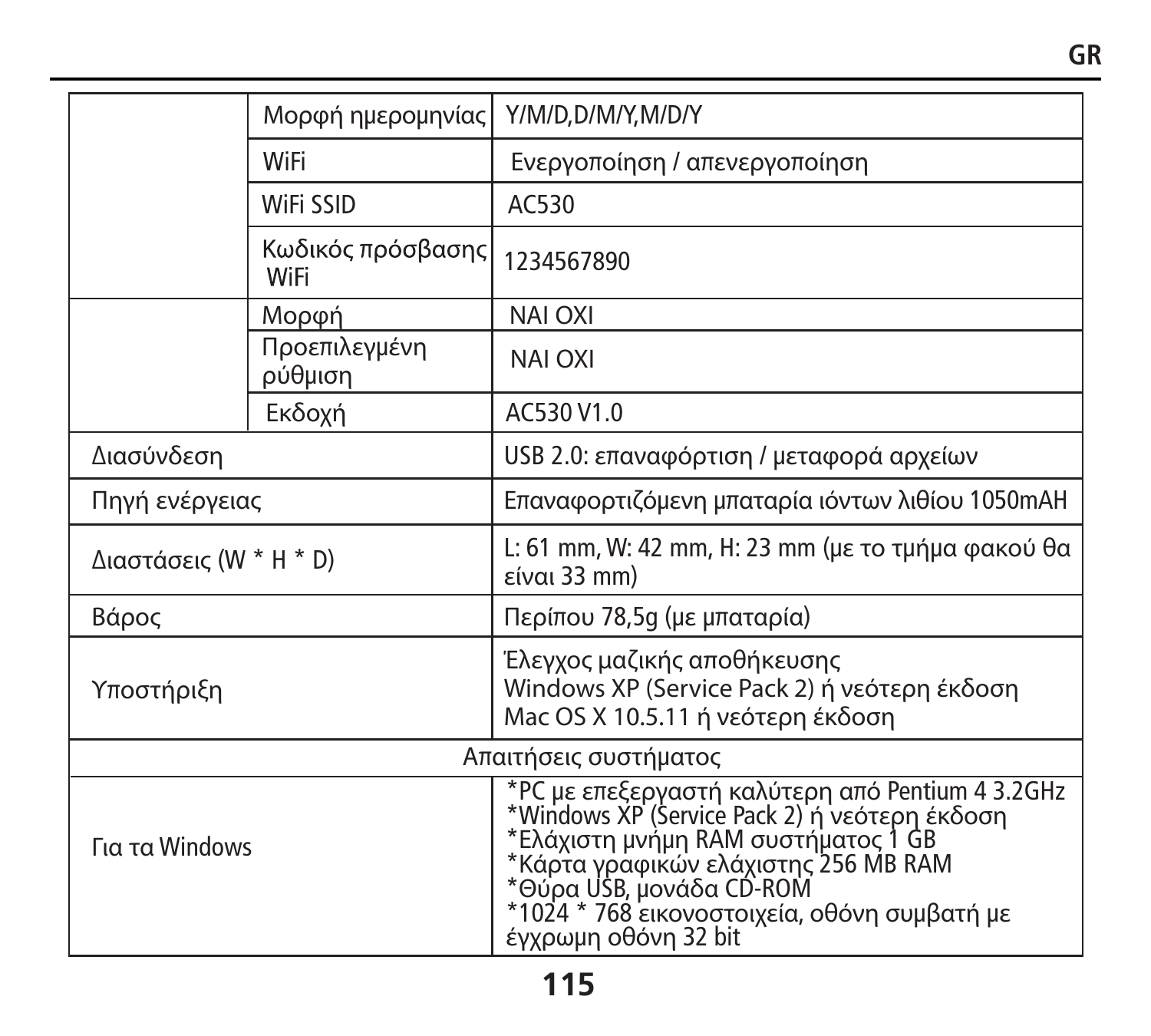#### **Likvidace**



Απορρίψτε τη συσκευασία: Για τη διάθεση, ξεχωριστή συσκευασία σε διαφορετικούς τύπους. Το χαρτόνι και η σανίδα πρέπει να απορρίπτονται καθώς το χαρτί και το φύλλο πρέπει να ανακυκλωθούν.



Απόρριψη αποβλήτων ηλεκτρικού και ηλεκτρονικού εξοπλισμού ή / και μπαταρίας από χρήστες σε ιδιωτικά νοικοκυριά στην Ευρωπαϊκή Ένωση.



Αυτό το σύμβολο στο προϊόν ή στη συσκευασία υποδηλώνει ότι αυτό δεν μπορεί να απορριφθεί ως οικιακά απόβλητα. Πρέπει να απορρίψετε τον απόβλητο εξοπλισμό ή / και την μπαταρία σας, μεταφέροντάς την στο κατάλληλο πρόγραμμα επιστροφής για την ανακύκλωση ηλεκτρικού και ηλεκτρονικού εξοπλισμού ή / και μπαταρίας. Για περισσότερες πληροφορίες σχετικά με την ανακύκλωση αυτού του εξοπλισμού ή / και της μπαταρίας, επικοινωνήστε με το γραφείο της πόλης, το κατάστημα από το οποίο αγοράσατε τον εξοπλισμό ή την υπηρεσία διάθεσης οικιακών αποβλήτων. Η ανακύκλωση των υλικών θα συμβάλει στη διατήρηση των φυσικών πόρων και θα διασφαλίσει ότι ανακυκλώνονται με τρόπο που να προστατεύει την ανθρώπινη υγεία και το περιβάλλον.

Προειδοποίηση μπαταρίας

- Ποτέ μην αποσυναρμολογήσετε, συνθλίψετε ή τρυπήσετε την μπαταρία ή αφήστε τη μπαταρία να βραχυκυκλωθεί. Μην εκθέτετε την μπαταρία σε υψηλή θερμοκρασία, εάν διαρρεύσει η μπαταρία ή διογκωθεί, διακόψτε τη χρήση της.
- Φορτίστε πάντα χρησιμοποιώντας το φορτιστή. Κίνδυνος έκρηξης σε περίπτωση αντικατάστασης της μπαταρίας από εσφαλμένο τύπο.
- Κρατήστε την μπαταρία μακριά από παιδιά.
- Οι μπαταρίες ενδέχεται να εκραγούν εάν εκτίθενται σε γυμνή φωτιά. Ποτέ μην απορρίπτετε τις μπαταρίες σε περίπτωση πυρκαγιάς.
- Απορρίψτε τις χρησιμοποιημένες μπαταρίες σύμφωνα με τους τοπικούς κανονισμούς.
- Πριν από τη διάθεση της συσκευής, αφαιρέστε την μπαταρί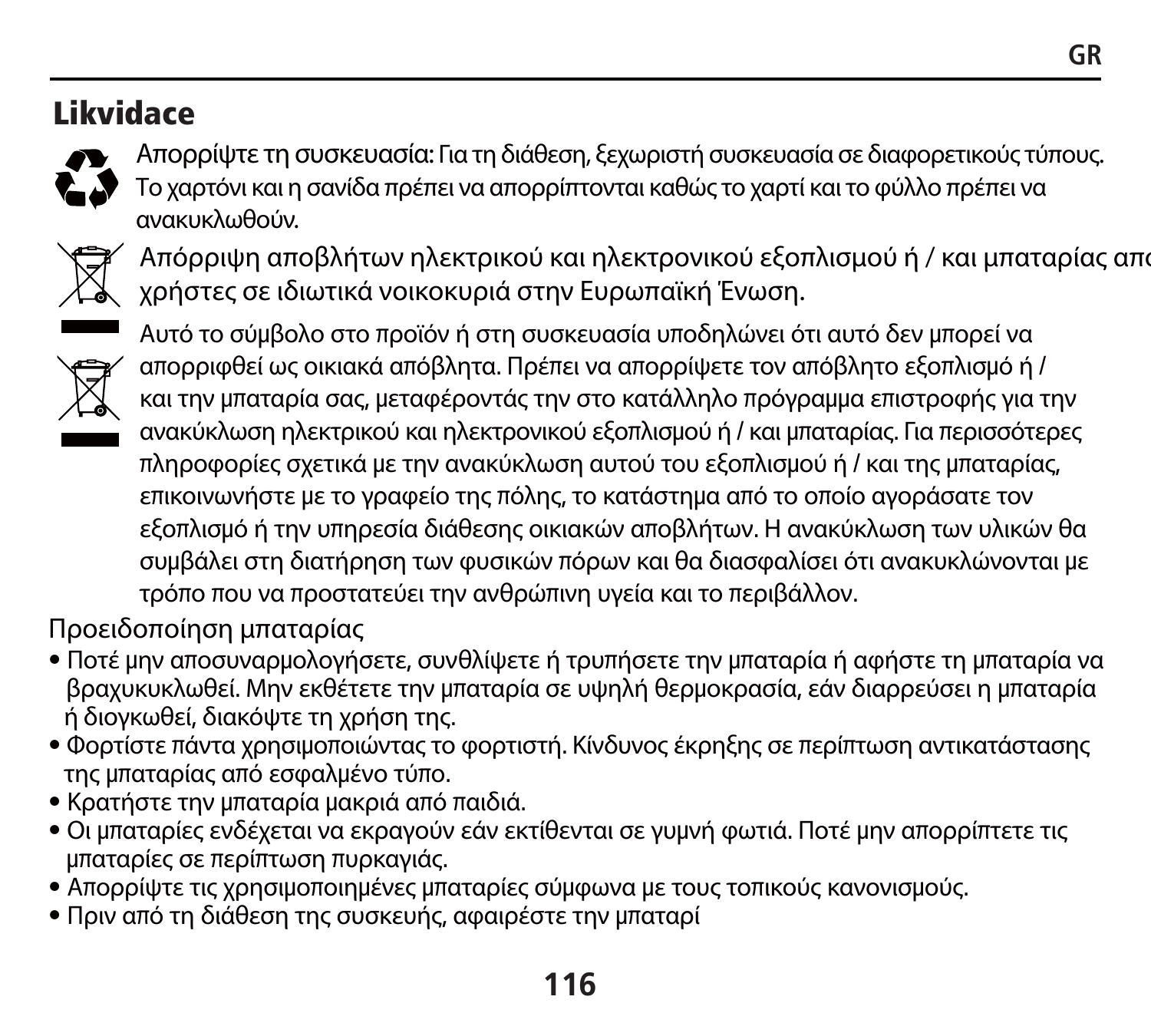#### Συμμόρφωση

Ο κατασκευαστής δηλώνει ότι η σήμανση CE εφαρμόστηκε στην Rollei Actioncam 30 σύμφωνα με τις βασικές απαιτήσεις και άλλες σχετικές διατάξεις των ακόλουθων οδηγιών CE:

- •Οδηγία 2011/65 / ΕΚ της Επιτροπής
- •Οδηγία EMC 2014/30 / ΕΕ
- •Οδηγία LVD 2014/35 / ΕΕ
- •Οδηγία WEEE 2012/19 / ΕΚ
- •Οδηγία 2014/53 / ΕΕ RED

Η δήλωση συμμόρφωσης ΕΚ μπορεί να ζητηθεί από τη διεύθυνση που καθορίζεται στην κάρτα εγγύησης.

## $\epsilon$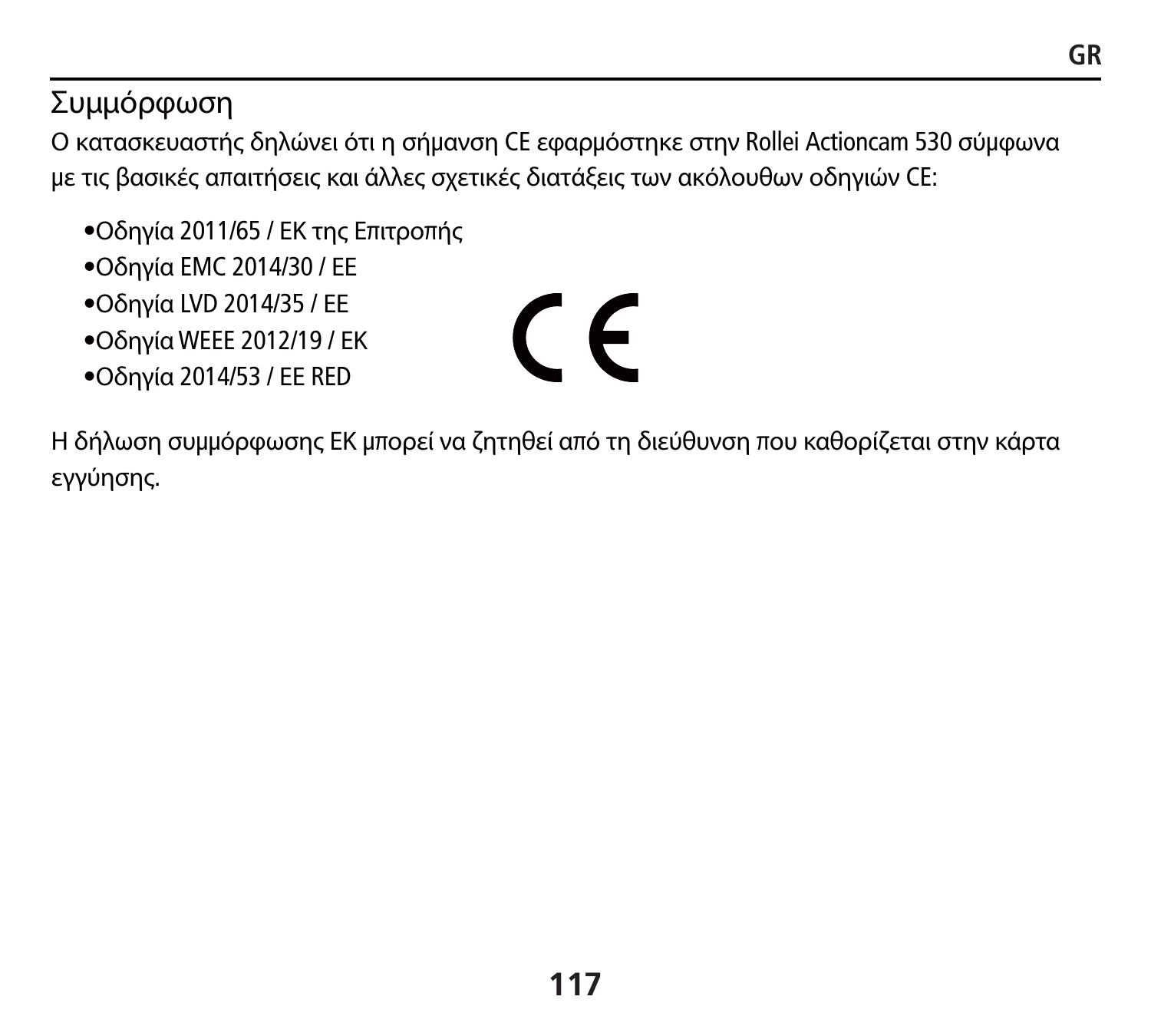#### **figyelmeztetés**

1.Ez egy nagy pontosságú termék, kérjük, ne engedje, hogy leesik vagy összeomlik, mert a fényképezőgépet csak a víz alatti tok védi.

2. Ne tegye ki a készüléket erős mágneses tárgyaknak, például mágneses mezőknek vagy elektromos motoroknak.

3. Ne helyezze a terméket magas hőmérsékletre és közvetlen napfényre

4. Válassza ki a márkás microSD kártyákat. A semleges kártyák nem garantálják a normális működést

5. Ne helyezze a mikro SD kártyákat erős mágneses tárgyak közelében, hogy elkerülje az adatok elvesztését. 6. Amíg töltődik, tartsa távol a terméket a gyermekektől.

7.Készítse el a készülékeket hűvös, száraz és szigetelt helyen.

#### فعكاه

Ez a termék egy nagy felbontású digitális mozgókép felvétel eszköz van a különféle iparágvezető funkciók, többek között :. Digitális videofelvétel, fénykép fényképezés, hangfelvétel, szabadtéri sportok, mélytengeri tapintás, soros fénykép stb, ami lehetővé teszi Filmezni bármikor, bárhol.

## **Termékiellemzők**

- 1.Teljes nagyfelbontású képernyő, amely megjeleníti az összehangolt videókat
- 2.14 megapixeles fényképezés
- 3. Vezeték nélküli WiFi átvitel
- 4.HDMI HD kimenet, támogatja az FPV módot
- 5. Támogatja a maximum 64 GB-os tárolókártyákat
- 6.Több videokészítési formátum: 4K / 2.7K / 1080P / 720P
- 7. Támogatja a MOV videofelvételi formátumot
- 8.Támogatás Távirányító funkció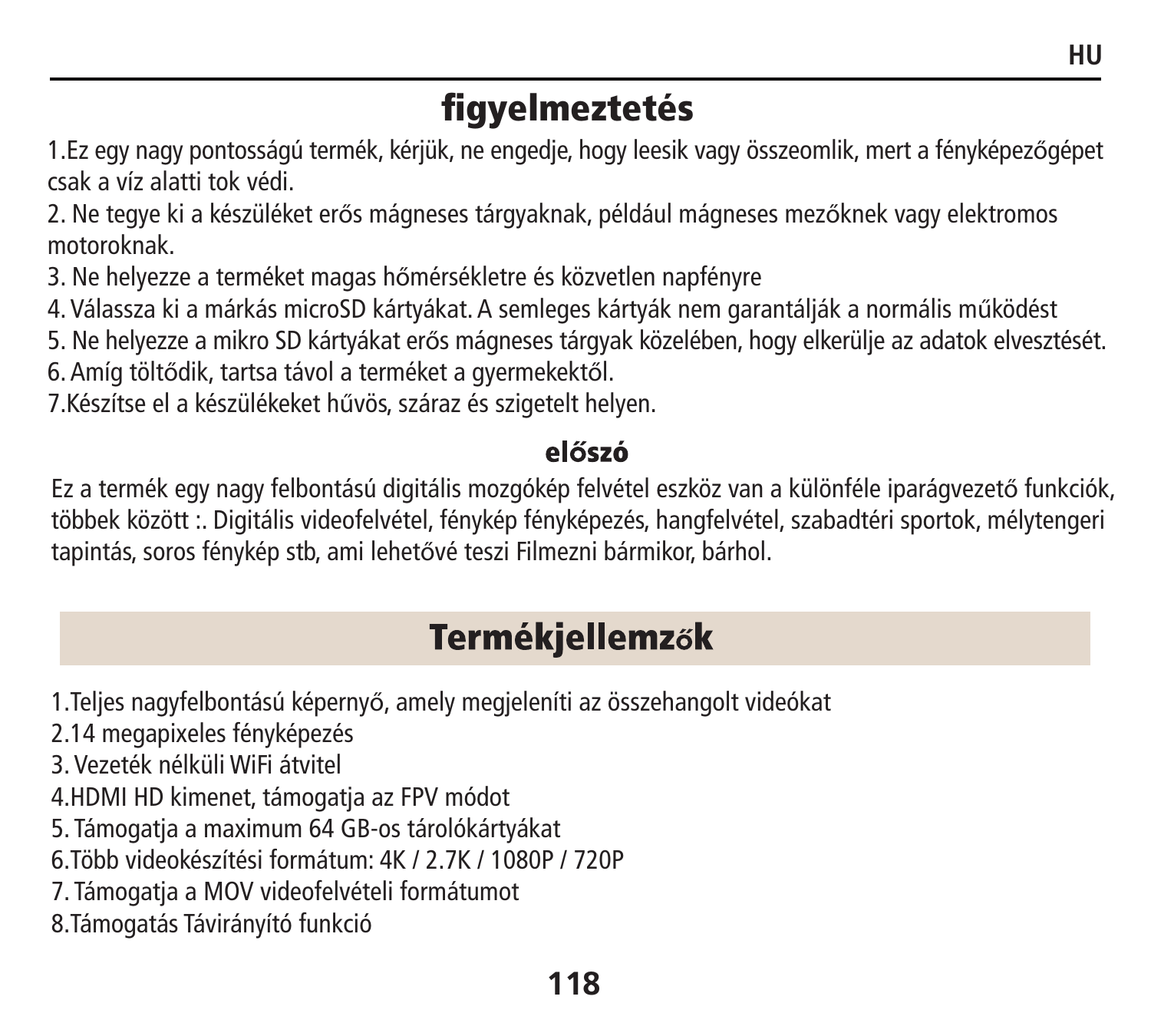## **Termékleírás**

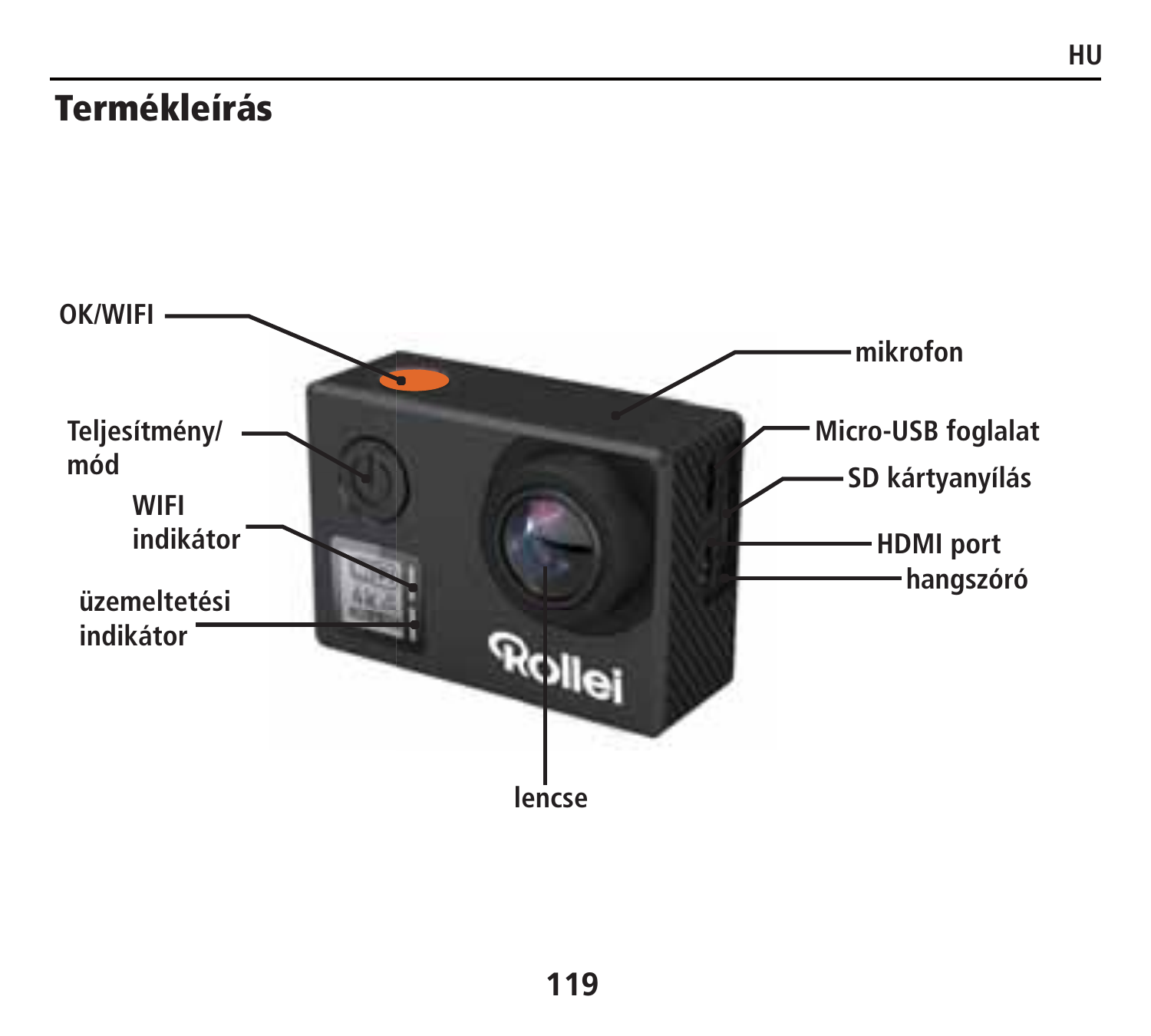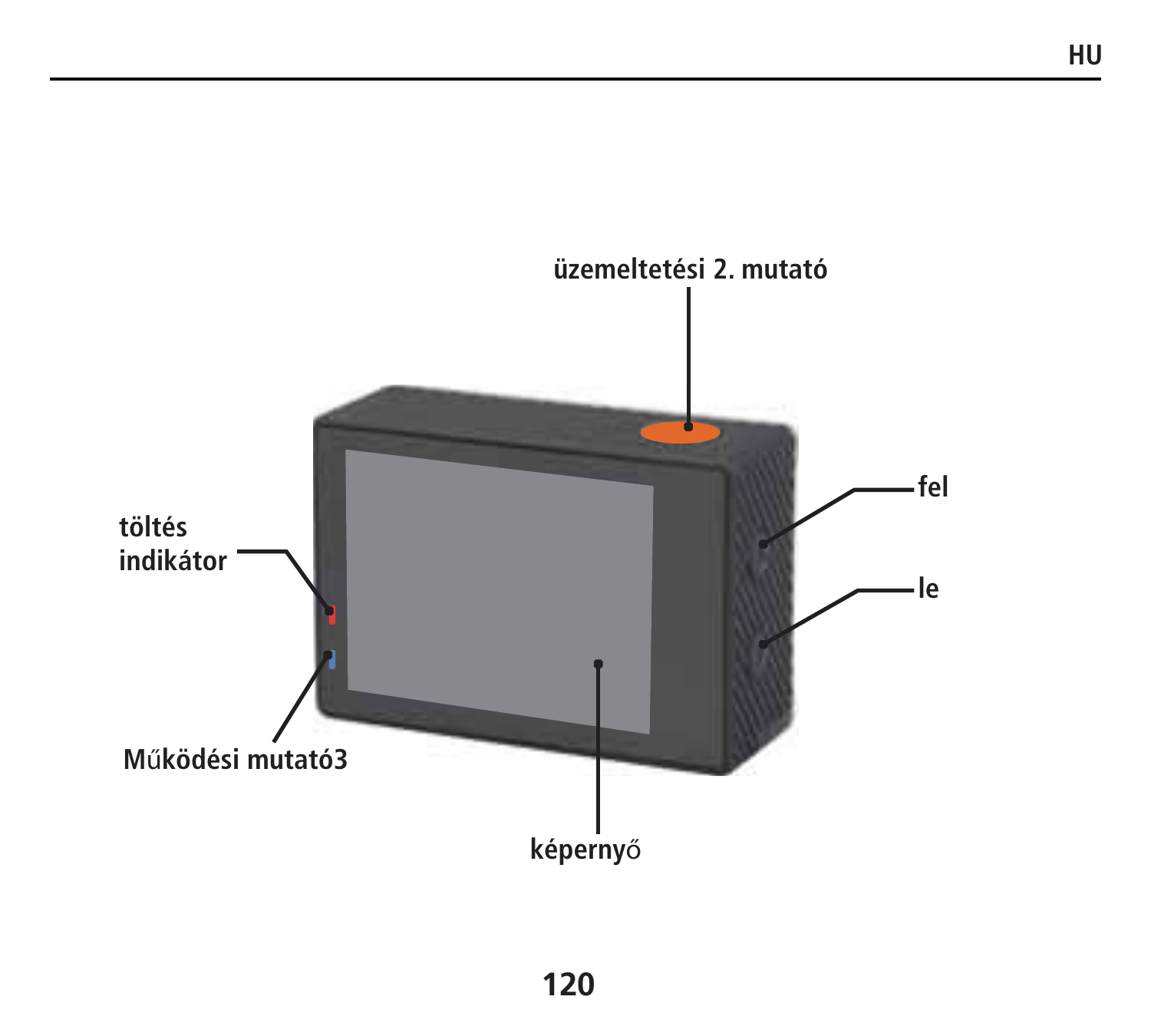## **Vízálló tok Leírás**

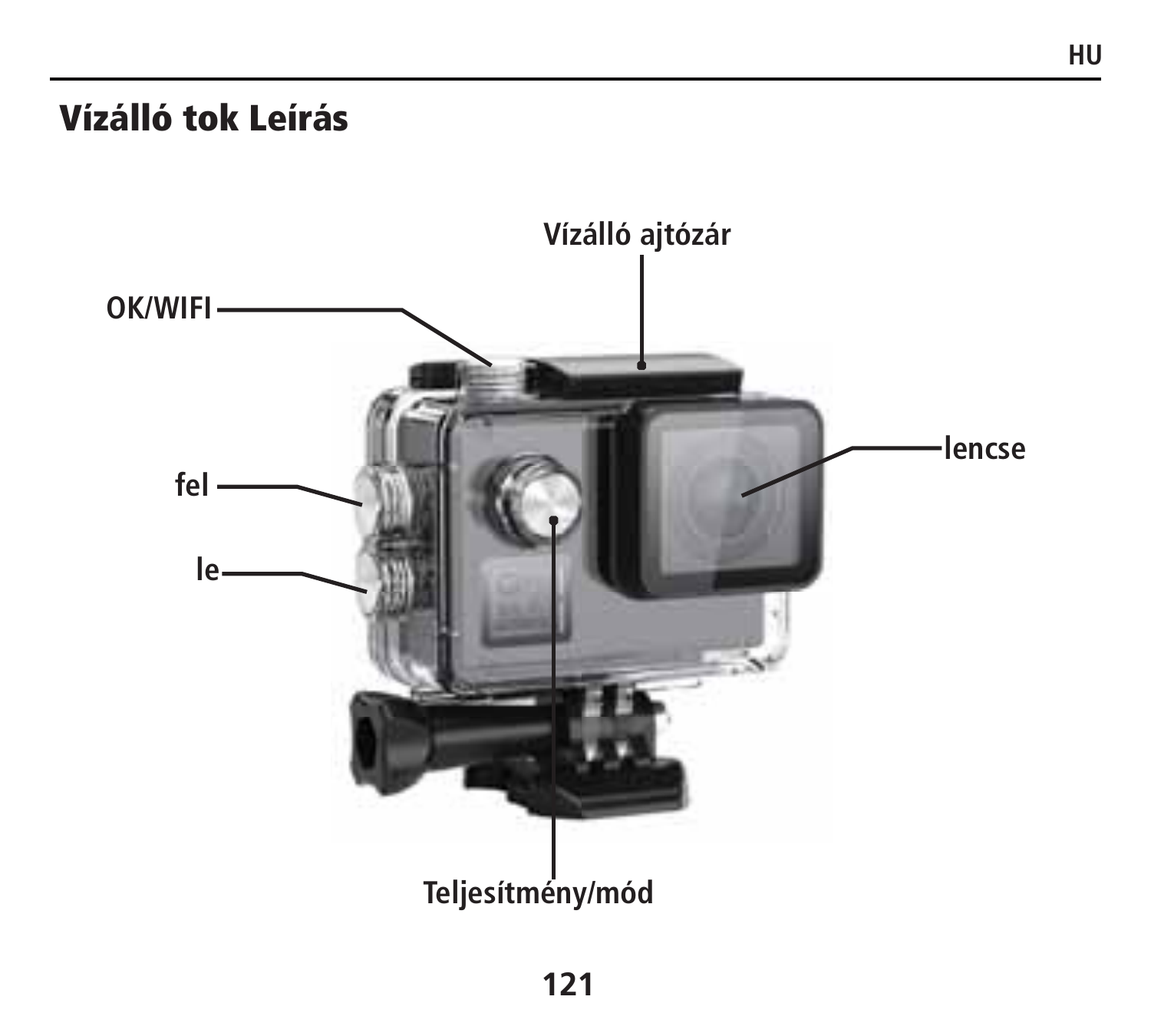### működés

1. Micro SD kártya behelyezése

Megjegyzés: Válasszon márkájú microSD kártyát és formázza meg a memóriakártyát egy számítógép vagy a kamera használatával az első használat előtt.

2. Az akkumulátor behelyezése és eltávolítása

A. az akkumulátorrekesz megakadályozható a véletlenszerű nyitással szemben, ezért az elemtartó rekeszében található egy reteszelőgomb.Az elemtartó kinyitásához nyissa ki és csúsztassa el a fedélen látható irányba. B. Helyezze be az akkumulátort a fényképezőgépbe a +/- szimbólumok és az akkumulátoron feltüntetett nyilak irányában.

C. Akkumulátor áramellátása, lásd a szimbólumokat: Teljes energia mód " "Alacsony energia üzemmód " "

D. Távolítsa el az akkumulátort: Nyissa fel az akkumulátorfedelet és vegye ki az akkumulátort. Megjegyzés: A készülék használata előtt mindig tolja a zárat a "LOCK" pozícióba.

3. Az akkumulátor töltése

A. az akkumulátort feltöltheti egy számítógéphez vagy egy tápegységhez csatlakoztatva.

B. A fényképezőgép videókat rögzíthet töltés közben (a járműbe szerelt módban váltson a Menüben).

C. A fényképezőgép akkor is feltölthető, ha a fényképezőgép ki van kapcsolva.

4. Energiagazdálkodási mód

Nyomja meg és tartsa lenyomva a bekapcsológombot 3-5 másodpercig a be- / kikapcsoláshoz.

#### 5.Módváltás

Váltás a videofelvétel / fényképfelvétel / lejátszás / menü között a bekapcsológomb rövid és ismételt megnyomásával.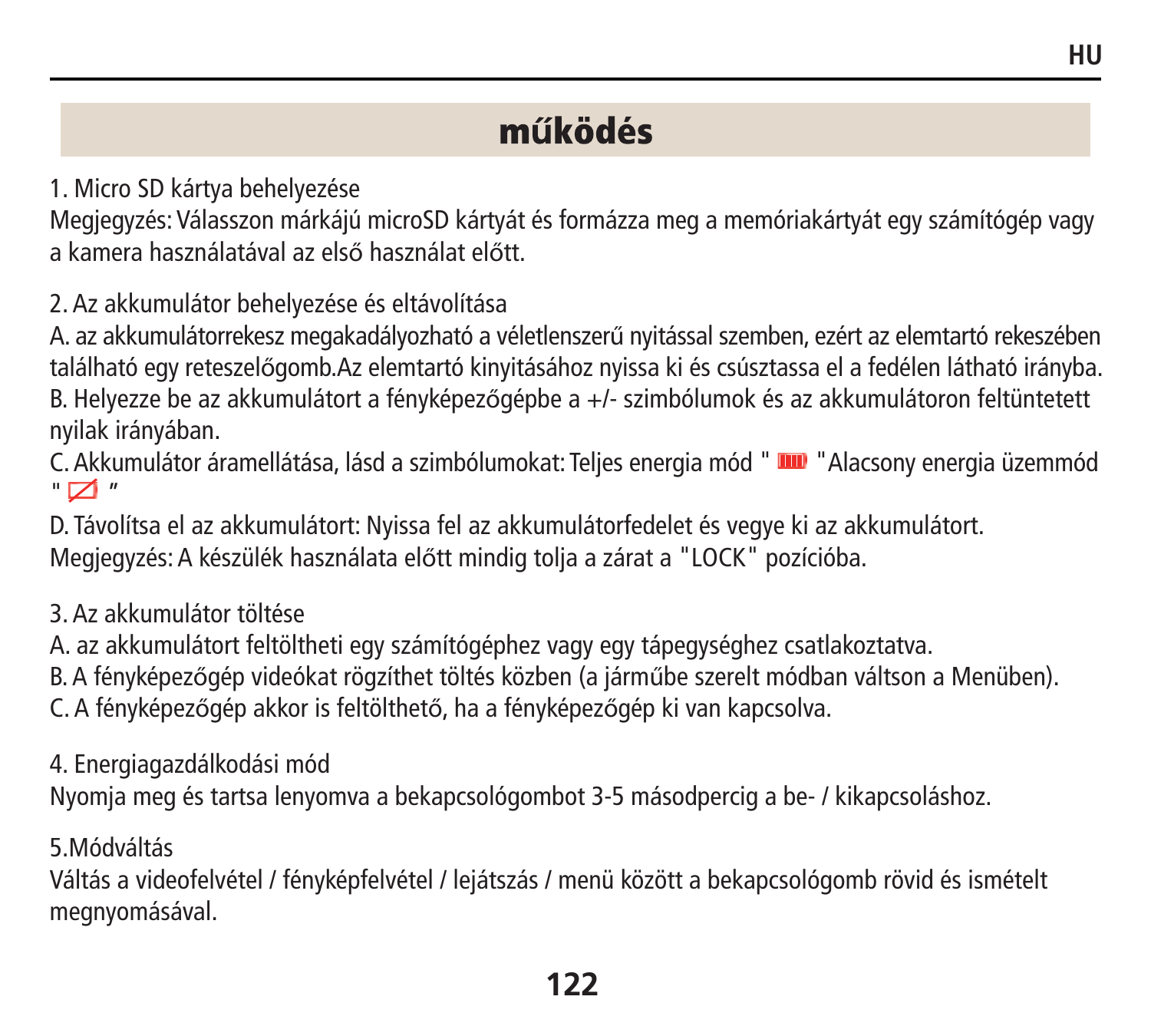#### 6.WiFi Control

A Wi-Fi funkció bekapcsolása előtt telepítse a "Rollei 530-630" alkalmazást okostelefonjára vagy táblagépére A kamera bekapcsolása után nyomja meg a WiFi gombot 2 másodpercig, és kapcsolja be / ki a WiFi funkciót Ha a WiFi be van kapcsolva A Wi-Fi szimbólum megjelenik a kijelzőn Ha a WiFi be van kapcsolva, akkor a kamera újraindul, a WiFi ikon zöldre vált, és 5 másodpercig várakozik (ez azt jelzi, hogy a WiFi mostantól normál módon csatlakoztatható).Nyissa meg a mobiltelefonon lévő WiFi csatlakozást a kamera eszköz kereséséhez: AC530 az elérhető vezeték nélküli hálózatokból (Jelszó1234567890). 3. Indítsa el a "Rollei 530-630" szoftvert.

#### 7. Távirányító

Indítsuk el a kamerát, és menj a "Beállítás menü". Válassza a "Távirányító párosítása" és nyomja meg az "OK" gombot. A fényképezőgép megjeleníti "Távirányító párosítása Start". Ugyanakkor, nyomjon meg egy gombot a távirányítón, és a kék fény A fényképezőgép képernyőjén megjelenik a "Pair" (Párosítás) és körülbelül 20 másodperc elteltével a "Remote Control Pair Success!" (Páros siker!) Felirat jelenik meg a képernyőn, vagyis a kapcsolat sikeresen megtörtént és a fényképezőgép visszatér a normál üzemmódba.

8. Hogyan rögzítheti a videókat és beállíthatja a rögzítési beállításokat?

#### 8-1. Videófelvétel

Váltson felvételi módra, és megjelenik egy ikon a képernyő bal felső sarkában.

Nyomja meg az OK gombot a felvétel megkezdéséhez, és az ikon villogni kezd. Nyomja meg ismét az "OK" gombot a felvétel leállításához, és az ikon eltűnik.

8-2. Fényképfelvétel és beállítás

Kapcsolja be a fényképezőgépet, és nyomja meg a "Mode" gombot a "Photo shooting Mode" kiválasztásához A képernyő bal felső sarkában lévő ikon azt mutatja, hogy a fényképezőgép fényképezési üzemmódban van.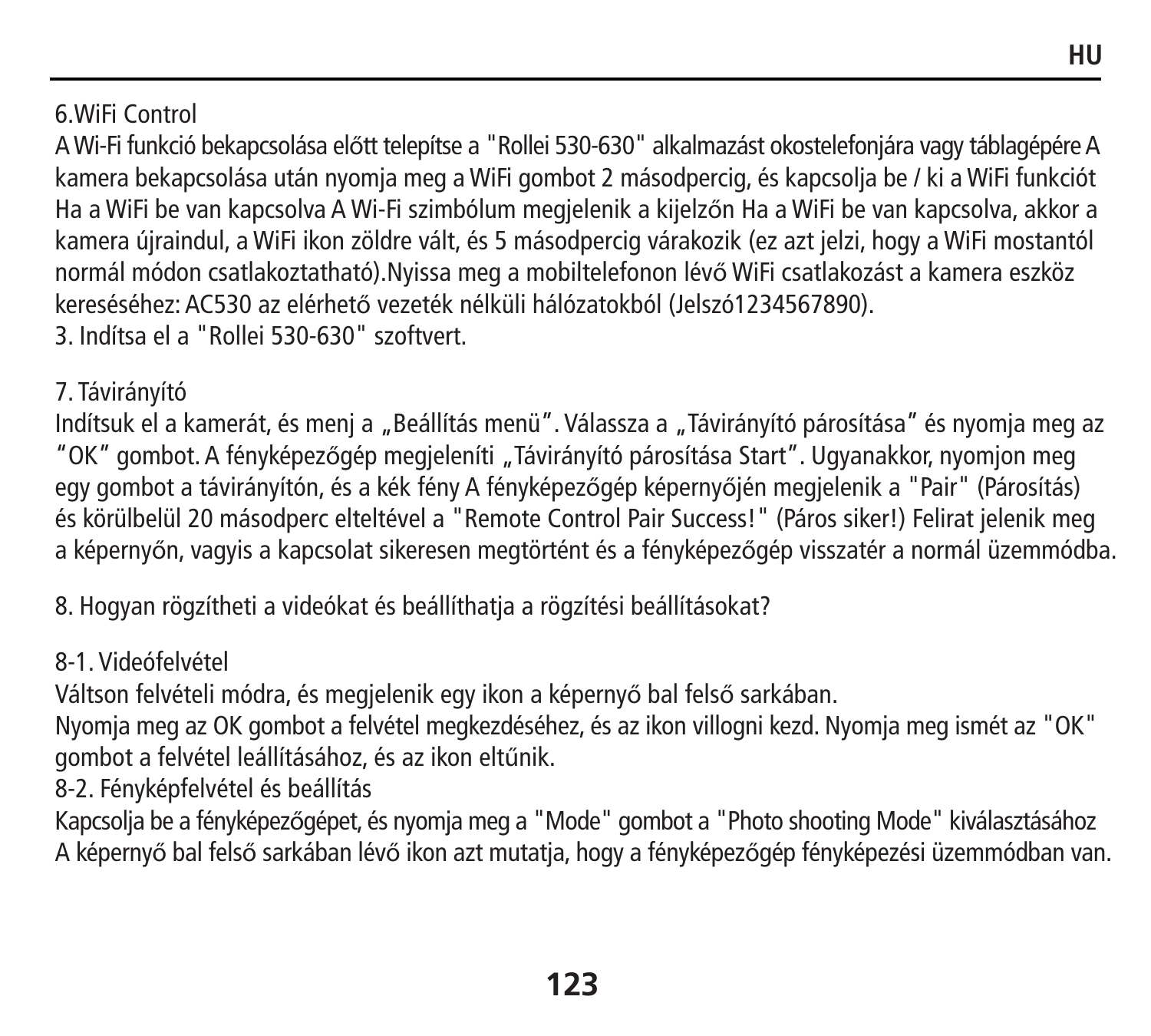8-3 Sorozatkép és beállítás

Kapcsolja be a fényképezőgépet, és nyomja meg a "Mode" gombot a "Burst shooting Mode" kiválasztásához A képernyő bal felső sarkában látható, hogy a fényképezőgép Burst módban van, és nyomja meg az "OK" gombot a fényképek elkészítéséhez.8-4. Fájl tárolása és lejátszása Kapcsolja a fényképezőgépet a" " Lejátszási mód" "Megjelenik a videó előnézeti mód bal felső sarkában, és A képfelvétel mód bal felső sarkában látható.), Válassza ki a fájlokat az UP és a DOWN nyilakkal, majd a felvétel gomb megnyomásával visszajátszhat és megállíthatja a videókat vagy megtekintheti azokat.

**Megjegyzés: Abban az esetben a fényképez**ő**gép lefagy a használat során, távolítsa el és helyezze vissza az akkumulátort.**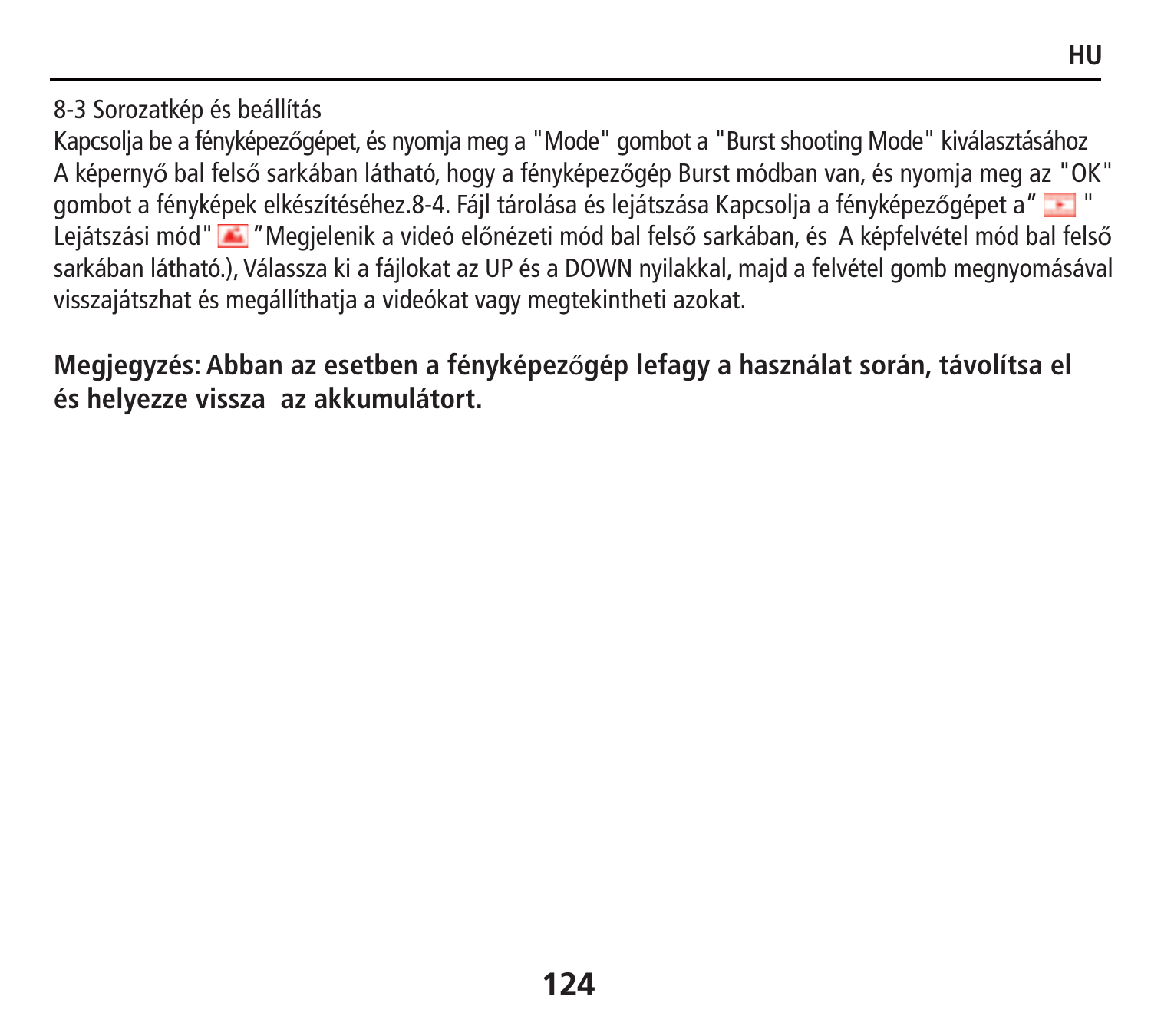| Műszaki adatok  |                       |                                                                       |
|-----------------|-----------------------|-----------------------------------------------------------------------|
| Kép<br>érzékelő | Típus                 | 1/2.3" CMOS 14MP                                                      |
|                 | Hatékony<br>képpontók | Kb. 14Mega pixel (4320 * 3240)                                        |
|                 | Kimeneti<br>képpontok | Kb. 14,24 megapixel                                                   |
|                 | Fókusztávolság        | Lencse $f = 3,06$ mm                                                  |
| Lencse          | F Nem                 | $F = 2.8$                                                             |
|                 | F.O.V(D)              | $166^{\circ}$ (H=120° V=89°)                                          |
| LCD kijelző     |                       | 2 "960 * 240 képpontos mátrix TFT LCD                                 |
| Kereső          | Optikai<br>kereső     | Nincs                                                                 |
| Összpontosítás  | Típus                 | Rögzített                                                             |
|                 | Fllenőrzés            | Programozott AE                                                       |
| Exponálás       | Kártérítés            | ±2EV (0.33 EV steps) -2.0/-1.0/+0.0/+1.0/2.0                          |
|                 | ISO egyenértékű       | Auto, 100, 200, 400, 800, 1600                                        |
| LED             | Módok                 | <b>Nincs</b>                                                          |
| Fehéregyensúly  |                       | Auto / Nappali / árnyék / volfrám fény / fluoreszkáló /<br>víz alatti |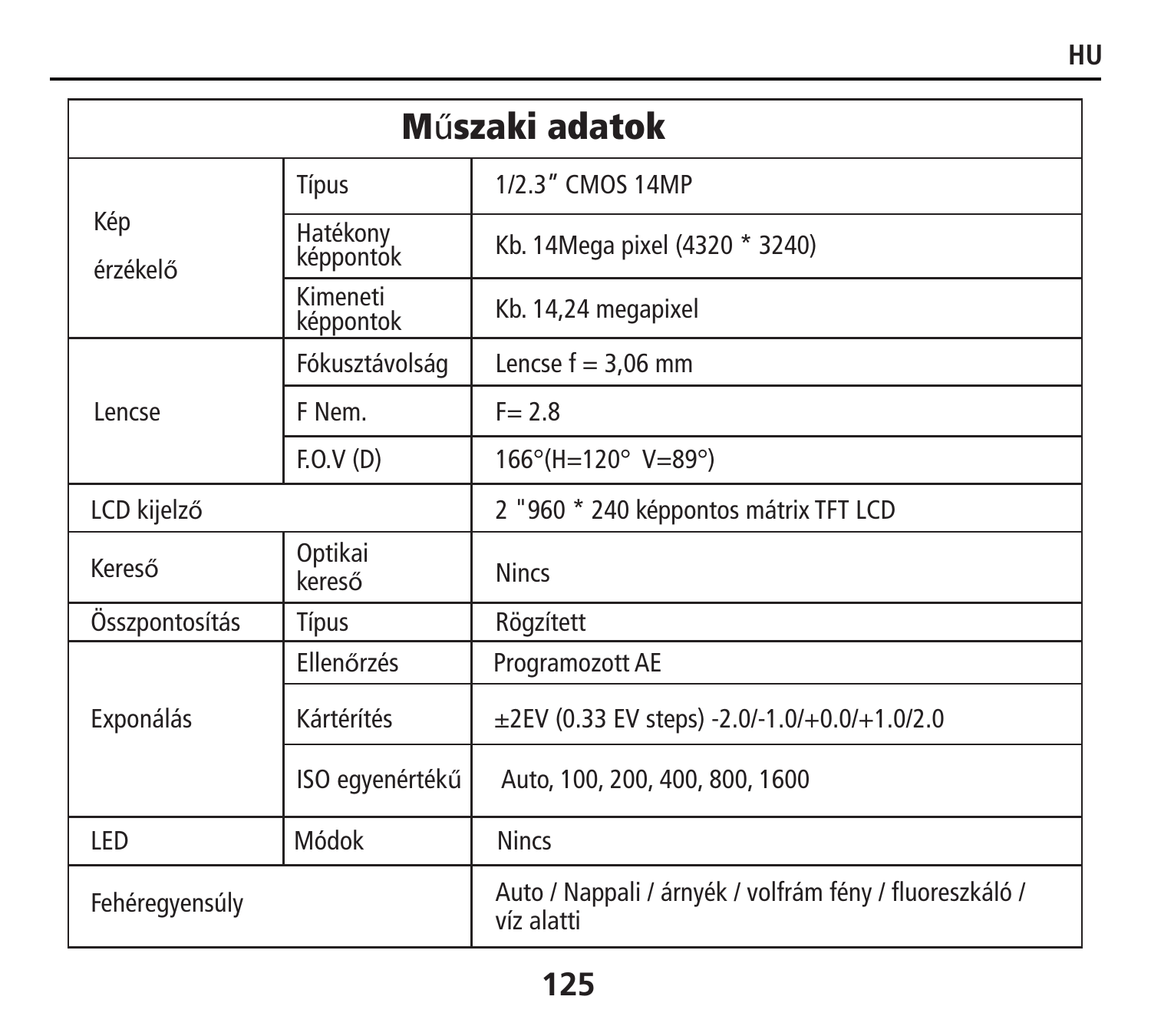| Videó felbontás        | 4K / 30P         | 4K 3840x2160 P30<br>2.7K 2704x1520 P30<br>1080P: 1920x1080 P60/P30<br>720P: 1280x720 P120/P60/P30 |  |
|------------------------|------------------|---------------------------------------------------------------------------------------------------|--|
| Hang                   |                  | Mikrofon és hangszóró (Mono)                                                                      |  |
| Képstabilizáció        |                  | Be / Ki                                                                                           |  |
| Távirányító            |                  | A távirányító távolsága körülbelül 8 méter                                                        |  |
| Remote control pairing |                  | Távirányító párosítás                                                                             |  |
|                        | Média            | Belső memória: nincs belső memória<br>Külső memória: 64 GB-os micro SDHC kártyák támogatása       |  |
|                        | Video kódoló     | H.264                                                                                             |  |
|                        | Képméret<br>14MP | 14M<br>4320x3240<br>4320x2430<br>10M<br>3840x2160<br>8M<br>5M<br>2592x1944<br>1920x1080<br>2M     |  |
| Videó kimenet          |                  | HDMI: 1920x1080 P60 támogatás, kimenet CEC-vel<br>Kompozit: NTSC / PAL                            |  |
| Időzítő funkció        |                  | KI / 3 másodperc / 5 másodperc / 10 másodperc /<br>30 másodperc / 60 másodperc                    |  |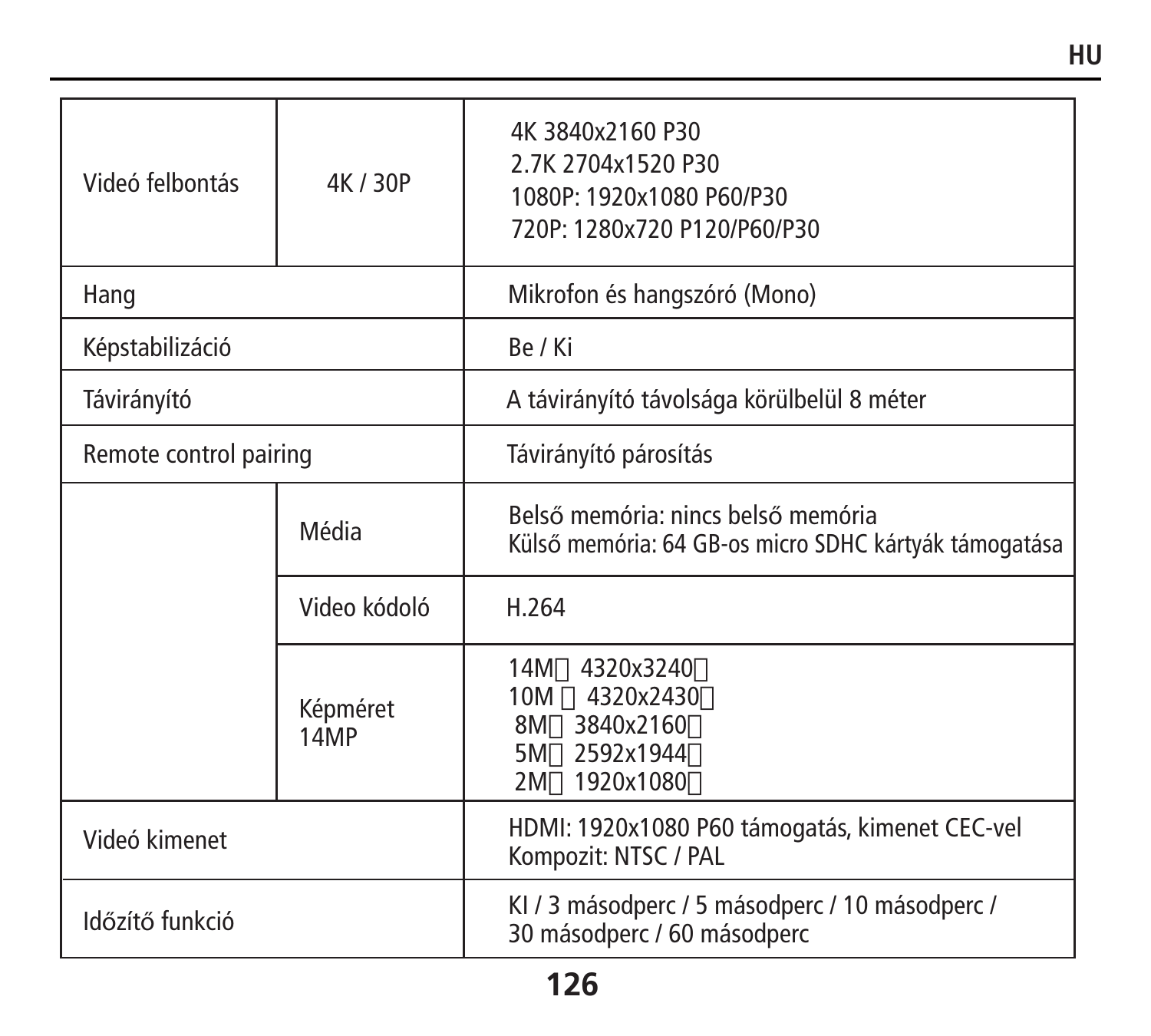| Fényképfunkciók |                     | Önkioldó: KI / 3 másodperc / 5 másodperc / 10 másodperc /<br>30 másodperc / 60 másodperc<br>Burst Rate: KI / 3 P / s / 7 P / s / 15 P / s / 30P / s<br>Időeltolódás időintervallum: KI / 3 másodperc / 5 másodperc .<br>10 másodperc / 30 másodperc<br>Időeltúllépéses fényképezési idő: 5Min / 10Min / 15Min /<br>20Min |
|-----------------|---------------------|--------------------------------------------------------------------------------------------------------------------------------------------------------------------------------------------------------------------------------------------------------------------------------------------------------------------------|
|                 | Alapértelmezett mód | Video                                                                                                                                                                                                                                                                                                                    |
|                 | <b>FIS</b>          | Be / ki                                                                                                                                                                                                                                                                                                                  |
|                 | Mozgásérzékelés     | Ki / Alacsony / Közepes / Magas                                                                                                                                                                                                                                                                                          |
|                 | Loop Record         | KI / 2 perc / 3 perc / 5 perc                                                                                                                                                                                                                                                                                            |
|                 | TV mód              | NTSC / PAL                                                                                                                                                                                                                                                                                                               |
| Fény Frekvencia |                     | 50HZ / 60HZ                                                                                                                                                                                                                                                                                                              |
|                 | Screen Off          | KI / 30 másodperc / 1 perc / 2Min.                                                                                                                                                                                                                                                                                       |
|                 | WiFi LED            | BE/KI                                                                                                                                                                                                                                                                                                                    |
|                 | Élesség             | Erős / Normál / Lágy                                                                                                                                                                                                                                                                                                     |
|                 | Jelenet mód         | Normál / Flashi / Éjszakai / Sport / Tájkép / Portré /<br>Naplemente                                                                                                                                                                                                                                                     |
|                 | ISO                 | Auto / 100 / 200 / 400 / 800 / 1600                                                                                                                                                                                                                                                                                      |
|                 | EV: 0.0             | $-2.0$ / $-1.0$ / $+0.0$ / $+1.0$ / $+2.0$<br>FV                                                                                                                                                                                                                                                                         |
|                 | Időbeállítás        | Beállítási idő                                                                                                                                                                                                                                                                                                           |

-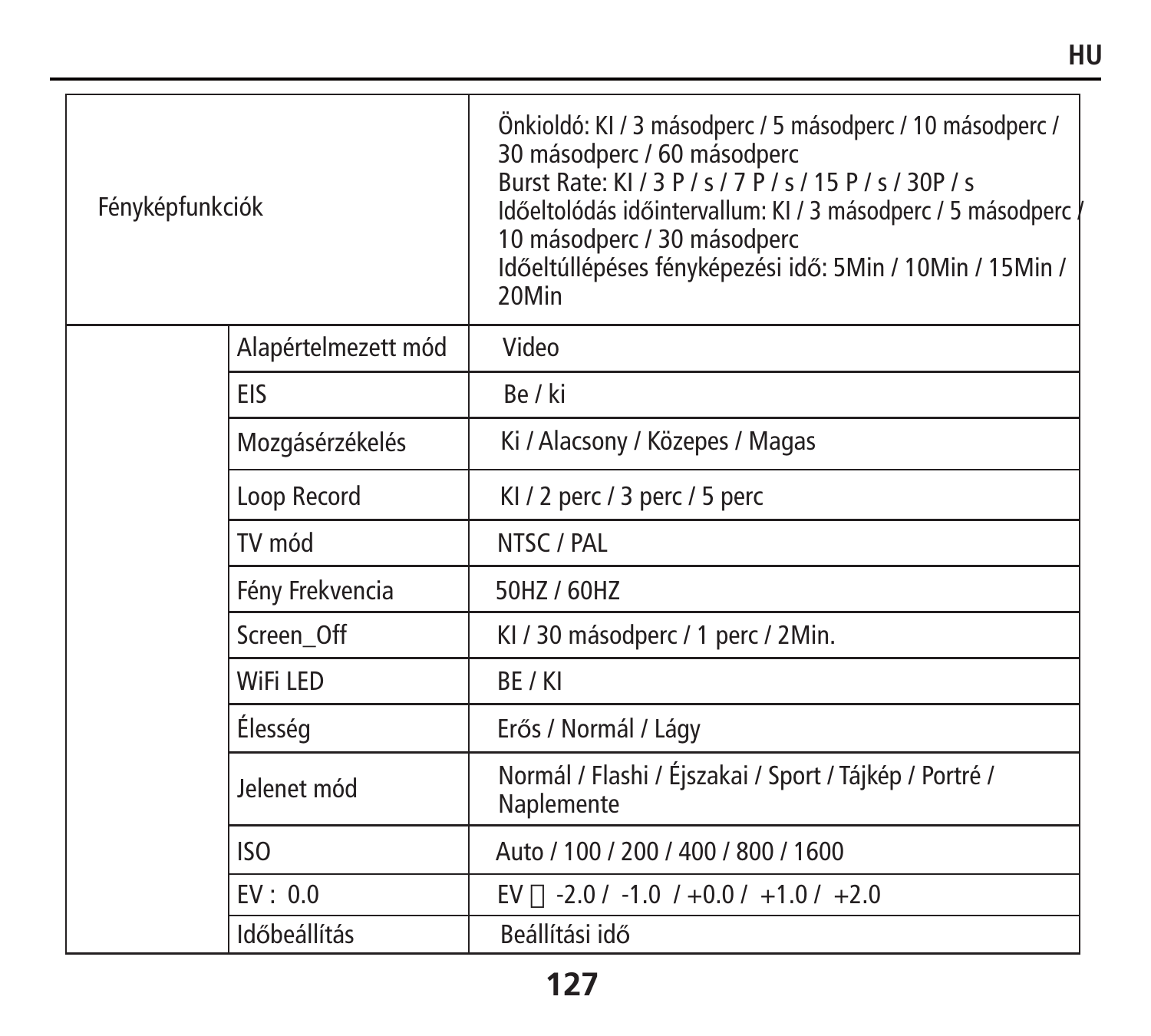|                         | Dátum formátuma              | Y/M/D.D/M/Y.M/D/Y                                                                                                                                                                                                                                                          |
|-------------------------|------------------------------|----------------------------------------------------------------------------------------------------------------------------------------------------------------------------------------------------------------------------------------------------------------------------|
|                         | WiFi                         | BE / KI                                                                                                                                                                                                                                                                    |
|                         | WiFi SSID                    | AC530                                                                                                                                                                                                                                                                      |
|                         | WiFi<br>jelszó               | 1234567890                                                                                                                                                                                                                                                                 |
|                         | Formátum                     | <b>IGEN / NEM</b>                                                                                                                                                                                                                                                          |
|                         | Alapértelmezett<br>beállítás | <b>IGFN / NFM</b>                                                                                                                                                                                                                                                          |
|                         | Verzió                       | AC530 V1.0                                                                                                                                                                                                                                                                 |
| Felület                 |                              | USB 2.0: Töltés / fájl átvitel                                                                                                                                                                                                                                             |
| Áramforrás              |                              | Li-ion akkumulátor 1050mAH                                                                                                                                                                                                                                                 |
| Méretek (W $*$ H $*$ D) |                              | L: 61 mm, W: 42 mm, H: 23 mm (objektívrész 33 mm)                                                                                                                                                                                                                          |
| Súly                    |                              | Kb. 78,5 g (akkumulátorral)                                                                                                                                                                                                                                                |
| Támogatás               |                              | Mass Storage Driver<br>Windows XP (Service Pack 2) vagy újabb verzió<br>Mac OS X 10.5.11 vagy újabb                                                                                                                                                                        |
|                         |                              | Rendszerkövetelmények                                                                                                                                                                                                                                                      |
| Windows esetén          |                              | *PC processzor jobb, mint a Pentium 4 3,2 GHz<br>*Windows XP (Service Pack 2) vagy újabb verzió<br>*Minimum 1 GB-os rendszer RAM<br>*Legalább 256 MB RAM videokártya<br>*USB port, CD-ROM meghajtó<br>*1024 * 768 képpont, 32 bites színes kijelző kompatibilis<br>monitor |

**HU**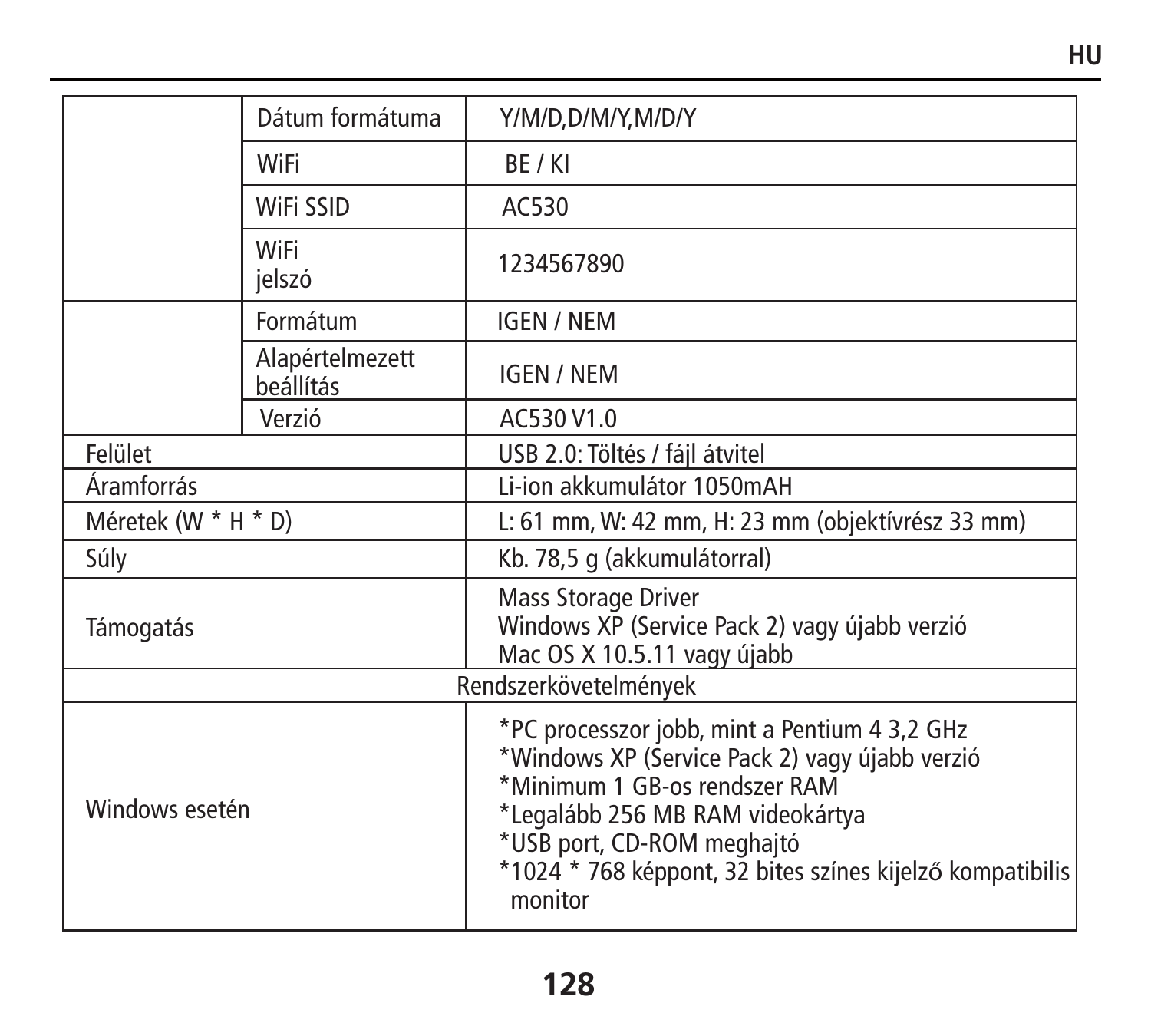## **Ártalmatlanítása**



**A csomagolás ártalmatlanítása:** Az ártalmatlanításhoz külön csomagolást kell alkalmazni. A kartonpapírt és a kartonpapírt úgy kell ártalmatlanítani, hogy papír és fólia újrahasznosítható legyen.



#### **Az elektromos és elektronikus berendezések hulladékainak és / vagy akkumulátorainak az Európai Unión belüli magánháztartások általi felhasználása.**



Ez a szimbólum a terméken vagy a csomagoláson azt jelzi, hogy ezt nem lehet háztartási hulladékként megsemmisíteni. Az elektromos és elektronikus berendezések és / vagy az akkumulátor újrahasznosításához szükséges visszavételi rendszerrel kezelje a hulladékkezelő berendezést és / vagy az akkumulátort. Ha többet szeretne megtudni a készülék és / vagy az akkumulátor újrahasznosításáról, vegye fel a kapcsolatot a városi irodájával, a boltban, ahol megvásárolta a berendezést vagy a háztartási hulladékkezelő szolgáltatást. Az anyagok újrahasznosítása segít a természeti erőforrások megőrzésében és annak biztosításában, hogy az anyagot az emberi egészség és a környezet védelme érdekében újrahasznosítsák.

## **Az akkumulátor figyelmeztetése**

- Az akkumulátort soha ne szedje szét, ne törje össze, ne áteresse az akkumulátort, és ne engedje meg az akkumulátor rövidzárlását. Ne tegye ki az akkumulátort magas hőmérsékletű környezetben, ha az akkumulátor lemerül vagy megdermed, hagyja abba a használatot.
- A töltőt mindig töltse fel. Robbanásveszély, ha az akkumulátort helytelenül cseréli le.
- Tartsa az akkumulátort gyermekektől távol.
- Az elemek felrobbanhatnak, ha szabad tüzet okoznak. Soha ne dobja az elemeket tűzbe.
- A használt elemeket a helyi előírásoknak megfelelően elhelyezzük.
- A készülék elhelyezését megelőzően vegye ki az akkumulátort.

**HU**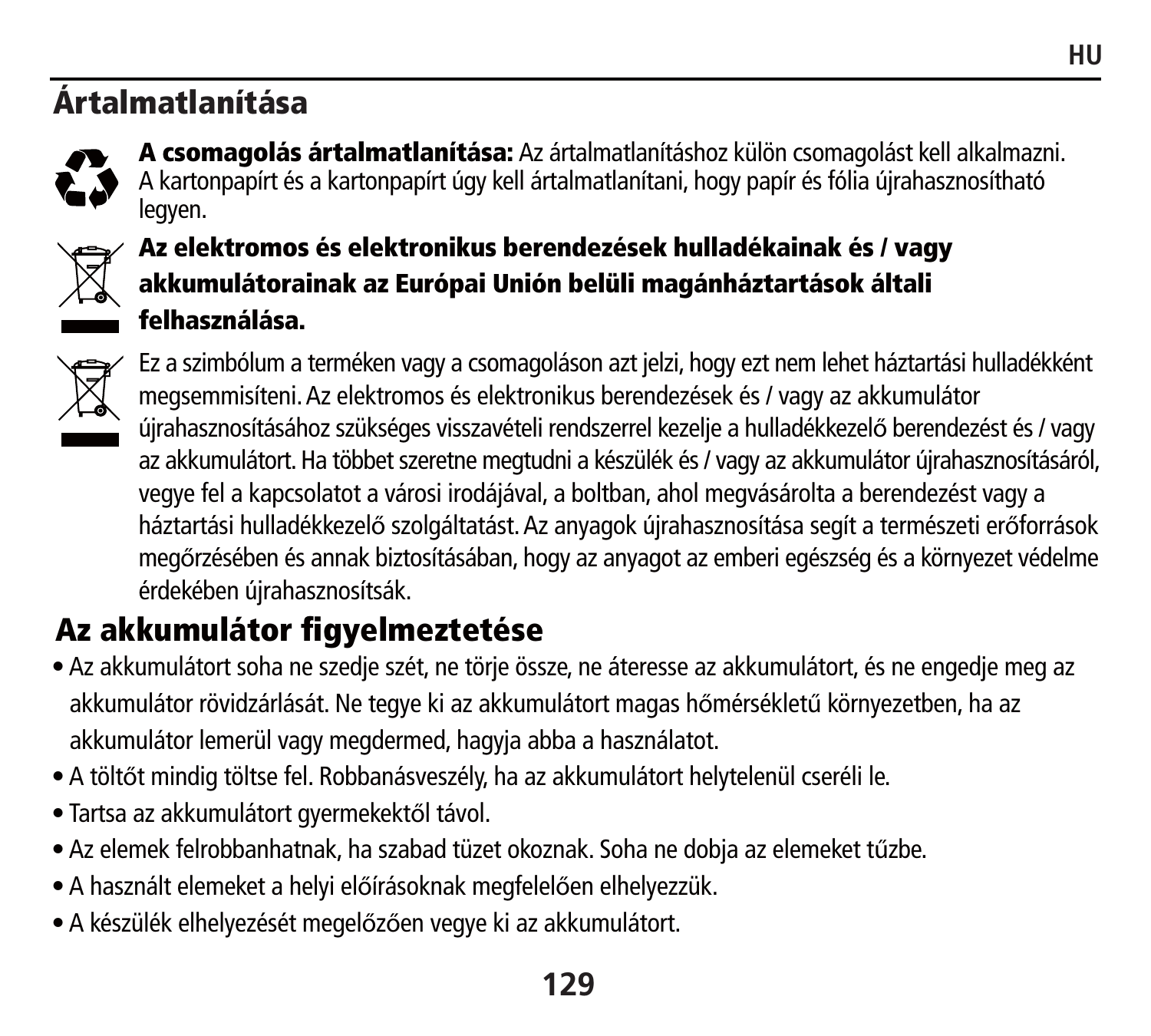#### **megfelel**Ŋ**ség**

A gyártó kijelenti, hogy a CE-jelölést alkalmazták a Rollei Actioncam 530 összhangban az alapvető követelményeinek és egyéb vonatkozó rendelkezéseinek a következő CE irányelveknek:

- 2011/65 / EC RoHs irányelv
- 2014/30 / EU EMC irányelv
- 2014/35 / EU LVD irányelv
- 2012/19 / EK WEEE irányelv
- 2014/53 / EU RED irányelv

# $\epsilon$

Az EK-megfelelőségi nyilatkozatot a Jótállási jegyen megadott címről lehet kérni.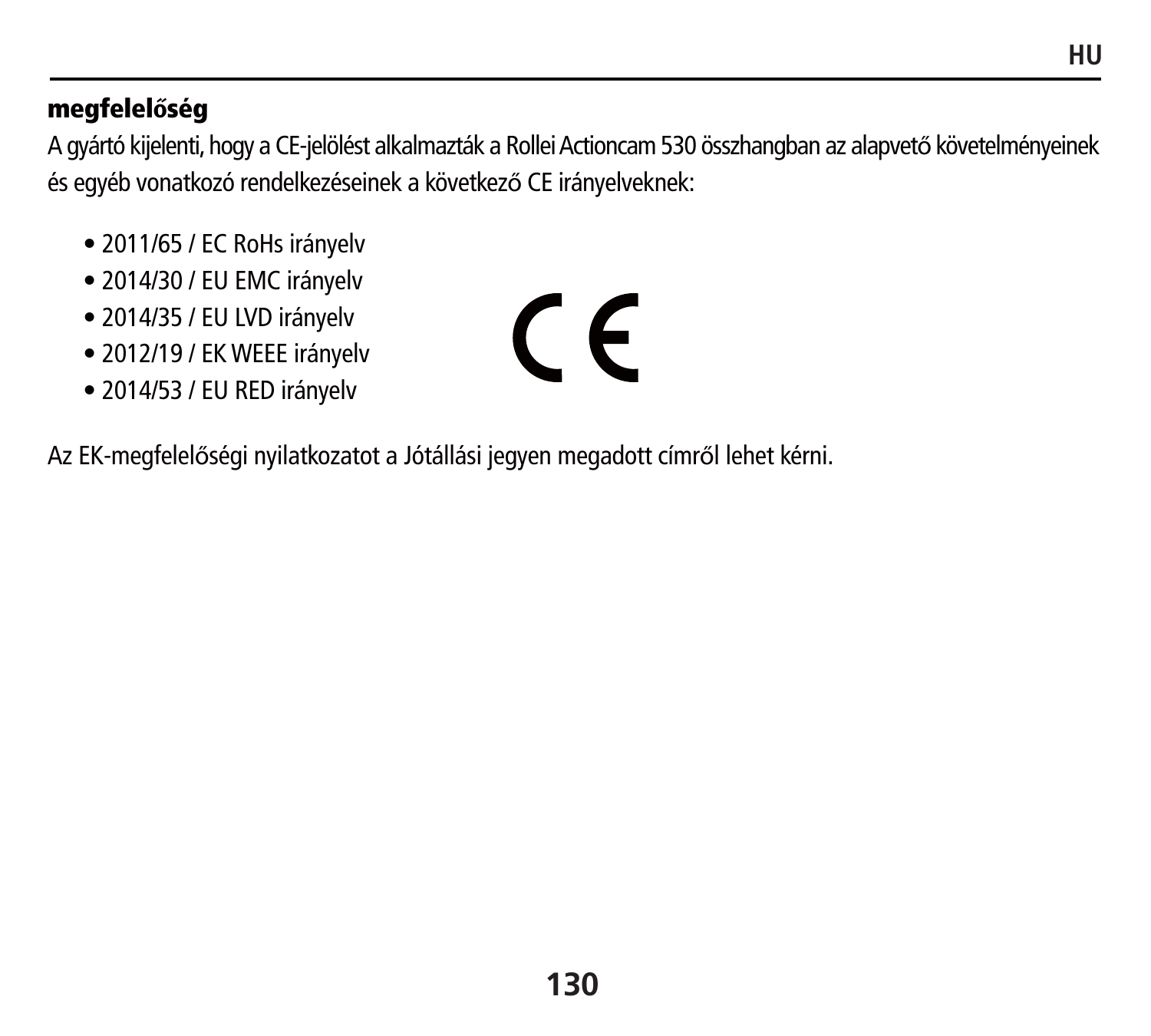## **Advarsel**

1.Dette er et produkt med høj præcision, lad det ikke falde eller gå i stykker. Kameraet er kun beskyttet inde i undervandsbeholderen.

2.Vær ikke udsætte apparatet for stærke magnetiske genstande, som f.eks. Magnetfelter eller elmotorer. 3.Udgå aldrig produktet til høje temperaturer og direkte sollys

4.Vælg valgmærkede microSD-kort. Neutrale kort garanteres ikke at fungere normalt

5.Please placer ikke micro SD-kort i nærheden af stærke magnetiske objekter for at undgå tab af data.

6.Under det oplades, hold produktet væk fra børns rækkevidde.

7.Hold apparaterne på kølige, tørre og isolerede steder.

#### **Forord**

Dette produkt er en digital videooptagelsesenhed med høj opløsning. Den har en række brancheførende funktioner, herunder: digital videooptagelse, fotografering, lydoptagelse, udendørs sport, dybvandsundersøgelse, seriefotografi mv. Du skal film når som helst, hvor som helst.

## **Produktegenskaber**

1.Fuld high definition skærm, der viser fascć tilpassede videoer

- 2.14 megapixel fotografering
- 3. Trådløs WiFi-transmission
- 4.HDMI HD-udgang, understøtter FPV-tilstand
- 5. Support lagerkort op til 64 GB maksimum

6.Flere videoproduktionsformater: 4K / 2.7K / 1080P / 720P

- 7. Support MOV videooptagelsesformat
- 8.Støtte Fjernbetjening funktion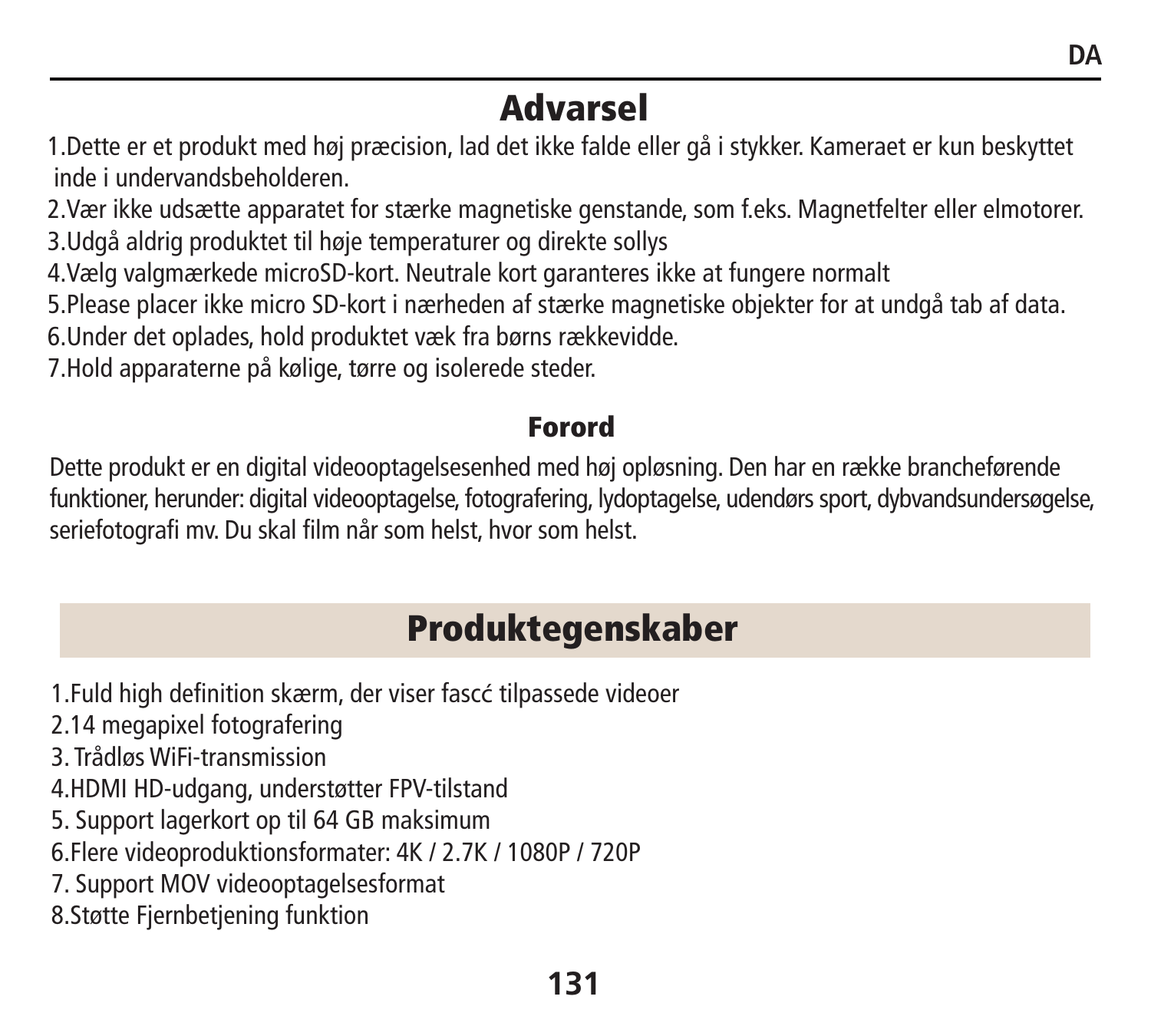#### **Produktbeskrivelse**

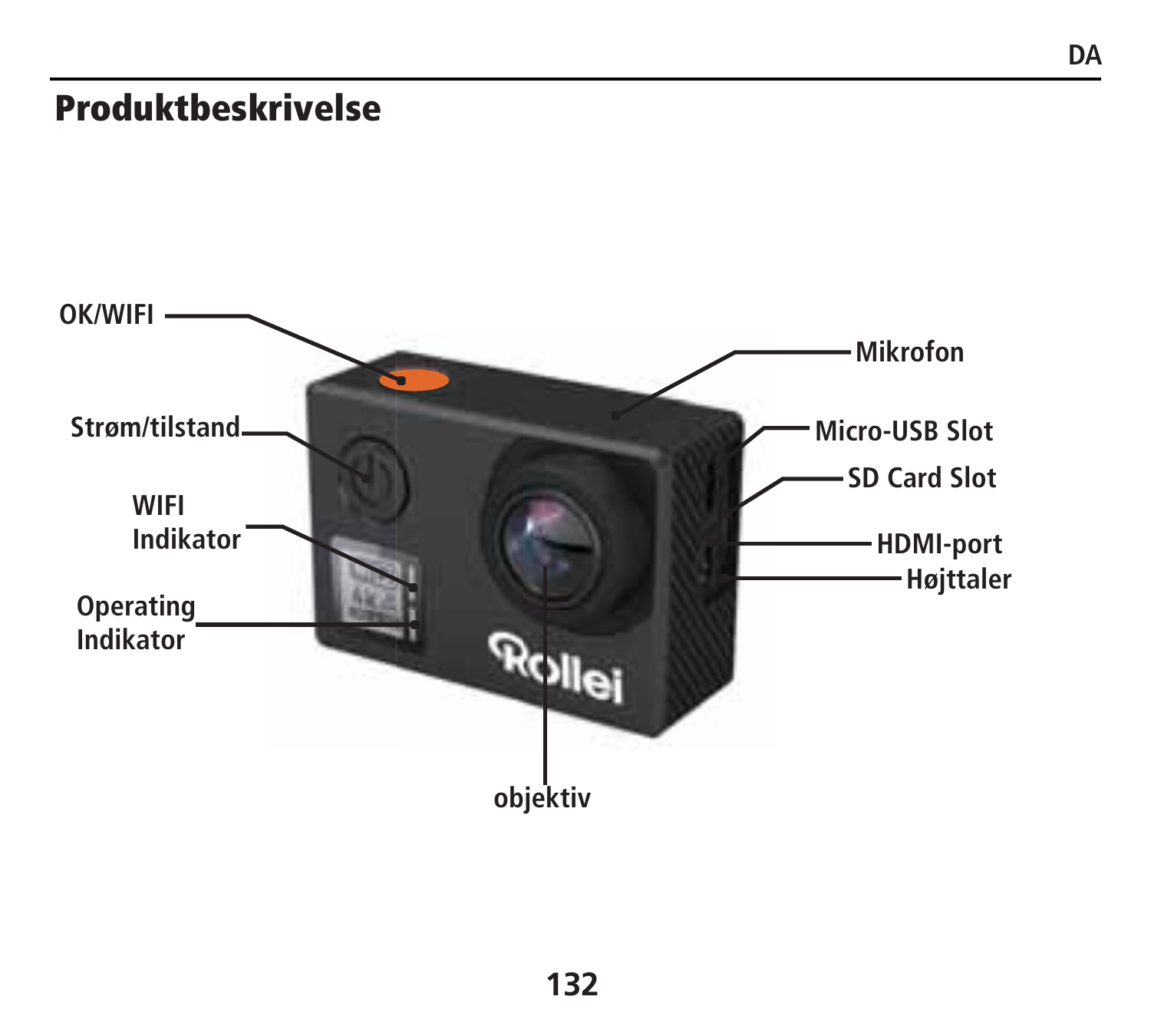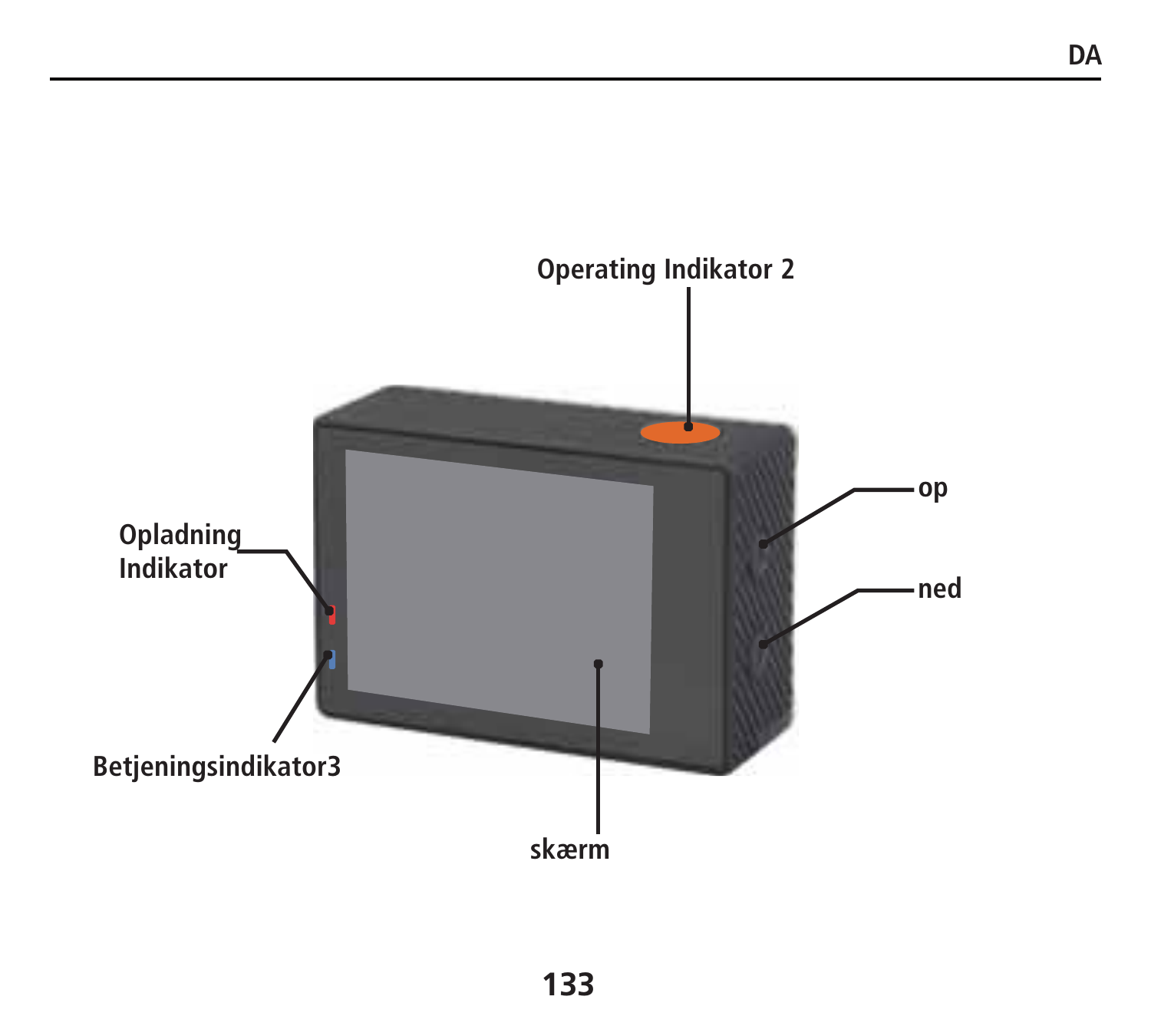## **Vandtæt Case Beskrivelse**

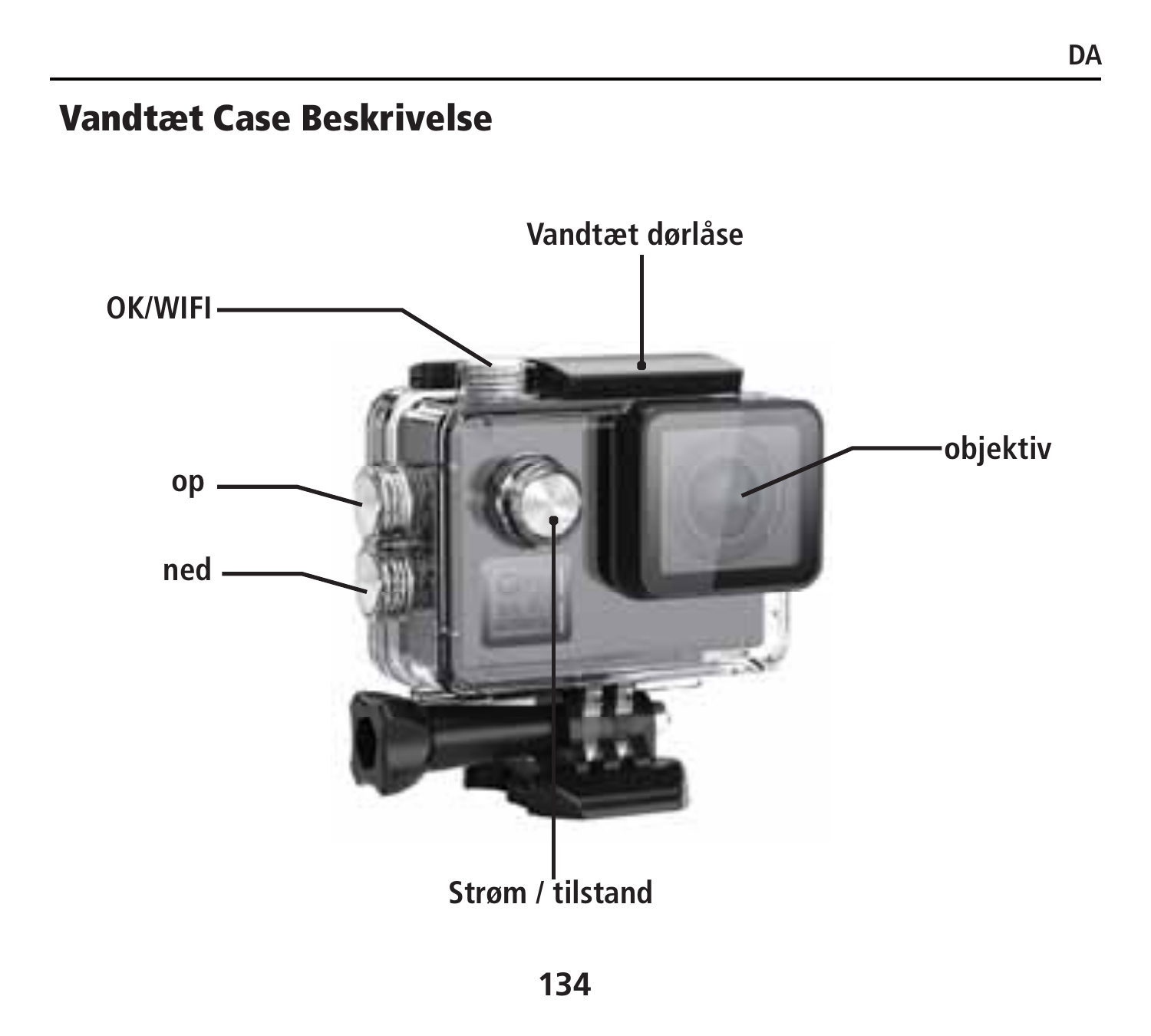## **Drift**

1. Isætning af micro SD-kort

Bemærk: Vælg venligst mærket microSD-kort og formatér hukommelseskortet ved hjælp af en computer eller kameraet inden første brug.

2. Installation og fjernelse af batteriet

A. Batterirummet kan sikres mod ulykkesåbning. Derfor finder du en låseknap på batterirummet. Åbn batterirummet og lås det i retningen på dækslet.

B. Installer batteriet i kameraet som angivet med +/- symboler og retning af pilene markeret på batteriet.

C. Batteristrøm, se symbolerne: Fuldt strømtilstand " Lav strømtilstand "  $\Box$  "

D. Fjern batteriet: Åbn batteridækslet og tag batteriet ud.

Bemærk: Du skal altid trykke låsefangeren til positionen "LOCK", før du bruger enheden.

3. Batteriopladning

A. Batteriet kan oplades ved at forbinde det til en computer eller en strømadapter.

B. Kamera kan optage videoer under opladning (skift til køretøjsmodus i menuen).

C. Kameraet kan også oplades, hvis kameraet er slukket.

4. Strømtilstand Tryk og hold tænd / sluk-knappen i 3-5 sekunder for at tænde / slukke den.

5.Mode Switching Skift mellem videooptagelse / fotografering / afspilning / menu ved kort og gentagne gange at trykke på tænd / sluk-knappen.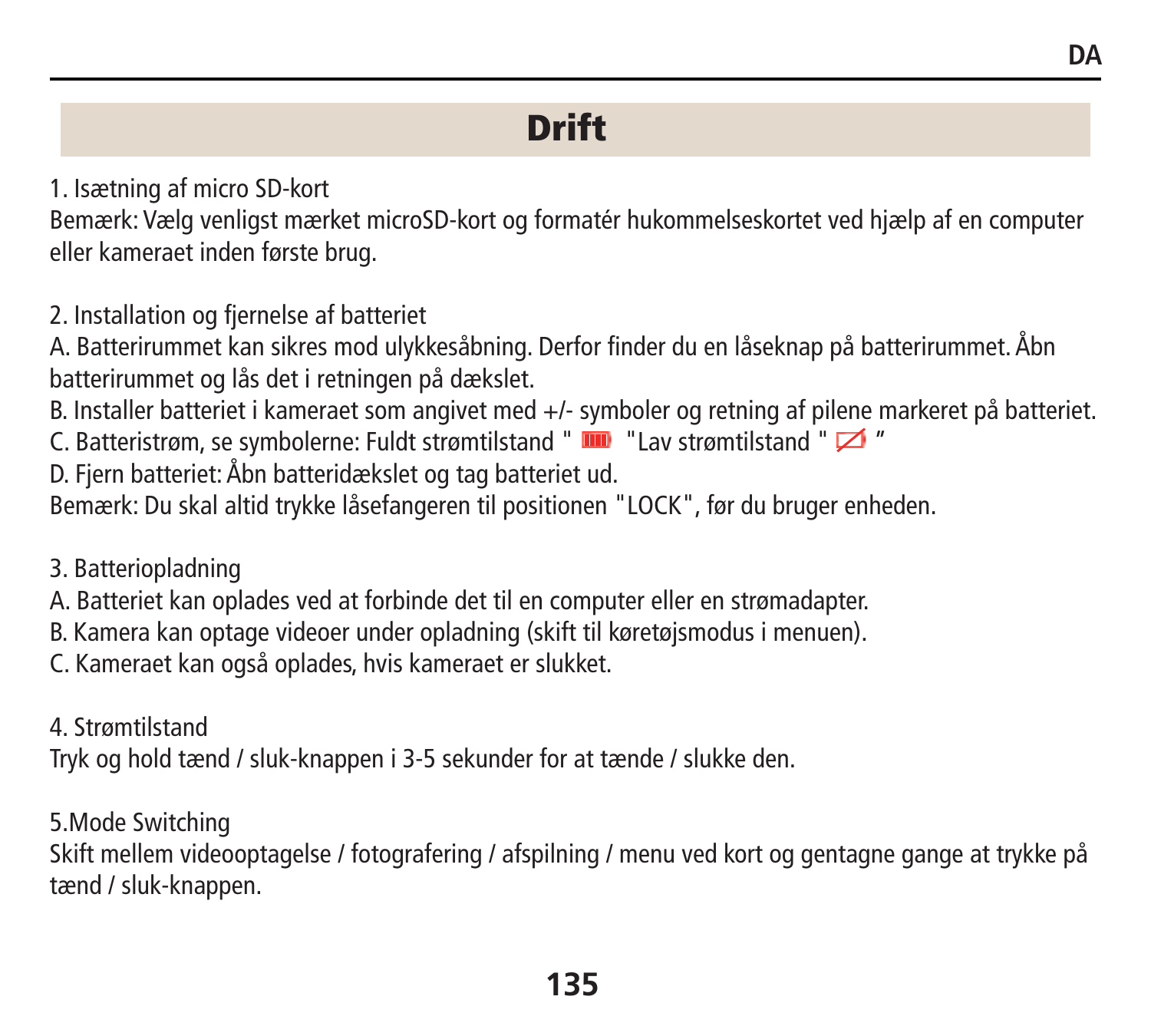6. Wi-Fi-kontrol

Før du tænder for WiFi-funktionen, skal du installere appen "Rollei 530-630" på din smartphone eller tablet-pc. Når du har tænder kameraet, skal du trykke på WiFi-knappen i 2 sekunder og tænde / slukke for WiFi-funktionen. På WiFi-symbolet vises på displayet. Hvis WiFi er tændt, vil kameraet blive nulstillet. Wifi-ikonet bliver grønt efter nulstilling og venter i 5 sekunder (det betyder, at WiFi kan tilsluttes normalt nu).Åbn WiFi-forbindelsen på din mobiltelefon for at søge efter kameraenheden: AC530 fra de tilgængelige trådløse netværk. (Adgangskode er1234567890).

3. Start "Rollei 530-630" softwaren.

#### 7. Fjernbetjening

Start kameraet og gå til "Indstillingsmenu". Vælg "Fjernbetjeningspar" og "OK". Kameraet vil vise "Fjernbetjeningsparestart". Tryk samtidig på en vilkårlig tast på fjernbetjeningen og blåt lys Begynder at blinke. På kameraets skærm vises "Par" og efter ca. 20 sekunder "Parring af fjernbetjening!", Vises på skærmen. Det betyder, at forbindelsen er udført, og kameraet vender tilbage til normal tilstand.

8. Sådan optager du videoer og konfigurerer optagelsesindstillingen

#### 8-1. Videooptagelse

Skift til optagelsestilstand, og der vil være et ikon i øverste venstre hjørne af skærmen.

Tryk på OK for at starte optagelsen, og ikonet begynder at blinke. Tryk på "OK" igen for at stoppe optagelsen, og ikonet forsvinder.

8-2. Fotografering og indstilling

Tænd kameraet og tryk på "Mode" for at vælge "Photo shooting Mode". Ikonet øverst til venstre på skærmen viser, at kameraet er i fotograferingsfunktionen. Tryk på "OK" for at tage billeder.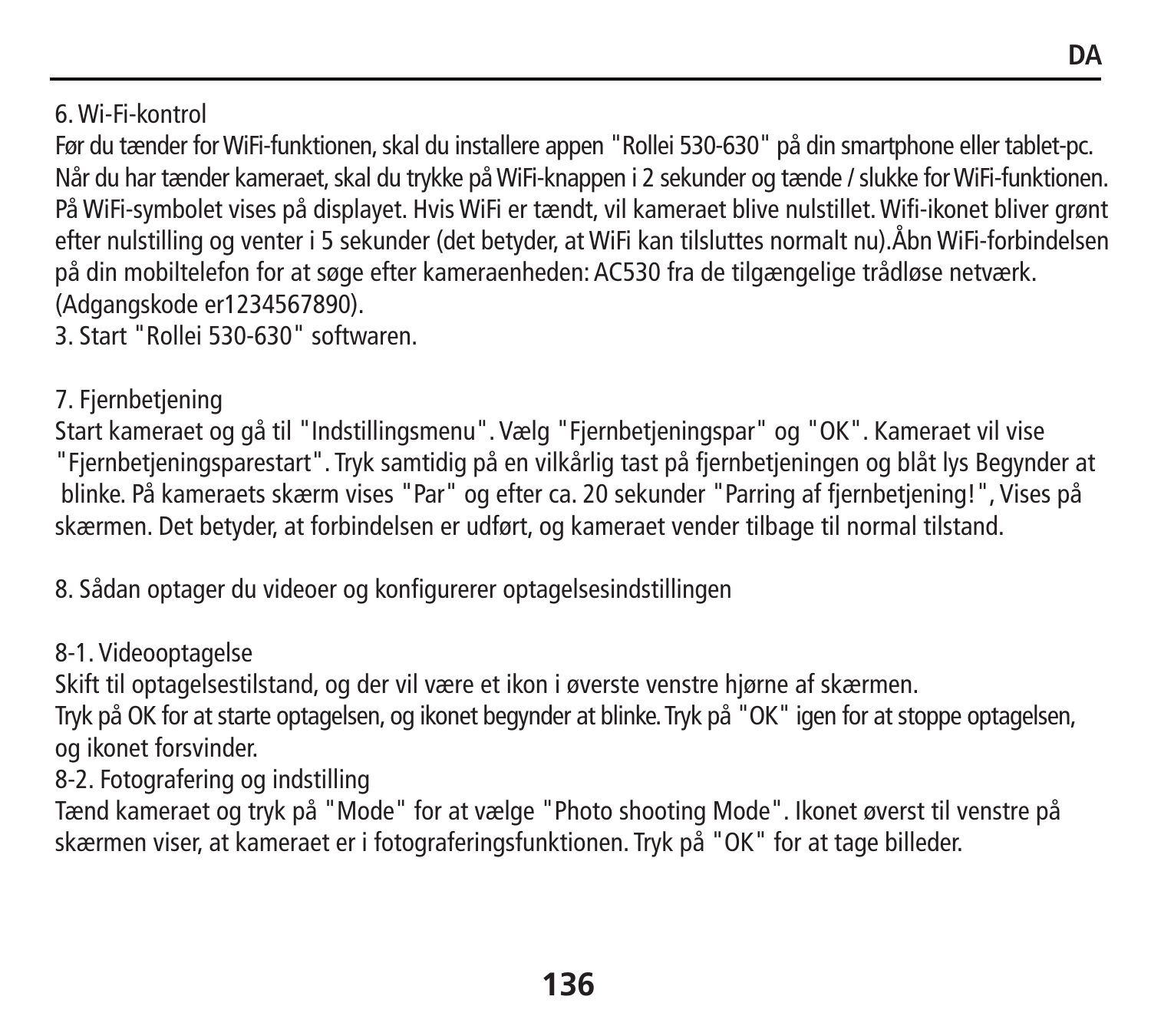8-3. Burst Mode & Setting

Tænd kameraet, og tryk på "Mode" for at vælge "Burst shooting Mode". Ikonet i Øverste venstre hjørne af skærmen viser, at kameraet er i fotograferingsfunktionen Burst. Tryk på "OK" for at tage billeder.8-4. File Storage & Playing Skift kameraet til "**The "Afspilningstilstand"** Nises øverst til venstre i video preview mode og Vises øverst til venstre i fotofremvisningstilstanden.) Vælg filer ved hjælp af OP- og NED-pilene, afspil derefter og stop videoer eller gennemgå billeder ved at trykke på optageknappen. Du kan også afspille via mobiltelefoner via WiFi.

#### **Bemærk: Hvis kameraet fryser under brug, skal batteriet fjernes og genindføres.**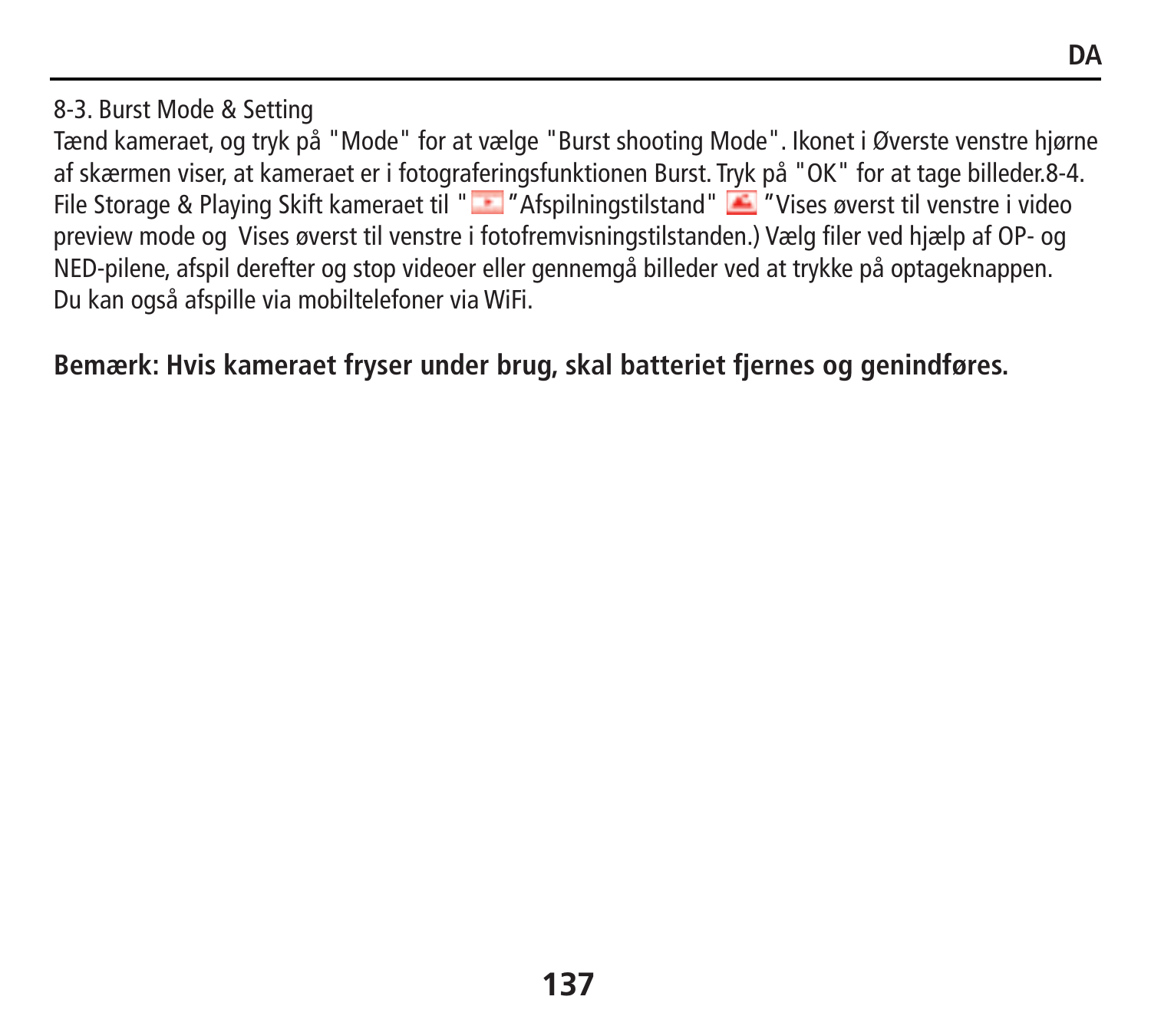| <b>Specifikationer</b>   |                       |                                                                           |
|--------------------------|-----------------------|---------------------------------------------------------------------------|
| <b>Billede</b><br>Sensor | <b>Type</b>           | 1/2.3" CMOS 14MP                                                          |
|                          | Effektive pixels      | Ca. 14Mega Pixels (4320 * 3240)                                           |
|                          | <b>Output Pixels</b>  | Ca. 14,24 megapixel                                                       |
|                          | Brændvidde            | Objektiv $f = 3,06$ mm                                                    |
| Objektiv                 | F nr.                 | $F = 2.8$                                                                 |
|                          | F.0.V(D)              | $166^{\circ}$ (H=120° V=89°)                                              |
| LCD-skærm                |                       | 2 "960 * 240 punkter matrix TFT LCD                                       |
| Søger                    | Optisk<br>Søger       | Ingen                                                                     |
| Fokusering               | Type                  | Fast                                                                      |
|                          | Kontrol               | Programmeret AE                                                           |
| Eksponering              | Erstatning            | $\pm$ 2EV (0,33 EV trin) -2,0 / -1,0 / + 0,0 / + 1,0 / 2,0                |
|                          | <b>ISO Equivalent</b> | Auto, 100, 200, 400, 800, 1600                                            |
| LED                      | Tilstande             | Ingen                                                                     |
| Hvidbalance              |                       | Auto / Daylight / Shade / Tungsten Light / Fluorescerende /<br>Undervands |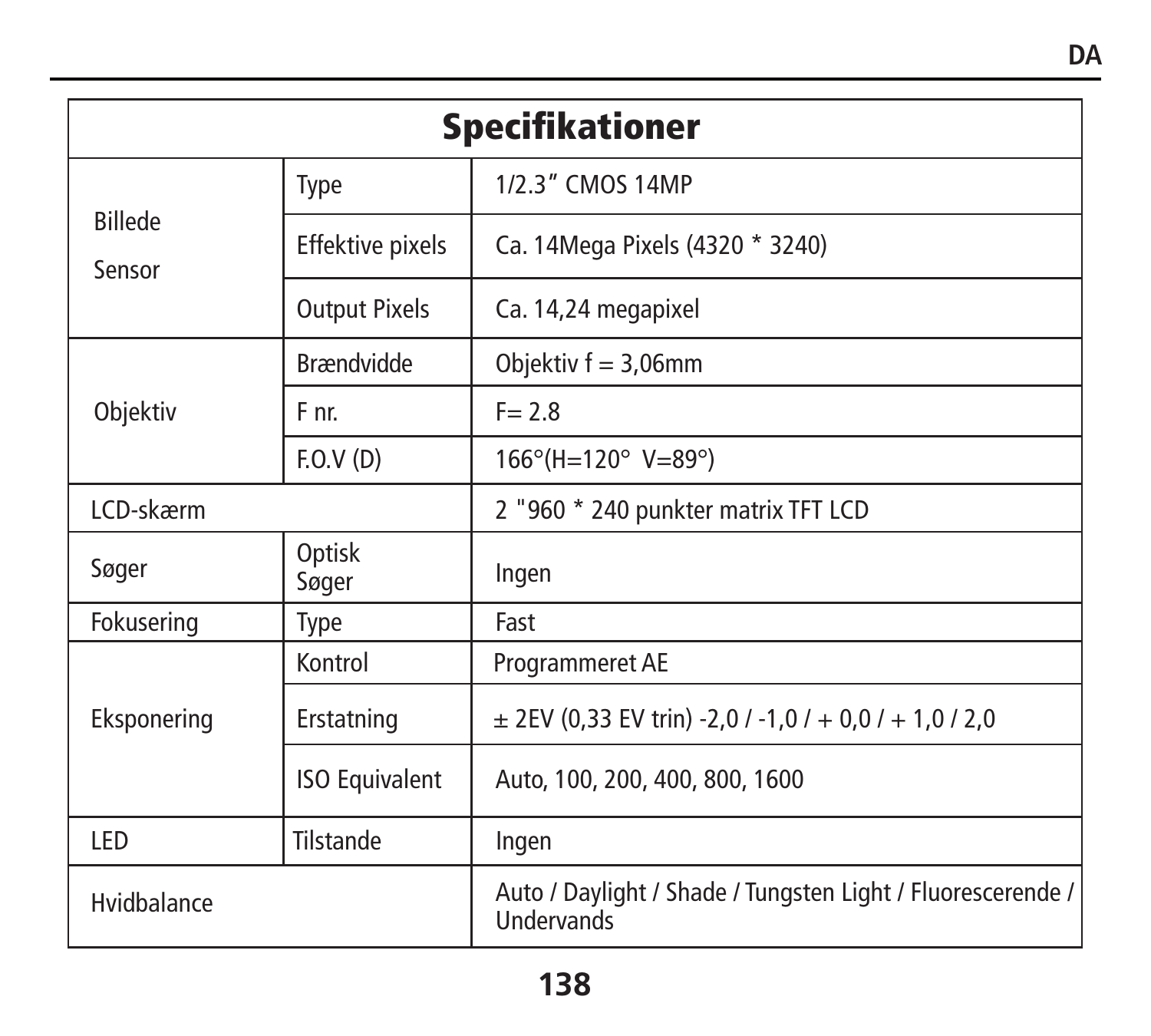| 4K 3840x2160 P30               |  |
|--------------------------------|--|
| 2.7K 2704x1520 P30             |  |
| 1080P: 1920x1080 P60/P30       |  |
| 720P: 1280x720 P120/P60/P30    |  |
| Mic og Speaker (Mono) udstyret |  |
| Til / Fra                      |  |
|                                |  |

|                      |                                | 720P: 1280x720 P120/P60/P30                                                                                    |
|----------------------|--------------------------------|----------------------------------------------------------------------------------------------------------------|
| Lyd                  |                                | Mic og Speaker (Mono) udstyret                                                                                 |
| Billedstabilisering  |                                | Til / Fra                                                                                                      |
| Fjernbetjening       |                                | Fjernstyringsafstand er ca. 8 meter                                                                            |
| Fjernstyring parring |                                | Vælg Fjernpar                                                                                                  |
|                      | Medier                         | Intern hukommelse: Ingen intern hukommelse<br>Ekstern hukommelse: understøtter micro SDHC kort op<br>til 64 GB |
|                      | Video encoder                  | H.264                                                                                                          |
|                      | <b>Billedstørrelse</b><br>14MP | 14M<br>4320x3240<br>4320x2430<br>10M<br>3840x2160<br>8M<br>2592x1944<br>5M<br>1920x1080<br>2M                  |
| Video Output         |                                | HDMI: Support 1920x1080 P60, output med CEC<br>Komposit: NTSC / PAL                                            |
| Tidsforløbsfunktion  |                                | OFF / 3 sekunder / 5 sekunder / 10 sekunder /<br>30 sekunder / 60 sekunder                                     |

Videoopløsning

4K / 30P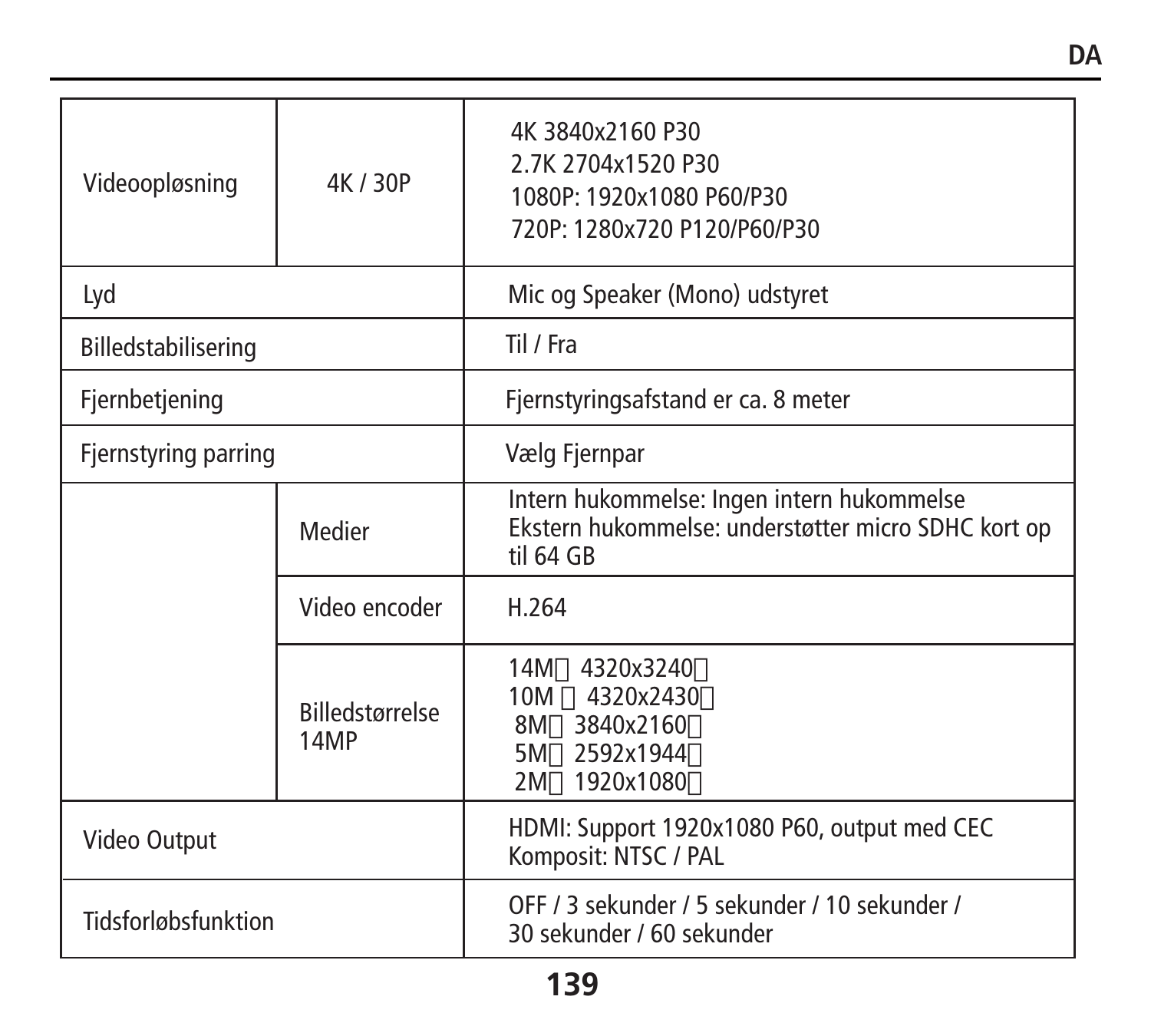| Fotofunktioner           |                     | Selvudløser: OFF / 3 sekunder / 5 sekunder / 10 sekunder /<br>30 sekunder / 60 sekunder<br>Sprænghastighed: OFF / 3 P / s / 7 P / s / 15 P / s / 30P / s<br>Time Lapse Fotointerval: OFF / 3 Seconds / 5 Seconds /<br>10 Seconds / 30 Seconds<br>Time Lapse fotograferingstid: 5Min / 10Min / 15Min /<br>20Min |
|--------------------------|---------------------|----------------------------------------------------------------------------------------------------------------------------------------------------------------------------------------------------------------------------------------------------------------------------------------------------------------|
|                          | Standardtilstand    | Video                                                                                                                                                                                                                                                                                                          |
|                          | <b>FIS</b>          | Tænd / sluk                                                                                                                                                                                                                                                                                                    |
|                          | Bevægelsesdetektion | Off / Lav / Medium / Høj                                                                                                                                                                                                                                                                                       |
|                          | Loop Record         | OFF / 2 Min. / 3 Min. / 5 Min.                                                                                                                                                                                                                                                                                 |
| Tv-tilstand <sup>.</sup> | NTSC / PAL          |                                                                                                                                                                                                                                                                                                                |
| Light Freq.              |                     | 50HZ / 60HZ                                                                                                                                                                                                                                                                                                    |
|                          | Screen Off          | FRA / 30 sekunder / 1 min. / 2 min.                                                                                                                                                                                                                                                                            |
|                          | WiFi I FD           | ON / OFF                                                                                                                                                                                                                                                                                                       |
|                          | Skarphed            | Stærk / Normal / Blød                                                                                                                                                                                                                                                                                          |
| Scene Mode               |                     | Normal / Flashi / Nat / Sport / Landskab / Portræt /<br>Solnedgang                                                                                                                                                                                                                                             |
| ISO                      |                     | Auto / 100 / 200 / 400 / 800 / 1600                                                                                                                                                                                                                                                                            |
|                          | EV: 0.0             | $-2.0$ / $-1.0$ / $+0.0$ / $+1.0$ / $+2.0$<br>FV                                                                                                                                                                                                                                                               |
|                          | <b>Time Setup</b>   | Opsætningstid                                                                                                                                                                                                                                                                                                  |

 $\overline{\phantom{0}}$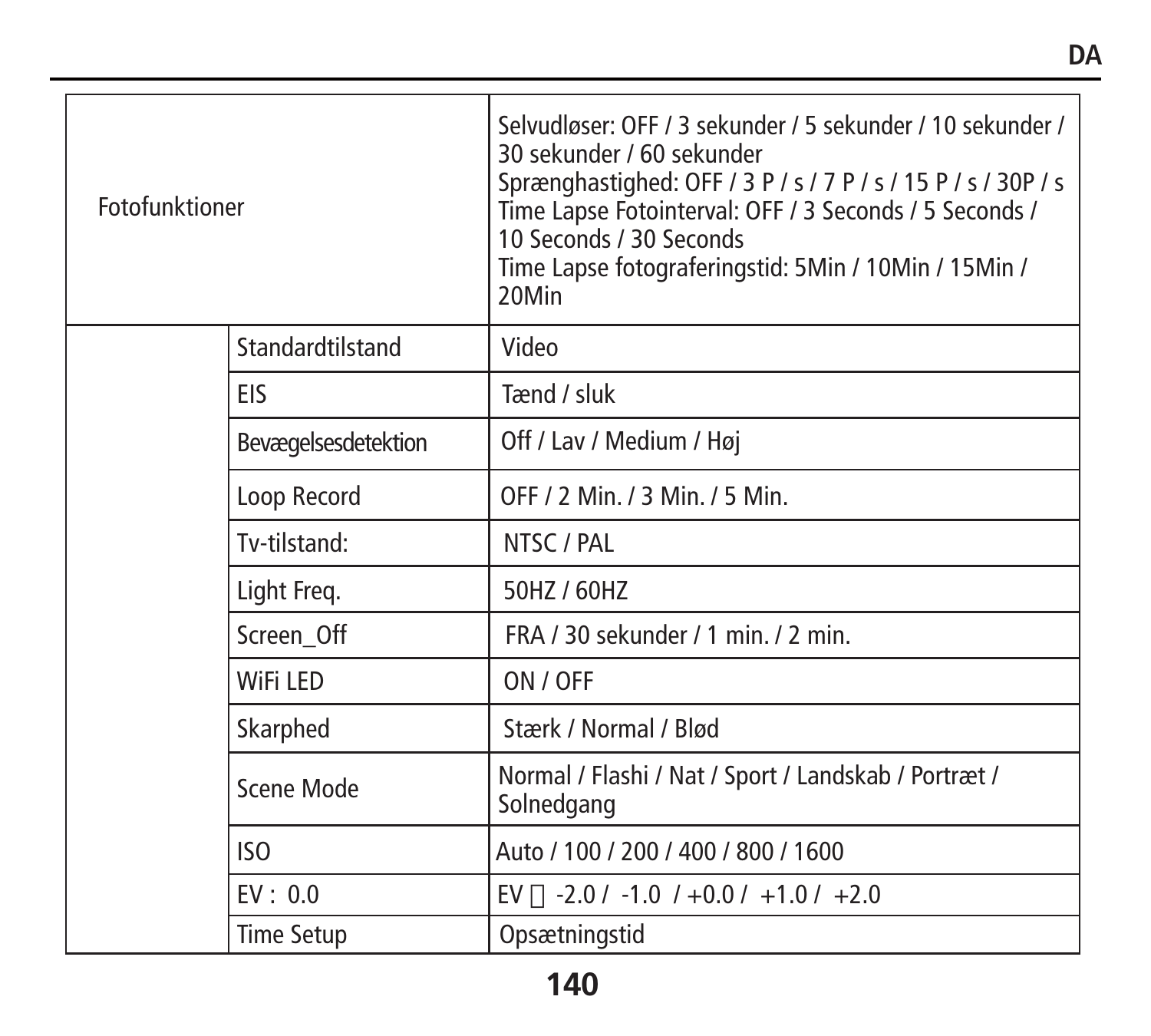|                         | Datoformat          | Y/M/D,D/M/Y,M/D/Y                                                                                                                                                                                                                         |
|-------------------------|---------------------|-------------------------------------------------------------------------------------------------------------------------------------------------------------------------------------------------------------------------------------------|
|                         | WiFi                | ON / OFF                                                                                                                                                                                                                                  |
|                         | WiFi SSID           | AC530                                                                                                                                                                                                                                     |
|                         | WiFi<br>kodeord     | 1234567890                                                                                                                                                                                                                                |
|                         | Format              | JA / NEJ                                                                                                                                                                                                                                  |
|                         | Standardindstilling | IA / NFI                                                                                                                                                                                                                                  |
|                         | Version             | AC530 V1 0                                                                                                                                                                                                                                |
| Grænseflade             |                     | USB 2.0: Genopladning / filoverførsel                                                                                                                                                                                                     |
| Strømkilde              |                     | Li-ion genopladeligt batteri 1050mAH                                                                                                                                                                                                      |
| Dimensioner (W * H * D) |                     | L: 61mm, W: 42mm, H: 23mm (med linse del vil være 33mm)                                                                                                                                                                                   |
| Vægt                    |                     | Ca. 78,5 g (med batteri)                                                                                                                                                                                                                  |
| Support                 |                     | <b>Mass Storage Driver</b><br>Windows XP (Service Pack 2) eller senere<br>Mac OS X 10.5.11 eller nyere                                                                                                                                    |
| Systemkrav              |                     |                                                                                                                                                                                                                                           |
| Til Windows             |                     | *PC med processor bedre end Pentium 4 3.2GHz<br>*Windows XP (Service Pack 2) eller senere<br>*Mindste 1 GB system RAM<br>*Mindste 256 MB RAM-videokort<br>*USB-port, cd-rom-drev<br>*1024 * 768 pixel, 32-bit farveskærm kompatibel skærm |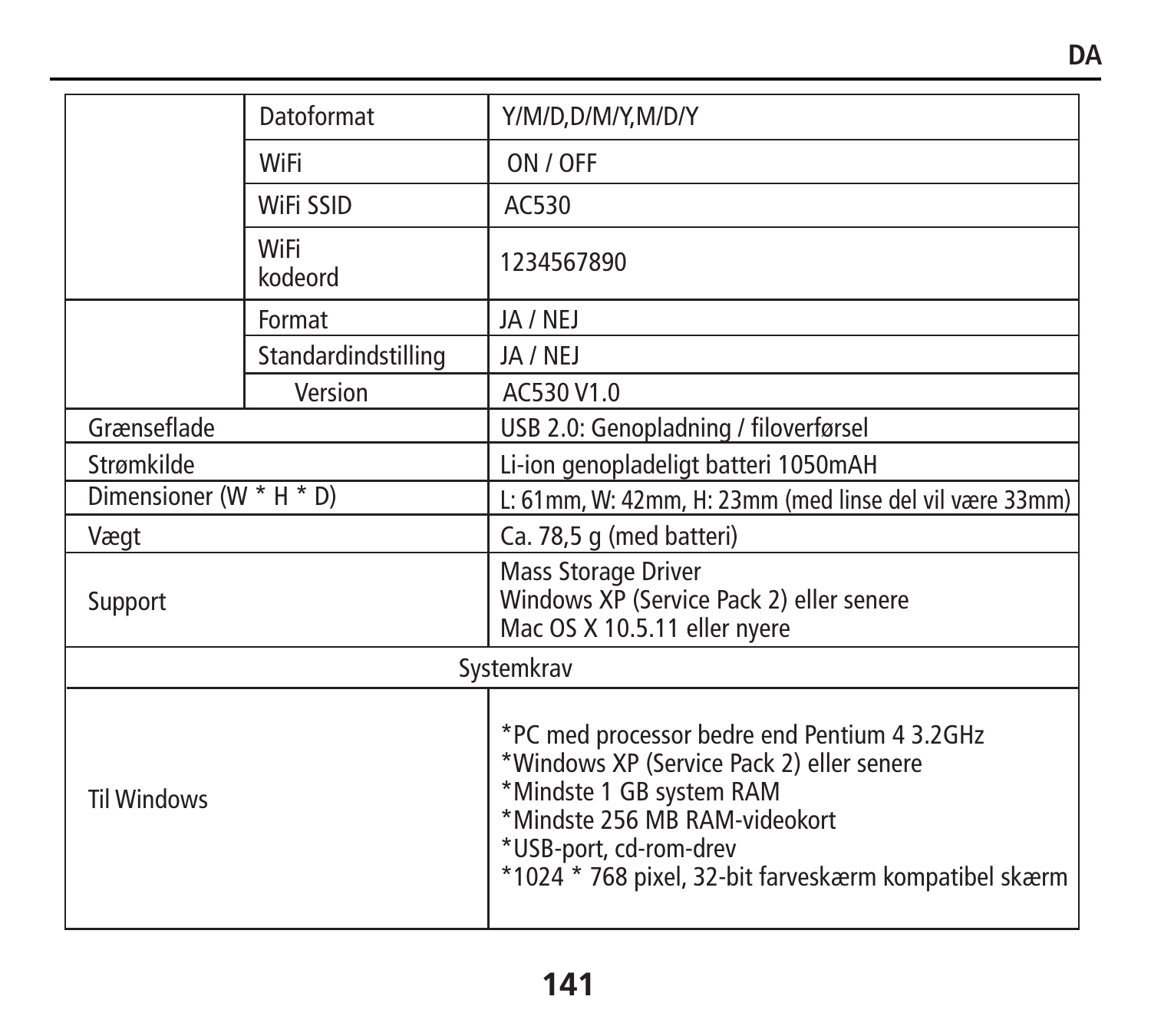#### **Bortskaffelse**



**Bortskaf emballage:** For bortskaffelse, separat emballage i forskellige typer. Pap og karton skal bortskaffes som papir og folie skal genbruges.



#### **Bortskaffelse af affald af elektrisk og elektronisk udstyr og / eller batteri af brugere i private husholdninger i EU.**



Dette symbol på produktet eller på emballagen angiver, at dette ikke kan bortskaffes som husholdningsaffald. Du skal bortskaffe dit brugte udstyr og / eller batteriet ved at håndtere det over til den gældende tilbagetagning ordning for genbrug af elektrisk og elektronisk udstyr og / eller batteri. For mere information om genbrug af dette udstyr og / eller batteriet, skal du kontakte dit lokale kommunekontor, butikken, hvor du købte udstyret eller din affaldsselskab. Genbrug af materialer vil medvirke til at bevare naturens ressourcer og sikrer, at det genbruges på en måde, der beskytter menneskers sundhed og miljøet.

## **advarsel Batteri**

- Aldrig afmontere, knuse, eller gennembore batteriet, eller lad batteriet kortslutning. Udsæt ikke batteriet at blive placeret i høj temperatur miljø, hvis batteriet lækker eller buler, holder fortsætte med at bruge.
- Oplad altid bruge opladeren. Risiko for eksplosion, hvis batteriet udskiftes med en forkert type.
- Hold batteriet utilgængeligt for børn.
- Batterier kan eksplodere, hvis de udsættes for nøgen brand. Smid aldrig batterier i en brand.
- bortskaffes brugte batterier observere lokale regler.
- Før du bortskaffer enheden, skal du fjerne batteriet.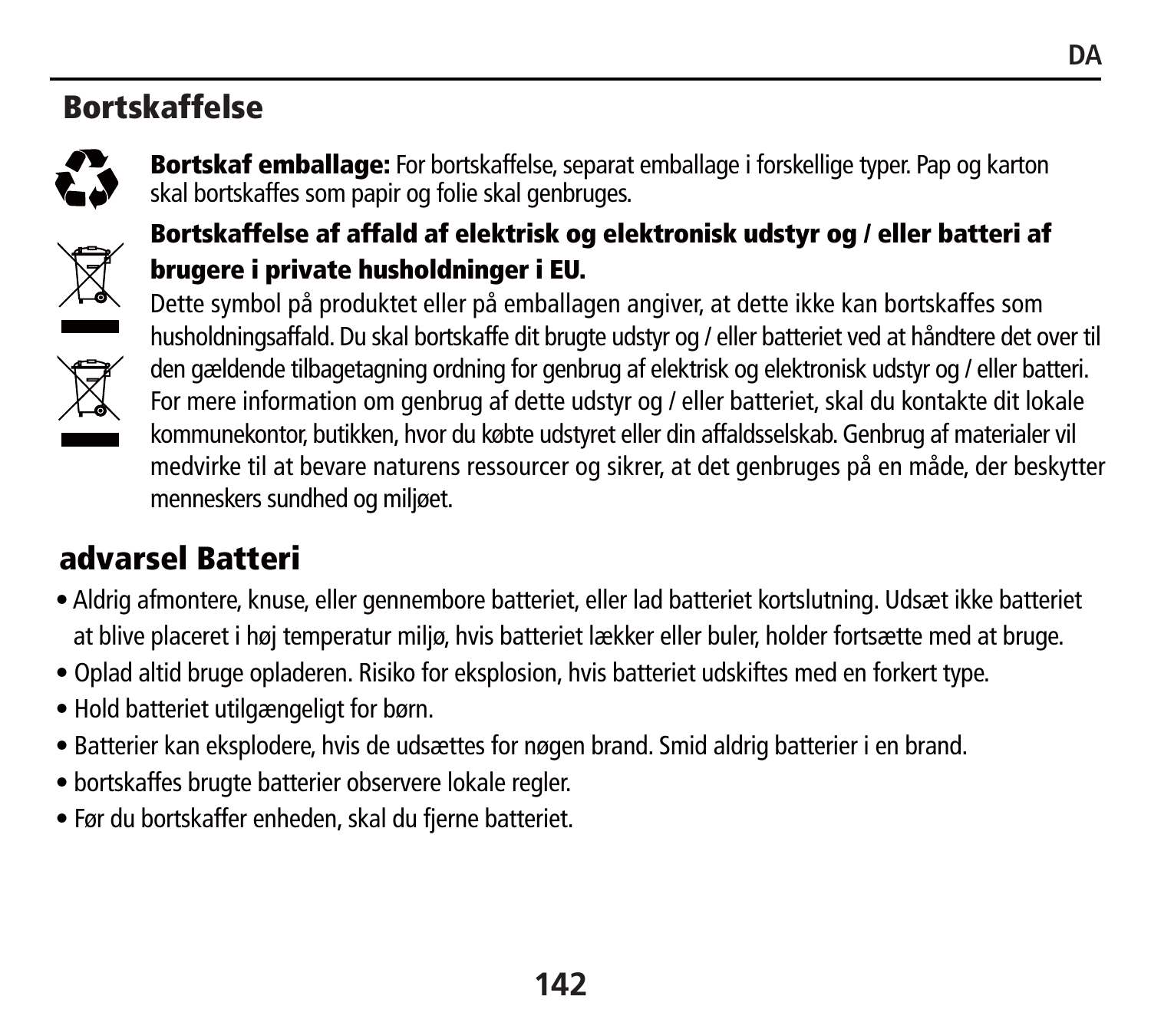#### **Overensstemmelse**

Fabrikanten erklærer hermed, at CE-mærket blev anvendt på Rollei Actioncam 30 i overensstemmelse med de grundlæggende krav og andre bestemmelser i følgende CE-direktiver:

- 2011/65 / EF Direktiv RoHS
- 2014/30 / EU-direktiv EMC
- 2014/35 / EU-direktiv LVD
- 2012/19 / EF Direktiv WEEE
- 2014/53 / EU RED-direktiv

 $\epsilon$ 

Den EF-overensstemmelseserklæringen kan rekvireres fra adressen angivet på garantibeviset.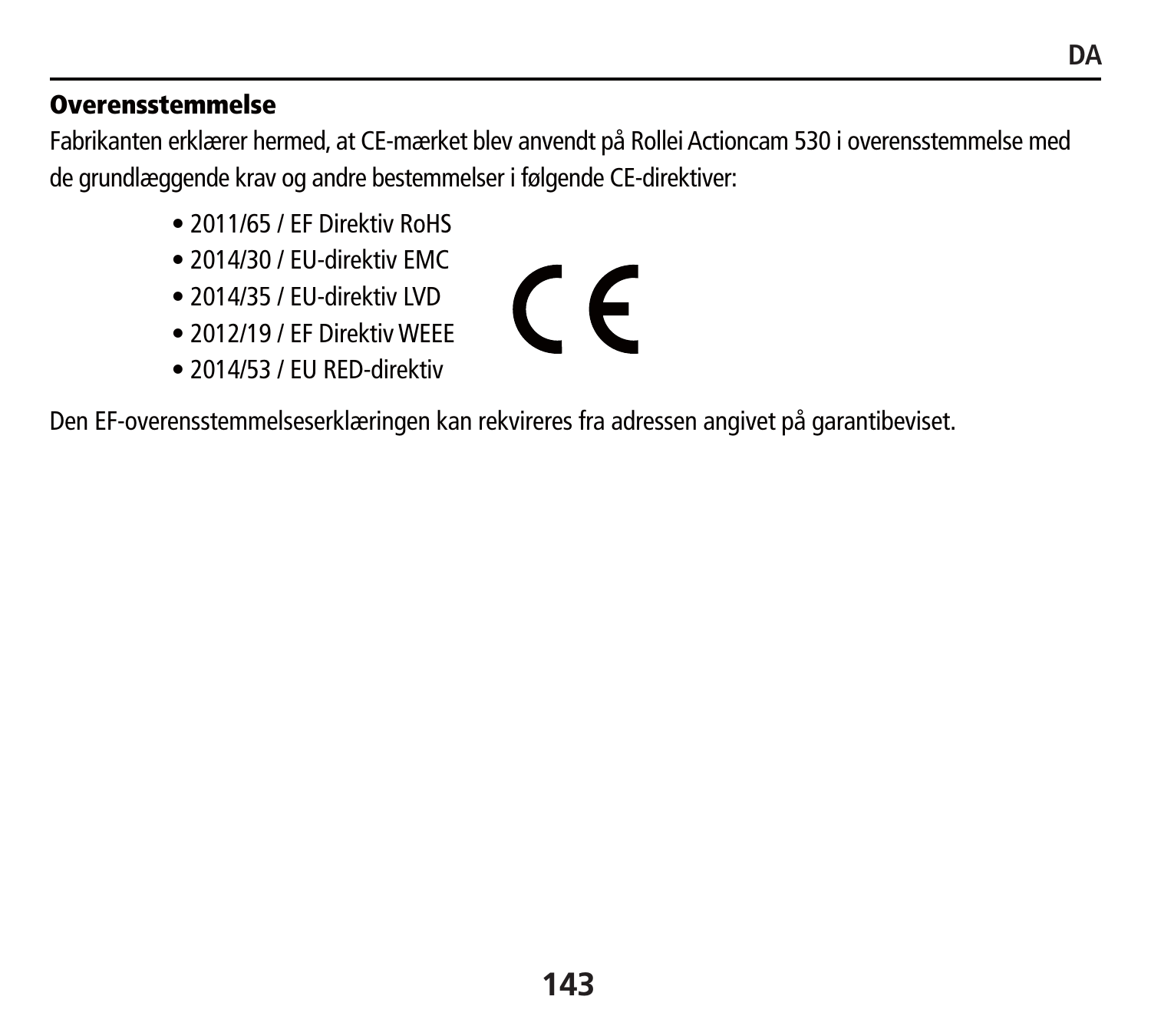## **Varning**

1.Detta är en högkvalitativ produkt, var god och låt den inte falla eller krascha. Kameraet är endast skyddad i undervattenshuset.

2.Använd inte enheten på starka magnetiska föremål, till exempel magnetfält eller elmotorer.

3.Ställ aldrig produkten på höga temperaturer och direkt solljus

4.Välj väl märkta microSD-kort. Det är inte säkert att neutrala kort fungerar normalt

5. Placera inte micro SD-kort nära starka magnetiska föremål för att undvika förlust av data.

6.Här det laddas, behåll produkten ut ur barns räckvidd.

7.Håll enheterna på svala, torra och isolerade ställen.

#### **Förord**

Den här produkten är en digital videoinspelningsenhet med hög upplösning. Den har en mängd olika branschledande funktioner, bland annat: digital videoinspelning, fotografering, ljudinspelning, utomhussporter, djupvattenprovning, seriefotografi etc., Du ska filma när som helst, var som helst.

## **Produktegenskaper**

1.Full högupplöst skärm som visar fascinjusterade videor 2.14 megapixel fotografering 3. Trådlös WiFi-överföring 4.HDMI HD-utgång, stöder FPV-läge 5. Stöd minneskort upp till 64 GB maximalt 6.Flera videoformatformat: 4K / 2.7K / 1080P / 720P 7. Stöd MOV videoinspelning format 8.Stöd Fjärrkontroll funktion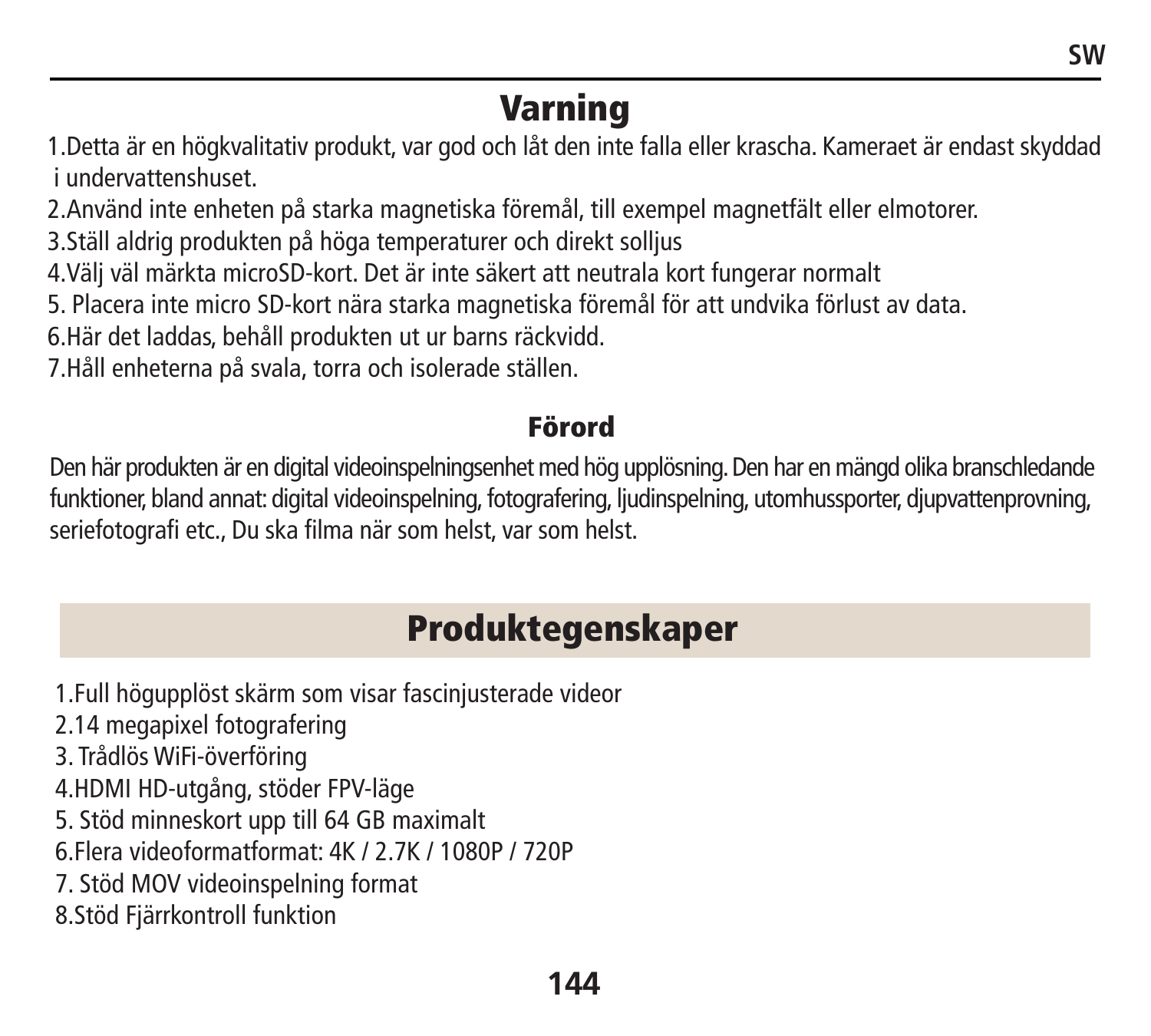# **Produktbeskrivning**

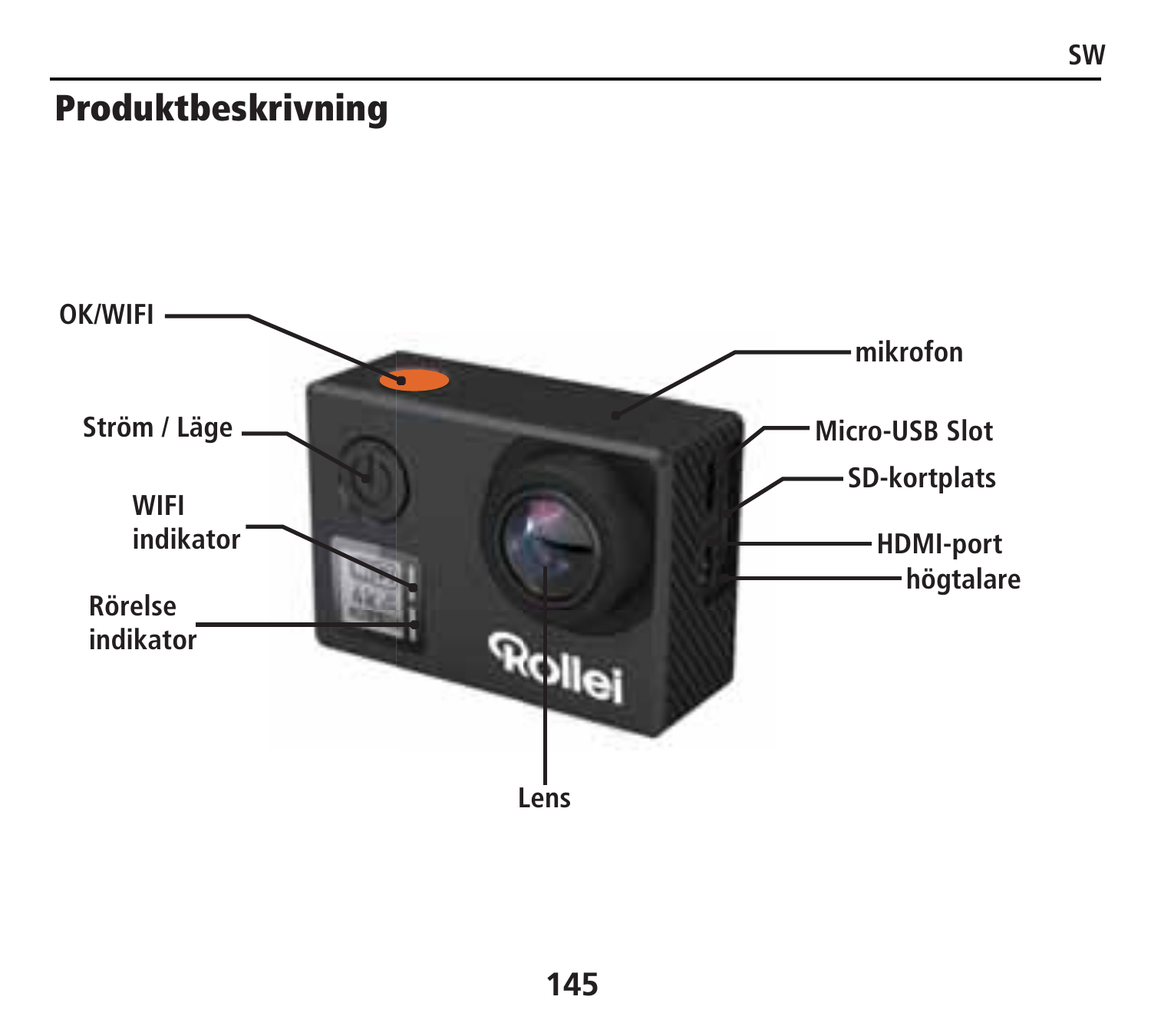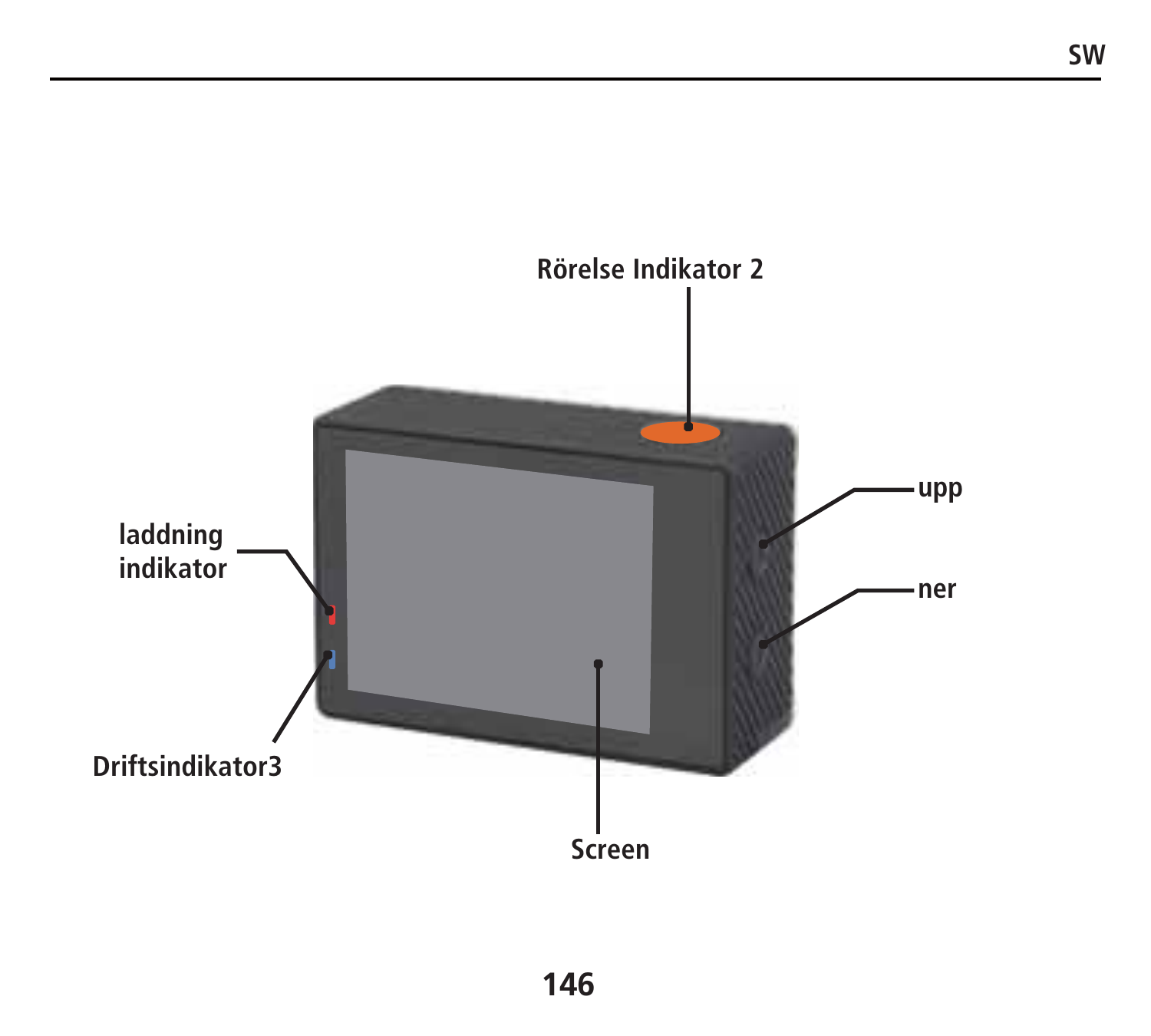# **Vattentät fallbeskrivning**

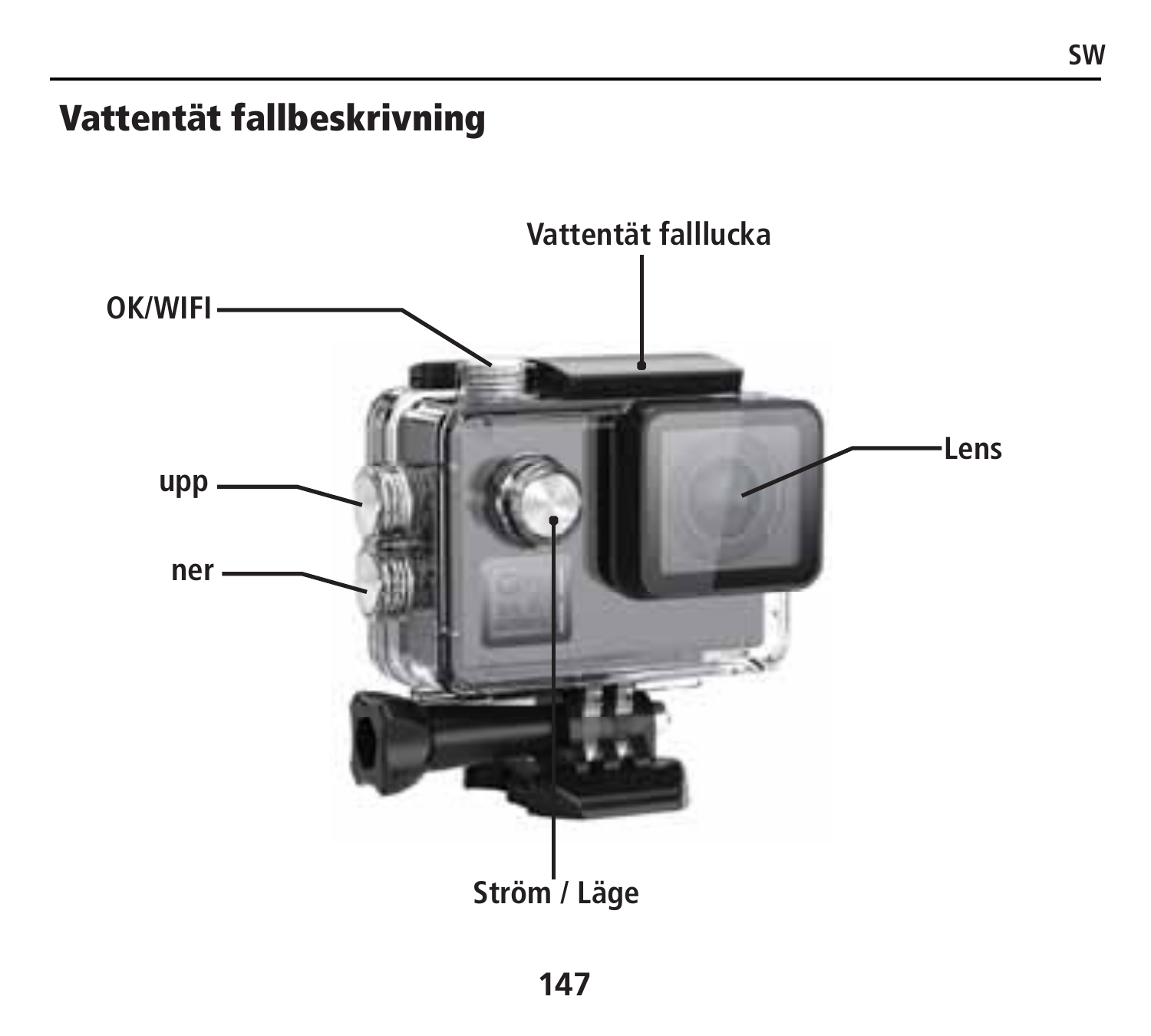## **operation**

1. Sätt i micro SD-kort

Obs! Var god välj märkt microSD-kort och formatera minneskortet med en dator eller kameran före första användningen.

2. Installera och ta bort batteriet

A. Batterifacket kan säkras mot oavsiktligt öppning. Därför hittar du en låsknapp på batterifacket. För att öppna batterifacket, lås det upp och skjut det i den riktning som visas på omslaget.

B. Montera batteriet i kameran, som anges med +/- symboler och pilens riktning markerad på batteriet.

C. Batteriet, se symbolerna: Fullt strömläge " i "Låg strömläge "  $\Box$ "

D. Ta bort batteriet: Öppna batteriluckan och ta ut batteriet.

Obs! Vänligen tryck låsfånget varje gång till läget "LOCK" innan du använder enheten.

3. Batteriladdning

A. Batteriet kan laddas genom att ansluta det till en dator eller en nätadapter.

B. Kameran kan spela in videoklipp under laddning (byt till fordonsmonterat läge i menyn).

C. Kameran kan också laddas om kameran är avstängd.

4. Strömläge Håll strömbrytaren intryckt i 3-5 sekunder för att slå på / av.

5.Mode Switching

Växla mellan videoinspelning / fotografering / uppspelning / meny genom att trycka på strömbrytaren kort och upprepade gånger.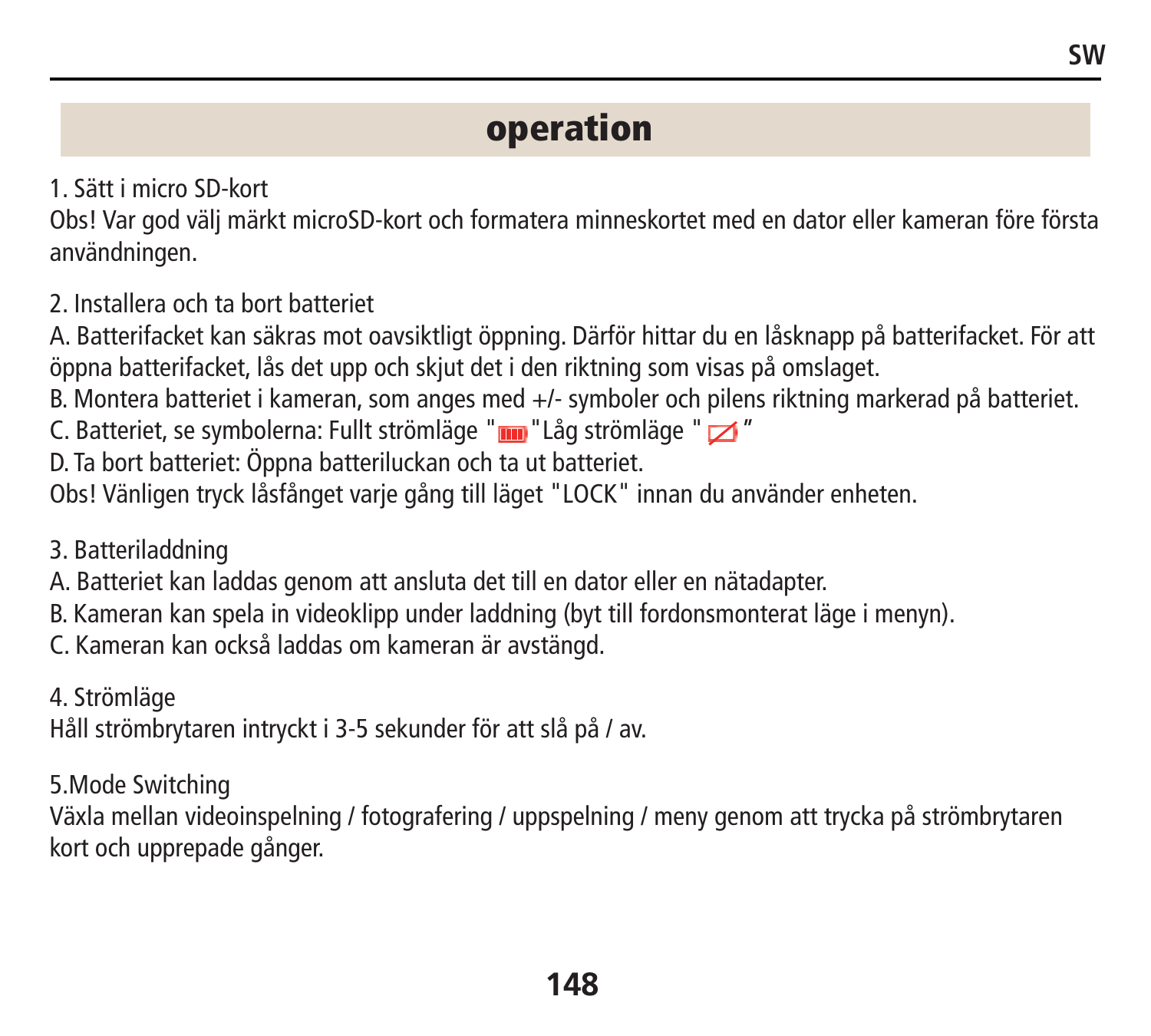6. Wi-Fi-kontroll

Innan du aktiverar WiFi på funktionen, installera appen "Rollei 530-630" till din smartphone eller surfplatta. När du har slagit på kameran trycker du på WiFi-knappen i 2 sekunder och aktiverar / stänger av WiFi-funktionen. Om WiFi är aktiverat På WiFi-symbolen visas på displayen. Om WiFi är påslagen kommer kameran att återställas. WiFi-ikonen blir grön efter att ha återställt och väntat i 5 sekunder (det här uttrycker att WiFi kan anslutas normalt nu).Öppna WiFi-anslutningen på din mobiltelefon för att söka efter kameranheten: AC530 från tillgängliga trådlösa nätverk. (Lösenord är1234567890).

3. Starta "Rollei 530-630" -programvaran.

### 7. Fjärrkontroll

Starta kameran och gå till "Inställningsmenyn". Välj "Fjärrkontrollspar" och "OK". Kameran visar "Startspärr för fjärrkontrollen". Tryck samtidigt på valfri tangent på fjärrkontrollen och blått ljus Kommer att blinka. På kameraskärmen visas "Par" och efter ca 20 sekunder "Parameterns framgång!", Kommer att visas på skärmen. Det betyder att anslutningen lyckats och kameran återgår till normalt läge.

8. Hur spelar du in videor och konfigurerar inspelningsinställningen

#### 8-1. Videoinspelning

Växla till inspelningsläge och det kommer att finnas en ikon i skärmens övre vänstra hörn.

Tryck på OK för att börja spela in och ikonen börjar blinka. Tryck på "OK" igen för att sluta spela in och ikonen kommer att försvinna.

8-2. Fotografering och inställning

Sätt på kameran och tryck på "Mode" för att välja "Fotograferingsläge". Ikonen längst upp till vänster på skärmen visar att kameran är i fotograferingsläge. Tryck på "OK" för att ta foton.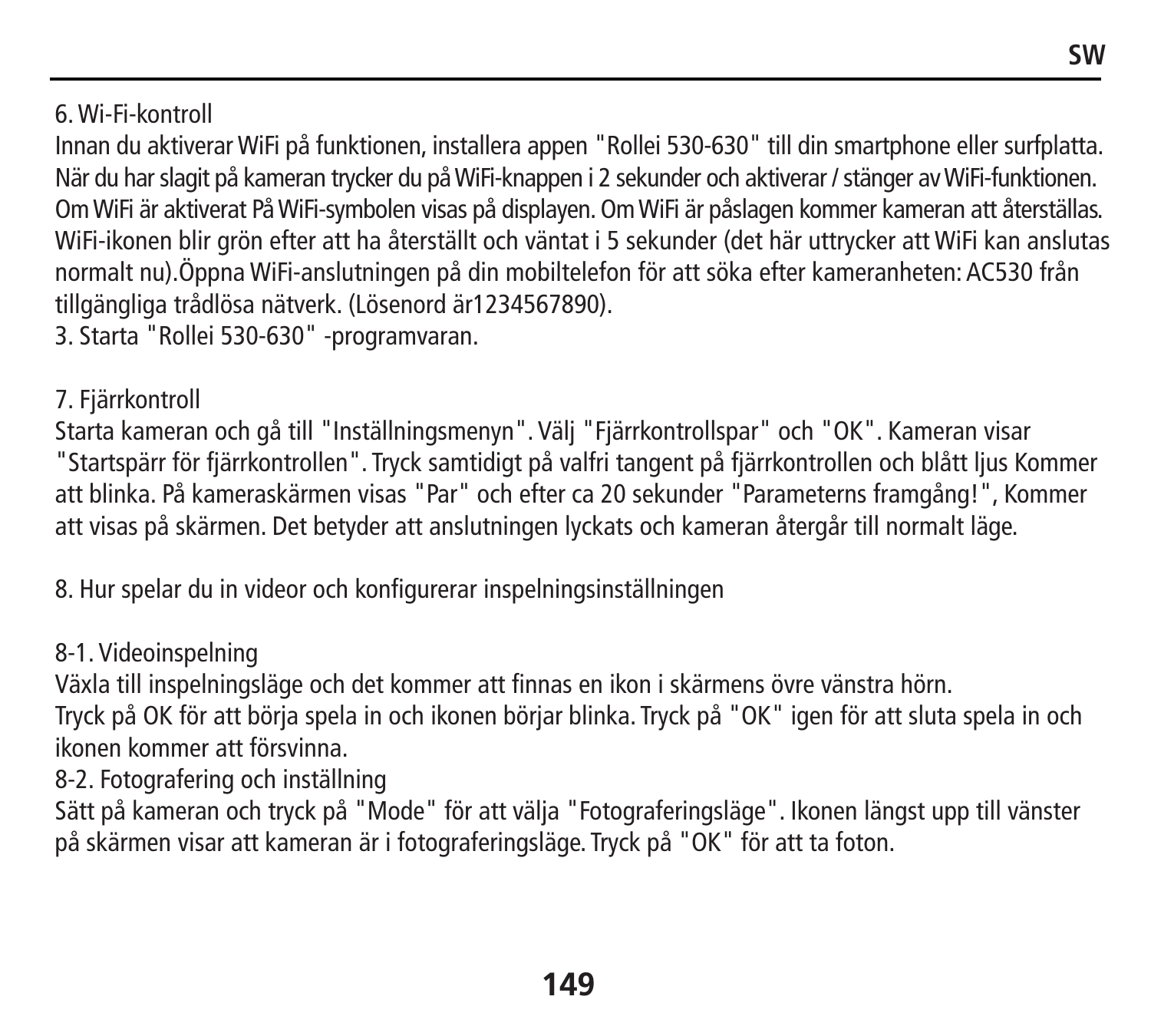8-3. Burst-läge och inställning

Sätt på kameran och tryck på "Mode" för att välja "Burst shooting Mode". Ikonen i Övre vänstra hörnet på skärmen visar att kameran är i fotograferingsläget Burst. Tryck på "OK" för att ta foton.8-4. Fillagring och -spelning Växla kameran till "Nuppspelningsläge" \* "Visas i det övre vänstra hörnet av videouppspelningsläge, och Visas i det övre vänstra hörnet av fotoförhandsvisningsläge.) Välj filer genom att använda UPP och NER pilarna, sedan spela upp och stoppa videor eller granska foton genom att trycka på fotograferings-knappen. Du kan också spela upp via mobiltelefoner via WiFi.

### **Obs! Om kameran fryser under användning, ta bort och sätt tillbaka batteriet.**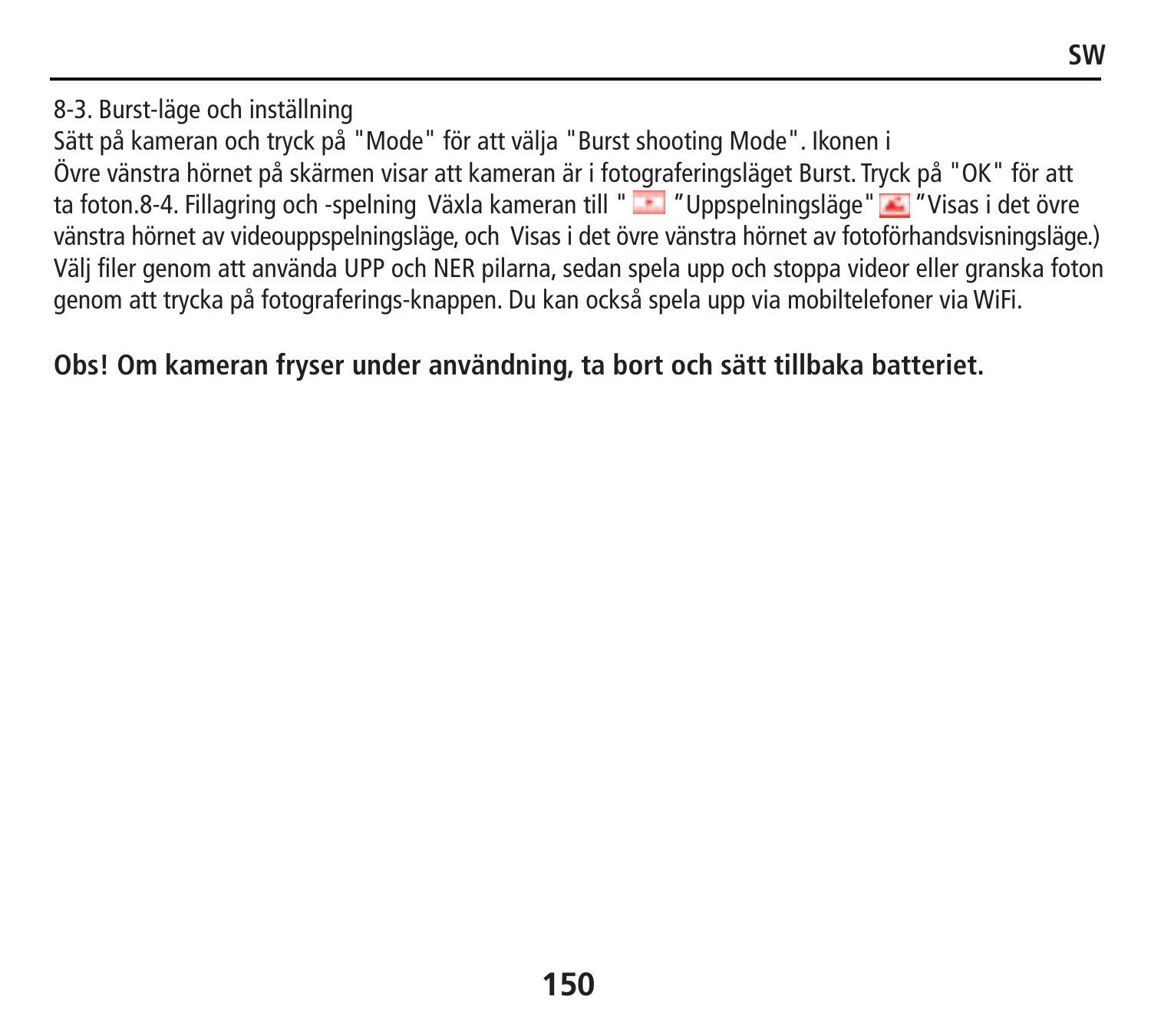| <b>Specifikationer</b> |                       |                                                                            |
|------------------------|-----------------------|----------------------------------------------------------------------------|
|                        | Typ                   | 1/2 3" CMOS 14MP                                                           |
| Bild<br>Sensor         | Effektiva pixlar      | Ca 14Mega Pixels (4320 * 3240)                                             |
|                        | Utgångspixlar         | Ca 14,24 megapixlar                                                        |
|                        | Brännvidd             | Objektiv $f = 3.06$ mm                                                     |
| Lens                   | F nr                  | $F = 2.8$                                                                  |
|                        | F.0.V(D)              | $166^{\circ}$ (H=120° V=89°)                                               |
| LCD-skärm              |                       | 2 "960 * 240 punkter matris TFT LCD                                        |
| Sökare                 | Optisk<br>sökare      | Ingen                                                                      |
| Fokusering             | Typ                   | Fast                                                                       |
|                        | Kontroll              | Programmerad AE                                                            |
| Exponering             | Ersättning            | $\pm$ 2EV (0,33 EV steg) -2,0 / -1,0 / + 0,0 / + 1,0 / 2,0                 |
|                        | <b>ISO</b> ekvivalent | Auto, 100, 200, 400, 800, 1600                                             |
| LED                    | Lägen                 | Ingen                                                                      |
| <b>Vitbalans</b>       |                       | Auto / Daylight / Shade / Tungsten Light / Fluorescerande /<br>Undervatten |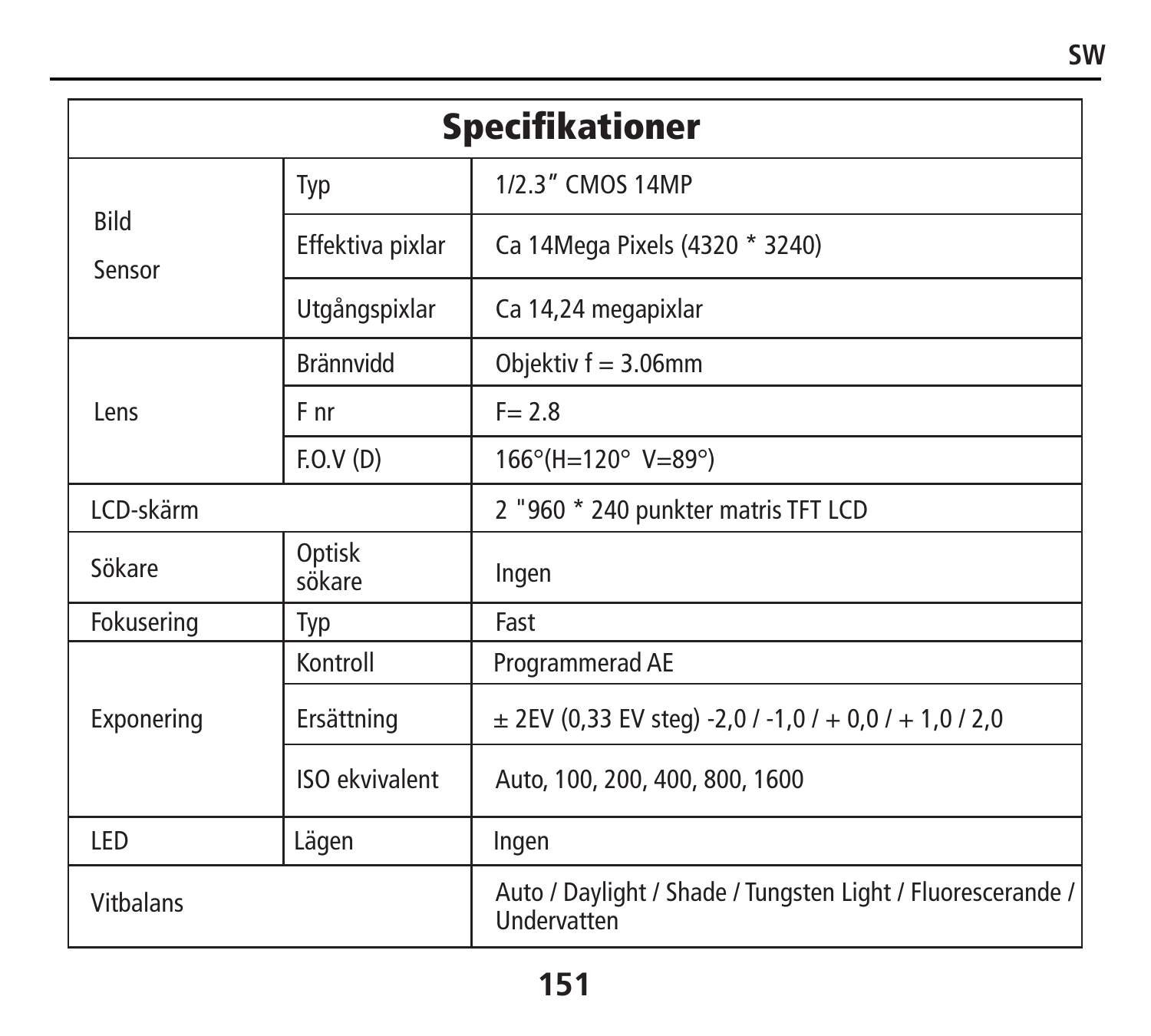| Videoupplösning      | 4K / 30P                   | 4K 3840x2160 P30<br>2.7K 2704x1520 P30<br>1080P: 1920x1080 P60/P30<br>720P: 1280x720 P120/P60/P30 |
|----------------------|----------------------------|---------------------------------------------------------------------------------------------------|
| Audio                |                            | Mic och högtalare (Mono) utrustade                                                                |
| Bildstabilisering    |                            | På / Av                                                                                           |
| Fjärrkontroll        |                            | Fjärrkontrollens avstånd är ca 8 meter                                                            |
| Fjärrkontrollparning |                            | Välj fjärrpar                                                                                     |
|                      | Media                      | Internminne: inget internt minne<br>Externt minne: stödja micro SDHC-kort upp till 64 GB          |
|                      | Videokodare                | H 264                                                                                             |
|                      | <b>Rildstorlek</b><br>14MP | 14M<br>4320x3240<br>10M<br>4320x2430<br>3840x2160<br>8M<br>2592x1944<br>5M<br>1920x1080<br>2M     |
| Videoutgång          |                            | HDMI: Support 1920x1080 P60, utgång med CEC<br>Komposit: NTSC / PAL                               |
| Tidsförlust Funktion |                            | AV / 3 sekunder / 5 sekunder / 10 sekunder /<br>30 sekunder / 60 sekunder                         |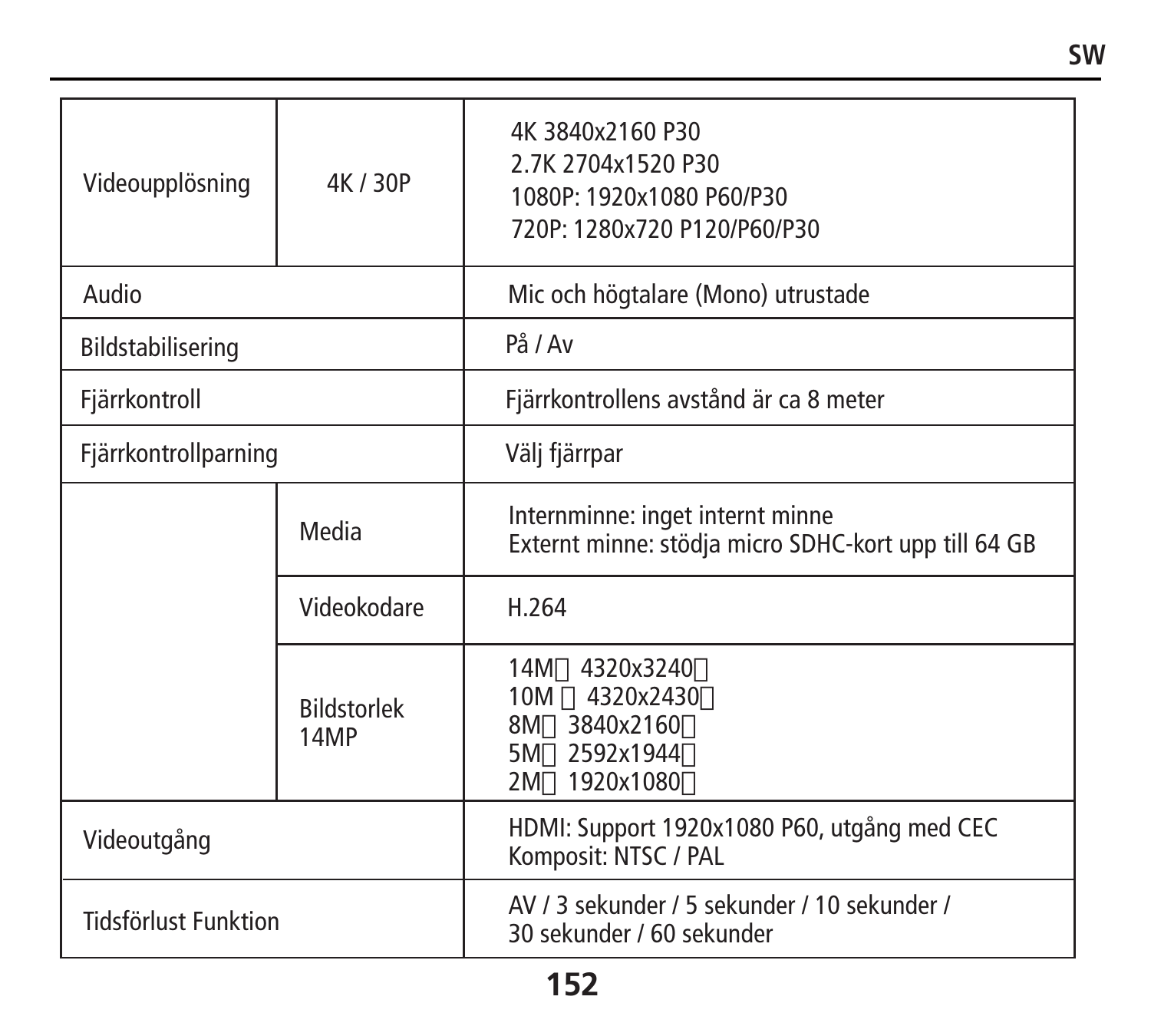| <b>Fotofunktioner</b> |                   | Självutlösare: AV / 3 sekunder / 5 sekunder / 10 sekunder /<br>30 sekunder / 60 sekunder<br>Bursthastighet: AV / 3 P / s / 7 P / s / 15 P / s / 30P / s<br>Time Lapse Fotointervall: OFF / 3 sekunder / 5 sekunder /<br>10 sekunder / 30 sekunder<br>Time Lapse fotograferingstid: 5Min / 10Min / 15Min /<br>20Min |
|-----------------------|-------------------|--------------------------------------------------------------------------------------------------------------------------------------------------------------------------------------------------------------------------------------------------------------------------------------------------------------------|
|                       | Standardläge      | Video                                                                                                                                                                                                                                                                                                              |
|                       | <b>FIS</b>        | På / Av                                                                                                                                                                                                                                                                                                            |
|                       | Rörelsesdetektion | Off / Low / Medium / High                                                                                                                                                                                                                                                                                          |
|                       | Loop Record       | AV / 2 min / 3 min / 5 min.                                                                                                                                                                                                                                                                                        |
|                       | TV-läg:           | NTSC / PAL                                                                                                                                                                                                                                                                                                         |
|                       | Light Freq.       | 50HZ / 60HZ                                                                                                                                                                                                                                                                                                        |
|                       | Screen Off        | AV / 30 sekunder / 1 min / 2 min.                                                                                                                                                                                                                                                                                  |
|                       | WiFi I FD         | ON / OFF                                                                                                                                                                                                                                                                                                           |
|                       | Skärpa            | Stark / Normal / Mjuk                                                                                                                                                                                                                                                                                              |
|                       | Scenläge          | Normal / Flashi / Natt / Sport / Landskap / Porträtt /<br>Solnedgång                                                                                                                                                                                                                                               |
|                       | ISO               | Auto / 100 / 200 / 400 / 800 / 1600                                                                                                                                                                                                                                                                                |
|                       | EV: 0.0           | EV: -2,0 / -1,0 / +0,0 / +1,0 / +2,0                                                                                                                                                                                                                                                                               |
|                       | <b>Time Setup</b> | Inställningstid                                                                                                                                                                                                                                                                                                    |

 $\overline{\phantom{a}}$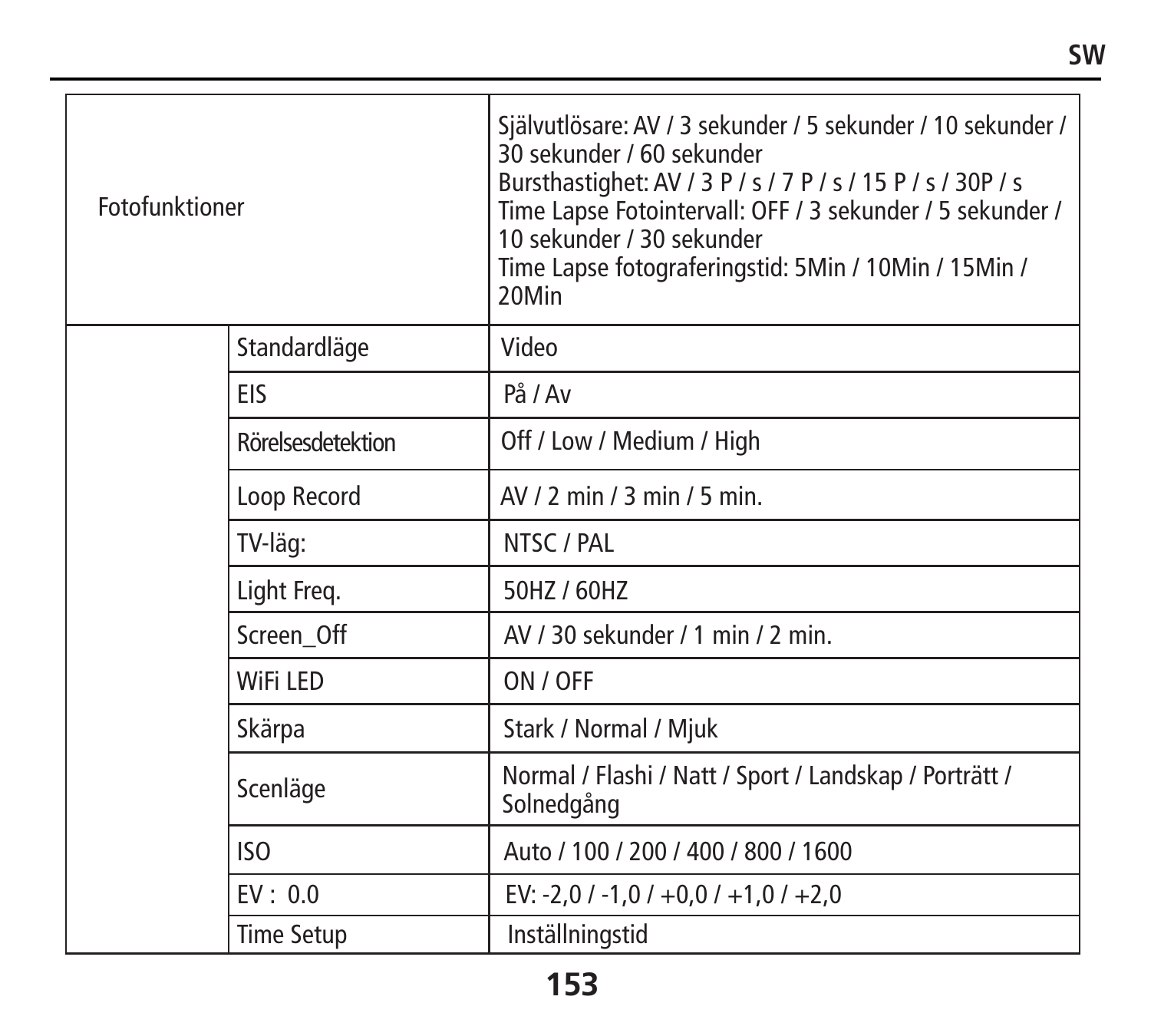|                  | Datumformat         | Y/M/D,D/M/Y,M/D/Y                                                                                                                                                                                                                            |
|------------------|---------------------|----------------------------------------------------------------------------------------------------------------------------------------------------------------------------------------------------------------------------------------------|
|                  | WiFi                | PÅ / AV                                                                                                                                                                                                                                      |
|                  |                     |                                                                                                                                                                                                                                              |
|                  | WiFi SSID           | AC530                                                                                                                                                                                                                                        |
|                  | WiFi<br>l ösenord   | 1234567890                                                                                                                                                                                                                                   |
|                  | Format              | JA / NEJ                                                                                                                                                                                                                                     |
|                  | Standardinställning | JA / NEJ                                                                                                                                                                                                                                     |
|                  | Version             | AC530 V10                                                                                                                                                                                                                                    |
| Gränssnitt       |                     | USB 2.0: Uppladdning / filöverföring                                                                                                                                                                                                         |
| Strömkälla       |                     | Li-ion uppladdningsbart batteri 1050mAH                                                                                                                                                                                                      |
| Mått (W * H * D) |                     | L: 61mm, W: 42mm, H: 23mm (med linsdel blir 33mm)                                                                                                                                                                                            |
| Vikt             |                     | Ca 78,5 g (med batteri)                                                                                                                                                                                                                      |
| Support          |                     | <b>Mass Storage Driver</b><br>Windows XP (Service Pack 2) eller senare<br>Mac OS X 10.5.11 eller senare                                                                                                                                      |
|                  |                     | Systemkrav                                                                                                                                                                                                                                   |
| For Windows      |                     | *PC med processor bättre än Pentium 4 3.2GHz<br>*Windows XP (Service Pack 2) eller senarer<br>*Minst 1 GB RAM-minne<br>*Minsta 256 MB RAM-kort<br>*USB-port, CD-ROM-enhet<br>*1024 * 768 pixlar, 32-bitars färgskärmskompatibel<br>hildskärm |

 $\overline{\phantom{0}}$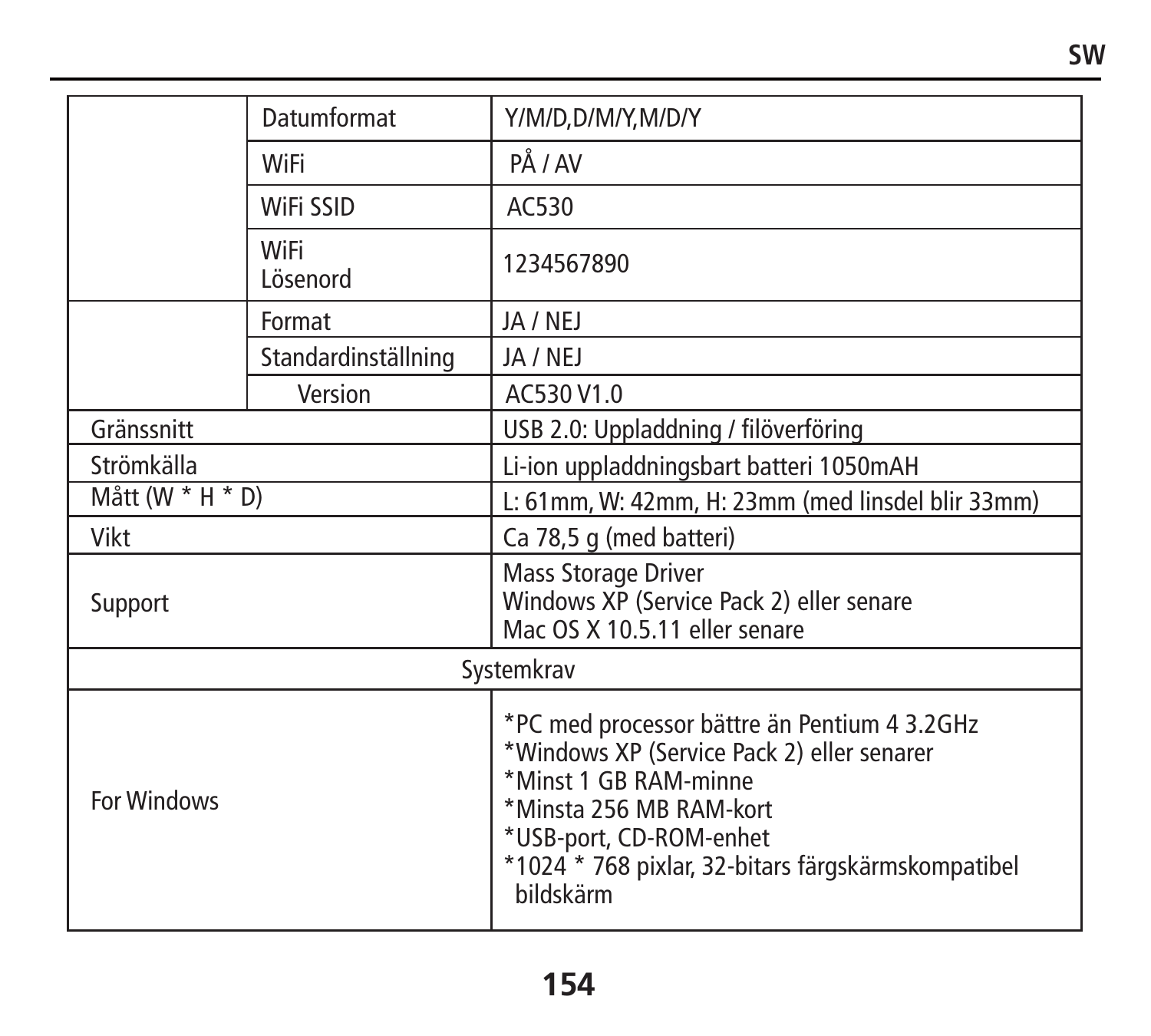### **Avfallshantering**



**Kassera förpackning:** För destruktion, separat förpackning i olika typer. Kartong och kartong måste kasseras som papper och folien måste återvinnas.



**Kassering av elektrisk och elektronisk utrustning och / eller batterier av användare i privata hushåll i Europeiska unionen.**



Denna symbol på produkten eller på märkningen indikerar att detta inte kan kasseras som hushållsavfall. Du måste kassera din avfallshantering och / eller batteriet genom att hantera det till återtagningssystemet för återvinning av el och elektronik Utrustning och / eller batteri. För mer information om återvinning av denna utrustning och / eller batteri, vänligen kontakta ditt stadkontor, varuhuset där du köpte utrustningen eller ditt hushållsavfall. Återvinning av material hjälper till att spara naturresurser och Se till att det återvinns på ett sätt som skyddar människors hälsa och miljö.

# **Batteri varning**

- Ta aldrig av batteriet, placera det i batteriet eller låt batteriet vara kortslutet. Utsätt inte batteriet för hög temperatur, om batteriet läcker eller bulker, stoppa fortsätt att använda.
- Ladda alltid med laddaren. Risk för explosion om batteriet byts ut av felaktig typ.
- Håll batteriet utom räckhåll för barn.
- Batterier kan explodera om de utsätts för öppen eld. Kassera aldrig batterier i brand.
- Användning av använda batterier enligt lokala föreskrifter.
- Ta bort batteriet innan du tar bort enheten.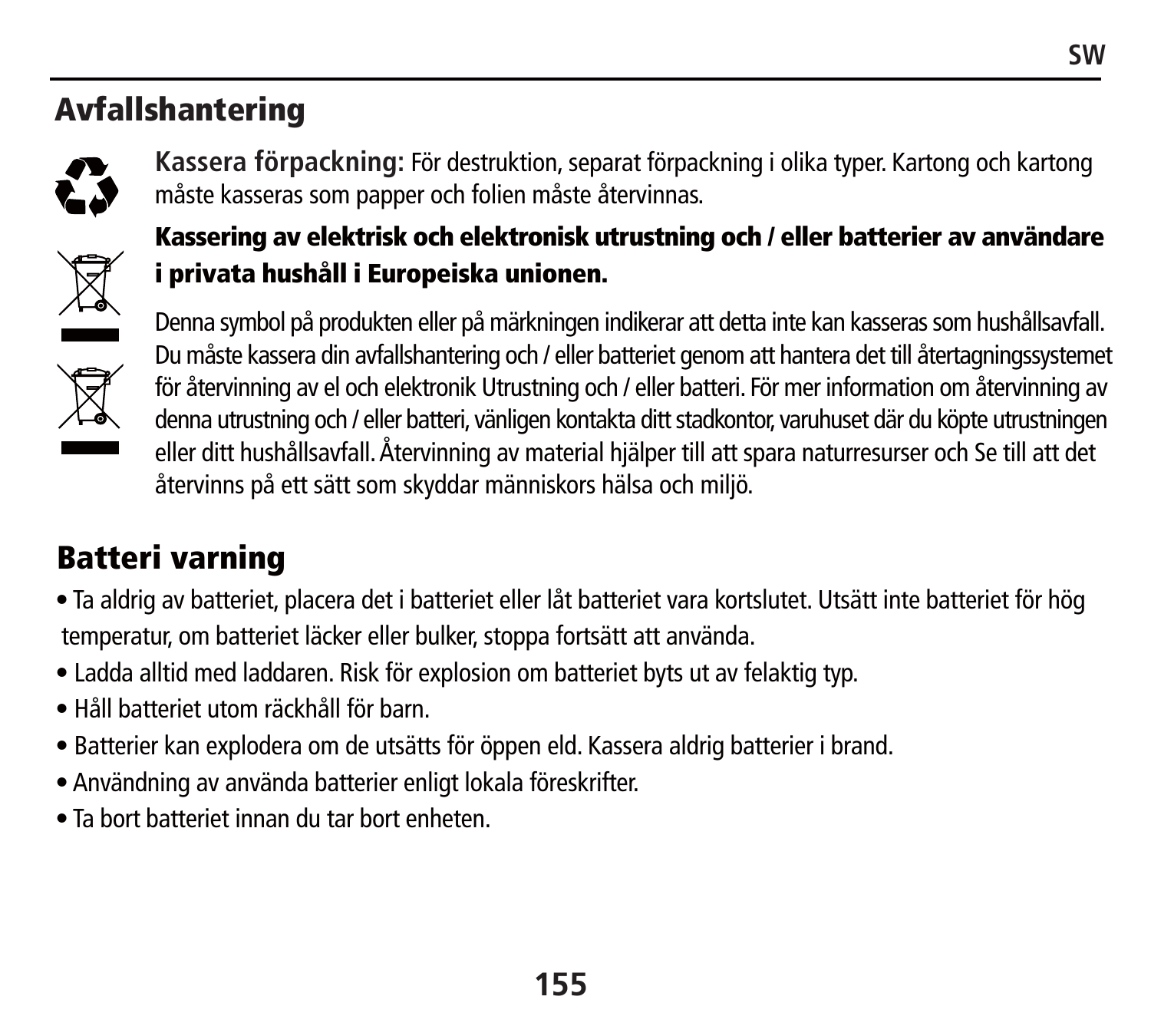### **överensstämmelse**

Tillverkaren förklarar härmed att CE-märkningen tillämpades på Rollei Actioncam 30 i enlighet med grundläggande krav och andra bestämmelser i följande CE-direktiv:

- •2011/65 / EG RoHs direktivet
- •EMC-direktivet 2014/30 / EU
- •2014/35 / EU LVD-direktivet
- •WEEE-direktivet 2012/19 / EG
- •Röddirektivet 2014/53 / EU

EG-försäkran om överensstämmelse kan begäras från den adress som anges på garantikortet.

 $\epsilon$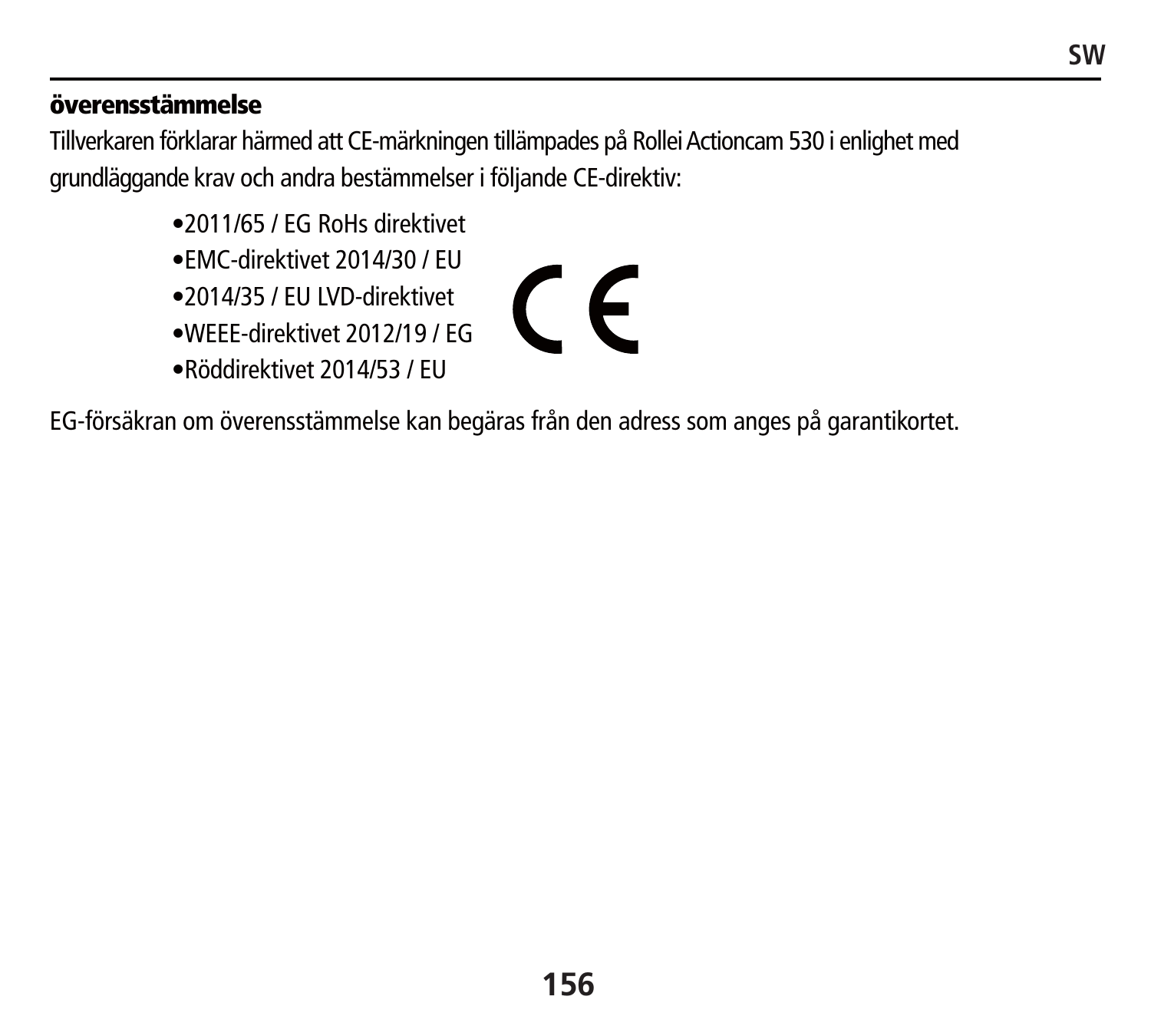### **varoitus**

1.Tämä on erittäin tarkka tuote, älä anna sen laskea tai kaatua. Kamera on suojattu vain vedenalaisessa kotelossa.

2. Älä altista laitetta voimakkaille magneettisille kohteille, kuten magneettikentille tai sähkömoottoreille.

3. Älä koskaan aseta tuotetta korkeisiin lämpötiloihin ja suoraan auringonvaloon

4. Valitse merkkisiä microSD-kortteja. Neutraaleilla kortteilla ei ole taattua toimia normaalisti

5. Älä aseta mikro SD-kortteja lähellä vahvoja magneettisia esineitä tietojen menettämisen välttämiseksi.

6.Jos se lataa, pidä tuote poissa lasten ulottuvilta.

7. Pidä laitteet viileässä, kuivassa ja eristetyssä paikassa.

### **esipuhe**

Tämä tuote on teräväpiirtotelevisiotallennin, jolla on useita alan johtavia ominaisuuksia, kuten digitaalinen videotallennus, valokuvien kuvaaminen, äänitallennus, ulkoilumahdollisuudet, syväveden mittaus, sarjakuva jne. Voit elokuva milloin tahansa ja missä tahansa.

## **Tuotteen ominaisuudet**

1.Täysi teräväpiirtotelevisio, joka näyttää yhteensopivat videot 2.14 megapikselin valokuvien kuvaaminen 3. Langaton WiFi-lähetys 4.HDMI HD -lähtö, tukee FPV-tilaa 5. Suojaa enintään 64GB: n tallennuskortit 6.Useita videon tuotantoformaatteja: 4K / 2.7K / 1080P / 720P 7. Tuki MOV-videotallennusmuotoon 8.Tuki Kaukosäätimen toiminto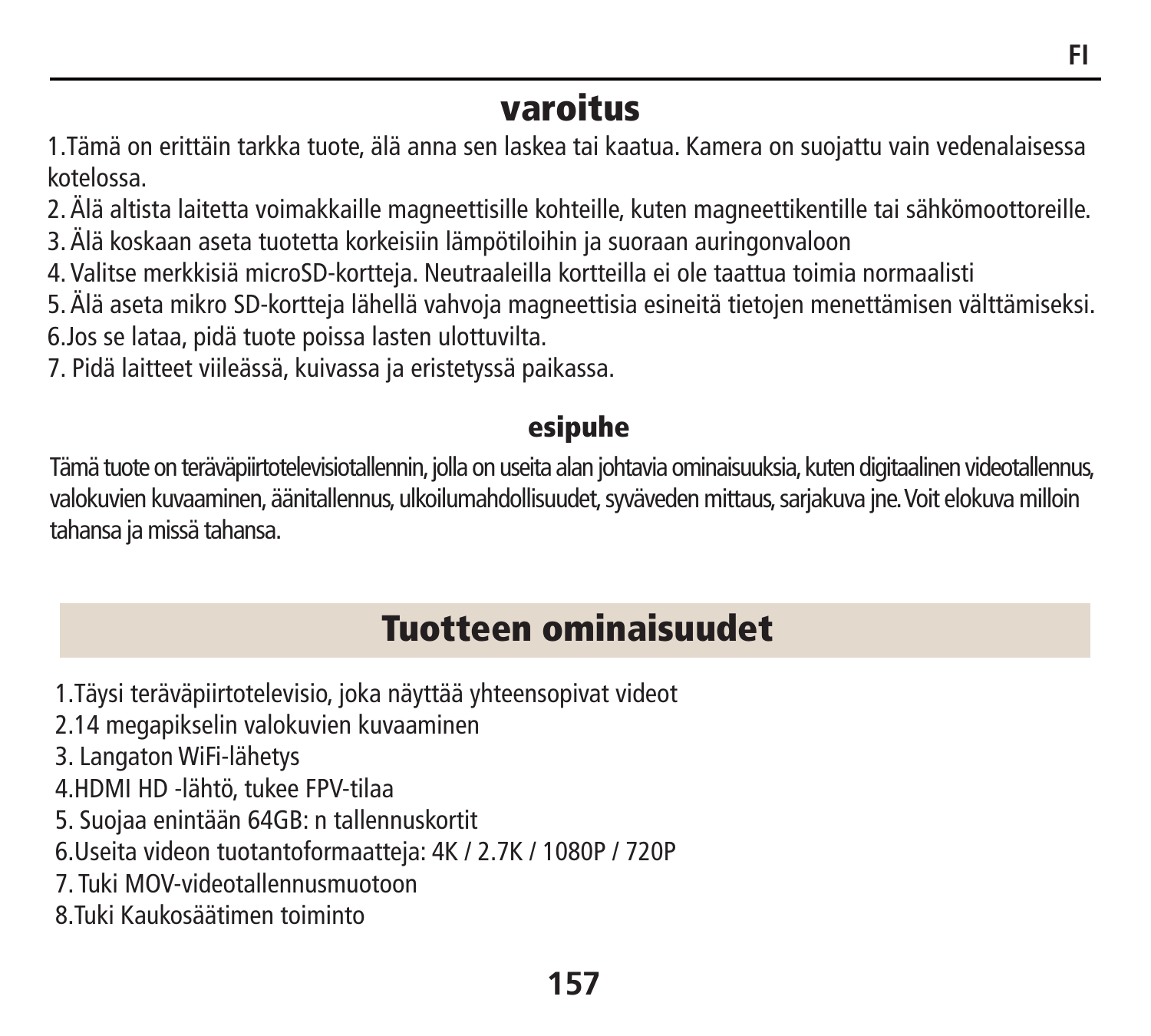# **Tuotekuvaus**

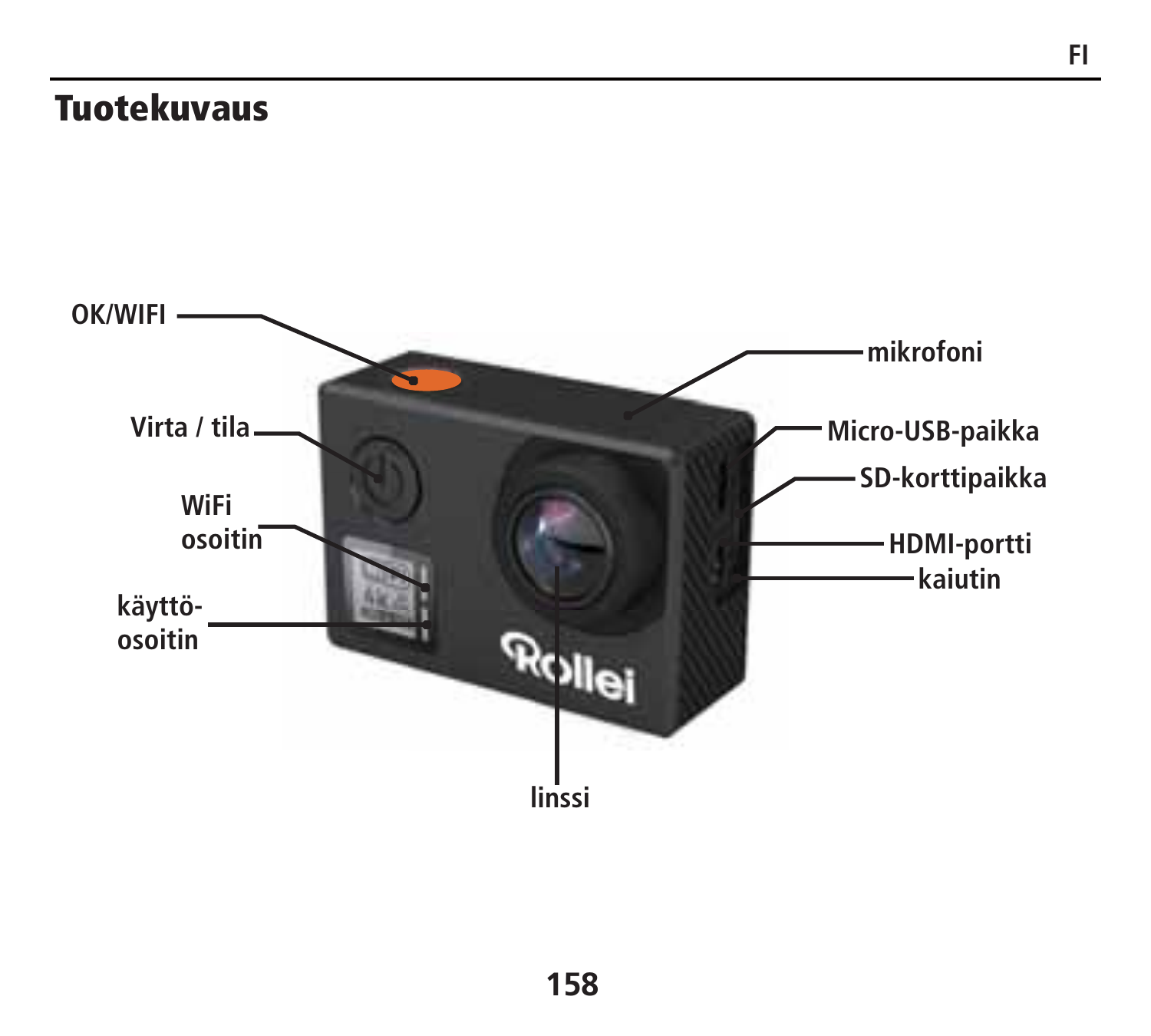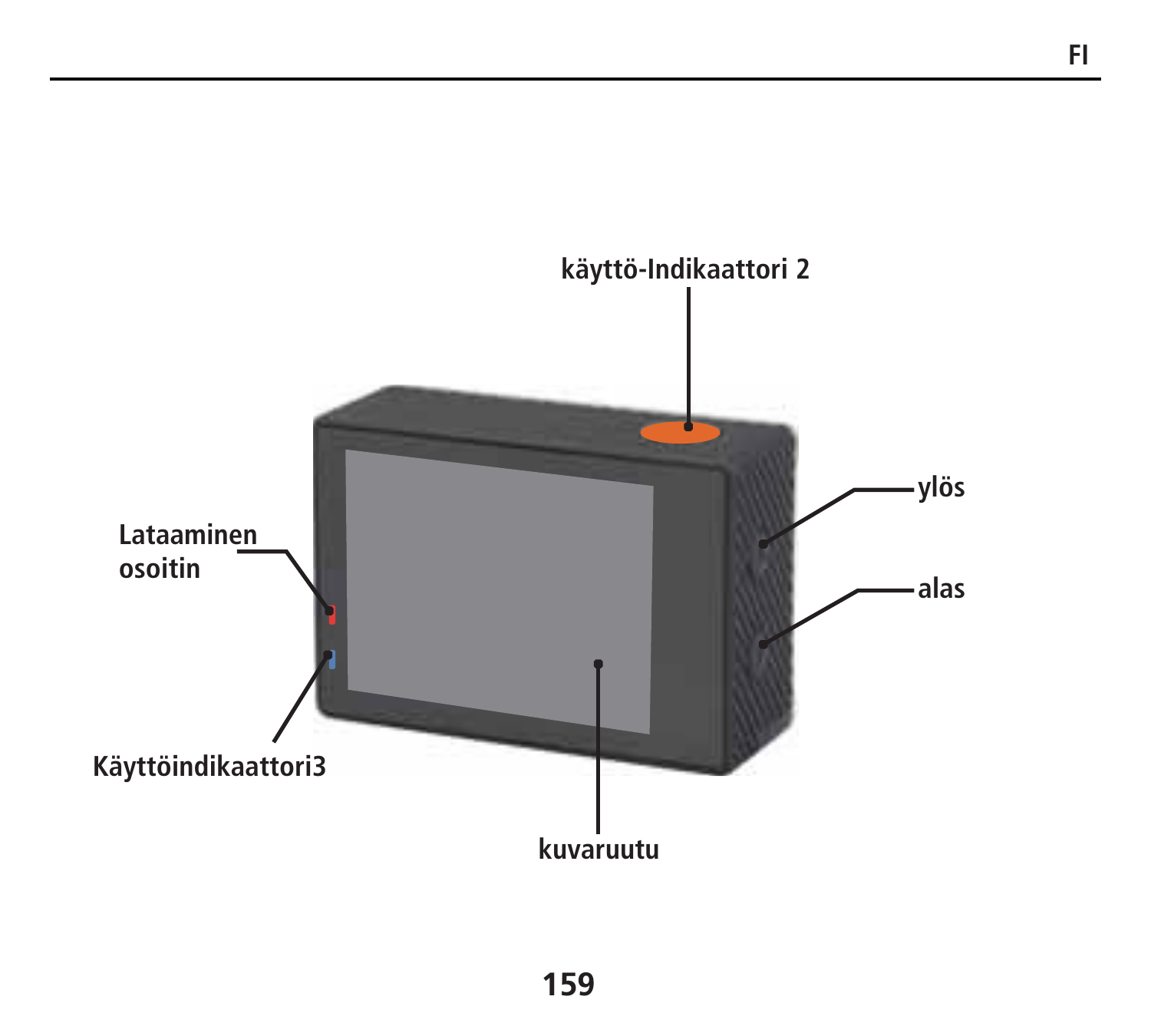# **Vedenpitävä kotelon kuvaus**

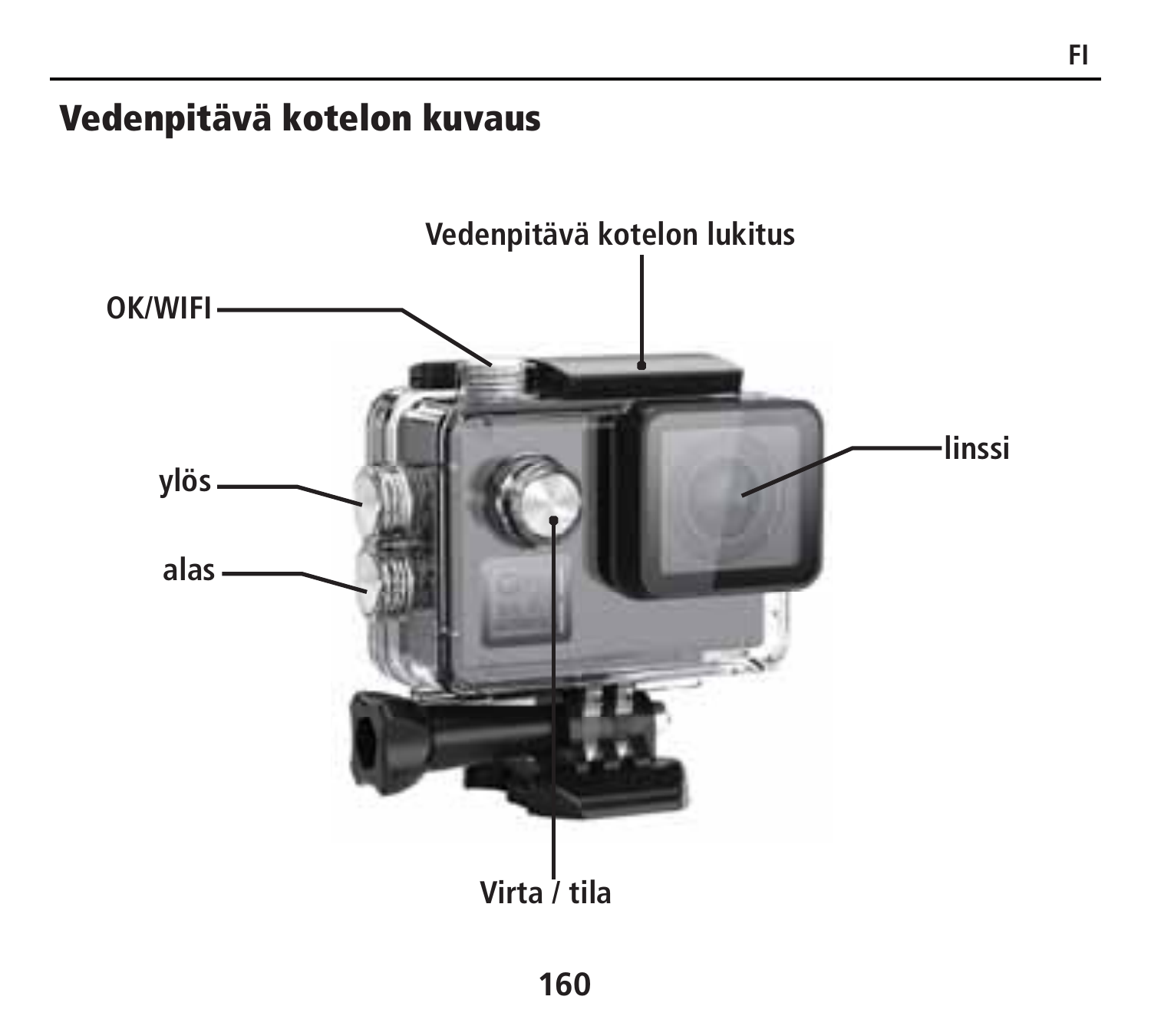### **toiminta**

1. MicroSD-kortin asettaminen paikalleen

Huomaa: Valitse merkkinen microSD-kortti ja alusta muistikortti tietokoneella tai kameralla ennen ensimmäistä käyttöä.

2. Asenna ja poista akku

A. Paristokotelo voidaan kiinnittää vahingossa avautumaan, joten löydät akkulokeron lukituspainikkeen. Avaa paristolokero avaamalla se ja liu'uttamalla se kansiin nähden.

B. Asenna akku kameraan, kuten on merkitty +/- symboleilla ja akun merkityillä nuolilla.

C. Akun teho, katso symbolit: Täysi virtalähde " virransäästötila " Z "

D. Irrota akku: Avaa paristokotelon kansi ja ota akku ulos.

Huomaa: Paina lukitussalpaa aina "LOCK" -asentoon ennen laitteen käyttöä.

3. Akun lataus

A. akku voidaan ladata kytkemällä se tietokoneeseen tai virtalähteeseen.

B. Kamera voi nauhoittaa videoita latauksen aikana (vaihda valikossa olevaan ajoneuvoon asennetulla tilalla).

C. Kamera voidaan ladata myös, jos kamera on sammutettu.

4. Virtamoodi Kytke se päälle / pois päältä painamalla virtapainiketta 3-5 sekuntia.

5.Mode Switching Vaihto videotallennuksen / valokuvien kuvaamisen / toiston / valikon välillä painamalla virtapainiketta lyhyesti ja toistuvasti.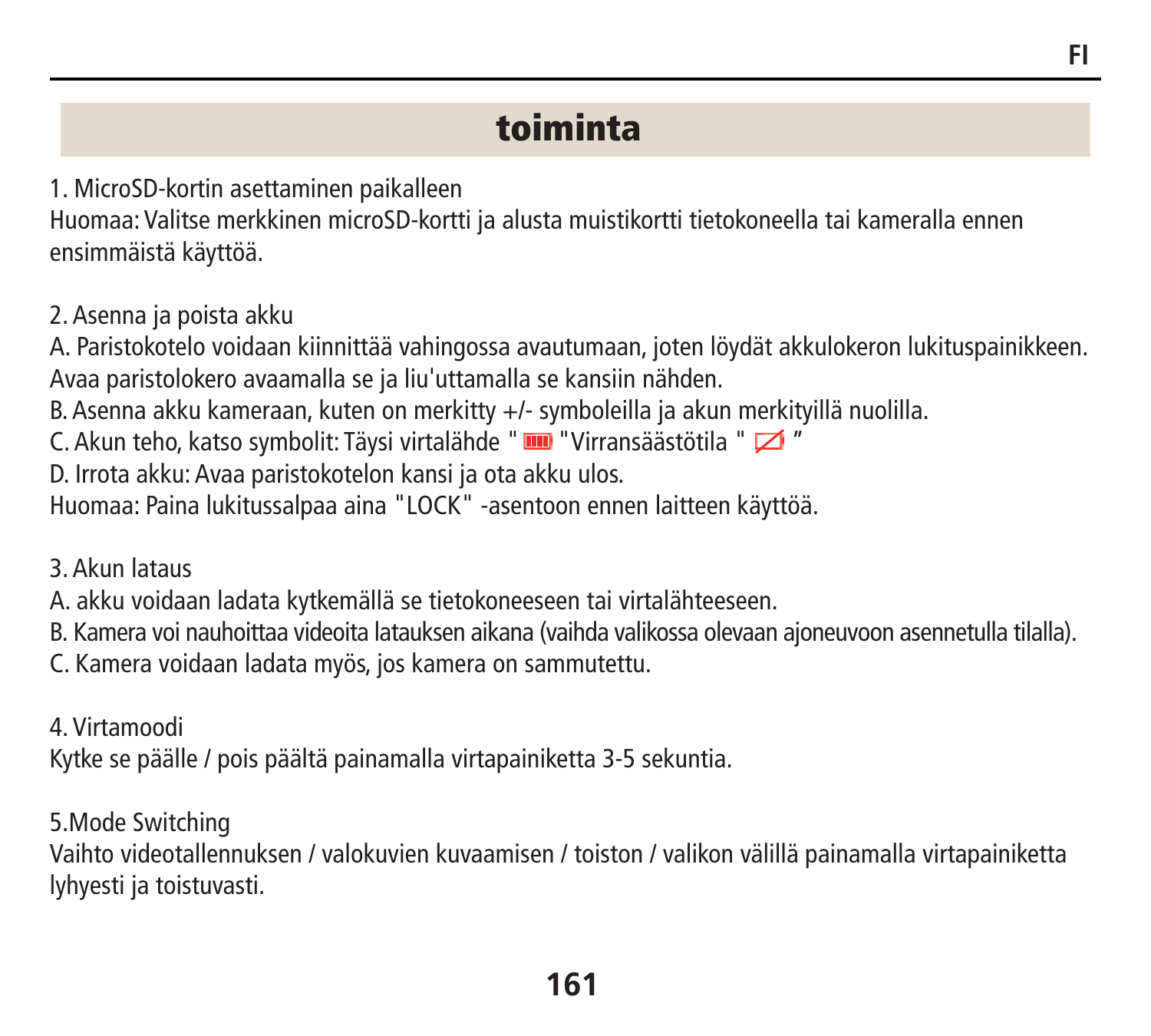6.WiFi Control

Ennen kuin kytket WiFi-toiminnon käyttöön, asenna sovellus "Rollei 530-630" älypuhelimeen tai tablettietokoneeseen, kun kytket kameran päälle, paina WiFi-painiketta 2 sekuntia ja kytke päälle / pois WiFi-toiminto. Wi-Fi-symboli näkyy näytöllä. Jos WiFi on päällä, kamera nollautuu. Wi-Fi-kuvake muuttuu vihreäksi, kun se on asetettu uudelleen ja odottanut 5 sekuntia (tämä ilmaisee, että WiFi voidaan yhdistää normaalisti nyt). Avaa matkapuhelimesi WiFi-yhteys etsimällä kameralaitetta: AC530 käytettävissä olevista langattomista verkkoista (Salasana on1234567890).

3. Käynnistä "Rollei 530-630" -ohjelmisto.

#### 7. Kaukosäädin

Käynnistä kamera ja siirry kohtaan "Asetusvalikko", valitse "Kaukosäätimen pariliitos" ja "OK". Kamerassa näkyy "Kaukosäätimen pariliitos" ja samanaikaisesti paina kauko-ohjaimen näppäintä ja sininen valo Kameranäytössä näkyy "Pair" ja noin 20 sekunnin kuluttua "kaukosäädin Pair Success!", Ilmestyy näytölle. Tämä tarkoittaa, että yhteys on onnistunut ja kamera palaa normaalitilaan.

8. Kuinka nauhoittaa videoita ja määrittää tallennusasetukset

#### 8-1. Videotallennus

Vaihda tallennustilaan ja näytön vasemmassa yläkulmassa näkyy kuvake.

Aloita tallennus painamalla OK-painiketta ja kuvake alkaa vilkkua. Paina "OK" uudelleen lopettaaksesi nauhoituksen ja kuvake katoaa.Kuva

8-2. Kuvaamisen ja asetusten määrittäminen Kytke kamera päälle ja paina "Mode"-painiketta valitaksesi "Photo Shooting Mode". Kuvaruutu vasemmassa yläkulmassa osoittaa, että kamera on valokuvien kuvaustilassa.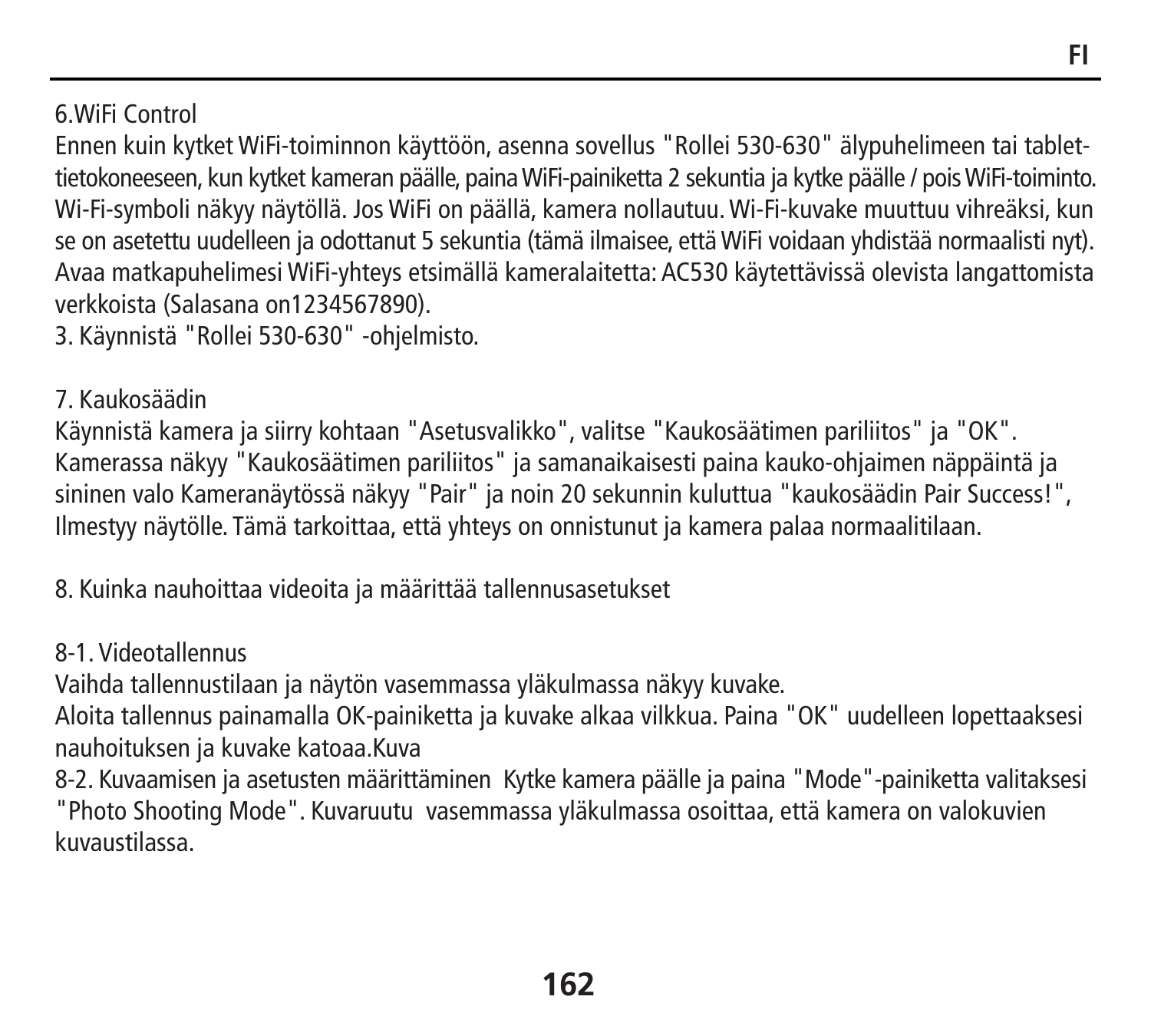8-3 Burst-tila ja asetus

Kytke kameraan virta ja valitse "Burst shooting mode" painamalla "Mode"Näytön vasemmassa yläkulmassa näkyy, että kamera on Burst-valokuvien kuvaustilassa. Ota kuva painamalla "OK".

8-4. Tiedostojen tallennus ja toisto Vaihda kamera " "Toistotila" "Näkyy videon esikatselutilan vasemmassa yläkulmassa ja Näkyy valokuvan esikatselutilan vasemmassa yläkulmassa.), Valitse tiedostot UP- ja DOWN-nuolilla ja toista ja pysäytä videoita tai katsele valokuvia painamalla kuvauspainiketta. Voit myös toistaa matkapuhelimella WiFi-yhteyden kautta.

**Huomautus: Jos kamera jäätyy käytön aikana, irrota akku ja asenna se uudelleen.**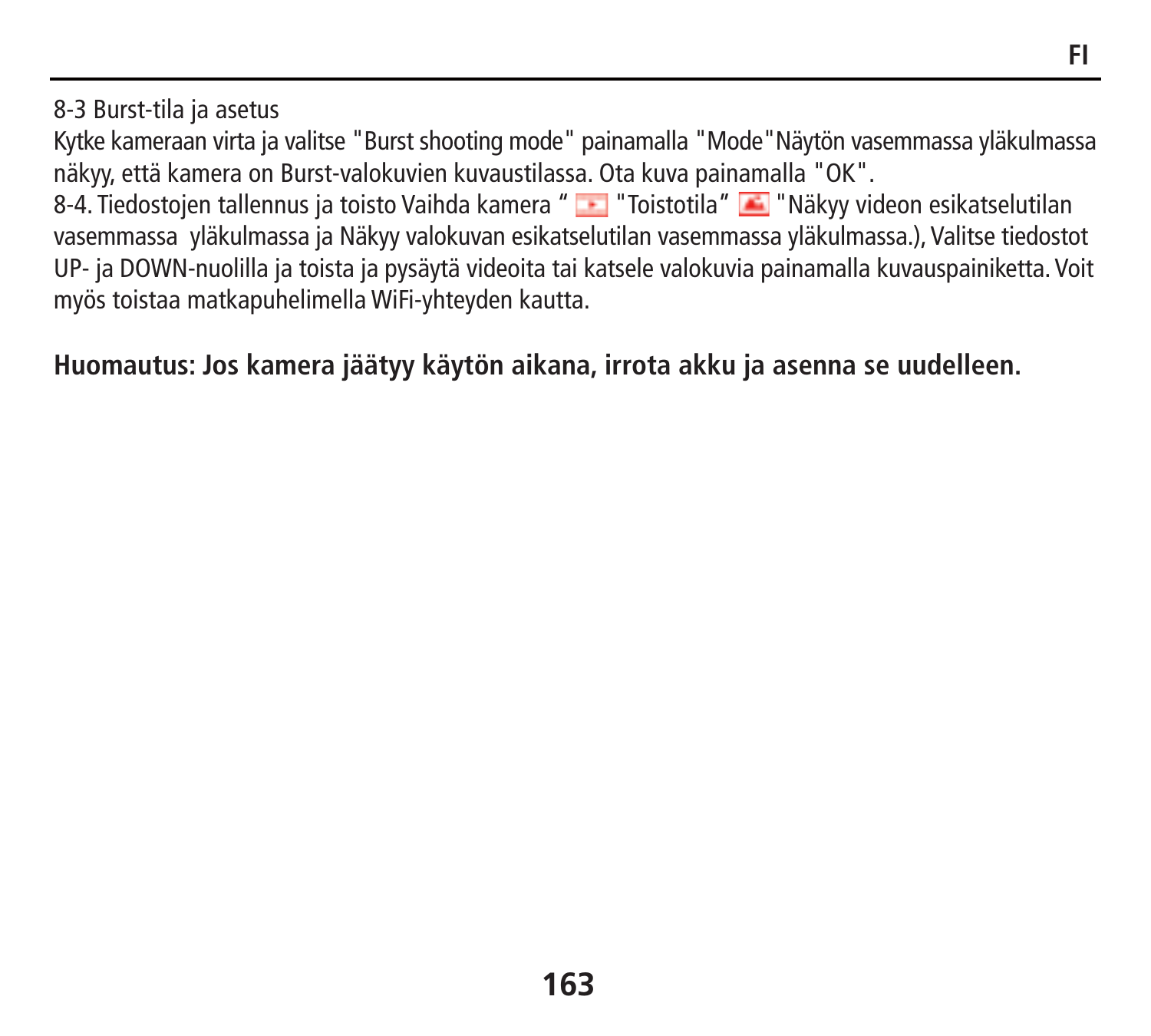| <b>Tekniset tiedot</b> |                  |                                                                     |
|------------------------|------------------|---------------------------------------------------------------------|
|                        | Tyyppi           | 1/2.3" CMOS 14MP                                                    |
| Kuva<br>anturi         | Tehokas pikseli  | Noin 14Mega-pikseliä (4320 * 3240)                                  |
|                        | Lähtökuvapisteet | Noin 14,24 megapikseliä                                             |
|                        | Polttoväli       | Objektiivi $f = 3,06$ mm                                            |
| Linssi                 | F No.            | $F = 2.8$                                                           |
|                        | F.0.V(D)         | $166^{\circ}$ (H=120° V=89°)                                        |
| LCD-näyttö             |                  | 2 "960 * 240 dots matriisin TFT LCD                                 |
| Etsin                  | Optinen<br>etsin | Ei                                                                  |
| Tarkennus              | Tyyppi           | Kiinteä                                                             |
|                        | Ohjaus           | Ohjelmoitu AE                                                       |
| Valotus                | Korvaus          | $\pm$ 2EV (0.33 EV-vaiheet) -2,0 / -1,0 / + 0,0 / + 1,0 / 2,0       |
|                        | ISO vastaava     | Auto, 100, 200, 400, 800, 1600                                      |
| LED                    | Tilat            | Ei                                                                  |
| Valkotasapaino         |                  | Auto / Daylight / Shade / volframia / fluoresoiva /<br>vedenalainen |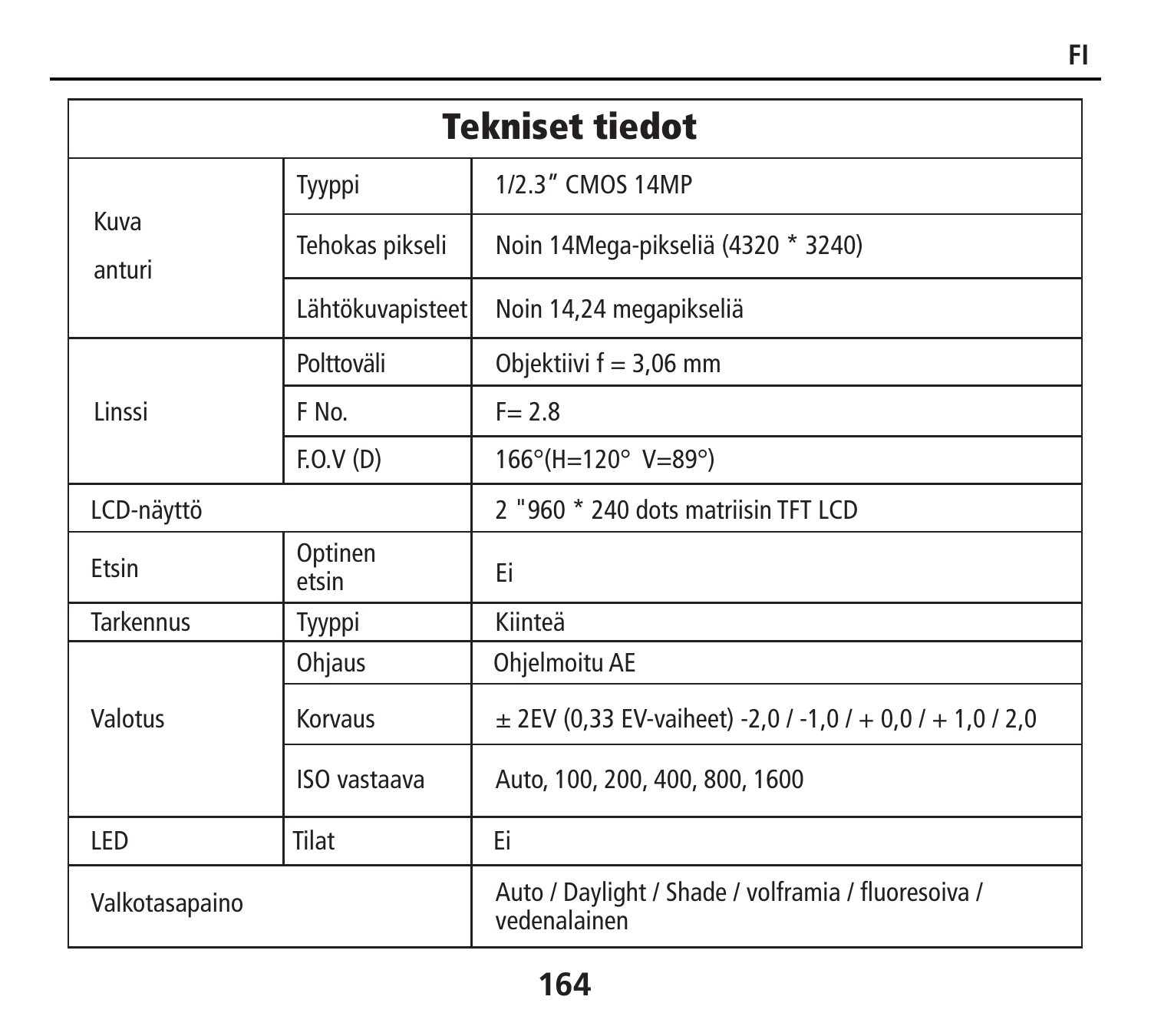| Videon tarkkuus          | 4K / 30P           | 4K 3840x2160 P30<br>2.7K 2704x1520 P30<br>1080P: 1920x1080 P60/P30<br>720P: 1280x720 P120/P60/P30 |
|--------------------------|--------------------|---------------------------------------------------------------------------------------------------|
| Audio                    |                    | Mic ja Speaker (Mono) varustettu                                                                  |
| Kuvanyakautus            |                    | Päällä / Pois                                                                                     |
| Kaukosäädin              |                    | Kaukosäätimen etäisyys on noin 8 metriä                                                           |
| Kaukosäätimen pariliitos |                    | Valitse etäpari                                                                                   |
|                          | Tiedotusvälineet   | Sisäinen muisti: ei sisäistä muistia<br>Ulkoinen muisti: mikro SDHC-korttien tuki jopa 64 Gt: aan |
|                          | Videokooderi       | H.264                                                                                             |
|                          | Kuyan koko<br>14MP | 14M 4320x3240<br>10M<br>4320x2430<br>3840x2160<br>8M<br>2592x1944<br>5M<br>1920x1080<br>2M        |
| Videolähtö               |                    | HDMI: Tuki 1920x1080 P60, lähtö CEC: llä<br>Komposiitti: NTSC / PAL                               |
| Aikarajaustoiminto       |                    | OFF / 3 sekuntia / 5 sekuntia / 10 sekuntia /<br>30 sekuntia / 60 sekuntia                        |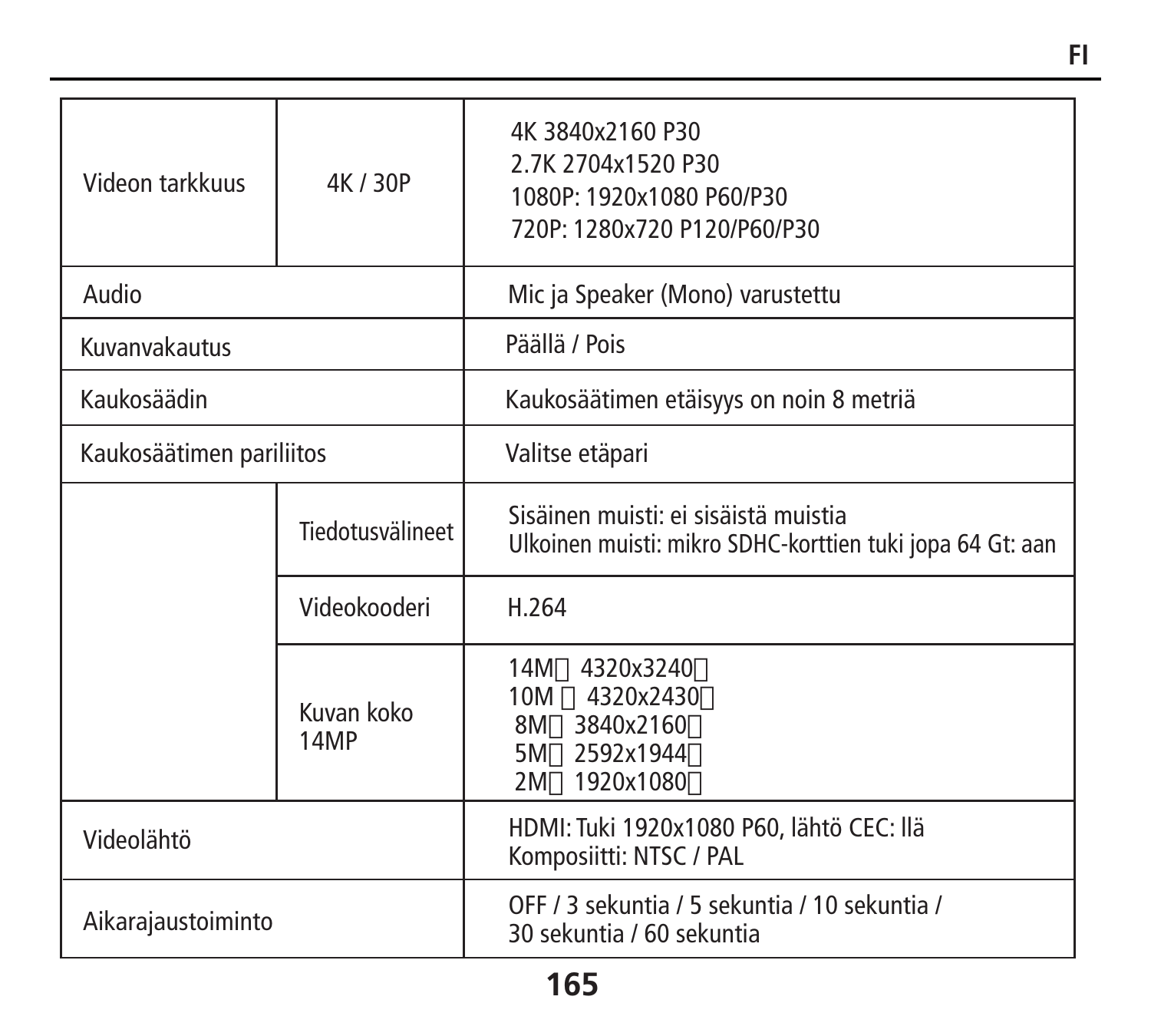| Valokuvatoiminnot |                    | Itselaukaisin: OFF / 3 sekuntia / 5 sekuntia / 10 sekuntia /<br>30 sekuntia / 60 sekuntia<br>Burst Rate: OFF / 3 P / s / 7 P / s / 15 P / s / 30P / s<br>Aikavälin kuva-aika: OFF / 3 sekuntia / 5 sekuntia /<br>10 sekuntia / 30 sekuntia<br>Aikavälien valokuvien kuvausaika: 5Min / 10Min /<br>15Min / 20Min |
|-------------------|--------------------|-----------------------------------------------------------------------------------------------------------------------------------------------------------------------------------------------------------------------------------------------------------------------------------------------------------------|
|                   | Oletustila         | Video                                                                                                                                                                                                                                                                                                           |
|                   | EIS                | Päälle / Pois päältä                                                                                                                                                                                                                                                                                            |
|                   | I iikkeentunnistus | Pois / Matala / Keskitaso / Korkea                                                                                                                                                                                                                                                                              |
|                   | Loop Record        | OFF / 2 Min. / 3 Min. / 5 Min.                                                                                                                                                                                                                                                                                  |
|                   | TV-tila            | NTSC / PAL                                                                                                                                                                                                                                                                                                      |
|                   | Valo taajuus       | 50HZ / 60HZ                                                                                                                                                                                                                                                                                                     |
|                   | Screen Off         | OFF / 30 sekuntia / 1 min / 2 min.                                                                                                                                                                                                                                                                              |
|                   | WiFi LED           | ON / OFF                                                                                                                                                                                                                                                                                                        |
|                   | Terävyys           | Vahva / Normaali / Pehmeä                                                                                                                                                                                                                                                                                       |
|                   | Scene Mode         | Normaali / Flashi / Yö / Urheilu / Maisema / Muotokuva /<br>Auringonlasku                                                                                                                                                                                                                                       |
|                   | ISO                | Auto / 100 / 200 / 400 / 800 / 1600                                                                                                                                                                                                                                                                             |
|                   | EV: 0.0            | EV: -2,0 / -1,0 / +0,0 / +1,0 / +2,0                                                                                                                                                                                                                                                                            |
|                   | Aika-asetukset     | Asennusaika                                                                                                                                                                                                                                                                                                     |

 $\overline{\phantom{0}}$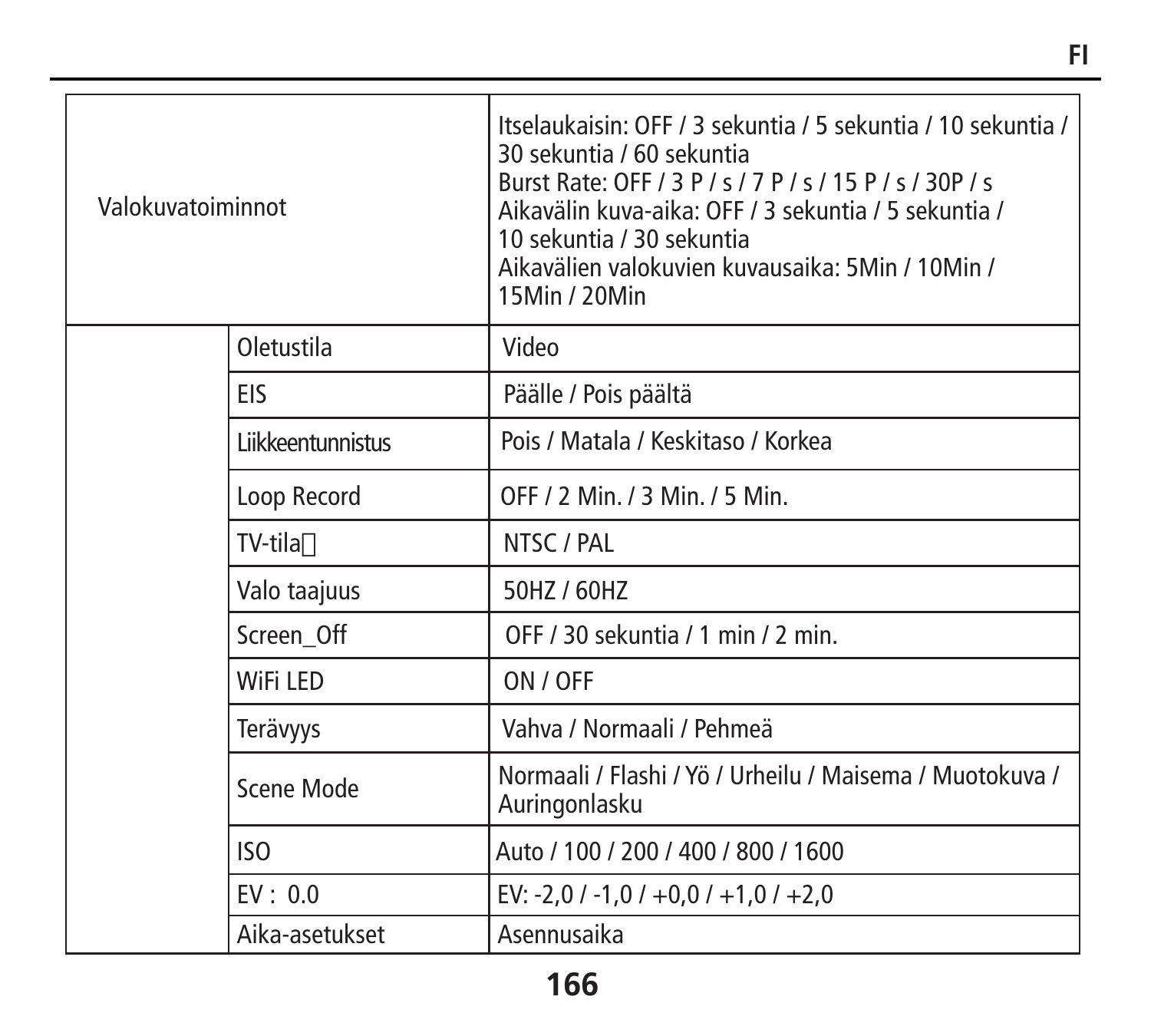|                     | Päivämäärän muoto | Y/M/D,D/M/Y,M/D/Y                                                                                                                                                                                                                                                                  |
|---------------------|-------------------|------------------------------------------------------------------------------------------------------------------------------------------------------------------------------------------------------------------------------------------------------------------------------------|
|                     | WiFi              | ON / OFF                                                                                                                                                                                                                                                                           |
|                     | WiFi SSID         | AC530                                                                                                                                                                                                                                                                              |
|                     | WiFi<br>salasana  | 1234567890                                                                                                                                                                                                                                                                         |
|                     | Muoto             | KYLLÄ / EI                                                                                                                                                                                                                                                                         |
|                     | Oletusasetus      | KYLLÄ / EI                                                                                                                                                                                                                                                                         |
|                     | Versio            | AC530 V1.0                                                                                                                                                                                                                                                                         |
| Liitäntä            |                   | USB 2.0: Lataaminen / Tiedostonsiirto                                                                                                                                                                                                                                              |
| Virtalähde          |                   | Li-ion-akku 1050mAH                                                                                                                                                                                                                                                                |
| Mitat $(W * H * D)$ |                   | L: 61mm, W: 42mm, H: 23mm (objektiivin ollessa 33mm)                                                                                                                                                                                                                               |
| Paino               |                   | Noin 78,5 g (akulla)                                                                                                                                                                                                                                                               |
| Tuki                |                   | Massamuistiohjain<br>Windows XP (Service Pack 2) tai uudempi<br>Mac OS X 10.5.11 tai uudempi                                                                                                                                                                                       |
|                     |                   | Järjestelmävaatimukset                                                                                                                                                                                                                                                             |
| Windowsille         |                   | *PC, jossa prosessori on parempi kuin Pentium 4 3.2GHz<br>*Windows XP (Service Pack 2) tai uudempi<br>*Vähintään 1 Gt: n järjestelmä RAM<br>*Vähintään 256 Mt RAM-muistikortti<br>*USB-portti, CD-ROM-asema<br>*1024 * 768 pikseliä, 32-bittinen värinäyttö yhteensopiva<br>näyttö |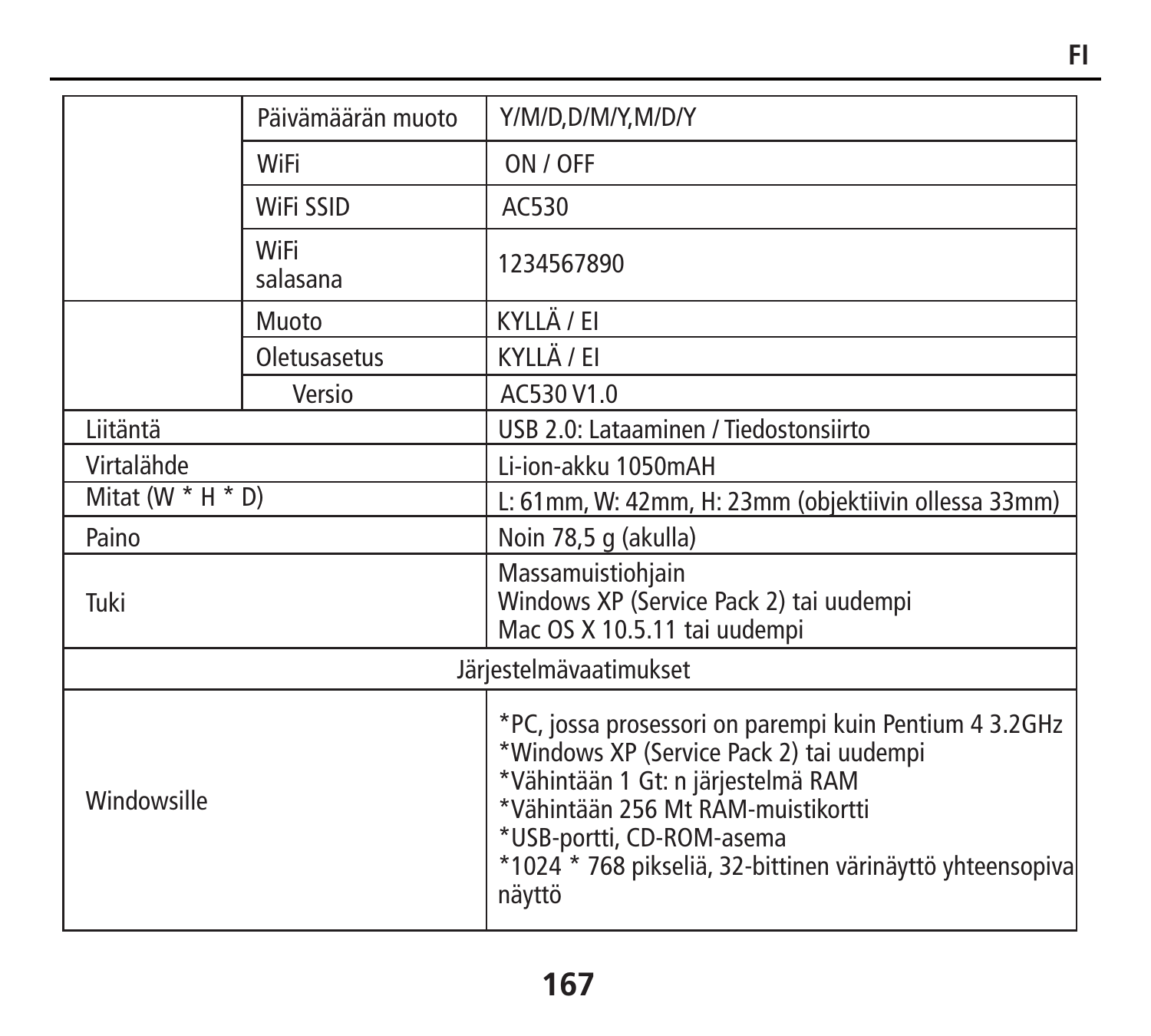### **hävittäminen**



**Hävitä pakkaus:** Hävitettävä erillinen pakkaus eri tyyppeihin. Pahvi ja kartonki on hävitettävä, kun paperi ja folio on kierrätettävä.



### **Sähkö- ja elektroniikkalaitteiden ja / tai akkujen hävittäminen kotitalouksissa Euroopan unionissa.**



Tämä symboli tuotteessa tai pakkauksessa osoittaa, ettei sitä voida hävittää kotitalousjätteenä. Hävitä jätteet equipment and/or battery by handling it Sähkö- ja elektroniikkalaitteiden ja / tai akkujen kierrätykseen sovellettavaa takaisinottoa koskevaan järjestelmään. Lisätietoja tämän laitteen ja / tai akun kierrättämisestä saat ottamalla yhteyttä kaupunkitoimistoon, myymälään, jossa olet hankkinut laitteen tai kotitalousjätteen huoltopalvelun. Materiaalien kierrätys auttaa säästämään luonnonvaroja ja varmistamaan, että se kierrätetään tavalla, joka suojaa ihmisten terveyttä ja ympäristöä.

# **Akun varoitus**

- Älä koskaan purkaa, murskkaa tai läikytä akkua tai anna akun oikosulun. Älä altista akkua korkeassa lämpötilassa, jos akku vuotaa tai kohoaa, lopeta käytön jatkaminen.
- Lataa aina laturin avulla. Räjähdysvaara, jos akku on korvattu väärällä tyypillä.
- Pidä akku poissa lasten ulottuvilta.
- Paristot saattavat räjähtää, jos ne altistuvat paljaalle tulelle. Älä koskaan hävitä paristoja tulipalossa.
- Käytetyt käytetyt paristot sijoitetaan paikallisten määräysten mukaisesti.
- Irrota akku ennen laitteen hävittämistä.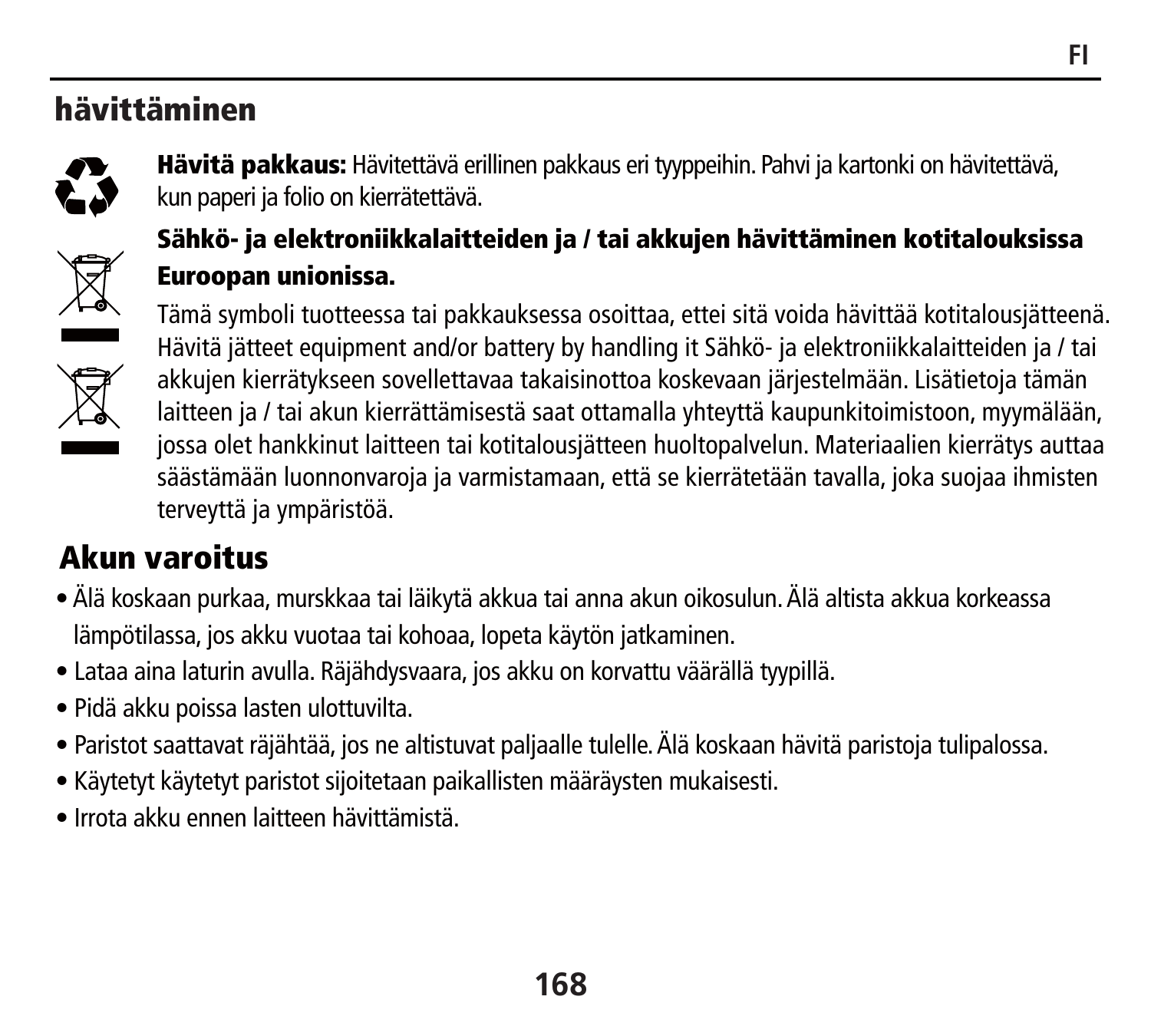### **yhdenmukaisuus**

Valmistaja täten vakuuttaa CE-merkinnän Rollei Actioncam 30: lle seuraavien CE-direktiivien perusvaatimusten ja muiden määräysten mukaisesti:

- 2011/65 / EY RoHs-direktiivi
- 2014/30 / EU EMC-direktiivi
- 2014/35 / EU LVD-direktiivi
- WEEE-direktiivi 2012/19 / EY
- 2014/53 / EU RED-direktiivi



EY-vaatimustenmukaisuusvakuutusta voi pyytää takuukortista ilmoitetusta osoitteesta.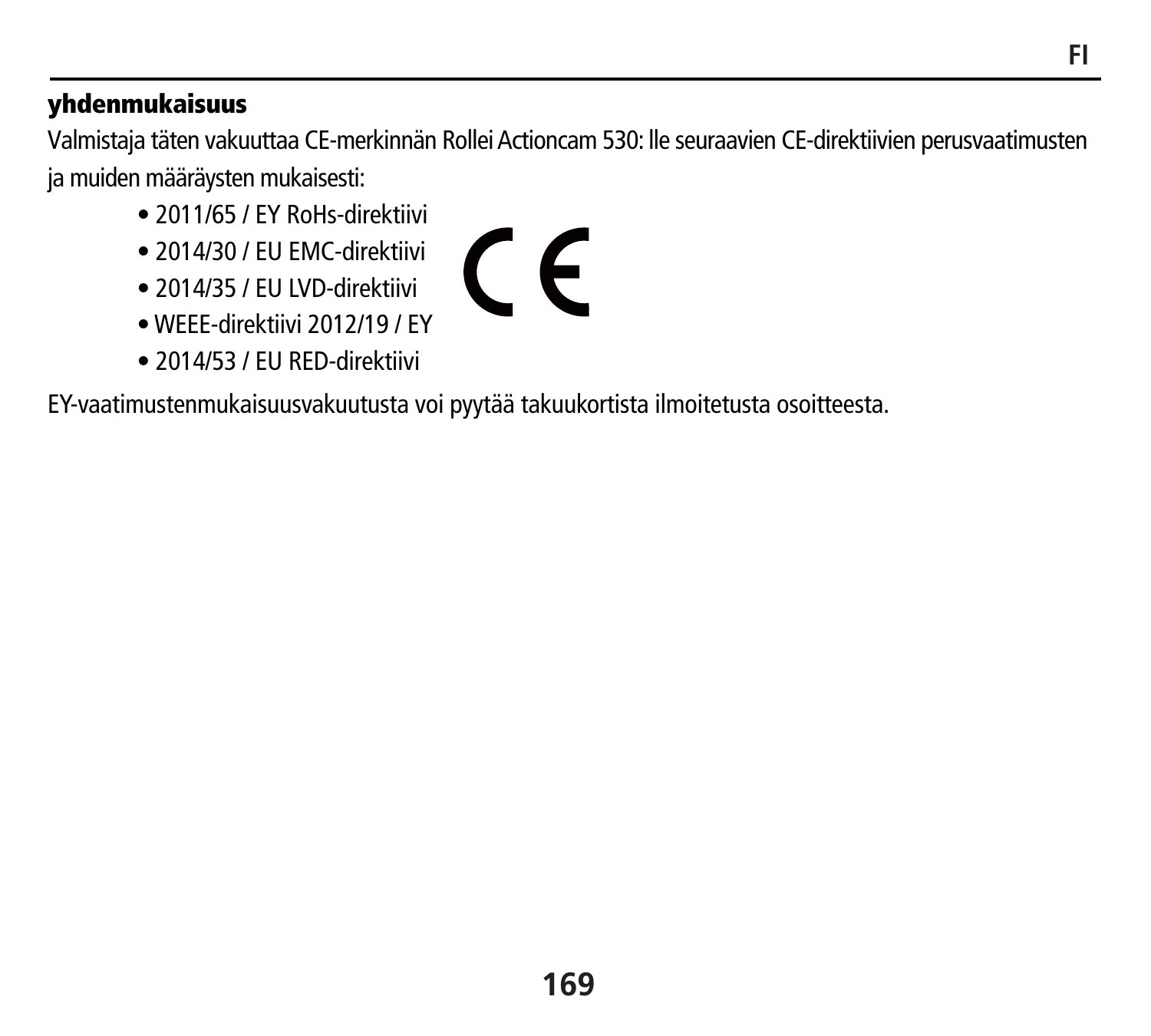## **Advarsel**

1. Denne er en høy presisjon produktet, vennligst ikke la det falle eller krasje. Kameraet er bare beskyttet inne i undervannshuset.

2.Vis ikke utsett enheten for sterke magnetiske gjenstander, som magnetfelter eller elektriske motorer.

3. Legg aldri produktet på høye temperaturer og direkte sollys

4.Velg å velge merkede microSD-kort. Nøytralkort garanteres ikke å fungere normalt

5.Please ikke plasser micro SD-kort i nærheten av sterke magnetiske objekter for å unngå tap av data.

6.Under det lades, hold produktet ut av barns rekkevidde.

7.Hold enhetene på kjølige, tørre og isolerte steder.

### **Forord**

Dette produktet er en HD-digital bevegelsesvideoopptaksenhet Den har en rekke bransjeledende funksjoner, inkludert :. Digital video-opptak, fotografering, lydopptak, utendørs sport, dypvanns sondering, serie bilder, etc., slik at Du skal film når som helst, hvor som helst.

# **Produktegenskaper**

1.Full HD-skjerm som viser fascinjusterte videoer 2.14 megapikslers fotografering 3. Trådløs Wi-Fi-overføring 4.HDMI HD-utgang, støtter FPV-modus 5. Støtte lagringskort opp til 64 GB maksimum 6.Flere videoformater: 4K / 2.7K / 1080P / 720P 7. Støtter MOV videoopptak format 8.Støtte Fjernkontrollfunksjon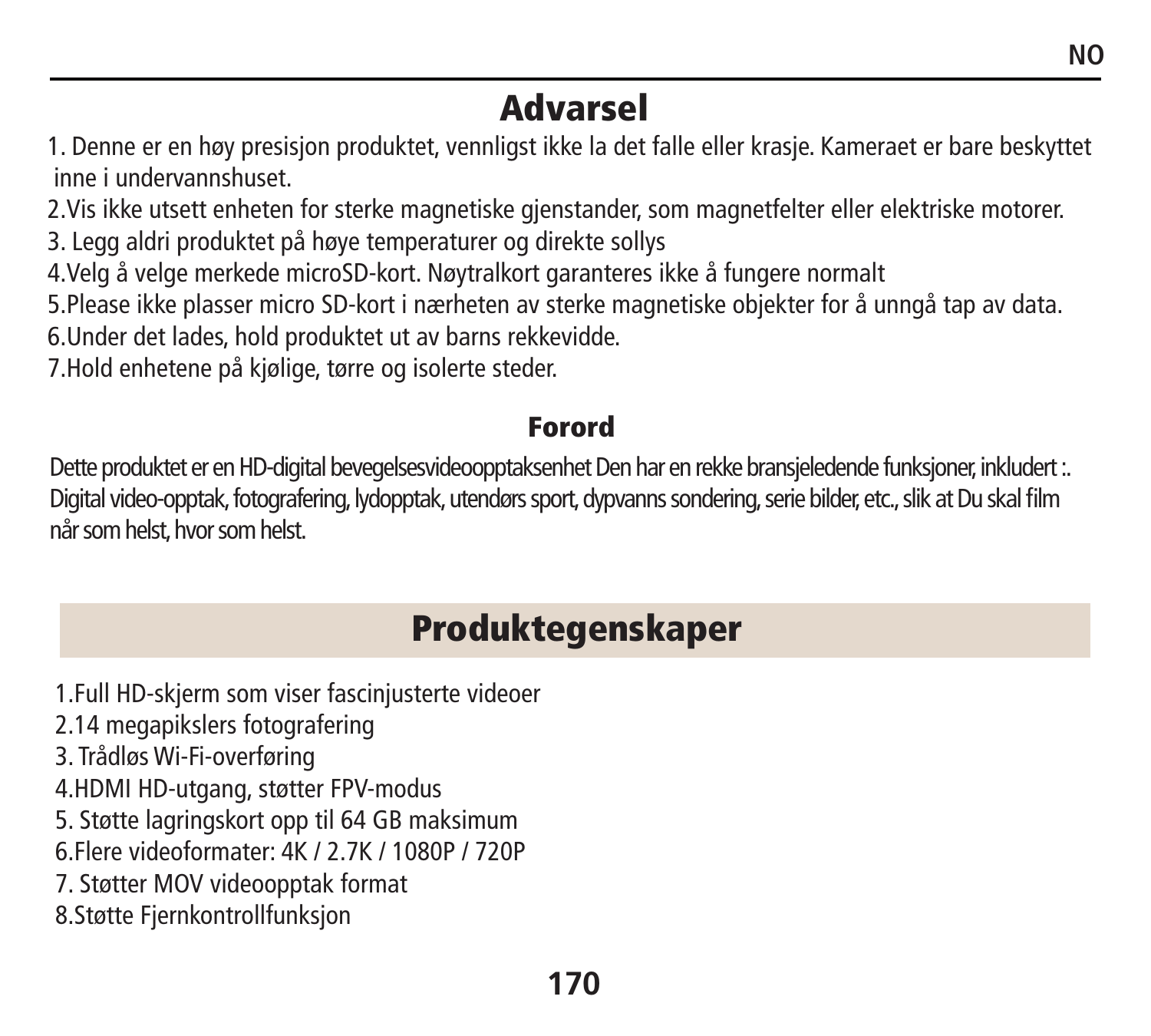## **Produktbeskrivelse**

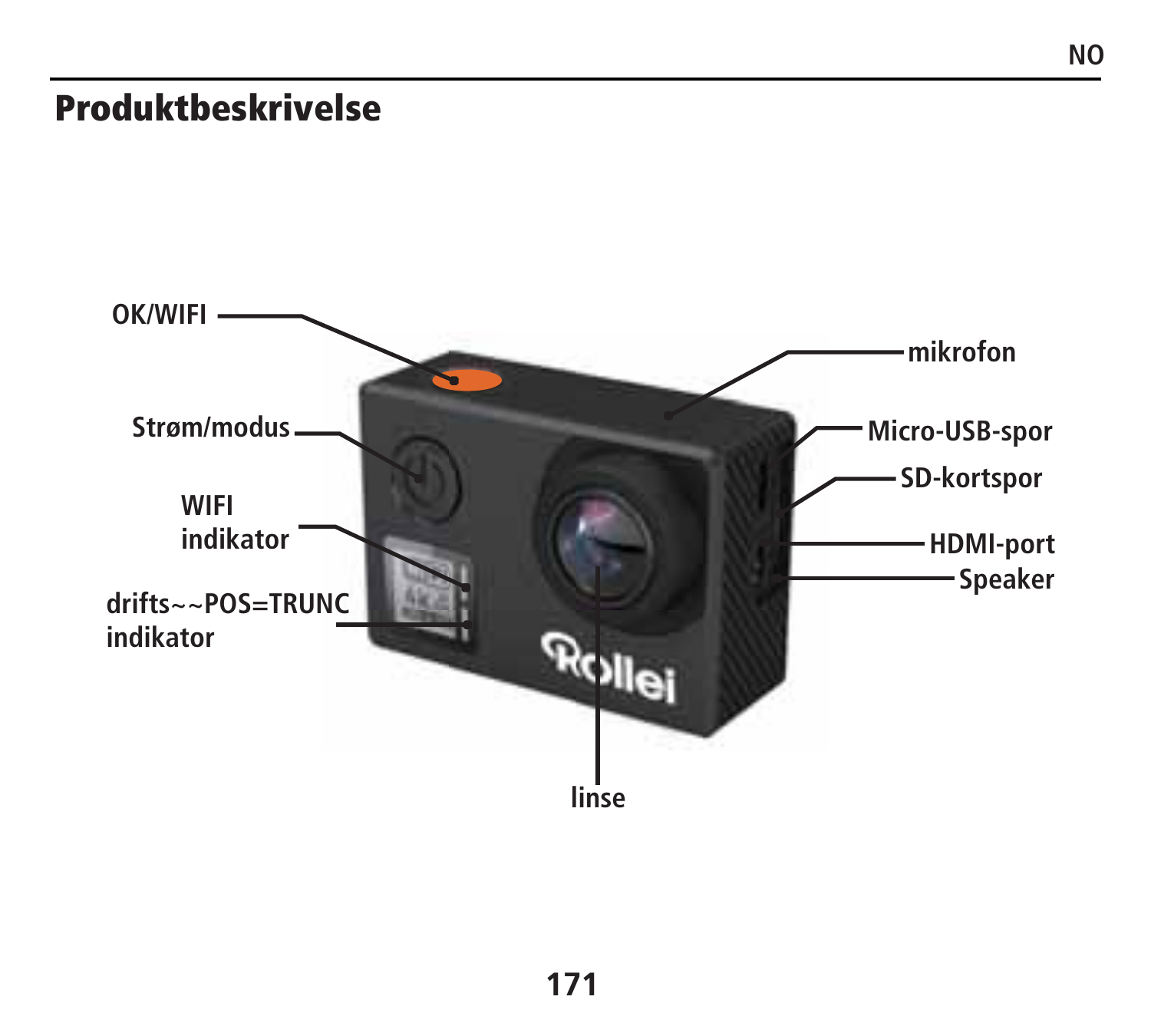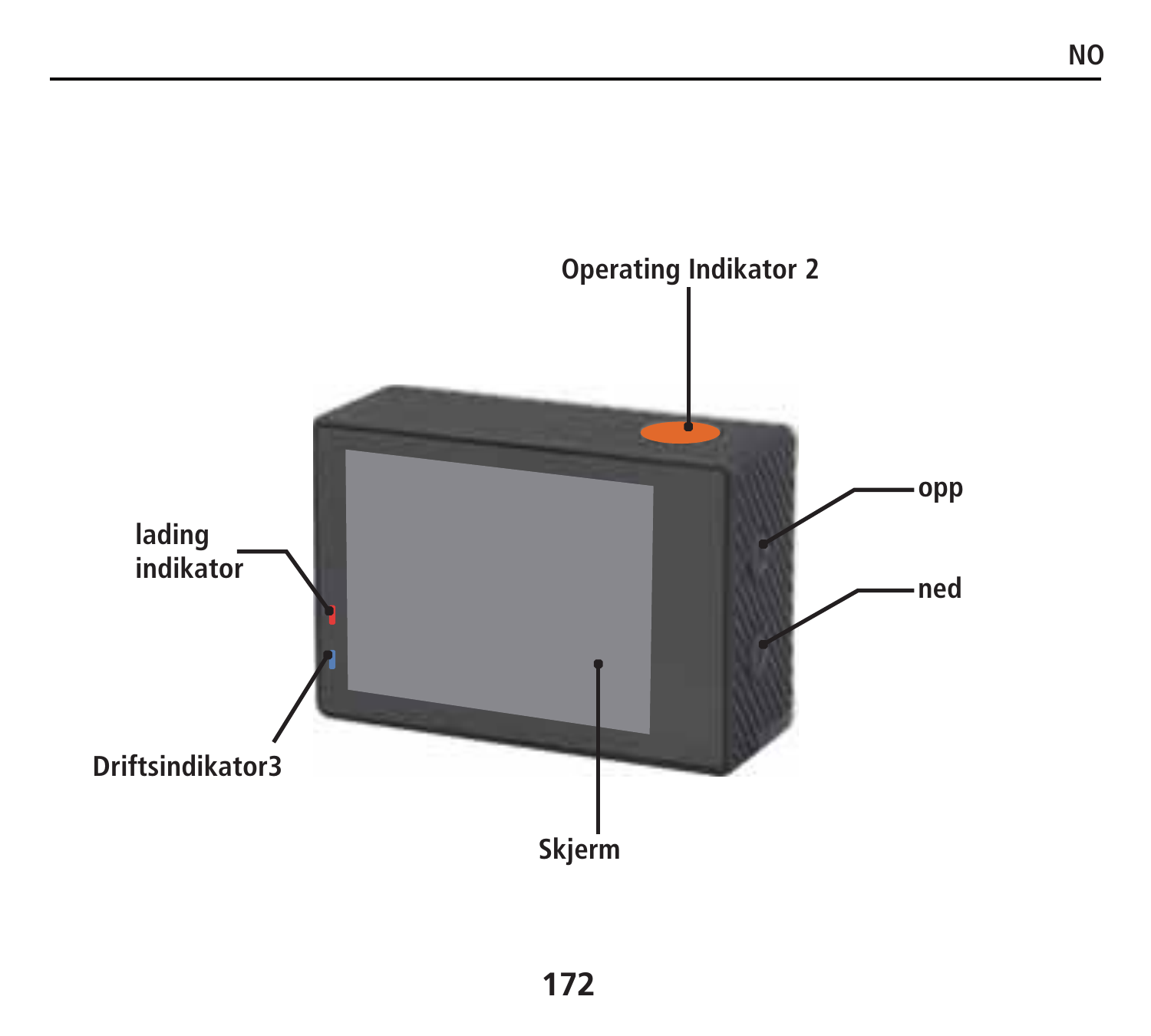# **Vanntett Case Beskrivelse**

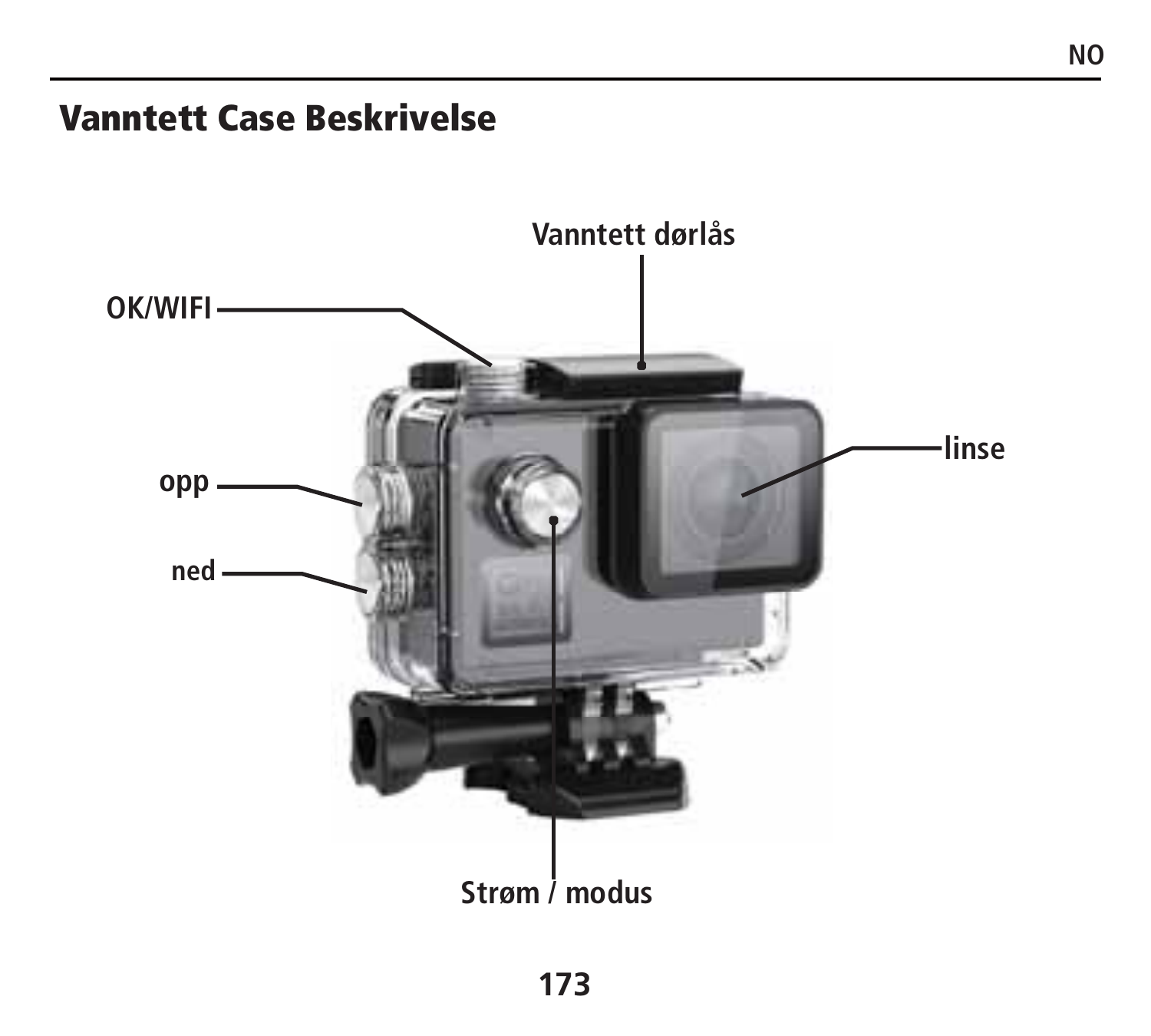### **operasjon**

1. Sette inn micro SD-kort

Merk: Velg branded microSD-kort og formaterer minnekortet ved hjelp av en datamaskin eller kameraet før første gangs bruk.

2. Installere og ta ut batteriet

A. batterirommet kan være sikret mot uhell åpning. Derfor finner man en låseknapp på batteriholderen. For å åpne batterirommet låse den opp og skyver den i retningen som er vist på dekselet.

B. Monter batteriet i kameraet som vist med +/- symboler og retning av piler merket på batteriet.

C. Batteristrøm, referer til symbolene: Full strømmodus "  $\blacksquare$  "Lav strømmodus " $\blacksquare$  "

D. Ta ut batteriet: Åpne batteridekselet og ta ut batteriet.

Merk: Vennligst trykk låseklemmen hver gang til stillingen "LOCK" før du bruker enheten.

3. Batteriladning

A. Batteriet kan lades opp ved å koble det til en datamaskin eller en strømadapter.

B. Kameraet kan ta opp videoer mens de lades (bytt til kjøretøymodus i menyen).

C. Kameraet kan også lades opp hvis kameraet er slått av.

4. Strømmodus Trykk og hold på strømknappen i 3-5 sekunder for å slå på / av.

5.Mode Bytte

Skifter mellom videoopptak / fotografering / avspilling / meny ved å trykke kort og gjentatte ganger på strømknappen.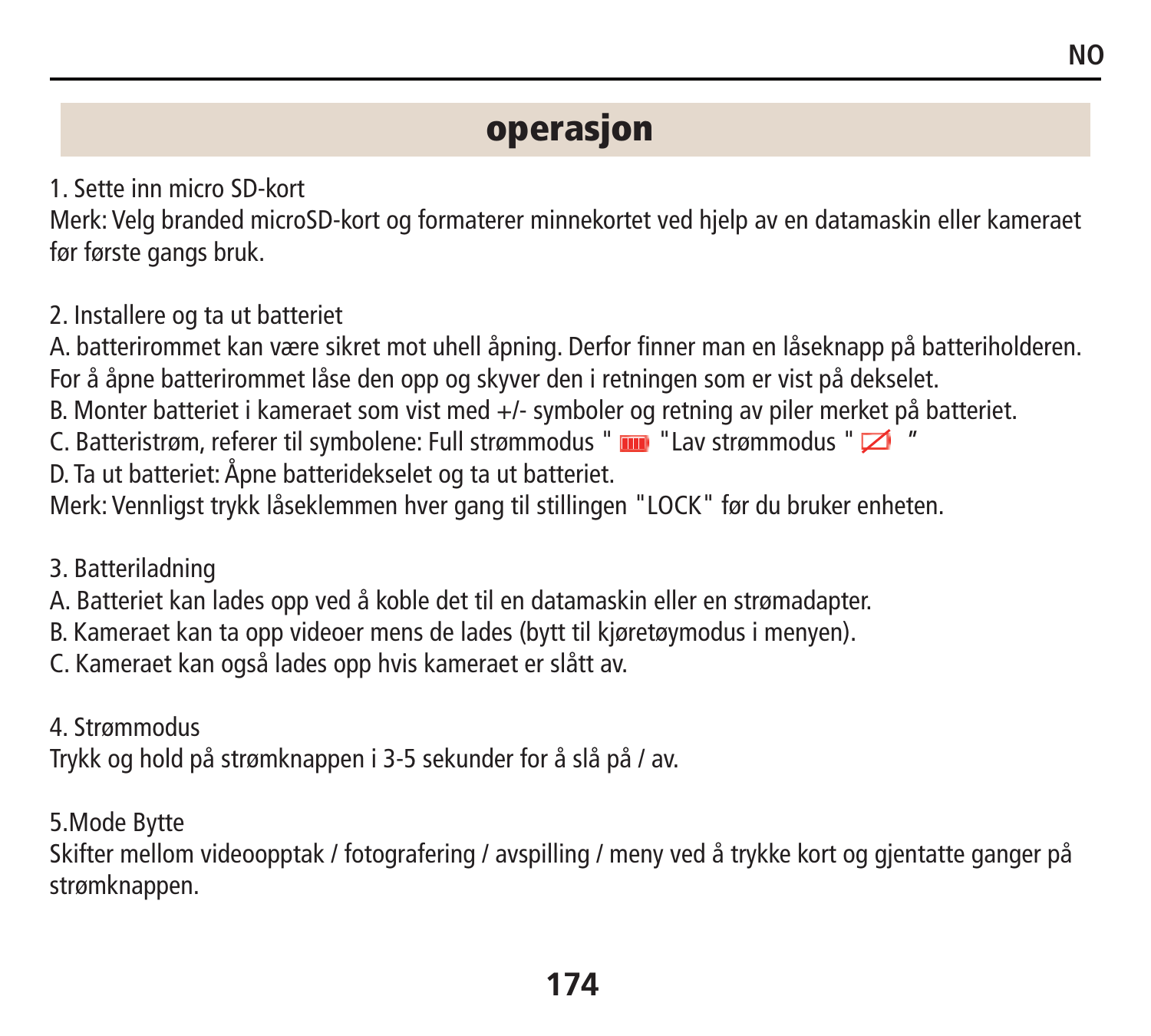6. Wii-kontroll

Før du bruker WiFi kontrollfunksjonen, kan du installere programmet "Rollei 530-630" til smarttelefonen eller tavle-PC. Etter du slår på kameraet, trykker du på WiFi-knappen i 2 sekunder og slå av / på WiFi-funksjonen. Hvis WiFi er slått på WiFi-symbolet vises på displayet. Hvis WiFi er slått på, vil kameraet tilbakestilt. WiFi-ikonet blir grønt etter nullstilling og venter i 5 sekunder (dette uttrykker at WiFi kan kobles normalt nå). Åpne WiFi-tilkobling på mobiltelefonen for å søke etter kameraet enhet: AC530 fra de tilgjengelige trådløse nettverk (Passord is1234567890) ..

3. Start "Rollei 530-630" -programvaren.

### 7. Fjernkontroll

Starte kameraet og gå til "Stille Meny". Velg "Fjernkontroll Pair" og trykk "OK". Kameraet vil vise "Fjernkontroll Pair Start". Samtidig trykke på en tast på fjernkontrollen og blått lys begynner å blinke. på kameraskjermen vises "Pair" og etter ca. 20 sekunder "fjernkontroll Pair Suksess!", vises på skjermen. det betyr at tilkoblingen er gjort, og kameraet slår tilbake til normal modus.

8. Slik tar du opp videoer og konfigurerer innspillingsinnstillingen

### 8-1. Videoopptak

Bytt til opptaksmodus, og det vil være et ikon øverst til venstre på skjermen.

Trykk OK for å starte opptaket og ikonet begynner å blinke. Trykk "OK" igjen for å stoppe opptaket og ikonet vil forsvinne.

8-2. Fotografering og innstilling

Slå på kameraet og trykk på "Mode" for å velge "Foto opptaksmodus". Ikonet i øvre venstre hjørne av skjermen viser at kameraet er i bildeopptaksmodus. Trykk "OK" for å ta bilder.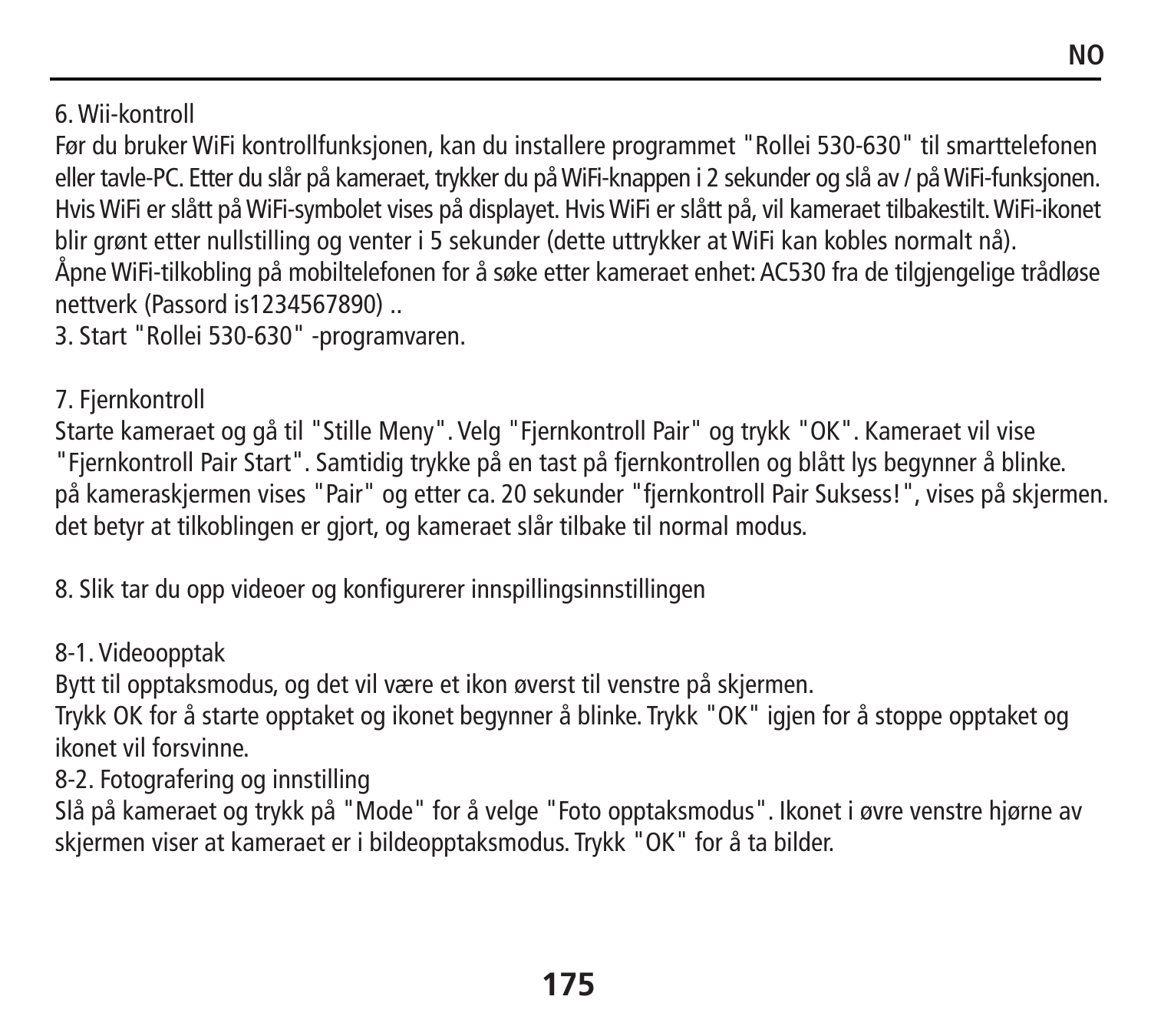8-3. Burst Mode & Setting

Slå på kameraet og trykk på "Mode" for å velge "Burst skyting Mode". Ikonet i

øvre venstre hjørne av skjermen viser at kameraet er i Burst bilde opptaksmodus. Trykk "OK" for å ta bilder. 8-4. Lagring og spilling av filer

Bytt kameraet til " "Avspillingsmodus" "Vises øverst til venstre i video forhåndsvisning modus, og Vises øverst i venstre hjørne av forhåndsvisningsmodus.), Velg filer ved hjelp av OPP og NED-piltastene, spill deretter av og stopp videoene eller gå gjennom bilder ved å trykke på opptaksknappen. Du kan også spille av mobiltelefoner via WiFi.

### **Merk: Hvis kameraet fryser under bruk, fjern og sett inn batteriet igjen.**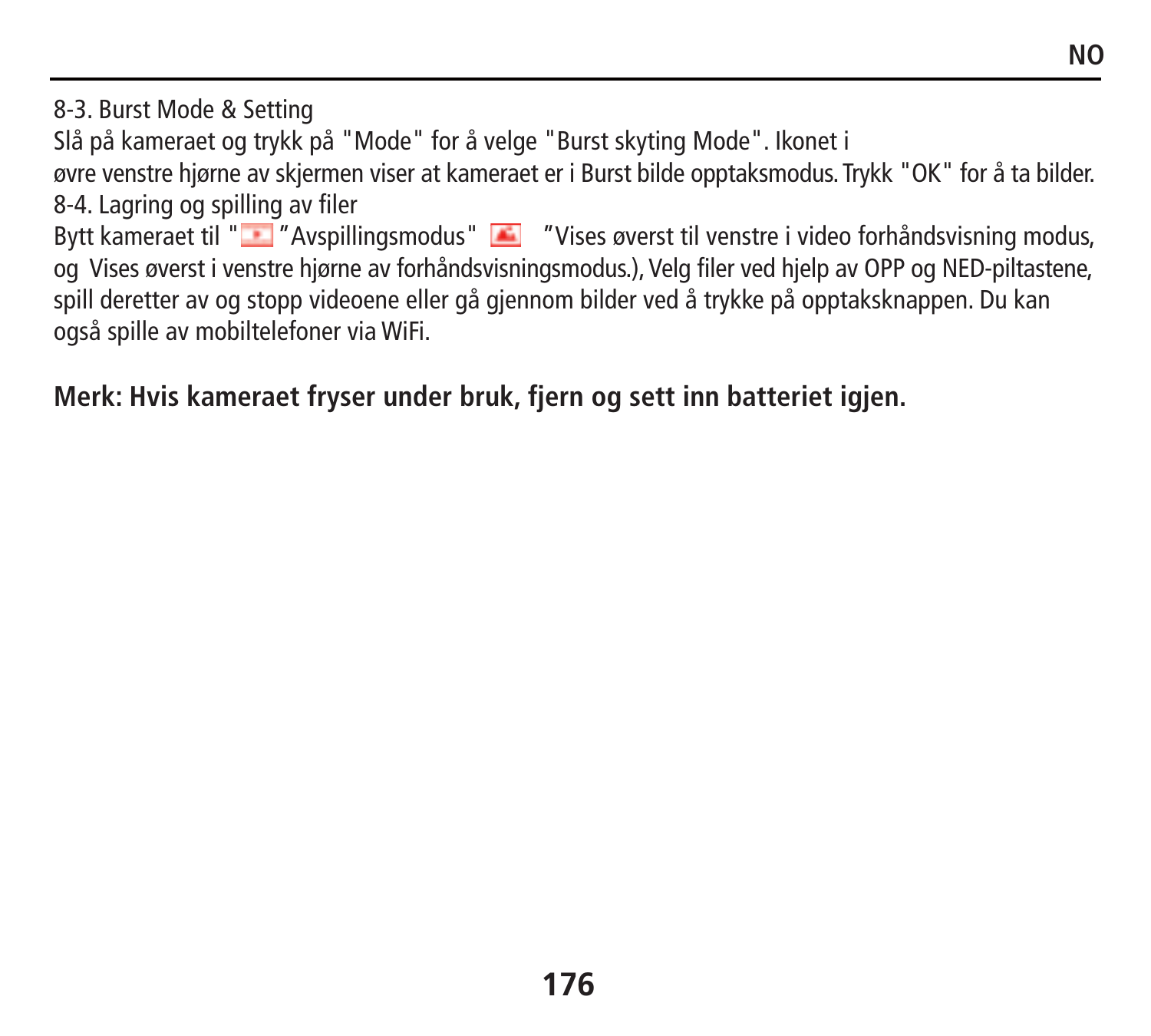| <b>Spesifikasjoner</b> |                      |                                                                           |
|------------------------|----------------------|---------------------------------------------------------------------------|
|                        | <b>Type</b>          | 1/2.3 "CMOS 14MP                                                          |
| <b>Bilde</b><br>sensor | Effektive piksler    | Ca. 14 megapiksler (4320 * 3240)                                          |
|                        | <b>Output Pixels</b> | Omtrent 14,24 megapiksler                                                 |
|                        | Brennvidde           | Objektiv $f = 3,06$ mm                                                    |
| linse                  | F nr.                | $F = 2.8$                                                                 |
|                        | F.0.V(D)             | $166 \degree$ (H = 120 $\degree$ V = 89 $\degree$ )                       |
| LCD-skjerm             |                      | 2 "960 * 240 punktmatrise TFT LCD                                         |
| Viewfinder             | Optisk<br>søker      | ikke                                                                      |
| fokusering             | Type                 | fast                                                                      |
|                        | kontroll             | Programmert AE                                                            |
| eksponering            | kompensasjon         | $\pm$ 2EV (0,33 EV trinn) -2,0 / -1,0 / + 0,0 / + 1,0 / 2,0               |
|                        | ISO ekvivalent       | Auto, 100, 200, 400, 800, 1600                                            |
| LED                    | Modes                | ikke                                                                      |
| Hvitbalanse            |                      | Auto / Daylight / Shade / Tungsten Light / Fluorescerende /<br>Undervanns |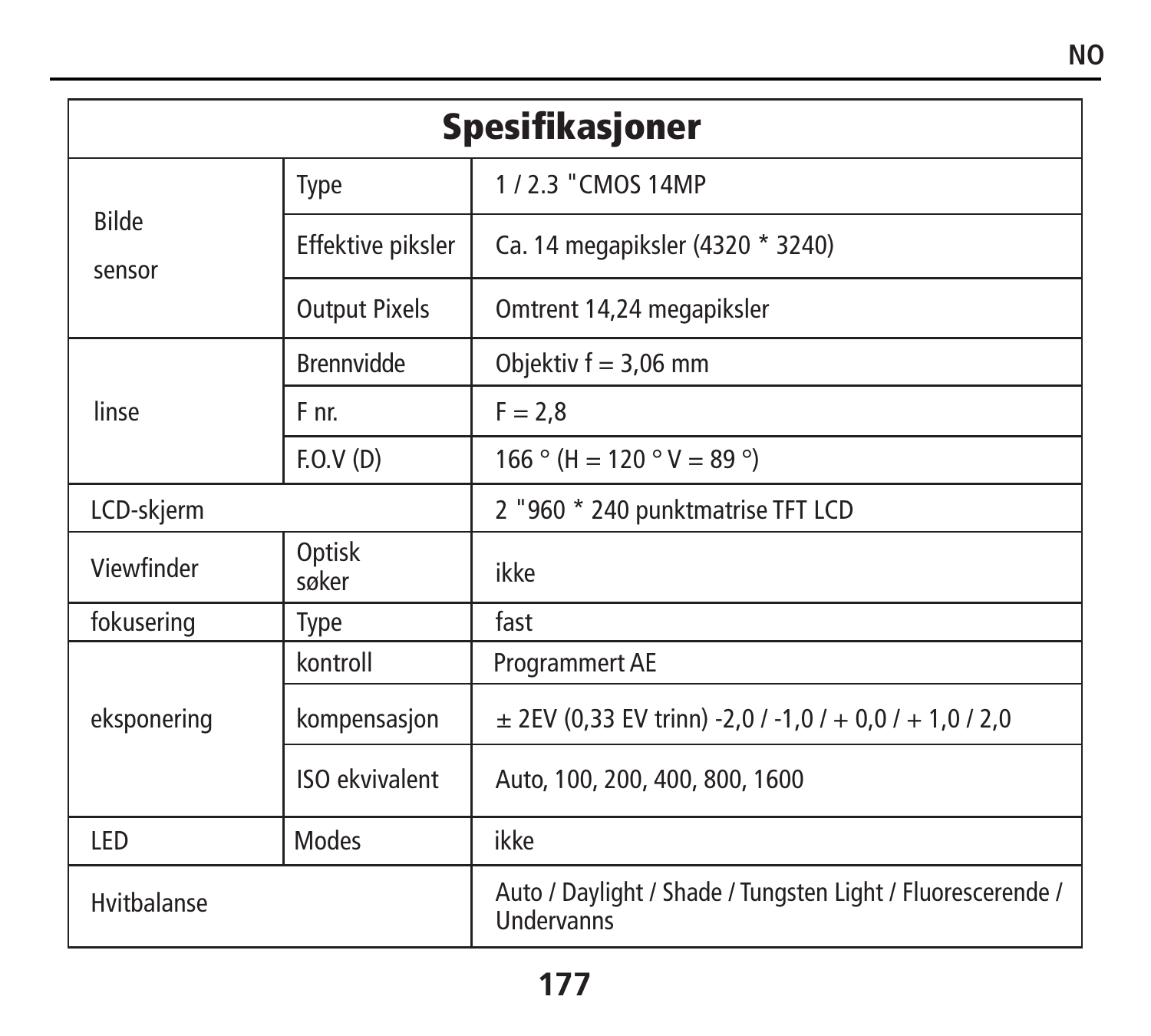| Videooppløsning             | 4K / 30P                      | 4K 3840x2160 P30<br>2.7K 2704x1520 P30<br>1080P: 1920x1080 P60 / P30<br>720P: 1280x720 P120 / P60 / P30 |
|-----------------------------|-------------------------------|---------------------------------------------------------------------------------------------------------|
| Audio                       |                               | Mic og høyttaler (Mono) utstyrt                                                                         |
| Bildestabilisering          |                               | På / Av                                                                                                 |
| Fjernkontroll               |                               | Fjernkontrollens avstand er ca 8 meter                                                                  |
| Fjernstyring paring         |                               | Velg Eksternt par                                                                                       |
|                             | Media                         | Internt minne: Ingen internt minne<br>Eksternt minne: støtter micro SDHC-kort opptil 64 GB              |
|                             | Video encoder                 | H.264                                                                                                   |
|                             | <b>Bildestørrelse</b><br>14MP | 14M (4320x3240)<br>10M (4320x2430)<br>8M (3840x2160)<br>5M (2592x1944)<br>2M (1920x1080)                |
| Video utgang                |                               | HDMI: Støtte 1920x1080 P60, utgang med CEC<br>Kompositt: NTSC / PAL                                     |
| <b>Tidsavbrudd Funksjon</b> |                               | AV / 3 sekunder / 5 sekunder / 10 sekunder /<br>30 sekunder / 60 sekunder                               |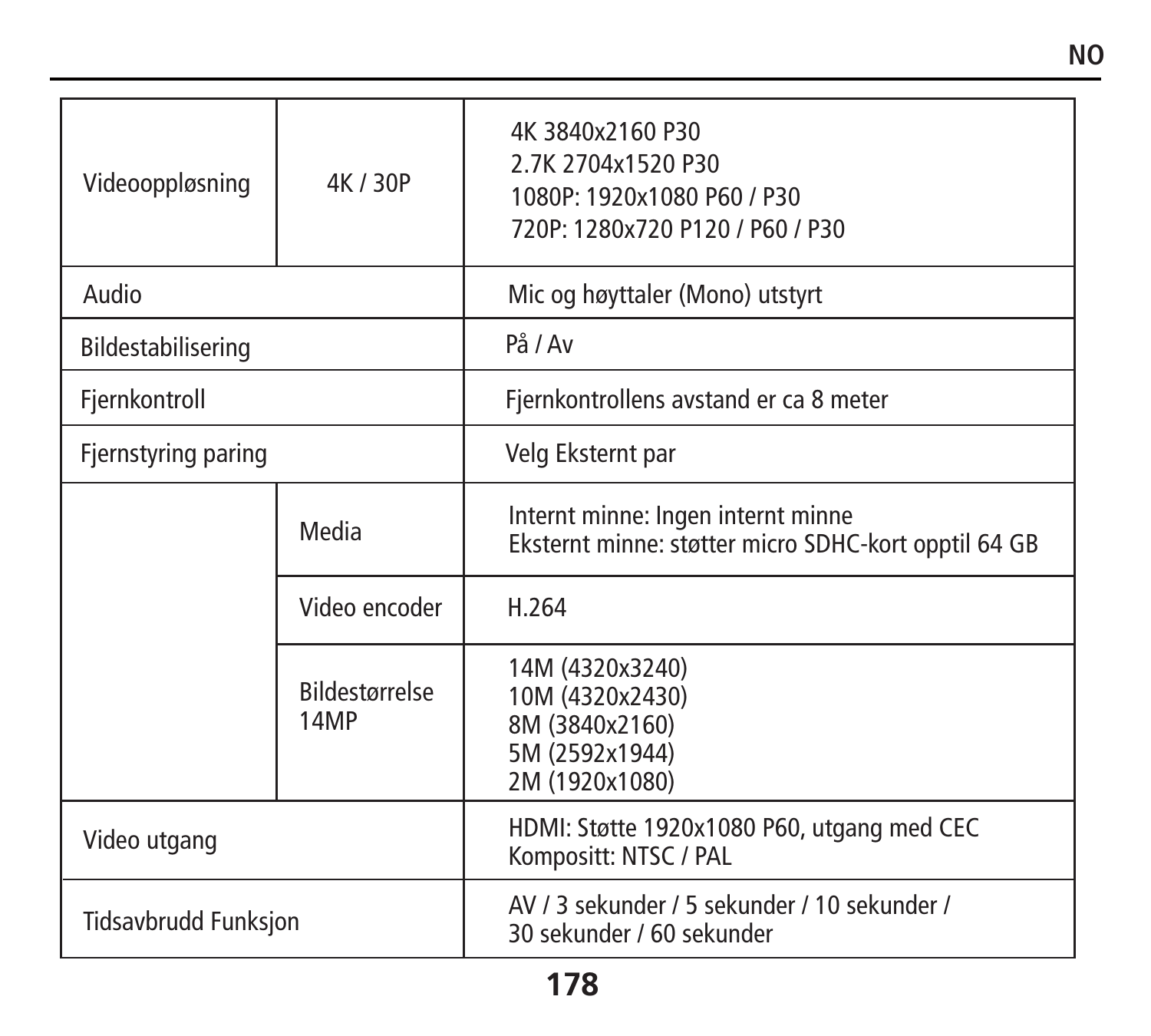| Fotofunksjoner |                       | Selvutløser: OFF / 3 sekunder / 5 sekunder / 10 sekunder /<br>30 sekunder / 60 sekunder<br>Burstrate: AV / 3 P / s / 7 P / s / 15 P / s / 30P / s<br>Tidsavbrudd Fotointervall: OFF / 3 sekunder / 5 sekunder /<br>10 sekunder / 30 sekunder<br>Time Lapse fotograferingstid: 5Min / 10Min / 15Min /<br>20Min |
|----------------|-----------------------|---------------------------------------------------------------------------------------------------------------------------------------------------------------------------------------------------------------------------------------------------------------------------------------------------------------|
|                | <b>Standard modus</b> | video                                                                                                                                                                                                                                                                                                         |
|                | EIS                   | På / AV                                                                                                                                                                                                                                                                                                       |
|                | Bevegelsesdeteksjon   | Av / Lav / Middels / Høy                                                                                                                                                                                                                                                                                      |
|                | Loop Record           | Loop Record                                                                                                                                                                                                                                                                                                   |
|                | TV-modus:             | NTSC / PAL                                                                                                                                                                                                                                                                                                    |
|                | Light Freq            | 50Hz / 60Hz                                                                                                                                                                                                                                                                                                   |
|                | Screen Off            | AV / 30 sekunder / 1 min. / 2 min.                                                                                                                                                                                                                                                                            |
|                | WiFi I FD             | PÅ / AV                                                                                                                                                                                                                                                                                                       |
|                | skarphet              | Sterk / Normal / Soft                                                                                                                                                                                                                                                                                         |
|                | Scenemodus            | Normal / Flashi / Natt / Sport / Landskap / Portrett /<br>Solnedgang                                                                                                                                                                                                                                          |
|                | ISO                   | Auto / 100/200/400/800/1600                                                                                                                                                                                                                                                                                   |
|                | EV: 0.0               | EV: -2.0 / -1.0 / +0.0 / +1,0 / +2.0                                                                                                                                                                                                                                                                          |
|                | Tidsoppsett           | Oppsettstid                                                                                                                                                                                                                                                                                                   |

-

**NO**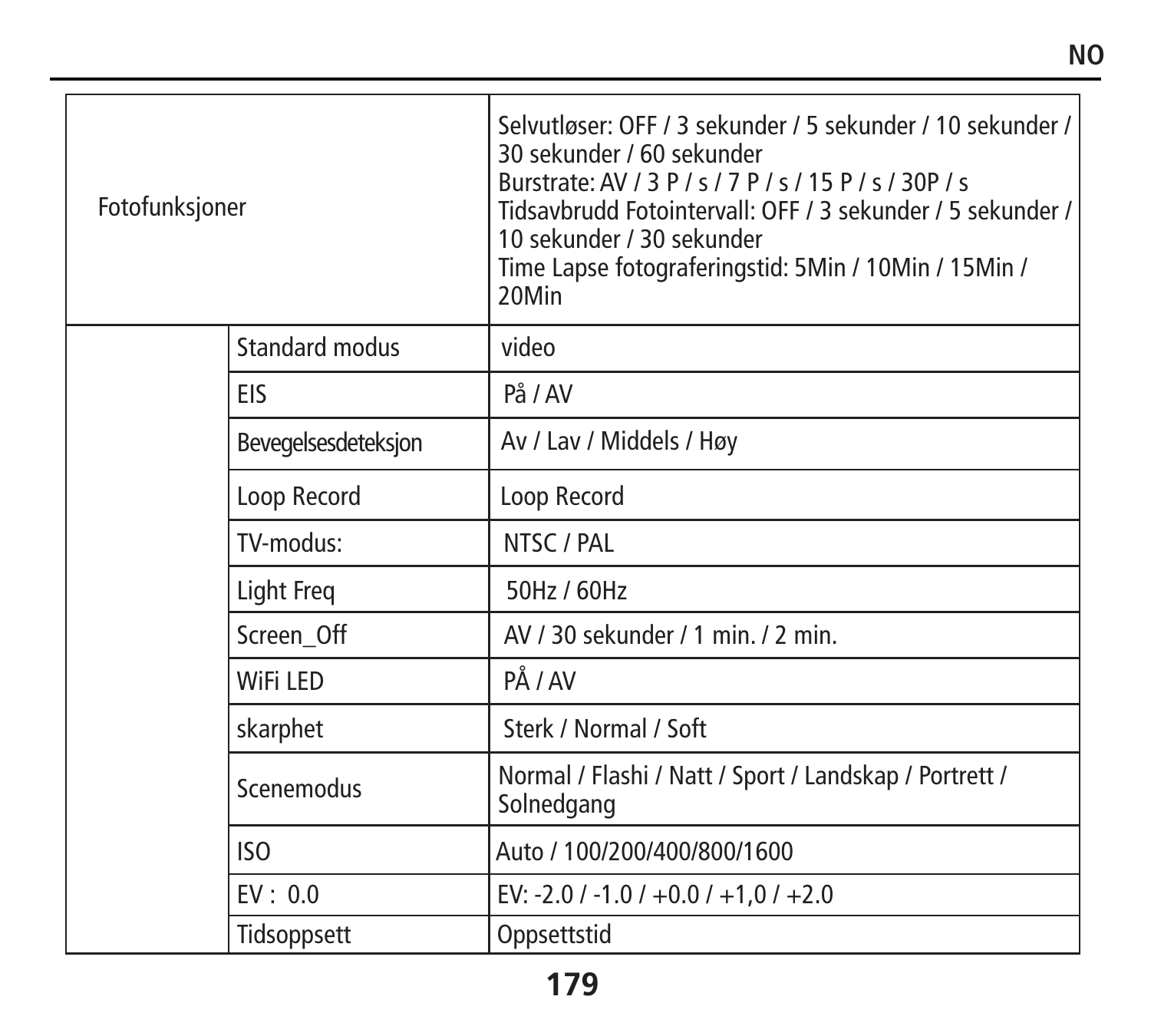|                         | Datoformat          | Y/M/D, D/M/Y, M/D/Y                                                                                                                                                                                                                                   |
|-------------------------|---------------------|-------------------------------------------------------------------------------------------------------------------------------------------------------------------------------------------------------------------------------------------------------|
|                         | WiFi                | PÅ / AV                                                                                                                                                                                                                                               |
|                         | WiFi SSID           | AC530                                                                                                                                                                                                                                                 |
|                         | WiFi<br>Passord     | 1234567890                                                                                                                                                                                                                                            |
|                         | format              | JA / NEI                                                                                                                                                                                                                                              |
|                         | Standardinnstilling | JA / NEI                                                                                                                                                                                                                                              |
|                         | versjon             | AC530 V10                                                                                                                                                                                                                                             |
| Interface               |                     | USB 2.0: Recharging / File Transfer                                                                                                                                                                                                                   |
| Strømkilde              |                     | Li-ion oppladbart batteri 1050mAH                                                                                                                                                                                                                     |
| Dimensjoner (W * H * D) |                     | L: 61mm, W: 42mm, H: 23mm (med linsedelen blir 33mm)                                                                                                                                                                                                  |
| vekt                    |                     | Omtrent 78,5 g (med batteri)                                                                                                                                                                                                                          |
| støtte                  |                     | Mass Storage Driver<br>Windows XP (Service Pack 2) eller senere<br>Mac OS X 10.5.11 eller nyere                                                                                                                                                       |
|                         |                     | Systemkrav                                                                                                                                                                                                                                            |
| For Windows             |                     | PC med prosessor bedre enn Pentium 4 3.2GHz<br>* Windows XP (Service Pack 2) eller senere<br>* Minimum 1 GB system RAM<br>* Minimum 256 MB RAM-kort<br>* USB-port, CD-ROM-stasjon<br>* 1024 * 768 piksler, 32-biters fargeskjermskompatibel<br>skjerm |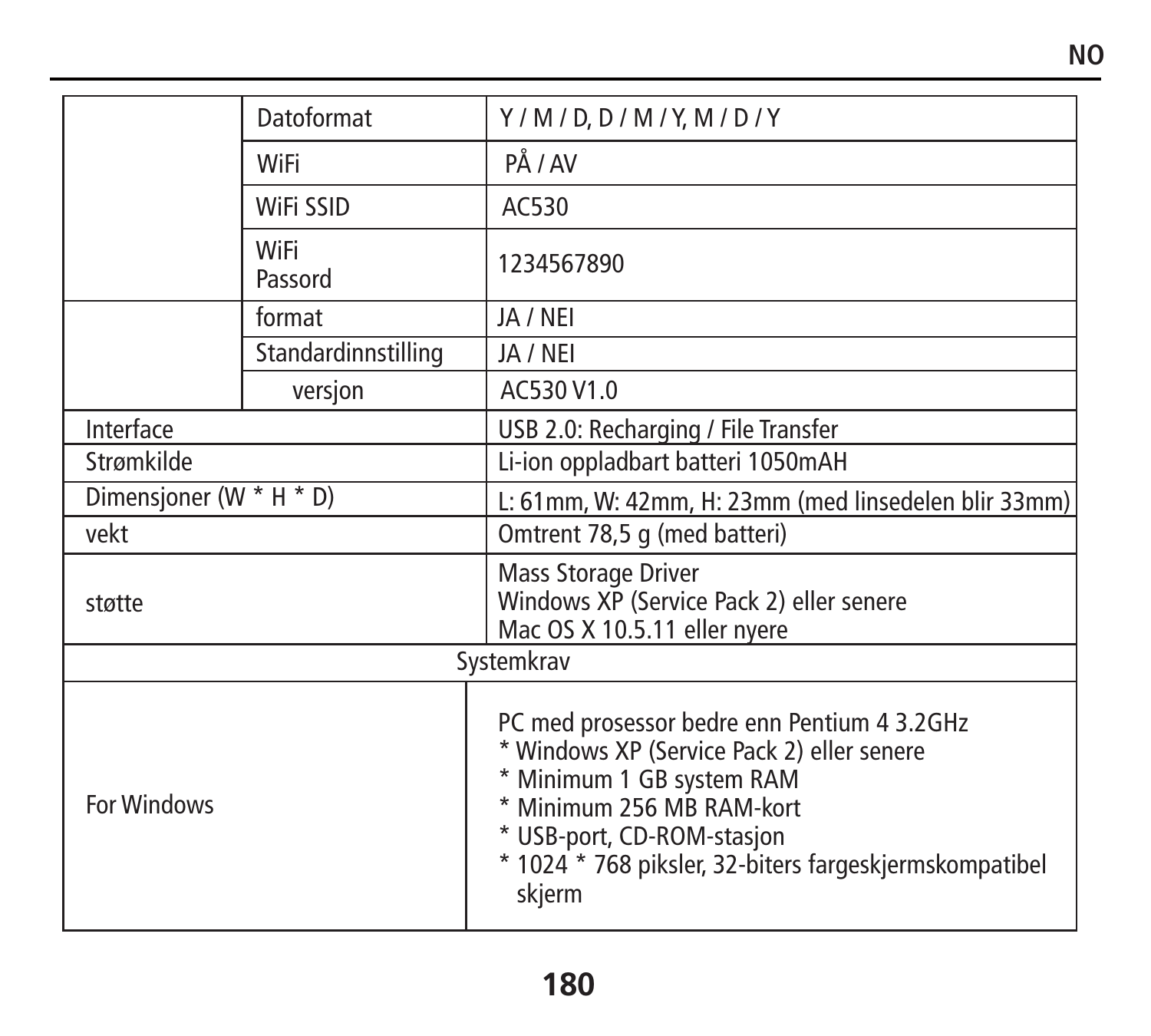## **Deponering**



**Kast emballasje:** For avhending, skille emballasje til forskjellige typer. Papp og brett må kastes som papir og folie må resirkuleres.

**NO**

### **Bortskaffelse av avfall elektrisk og elektronisk utstyr og / eller batteri av brukere i private husholdninger i EU**



Dette symbolet på produktet eller på emballasjen indikerer at dette ikke kan kastes som husholdningsavfall. Du må kaste bort avfallet ditt og / eller batteriet ved å håndtere det over til gjeldende tilbakekallingsplan for gjenvinning av elektrisk og elektronisk utstyr og / eller batteri. For mer informasjon om gjenvinning av dette utstyret og / eller batteriet, vennligst kontakt ditt bykontor, butikken hvor du kjøpte utstyret eller husholdningsavfallet ditt. Gjenvinning av materialer vil bidra til å bevare naturressurser og sikre at det resirkuleres på en måte som beskytter menneskers helse og miljø.

# **Batteri advarsel**

- Demonter aldri, knuse eller pierce batteriet, eller la batteriet kortslutte. Ikke utsett batteriet i høytemperaturmiljø, hvis batteriet lekker eller buler, stopp fortsett å bruke.
- La alltid lade opp med laderen. Fare for eksplosjon hvis batteriet er erstattet av feil type.
- Hold batteriet utilgjengelig for barn.
- Batterier kan eksplodere hvis de blir utsatt for åpen ild. Kast aldri batterier i brann.
- Bruk av brukte batterier i samsvar med lokale forskrifter.
- Ta ut batteriet før du fjerner enheten.

**181**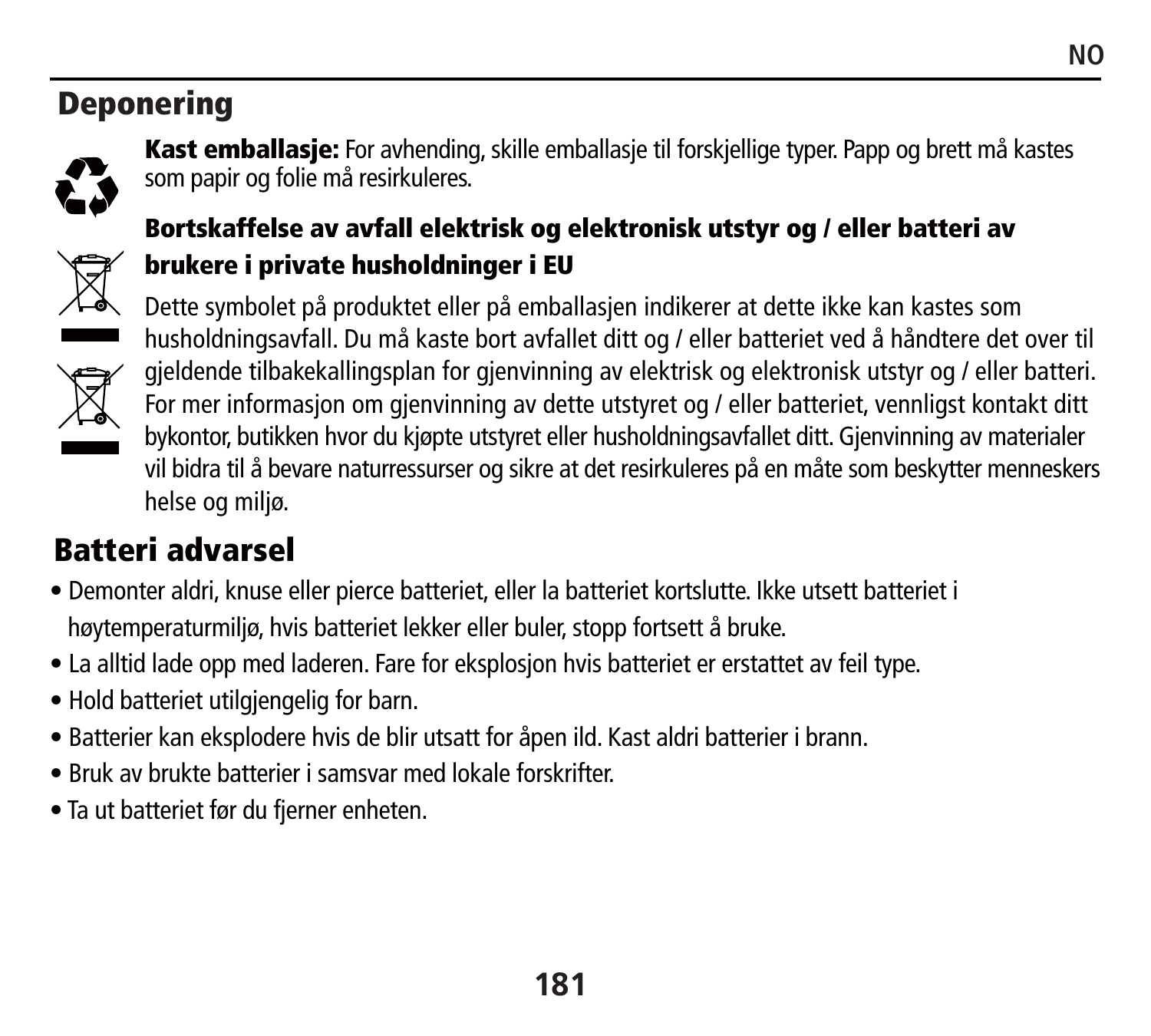#### **Konsistens**

Produsenten herved erklærer at CE-merkingen ble påført Rollei Actioncam 30 i samsvar med grunnleggende krav og andre bestemmelser i følgende CE-direktiver:

- Retningslinjer for 2011/65 / EF
- EMC-direktiv 2014/30 / EU
- 2014/35 / EU LVD-direktivet
- WEEE-direktivet fra 2012/19 / EF
- Røddirektivet 2014/53 / EU

EF-deklarasjonserklæringen kan bli forespurt fra adressen angitt på garantikortet.

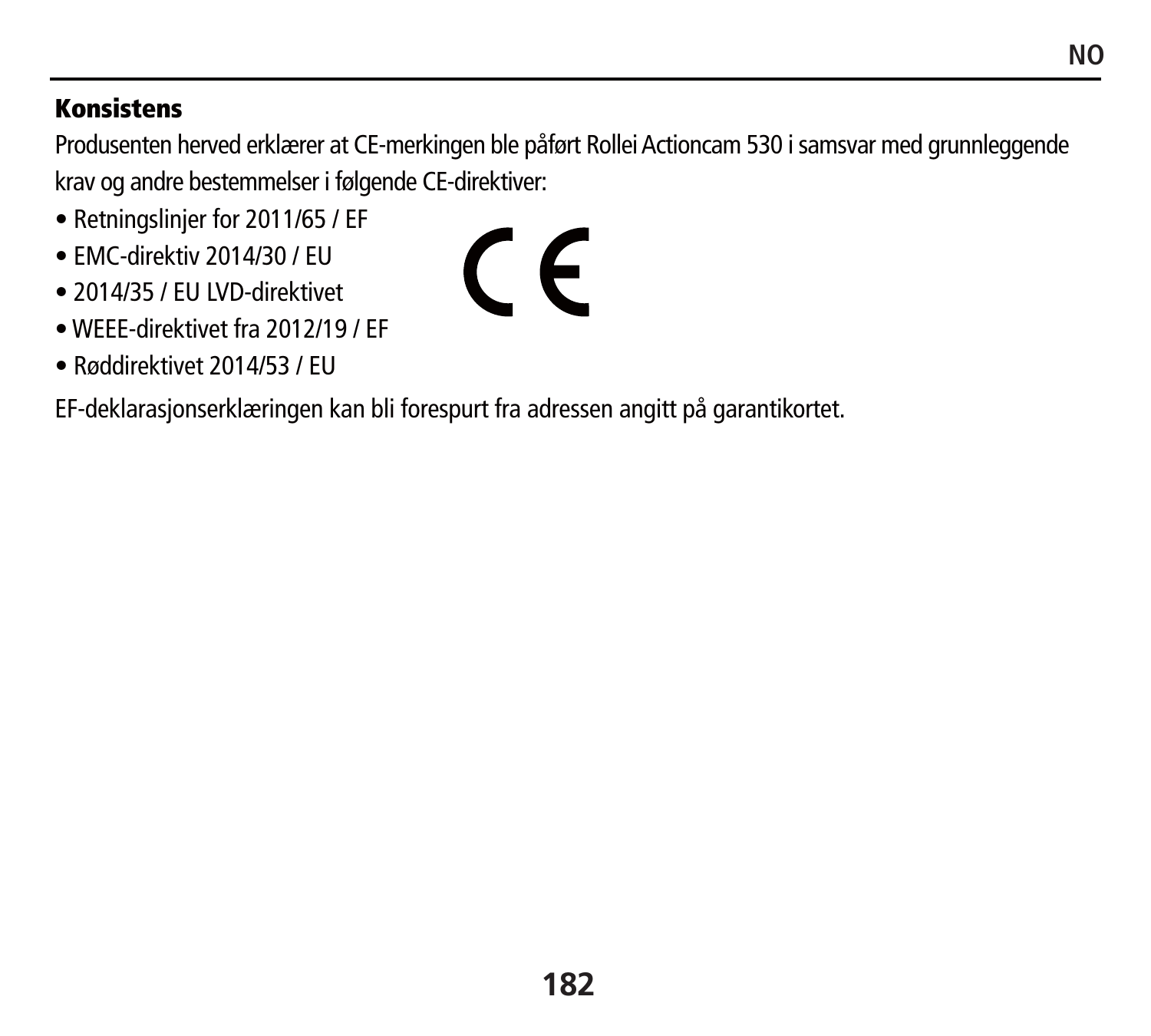## **varovanie**

- 1.Toto je produkt s vysokou presnosťou, nenechajte ho spadnúť alebo havaruje. Fotoaparát je chránený len vo vnútri puzdra pod vodou.
- 2.Predem nevystavujte zariadenie silným magnetickým predmetom, ako sú magnetické polia alebo elektrické motory. 3. Nikdy neumiestňujte výrobok na vysoké teploty a priame slnečné žiarenie
- 4.Prosím vyberte značkové karty microSD. Neutrálne karty nemusia fungovať normálne
- 5.Prosím, neumiestňujte karty micro SD blízko silných magnetických predmetov, aby nedošlo k strate dát.
- 6. Počas nabíjania uchovávajte výrobok mimo dosahu detí.
- 7.Zdržujte zariadenia na chladných, suchých a izolovaných miestach.

### **predhovor**

Tento produkt je digitálnym zariadením na nahrávanie videozáznamov s vysokým rozlíšením, ktoré má množstvo najdôležitejších funkcií v tomto odvetví: digitálne nahrávanie videozáznamov, fotografovanie, nahrávanie zvuku, outdoorové športy, sondovanie hlbokých vôd, sériová fotografia atď. Môžete filmovať kedykoľvek a kdekoľvek.

# **Vlastnosti produktu**

- 1.Plná obrazovka s vysokým rozlíšením, ktorá zobrazuje zarovnané videoklipy
- 2.14-megapixelové fotografovanie
- 3.Bezdrôtový prenos WiFi
- 4.Výstup HDMI HD, podporuje režim FPV
- 5.Podporujte pamäťové karty s maximálnou kapacitou 64 GB
- 6.Viacnásobné formáty produkcie videa: 4K / 2.7K / 1080P / 720P
- 7.Podporujte formát nahrávania videa MOV
- 8.Podpora funkcie diaľkového ovládania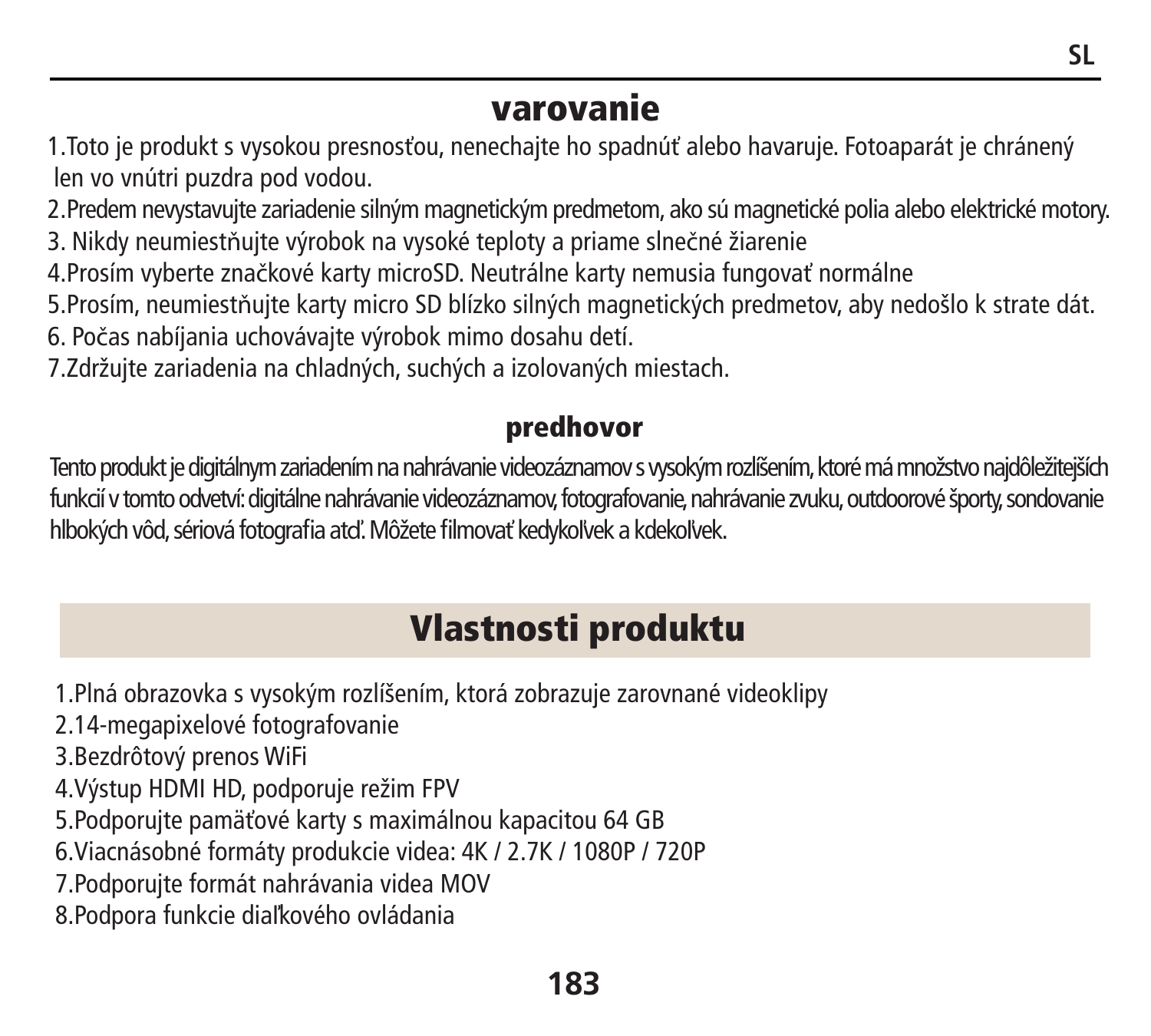# **Popis produktu**

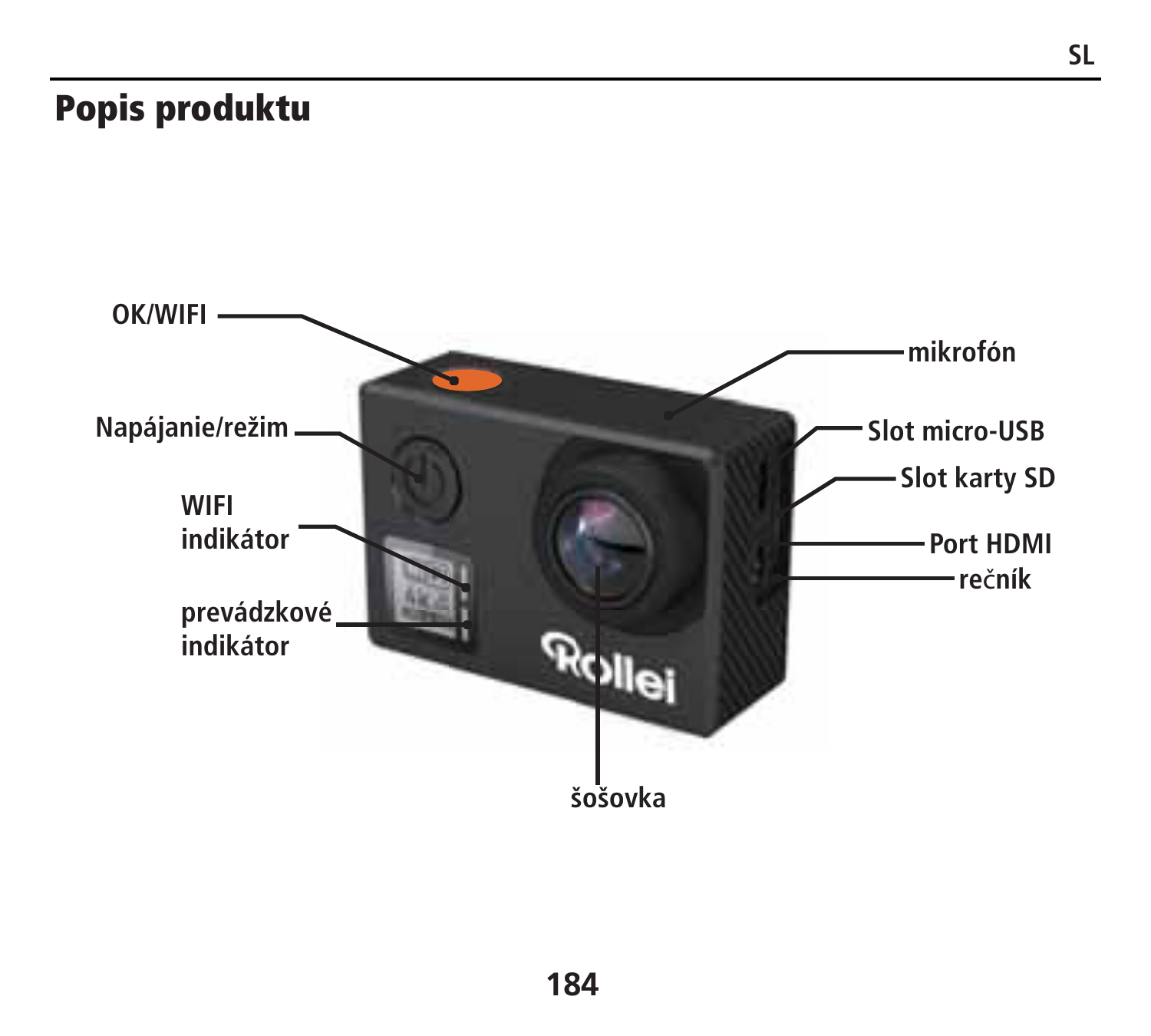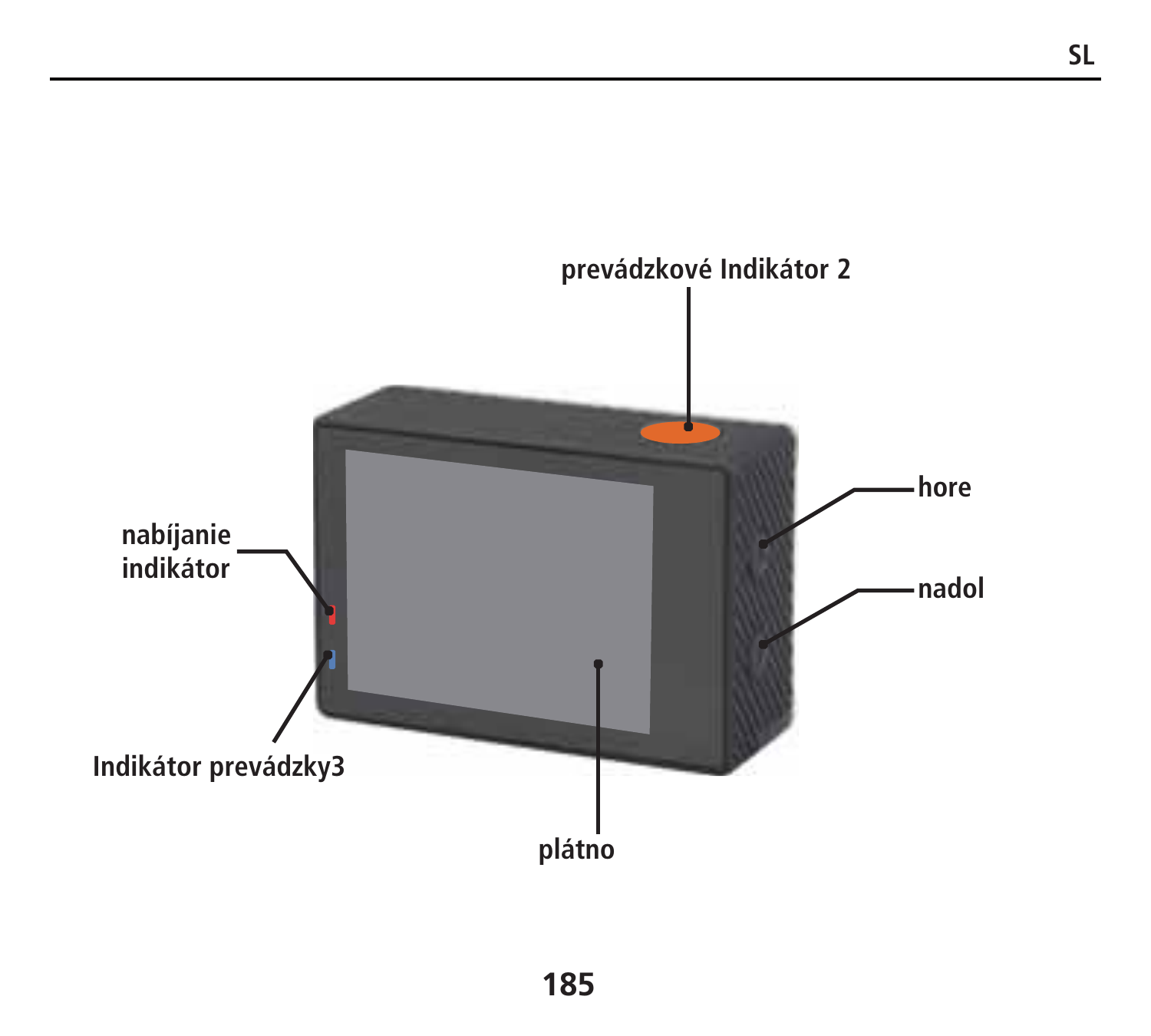# **Popis vodotesného puzdra**

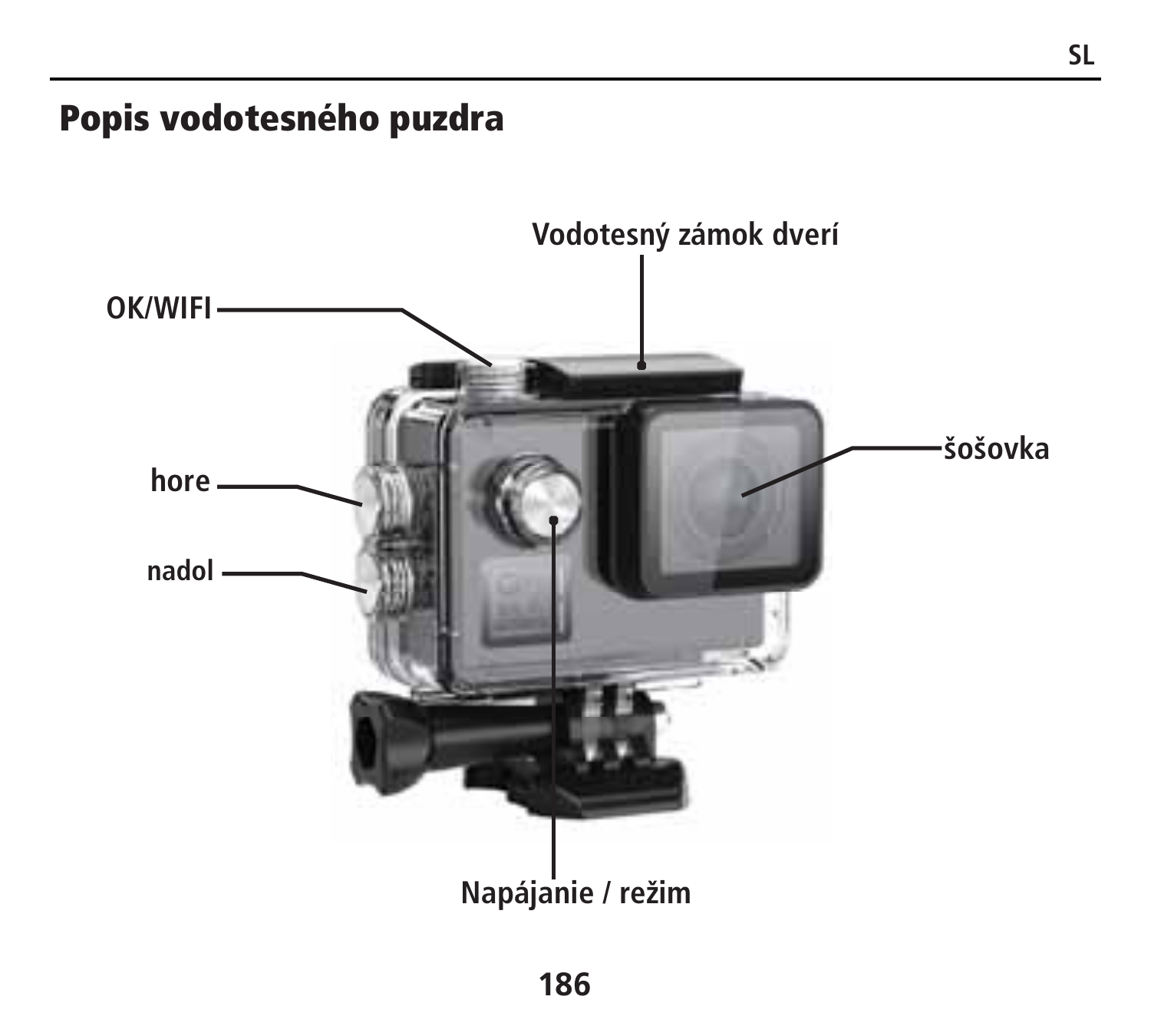# **operácie**

1. Vloženie karty micro SD

Poznámka: Vyberte značkovú kartu microSD a naformátujte pamäťovú kartu pomocou počítača alebo fotoaparátu pred prvým použitím.

2. Inštalácia a vybratie batérie

A. priestor pre batérie je možné zaistiť proti neúmyselnému otvoreniu, a preto nájdete zámkové tlačidlo v priestore pre batérie, aby ste otvorili priehradku na batérie a odistite ju a posuňte ju tak, ako je to zobrazené na kryte. B. Vložte batériu do fotoaparátu podľa symbolov +/- a smeru šípok označeného na batérii.

C. Napájanie z batérie nájdete v symboloch: režim plného napájania " $\blacksquare$ " Režim nízkej spotreby " $\blacksquare$ "

D. Demontujte batériu: Otvorte kryt batérie a vyberte batériu.

Poznámka: Pred použitím zariadenia zatlačte zámok zámku vždy do polohy "LOCK".

3. Nabíjanie batérie

A. batériu môžete nabíjať pripojením k počítaču alebo sieťovému adaptéru.

B. Fotoaparát dokáže počas nabíjania nahrávať videozáznamy (v ponuke sa prepnite do režimu montáže vozidla).

C. Fotoaparát je možné nabíjať aj vtedy, keď je fotoaparát vypnutý.

4. Režim napájania Stlačte a podržte tlačidlo napájania na 3-5 sekúnd, aby ste ho zapli / vypli.

5.Módové prepínanie

Prepínanie medzi nahrávaním videa / fotografovaním / prehrávaním / ponukou stlačením tlačidla napájania krátko a opakovane.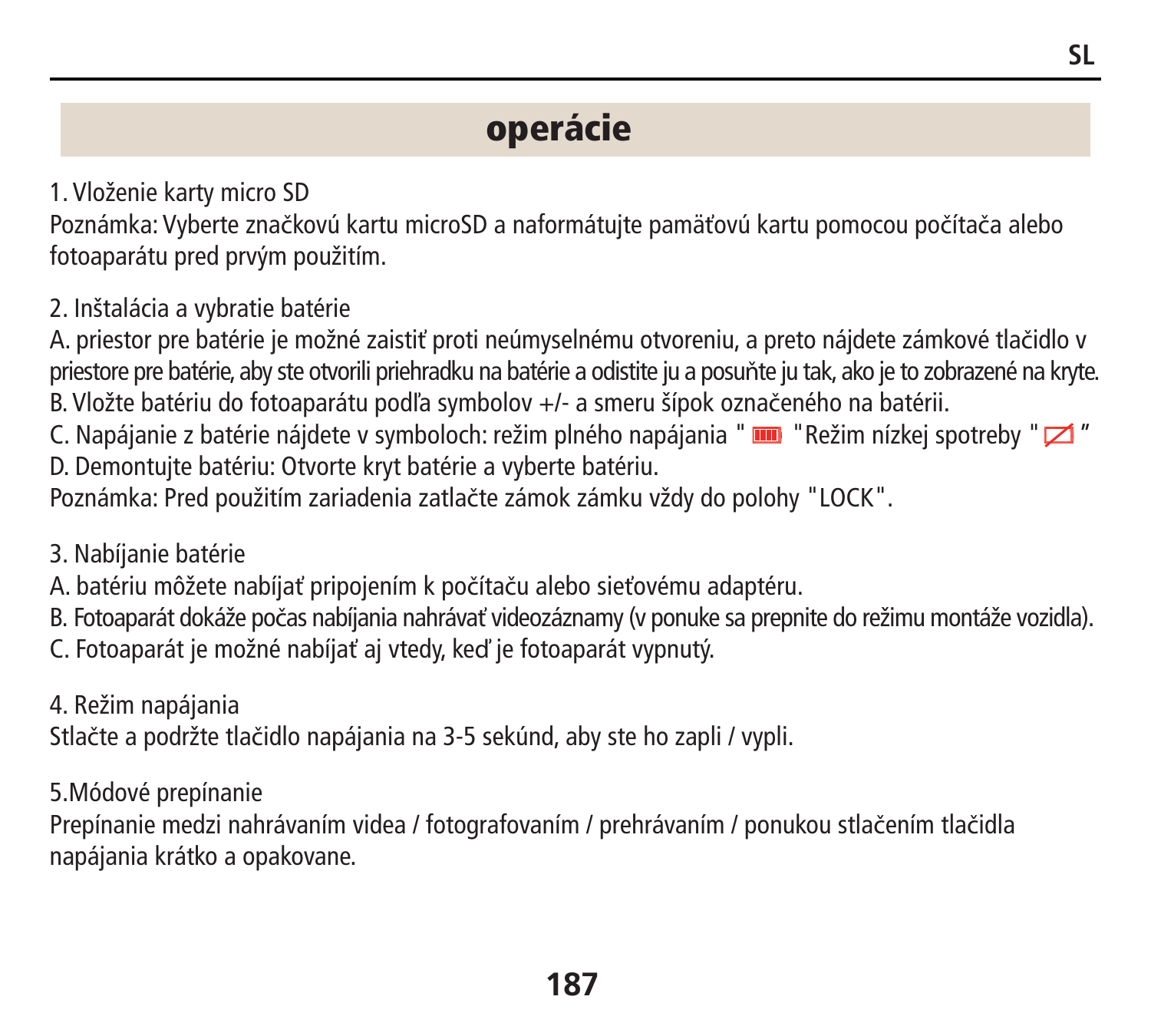6.WiFi Control

Pred zapnutím funkcie WiFi nainštalujte aplikáciu "Rollei 530-630" na svoj smartphone alebo tablet PC. Po zapnutí fotoaparátu stlačte tlačidlo WiFi na dve sekundy a zapnite / vypnite funkciu WiFi.Ak je WiFi pripojený Na displeji sa zobrazí symbol WiFi Ak je WiFi zapnutý, fotoaparát sa resetuje, ikona WiFi sa po vynulovaní zmení na zelený a čaká na 5 sekúnd (čo znamená, že WiFi môže byť teraz bežne pripojený). Otvorte pripojenie WiFi vo vašom mobilnom telefóne a vyhľadajte kamkordér: AC530 z dostupných bezdrôtových sietí (Heslo je1234567890).

3. Začnite softvér "Rollei 530-630".

#### 7. Diaľkové ovládanie

Spustite fotoaparát a prejdite na ponuku "Nastavenie" Vyberte "Párovanie diaľkového ovládača " a "OK" Fotoaparát zobrazí "Párty diaľkového ovládača" Súčasne stlačte ľubovoľné tlačidlo na diaľkovom ovládači a modré svetlo Na obrazovke fotoaparátu sa zobrazí "Pár" a po približne 20 sekundách sa na obrazovke zobrazí správa "Pair Success!", Čo znamená, že pripojenie bolo úspešne vykonané a kamera bola vrátená do normálneho režimu.

8. Nahrávanie videí a konfigurácia nastavení nahrávania

#### 8-1 Nahrávanie videa

Prepnite do režimu nahrávania a v ľavom hornom rohu obrazovky sa zobrazí ikona.

Stlačením tlačidla OK spustite nahrávanie a ikona začne blikať. Opätovným stlačením tlačidla "OK" nahrávanie zastavíte a ikona zmizne.

8-2 Fotografovanie a nastavenie fotografií

Zapnite fotoaparát a stlačte tlačidlo "Režim" a zvoľte "Režim snímania fotografií" .Ikona v ľavom hornom rohu obrazovky ukazuje, že fotoaparát je v režime fotografovania.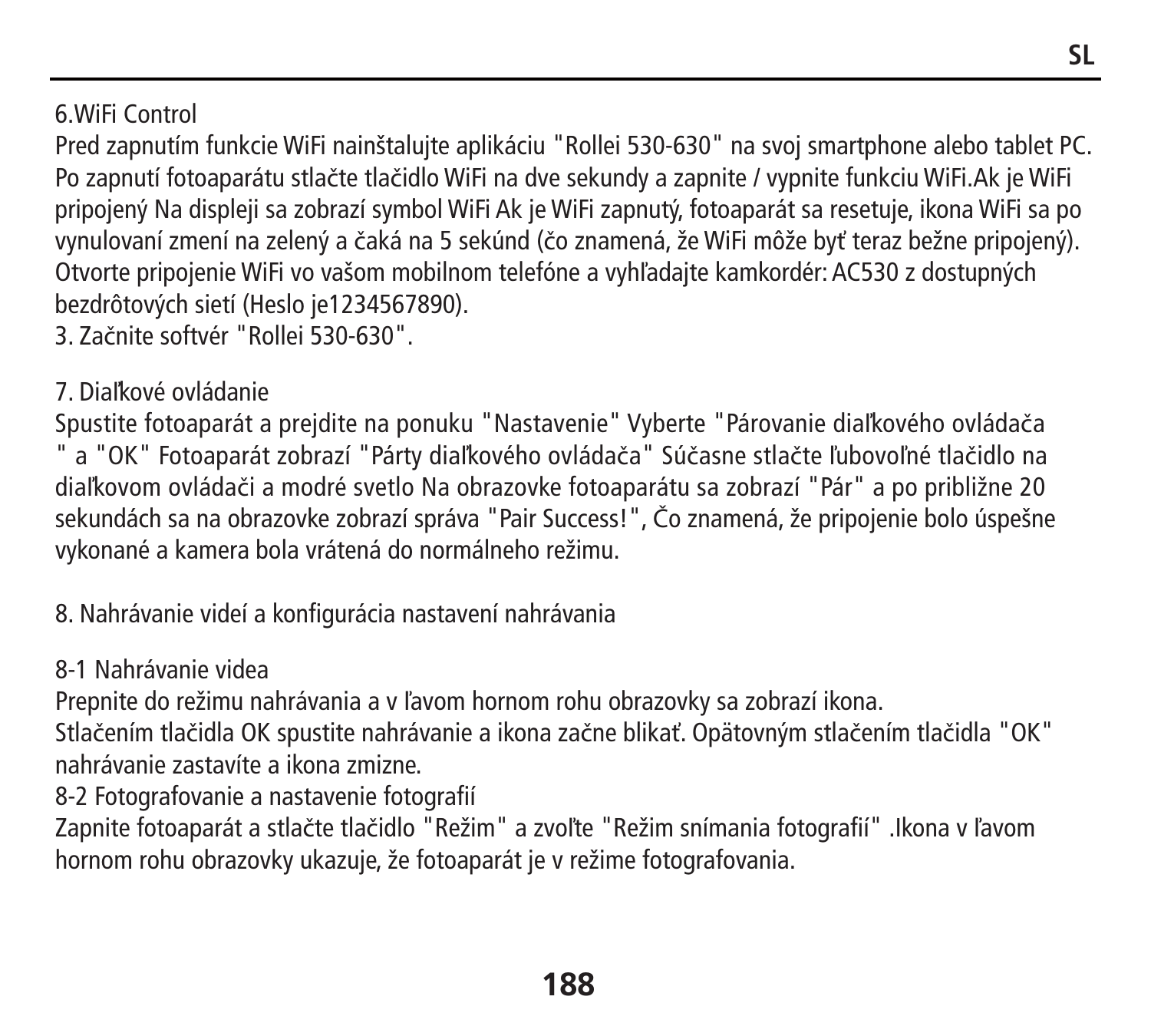8-3 Režim a nastavenie burstu

Zapnite fotoaparát a stlačte tlačidlo "Mode", aby ste zvolili režim "Burst shooting"

V ľavom hornom rohu obrazovky sa zobrazuje, že fotoaparát je v režime fotografovania Burst. Stlačte tlačidlo "OK" na snímanie fotografií.

8-4 Uloženie a prehrávanie súborov Prepnite fotoaparát do režimu " - "Prehrávanie" - "

Msgstr "Zobrazí sa v ľavom hornom rohu režimu náhľadu videa a Zobrazí sa v ľavom hornom rohu režimu prezerania fotografií.) Vyberajte súbory pomocou šípiek hore a dole a potom opakovane prehrajte a zastavte videá alebo prezerajte fotografie stlačením tlačidla pre fotografovanie. Môžete tiež prehrať pomocou mobilných telefónov cez WiFi.

**Poznámka: V prípade, že fotoaparát zamrzne po**č**as používania, batériu vyberte a vložte znova.**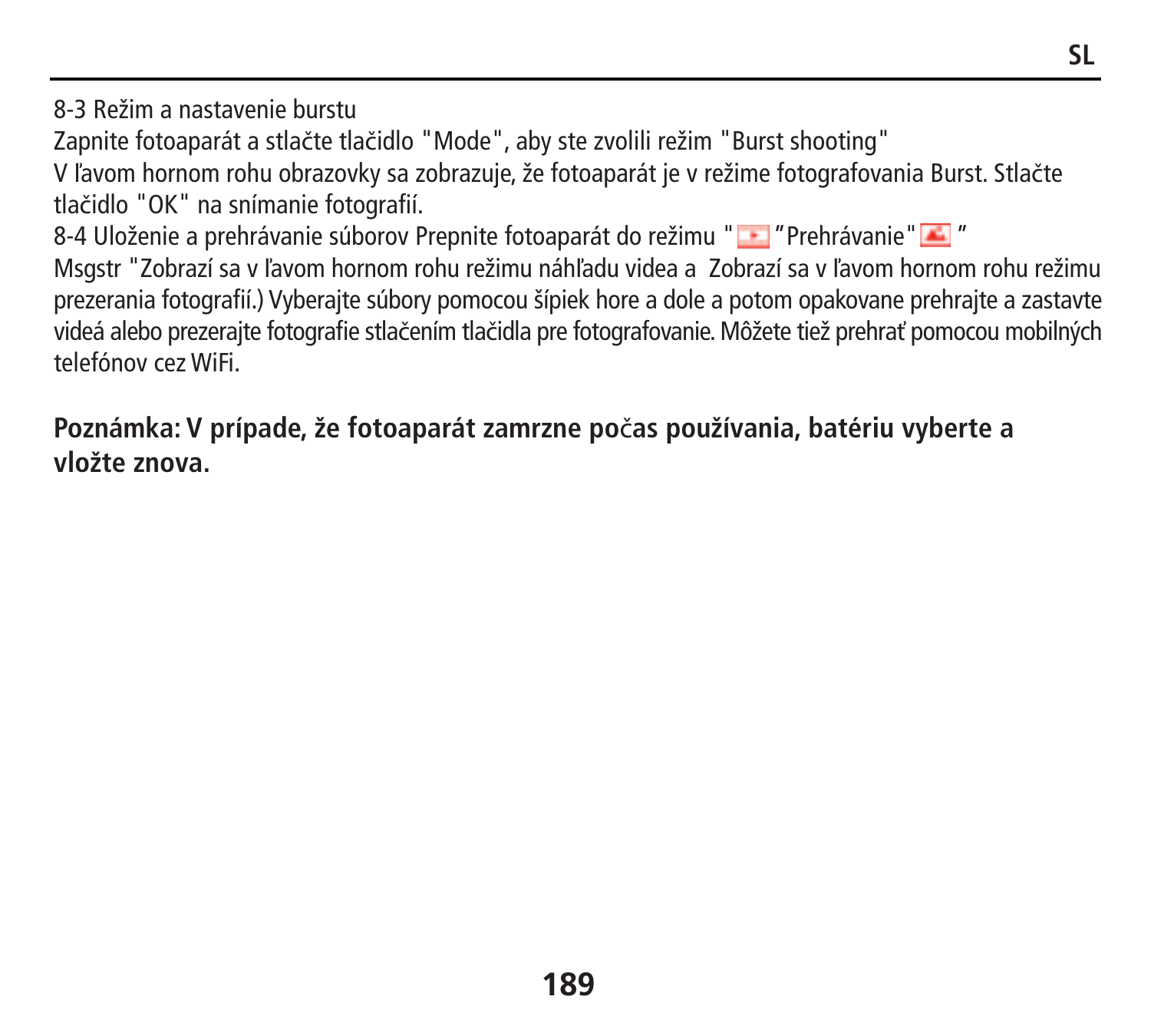|  | špecifikácia             |                                        |  |  |  |
|--|--------------------------|----------------------------------------|--|--|--|
|  | Typ                      | 1/2.3" CMOS 14MP                       |  |  |  |
|  | Efektívne pixely         | Approx. 14Mega Pixels (4320 * 3240)    |  |  |  |
|  | Výstupné pixely          | Približne 14 megapixelov (4320 * 3240) |  |  |  |
|  | Ohnisková<br>vzdialenosť | Objektív $f = 3,06$ mm                 |  |  |  |
|  | Fč.                      | $F = 2,8$                              |  |  |  |
|  | F. O.V(D)                | 166°(H=120°V=89°)                      |  |  |  |
|  |                          | 2 "960 * 240 bodov maticový TFT LCD    |  |  |  |
|  | Optický<br>hľadáčik      | žiadny                                 |  |  |  |
|  | Typ                      | Fixné                                  |  |  |  |
|  | Ovládanie                | Programované AE                        |  |  |  |
|  |                          |                                        |  |  |  |

| Hľadáčik         | <b>UPLICKY</b><br>hľadáčik | žiadny                                                                                |
|------------------|----------------------------|---------------------------------------------------------------------------------------|
| Zameraním        | Typ                        | Fixné                                                                                 |
|                  | Ovládanie                  | Programované AE                                                                       |
| Expozície        | Odškodnenie                | $\pm$ 2 EV (kroky 0,3 EV) -2,0 / -1,0 / + 0,0 / + 1,0 / 2,0                           |
|                  | <b>ISO Equivalent</b>      | Auto, 100, 200, 400, 800, 1600                                                        |
| LED              | Režimy                     | Žiadny                                                                                |
| Vyváženie bielej |                            | Automatické / Denné svetlo / Tienidlo / Svetlo žiarovky /<br>Fluorescenčné / Podvodné |

Obraz senzor

Šošovka

LCD displej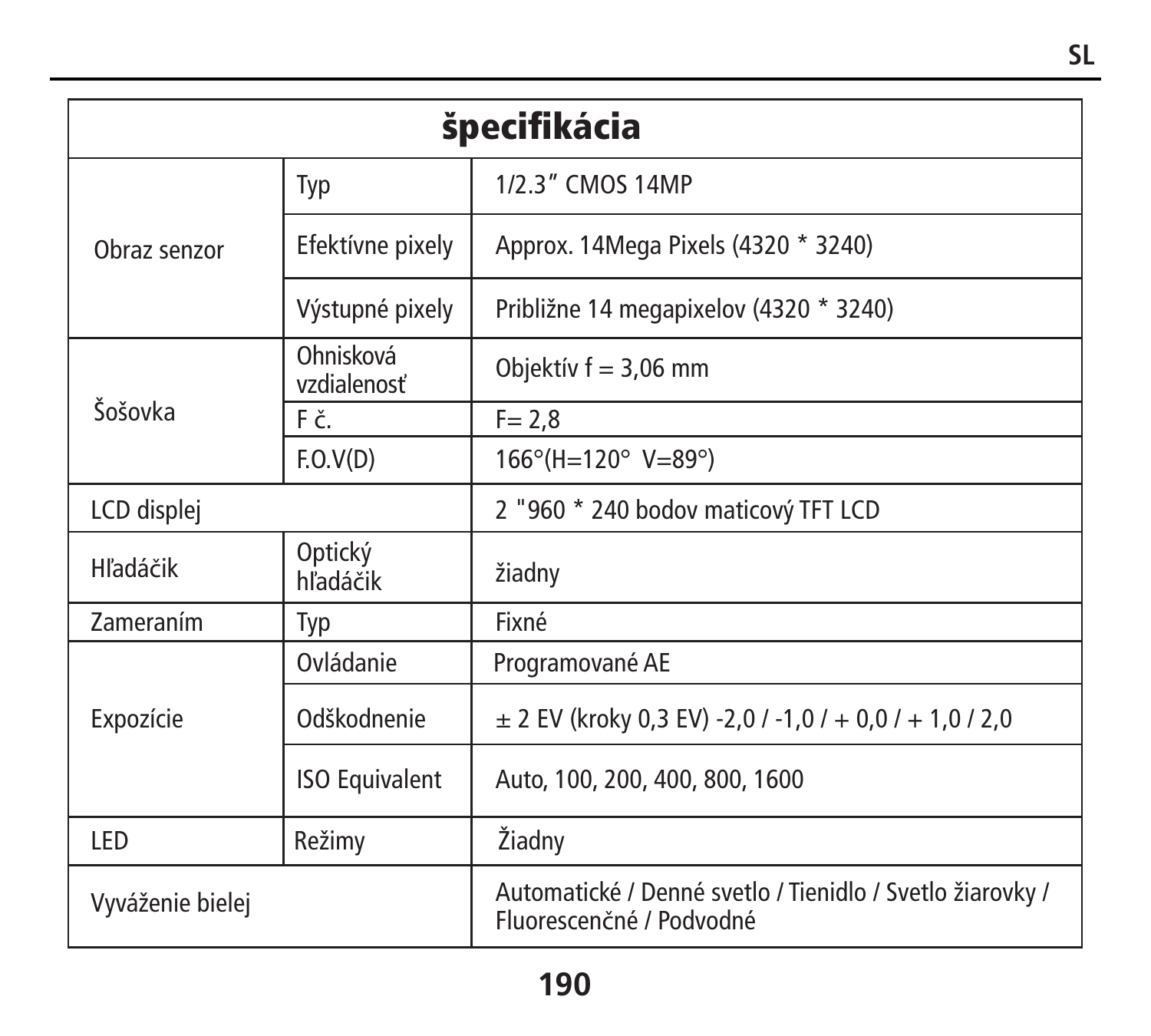| Rozlíšenie videa                | 4K / 30P                   | 4K 3840x2160 P30<br>2.7K 2704x1520 P30<br>1080P: 1920x1080 P60/P30<br>720P: 1280x720 P120/P60/P30 |
|---------------------------------|----------------------------|---------------------------------------------------------------------------------------------------|
| Audio                           |                            | Mikrofón a reproduktory (Mono) vybavené                                                           |
| Stabilizácia obrazu             |                            | Zap / Vyp                                                                                         |
| Diaľkové ovládanie              |                            | Diaľková vzdialenosť je asi 8 metrov                                                              |
| Spárovanie diaľkového ovládania |                            | Vyberte možnosť Diaľkové dvojice                                                                  |
|                                 | Media                      | Vnútorná pamäť: žiadna vnútorná pamäť<br>Externá pamäť: podporujú karty micro SDHC až do<br>64 GB |
|                                 | Kodér videa                | H.264                                                                                             |
|                                 | Veľkosť<br>obrázku<br>14MP | 14M<br>4320x3240<br>10M 4320x2430<br>8M 3840x2160<br>5M 2592x1944<br>2M<br>1920x1080              |
| Video výstup                    |                            | HDMI: Podpora 1920x1080 P60, výstup S CEC<br>Kompozit: NTSC / PAL                                 |
| Časová prestávka                |                            | OFF / 3 sekundy / 5 sekúnd / 10 sekúnd / 30 sekúnd /<br>60 sekúnd                                 |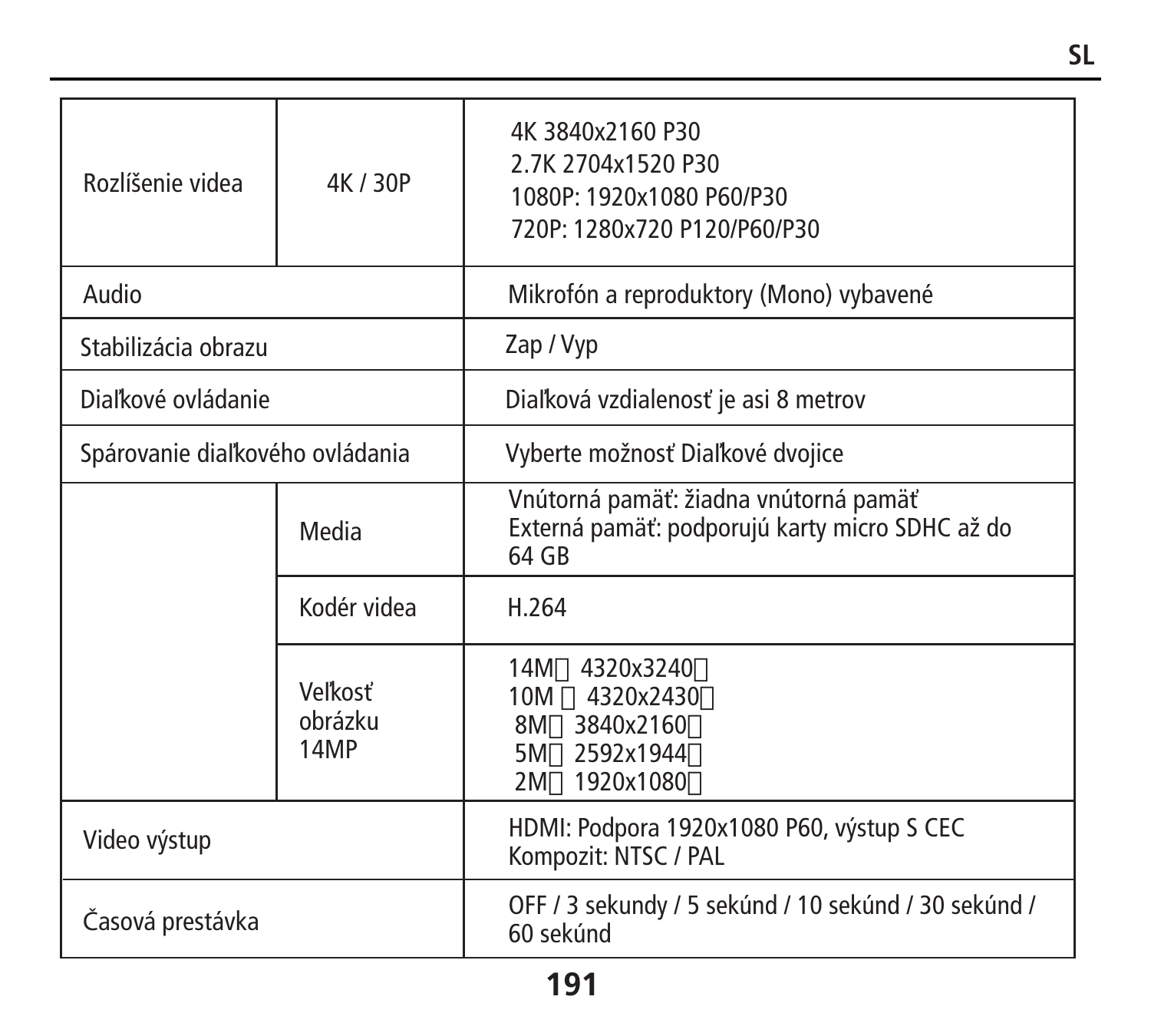| Funkcie fotografií |                  | Samospúšť: OFF / 3 sekundy / 5 sekúnd / 10 sekúnd / 30<br>sekúnd / 60 sekúnd<br>Burstová frekvencia: VYP / 3 P / s / 7 P / s / 15 P / s / 30P / s<br>Interval časovej prestávky: OFF / 3 sekundy / 5 sekúnd /<br>10 sekúnd / 30 sekúnd<br>Doba snímania fotografie: 5Min / 10Min / 15Min / 20Min |
|--------------------|------------------|--------------------------------------------------------------------------------------------------------------------------------------------------------------------------------------------------------------------------------------------------------------------------------------------------|
|                    | Predvolený režim | Video                                                                                                                                                                                                                                                                                            |
|                    | <b>FIS</b>       | Zap / Vyp                                                                                                                                                                                                                                                                                        |
|                    | Detekcia pohybu  | Vypnuté / Nízke / Stredné / Vysoké                                                                                                                                                                                                                                                               |
|                    | Záznam o slučke  | OFF / 2 Min. / 3 Min. / 5 Min.                                                                                                                                                                                                                                                                   |
|                    | TV režim         | NTSC / PAI                                                                                                                                                                                                                                                                                       |
|                    | Svetlá frekvenci | 50H7 / 60H7                                                                                                                                                                                                                                                                                      |
|                    | Screen Off       | OFF / 30 sekúnd / 1 min. / 2 min.                                                                                                                                                                                                                                                                |
|                    | WiFi LED         | Zap / Vyp                                                                                                                                                                                                                                                                                        |
|                    | Ostrosť          | Silná / Normálna / Mäkká                                                                                                                                                                                                                                                                         |
|                    | Režim scény      | Normálna / Blesk / Noc / Šport / Krajina / Portrét /<br>Západ slnka                                                                                                                                                                                                                              |
|                    | ISO              | Auto / 100 / 200 / 400 / 800 / 1600                                                                                                                                                                                                                                                              |
|                    | EV: 0.0          | $-2.0$ / $-1.0$ / $+0.0$ / $+1.0$ / $+2.0$<br>FV                                                                                                                                                                                                                                                 |
|                    | Nastavenie času  | Čas nastavenia                                                                                                                                                                                                                                                                                   |

 $\overline{\phantom{0}}$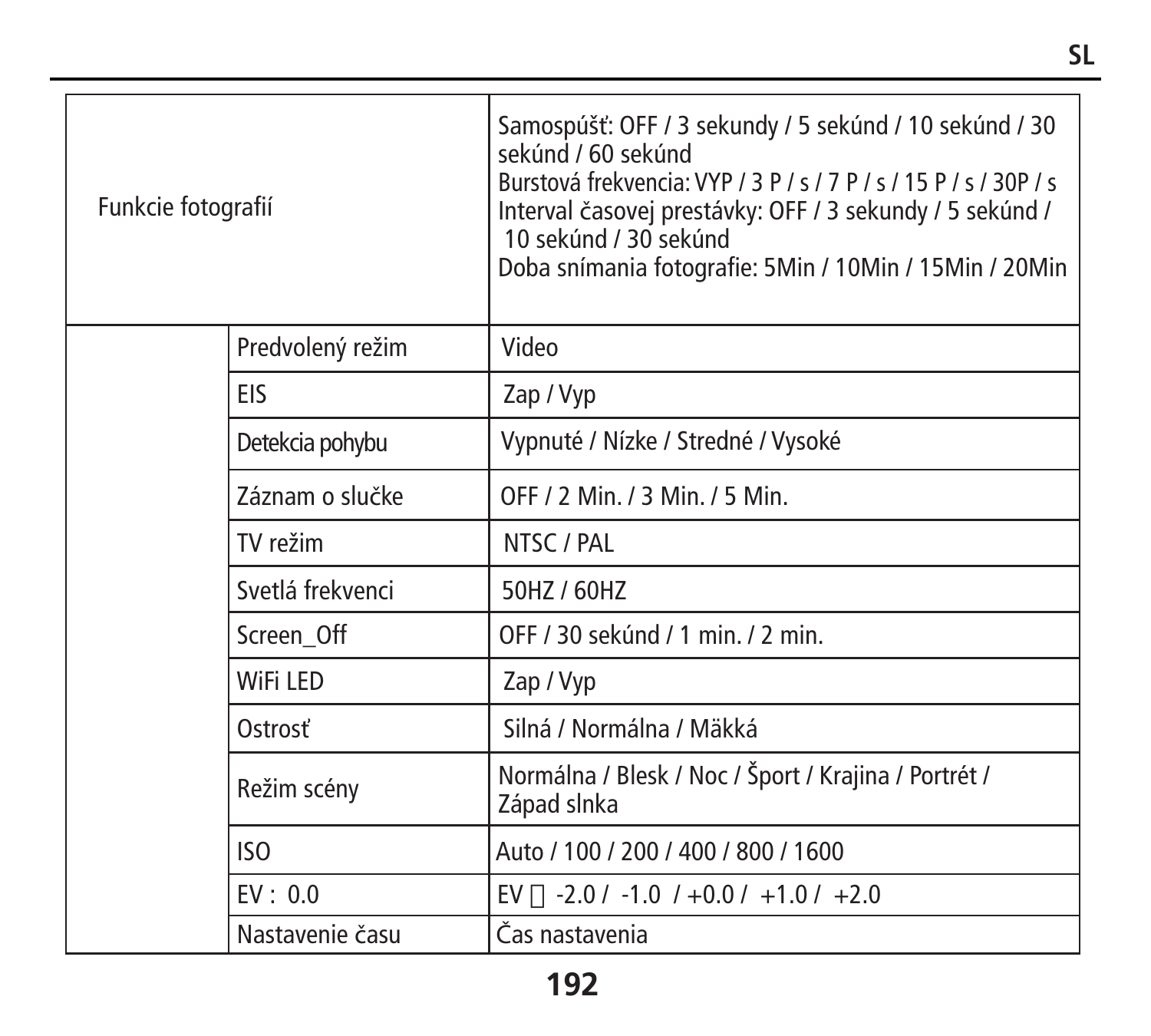|                     | Formát dátumu            | Y/M/D.D/M/Y.M/D/Y                                                                                                                                                                                                                                                                    |
|---------------------|--------------------------|--------------------------------------------------------------------------------------------------------------------------------------------------------------------------------------------------------------------------------------------------------------------------------------|
|                     | WiFi                     | ON / OFF                                                                                                                                                                                                                                                                             |
|                     | WiFi SSID                | AC530                                                                                                                                                                                                                                                                                |
|                     | Heslo WiFi               | 1234567890                                                                                                                                                                                                                                                                           |
|                     | Formát                   | ÁNO / NIE                                                                                                                                                                                                                                                                            |
|                     | Predvolené<br>nastavenie | ÁNO / NIE                                                                                                                                                                                                                                                                            |
|                     | Verzia                   | AC530 V1.0                                                                                                                                                                                                                                                                           |
| Rozhranie           |                          | USB 2.0: Nabíjanie / prenos súborov                                                                                                                                                                                                                                                  |
| Zdroj napájania     |                          | Li-ion nabíjateľná batéria 1050mAH                                                                                                                                                                                                                                                   |
| Rozmery (W * H * D) |                          | L: 61mm, W: 42mm, H: 23mm (s časťou objektívu bude<br>33mm                                                                                                                                                                                                                           |
| Závažia<br>Podpora  |                          | Asi 78,5 q (s batériou)                                                                                                                                                                                                                                                              |
|                     |                          | Ovládač veľkej pamäte<br>Windows XP (Service Pack 2) alebo novší<br>Mac OS X 10.5.11 alebo novší                                                                                                                                                                                     |
| Pre systém Windows  |                          | Systémové požiadavky                                                                                                                                                                                                                                                                 |
|                     |                          | *PC s procesorom lepší než Pentium 4 3.2GHz<br>*Windows XP (Service Pack 2) alebo novší<br>*Minimálna 1 GB systémovej pamäte RAM<br>*Minimálna 256 MB RAM grafická karta<br>*USB port, jednotka CD-ROM<br>*1024 * 768 pixelov, 32-bitový farebný displej<br>kompatibilný s monitorom |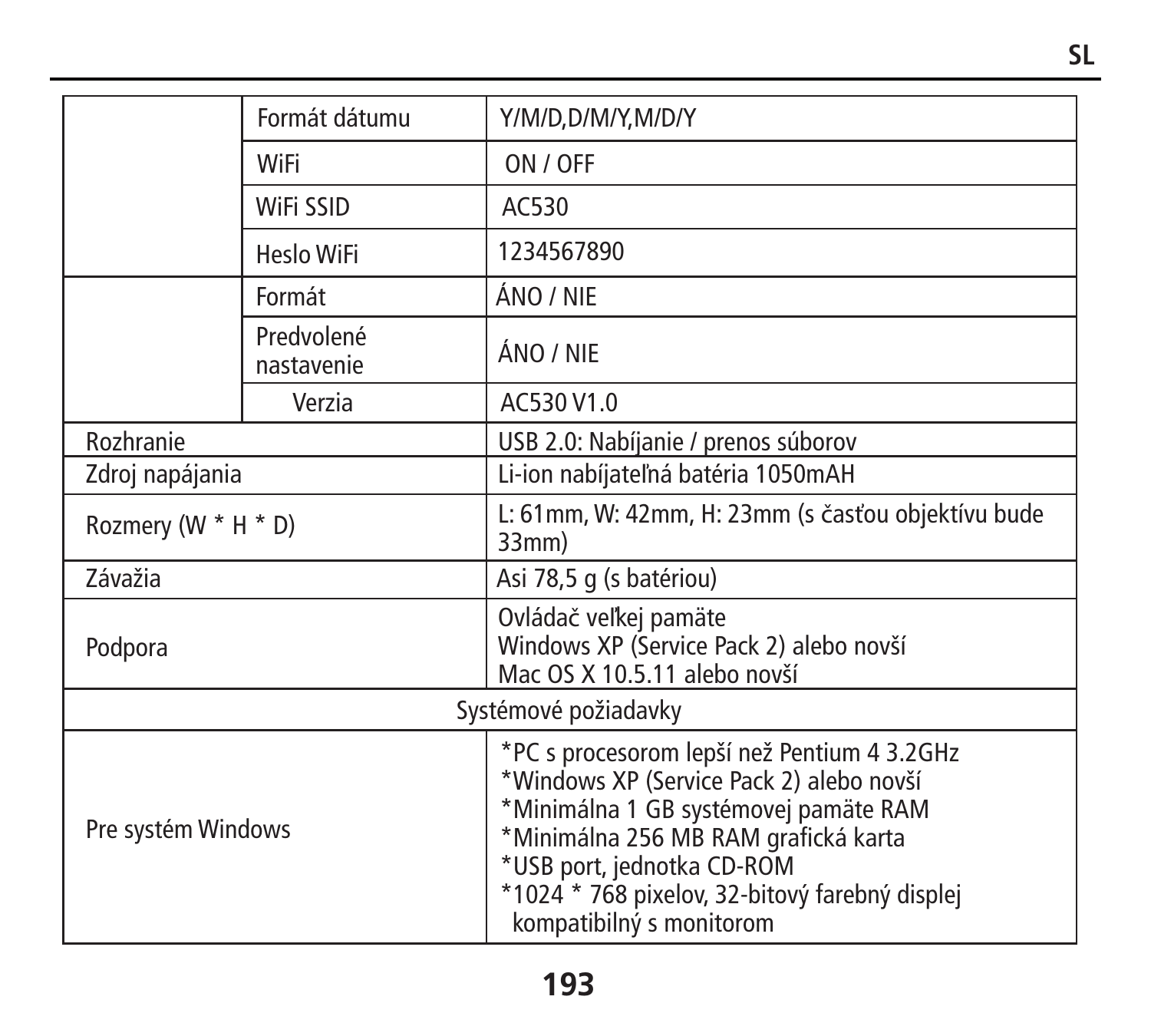# **likvidácia**



**Zlikvidujte obal:** Na likvidáciu oddeľte jednotlivé balenia do rôznych druhov. Kartón a lepenka musia byť zlikvidované, pretože papier a fólie musia byť recyklované.

### **Likvidácia odpadu z elektrických a elektronických zariadení a / alebo batérií používate**ľ**mi v súkromných domácnostiach v Európskej únii.**



Tento symbol na produkte alebo na etikete znamená, že to nie je možné likvidovať ako domáci odpad. Musíte likvidovať odpadové zariadenie a / alebo batériu tak, že sa s ním dostanete do režimu prevzatia odpadu pre recykláciu elektrických a elektronických Zariadenie a / alebo batéria Ak chcete získať ďalšie informácie o recyklácii tohto zariadenia a / alebo batérie, obráťte sa na miestnu kanceláriu, obchod, kde ste si kúpili príslušenstvo alebo službu na zneškodňovanie domáceho odpadu, recyklácia materiálov pomôže zachovať prírodné zdroje a Zabezpečte, aby boli recyklované spôsobom, ktorý chráni ľudské zdravie a životné prostredie.

# **Varovanie batérie**

• Batériu nikdy nerozoberajte, nerozoberajte, ani neprepichujte, ani nevystavujte batériu skratu. Nevystavujte batériu v prostredí s vysokou teplotou, ak vyteká batérie alebo vydutia, zastavte ich používanie.

- Vždy nabíjajte nabíjačku, ak je batéria vymenená nesprávnym typom.
- Batériu uchovávajte mimo dosahu detí.
- Batérie môžu explodovať, ak sú vystavené otvorenému ohňu. Batérie nikdy nevyhadzujte do ohňa.
- Použité batérie zlikvidujte podľa miestnych predpisov.
- Pred likvidáciou zariadenia vyberte batériu.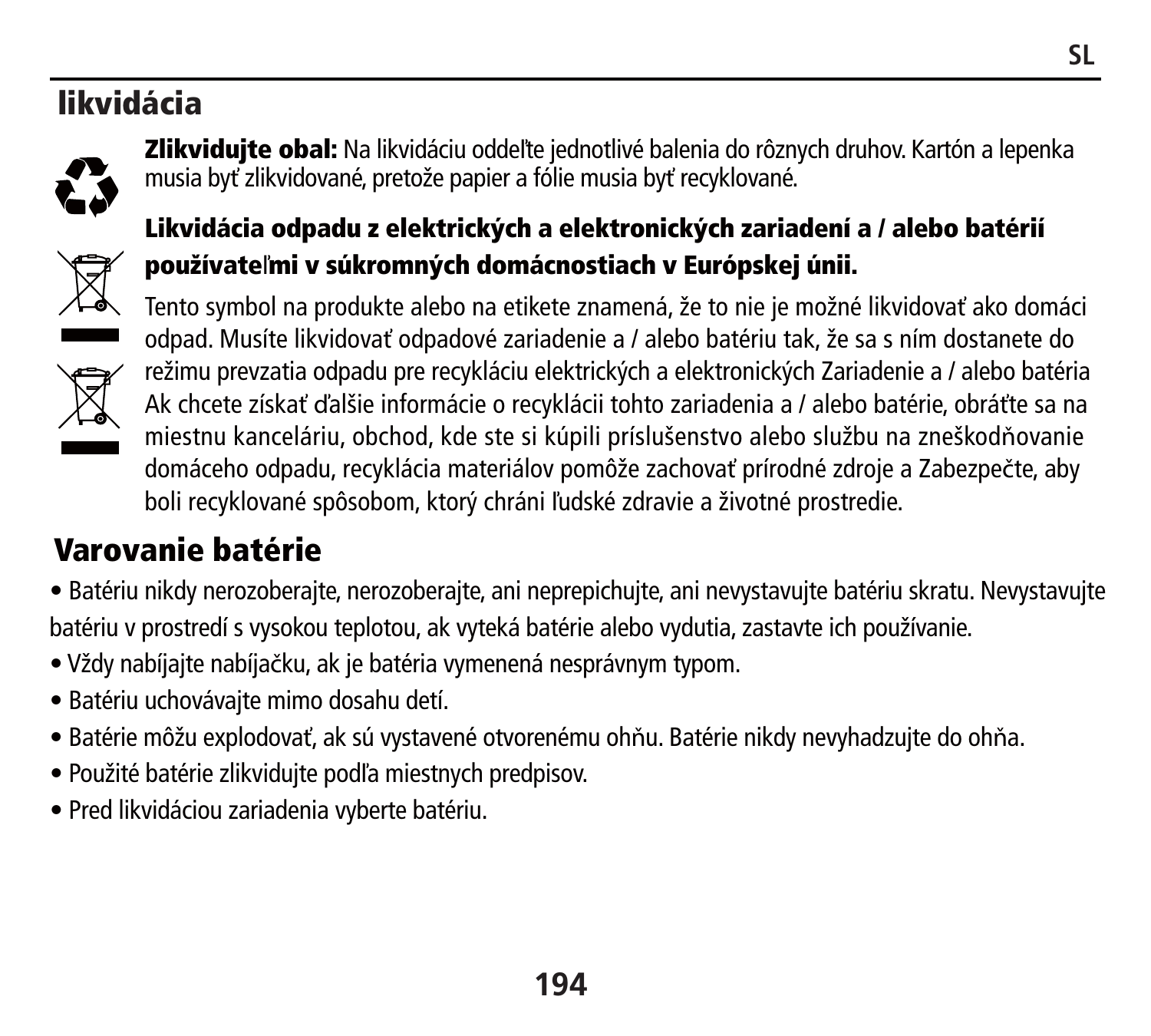#### **zhoda**

Výrobca týmto vyhlasuje, že označenie CE bolo použité na Rollei Actioncam 30 v súlade so základnými požiadavkami a ďalšími ustanoveniami ustanovení nasledujúcich smerníc CE:

- •2011/65 / ES
- •Smernica EMC 2014/30 / EÚ
- •Smernica LVD 2014/35 / EÚ
- •Smernica o OEEZ 2012/19 / ES
- •2014/53 / EU RED-Directive

Vyhlásenie o zhode ES sa môže vyžiadať na adrese uvedenej na záručnej karte.